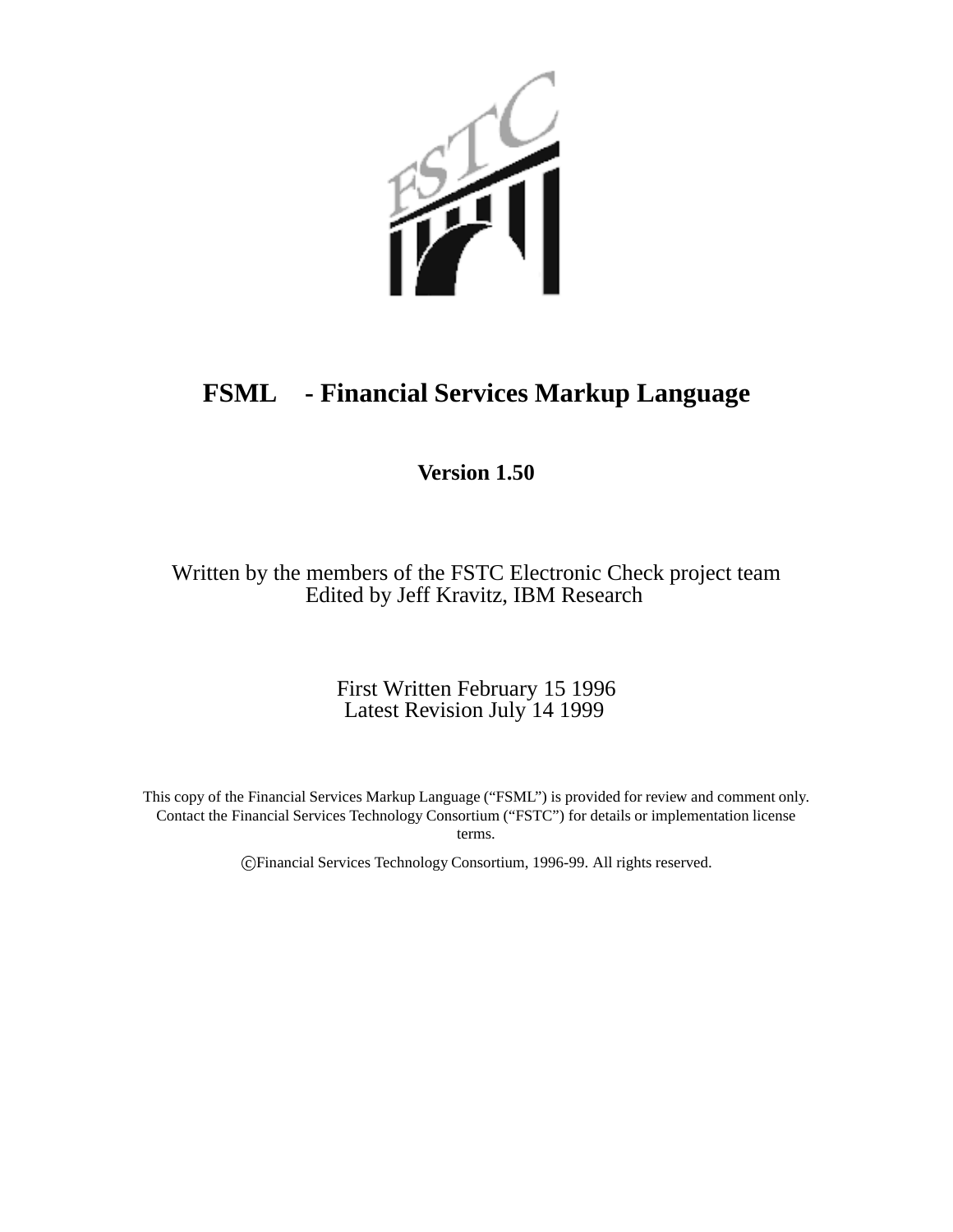FSTC publishes FSML for your review and comment only at this time. You may reproduce and distribute this to others to facilitate their review and commentary only. Please note that the FSML specification is not final.

#### **FSTC DOES NOT MAKE AND WILL NOT BE DEEMED TO HAVE MADE ANY REPRESENTA-TION OR WARRANTY, EXPRESS OR IMPLIED, AS TO THE CONDITION, MERCHANTABIL-ITY, DESIGN, OPERATION, OR FITNESS FOR A PARTICULAR PURPOSE OF THE FSML OR ANY OTHER WARRANTY OR REPRESENTATION WHATSOEVER, EXPRESS OR IMPLIED, WITH RESPECT TO THE FSML.**

"FSML" is the trademark of the Financial Services Technology Consortium and may be used only with the prior express written permission of the Financial Services Technology Consortium subject to appropriate license terms.

Please direct all questions or comments to:

Frank Jaffe FSTC Vice President c/o BankBoston 100 Federal Street. Mailstop: 01-24-03 Boston, MA 02110 (Voice) 617-434-1838 (Fax) 617-434-9889 (E-mail) fjaffe@netcom.com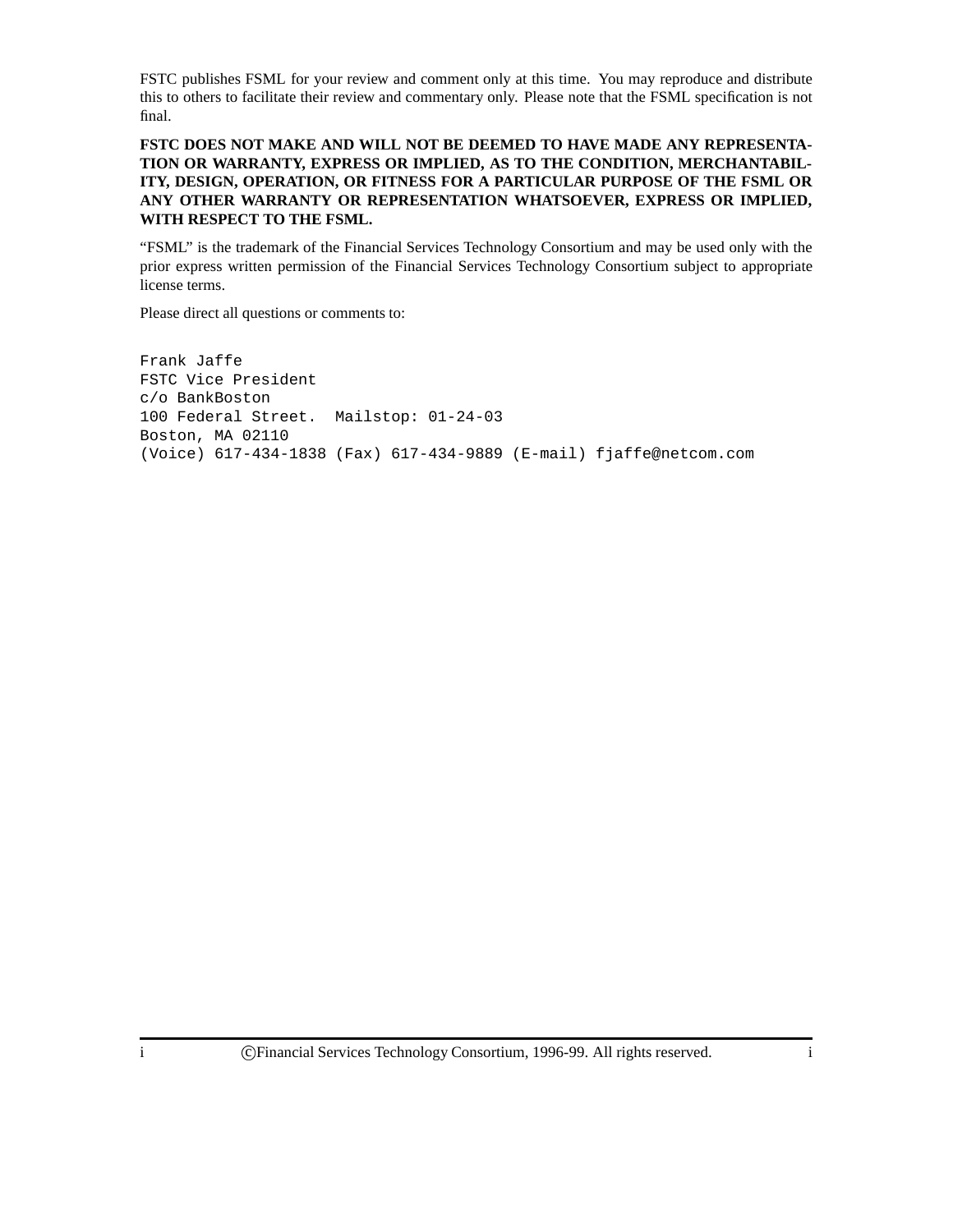# **Contents**

| 1 |     | <b>Introduction</b> |                                                  | 1  |  |
|---|-----|---------------------|--------------------------------------------------|----|--|
| 2 |     | <b>Notation</b>     |                                                  |    |  |
|   | 2.1 |                     |                                                  | 7  |  |
|   | 2.2 |                     |                                                  | 8  |  |
| 3 |     |                     | <b>Document Formatting Rules</b>                 | 11 |  |
| 4 |     | <b>Generic FSML</b> |                                                  | 14 |  |
|   | 4.1 |                     |                                                  | 14 |  |
|   | 4.2 |                     |                                                  | 14 |  |
|   | 4.3 |                     |                                                  | 15 |  |
|   | 4.4 |                     | <b>Generic Block Definitions</b>                 | 16 |  |
|   |     | 4.4.1               |                                                  | 16 |  |
|   |     | 4.4.2               |                                                  | 17 |  |
|   |     | 4.4.3               |                                                  | 22 |  |
|   |     | 4.4.4               |                                                  | 24 |  |
|   |     | 4.4.5               |                                                  | 26 |  |
|   |     | 4.4.6               |                                                  | 26 |  |
| 5 |     |                     | <b>Combining Documents</b>                       | 28 |  |
| 6 |     |                     | echeck Specific FSML                             | 31 |  |
|   | 6.1 |                     |                                                  | 31 |  |
|   | 6.2 |                     |                                                  | 32 |  |
|   |     | 6.2.1               | BNF Structure of FSML Electronic Check Documents | 32 |  |
|   |     | 6.2.2               |                                                  | 38 |  |
|   |     |                     |                                                  |    |  |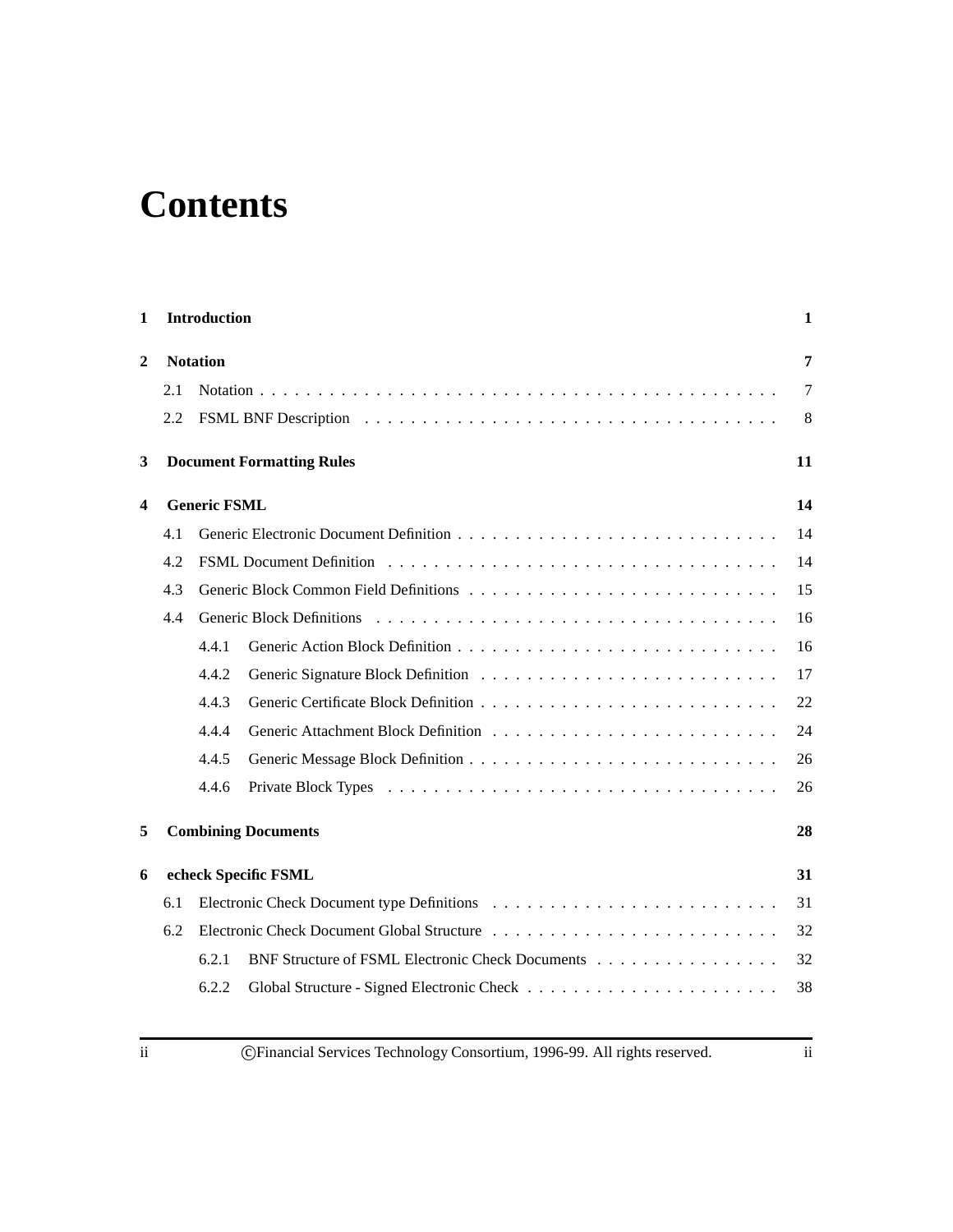| 9 |     |        | <b>Elliptic Curve cryptographic recommendations</b>  | 97 |
|---|-----|--------|------------------------------------------------------|----|
| 8 |     |        | <b>ASN.1 Definition of X.509 echeck Certificates</b> | 79 |
| 7 |     |        | <b>Certificate Guidelines</b>                        | 75 |
|   |     |        |                                                      | 73 |
|   |     |        | 6.3.13 Bundle Block Definition                       | 72 |
|   |     |        |                                                      | 71 |
|   |     |        |                                                      | 71 |
|   |     |        |                                                      | 70 |
|   |     | 6.3.9  |                                                      | 69 |
|   |     | 6.3.8  |                                                      | 69 |
|   |     | 6.3.7  |                                                      | 65 |
|   |     | 6.3.6  |                                                      | 64 |
|   |     | 6.3.5  |                                                      | 62 |
|   |     | 6.3.4  |                                                      | 61 |
|   |     | 6.3.3  |                                                      | 57 |
|   |     | 6.3.2  |                                                      | 52 |
|   |     | 6.3.1  |                                                      | 51 |
|   | 6.3 |        |                                                      | 50 |
|   |     |        |                                                      | 49 |
|   |     |        |                                                      | 49 |
|   |     |        |                                                      | 47 |
|   |     | 6.2.10 |                                                      | 47 |
|   |     | 6.2.9  |                                                      | 45 |
|   |     | 6.2.8  | Global Structure - Counter-endorsed Electronic Check | 44 |
|   |     | 6.2.7  |                                                      | 43 |
|   |     | 6.2.6  |                                                      | 42 |
|   |     | 6.2.5  |                                                      | 41 |
|   |     | 6.2.4  | Global Structure - Counter-signed Electronic Check   | 40 |
|   |     | 6.2.3  |                                                      | 39 |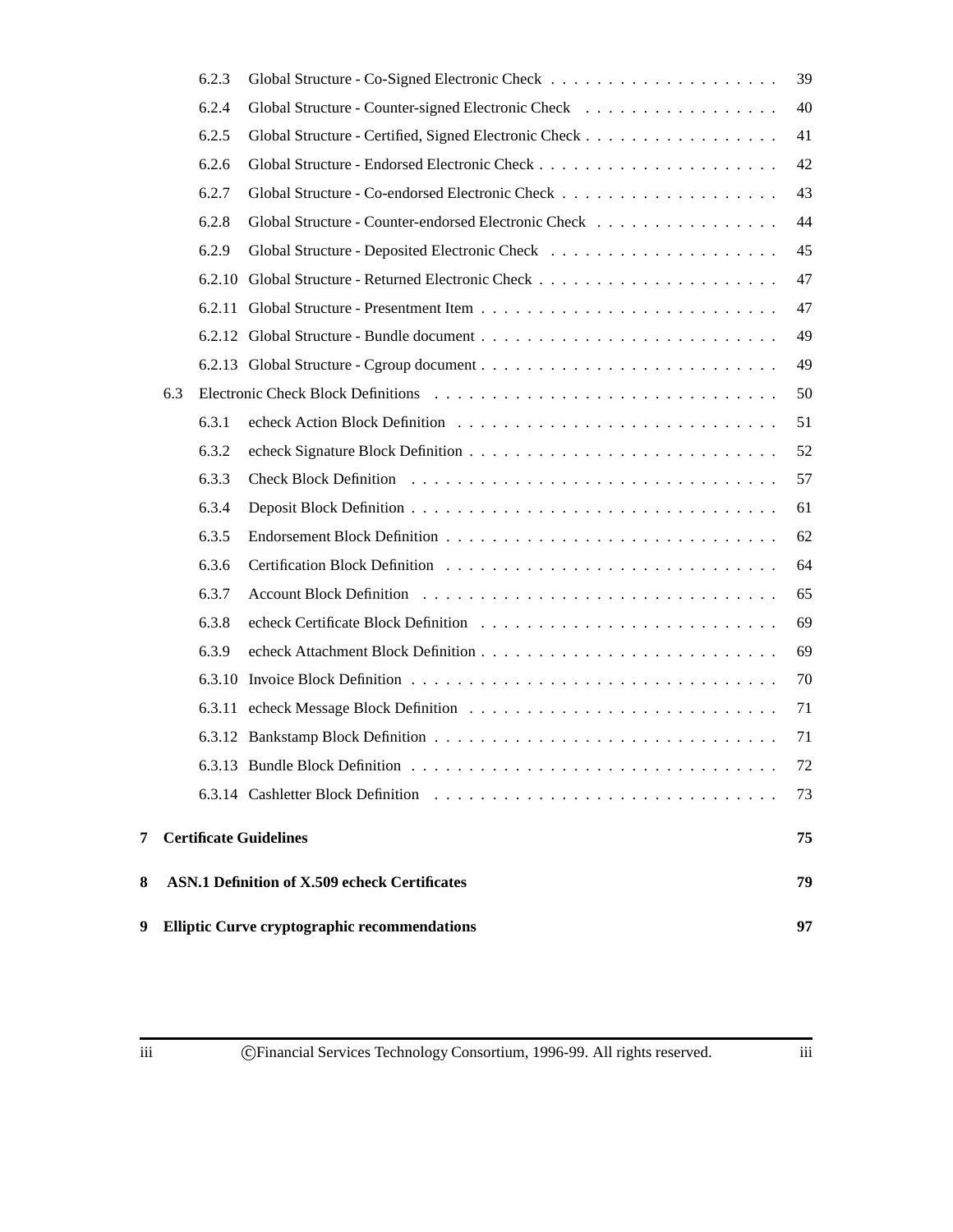|   |     | 10 Field Summary                                               | 98  |
|---|-----|----------------------------------------------------------------|-----|
|   |     |                                                                | 98  |
|   |     |                                                                | -99 |
|   |     |                                                                | 100 |
|   |     | <b>11 Document Verification</b>                                | 101 |
|   |     |                                                                | 101 |
|   |     |                                                                |     |
|   |     |                                                                |     |
|   |     |                                                                |     |
|   |     |                                                                |     |
|   |     | A Bibliography                                                 | 110 |
| B |     | <b>Example Documents</b>                                       | 113 |
| C |     | <b>SGML Document Type Definition</b>                           | 116 |
| D |     | Differences between FSML 1.17 and FSML 1.50                    | 126 |
|   | D.1 |                                                                |     |
|   |     |                                                                |     |
|   |     | D.2.1                                                          |     |
|   |     | D.2.2                                                          |     |
|   |     | D.2.3                                                          |     |
|   |     | D.2.4                                                          |     |
|   |     | D.2.5                                                          |     |
|   |     | D.2.6                                                          |     |
|   |     |                                                                |     |
|   |     | <b>E</b> E-Mail Transport Recommendations                      | 144 |
|   | E.1 |                                                                |     |
|   | E.2 |                                                                |     |
|   | E.3 |                                                                |     |
|   | E.4 |                                                                |     |
|   |     | Verification Requirements for x:emailreg document 146<br>E.4.1 |     |
|   | E.5 |                                                                |     |
|   |     |                                                                |     |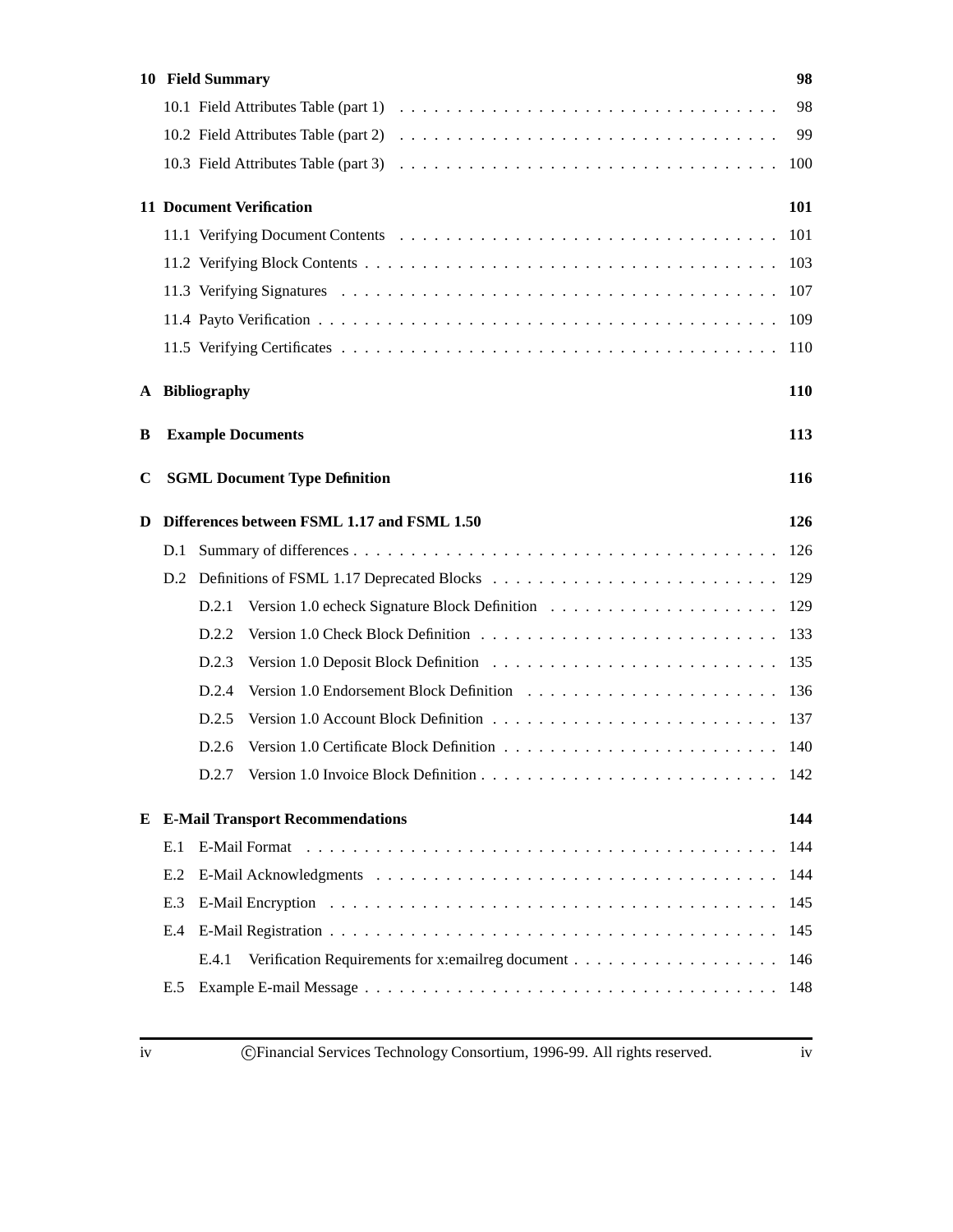### **F Base64 Encoding 149**

**G Acknowledgements 151**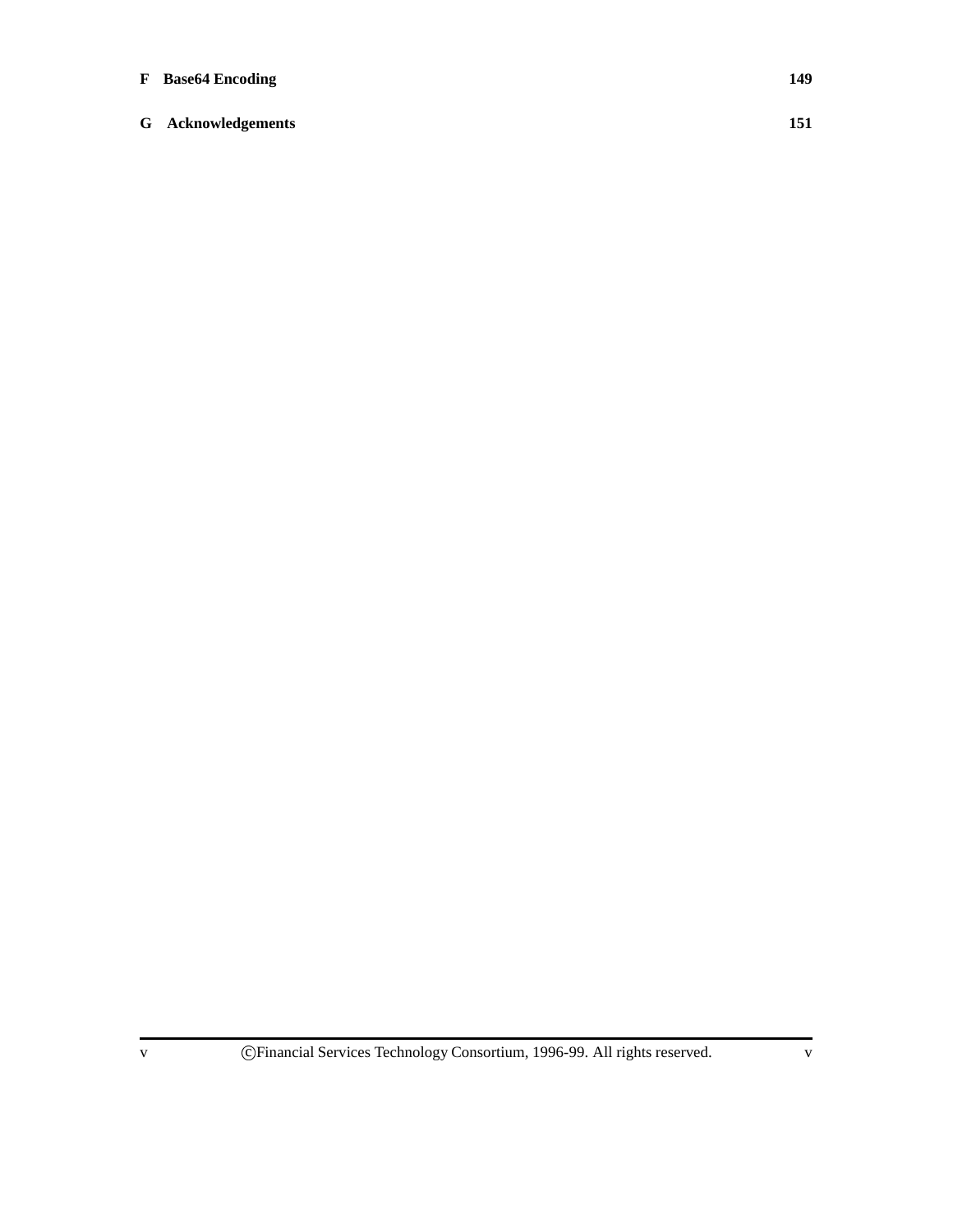## **Introduction**

*A child of five would understand this. Send someone to fetch a child of five.*

– Groucho Marx

*Anyone who considers arithmetical methods of producing random digits is, of course, in a state of sin.*

– John von Neumann

*Make everything as simple as possible, but not simpler.*

– Albert Einstein

*Research is what I'm doing when I don't know what I'm doing.*

– Wernher Von Braun

*PROGRAM: n. A magic spell cast over a computer allowing it to turn one's input into error messages. tr.v. To engage in a pastime similar to banging one's head against a wall, but with fewer opportunities for reward.*

*Then anyone who leaves behind him a written manual, and likewise anyone who receives it, in the belief that such writing will be clear and certain, must be exceedingly simple-minded.*

– Plato, Phaedrus 275d

*Read over your compositions, and where ever you meet with a passage which you think is particularly fine, strike it out.*

– Samuel Johnson, quoting a college tutor, 1773

*The knowledge of Cyphering, hath drawn on with it a knowledge relative unto it, which is the knowledge of Discyphering, or of Discreting Cyphers ... Certainly it is an Art which requires great pains and a good wit, and is (as the other wits) consecrate to the Counsels of Princes.*

– Sir Francis Bacon, 1623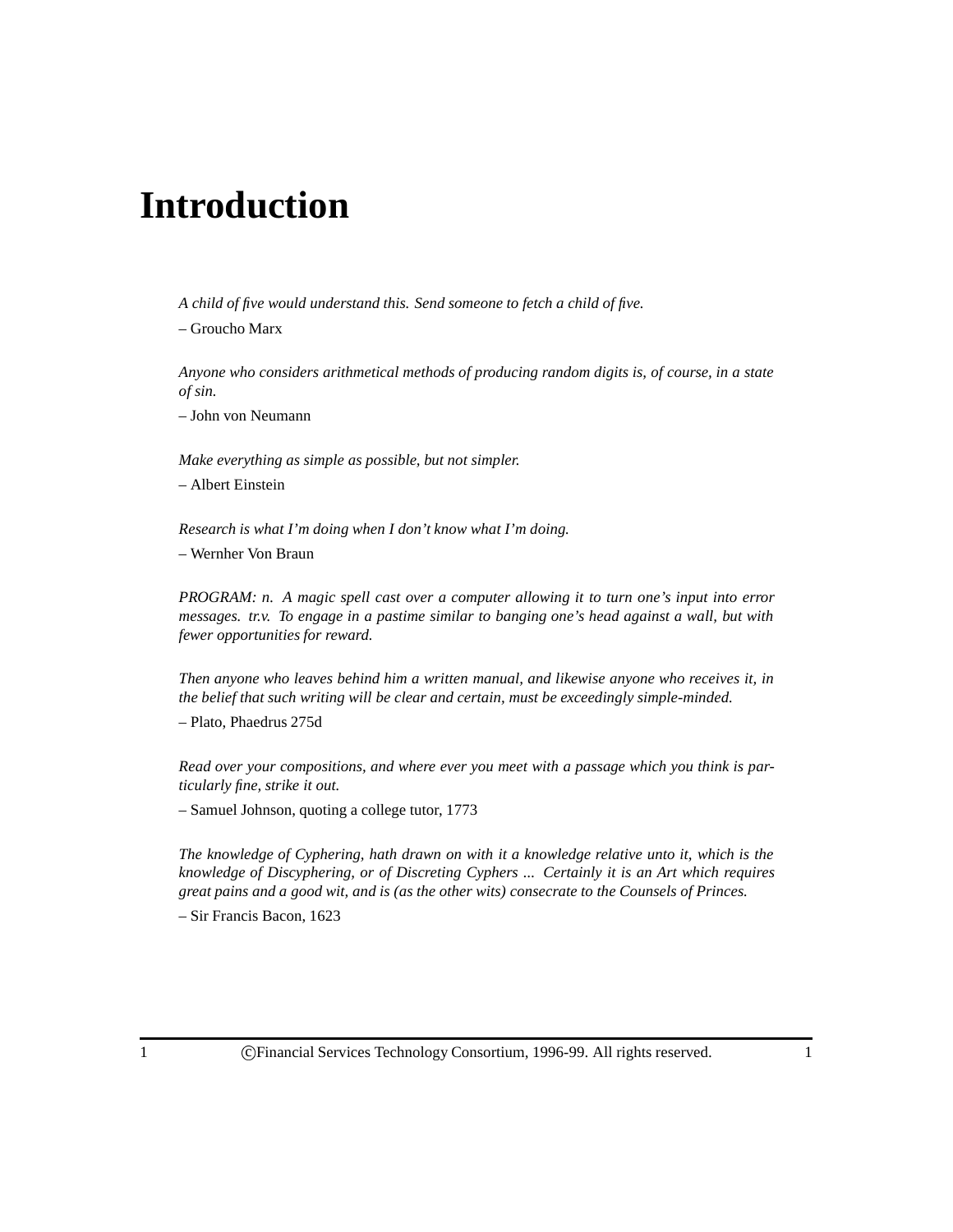FSML, the Financial Services Markup Language, is an SGML[1] like mark-up language designed to allow the creation of electronic financial documents.

FSML can be used for several applications. One is to create, and sign generic financial (or even non-financial) documents. Another, more specific application, is to create, and process Electronic Checks, and their associated documents. One chapter will describe the use of FSML for generic documents. Later chapters will describe FSML when used to create and process Electronic Checks and associated documents.

Some of the goals and decisions used in the design of FSML were...

- tag the individual text items making up a document,
- group the text items into document parts which can have business meaning and can be signed individually or together,
- allow document parts to be added and deleted without invalidating previous signatures, and
- allow signing, co-signing, endorsing, co-endorsing, and witnessing operations on documents and document parts.

The signatures and associated certificates become part of the FSML document and can be verified by subsequent recipients as the document travels through the business process. FSML does not define privacy encryption, since privacy encryption is between each sender and receiver in the business process and can differ for each link depending on the transport used.

When development of FSML began in 1995, HTML was in its early stages of widespread deployment. SGML had been standardized some years earlier, software tools were readily available, and the use of tagged, readable text was attractive for its simplicity, ease of understanding, operational support, and ease of development and use. FSML was designed so that it could be defined using an SGML Document Type Definitions (see Appendix A). FSML also defined document formatting rules so that readable text electronic checks could be sent via electronic mail systems without the risk that the mail systems would modify the electronic check in ways that invalidate the signatures.

FSML has been implemented by the Electronic Check Project. Cryptographic hardware, in the form of smart cards, has been developed to contain the private signing keys, perform the hashing and signing operations and to perform other "electronic checkbook" functions, such as automatically numbering and logging checks written or deposited. Advice of payments are attached cryptographically to the checks when sent between payer and payee, and they are removed by the payee. Similarly, checks are attached cryptographically to deposit slips when they are sent to the payee's bank. Bank server systems have been developed to process the electronic checks, to interface with existing check processing systems in the banks, and to clear and settle electronic checks between banks. A Certificate Authority hierarchy has been established, and certificates have been issued to banks and checking account holders in the US.

The Electronic Check project, from its inception, has sought to develop a general solution to the issues of authentication and integrity associated with creating electronic financial instruments. The technical and business problems of implementing electronic check payments between payers and payees over the Internet provided a practical context for developing the solution.

Paper checks have a rich tradition, and support numerous options, check types, attached information, and sophisticated processing. Paper checks are fundamentally a signed writing directing a bank to pay money, after a date, from the payer's account. The Electronic Check project determined that the essence of the problem to be solved was to develop a generalized structure for creating, processing, and displaying electronic "signed writings", where cryptographic signatures would substitute for manual signatures and where an electronic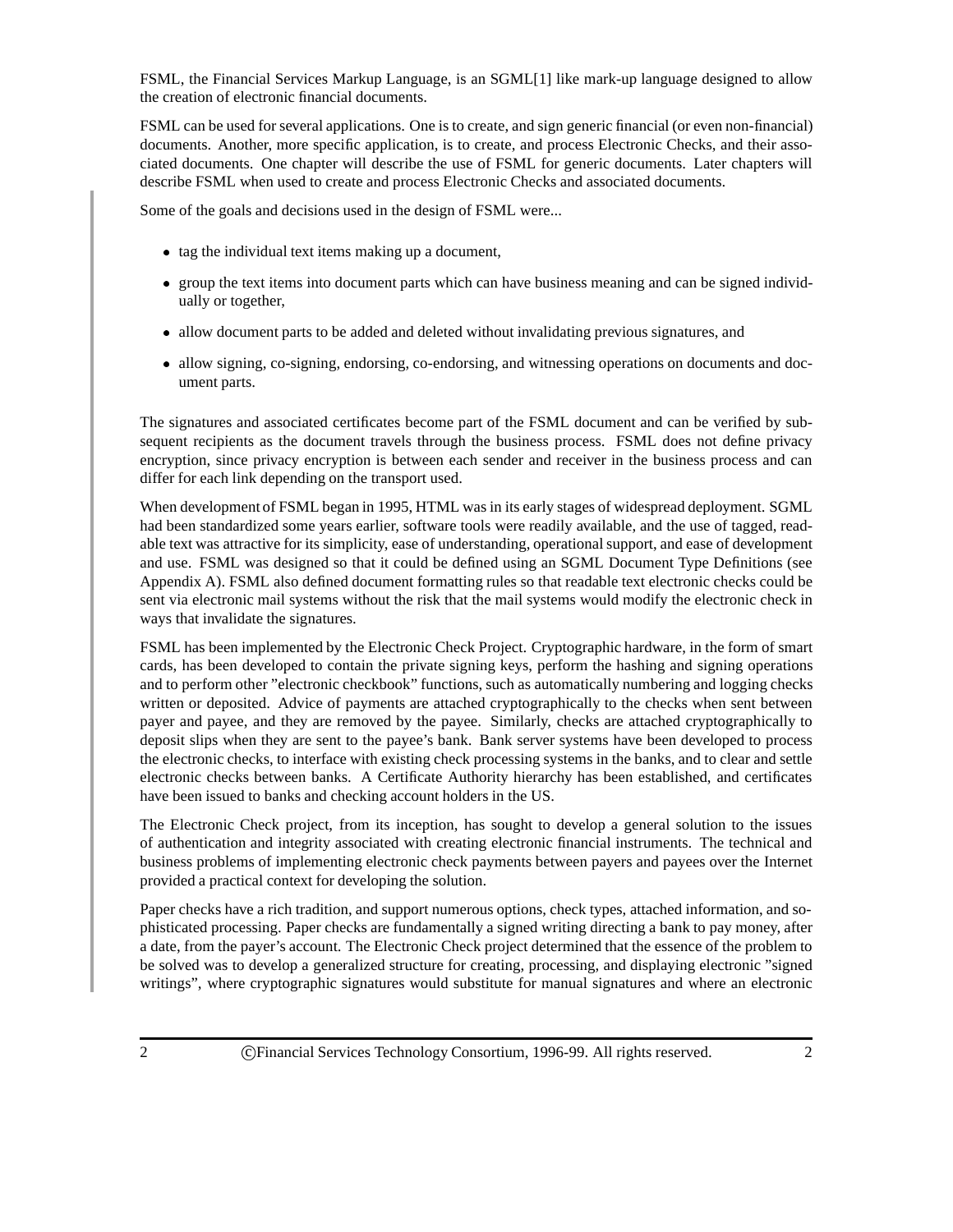message would take the place of the paper medium. The structure would need to support the same business operations as signed paper checks, such as signing, co-signing, and witnessing of signatures, and attaching and removing associated documents such as remittance slips, invoices, advice of payment, and deposit slips.

Since checks are a form of negotiable instruments, and negotiable instruments are a form of contracts, it is believed that FSML may be used to create signed documents suitable for a wide variety of purposes. For example, they may be used as messages to initiate electronic funds transfers, as orders and invoices needed for electronic commerce, or for other forms of signed contracts or agreements.

FSML documents, which are hashed and cryptographically signed using public key signature algorithms, can have the following security attributes:

| Authentication  | A document recipient can authenticate that the document was created<br>by a specific person, or institution, and was not forged or created by an<br>imposter.                                                        |
|-----------------|----------------------------------------------------------------------------------------------------------------------------------------------------------------------------------------------------------------------|
| Integrity       | A document recipient can determine that the document was not changed<br>or corrupted in any way since it was created by the originator.                                                                              |
| Non-repudiation | A document recipient can provide evidence that a document was def-<br>initely created by the originator even if the originator "repudiates" the<br>document, claiming that someone else created it using their name. |

The FSML signature mechanism also allows documents to be combined, or added to, without loss of these security features.

Some of the business objectives that were instrumental in the design of FSML were...

- To develop a general method for creating and verifying business documents at the application level with integrated digital signatures
	- **–** To provide assurance to the application and the customer
	- **–** To eliminate the need for paper source documents
	- **–** To allow incorporation into a number of different business applications
	- **–** To support peer to peer exchanges
	- **–** To keep, indeed to require, signatures integrated with the documents
	- **–** To identify the individual or organization which created the documents
	- **–** To identify the individuals or organizations which process the documents
	- **–** To support signing, cosigning, counter signing, endorsing, and witnessing
	- **–** To be vendor neutral
	- **–** To be cryptographic algorithm neutral
- To provide a high degree of flexibility in the information content and structure of the signed documents
	- **–** To support a wide range of different documents
	- **–** To allow for efficient processing
	- **–** To clearly define the scope of a signature such that different signers could sign different parts of the same document, or indeed, where needed, could sign someone else's signature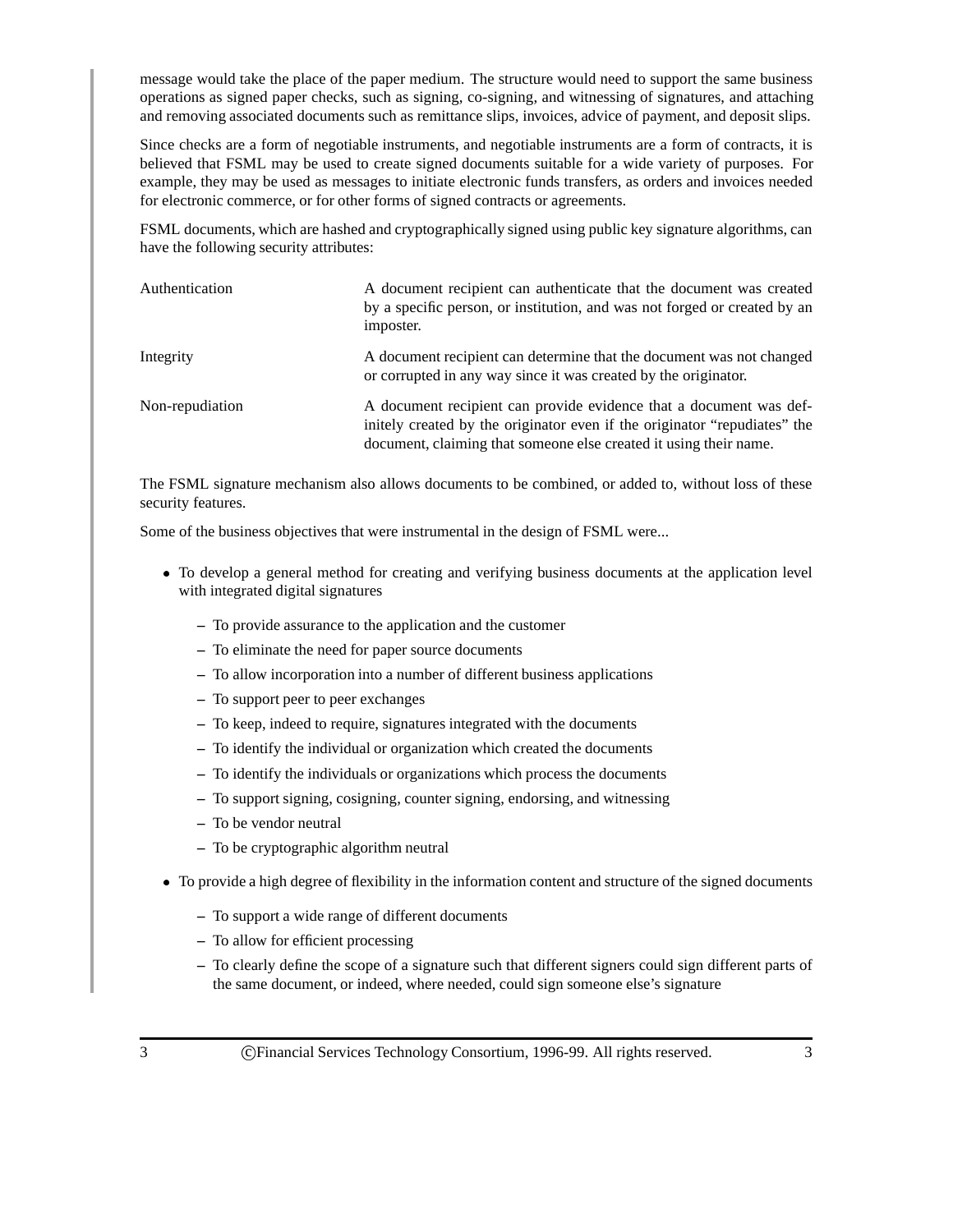- To provide for the attachment and removal of auxiliary documents while still maintaining the digital signature integrity
	- **–** To allow binding information together
	- **–** To allow removal of information when it reaches its intended recipient to protect privacy and improve efficiency of later handling
- To be usable through any electronic transport media
	- **–** To enable end recipients who do not expect a signed document to understand what they received
	- **–** To be independent of the network or electronic communication system used
	- **–** To work through online connections, such as provided by the WWW or secure sockets
	- **–** To work through any electronic mail system, including those only capable of text transmission.
	- **–** To work through legacy communications and computer systems
- To allow documents to be as self contained as possible
	- **–** To recognize and support different documents which have different security and time duration and immediacy requirements
	- **–** To enable critical processing to occur in simple devices, such as smart cards, where appropriate to the application
	- **–** To provide reasonable assurance to off-line or off-network processing
	- **–** To minimize the reliance on third parties
	- **–** To minimize the need for third party directories
	- **–** To minimize the need for security databases at the end users
	- **–** To simplify auditing and research
- To provide control to the transacting parties
	- **–** By providing flexibility in managing transaction risk as needed
	- **–** By allowing direct peer to peer exchanges
	- **–** By minimizing systemic risk to transacting parties by supporting inexpensive secure processing devices such as smart cards
	- **–** By enabling document semantics to control issues such as transaction effective dating and validity intervals
	- **–** By enabling third party services, such as time stamping, electronic postage, third party processing, or archival storage as needed by the transacting parties
	- **–** By allowing separate control of the privacy requirements

The above business objectives led to a number of technical decisions, based on much thought and discussion amongst the team members. Some of these technical decisions were...

 An SGML derivative language was chosen because it was an ISO standard, and had the additional benefit of using standard printable ASCII text. Using a binary encoding method (e.g. ASN.1) would have meant that all FSML documents required special decoding software just to be viewed or even detected. This seemed too much of a burden since the uses and platforms envisioned would have been too many and diverse for such viewing software to become easily available. Using an ASCII text based language meant that a casual user could still look at and identify an FSML document, with only normal E-mail, Web, or other ASCII-text viewing capabilities.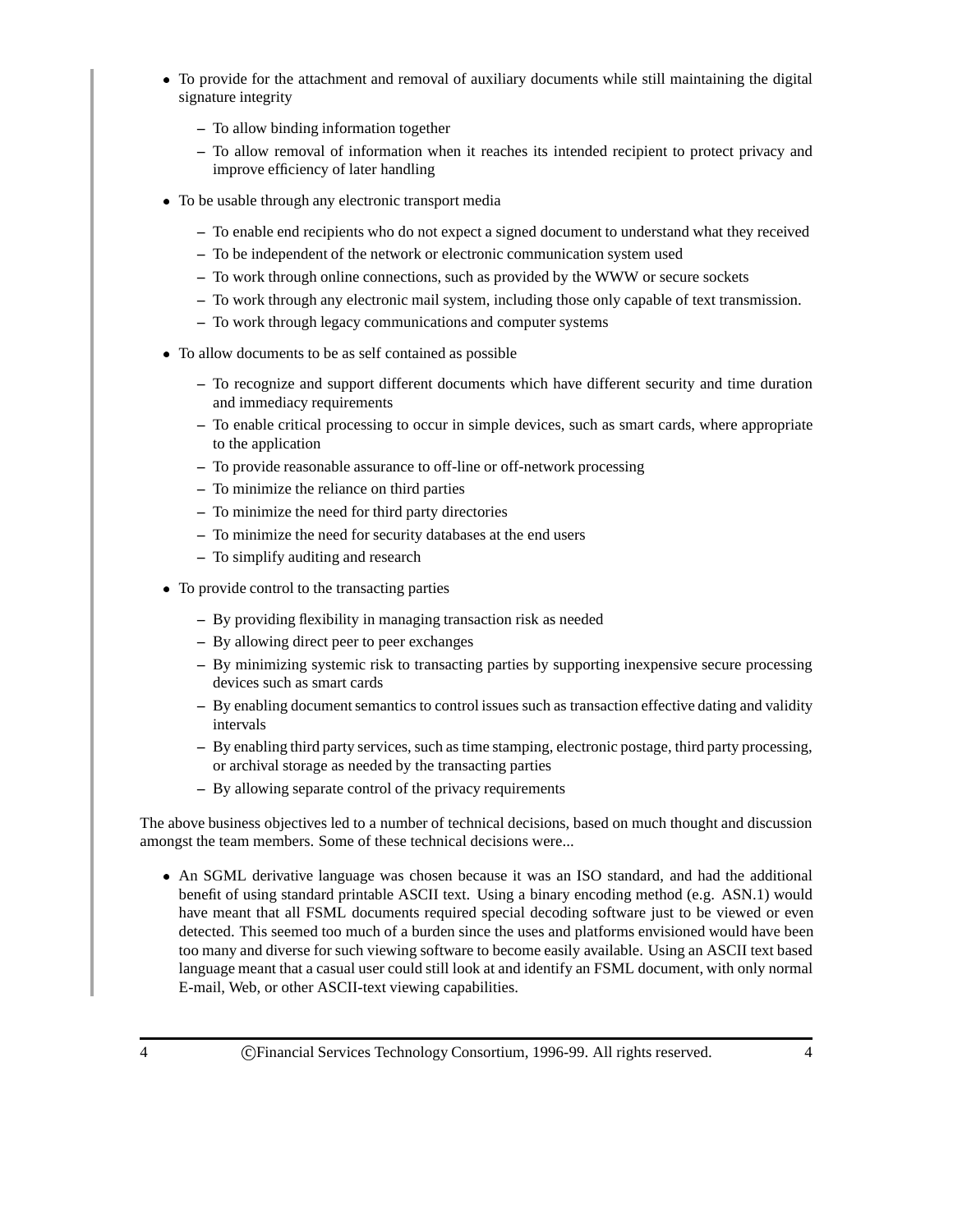- It was decided to subset many of the SGML features (e.g. limited use of SGML end-tags) to allow FSML documents to be more easily processed by devices and systems of lower complexity. It was envisioned that some of the processing may be done on electronic tokens meaning PDA's, PCMCIA cards or even smart cards, with limited memory and processing capabilities.
- Formatting and encoding rules that are not part of the ISO SGML standard were added to allow FSML documents to pass, uncorrupted, through a variety of transport mechanisms, especially E-mail, and still allow the signatures to be valid. This decision has been very useful, and appears to be one of the key items in FSML.
- It was decided to keep FSML documents independent of the transport mechanism used to transfer them from party to party. Thus, they can be transported by a large variety of mechanisms, e.g. E-mail, Web (HTTP), FTP, or even as files on a diskette.
- Although privacy is a very important requirement, it was decided not to incorporate a privacy encoding scheme into the FSML definition, as a number of privacy encoding methods and systems were being defined by others, and it was felt that this decision could best be left in the hands of the other groups who were doing that for the various transport mechanisms, e.g S-MIME, PGP, etc.
- FSML is designed to be extensible. Additional document types and blocks (sub-elements) may be added for specific applications. In addition, FSML, as defined in this document, allows attachment and signing of virtually any kind of attached document or file, with no additional FSML changes or extensions required.
- The basic document signature mechanism was designed to allow attachments to be added to and detached from an FSML document, and for additional signatures to be added after original document was created. Thus, the signature mechanism was thought of as a kind of "electronic staple".
- All of the signature verification information (except for the public key of the root of the certificate hierarchy) is in the FSML document itself. Thus, any document recipient can perform a full cryptographic signature verification on the document without the need for access to external networks, directories, servers or databases. The only external information needed is the root public key, which can be easily distributed widely.
- It was decided to use X.509 certificates, even though they do not fit in well with other FSML design goals (e.g. X.509 certificates use binary ASN.1 instead of human-readable ASCII) because they have become a widely adopted standard for public-key certificates. Note, however, that the FSML language allows for specification of other certificate types.
- The signature algorithms chosen are the most popular at the time this specification was designed (e.g. RSA/MD5, DSA/SHA-1 EDSA/SHA-1), however the FSML language allows specification of other algorithms which may become available in the future.

An FSML document is structured using more specific syntax rules than normal SGML. SGML defines *elements*, which are delimited by *start tags* and *end tags*, and which may contain textual content or other elements. FSML defines several different varieties of SGML elements. FSML defines a *field* to be an element with a start tag and with content and with no end tag. (Unlike in SGML, where an end tag may defined to be optional, in FSML fields must have no end tag.) The content of a field must be purely textual and must not contain other elements — i.e., the content of a field must not contain SGML markup.

The next level of syntactic definition of FSML is the *block*. A block consists of a start tag, one or more fields, and an end tag. A block must not contain textual content that is not part of a field.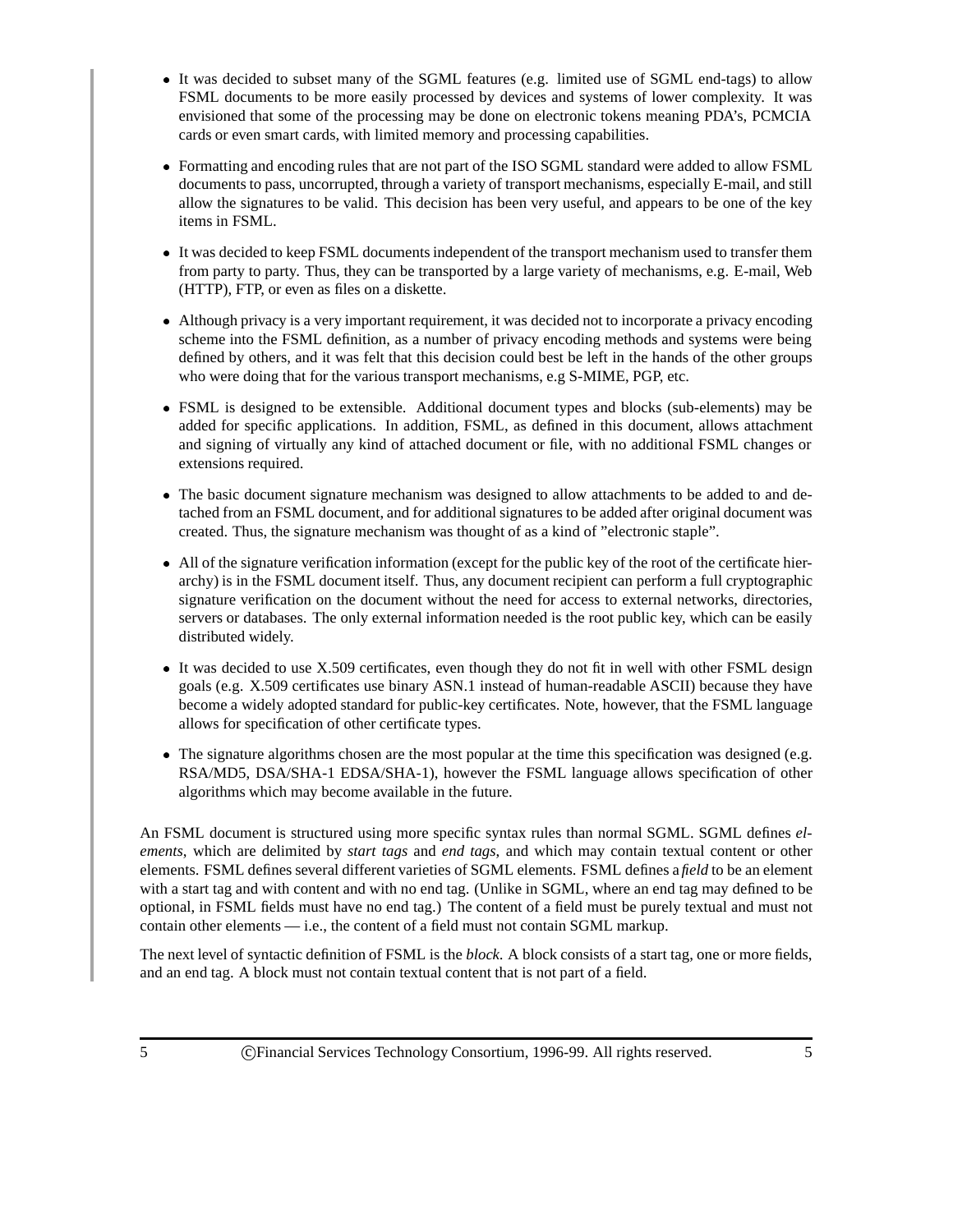Finally, a *document* consists of a set of blocks and can contain nested documents. Documents must also have start and end tags. As with blocks, documents must not contain textual content not part of a field, and they must not contain fields not part of a block.

FSML is extensible, but this extensibility is defined only in terms of documents, blocks, and fields. Extensions using arbitrary SGML constructs are not permitted; they must consist of documents, blocks, or fields.

SGML comments are not allowed in FSML documents.

All blocks that must be protected from tampering, and all blocks that must be authenticated are signed using a digital signature, which is contained in a signature block. The digital signature uses one of the standard digital signature algorithms, such as MD5/RSA[2][3], SHA/DSS[4][5], or SHA/ECDSA[6], although the use of MD5 is deprecated. Each signature requires a public key, which also requires a certificate. Certificates are distributed as X.509 Version 1 or Version 3 certificates[7].

Blocks may also be "bound" together by the signature block, which contains the block names of the blocks being bound, the digital hashes of these blocks, and a digital signature on these hashes along with the other contents of the signature block. This binding allows the receiving software to verify that all the blocks that were bound are present and have not been tampered with.

The concept of the FSML Electronic Document is that it is a flexible structure. Separating signatures, certificates, actual data, etc. into separate blocks allows a rich, complex document to be built from these "primitives," while retaining a standard format which can be parsed and verified according to a standard syntax definition.

A number of features or functions described in this document are said to be deprecated. The use of the word deprecated in this context means that use of the feature or function is *strongly discouraged, but not forbidden*. Programs which create FSML documents should avoid use of deprecated features, however programs which receive and process FSML documents should not reject them solely because they use deprecated features.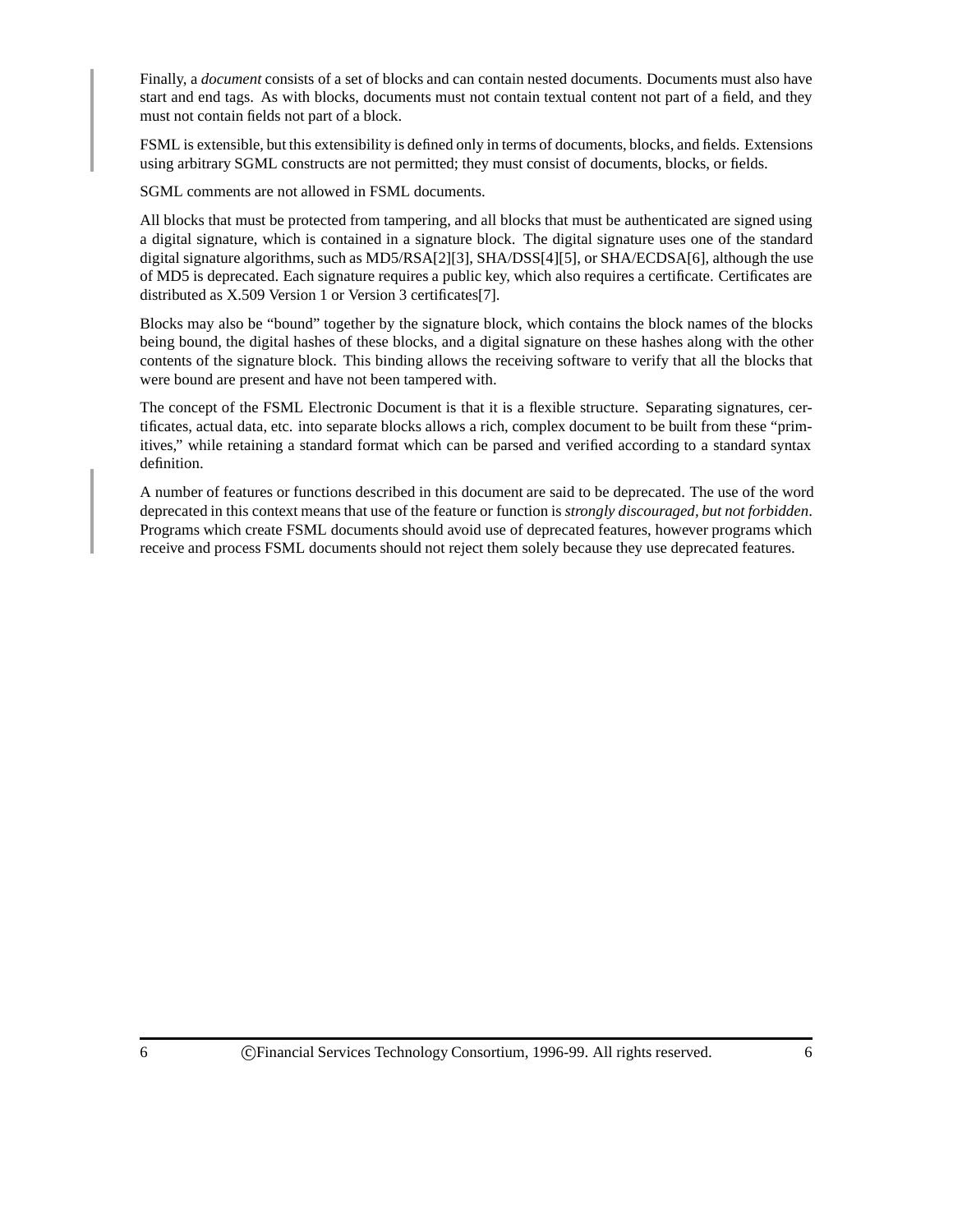## **Notation and Syntax**

## **2.1 Notation**

In the definitions below, an attempt is being made to show examples of the format for FSML electronic documents, rather than to use formal meta-linguistic notations to define them. A more accurate definition is also in the document using more formal notations (Extended BNF[8][9] and SGML DTD[1]).

In the later definitions, the following simple notations are used to indicate the type of value being used for a particular field.

| namestring   | a sequence of characters taken from the ASCII subset                                                                                                                                                                                                                                                                                                                                                                                                                                                                                                                                                                                                                                                                                                       |
|--------------|------------------------------------------------------------------------------------------------------------------------------------------------------------------------------------------------------------------------------------------------------------------------------------------------------------------------------------------------------------------------------------------------------------------------------------------------------------------------------------------------------------------------------------------------------------------------------------------------------------------------------------------------------------------------------------------------------------------------------------------------------------|
|              | abcdefghijlkmnopgrstuvwxyz0123456789                                                                                                                                                                                                                                                                                                                                                                                                                                                                                                                                                                                                                                                                                                                       |
|              | where the first character must be a letter.                                                                                                                                                                                                                                                                                                                                                                                                                                                                                                                                                                                                                                                                                                                |
| dnamestring  | a sequence of characters taken from the ASCII subset                                                                                                                                                                                                                                                                                                                                                                                                                                                                                                                                                                                                                                                                                                       |
|              | abcdefghijlkmnopqrstuvwxyz<br>ABCDEFGHIJKLMNOPQRSTUVWXYZ0123456789 -.                                                                                                                                                                                                                                                                                                                                                                                                                                                                                                                                                                                                                                                                                      |
|              | where the first character must be a letter.                                                                                                                                                                                                                                                                                                                                                                                                                                                                                                                                                                                                                                                                                                                |
| valuestring  | a sequence of any of the allowed set of ASCII characters (see the Character Encoding<br>section) except for the tag delimiters $\langle \cdot \rangle$ or $\langle \cdot \rangle$ . Line end characters are allowed but are<br>not considered to be part of the value. Tag delimiters and ASCII characters outside the<br>allowed set may be included in a value string by using the standard SGML[1] character<br>entity mechanism. Quote symbols have no special significance, and if contained in a value<br>string, will be considered part of the value - e.g., "John Smith" is not the same value<br>as John Smith. In all value strings, mixed-case significance is honored - i.e., the string<br>John Smith is not equal to the string john smith. |
| numstring    | An ASCII character string used to denote an integer numeric string, containing only the<br>digits 0 - 9. This string may include leading zeros, which are considered significant and are<br>part of the string and must be used for purposes of comparison.                                                                                                                                                                                                                                                                                                                                                                                                                                                                                                |
| number       | An ASCII character string used to denote an integer numeric string, containing only the<br>digits 0 - 9. This string may include leading zeros, which are not considered significant and<br>may be ignored for purposes of comparison or calculation using the number.                                                                                                                                                                                                                                                                                                                                                                                                                                                                                     |
| amountstring | An ASCII character string used to denote a decimal (real) number, containing only the<br>digits 0 - 9 and a single, optional decimal point. Zero, one, or two digits are allowed after<br>the decimal point, depending on the specific currency conventions. Leading zeros are not<br>considered significant.                                                                                                                                                                                                                                                                                                                                                                                                                                              |
|              |                                                                                                                                                                                                                                                                                                                                                                                                                                                                                                                                                                                                                                                                                                                                                            |

7 c Financial Services Technology Consortium, 1996-99. All rights reserved. 7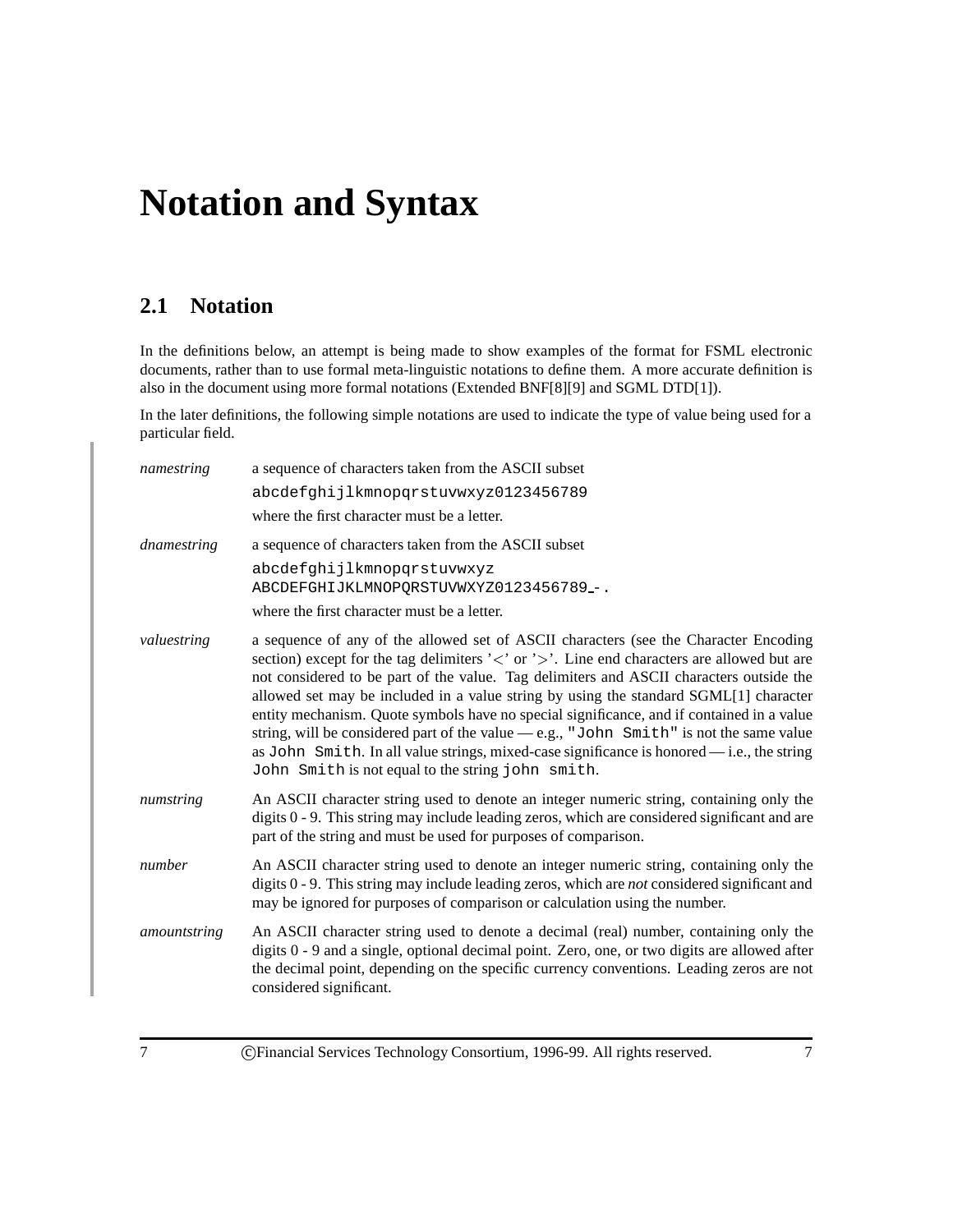| vstring      | An ASCII character string used to denote a version number containing only the digits 0 -<br>9 and a single decimal point. There can be one or two digits before the decimal point, and<br>one digit after the decimal point. Leading zeros are not permitted.                                                                                                                                                                                                                                                                                                                                                                                                                                |
|--------------|----------------------------------------------------------------------------------------------------------------------------------------------------------------------------------------------------------------------------------------------------------------------------------------------------------------------------------------------------------------------------------------------------------------------------------------------------------------------------------------------------------------------------------------------------------------------------------------------------------------------------------------------------------------------------------------------|
| hexstring    | An ASCII character string used to denote the hexadecimal encoding of a binary string of<br>octets. It may only contain the ASCII characters 0-9, A-F, and a-f. All legal hexadec-<br>imal strings must consist of an even number of hex digits. In certain cases, described<br>when used below, the field is split into two or more portions using a colon " $: " -e.g.,$<br>0123456789: abcdef. Leading zeros in a binary octet string are significant and should<br>be present in the hexadecimal representation of that octet string. Note, hexadecimal strings<br>were used to represent binary data in FSML versions 1.17 and before. FSML 1.50 uses<br>base64 encoded strings instead. |
| base64string | An ASCII character string used to denote the base 64 encoding of a binary string of octets.<br>It may only contain the ASCII characters "0-9", "A-Z", "a-z", "+", "/", and "=". In certain<br>cases, described when used below, the field is split into two or more portions using a colon<br>": " — e.g., qsdf $cx789$ : abcdef. Leading zeros in a binary octet string are significant<br>and should be present in the base64 representation of that octet string.                                                                                                                                                                                                                         |
| other        | A string depicted in <b>boldface</b> as a value represents itself. All such self-defining-constants<br>must be in lowercase in all FSML documents.                                                                                                                                                                                                                                                                                                                                                                                                                                                                                                                                           |

## **2.2 FSML BNF Description**

The following is an Extended BNF[8][9] description of the structure of FSML Electronic Documents.

#### **BNF Meta-Notation**

The meta-symbols of BNF used here are:

|                                                                                                              | meaning "is defined as"                                         |  |
|--------------------------------------------------------------------------------------------------------------|-----------------------------------------------------------------|--|
|                                                                                                              | meaning "or"                                                    |  |
|                                                                                                              | used to enclose optional items                                  |  |
| , , ,                                                                                                        | used to enclose characters or strings that represent themselves |  |
|                                                                                                              | used to enclose repeated items (repeated zero or more times)    |  |
| Names not enclosed in any of the above bracket symbols are called <i>nonterminals</i> and are used to define |                                                                 |  |

symbols internal to the BNF specification only.

```
name ::= a sequence of characters taken from the ASCII subset
           abcdefghijlkmnopqrstuvwxyz0123456789, where the
           first character must be a letter.
dname ::= a sequence of characters taken from the ASCII subset
```
8 **C**Financial Services Technology Consortium, 1996-99. All rights reserved. 8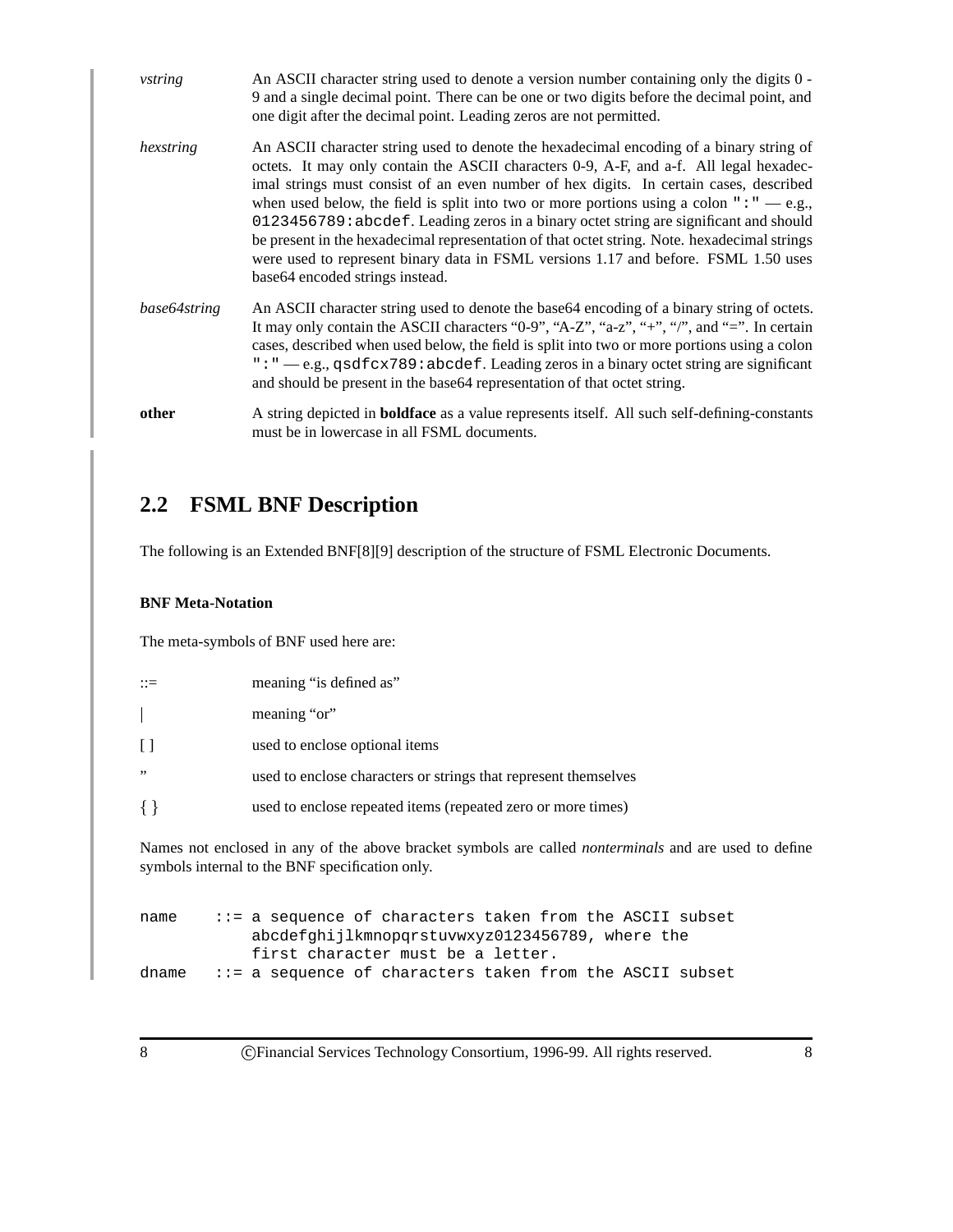#### abcdefghijlkmnopqrstuvwxyzABCDEFGHIJKLMNOPQRSTUVWXYZ0123456789 -

```
where the first character must be a letter.
pname \cdots = name \vert 'x:' name
tvalue ::= 'true' | 'false'
value ::= a sequence of any ASCII characters
            from the set in the range of hex values
            20-7E inclusive, excluding '<' or '>'
            including spaces and new-line sequences
            (new-line sequences are allowed but are not considered
            part of the value).
avalue ::= a sequence of any ASCII characters
            from the set in the range of hex values
            20-7E inclusive, excluding '<' or '>' or '"'
            and excluding new-line sequences.
            but including spaces,
tag ::= ' <' pname '>'fldtag ::= tag | '<' pname { name '=' '"'avalue '"' } '>'
endtag := ' \lt' ' ' / ' pname '>'
```
A tag in FSML is essentially the same as in SGML, but uses a more restricted set of characters. Note that whitespace is permitted between the angle brackets and the tagname, nor is any permitted inside the tagname itself. A tag may have one or more optional attributes, which consist of an attribute name, an equal sign, and an attribute value enclosed in double quotes. A tag may have zero, one, or more than one attributes. There must be no whitespace between the attribute name, the equals sign, and the attribute value. There must be exactly one space between the tag name and the first attribute, and exactly one space between multiple attributes, and no spaces between the last attribute and the closing angle bracket for the tag.

field ::= fldtag value

A field consists of a tag followed by a value. The tagname used in a field identifies the type of the field. Unlike in SGML, fields may not contain end tags. Spaces between the tag and the value are considered part of the value. Spaces at the end of a line are not considered part of the value.

block\_start\_tag ::= tag block\_end\_tag: ::= endtag

A block is started by a block start tag, which is a tag with a unique tagname (which identifies the type of block). A block start tag is never followed by a value string, but must be followed immediately by another tag. The block is ended by a block end tag, which must have the same tagname as the block start tag.

subblock start tag ::= tag subblock\_end\_tag: ::= endtag

A subblock is used to enclose a group of fields within a block or another subblock. Subblocks use the same types of start and end tag syntax as blocks. Subblocks may only appear inside blocks, or other subblock and

.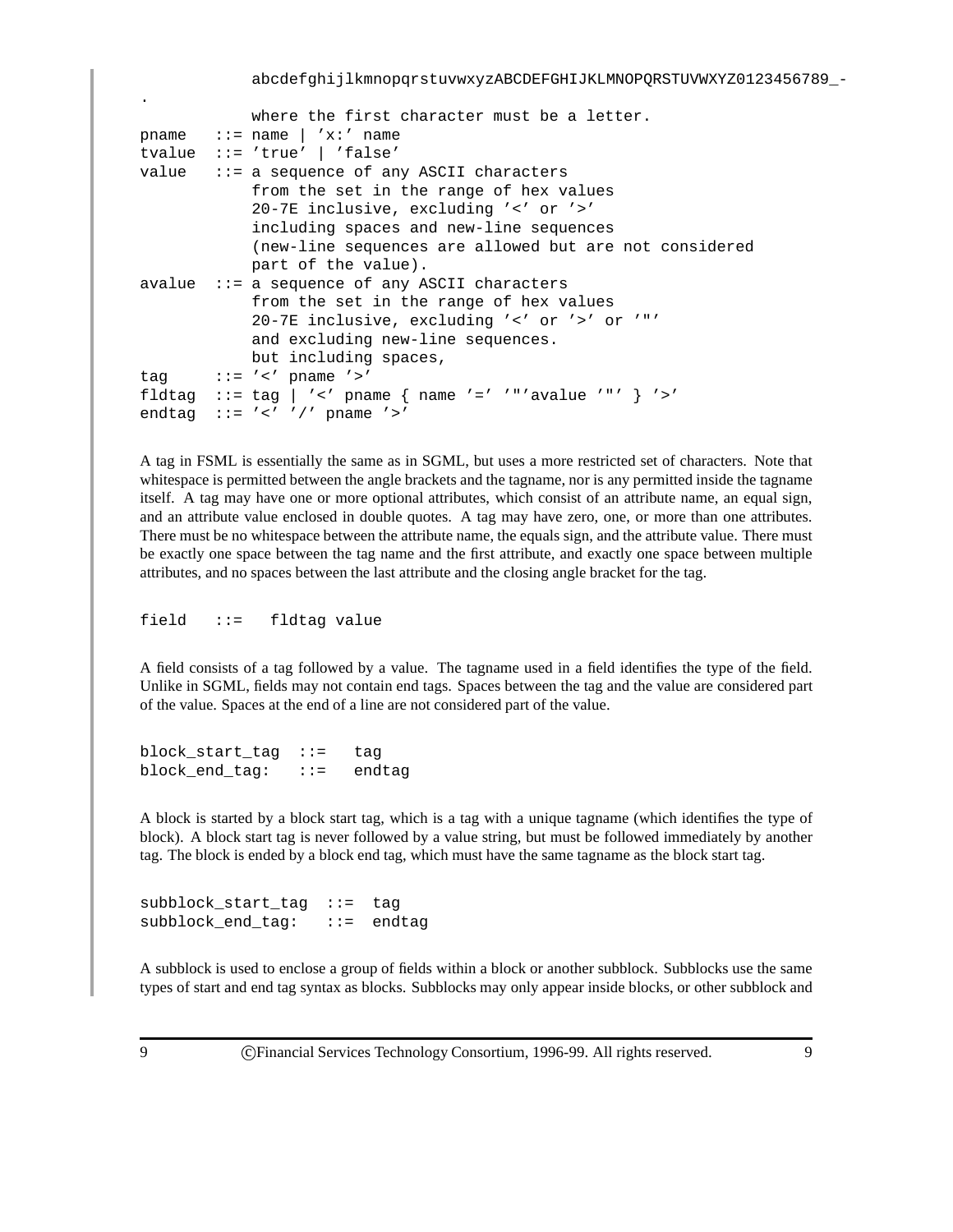are only used for grouping purposes (analogous to parentheses). A subblock start tag is never followed by a value string, but must be followed immediately by another tag. The subblock is ended by a subblock end tag, which must have the same tagname as the subblock start tag.

```
block ::= block-start-tag
            field | subblock
           { field | subblock }
            block-end-tag
```
A block consists of a block start tag, one or more fields or subblocks and a block end tag. In most cases the order of the fields or subblocks is not determined. Some fields must appear in a predetermined order. This is described when necessary.

```
docname_attr ::= 'docname="' dname '"'
doctype_attr ::= 'type="' avalue '"'
doc_start_tag ::= '<fsml-doc docname="' docname_attr ' ' doctype_attr '>' |
                  '<fsml-doc docname="' doctype_attr ' ' docname_attr '>'
doc_end_tag ::= '</fsml-doc>'
```
A document start-tag is a start-tag with the tagname 'fsml-doc' and it must contain the two attributes 'docname' and 'type', which can appear in any order.

```
fsmldoc ::= doc_start_tag
                block | fsmldoc
               { block | fsmldoc }
               doc_end_tag
```
An FSML document consists of a document start tag, one or more blocks and/or nested FSML documents, and a document end-tag.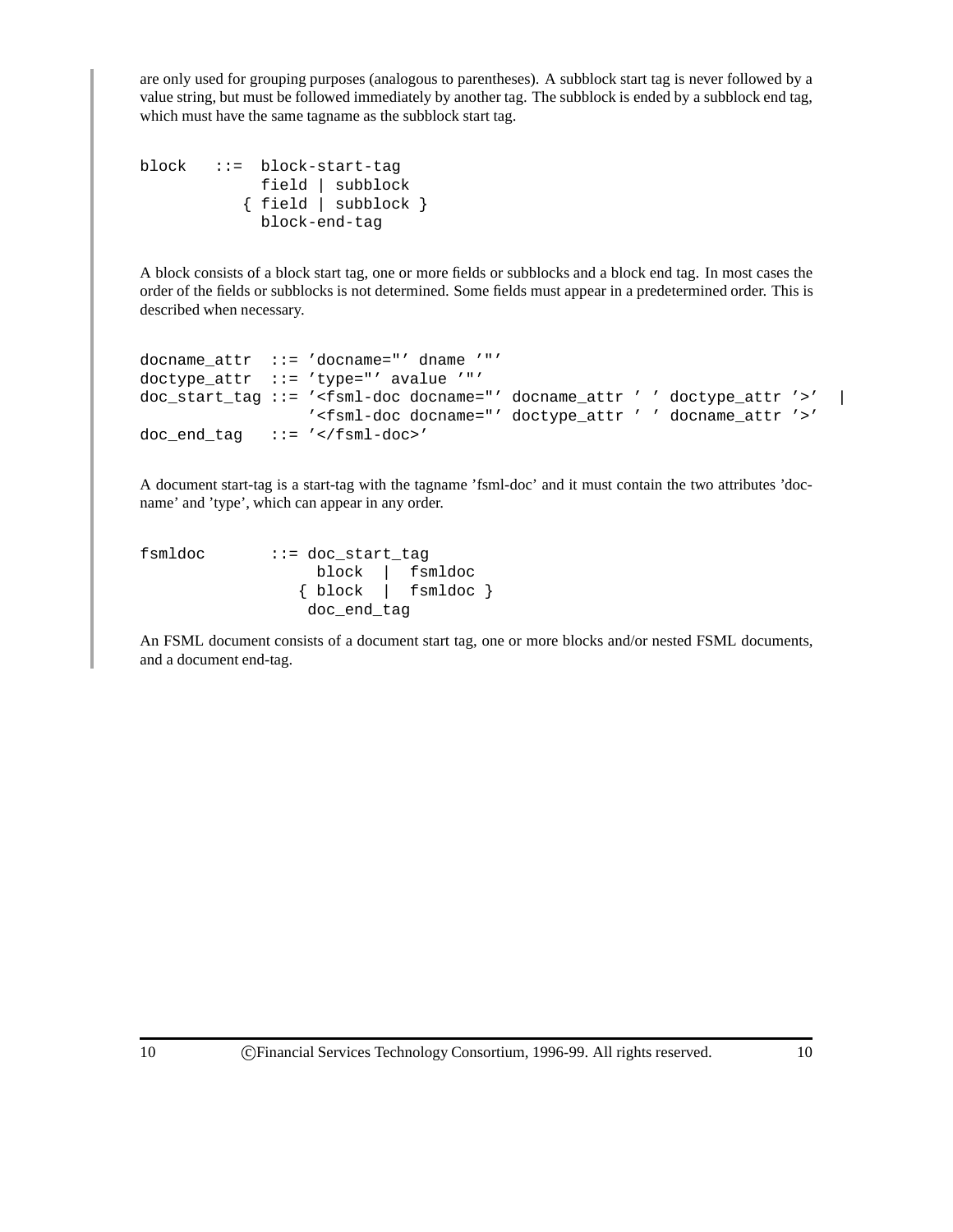## **Document Formatting Rules**

In order for the FSML Electronic document to be easily transmitted by a variety of methods (E-mail, file transfer, storage media, etc.) it was designed to be a plain ASCII document. However certain formatting rules must be adhered to in order to ensure that most of the usual transport mechanisms, in particular E-mail systems[10], will successfully transport the FSML Electronic document unchanged.

Note that these rules supersede the white space and line end rules for SGML, in order to ensure that signed documents can be successfully verified. Therefore, the following document formatting rules are considered mandatory for document generators and receivers.

- Character Encoding
	- **–** An FSML document consists of a sequence of octets (eight-bit bytes) whose values are from the set hex 0A, hex 0D and hex 20-7E. Values outside the permitted set are not allowed. Programs that process FSML must reject documents that contain values outside the permitted set.

The permitted octet values correspond to characters in the ASCII[11] character encoding. Use of other character encodings (such as EBCDIC) for the values of characters is not permitted. For example, the following sequence of octet values (given in hex)

3C 61 6D 6F 75 6E 74 3E 31 32 33 2E 34 35

unambiguously represents the ASCII character string  $\degree$  <amount >\$123.45 $\degree$  and vice-versa. Note that the octet value 9 (which corresponds to the ASCII TAB character) is not permitted in FSML documents.

**–** If a character is required that is not displayable as one of the above ASCII printable characters, it should be encoded in the document using an SGML entity name for the character[1], enclosed between an ampersand and a semicolon — e.g., &circumflex;.

This rule applies in particular to the  $>$  and  $<$  characters, which can only be used as SGML tag delimiters. If they are to be used in normal text, they must be encoded as  $\>$ gt; and  $\<$ lt;

If an FSML implementation chooses to use numeric character entities — i.e.,

CharacterEntity ::= '&#'  $[0-9]+ ';'$  | '&#x'  $[0-9a-fA-F]+ ';'$ 

Then the decimal or hexadecimal numeric value should refer to the code point in ISO/IEC 10646 Unicode. Characters in the range  $&\#x0$  i through  $&\#x7F$  i are equivalent to ASCII, and characters in the range  $\&\#x80$ : through  $\&\#xFF$ : are equivalent to ISO 8859-1 Latin 1.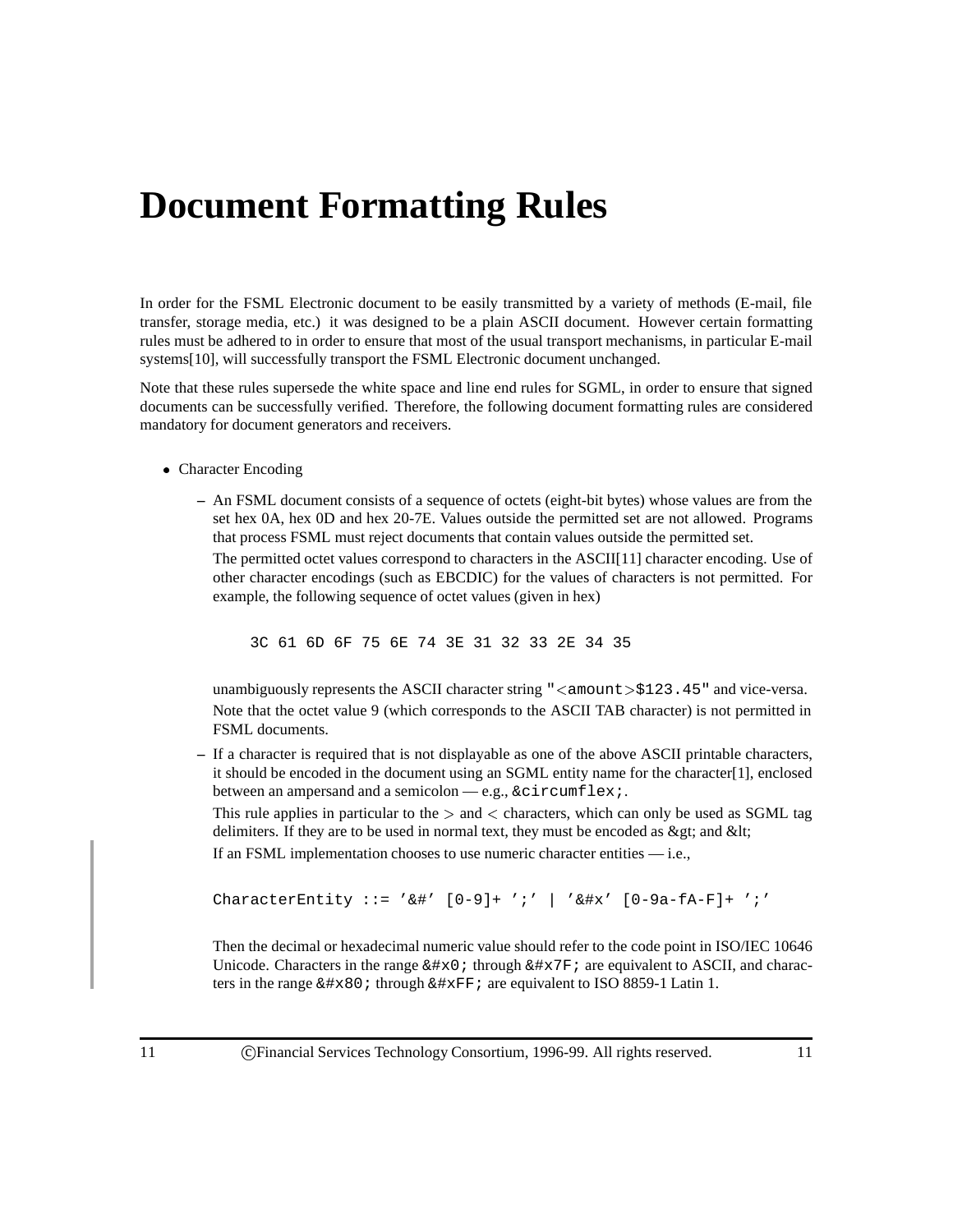Note that these SGML entities will not be translated during the processing and cryptographic hashing of an FSML Electronic Document. They are only used for the purpose of display or printing of characters not in the usual ASCII subset.

- Line Formatting
	- **–** A line-end sequence usually consists of either an ASCII Carriage Return (hex 0D) or an ASCII Line Feed (hex 0A) or both; however, this is operating-system specific. Mixed conventions are permitted.

Consuming systems should be prepared to receive documents with mixed line-end conventions.

**–** All lines in the document must be less than or equal to 76 characters in length. When it is necessary to create a line which will continue past 76 characters, a line-end sequence may be inserted into the line. (this is to protect the FSML document from E-mail systems which break up lines longer than 76 characters)

A line-end sequence must not be inserted, either during original document creation, or when attempting to modify a document to protect against E-mail systems, if any of the following would become true:

- It would create a line consisting of a single period ('.'). (this is to protect FSML documents from E-mail systems which cease processing documents past a line consisting of a single period)
- It would create a line consisting of the string 'From ', starting in the first position of a line. (this is to protect the line from certain E-mail systems which change such lines)
- It is inserted after spaces, causing those spaces to be trailing spaces on a line.
- It causes a line-end sequence to be inserted into a tag.
- **–** In FSML document receiving programs all line-end sequences will be removed before any processing is done on the FSML Electronic document. In particular they are not included in hash calculations, nor passed in field values to application programs.
- Space Handling
	- **–** Any spaces at the end of a line i.e., trailing spaces will be removed prior to processing the document. This means that spaces between the last non-space character on a line, and the lineend sequence for the line are not included in hash calculations and are not passed to applications as part of the field value. This is also done inside  $\langle$ adata $\rangle$  sub-blocks inside attached documents. (this is to protect FSML documents from E-mail systems that may truncate lines with trailing spaces, or may add trailing spaces to lines). A completely blank line  $-$  i.e., a line consisting entirely of white space, will be removed entirely before processing.
	- **–** Embedded spaces i.e., spaces that are not immediately before a line-end are to be processed as is — i.e., they are not to be removed before processing, hashing, etc. The same is true for leading spaces on a line — i.e., spaces following a line-end sequence.
	- **–** Leading spaces e.g., indentation, are allowed but not recommended, as leading spaces are not deleted from processing, and as line-ends are removed, the leading spaces on a line will be indistinguishable from the data ending the previous line, and thus may cause field length violations or field data misinterpretation. For example:

```
<tag1>abcde
     <tag2>defghi
```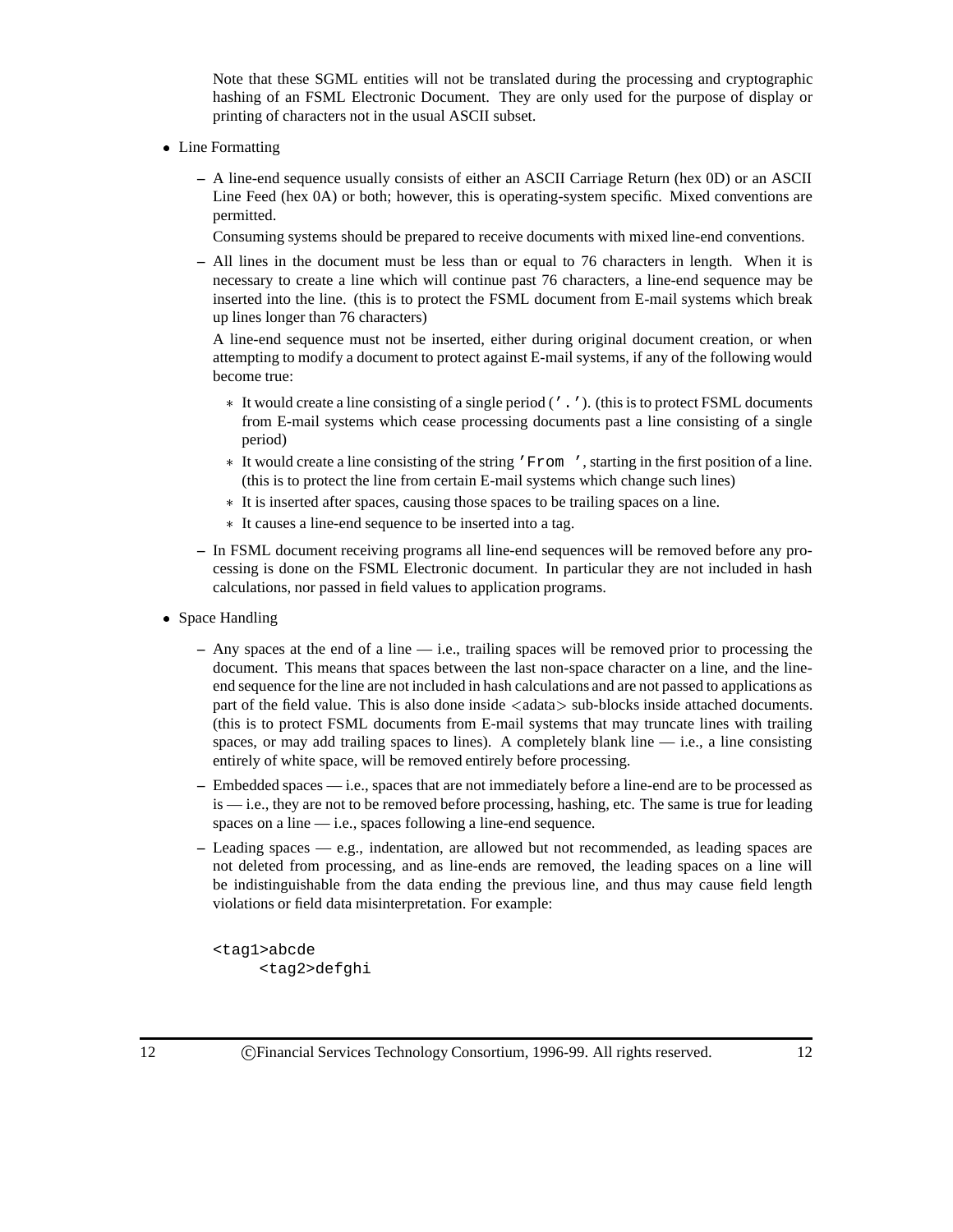would cause the value of tag1 to be 'abcde '. This can be used, however, to place trailing spaces into a value  $\frac{d}{dx}$  i.e., if the value if tag1 were desired to contain the trailing spaces.

**–** White space (either spaces or line-end sequences) may not be inserted into tags, either between the  $\lt$  and the tag name, or between the tag name and  $\gt$ , or inside the tag name. If a tag has attributes, white space may not be inserted between the attribute name and the  $=$  or between the <sup>=</sup> and the attribute value, or inside the attribute name, or between the last character of the attribute value and the <sup>&</sup>gt;. Multiple attributes must be separated by exactly one space. Parameter values must be contained within quotes.

• Tags

In order to allow FSML processing using the limited resources available in the Electronic Token, FSML requires that certain SGML features for tag handling not be allowed.

- **–** End tags (e.g., <sup>&</sup>lt;/tag>) are not allowed except for <sup>&</sup>lt;/fsml-doc>, block-end tags (defined below) and specific sub-block end tags as defined below. All fields that do not have end-tags specified in the block and field definitions below must not have end-tags.
- **–** SGML tag abbreviation is not supported.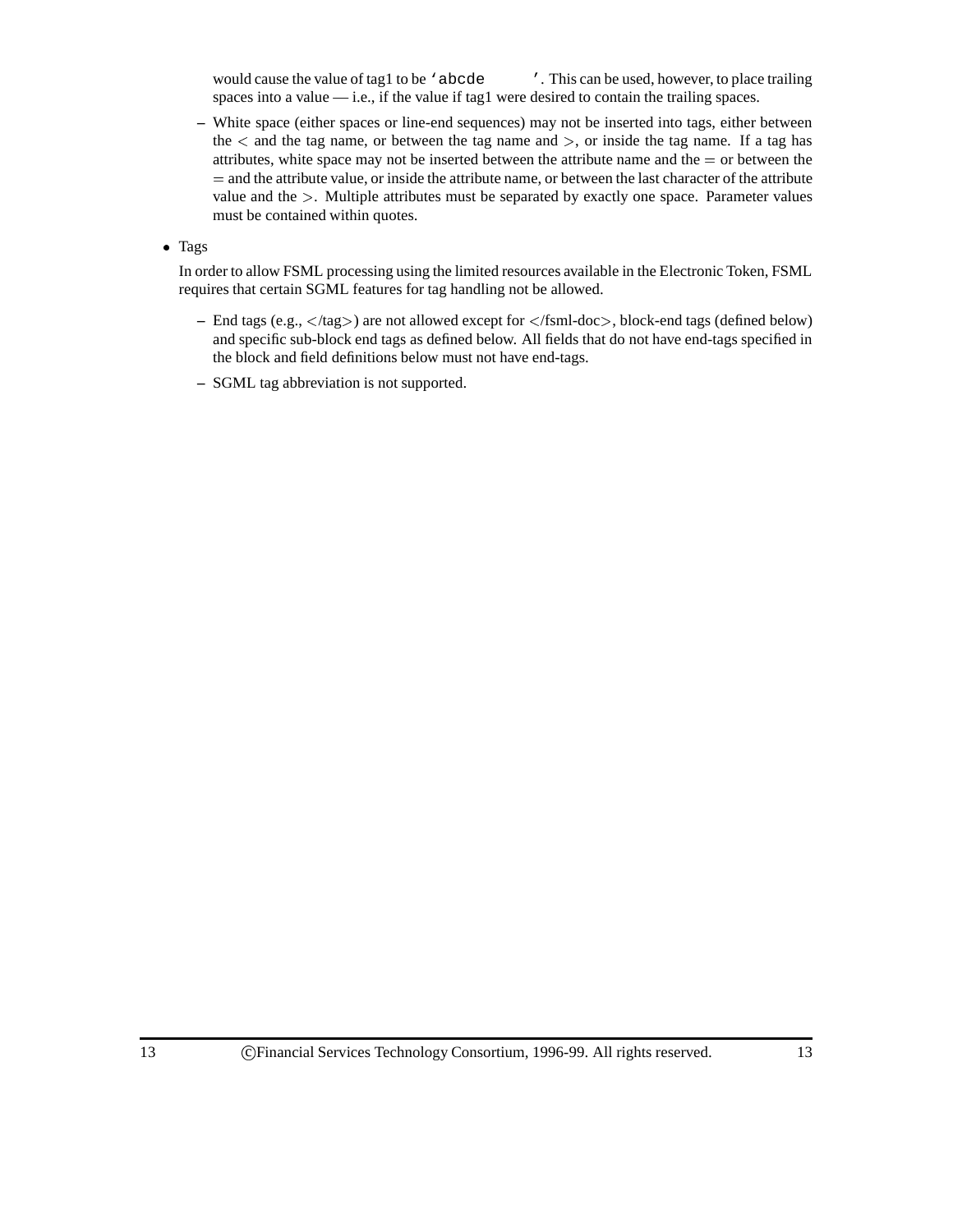## **Generic FSML**

## **4.1 Generic Electronic Document Definition**

This chapter explains the syntax and semantics of "Generic" FSML documents. Such documents may be used for any purpose, and need not be used for electronic checking, or even for financial applications. This chapter contains the specification which was previously published as *SDML - The Signed Document Markup Language*. This chapter and the previous chapters supersede that publication.

## **4.2 FSML Document Definition**

Every FSML electronic document consists of one or more enclosed documents. These documents are nested, with the nesting done by enclosing earlier forms of a document inside later additions to the document. Each enclosed document is built inside a  $\le$  fsml-doc  $>$  tag structure. Inside a document are one or more blocks. Blocks may appear in any order, except that the <sup>&</sup>lt;action<sup>&</sup>gt; block (defined below) must the first block in the document. All generic blocks other than the  $\langle \text{action} \rangle$  block may occur multiple times in an FSML document.

```
<fsml-doc docname="dnamestring" type="dnamestring">
   a sequence of one or more blocks and/or nested <fsml-doc> documents
</fsml-doc>
```

| Figure 4.1: Document element definition |  |  |  |
|-----------------------------------------|--|--|--|
|-----------------------------------------|--|--|--|

The docname= attribute is a document name, assigned by the software creating the document. This name will be used when combining documents. (See Combining Documents, below). If multiple FSML documents are being created at one time, as part of one file or transmission, the creating software must ensure that the document names are unique, within the file or transmission. This name must contain a maximum of 64 characters. Note: Attribute values must be enclosed in quotes.

The type= attribute is a document type, used to specify the type of document. This type is used by the receiving software to ensure that it has received the correct type of document — i.e., one that it knows how to process. The document types are chosen from a list of pre-defined types, or may be types agreed upon by the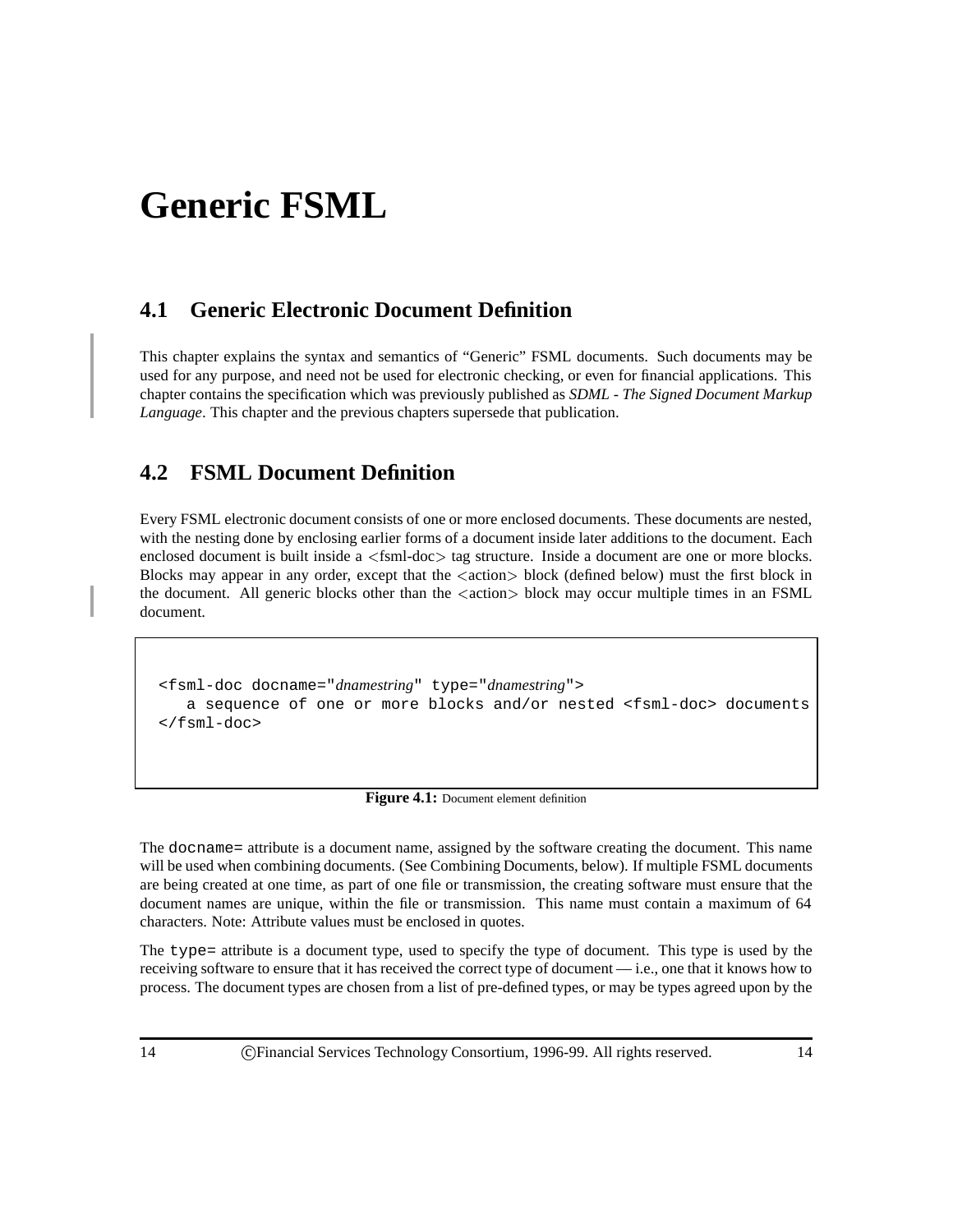sending and receiving parties, except that the latter agreed-upon types may not conflict with any pre-defined types. Note: Attribute values must be enclosed in quotes.

To prevent such conflict between pre-defined, standardized document types, and privately agreed-upon types, all privately agreed-upon document types should be prefixed with the characters "**x:**" (meaning private). For example, a document type used for auto-loan applications, agreed to be used by a pair or small group of cooperating banks, could be written as type="x:autoloan". All pre-defined document types will be guaranteed not to start with the characters "**x:**".

### **4.3 Generic Block Common Field Definitions**

A block contains some common fields, along with other fields specific to the type of block. Except in a few cases and unless otherwise specified, the order of fields within a block is not predefined. Once a block has been signed, however, fields may not be moved or rearranged inside a block, nor may fields be added or removed.

**Common Block Field Definitions** Each of the blocks contains some field definitions which are common to all block types, as follows:

<blkname>*namestring* <crit>*tvalue* <vers>*vstring*

Figure 4.2: Elements common to all blocks

blkname (**required**) This is a character string which must contain a block name assigned at the time the document is created. The creating software must ensure that the block names are unique within a document. The names are used to refer to the block from other blocks.

> Generally, the name chosen for the block may be any unique character string. For certain blocks a convention or rule applies when creating block names. The rules or conventions are described in the individual block descriptions.

crit (optional) A boolean (**true**/**false**) flag used to determine if a block is critical. If a block is critical, then the receiving software must be able to process the block, and must be able to recognize every field in the block. If the software cannot process a critical block, it must abort processing the entire document, or otherwise determine how to handle the document as an exceptional case. This flag is used to allow for expansion of the block types, to allow software to "ignore" block types that it doesn't recognize, providing that they are marked non-critical by the software that created them. Certain types of blocks, such as informational messages, etc. might always be considered non-critical. Other types, such as signatures, might always be considered critical. The criticality flag is assumed to have a default of true unless otherwise specified as false. Thus, it is not required to be specified in every block.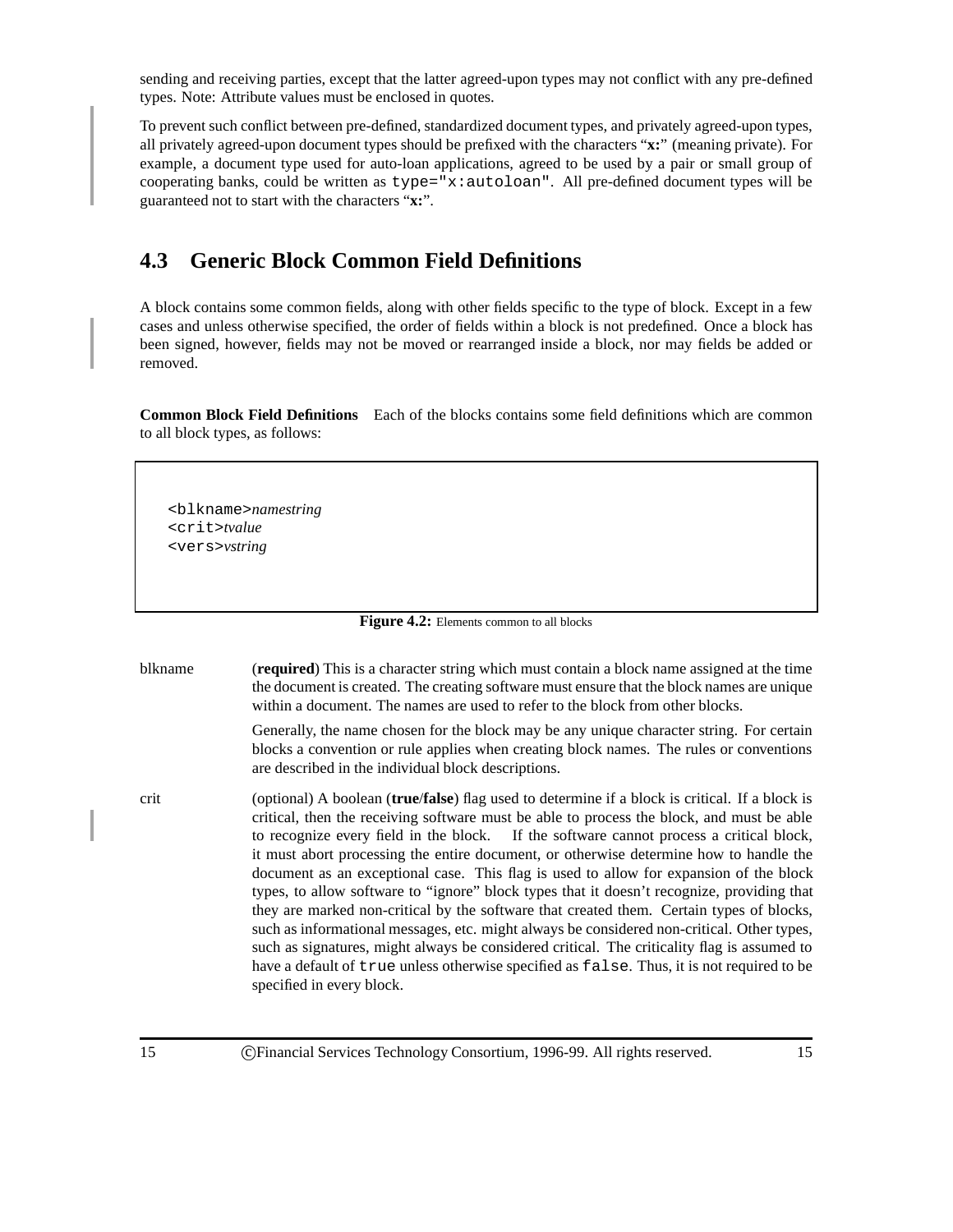vers (optional) A number which indicates the Version of the block. New versions may be introduced, and this number is used by receiving software to determine if it is capable of parsing/processing a block. If the version number is larger than the one understood by the receiving software, it must assume that it cannot process the block, and must use the criticality flag to determine if it can continue to process the document. If the version number is not specified, it is assumed to be 1.0. A given FSML document may contain blocks with different version numbers. The receiving software is responsible for identifying inconsistencies and conflicts that may arise if FSML blocks with different versions are mixed inappropriately within the same document.

## **4.4 Generic Block Definitions**

Each Generic FSML block starts and ends with one of the following sets of block tags:

Start Tag Book End Tag <action> </action> <signature>
</br/>
</br/>
</br/>
</br/>
</br/>
</br/>
</br/>
</br/>
</br/>
</br/>
</br/>
</br/>
</br/>
</br/>
</br/>
</br/>
</br/>
</br/>
</br/>
</br/>
</br/>
</br/>
</br/>
</br/>
</br/>
</br/>
</br/>
</br/>
</br/>
</br/> <cert> </cert> <attachment> </attachment> <message> </message> <**x:***name*> </**x:***name*>

Figure 4.3: List of generic block elements

The block types are defined as follows:

| action     | A block describing the action to be performed by the recipient |
|------------|----------------------------------------------------------------|
| signature  | A block with the signatures and hashes of other blocks         |
| cert       | A public key certificate                                       |
| attachment | An associated document attached to an FSML document            |
| message    | An informational message, such as an error report              |
| x:name     | A privately defined block type.                                |

#### **4.4.1 Generic Action Block Definition**

This block contains information about the action to be performed by the recipient of the Electronic Document.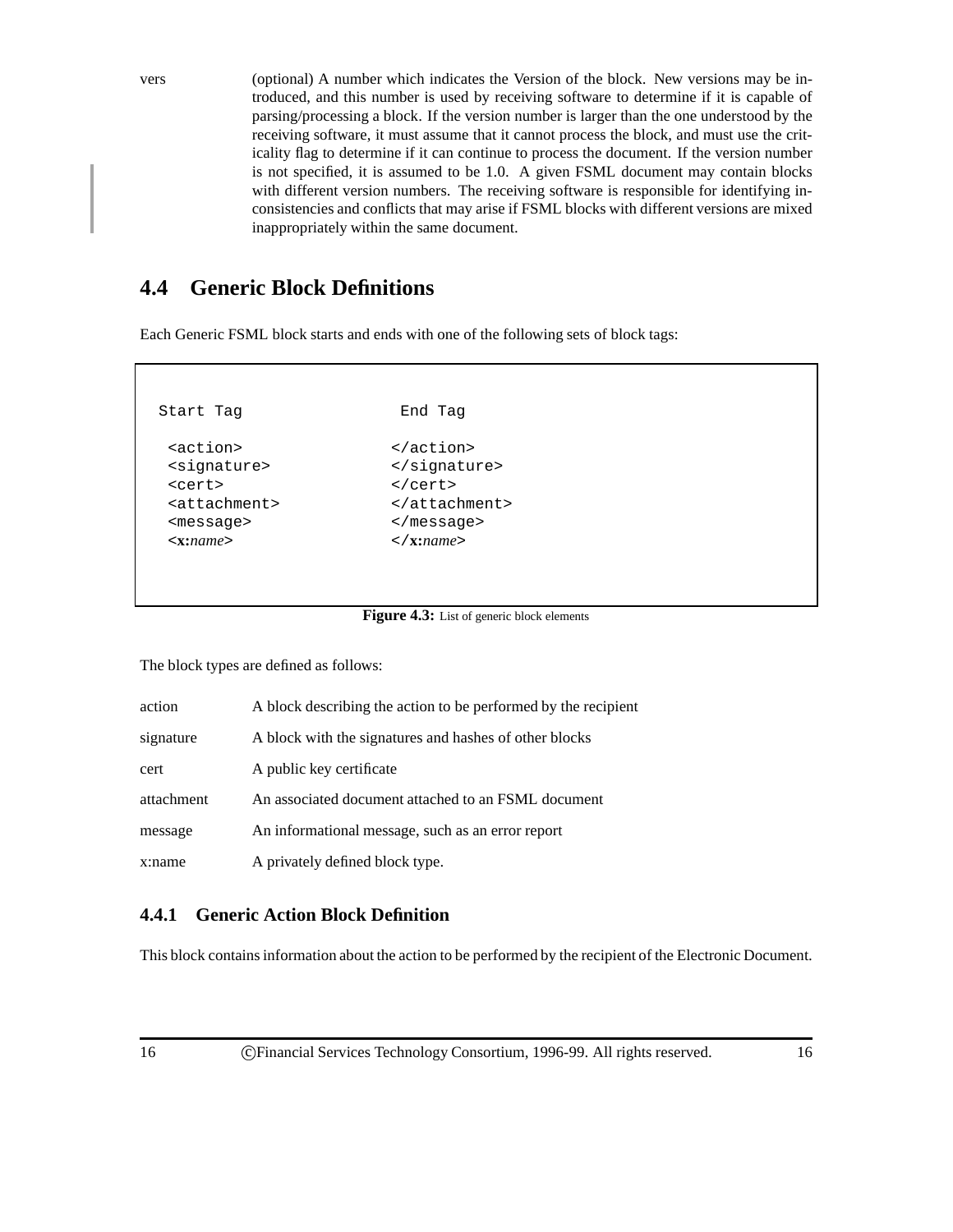<action> <blkname>*namestring* <crit>**true** <vers>**1.0** <function>*namestring* <reason>*namestring* </action>

#### **Figure 4.4:** Action block element definition

#### **Action Block Field Definitions**

| function | <b>(required)</b> The function field contains a character string chosen from a set of commands |
|----------|------------------------------------------------------------------------------------------------|
|          | or verbs specific to the application of the document being sent. Each application will have    |
|          | a unique set of allowable functions that are supported. (see echeck specific Action block      |
|          | definition below).                                                                             |
|          |                                                                                                |

reason (**required**) The reason field indicates the reason that the document is being transmitted to the recipient. It must be one of the following character strings.

| process | This indicates that the document is an original being sent to the recipient<br>for normal processing.                                                                                                       |
|---------|-------------------------------------------------------------------------------------------------------------------------------------------------------------------------------------------------------------|
| resend  | This indicates that the document is a possible duplicate being resent to<br>the recipient. It should only be processed if it is not a duplicate at the<br>receiver.                                         |
| test    | This indicates that the document is being sent as a test, and should not be<br>fully processed (e.g., it should not transfer funds).                                                                        |
| info    | This indicates that the document is being sent for informational purposes<br>only (e.g., as part of the text of an email message) and is not to be pro-<br>cessed.                                          |
| return  | This indicates that the document is being sent back to the originator as<br>a returned item. The document will usually contain a $\langle$ message $\rangle$ block<br>indicating the reason for the return. |

#### **4.4.2 Generic Signature Block Definition**

This block contains a digital signature for another block, or set of blocks. It is required whenever the originator or approver of a block must be authenticated, or the block tamper-proofed. It also contains the reference to the certificate block containing the public key used to verify the signature. It is also used to "bind" multiple blocks together, so that the resulting compound document can be verified.

Unless otherwise specified, the data being signed consists of the entire contents of the subject block, which is defined to be everything including the start and end tags for the block. The signature must include the blockname, criticality, and version fields, if present, as well as the contents, begin, and end tags of the block.

I I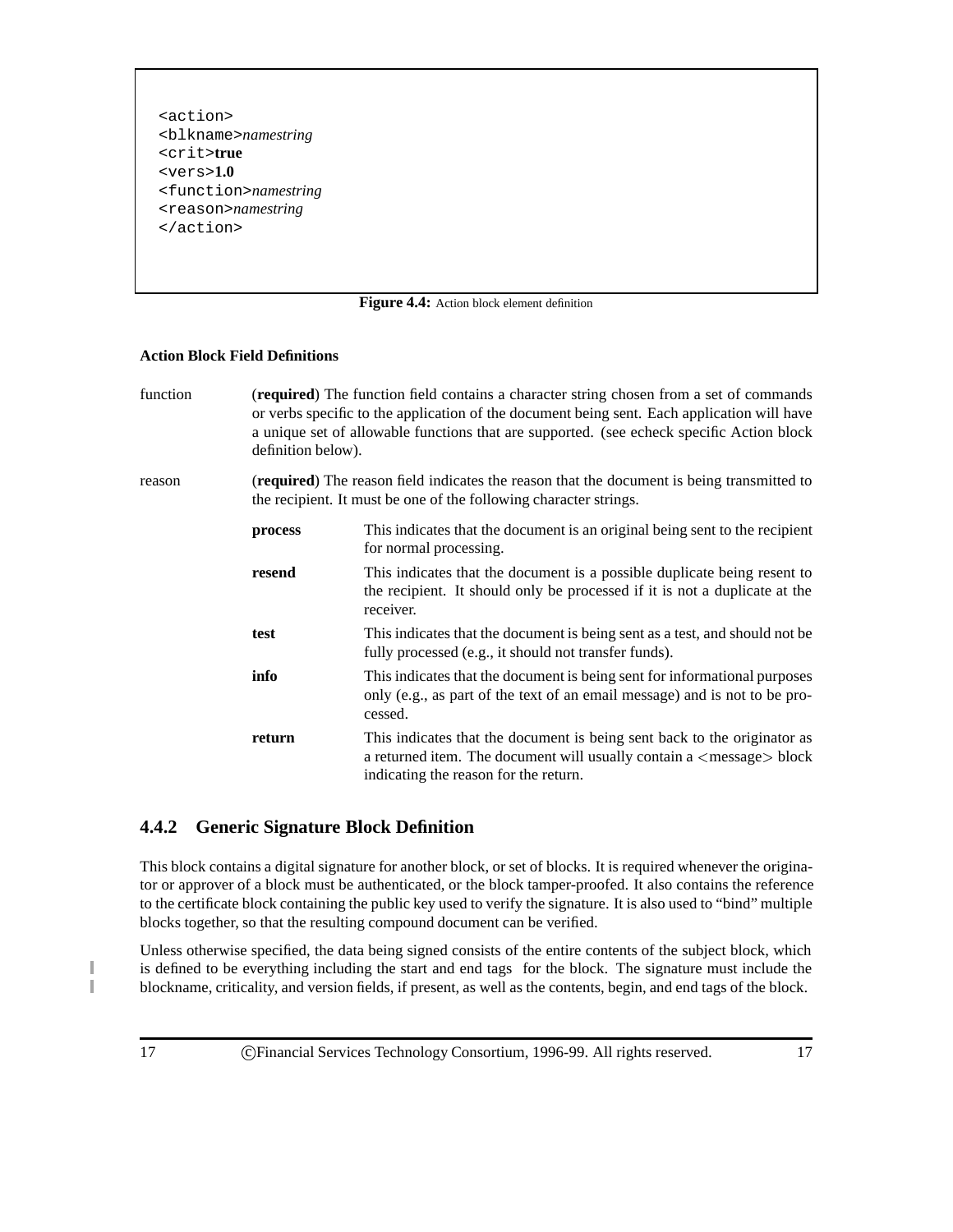The actual hashes of the signed blocks are included to allow verification of the binding even if the actual contents of the bound blocks are not available.

```
<signature>
<blkname>namestring
<crit>true
<vers>1.5
<sigdata>
<blockref req="true">dnamestring
<hash alg="sha">base64string
<blockref req="true">dnamestring
<hash alg="sha">base64string
  ...
<blockref req="true">dnamestring
<hash alg="sha">base64string
<nonce>valuestring
<sigref>namestring
<sigtype>namestring
<certissuer>valuestring
<certserial>number
<algorithm>valuestring
<timestamp>valuestring
<location>valuestring
<username>valuestring
<useraddr>valuestring
<userphone>valuestring
<useremail>valuestring
<useridnum>valuestring
<userotherid>valuestring
</sigdata>
<sig>base64string
</signature>
```
Figure 4.5: Generic Signature block element definition

#### **Generic Signature Block Field Definitions**

| vers     | (required) The $\le$ signature $>$ block is now at version 1.5, which is not the default and thus<br>the $\langle \text{vers} \rangle$ field must be present and must contain the value 1.5.                                                                                |
|----------|-----------------------------------------------------------------------------------------------------------------------------------------------------------------------------------------------------------------------------------------------------------------------------|
| blockref | (required) The signature block contains one or more<br>blockref> fields, each of which<br>contains the unique block name of the associated block being signed. All of the block refer-<br>ences must appear immediately before their respective hashes (See below). The<br> |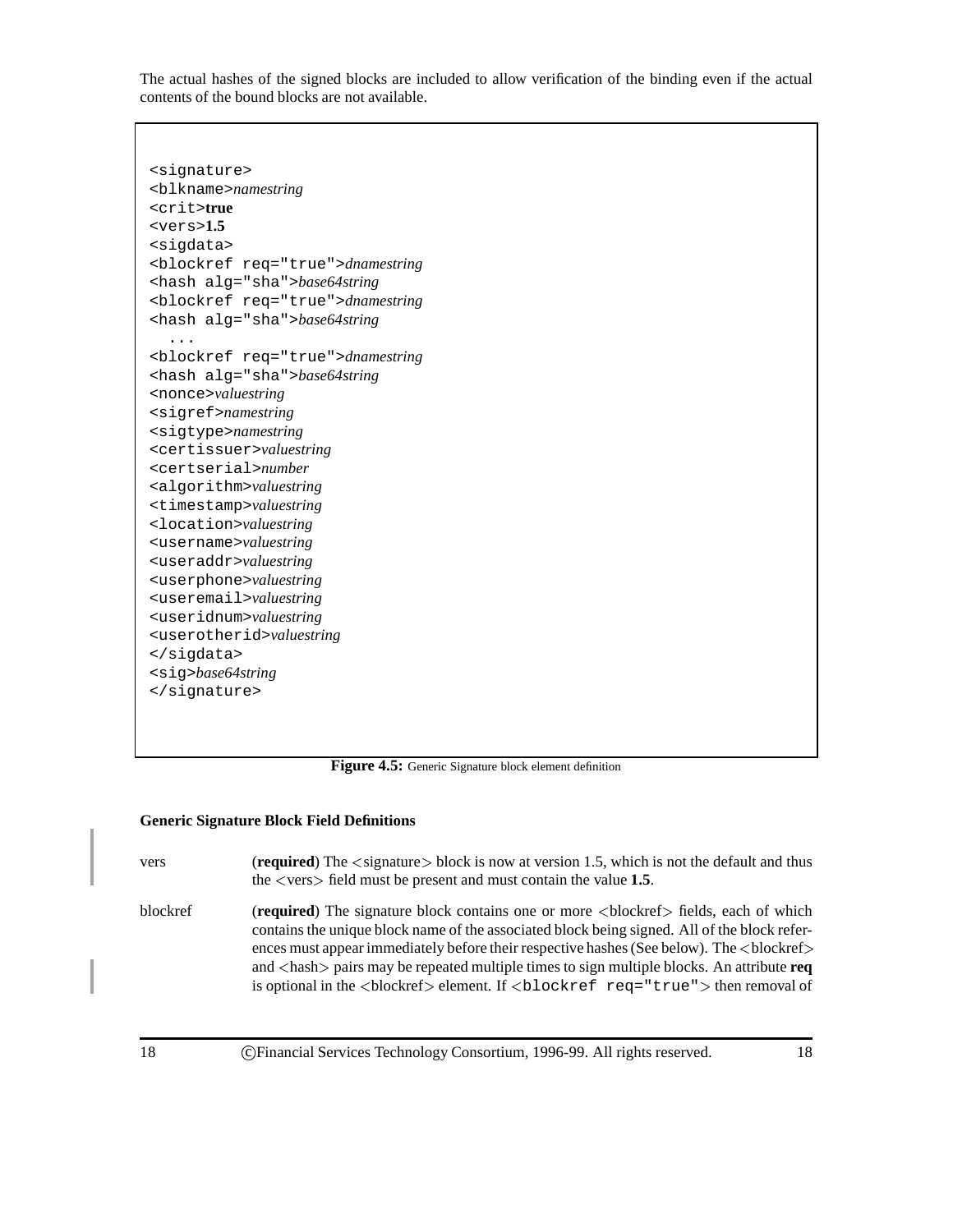|         |                                                                                                                                                                                                                                                                                                                                                                                                                                                                                                                                                                                                                                                                                                                       | the referenced block invalidates the signature. If $\textless$ blockref req="false" > then re-<br>moval of the referenced block is permitted. The default, if the req attribute is not present, is<br>true. As in other aspects of judging document and signature validity, the verifier's business<br>rules may override the signer's assertions.                                                                                                                                                                                                                                                                                                   |  |
|---------|-----------------------------------------------------------------------------------------------------------------------------------------------------------------------------------------------------------------------------------------------------------------------------------------------------------------------------------------------------------------------------------------------------------------------------------------------------------------------------------------------------------------------------------------------------------------------------------------------------------------------------------------------------------------------------------------------------------------------|------------------------------------------------------------------------------------------------------------------------------------------------------------------------------------------------------------------------------------------------------------------------------------------------------------------------------------------------------------------------------------------------------------------------------------------------------------------------------------------------------------------------------------------------------------------------------------------------------------------------------------------------------|--|
| hash    | (required) This field contains the actual hash of the respective block. Each <hash> start<br/>tag must have an attribute which specifies the algorithm used to perform the hash. The<br/>currently allowed attribute values are <math>md5[2]</math> or <math>sha[4]</math>. The <math>a \lg a</math> attribute is required.<br/>The use of md5 is deprecated. Other hash algorithms may be supported in the future. It<br/>is not required that the same hash algorithm be used for each of the blockrefs in a signa-<br/>ture block. All hashes are encoded in "network byte order", which means that the most<br/>significant bytes are leftmost (first). Note: Attribute values must be enclosed in quotes.</hash> |                                                                                                                                                                                                                                                                                                                                                                                                                                                                                                                                                                                                                                                      |  |
| nonce   |                                                                                                                                                                                                                                                                                                                                                                                                                                                                                                                                                                                                                                                                                                                       | (required) This is a nonce, or one-time random number, used to "salt" the hashed data<br>to discourage cryptanalysis attacks. See the section below on Signature Calculation. The<br>nonce value can be any string of random ASCII characters from within the set of allowed<br>FSML characters (see Character Encoding above), not including whitespace.                                                                                                                                                                                                                                                                                            |  |
|         | Note to Implementors:                                                                                                                                                                                                                                                                                                                                                                                                                                                                                                                                                                                                                                                                                                 |                                                                                                                                                                                                                                                                                                                                                                                                                                                                                                                                                                                                                                                      |  |
|         |                                                                                                                                                                                                                                                                                                                                                                                                                                                                                                                                                                                                                                                                                                                       | Although any FSML character except whitespace is allowed in the <nonce> value, it is<br/>permitted, and implementors may find it convenient, to generate a random number and<br/>include it in the <nonce> field represented as a decimal integer, a floating-point number, a<br/>hexadecimal-encoded octet string, or as a base64-encoded octet string. Note that the use of<br/>this string in the hash is purely as a sequence of ASCII octets. The fact that it may have been<br/>created as an ASCII representation of a floating point number or integer, or hexadecimal<br/>number is irrelevant to its use in the hash data.</nonce></nonce> |  |
| sigref  | (optional) This is the block name of the <cert> block which contains the public key that<br/>can be used to verify the signature. This field, although optional, is only optional when<br/>an agreement is in place indicating that the recipient of the document does not need the<br/>certificate in order to process the document.</cert>                                                                                                                                                                                                                                                                                                                                                                          |                                                                                                                                                                                                                                                                                                                                                                                                                                                                                                                                                                                                                                                      |  |
| sigtype | (required) This field contains an indication of the type of signature. It must contain one of<br>the following values for generic documents                                                                                                                                                                                                                                                                                                                                                                                                                                                                                                                                                                           |                                                                                                                                                                                                                                                                                                                                                                                                                                                                                                                                                                                                                                                      |  |
|         | generic                                                                                                                                                                                                                                                                                                                                                                                                                                                                                                                                                                                                                                                                                                               | This indicates a generic signature, with no attached semantics.                                                                                                                                                                                                                                                                                                                                                                                                                                                                                                                                                                                      |  |
|         | co-sign                                                                                                                                                                                                                                                                                                                                                                                                                                                                                                                                                                                                                                                                                                               | This indicates a co-signature, where more than one signer is signing the<br>same document. Neither signature has precedence over the other. Each<br>is independent.                                                                                                                                                                                                                                                                                                                                                                                                                                                                                  |  |
|         | counter-sign                                                                                                                                                                                                                                                                                                                                                                                                                                                                                                                                                                                                                                                                                                          | This indicates a counter-signature, where more than one signer is signing<br>the same document. The counter-signer is signing the document as well<br>as the signature(s) of the other signer(s), and is attesting to the fact that<br>the signer has seen and agreed to, or approved the previously applied<br>signatures.                                                                                                                                                                                                                                                                                                                          |  |
|         | witness                                                                                                                                                                                                                                                                                                                                                                                                                                                                                                                                                                                                                                                                                                               | This indicates a signature attesting to another signature, but not to the<br>contents being signed.                                                                                                                                                                                                                                                                                                                                                                                                                                                                                                                                                  |  |
|         | fications.                                                                                                                                                                                                                                                                                                                                                                                                                                                                                                                                                                                                                                                                                                            | Additional sigtype values may be defined by applications that require new signature classi-                                                                                                                                                                                                                                                                                                                                                                                                                                                                                                                                                          |  |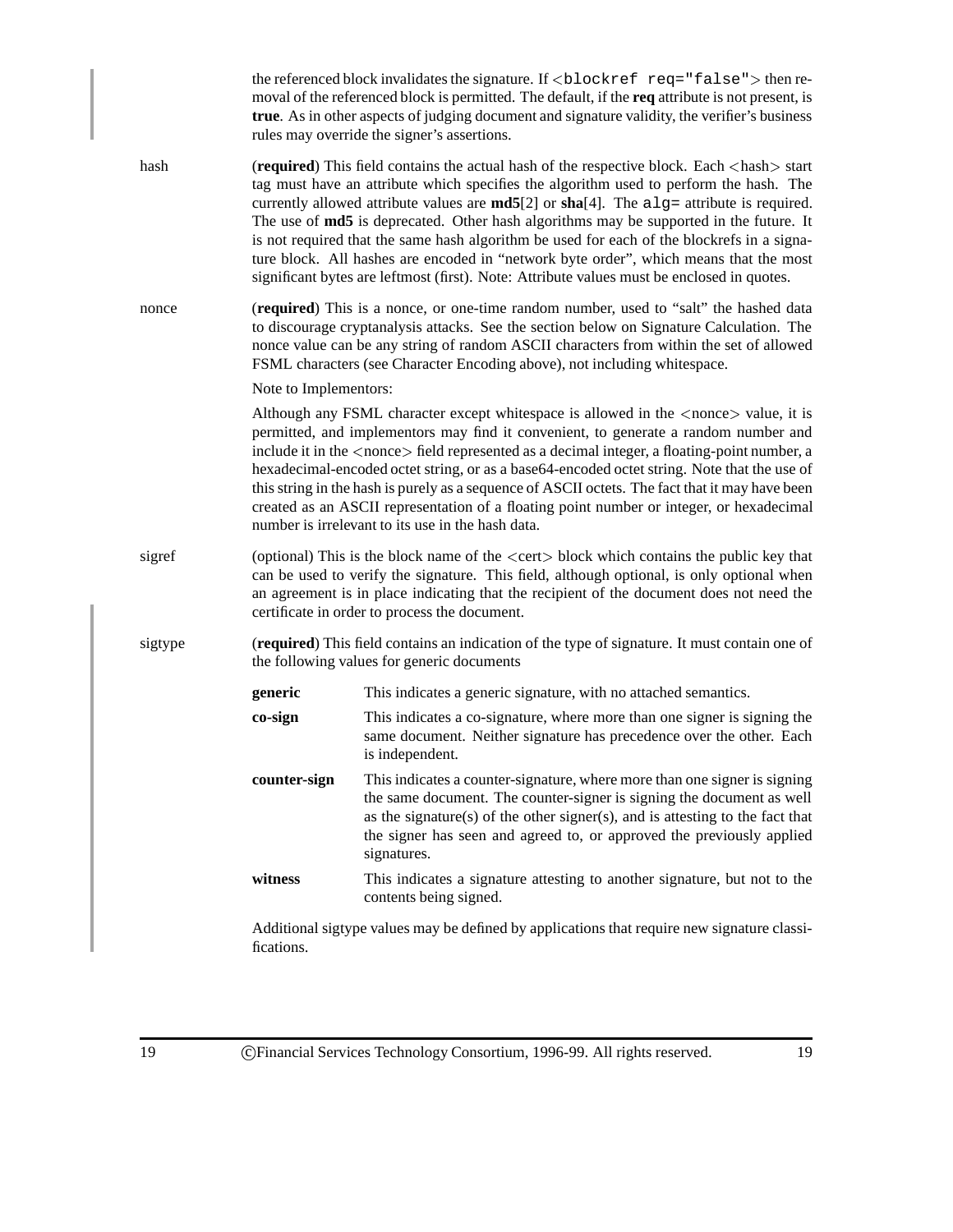| certissuer  | (optional) This field contains the unique distinguished name of the issuer of the certificate[7].<br>It should only be specified if the <cert>blocks are not being sent with this document. See<br/>the description of the <certissuer> field in the <cert> block for the syntax used to specify<br/>this field.</cert></certissuer></cert>                                                                                                                                      |  |  |
|-------------|----------------------------------------------------------------------------------------------------------------------------------------------------------------------------------------------------------------------------------------------------------------------------------------------------------------------------------------------------------------------------------------------------------------------------------------------------------------------------------|--|--|
| certserial  | (optional) This field contains the unique certificate serial number assigned by the issuer of<br>the certificate. It should only be specified if the <cert>blocks are not being sent with this<br/>document.</cert>                                                                                                                                                                                                                                                              |  |  |
| algorithm   | (required) This string indicates the algorithm used to sign the signature block. It may be<br>md5/rsa[3] or sha/dsa[5] or sha/rsa or sha/ecdsa[6]. Note: Implementors of code that is<br>used to sign FSML Electronic Documents may choose to support only one of the above<br>possible signing algorithms. Implementors of code that is used to verify FSML Electronic<br>Documents must support all algorithms. This ensures interoperablity. The use of md5 is<br>deprecated. |  |  |
| timestamp   | (optional) This field specifies the time that the document was signed. It must be in Universal<br>time[12] (i.e., GMT) specified as CCYYMMDDThhmmssZ, where the T and Z are literal<br>characters, and where "CC" is the century (currently 19, soon 20), "YY" is the year, "MM"<br>is the month, "DD" is the day, "hh" is the hour, "mm" is the minute and "ss" is the second.                                                                                                  |  |  |
| username    | (optional) This is an identification string containing the certificate user's name. It is option-<br>ally inserted into the document by the electronic hardware token.                                                                                                                                                                                                                                                                                                           |  |  |
|             | This field, and the 5 following fields are optional identification data. This data is supplied<br>by the electronic token owner to the token issuer at the time the token is initialized, but it<br>is not certified to be correct or accurate by the token issuer. The data is inserted into the<br>electronic token when the token is initialized, and may also be corrected or updated later<br>by the issuer using administrative token functions and passwords.             |  |  |
|             | This data is then inserted, under control of the user, into the document by the electronic<br>token, however the data cannot be changed or deleted by the user once the document is<br>created. The user may select, when writing a document, which of the 6 identification fields<br>are to be inserted into the document, in any combination, or may select none of them.                                                                                                      |  |  |
| useraddr    | (optional) This is an identification string containing the certificate user's address. It is<br>optionally inserted into the document by the electronic hardware token.                                                                                                                                                                                                                                                                                                          |  |  |
| userphone   | (optional) This is an identification string containing the certificate user's phone number. It<br>is optionally inserted into the document by the electronic hardware token.                                                                                                                                                                                                                                                                                                     |  |  |
| useremail   | (optional) This is an identification string containing the certificate user's email address. It<br>is optionally inserted into the document by the electronic hardware token.                                                                                                                                                                                                                                                                                                    |  |  |
| useridnum   | (optional) This is an identification string containing the certificate user's identification num-<br>ber. It is optionally inserted into the document by the electronic hardware token.                                                                                                                                                                                                                                                                                          |  |  |
| userotherid | (optional) This is an identification string containing any user identification the user wishes<br>(e.g., company name). It is optionally inserted into the document by the electronic hardware<br>token.                                                                                                                                                                                                                                                                         |  |  |
| location    | (optional) This field specifies location/country where the document was signed. The loca-<br>tion is used to define the jurisdiction where the document was legally considered to have<br>been signed. It is only used in circumstances where that matters.                                                                                                                                                                                                                      |  |  |

20 CFinancial Services Technology Consortium, 1996-99. All rights reserved. 20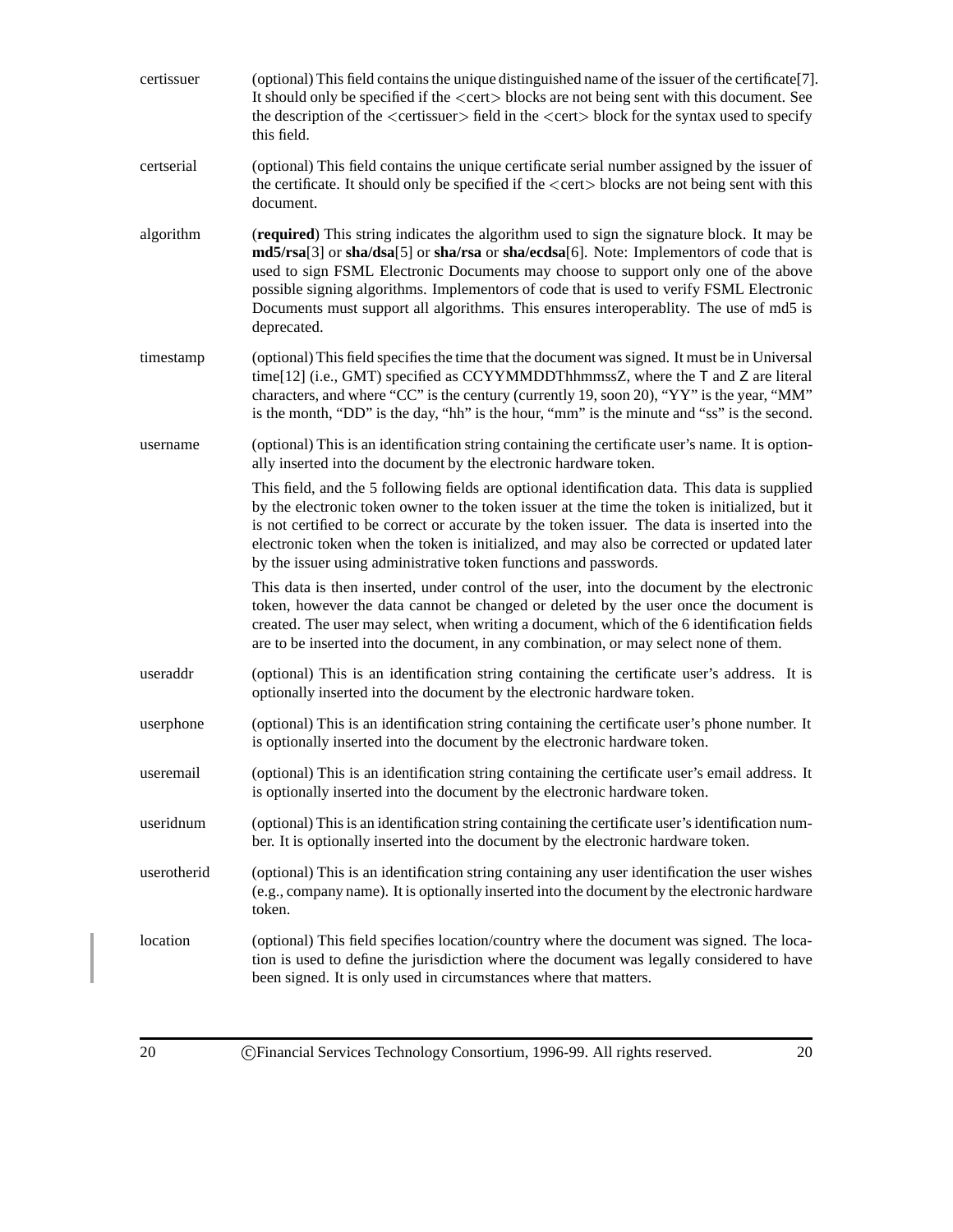sig (**required**) This is a base64 encoding of the actual signature data. For certain algorithms, the field is split into two portions using a colon  $\cdot \cdot \cdot$ . For DSA or ECDSA, the field contains the two portions of a DSA signature as r:s, where r and s are long base64 strings. For RSA, only a single string is specified, with no colon separator. All signatures are encoded in "network byte order", which means that the most significant bytes are leftmost (first).

#### **Signature Calculation**

The calculation of the Signature is performed as follows...

1. The <sup>&</sup>lt;nonce<sup>&</sup>gt; value is created as a random number. The nonce value can be any string of random ASCII characters from within the set of allowed FSML characters (see Character Encoding above) not including whitespace.

Note to Implementors:

Although any FSML character except whitespace is allowed in the <sup>&</sup>lt;nonce<sup>&</sup>gt; value, it is permitted, and implementors may find it convenient, to generate a random number and include it in the  $\langle$  nonce $\rangle$ field represented as a decimal integer, a floating-point number, a hexadecimal-encoded octet string, or as a base64-encoded octet string. Note that the use of this string in the hash is purely as a sequence of ASCII octets. The fact that it may have been created as an ASCII representation of a floating point number or integer, or hexadecimal number is irrelevant to its use in the hash data.

- 2. The <sup>&</sup>lt;nonce<sup>&</sup>gt; value is logically prepended to the subject block contents before hashing. This includes the tag string " $\langle$  nonce $\rangle$ " — e.g., if the nonce value is 12345, the characters  $\langle$  nonce $\rangle$ 12345 are logically prepended to the subject block before hashing.
- 3. The hash is calculated using the contents of the subject block, (with the <sup>&</sup>lt;nonce<sup>&</sup>gt; prepended) including the block start tag and block end tag, with the exception of all carriage returns, line feeds, and trailing spaces on a line. Leading and embedded spaces in a line are included in the hash. SGML entities (i.e., character names enclosed between an ampersand and a semicolon) are left untranslated when hashing.
- 4. The resulting hash value is inserted into the  $\langle$  hash $\rangle$  entry (as base64-encoded ASCII) in the signature block. If the signature algorithm is DSA or ECDSA, the hash may be inserted without additional padding or encoding. If the signature algorithm is RSA, the hash should be padded and encoded using the specifications in the PKCS#1[13] standard.
- 5. Steps 2 through 4 are repeated for each block to be signed.
- 6. A second hash calculation is performed on the contents of the <sup>&</sup>lt;sigdata<sup>&</sup>gt; sub-block, which contains the previously calculated hashes, their block references, and the <sup>&</sup>lt;nonce>. This should include all characters between the <sup>&</sup>lt;sigdata<sup>&</sup>gt; tag and the <sup>&</sup>lt;/sigdata<sup>&</sup>gt; tag, not including the tags themselves, again omitting all carriage returns, line feeds, and trailing spaces. If the signature algorithm is DSA or ECDSA, the hash may be inserted without additional padding or encoding. If the signature algorithm is RSA, the hash should be padded and encoded using the specifications in the PKCS#1[13] standard. This second hash is then encrypted using the private key. The result is the signature which is inserted (as base64 encoded ASCII) into the signature block as the value for the  $\langle sig \rangle$  tag.

#### **Signature Verification**

The verification of the Signature is performed as follows...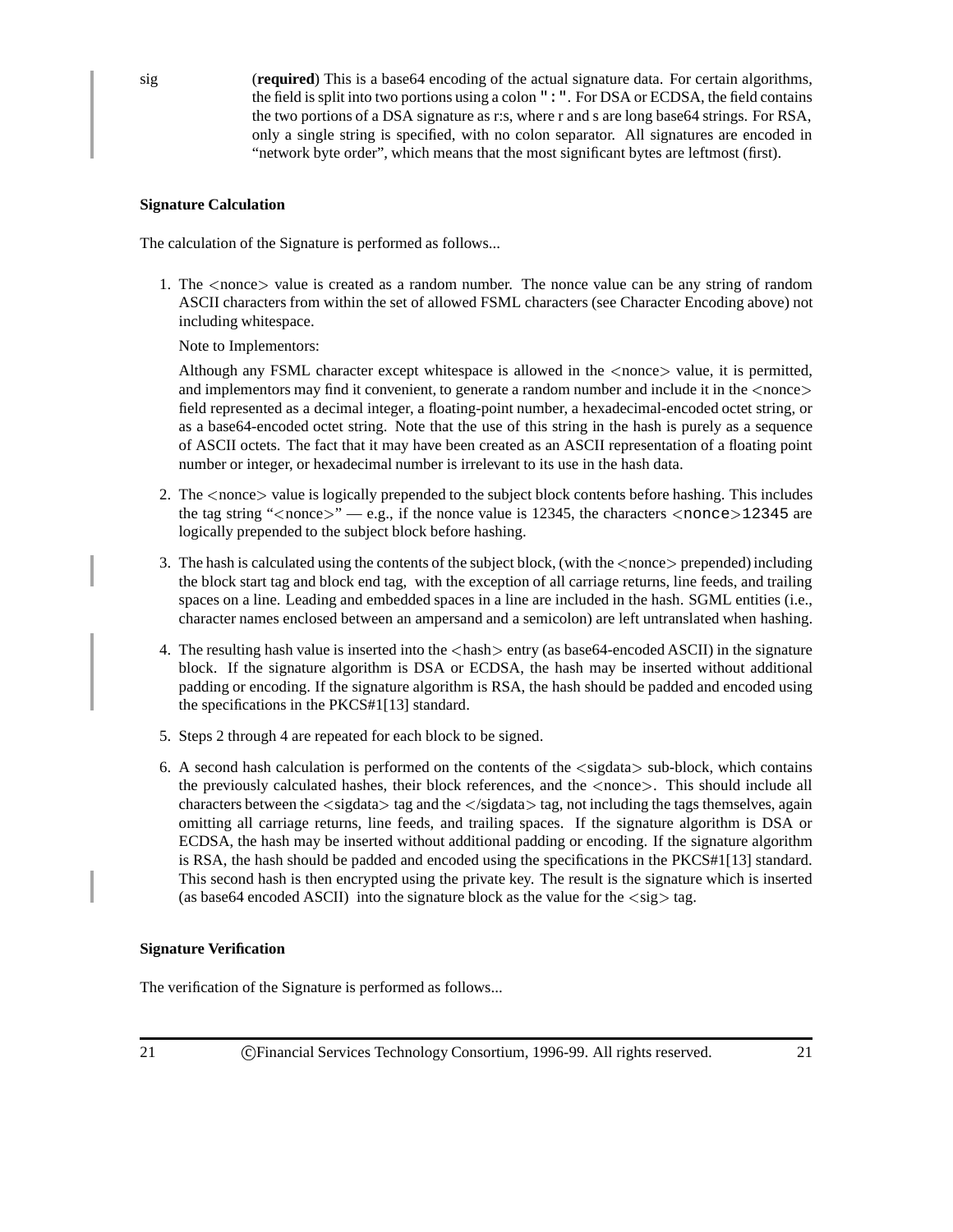- 1. The following steps are repeated for each block referenced by a  $\lt$ blockref $\gt$  tag in the signature. If the referenced block is not present, and  $\langle$ blockref req="false" $>$  was specified, the block is assumed to have been detached. The following steps are not performed for this block, and this block's absence is not considered to invalidate the document.
	- (a) The <sup>&</sup>lt;nonce<sup>&</sup>gt; value from the signature block is logically prepended to the referenced blocks contents before hashing. This includes the tag string " $\langle$  nonce $\rangle$ " — e.g., if the nonce value is 12345, the characters  $\langle$  nonce $\rangle$ 12345 are logically prepended to the referenced blocks contents before hashing.
	- (b) A hash is calculated using the contents of the referenced block, (with the  $\langle$ nonce $\rangle$  prepended) including the block start tag and block end tag, with all characters in between, with the exception of all carriage returns, line feeds, and trailing spaces on a line. Leading and embedded spaces in a line are included in the hash. SGML entities (i.e., character names enclosed between an ampersand and a semicolon) are left untranslated when hashing. The hash algorithm to be used is specified in the hash  $=$  attribute in the  $\langle$  hash $\rangle$  tag for the referenced block.
	- (c) The resulting hash value is compared to the  $\langle \text{hash} \rangle$  entry in the signature block.
	- (d) If the hashes do not match exactly, the signature fails verification.
- 2. The contents of the  $\langle sig \rangle$  field are processed using the public key found by following the  $\langle sigref \rangle$ tag, which will point (by name) to a  $\langle$  cert $\rangle$  block. Parsing of the  $\langle$  certdata $\rangle$  field in this block may be required to extract the public key — e.g. an X.509 certificate parser may be required. The signature algorithm to be used is specified in the  $\langle$  algorithm $\rangle$  field.
- 3. A second hash calculation is performed on the contents of the <sup>&</sup>lt;sigdata<sup>&</sup>gt; sub-block, which contains the previously calculated hashes, their block references, and the <sup>&</sup>lt;nonce>. This should include all characters between the  $\langle$ sigdata $\rangle$  tag and the  $\langle$ /sigdata $\rangle$  tag, not including the tags themselves, again omitting all carriage returns, line feeds, and trailing spaces. The hash algorithm to be used is specified in the  $\langle$  algorithm $>\text{field}$ .
- 4. The processed  $\langle sig \rangle$  field is compared to the hash calculated in the previous step. If this comparison fails, the signature fails verification. If the comparison succeeds, the signature has verified successfully.

### **4.4.3 Generic Certificate Block Definition**

This block contains an encoded X.509 certificate[7].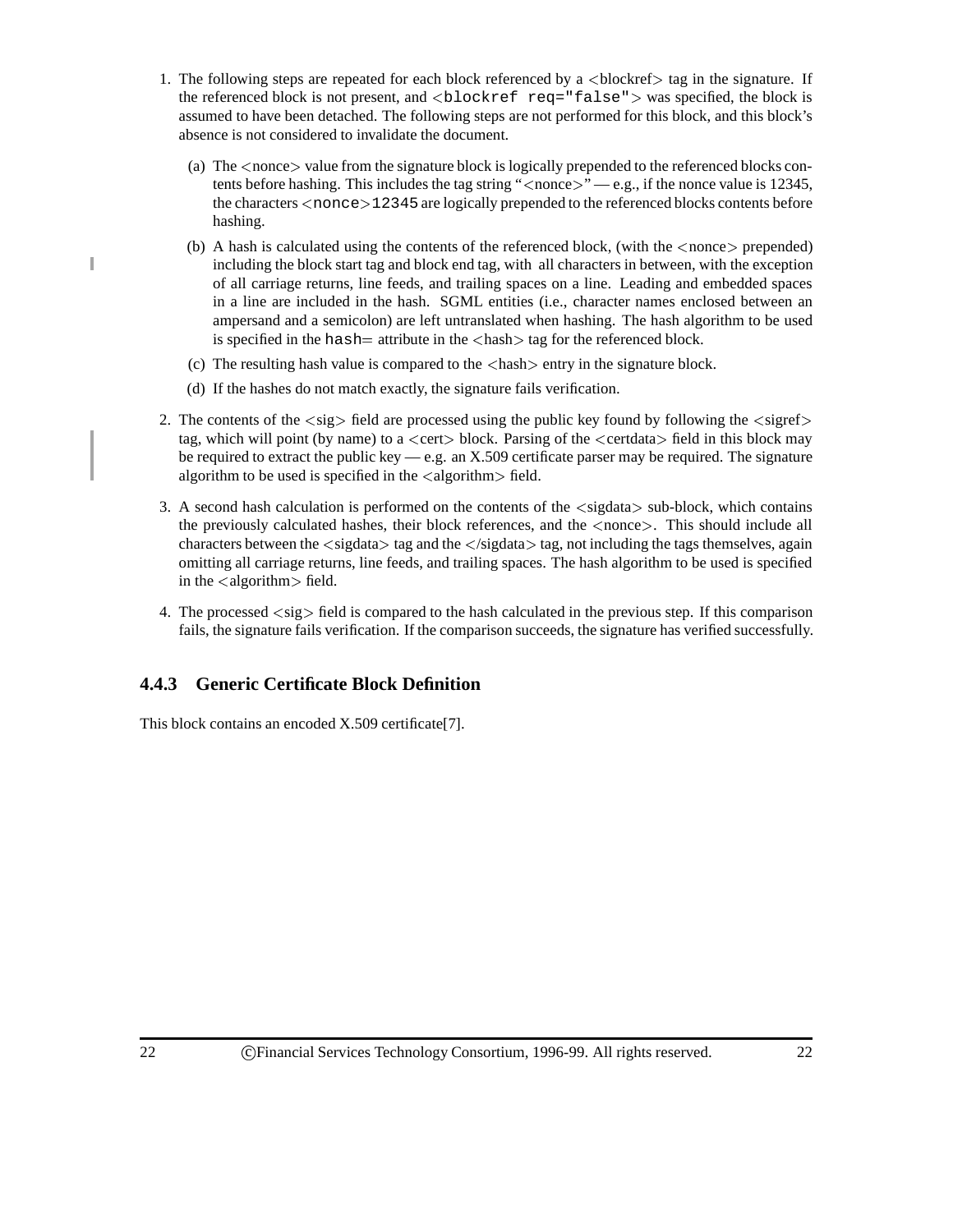<cert> <blkname>*namestring* <crit>**true** <vers>**1.5** <certtype>*valuestring* <certissuer>*valuestring* <certserial>*number* <certdata>*base64string* </cert>

Figure 4.6: Generic Certificate block element definition

#### **Generic Certificate Block Field Definitions**

| blkname    | (required) The<br>blkname> field in a <cert> is slightly different from the "generic"<br/><math>&lt;</math>blkname<math>&gt;</math>. Since the <math>&lt;</math>cert<math>&gt;</math> block is signed by the authority issuing the electronic to-<br/>ken, and is probably stored in the token, it is not changeable at runtime by FSML generating<br/>software. Thus the <br/>blkname&gt; chosen must be guaranteed to be unique for all subsequent<br/>documents. It is recommended (but not required) that a block naming convention be used<br/>to allow this.</cert> |         |  |  |  |
|------------|---------------------------------------------------------------------------------------------------------------------------------------------------------------------------------------------------------------------------------------------------------------------------------------------------------------------------------------------------------------------------------------------------------------------------------------------------------------------------------------------------------------------------------------------------------------------------|---------|--|--|--|
| vers       | (required) The <cert> block is now at version 1.5, which is not the default and thus the<br/><math>\langle</math> vers <math>&gt;</math> field must be present and must contain the value 1.5.</cert>                                                                                                                                                                                                                                                                                                                                                                     |         |  |  |  |
| certtype   | (required) This field indicates the type of certificate contained in the block. The possible<br>values are x509v1 or x509v3. This value must correspond to the data in the actual certificate<br>contained in the <certdata> field.</certdata>                                                                                                                                                                                                                                                                                                                            |         |  |  |  |
| certissuer | (required) This field contains the unique distinguished name of the issuer of the certificate.<br>The certificate issuer string uses the fields from the distinguished name in the ASN.1 X509<br>certificate, separated by slashes, and using a TAG= identification of the name field type.<br>The different name fields use the following identification tags:                                                                                                                                                                                                           |         |  |  |  |
|            | Country                                                                                                                                                                                                                                                                                                                                                                                                                                                                                                                                                                   | $C =$   |  |  |  |
|            | <b>DMDName</b>                                                                                                                                                                                                                                                                                                                                                                                                                                                                                                                                                            | $DMD =$ |  |  |  |
|            | Commonname                                                                                                                                                                                                                                                                                                                                                                                                                                                                                                                                                                | $CN =$  |  |  |  |
|            | Orgname                                                                                                                                                                                                                                                                                                                                                                                                                                                                                                                                                                   | $O=$    |  |  |  |
|            | Orgunit                                                                                                                                                                                                                                                                                                                                                                                                                                                                                                                                                                   | $OU =$  |  |  |  |
|            | Title                                                                                                                                                                                                                                                                                                                                                                                                                                                                                                                                                                     | $T =$   |  |  |  |
|            | Thus, an example of an issuer string would be                                                                                                                                                                                                                                                                                                                                                                                                                                                                                                                             |         |  |  |  |
|            | /C=US/ST=New York/O=FIRSTBANK ANYTOWN/OU=checking/                                                                                                                                                                                                                                                                                                                                                                                                                                                                                                                        |         |  |  |  |
|            |                                                                                                                                                                                                                                                                                                                                                                                                                                                                                                                                                                           |         |  |  |  |

23 CFinancial Services Technology Consortium, 1996-99. All rights reserved. 23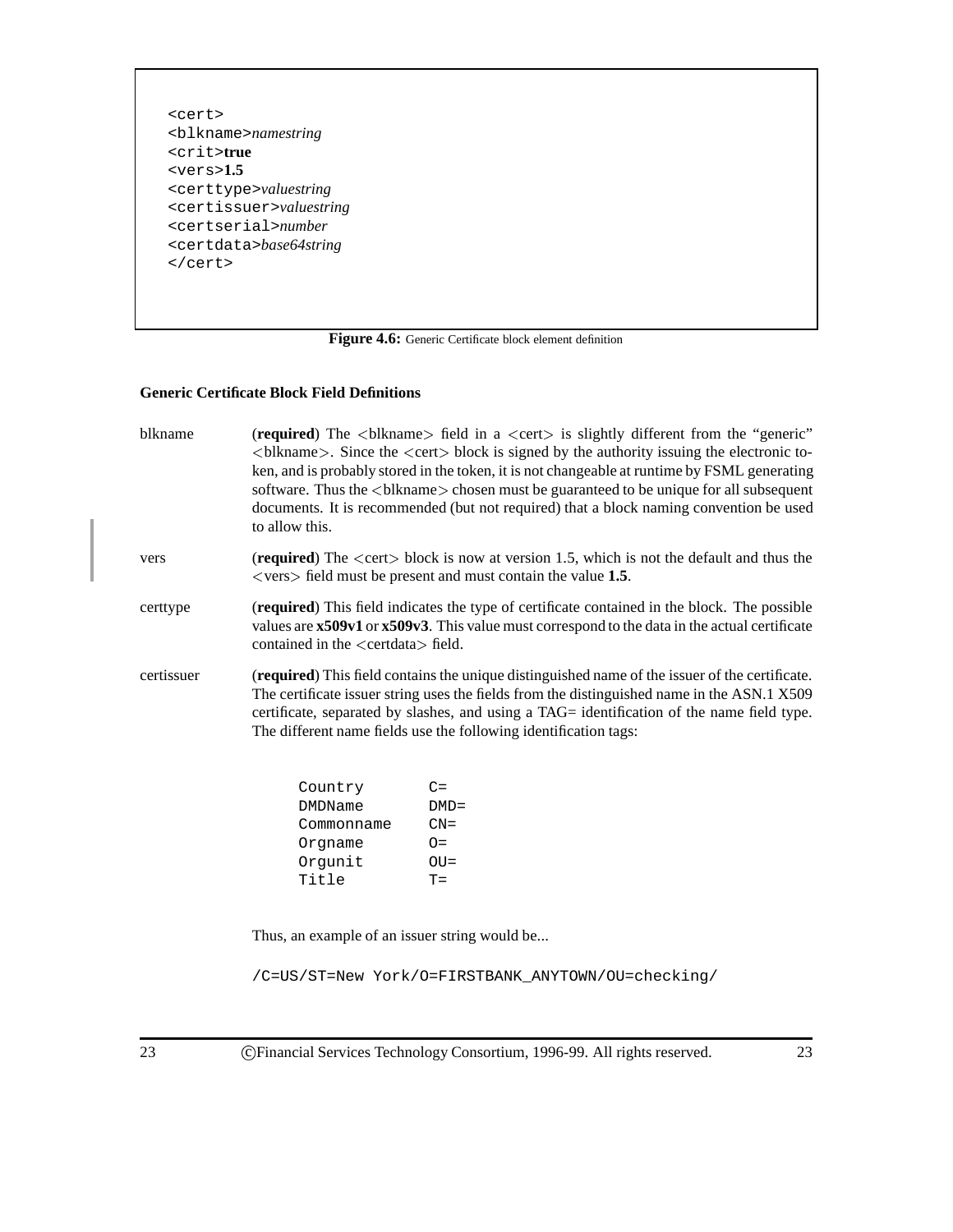|            | This value must correspond to the data in the actual certificate contained in the <certdata><br/>field. Although X.509 distinguished names allow additional fields, FSML only supports<br/>the ones named above.</certdata>      |
|------------|----------------------------------------------------------------------------------------------------------------------------------------------------------------------------------------------------------------------------------|
| certserial | (required) This field contains the unique certificate serial number assigned by the issuer of<br>the certificate. This value must correspond to the data in the actual certificate contained in<br>the $\le$ certdata $>$ field. |
| certdata   | (required) This contains the base 64-encoded binary value of the ASN.1 DER $[14][15]$ en-<br>coded X.509 certificate.                                                                                                            |

#### **4.4.4 Generic Attachment Block Definition**

This block contains any document that is to be attached to the FSML Electronic Document (e.g., a Remittance notice, Contract, etc.).

```
<attachment>
<crit>false
<vers>1.0
<blkname>namestring
<astatus>valuestring
<adata encoding="namestring">
...
</adata>
</attachment>
```
Figure 4.7: Generic Attachment block element definition

astatus (optional) This field indicates whether the attachment is temporary or permanent. A temporary attachment is intended to be transmitted from the document creator to the first recipient. It is stripped before transmission to any subsequent recipients. A permanent attachment is intended to be kept with the document permanently and should not be removed by any recipient of the document. The contents of the field may be the word **temporary** or the word **permanent**. If the field is omitted, it defaults to **temporary**. Note: The  $\langle$  astatus $\rangle$ field is advisory only. An FSML document is not considered invalid if it is received by later recipients containing a **temporary** attachment, nor is the document invalid if a receiver strips off a **permanent** attachment.

adata **(***required*) Any data may be contained in the Attachment block, between the  $\lt$  adata  $\gt$  and <sup>&</sup>lt;/adata<sup>&</sup>gt; tags.

The encoding= attribute for the  $\langle$ adata $\rangle$  tag is used to specify the encoding method for the data in the sub-block. It can have the following values: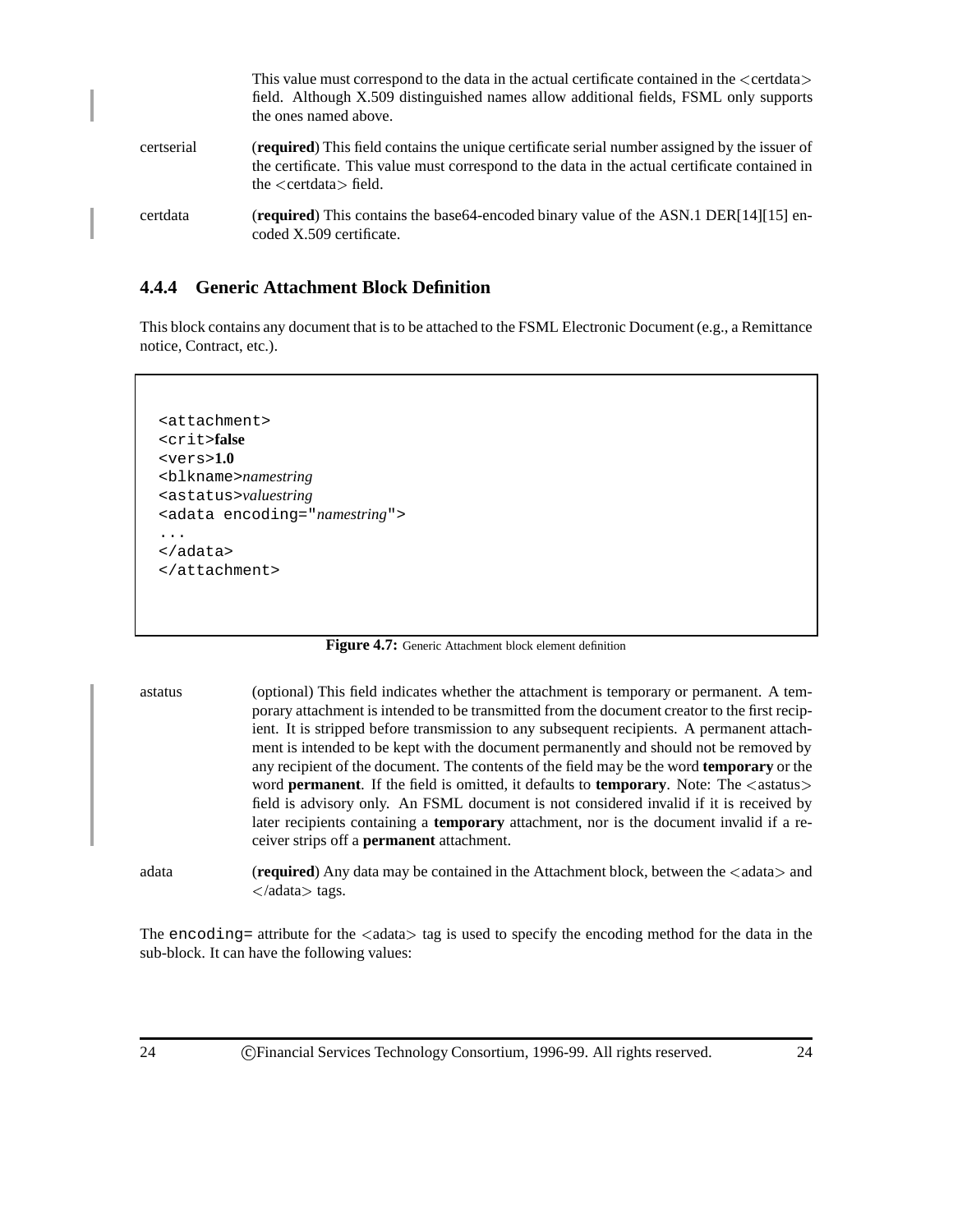**mime** If the **mime** encoding value is selected, then the following three MIME headers are required to be placed in the next 3 lines of the  $\langle$  adata $\rangle$  sub-block, immediately followed by a blank line. The header lines may appear in any order.

```
Mime-Version 1.0
Content-Type: aaaaaa/bbbbbbbb
Content-Transfer-Encoding: xxxxx
```
Any legal MIME header values may be used for aaaaaa or bbbbbbbb [10][16].

The 'xxxxx' string used to specify the Content-Transfer-Encoding value must be one of

- 7bit
- base64
- quoted-printable

If the contents of the attached document cannot be encoded using the FSML document formatting rules, described earlier, then the Content-Transfer-Encoding specification base64 should be used to "armor" the document against E-mail systems.

In addition, the encoded document may not contain the ASCII string  $\lt$ /adata> so that the FSML parser will not interpret any portion of the attached document as the ending SGML tag for the  $\langle \text{adata} \rangle$  sub-block.

The actual encoded data follows the three MIME headers, separated by an empty line (i.e., a line containing only a new-line sequence, with no other characters).

An example of a MIME-encoded <attachment> block:

```
<attachment>
<blkname>att0123
<adata encoding="mime">
Mime-Version 1.0
Content-Type: application/octet-stream
Content-Transfer-Encoding: base64
```

```
0M8R4KGxGuEAAAAAAAAAAAAAAAAAAAAAPgADAP7/C
AAAAEAAA/v///wAAAAD+////AAAAAAAAAAB7AAAA/
</adata>
</attachment>
```
**text** This allows a simple ASCII document to be inserted as an attached document without need for MIME headers or encoding/decoding software. This attribute value can only be used if the attached document inside the <adata> sub-block conforms to the FSML document formatting rules. If the encoding attribute is not specified, it defaults to the text value.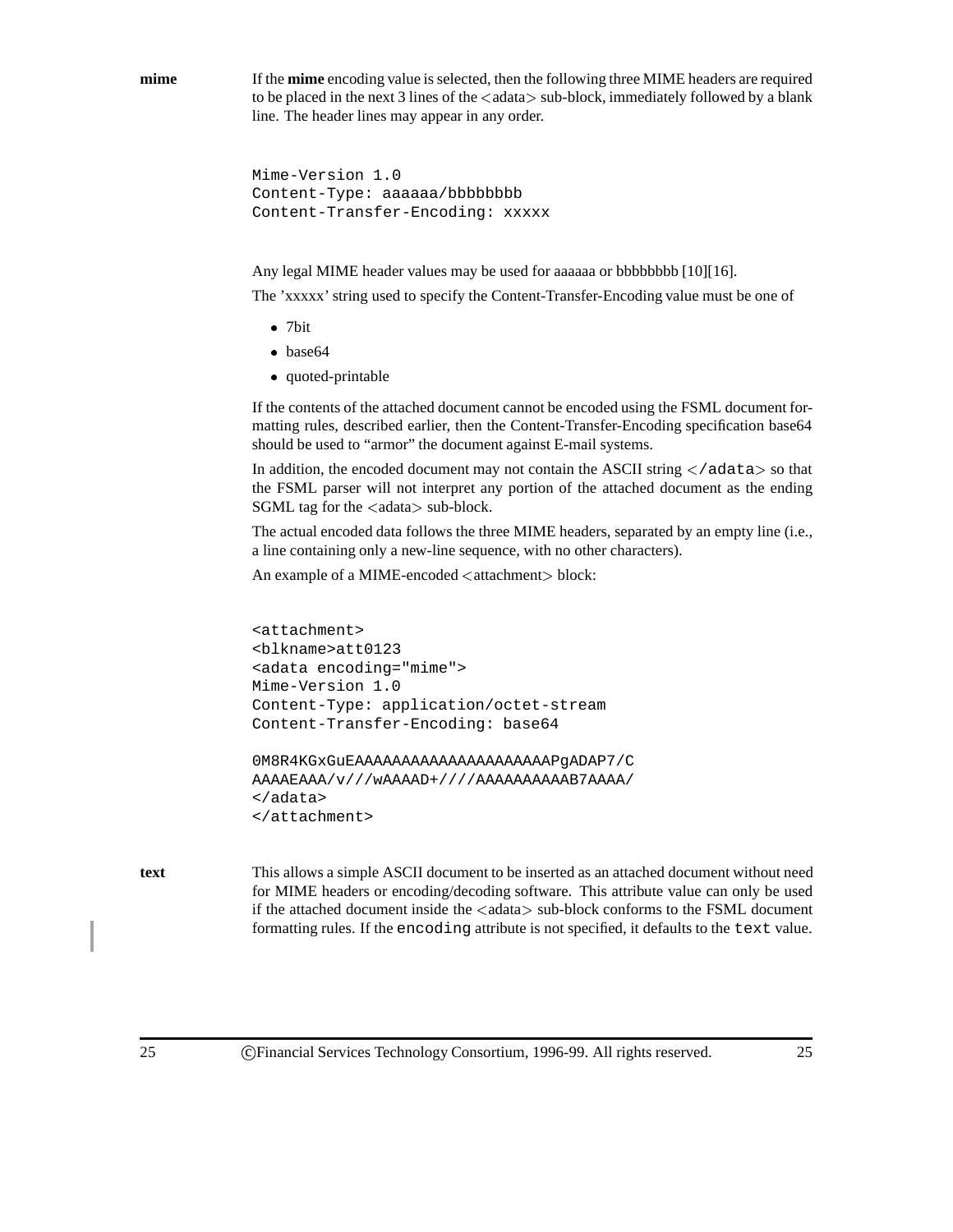### **4.4.5 Generic Message Block Definition**

This block contains error messages and return information that indicates the reason that the attached FSML Document was not processed successfully or it may contain other information about the attached document.

```
<message>
<blkname>namestring
<crit>true
<vers>1.0
<retcode>valuestring
<msgtext>valuestring
<msgdata>
...
</msgdata>
</message>
```
**Figure 4.8:** Generic Message block element definition

#### **Generic Message Block Field Definitions**

| retcode | ( <b>required</b> ) This field contains a return code indicating the reason why the attached docu-<br>ment was returned.     |
|---------|------------------------------------------------------------------------------------------------------------------------------|
| msgtext | (required) This field contains a textual message explaining why the document was re-<br>turned.                              |
| msgdata | (optional) This field contains any other data that may be associated with the message —<br>e.g., a report or bank statement. |

### **4.4.6 Private Block Types**

To support extension of the FSML specification, agreeing parties (document creators and document receivers) may agree to support Private Block Types. These are blocks with block start and end tags that are not defined explicitly in the FSML specification, but are created and agreed to by all communicating parties. All private block types must have start and end tags that begin with the character string " $\langle x : "$ " to distinguish them from standard block types. (e.g., <sup>&</sup>lt;x:myblock>).

Rules for processing such blocks are as follows...

- If the private block type is not recognized by the receiving program, and the  $\leq$ crit $>$  field in the block is true, or missing (default is true), then the entire document must be rejected.
- If the private block type is not recognized by the receiving program, and the  $\leq$ crit $>$  field in the block is false, then the contents of the block up to the end tag is to be skipped and ignored by the receiving program.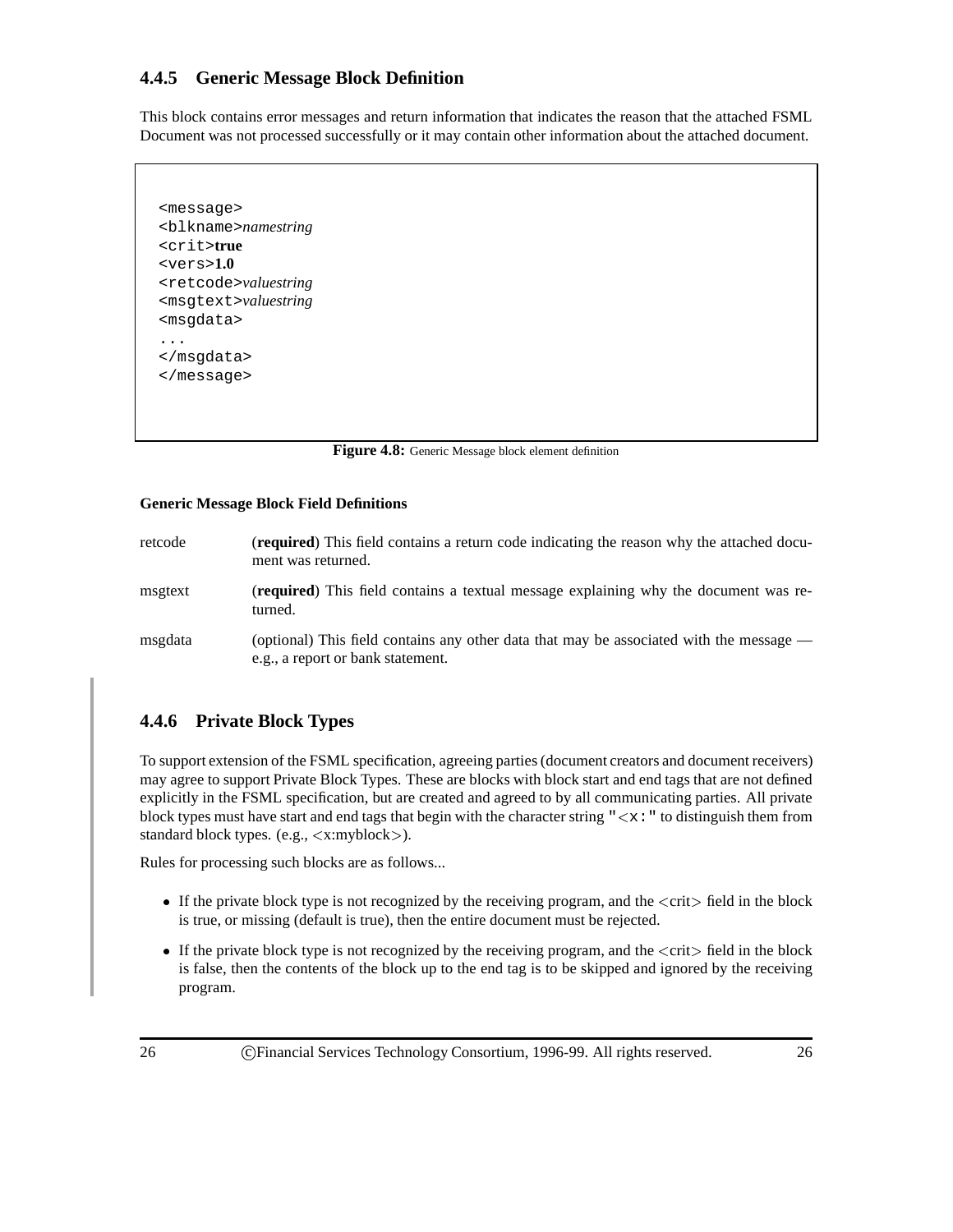The rules for creating such blocks are...

- If the private block is intended to be processed by the first (or nth) recipient(s) only, then the block should either have a  $\langle$ crit $\rangle$  value of false, or should be detachable by having the  $\langle$ blockref  $req = "false" > in all *signature* blocks that sign it, and the block should be detached by the$ first or (nth) recipient.
- The ultimate recipient will then ignore the block (if  $\langle\,\text{crit}\rangle$  is false) or never receive it.

```
<x:name>
<blkname>namestring
<crit>true
<vers>vstring
 (Other tags to be defined by application designers)
</x:name>
```
#### Figure 4.9: Private block type element definition

**Private Block Field Definitions** Private blocks may contain any fields that the Private block definers choose. Field tag names may be chosen from those already defined for other FSML blocks, or may be new. Existing field tag names should be used only if they have the same encoding and general semantics as defined in FSML.

The <sup>&</sup>lt;blkname>, <sup>&</sup>lt;crit>, and <sup>&</sup>lt;vers<sup>&</sup>gt; fields are to be defined and used in the same manner as with all other FSML blocks.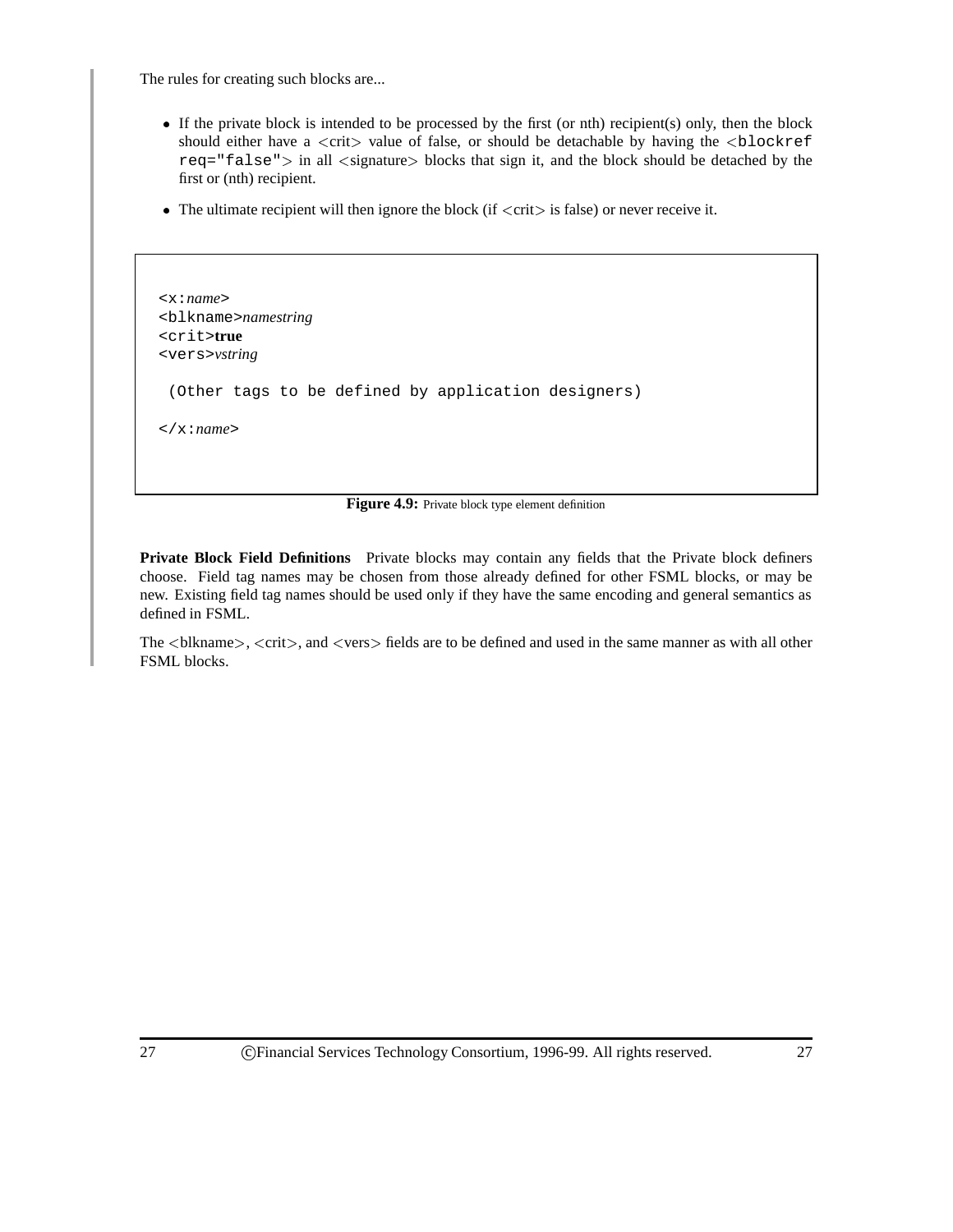# **Combining Documents**

As an FSML document passes through the various processing steps at different institutions, information will need to be added to and removed from the document. This section defines a technique for combining documents such that allowable changes may be made to the document while preserving the integrity of the digital signature mechanism.

To add new information to a document, the existing document is enclosed in a  $\leq$ fsml-doc $>$  tag structure, which may also enclose new blocks containing the new information. New <signature> blocks may also be contained in the new information and may sign blocks in the inner nested documents. Each new, surrounding,  $\le$ fsml-doc> must also have a new  $\le$  action> block, and type attribute, and the  $\le$  action> block and type belonging to the outermost <sup>&</sup>lt;fsml-doc<sup>&</sup>gt; are used by the receiving system to determine the method used to process the modified document.

When combining original FSML documents into a larger, compound document (e.g., combining checks into a deposit), the names of the original blocks may not be unique. A document combining process must be used to handle naming conflicts when a number of documents are being combined (i.e., embedded) into a new document.

The document combining process is as follows:

- 1. All of the original <sup>&</sup>lt;fsml-doc<sup>&</sup>gt; elements are enclosed in a single new <sup>&</sup>lt;fsml-doc<sup>&</sup>gt; element. The original docname attributes are kept with the same contents, unless all of the combined document names are not unique. If they are not unique, new, unique names should be assigned by the combining software.
- 2. Any time a block name reference is required to refer to a block which is not part of the same <sup>&</sup>lt;fsmldoc<sup>&</sup>gt; as the one containing the reference (i.e., inter-document references) then the reference consists of the DOCNAME of the <sup>&</sup>lt;fsml-doc<sup>&</sup>gt; element concatenated with a period "." and then with the <sup>&</sup>lt;blkname<sup>&</sup>gt; of the inner block being referred to.

This is extended if the nesting is continued to more than two levels — e.g., 'outerdoc.innerdoc.block'.

3. Any block references inside a given  $\langle$ fsml-doc $\rangle$  must use the block name without any qualifying document name, to ensure that future document combining will not be prevented.

#### As an example:

If there are two original documents: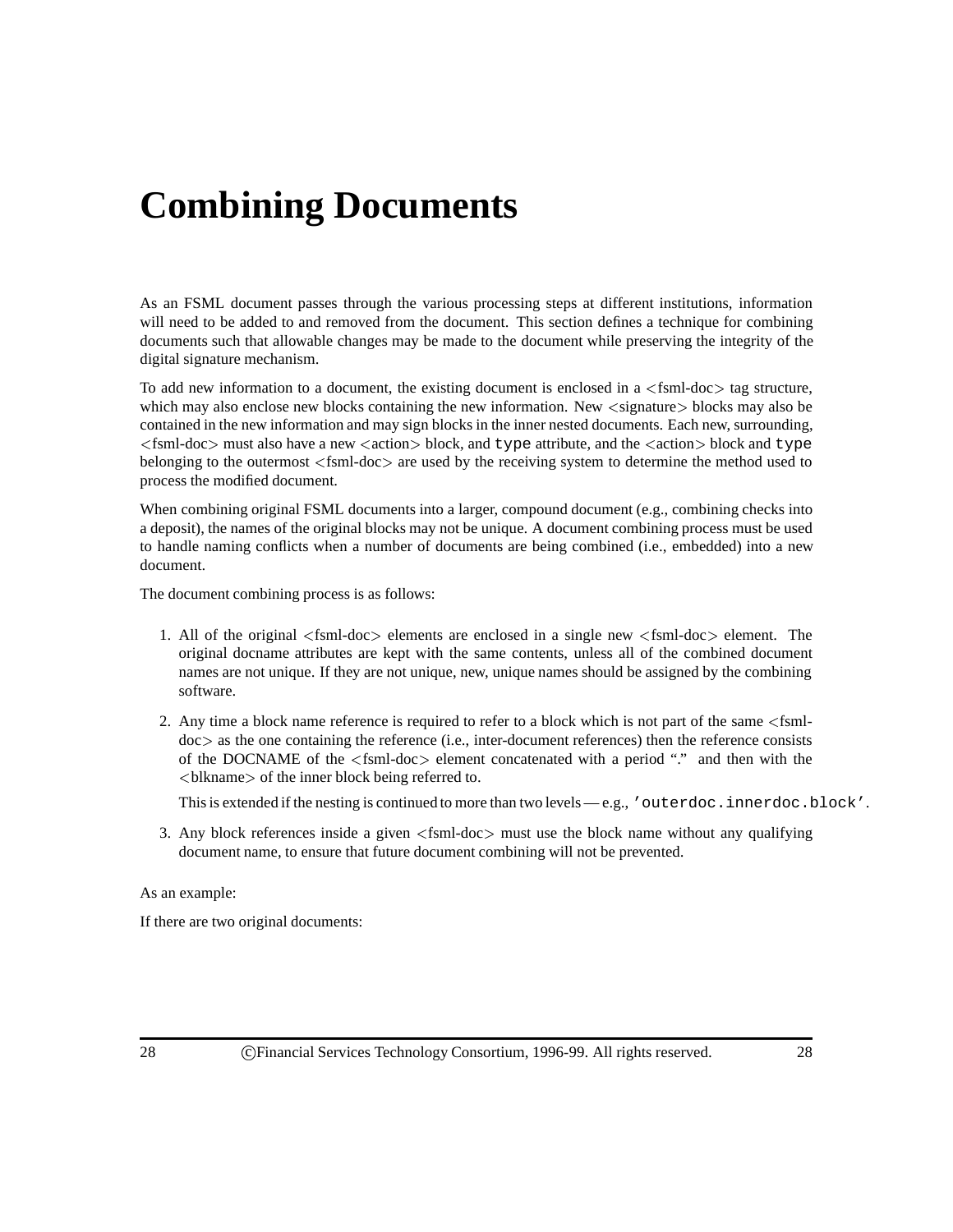```
<fsml-doc docname="doc1">
  <attachment>
     <blkname>block1
     ....
  </attachment>
</fsml-doc>
<fsml-doc docname="doc2">
  <attachment>
     <blkname>block1
     ....
  </attachment>
</fsml-doc>
```
Figure 5.10: Example of combining documents - before

When they are combined, the result is:

```
<fsml-doc docname="newdoc">
 <fsml-doc docname="doc1">
    <attachment>
       <blkname>block1
       ...
    </attachment>
 </fsml-doc>
 <fsml-doc docname="doc2">
    <attachment>
       <blkname>block1
       ...
    </attachment>
 </fsml-doc>
 <signature>
 <blockref>doc1.block1
  ...
 <blockref>doc2.block1
  ...
 </signature>
</fsml-doc>
```
Figure 5.11: Example of combining documents - after

Any outer-document references to the <attachment> block in the first document would be 'doc1.block1', and the <attachment> block in the second document would be 'doc2.block1'. References inside doc1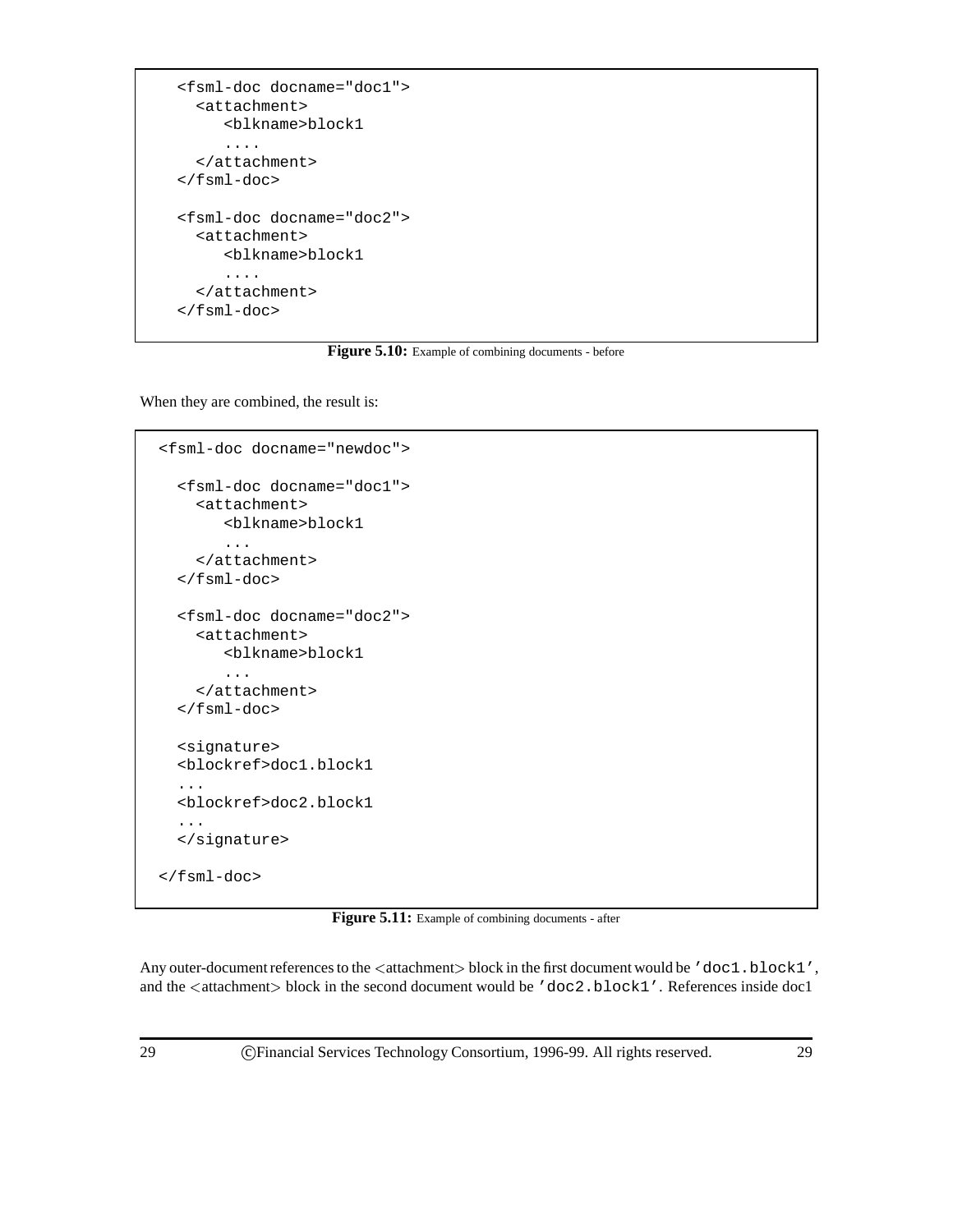to any blocks in doc1 must still use the original, single level names. Similarly for internal references inside doc2.

This is extended if the nesting is continued to more than two levels — e.g., 'outerdoc.innerdoc.block'.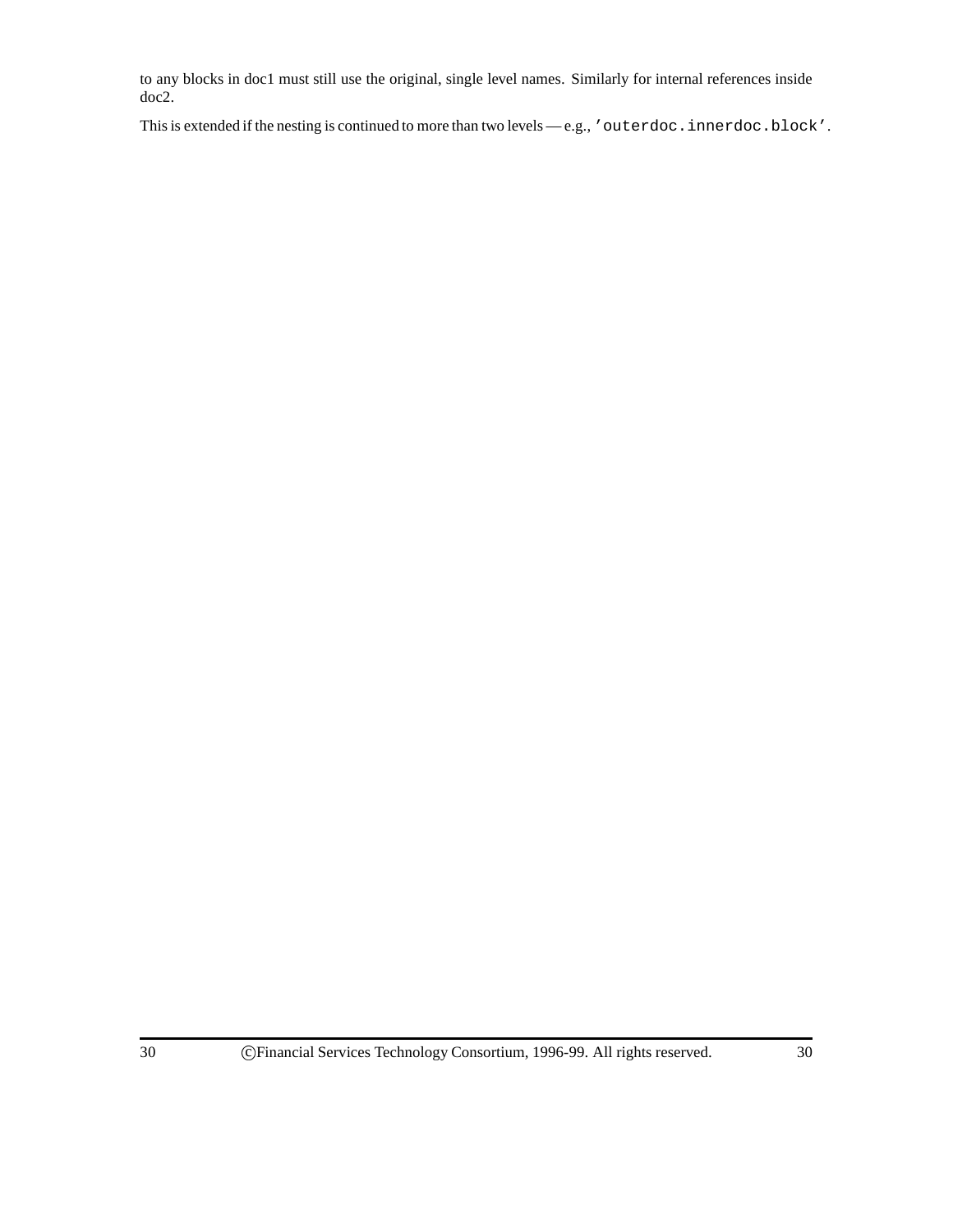# **echeck Specific FSML**

This chapter describes the use of FSML for Electronic Checks and associated documents. All of the Generic FSML formats and rules are applicable, except that new block types are added, and certain blocks have additional fields (e.g., signature blocks).

## **6.1 Electronic Check Document type Definitions**

The type attribute in the <fsml-doc> tag must be one of the following values for an echeck or related document ...

| check       | This indicates that the document is a signed electronic check, which is usable as a payment.                                                                                                                                                                                                                                                                                     |
|-------------|----------------------------------------------------------------------------------------------------------------------------------------------------------------------------------------------------------------------------------------------------------------------------------------------------------------------------------------------------------------------------------|
| endcheck    | This indicates that the document is a signed, endorsed check, which is usable for deposit<br>or transfer to a third party.                                                                                                                                                                                                                                                       |
| certcheck   | This indicates that the document is a signed, certified check, which is usable as a payment<br>and contains bank certification information certifying that the funds are available and held.                                                                                                                                                                                     |
| deposit     | This indicates that the document is a group of one or more endorsed, signed electronic<br>checks, combined with one or more deposit slips, intended as a deposit.                                                                                                                                                                                                                |
| return      | This indicates that the document is a deposit item being returned by the bank for some<br>reason. It will contain a $\langle$ message $\rangle$ block indicating the reason for the return.                                                                                                                                                                                      |
| presentment | This indicates that the document is an echeck item being transmitted from one bank to<br>another for purposes of clearing or presentment. This type of document is only valid for<br>such inter-bank transmission. It need not be created by or processed by payer or payee<br>applications.                                                                                     |
| cgroup      | This indicates that the document contains a $\langle$ cashletter $\rangle$ block and a number of bundle<br>and presentment subdocuments being transmitted from one bank to another for purposes of<br>clearing or presentment. This type of document is only valid for such inter-bank transmis-<br>sion. It need not be created by or processed by payer or payee applications. |
|             |                                                                                                                                                                                                                                                                                                                                                                                  |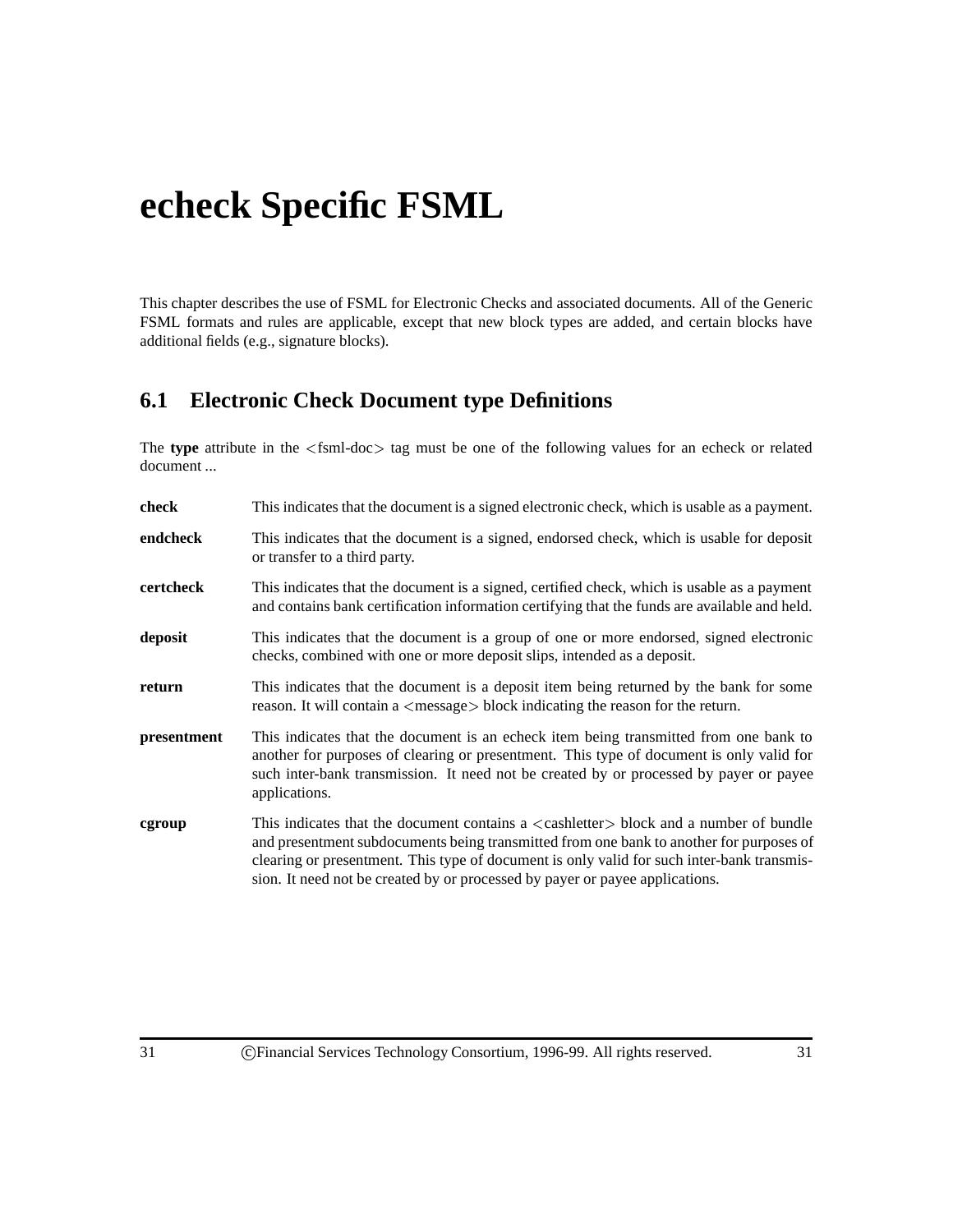# **6.2 Electronic Check Document Global Structure**

## **6.2.1 BNF Structure of FSML Electronic Check Documents**

The following is an Extended BNF[8][9] description of the global block structure of FSML echeck Electronic Documents.

#### **BNF Meta-Notation**

The meta-symbols of BNF are:

|               | meaning "is defined as"                                         |
|---------------|-----------------------------------------------------------------|
|               | meaning "or"                                                    |
| $\Box$        | used to enclose optional items                                  |
| , ,           | used to enclose characters or strings that represent themselves |
| $\{ \}$       | used to enclose repeated items (repeated zero or more times)    |
| $\langle$ $>$ | used to enclose specific FSML tags.                             |
| $\lt$ ( ) $>$ | used to specify FSML blocks.                                    |

Names not enclosed in any of the above bracket symbols are called *nonterminals* and are used to define symbols internal to the BNF specification only.

Note: Blocks are not required to be in the exact order specified below, except that the  $\leq$  action  $\geq$  block must always appear as the first block in any <sup>&</sup>lt;fsml-doc>.

#### **Subgroup BNF definitions**

First, some lower-level nonterminal definitions of signature groups, which contain  $\langle$  signature $\rangle$  blocks and their associated <account> and <cert>blocks.

| acct_sig_group | $::=$ <(signature)> <(account)> [<(cert)>] |
|----------------|--------------------------------------------|
| cert_sig_group | $::=$ <(signature)> [<(cert)>]             |
| bank_sig_group | $::=$ <(signature)> [<(cert)>]             |
| tell_sig_group | $::=$ <(signature)> <(account)> [<(cert)>] |

The acct sig group includes the  $\langle$ signature $\rangle$ ,  $\langle$ account $\rangle$ , and  $\langle$ cert $\rangle$  blocks for a user signature that requires an account — e.g., check signer, depositor.

The cert\_sig\_group includes the  $\langle$ signature $\rangle$ , and  $\langle$ cert $\rangle$  blocks for a user signature that does not require an account — e.g., check endorser, or Generic FSML document.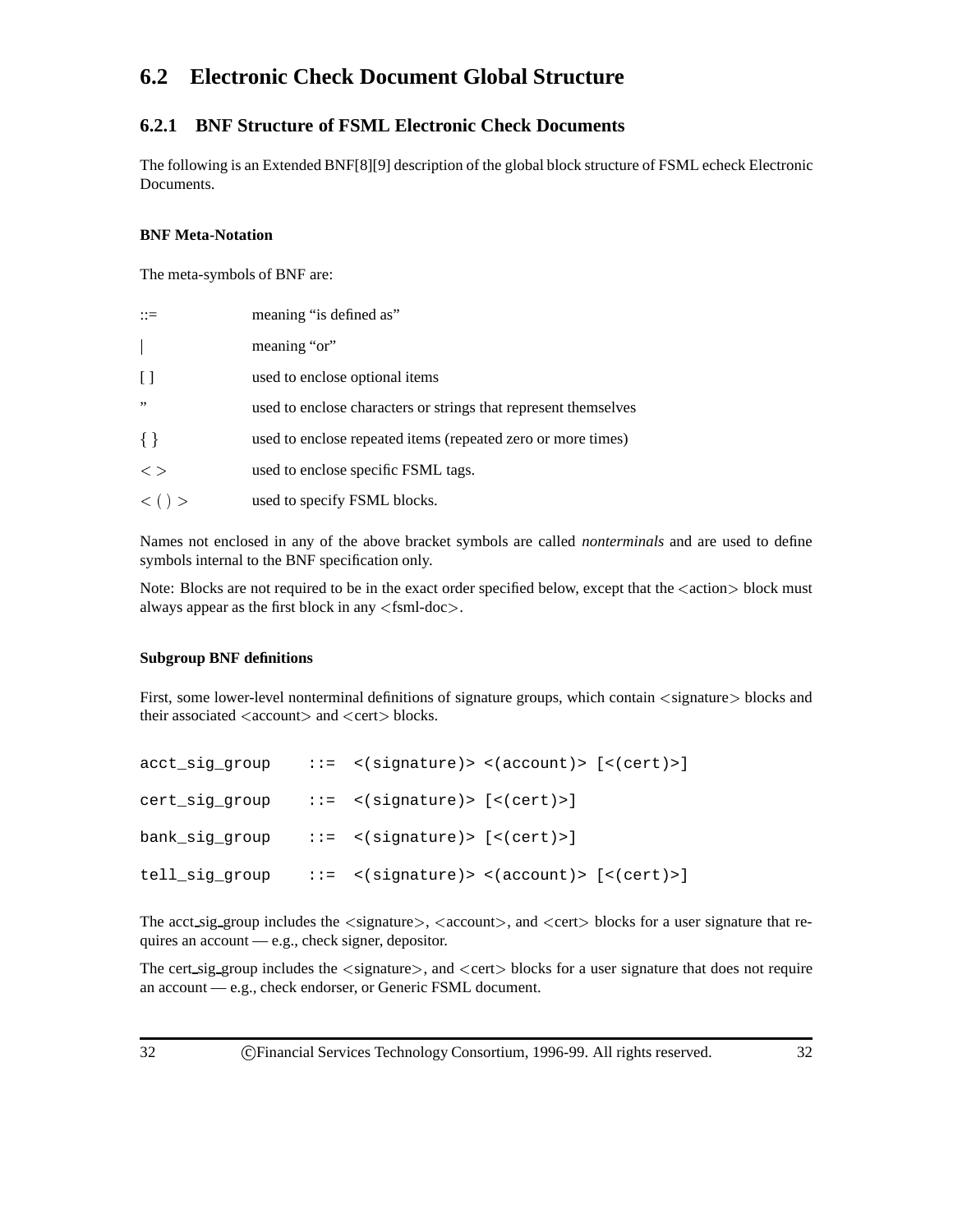The bank sig group includes the  $\le$  signature $>$  and  $\le$  cert $>$  blocks used by the bank to sign the user's account and certificate, or a returned item, or some other document signed by the Bank.

The tell sig group includes the  $\le$  signature $>$ ,  $\le$  account $>$ , and  $\le$  cert $>$  blocks for a teller's or bank officer's signature that requires an account — e.g., certified check.

The cert blocks are shown above as being optional, since...

- They may be referred to but not included in the FSML Document (by prior arrangement only).
- A second cert block which contains a second redundant instance of the same certificate need not be added.

#### **Signed Electronic Check BNF definitions**

```
signed_echeck_doc ::=
        '<fsml-doc docname="' dname '" type="check">'
        <(action)>
        <(check)>
        acct_sig_group bank_sig_group
      { acct_sig_group bank_sig_group }
      \{ <(attachment)> \}\{ <(invoice)> \}'</fsml-doc>'
```
If a check is co-signed, an additional  $\text{acc\_sig\_group}$  is added by the co-signer. The co-signer's signature signs the same blocks as the original signer. If a check is counter-signed, an additional acct sig group is added by the counter-signer. The counter-signer's signature signs the same blocks as the original signer, along with the original signer's <signature> block, which indicates that the counter-signer is attesting and agreeing with the original signature.

#### **Certified, Signed Electronic Check BNF definitions**

```
certified_echeck_doc ::=
      '<fsml-doc docname="' dname '" type="certcheck">'
      <(action)>
      <(certification)> tell_sig_group bank_sig_group
      signed_echeck_doc
      '</fsml-doc>'
```
**Endorsed, Signed Electronic Check BNF definitions**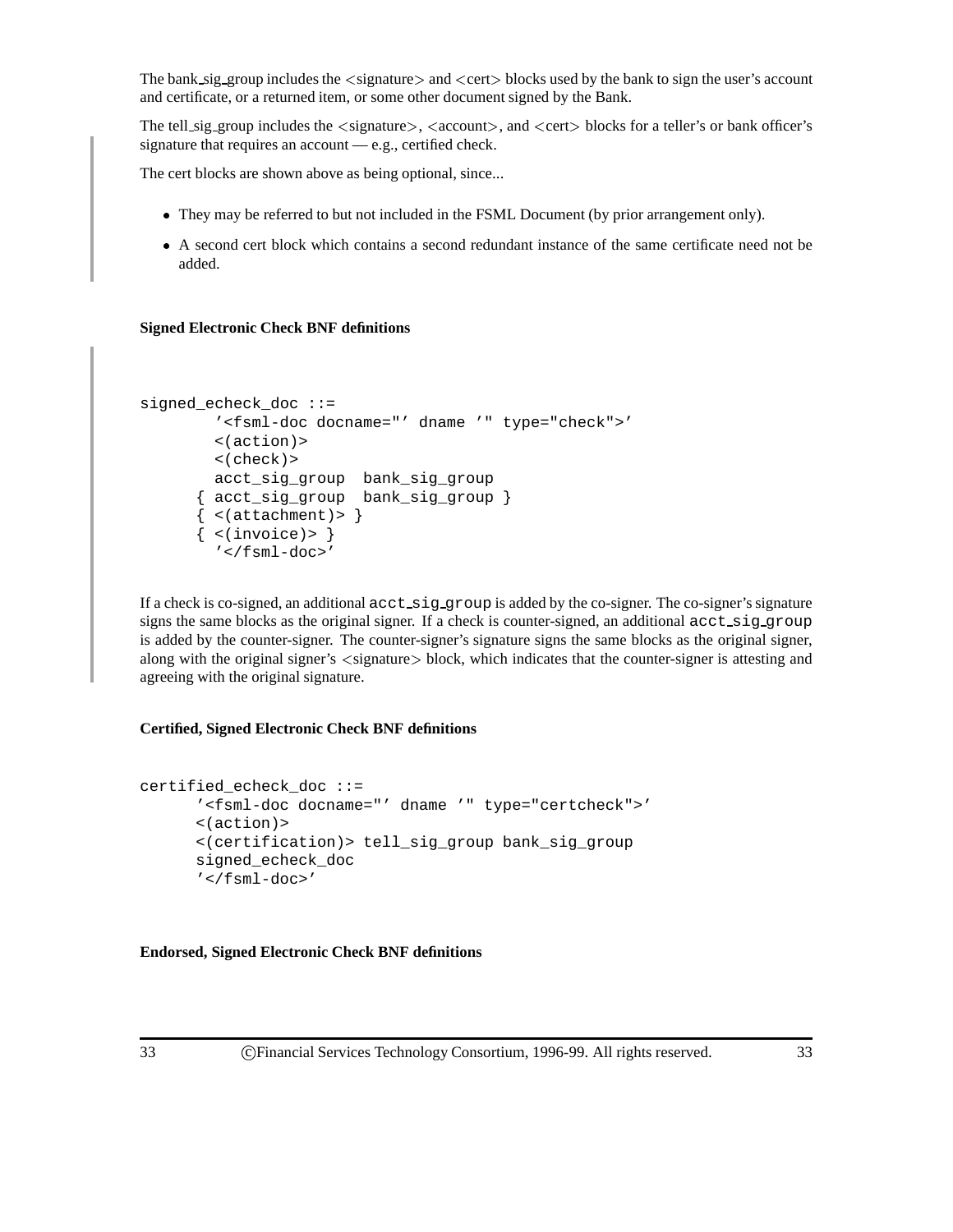```
check doc list ::=signed_echeck_doc | certified_echeck_doc
endorsed_echeck_doc ::=
  '<fsml-doc docname="' dname '" type="endcheck">'
   <(action)>
   <(endorsement)>
   cert_sig_group <(cert)> | acct_sig_group
  { cert_sig_group <(cert)> }
   check_doc_list
  \{ <(attachment)> \}'</fsml-doc>'
```
If an endorsement document contains a check that has either the  $\langle$  paytoacct $\rangle$  or  $\langle$  paytocustno $\rangle$  fields in the  $\langle$ check $\rangle$  block, then the endorsement document must contain an acct sig group instead of a cert sig group and the associated bank certificate. If a check is co-endorsed, an additional cert\_sig\_group and possibly a bank cert (if not already present) is added by the co-endorser. The co-endorsed signature signs the same blocks as the original endorser. If a check is counter-endorsed, an additional cert sig group and possibly a bank cert (if not already present) is added by the counter-endorser. The counter-endorser's signature signs the same blocks as the original endorser, along with the original endorser's  $\langle$ signature $\rangle$  block, which indicates that the counter-endorser is attesting and agreeing with the original signature.

Note: The  $\le$  cert  $>$  block specified after the cert sig group above is the bank's certificate specifying the bank's public key for verification of the bank's signature on the endorser's x509 certificate.

#### **Deposited Electronic Check BNF definitions**

```
deposit_doc ::=
   '<fsml-doc docname="' dname '" type="deposit">'
    <(action)>
    <(deposit)>
  \{<(deposit)&gt;{}\}acct_sig_group bank_sig_group
  { acct_sig_group bank_sig_group }
    endorsed_echeck_doc
  { endorsed_echeck_doc }
   '</fsml-doc>'
```
Note: The deposit doc can have multiple <sup>&</sup>lt;deposit<sup>&</sup>gt; blocks if it contains multiple account sig groups to specify the account data for each account being deposited into.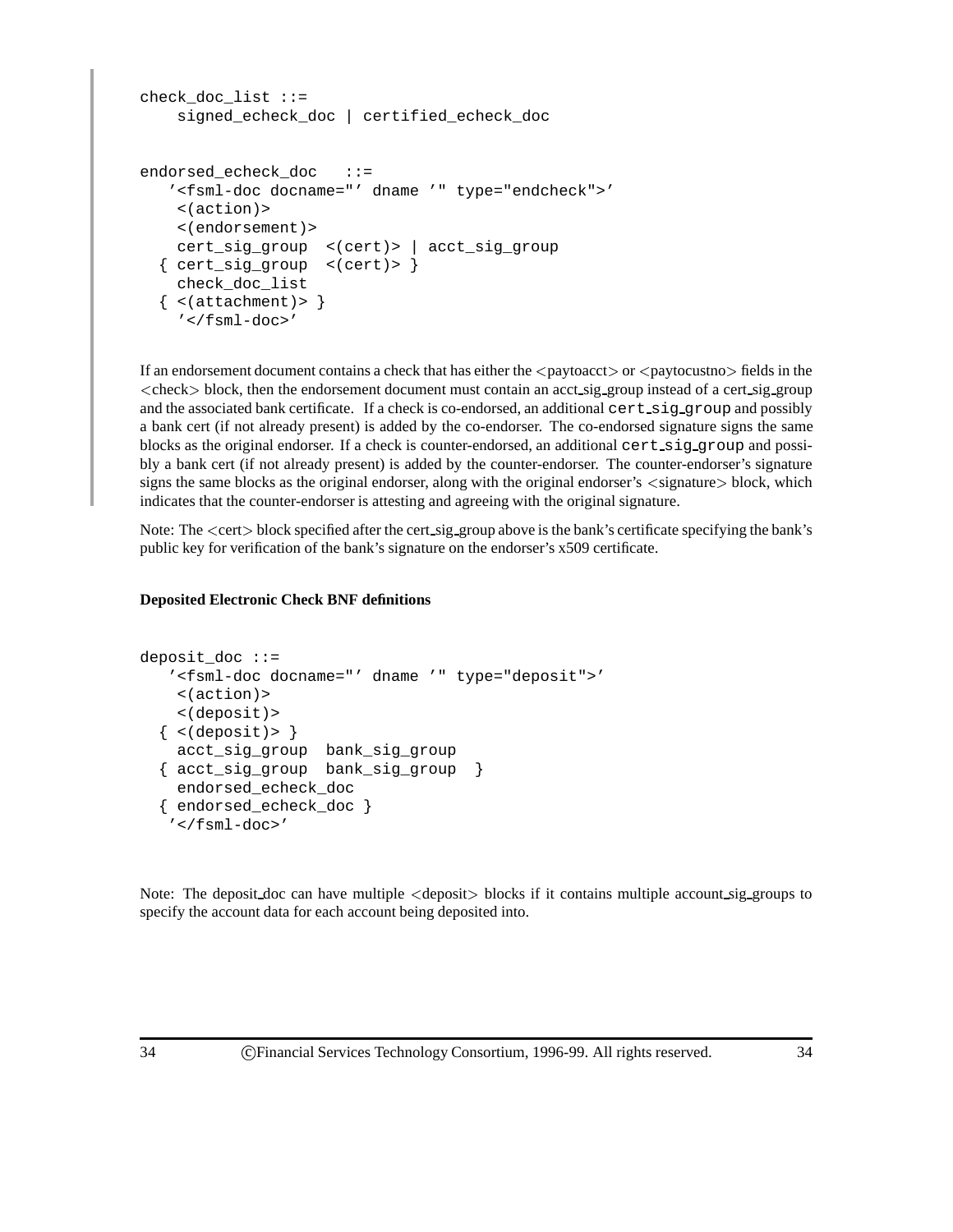#### **Returned Electronic Check BNF definitions**

```
returned_item_doc ::=
   '<fsml-doc docname="' dname '" type="return">'
    <(action)>
   endorsed_echeck_doc | check_doc_list
  { bankstamp }
    '</fsml-doc>'
```
In a return, bankstamps are added by each bank which the return item has passed through during processing. Each bank stamp is added as another <br/>bankstamp> block inside the original return document. New <sup>&</sup>lt;bankstamp<sup>&</sup>gt; blocks must be added after the earlier ones. If a bank has to change the contents of the <action> block, then the original return is wrapped in a new document and the bankstamp is placed in the new document, along with the new  $\langle \text{action} \rangle$  block.

**Presentment Item BNF definitions**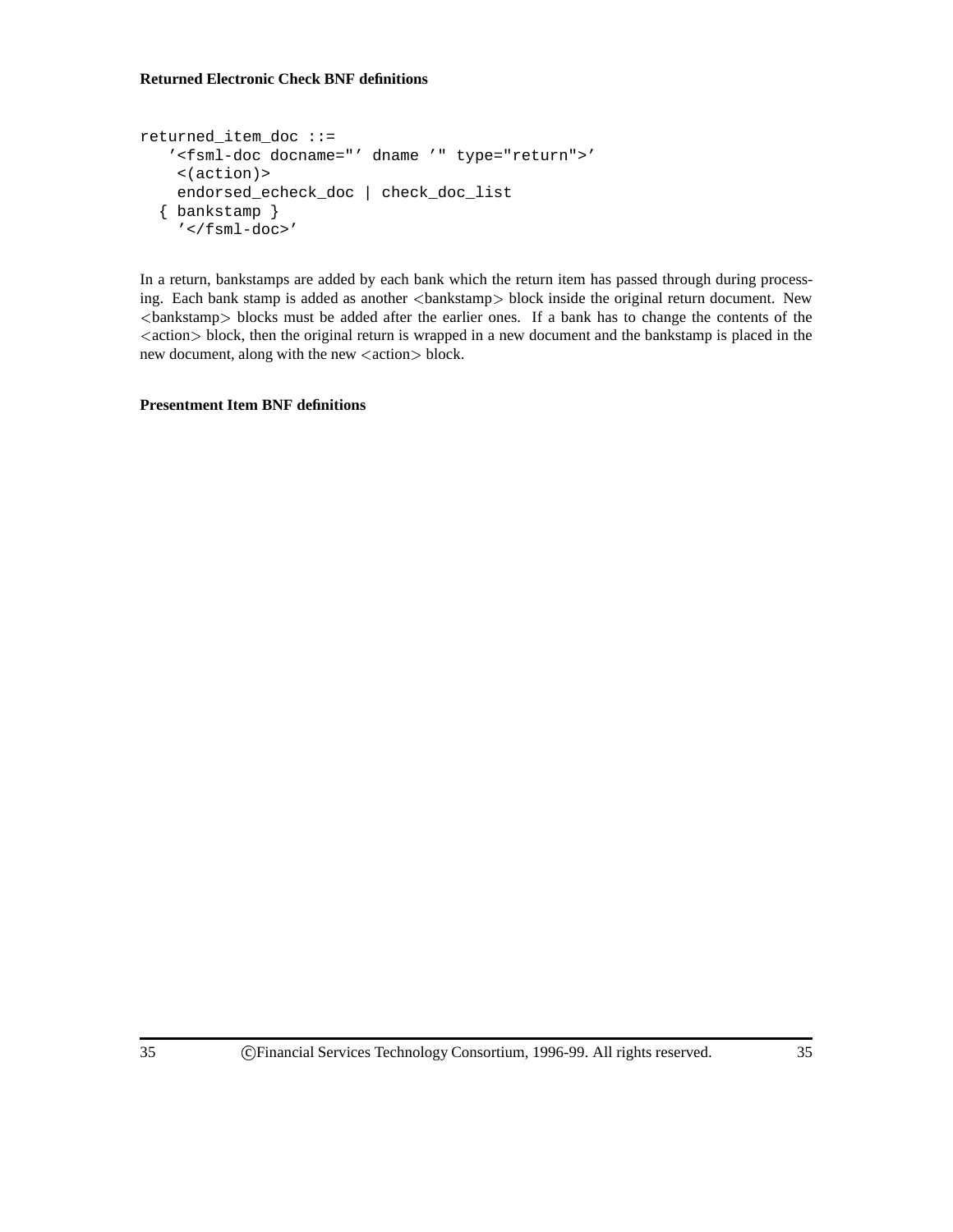```
presentment item doc ::=
   '<fsml-doc docname="' dname '" type="presentment">'
    <(action)>
    endorsed_echeck_doc
  { bankstamp }
    '</fsml-doc>'
modified_presentment_item_doc ::=
   '<fsml-doc docname="' dname '" type="presentment">'
    <(action)>
    presentment_item_doc | modified_presentment_item_doc
  { bankstamp }
    '</fsml-doc>'
```
In a presentment, bankstamps are added by each bank which the presentment item has passed through during processing. Each bank stamp is added as another <br/>bankstamp> block inside the original presentment document. New <br/>bankstamp> blocks must be added after the earlier ones. If a bank has to change the contents of the  $\langle \text{action} \rangle$  block, then the original presentment is wrapped in a new document (modified presentment item doc, above) and the bankstamp is placed in the new document, along with the new <action> block.

#### **Cashletter group BNF definitions**

```
bundle doc ::='<fsml-doc docname="' dname '" type="bundle">'
    <(bundle)>
    presentment_item_doc | modified_presentment_item_doc
    { presentment_item_doc }
    '</fsml-doc>'
cgroup_doc ::=
   '<fsml-doc docname="' dname '" type="cgroup">'
    <(action)>
    <(cashletter)>
   bundle-doc
  { bundle-doc }
   '</fsml-doc>'
```
Note: A cgroup document contains a cashletter, and a number of bundles, each of which contain a number of presentment items. Bundle documents are not usable FSML documents outside of a cgroup. They are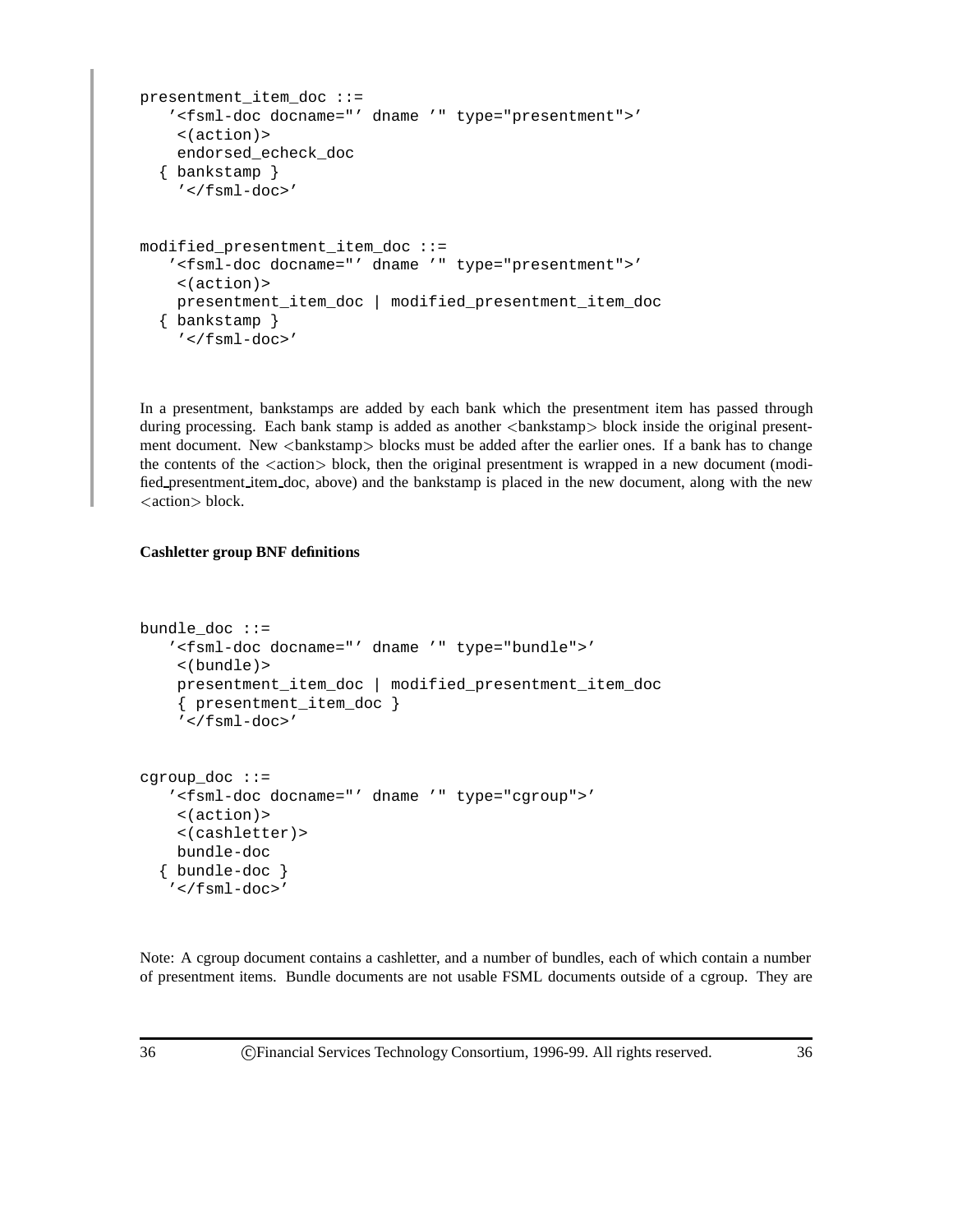used for purposes of grouping presentment items only. No signatures or certificates are added to cgroups or bundles, and no action blocks are needed in bundle documents.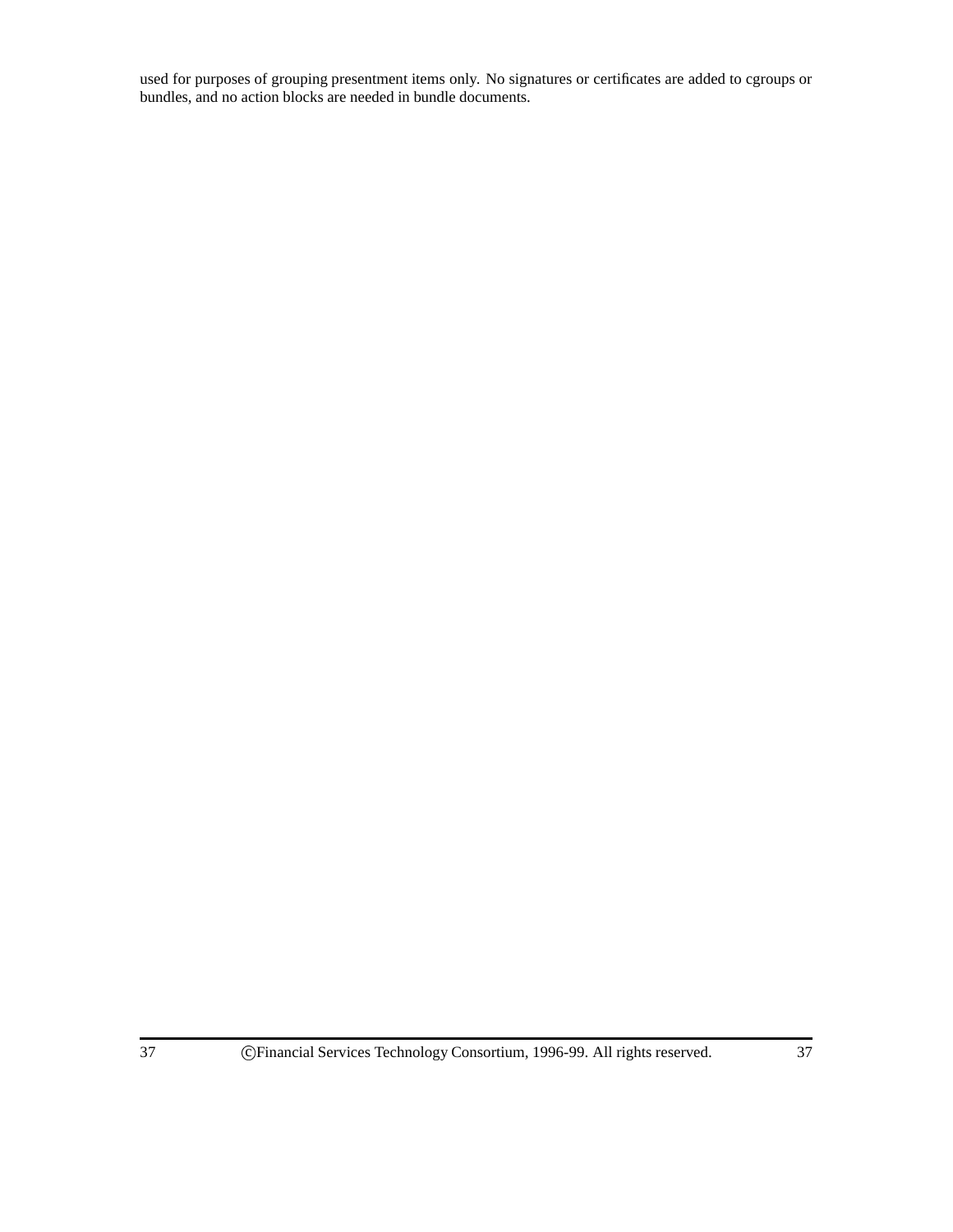## **6.2.2 Global Structure - Signed Electronic Check**

| Global Block Structure Detail - Signed Electronic Check |                |                                              |                |                        |
|---------------------------------------------------------|----------------|----------------------------------------------|----------------|------------------------|
| <b>Blocks</b>                                           | Block          | <b>Block References</b>                      | Ref            | <b>Block Function</b>  |
|                                                         | No.            | and Contents                                 | <b>Block</b>   |                        |
| <action></action>                                       | C <sub>1</sub> | payment/process                              |                |                        |
| $<$ check $>$                                           | C <sub>2</sub> |                                              |                |                        |
| $\langle$ signature $\rangle$                           | C <sub>3</sub> | hash of $\leq$ action $>$                    | C1             | signer's signature     |
|                                                         |                | hash of $\langle$ check $\rangle$            | C <sub>2</sub> |                        |
|                                                         |                | hash of signer's $\langle$ account $\rangle$ | C <sub>4</sub> |                        |
|                                                         |                | hashes of any <attachments></attachments>    | C <sub>6</sub> |                        |
|                                                         |                | hash of any $\langle$ invoice $\rangle$      |                |                        |
|                                                         |                | reference to <account></account>             | C <sub>4</sub> |                        |
|                                                         |                | $\langle$ sigtype $>\rangle$ check           |                |                        |
| $<$ account $>$                                         | C4             | issuer/serial of $\langle$ cert $\rangle$    | C <sub>5</sub> | signer's account block |
| $<$ cert $>$                                            | C <sub>5</sub> |                                              |                | signer's certificate   |
| $<$ attachment $>$                                      | C6             |                                              |                | attachments, invoice   |
| $\langle$ signature $\rangle$                           | C7             | hash of signer's <account> block</account>   | C <sub>4</sub> | bank's signature       |
|                                                         |                | hash of signer's <cert>block</cert>          | C <sub>5</sub> |                        |
|                                                         |                | reference to bank's <cert></cert>            | C8             |                        |
|                                                         |                | $\langle$ sigtype $>$ bankacct               |                |                        |
| $<$ cert $>$                                            | C8             |                                              |                | bank's certificate     |

```
<fsml-doc docname="C" type="check">
```

```
<action> <blkname>C1 ... </action>
  <check> <blkname>C2 ... </check>
  <signature> <blkname>C3 ... </signature>
  <account> <br/> <br/> <br/>>blkname>C4 ... </account>
  <cert> <blkname>C5 ... </cert>
  <attachment> <blkname>C6 ... </attachment> (optional)
  <signature> <br/> <br/> <br/> <br/> <br/> <br/> <br/> <br/> </signature></>>>
  <cert> <br/> <br/> <br/> <br/> <br/> <br/><br/><br/></cert> </cert>
</fsml-doc>
```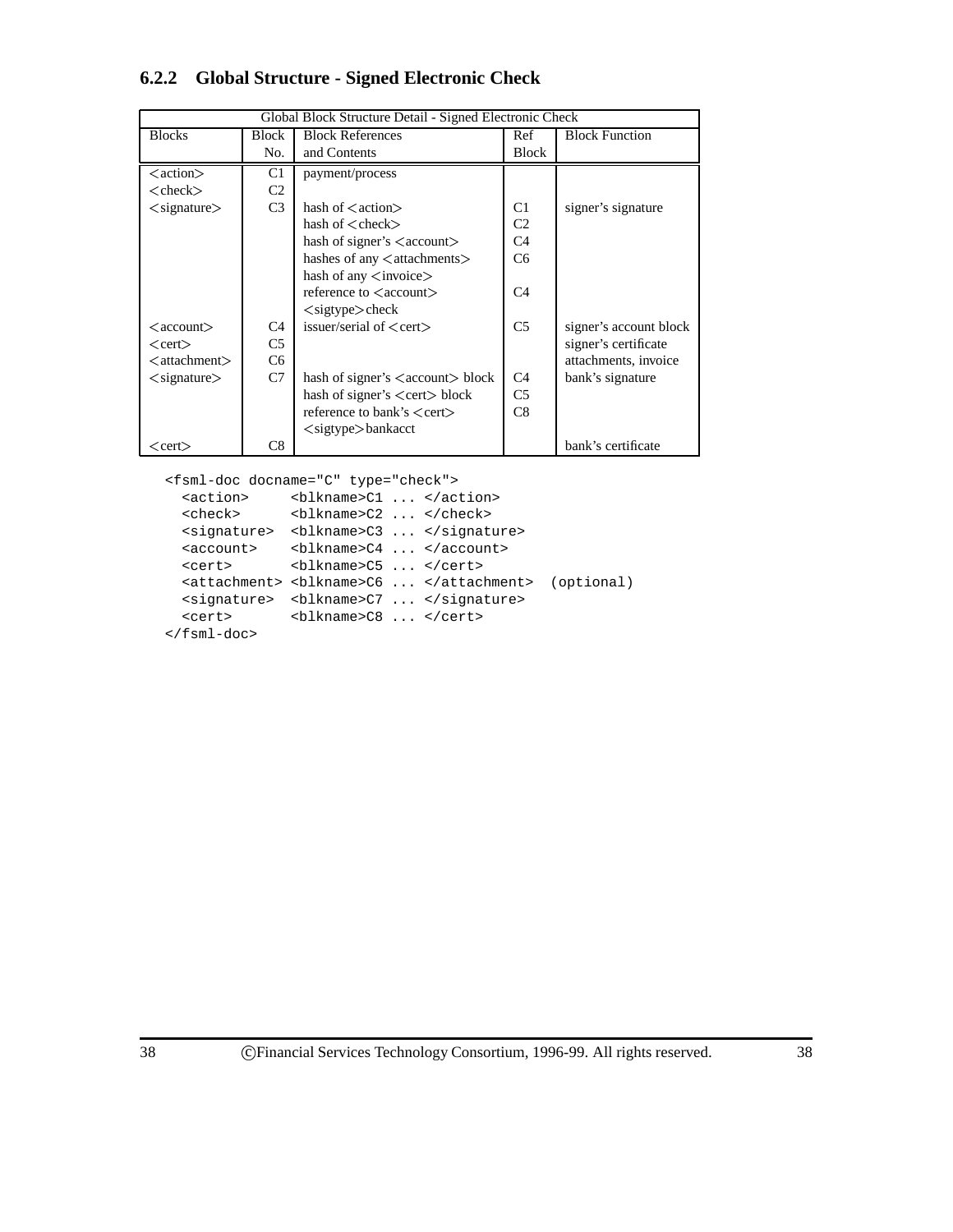## **6.2.3 Global Structure - Co-Signed Electronic Check**

| Global Block Structure Detail - Co-signed Electronic Check |                |                                                       |                |                           |
|------------------------------------------------------------|----------------|-------------------------------------------------------|----------------|---------------------------|
| <b>Blocks</b>                                              | Block          | <b>Block References</b>                               | Ref            | <b>Block Function</b>     |
|                                                            | No.            | and Contents                                          | <b>Block</b>   |                           |
| signed echeck                                              | Cn             |                                                       |                | original echeck           |
| $\langle$ signature $\rangle$                              | S <sub>1</sub> | hash of $\langle$ action $\rangle$                    | C1             | co-signer's signature     |
|                                                            |                | hash of co-signer's $\langle$ account $\rangle$       | S <sub>2</sub> |                           |
|                                                            |                | hash of any original $\langle$ invoice $\rangle$      |                |                           |
|                                                            |                | hash of any original <attachment></attachment>        | C6             |                           |
|                                                            |                | hash of original <check></check>                      | C <sub>2</sub> |                           |
|                                                            |                | reference to co-signer's <account></account>          | S <sub>2</sub> |                           |
|                                                            |                | $\langle$ sigtype $>\rangle$ co-sign                  |                |                           |
| $\langle$ account $\rangle$                                | S <sub>2</sub> | issuer/serial of co-signer's <cert></cert>            | S <sub>3</sub> | co-signer's account block |
| $<$ cert $>$                                               | S <sub>3</sub> |                                                       |                | co-signer's certificate   |
| $\langle$ signature $\rangle$                              | S4             | hash of co-signer's $\langle$ account $\rangle$ block | S <sub>2</sub> | bank's signature          |
|                                                            |                | hash of co-signer's $\langle$ cert $\rangle$ block    | S <sub>3</sub> |                           |
|                                                            |                | reference to bank's $\langle$ cert $\rangle$          | S <sub>5</sub> |                           |
|                                                            |                | $\langle$ sigtype $>$ bankacct                        |                |                           |
| $<$ cert $>$                                               | S5             |                                                       |                | bank's certificate        |

```
<fsml-doc docname="S" type="check">
```

```
<action> <br/> <br/> <br/> <br/> <br/><br/><br/></action> </action>
  <check> <blkname>C2 ... </check>
  <signature> <blkname>C3 ... </signature>
  <account> <br/> <br/> <br/> <br/> <br/><br/><br/><br/></account>
  <cert> <br/> <br/> <br/> <br/> <br/> <br/> <br/><br/></cert> </cert>
  <attachment> <blkname>C6 ... </attachment> (optional)
   <signature> <blkname>C7 ... </signature>
   <cert> <br/> <br/> <br/> <br/> <br/><br/><br/></cert></>></
   <signature> <br/> <br/> <br/> <br/> <br/> <br/> <br/></>
<br/>signature></>>>
   <account> <br/> <br/> <br/> <br/> <br/><br/><br/><br/></account>
   <cert> <br/> <br/> <br/> <br/> <br/><br/><br/></cert></>></
  <signature> <blkname>S4 ... </signature>
  <cert> <blkname>S5 ... </cert>
</fsml-doc>
```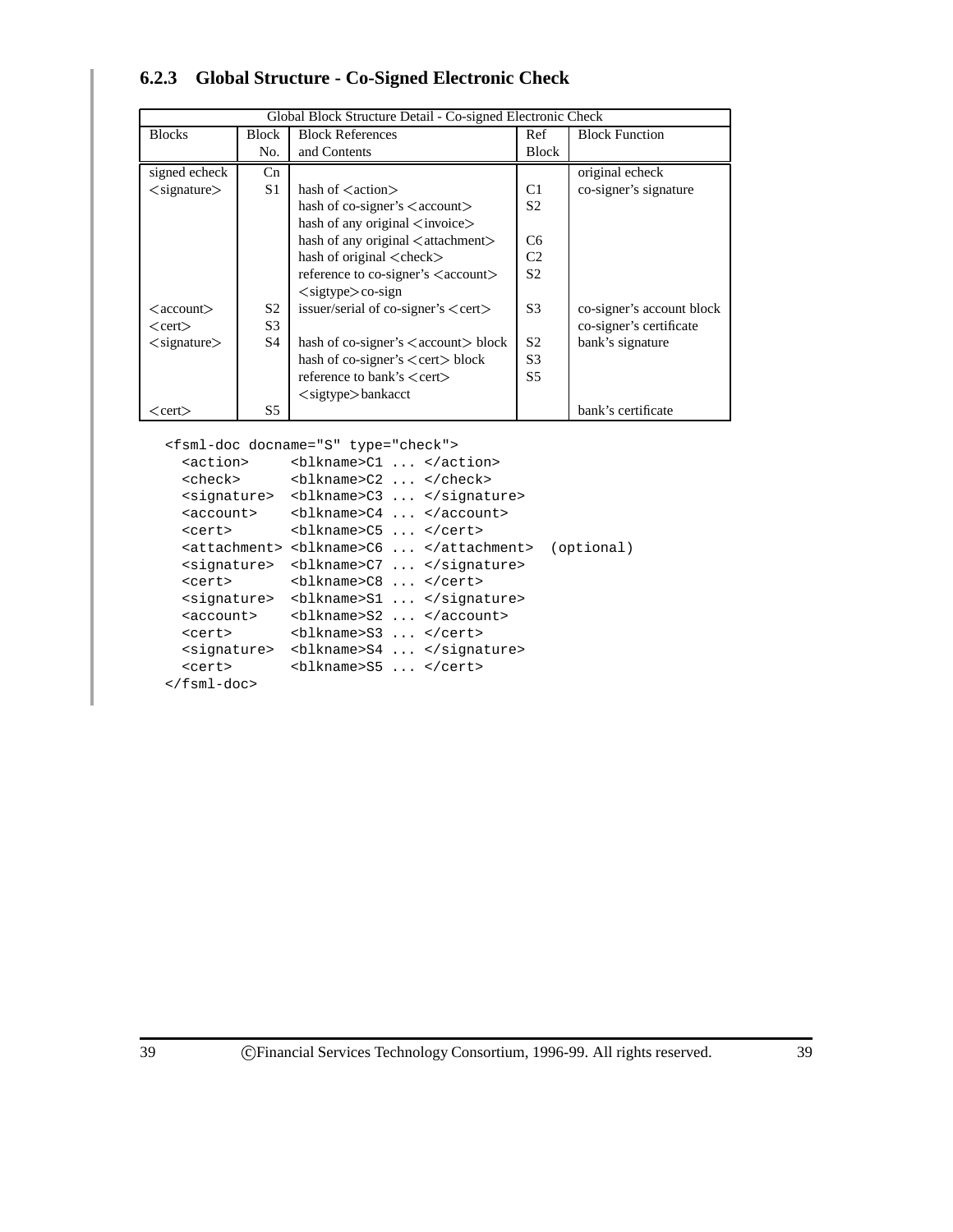## **6.2.4 Global Structure - Counter-signed Electronic Check**

| Global Block Structure Detail - Counter-signed Electronic Check |                |                                                          |                |                              |  |
|-----------------------------------------------------------------|----------------|----------------------------------------------------------|----------------|------------------------------|--|
| <b>Blocks</b>                                                   | <b>Block</b>   | <b>Block References</b>                                  | Ref            | <b>Block Function</b>        |  |
|                                                                 | No.            | and Contents                                             | Block          |                              |  |
| signed echeck                                                   | Cn             |                                                          |                | original echeck              |  |
| $\langle$ signature $\rangle$                                   | S1             | hash of $\langle$ action $\rangle$                       | C <sub>1</sub> | counter-signer's signature   |  |
|                                                                 |                | hash of counter-signer's <account></account>             | S <sub>2</sub> |                              |  |
|                                                                 |                | hash of any original $\langle$ invoice $\rangle$         |                |                              |  |
|                                                                 |                | hash of any original $\lt$ attachment $>$                | C <sub>6</sub> |                              |  |
|                                                                 |                | hash of original <check></check>                         | C <sub>2</sub> |                              |  |
|                                                                 |                | hash of original $\langle$ signature $\rangle$           | C <sub>3</sub> |                              |  |
|                                                                 |                | reference to counter-signer's <account></account>        | S <sub>2</sub> |                              |  |
|                                                                 |                | $\langle$ sigtype $\rangle$ counter-sign                 |                |                              |  |
| $\langle$ account $\rangle$                                     | S <sub>2</sub> | issuer/serial of counter-signer's $\langle cert \rangle$ | S <sub>3</sub> | co-signer's account block    |  |
| $<$ cert $>$                                                    | S <sub>3</sub> |                                                          |                | counter-signer's certificate |  |
| $\langle$ signature $\rangle$                                   | S4             | hash of counter-signer's <account> block</account>       | S <sub>2</sub> | bank's signature             |  |
|                                                                 |                | hash of counter-signer's <cert>block</cert>              | S <sub>3</sub> |                              |  |
|                                                                 |                | reference to bank's $\langle$ cert $\rangle$             | S <sub>5</sub> |                              |  |
|                                                                 |                | $\langle$ sigtype $>$ bankacct                           |                |                              |  |
| $<$ cert $>$                                                    | S5             |                                                          |                | bank's certificate           |  |

```
<fsml-doc docname="S" type="check">
  <action> <br/> <br/> <br/> <br/> <br/><br/><br/></action> </action>
  <check> <blkname>C2 ... </check>
  <signature> <blkname>C3 ... </signature>
  <account> <br/> <br/> <br/> <br/> <br/> <br/><br/><br/></account> </account>
  <cert> <br/> <br/> <br/> <br/> <br/> <br/> <br/><br/></cert> </cert>
  <attachment> <blkname>C6 ... </attachment> (optional)
   <signature> <blkname>C7 ... </signature>
   <cert> <br/> <br/> <br/> <br/> <br/><br/><br/></cert></>></
   <signature> <br/> <br/> <br/> <br/> <br/> <br/> <br/></>
<br/>signature></>>>
```
<account> <br/> <br/> <br/> <br/> <br/><br/><br/><br/></account>

```
<cert> <br/> <br/> <br/> <br/> <br/><br/><br/></cert></>></
  <signature> <blkname>S4 ... </signature>
  <cert> <blkname>S5 ... </cert>
</fsml-doc>
```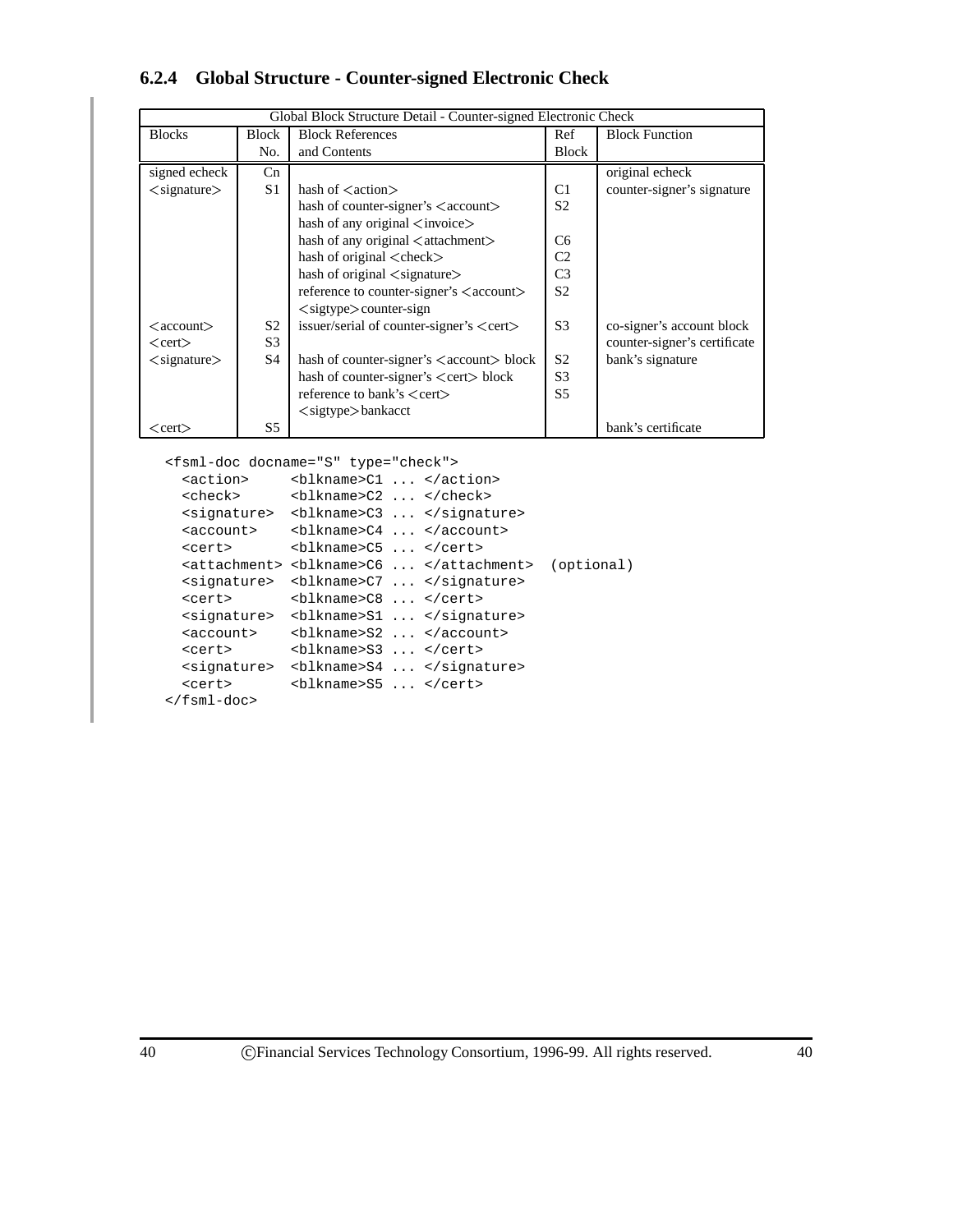## **6.2.5 Global Structure - Certified, Signed Electronic Check**

| Global Block Structure Detail - Certified Signed Electronic Check |                |                                                       |                |                           |
|-------------------------------------------------------------------|----------------|-------------------------------------------------------|----------------|---------------------------|
| <b>Blocks</b>                                                     | Block          | <b>Block References</b>                               | Ref            | <b>Block Function</b>     |
|                                                                   | No.            | and Contents                                          | Block          |                           |
| $<$ action $>$                                                    | Q1             | payment/process                                       |                |                           |
| <certification></certification>                                   | Q <sub>2</sub> |                                                       |                | certification block       |
| $\langle$ signature $\rangle$                                     | Q <sub>3</sub> | hash of $\langle$ action $\rangle$                    | Q1             | certifier's signature     |
|                                                                   |                | hash of original <check></check>                      | C <sub>2</sub> |                           |
|                                                                   |                | hash of original $\langle$ signature $\rangle$        | C <sub>3</sub> |                           |
|                                                                   |                | hash of new <certification></certification>           | Q <sub>2</sub> |                           |
|                                                                   |                | reference to bank's $\langle$ account $\rangle$       | Q <sub>5</sub> |                           |
|                                                                   |                | $\langle$ sigtype $\rangle$ certification             |                |                           |
| $<$ cert $>$                                                      | Q4             |                                                       |                | certifier's certificate   |
| $\langle$ account $\rangle$                                       | Q <sub>5</sub> | issuer/serial of $\langle$ cert $\rangle$             | Q4             | certifier's account block |
| $\langle$ signature $\rangle$                                     | Q <sub>6</sub> | hash of certifier's $\langle$ account $\rangle$ block | Q <sub>5</sub> | bank's signature          |
|                                                                   |                | hash of certifier's $\langle$ cert $\rangle$ block    | Q4             |                           |
|                                                                   |                | reference to bank's $\langle$ cert $\rangle$          | Q <sub>7</sub> |                           |
|                                                                   |                | $\langle$ sigtype $>$ bankacct                        |                |                           |
| $<$ cert $>$                                                      | Q7             |                                                       |                | bank's certificate        |
| signed echeck                                                     | Cn             |                                                       |                | original echeck           |

```
<fsml-doc docname="Q" type="certcheck">
  <action> <br/> <br/> <br/> <br/> <br/><br/></action> </action>
  <certification><blkname>Q2 ... </certification>
  <signature> <blkname>Q3 ... </signature>
  <cert> <blkname>Q4 ... </cert>
  <account> <blkname>Q5 ... </account>
  <signature> <blkname>Q6 ... </signature>
  <cert> <blkname>Q7 ... </cert>
  <fsml-doc docname="C" type="check">
    <action>
chlkname>C1 ... </action>
chock>
chlkname>C2 (chock>
    <check> <blkname>C2 ... </check>
    <signature> <br/> <br/> <br/> <br/> <br/> <br/> <br/> <br/> <br/> </signature></>>>
    <account> <blkname>C4 ... </account>
    <cert> <blkname>C5 ... </cert>
    <attachment> <blkname>C6 ... </attachment> (optional)
    <signature> <br/> <br/> <br/> <br/> <br/> <br/> <br/> <br/> </signature></>>>
    <cert> <br/> <br/> <br/> <br/> <br/> <br/><br/><br/></cert> </cert>
  </fsml-doc>
```
</fsml-doc>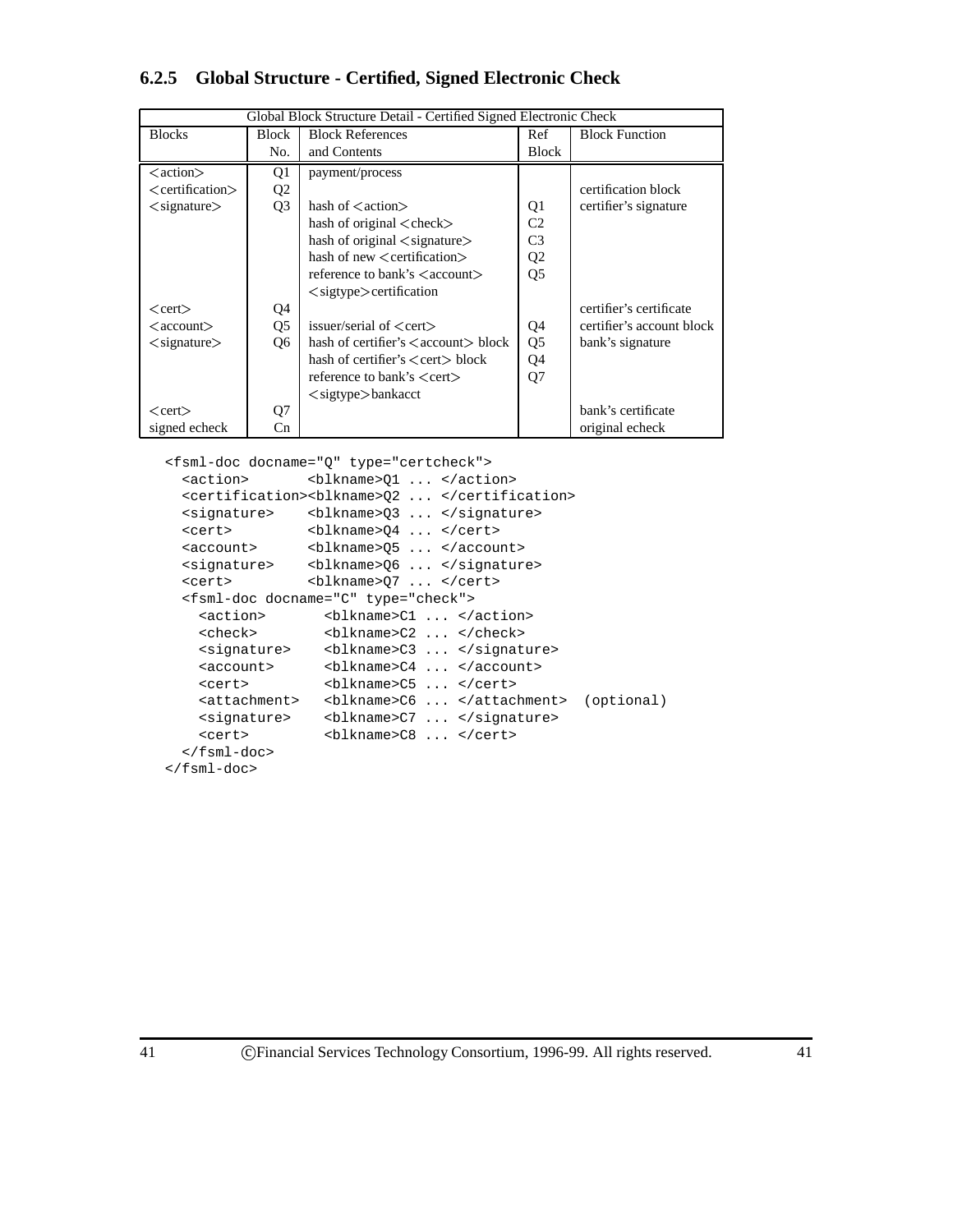## **6.2.6 Global Structure - Endorsed Electronic Check**

| Global Block Structure Detail - Endorsed Electronic Check |                |                                                  |                |                        |
|-----------------------------------------------------------|----------------|--------------------------------------------------|----------------|------------------------|
| <b>Blocks</b>                                             | Block          | <b>Block References</b>                          | Ref            | <b>Block Function</b>  |
|                                                           | No.            | and Contents                                     | <b>Block</b>   |                        |
| <action></action>                                         | E1             | payment/process                                  |                |                        |
| $\leq$ endorsement $>$                                    | E <sub>2</sub> |                                                  |                | endorsement block      |
| $\langle$ signature $\rangle$                             | E3             | hash of $\langle$ action $\rangle$               | E1             | endorser's signature   |
|                                                           |                | hash of original $\langle$ check $\rangle$       | C <sub>2</sub> |                        |
|                                                           |                | hash of original $\langle$ signature $\rangle$   | C <sub>3</sub> |                        |
|                                                           |                | hash of new $\leq$ endorsement $>$               | E2             |                        |
|                                                           |                | hashes of any new $\lt$ attachments $>$          | E <sub>5</sub> |                        |
|                                                           |                | reference to endorser's $\langle$ cert $\rangle$ | E <sub>4</sub> |                        |
|                                                           |                | $\langle$ sigtype $\rangle$ endorsement          |                |                        |
| $<$ cert $>$                                              | E4             |                                                  |                | endorser's certificate |
| $<$ attachment $>$                                        | E5             |                                                  |                | new attachments        |
| $<$ cert $>$                                              | E6             |                                                  |                | bank's certificate     |
| signed echeck                                             | Cn.            |                                                  |                | original echeck        |

<fsml-doc docname="E" type="endcheck">

```
<action> <br/> <br/> <br/> <br/> <br/><br/><br/></action> </action>
  <endorsement><blkname>E2 ... </endorsement>
  <signature> <blkname>E3 ... </signature>
  <cert> <blkname>E4 ... </cert>
  <attachment> <blkname>E5 ... </attachment> (optional)
  <cert> <blkname>E6 ... </cert>
  <fsml-doc docname="C" type="check">
    <action> <blkname>C1 ... </action>
    <check> <blkname>C2 ... </check>
    <signature> <blkname>C3 ... </signature>
    <account> <br/> <br/> <br/> <br/> <br/><br/><br/><br/></account>
    <cert> <blkname>C5 ... </cert>
    <attachment> <blkname>C6 ... </attachment> (optional)
    <signature> <blkname>C7 ... </signature>
    <cert> <br/> <br/> <br/> <br/> <br/> <br/><br/><br/></cert> </cert>
  </fsml-doc>
</fsml-doc>
```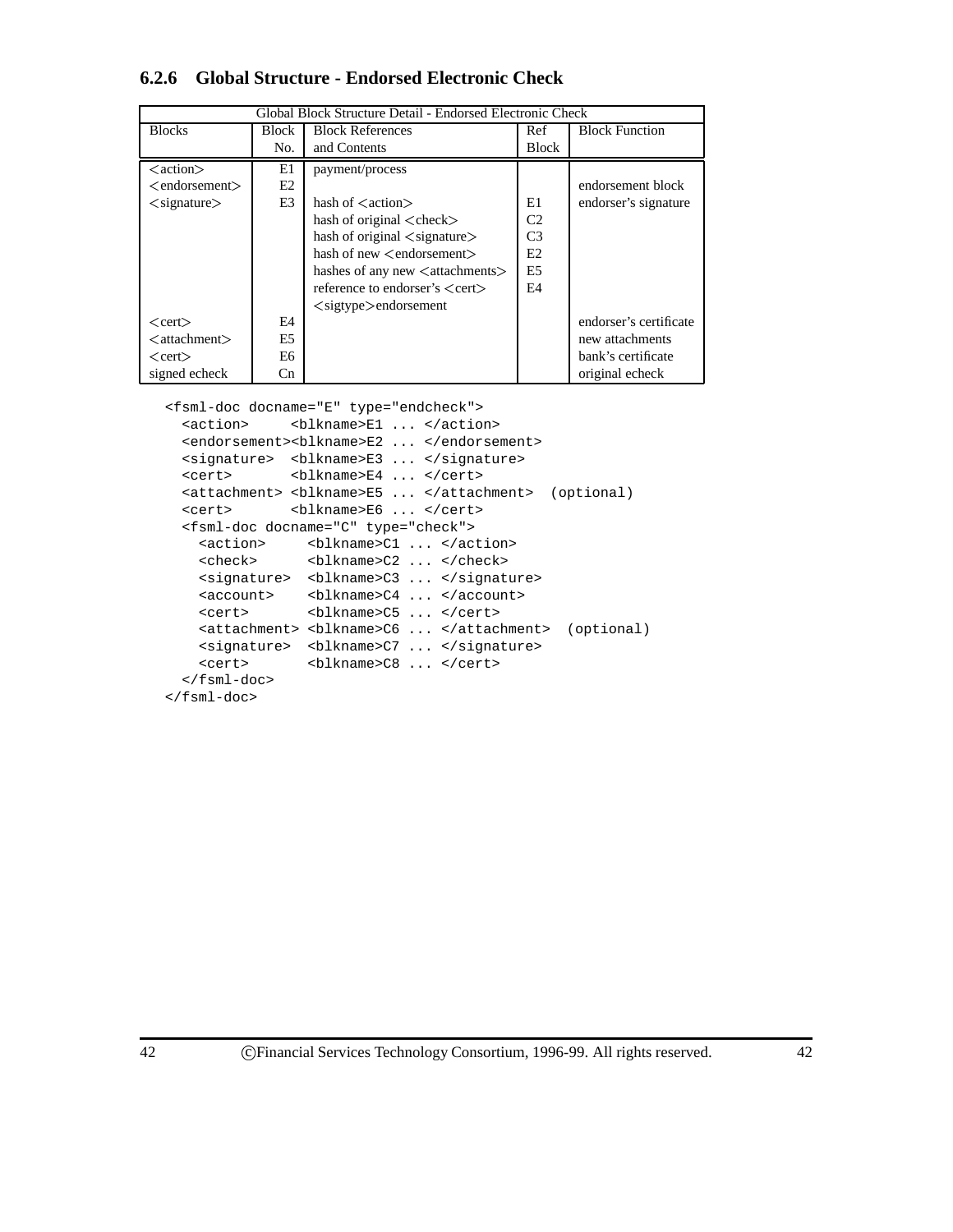| 6.2.7 Global Structure - Co-endorsed Electronic Check |  |
|-------------------------------------------------------|--|
|-------------------------------------------------------|--|

| Global Block Structure Detail - Co-endorsed Electronic Check |                |                                                         |                |                           |  |
|--------------------------------------------------------------|----------------|---------------------------------------------------------|----------------|---------------------------|--|
| <b>Blocks</b>                                                | Block          | <b>Block References</b>                                 | Ref            | <b>Block Function</b>     |  |
|                                                              | No.            | and Contents                                            | <b>Block</b>   |                           |  |
| endorsed echeck                                              | En             |                                                         |                | original endorsed echeck  |  |
| $\langle$ signature $\rangle$                                | M1             | hash of $\langle$ action $\rangle$                      | E1             | co-endorser's signature   |  |
|                                                              |                | hash of original <endorsement></endorsement>            | E2             |                           |  |
|                                                              |                | hash of original $\langle$ check $\rangle$              | C <sub>2</sub> |                           |  |
|                                                              |                | hash of original $\langle$ signature $\rangle$          | C <sub>3</sub> |                           |  |
|                                                              |                | hashes of original <attachments></attachments>          | E <sub>5</sub> |                           |  |
|                                                              |                | reference to co-endorser's $\langle$ cert $\rangle$     | M <sub>2</sub> |                           |  |
|                                                              |                | $\langle$ sigtype $\rangle$ co-endorse                  |                |                           |  |
| $<$ cert $>$                                                 | M <sub>2</sub> |                                                         |                | co-endorser's certificate |  |
| $<$ cert $>$                                                 | M3             |                                                         |                | bank's certificate        |  |
|                                                              |                | <feml-doc docname-"f"="" tyne-"endcheck"=""></feml-doc> |                |                           |  |

<fsml-doc docname="E" type="endcheck">

| <action></action>   | $blkname>E1  */action>$                                      |
|---------------------|--------------------------------------------------------------|
|                     | <endorsement><blkname>E2  </blkname></endorsement>           |
|                     | <signature> <blkname>E3  </blkname></signature>              |
|                     | <cert> <blkname>E4  </blkname></cert>                        |
|                     | <attachment> <br/>blkname&gt;E5  </attachment> (optional)    |
|                     | <cert> <blkname>E6  </blkname></cert>                        |
|                     | <signature> <blkname>M1  </blkname></signature>              |
|                     | <cert> <blkname>M2  </blkname></cert>                        |
|                     | <cert> <blkname>M3  </blkname></cert>                        |
|                     | <fsml-doc docname="C" type="check"></fsml-doc>               |
| <action></action>   | <blkname>C1  </blkname>                                      |
|                     | <check> <blkname>C2  </blkname></check>                      |
|                     | <signature> <blkname>C3  </blkname></signature>              |
|                     | <account> <blkname>C4  </blkname></account>                  |
| <cert></cert>       | $blkname . > center$                                         |
|                     | <attachment> <blkname>C6  </blkname></attachment> (optional) |
|                     | <signature> <blkname>C7  </blkname></signature>              |
| <cert></cert>       | <blkname>C8  </blkname>                                      |
| $\langle$ fsml-doc> |                                                              |
|                     |                                                              |

</fsml-doc>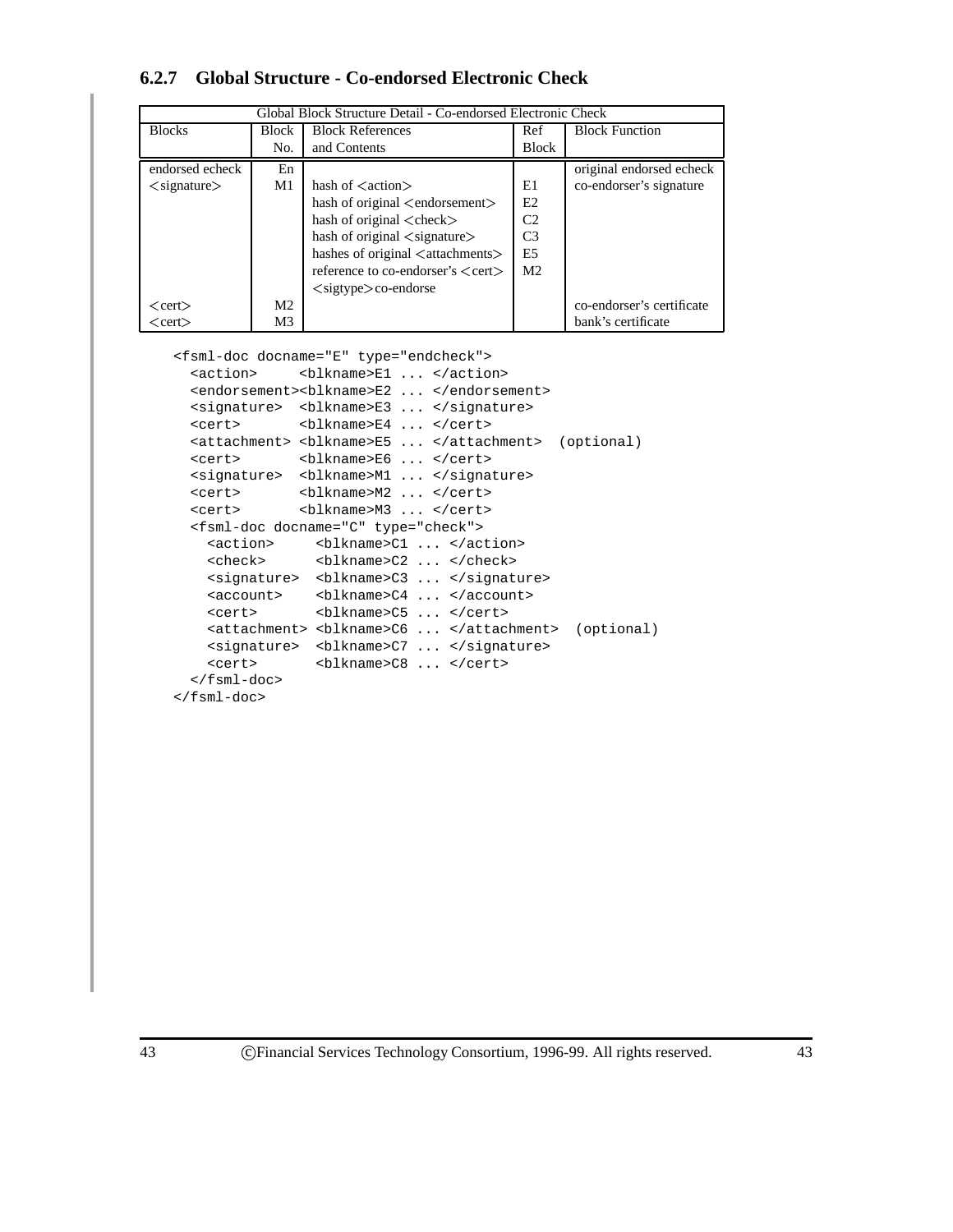| Global Block Structure Detail - Counter-endorsed Electronic Check |                |                                                           |                |                           |  |
|-------------------------------------------------------------------|----------------|-----------------------------------------------------------|----------------|---------------------------|--|
| <b>Blocks</b>                                                     | <b>Block</b>   | <b>Block References</b>                                   | Ref            | <b>Block Function</b>     |  |
|                                                                   | No.            | and Contents                                              | <b>Block</b>   |                           |  |
| endorsed echeck                                                   | En             |                                                           |                | original endorsed echeck  |  |
| $\langle$ signature $\rangle$                                     | M1             | hash of $\langle$ action $\rangle$                        | E1             | co-endorser's signature   |  |
|                                                                   |                | hash of original <endorsement></endorsement>              | E <sub>2</sub> |                           |  |
|                                                                   |                | hash of original endorser's $\langle$ signature $\rangle$ | E <sub>3</sub> |                           |  |
|                                                                   |                | hash of original <check></check>                          | C <sub>2</sub> |                           |  |
|                                                                   |                | hash of original $\langle$ signature $\rangle$            | C <sub>3</sub> |                           |  |
|                                                                   |                | hashes of original <attachments></attachments>            | E5             |                           |  |
|                                                                   |                | reference to co-endorser's $\langle$ cert $\rangle$       | M <sub>2</sub> |                           |  |
|                                                                   |                | $\langle$ sigtype $\rangle$ counter-endorse               |                |                           |  |
| $<$ cert $>$                                                      | M <sub>2</sub> |                                                           |                | co-endorser's certificate |  |
| <cert></cert>                                                     | M <sub>3</sub> |                                                           |                | bank's certificate        |  |

## **6.2.8 Global Structure - Counter-endorsed Electronic Check**

<fsml-doc docname="E" type="endcheck">

| <action></action>   | $blkname>E1 4$                                               |
|---------------------|--------------------------------------------------------------|
|                     | <endorsement><blkname>E2  </blkname></endorsement>           |
|                     | <signature> <blkname>E3  </blkname></signature>              |
|                     | <cert> <blkname>E4  </blkname></cert>                        |
|                     | <attachment> <blkname>E5  </blkname></attachment> (optional) |
|                     | <cert> <blkname>E6</blkname></cert>                          |
|                     | <signature> <blkname>M1  </blkname></signature>              |
|                     | <cert> <blkname>M2  </blkname></cert>                        |
|                     | <cert> <blkname>M3  </blkname></cert>                        |
|                     | <fsml-doc docname="C" type="check"></fsml-doc>               |
| <action></action>   | <blkname>C1  </blkname>                                      |
|                     |                                                              |
|                     | <signature> <blkname>C3  </blkname></signature>              |
|                     | <account> <blkname>C4  </blkname></account>                  |
| <cert></cert>       | $blkname .$                                                  |
|                     | <attachment> <blkname>C6  </blkname></attachment> (optional) |
|                     | <signature> <blkname>C7  </blkname></signature>              |
| <cert></cert>       | $blkname .$                                                  |
| $\langle$ fsml-doc> |                                                              |
| $\langle$ fsml-doc> |                                                              |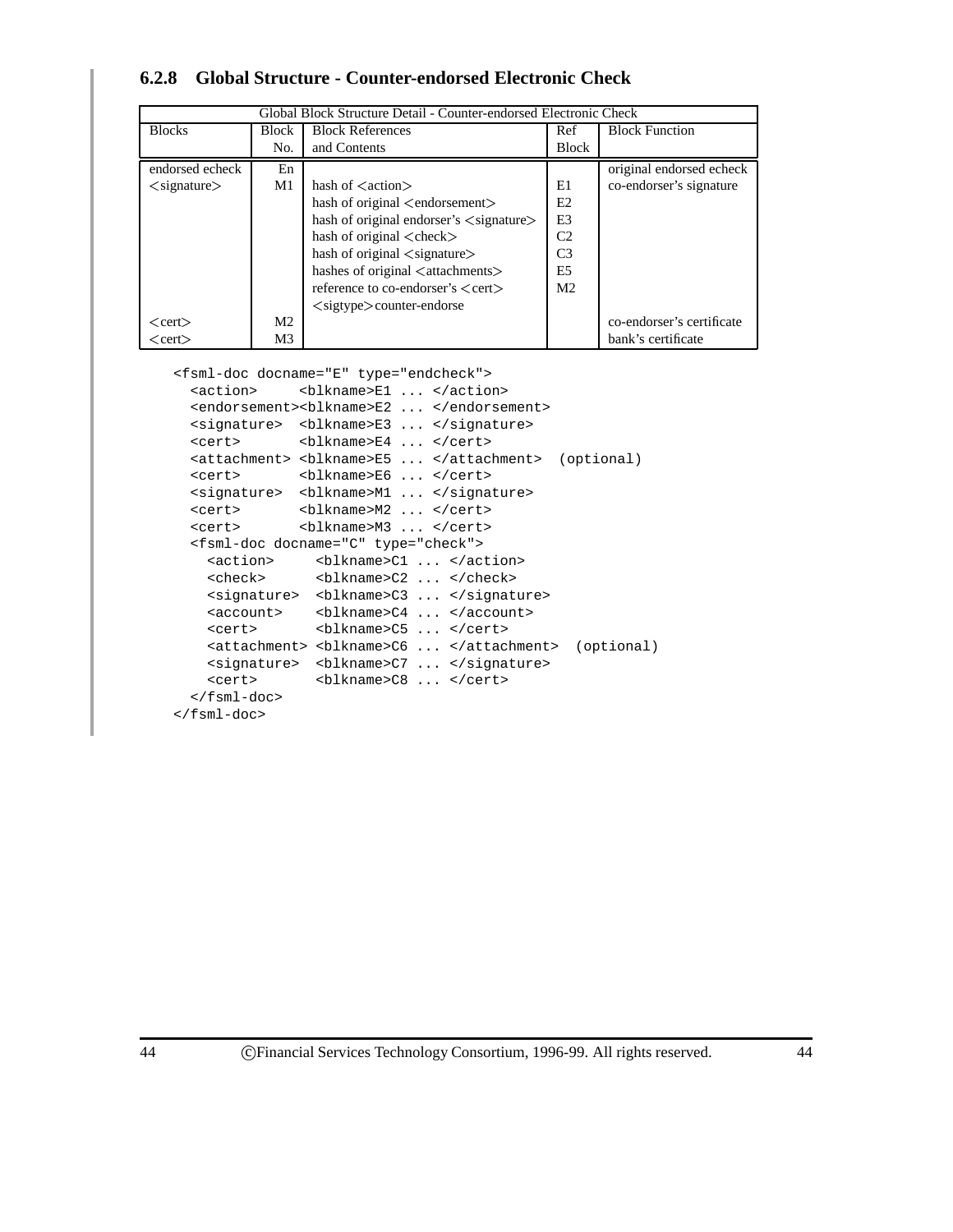|                               |                | Global Block Structure Detail - Deposited Electronic Check |                |                                           |
|-------------------------------|----------------|------------------------------------------------------------|----------------|-------------------------------------------|
| <b>Blocks</b>                 | <b>Block</b>   | <b>Block References</b>                                    | Ref            | <b>Block Function</b>                     |
|                               | No.            | and Contents                                               | <b>Block</b>   |                                           |
| $\langle action \rangle$      | D <sub>1</sub> | deposit/process                                            |                |                                           |
| $<$ deposit $>$               | D2             |                                                            |                | deposit slip                              |
| $<$ deposit $>$               | D2.n           | deposit block for split deposits                           |                | deposit slip (may be multiple)            |
| $<$ signature $>$             | D <sub>3</sub> | hash of $\langle$ action $\rangle$                         | D1             | depositor's signature                     |
|                               |                | hashes of original <endorsement></endorsement>             | E2             |                                           |
|                               |                | hash of original endorser's <signature></signature>        | E <sub>3</sub> |                                           |
|                               |                | hash of new $\langle$ deposit $\rangle$ block(s)           | D2             |                                           |
|                               |                | hash of new $\langle$ deposit $\rangle$ block(s)           | D2.n           | for split deposits (may be multiple)      |
|                               |                | hash of depositor's <account></account>                    | D <sub>4</sub> |                                           |
|                               |                | reference to depositor's <account></account>               | D <sub>4</sub> |                                           |
|                               |                | <sigtype>deposit</sigtype>                                 |                |                                           |
| $\langle$ account $\rangle$   | D <sub>4</sub> | issuer/serial of <cert></cert>                             | D <sub>5</sub> | depositor's account block                 |
| $\langle$ account $\rangle$   | D4.n           | issuer/serial of $\langle$ cert $\rangle$                  | D5.n           | split account block (may be multiple)     |
| $<$ cert $>$                  | D <sub>5</sub> |                                                            |                | depositor's certificate                   |
| $<$ cert $>$                  | D5.n           |                                                            |                | depositor's certificate (may be multiple) |
| $\langle$ signature $\rangle$ | D <sub>6</sub> | hash of depositor's <account> block</account>              | D <sub>4</sub> | bank's signature                          |
|                               |                | hash of depositor's <cert>block</cert>                     | D <sub>5</sub> |                                           |
|                               |                | reference to bank's <cert></cert>                          | D7             |                                           |
|                               |                | $<$ sigtype $>$ bankacct                                   |                |                                           |
| $\langle$ signature $\rangle$ | D6.n           | hash of depositor's <account> block</account>              | D4.n           | bank's signature (may be multiple)        |
|                               |                | hash of depositor's <cert>block</cert>                     | D5.n           |                                           |
|                               |                | reference to bank's <cert></cert>                          | D7             |                                           |
|                               |                | $\langle$ sigtype $>$ bankacct                             |                |                                           |
| $<$ cert $>$                  | D <sub>7</sub> |                                                            |                | bank's certificate                        |
| endorsed echecks              | $Cn$ . En      |                                                            |                | original echecks, endorsements            |

## **6.2.9 Global Structure - Deposited Electronic Check**

<fsml-doc docname="D" type="deposit">

```
<action> <br/> <br/> <br/> <br/> <br/><br/></action> </action>
<deposit> <blkname>D2 ... </deposit>
<signature> <blkname>D3 ... </signature>
<account> <blkname>D4 ... </account>
<cert> <blkname>D5 ... </cert>
<signature> <blkname>D6 ... </signature>
<cert> <blkname>D7 ... </cert>
<fsml-doc docname="E" type="endcheck">
  <action> <br/> <br/> <br/>>blkname>E1 ... </action>
  <endorsement><blkname>E2 ... </endorsement>
  <signature> <blkname>E3 ... </signature>
  <cert> <br/> <br/> <br/> <br/> <br/> <br/><br/><br/></cert> </cert>
  <attachment> <blkname>E5 ... </attachment> (optional)
  <signature> <blkname>E6 ... </signature>
  <cert> <blkname>E7 ... </cert>
  <fsml-doc docname="C" type="check">
    <action> <blkname>C1 ... </action>
    <check> <blkname>C2 ... </check>
    <signature> <br/> <br/> <br/> <br/> <br/> <br/> <br/> </signature>
    <account> <blkname>C4 ... </account>
    <cert> <blkname>C5 ... </cert>
    <attachment> <blkname>C6 ... </attachment> (optional)
```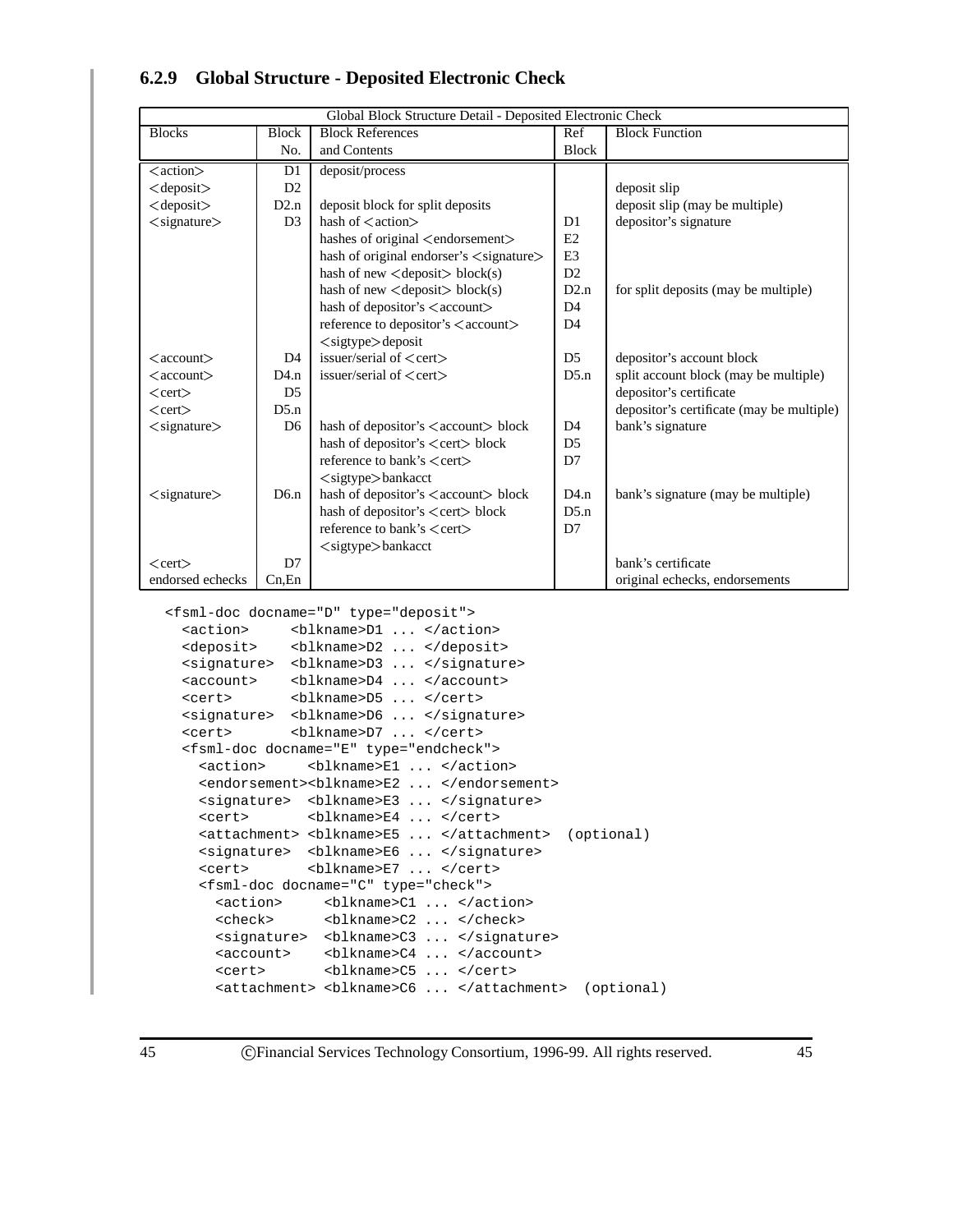```
<signature> <blkname>C7 ... </signature>
     <cert> <blkname>C8 ... </cert>
    </fsml-doc>
  </fsml-doc>
\langle fsml-doc>
```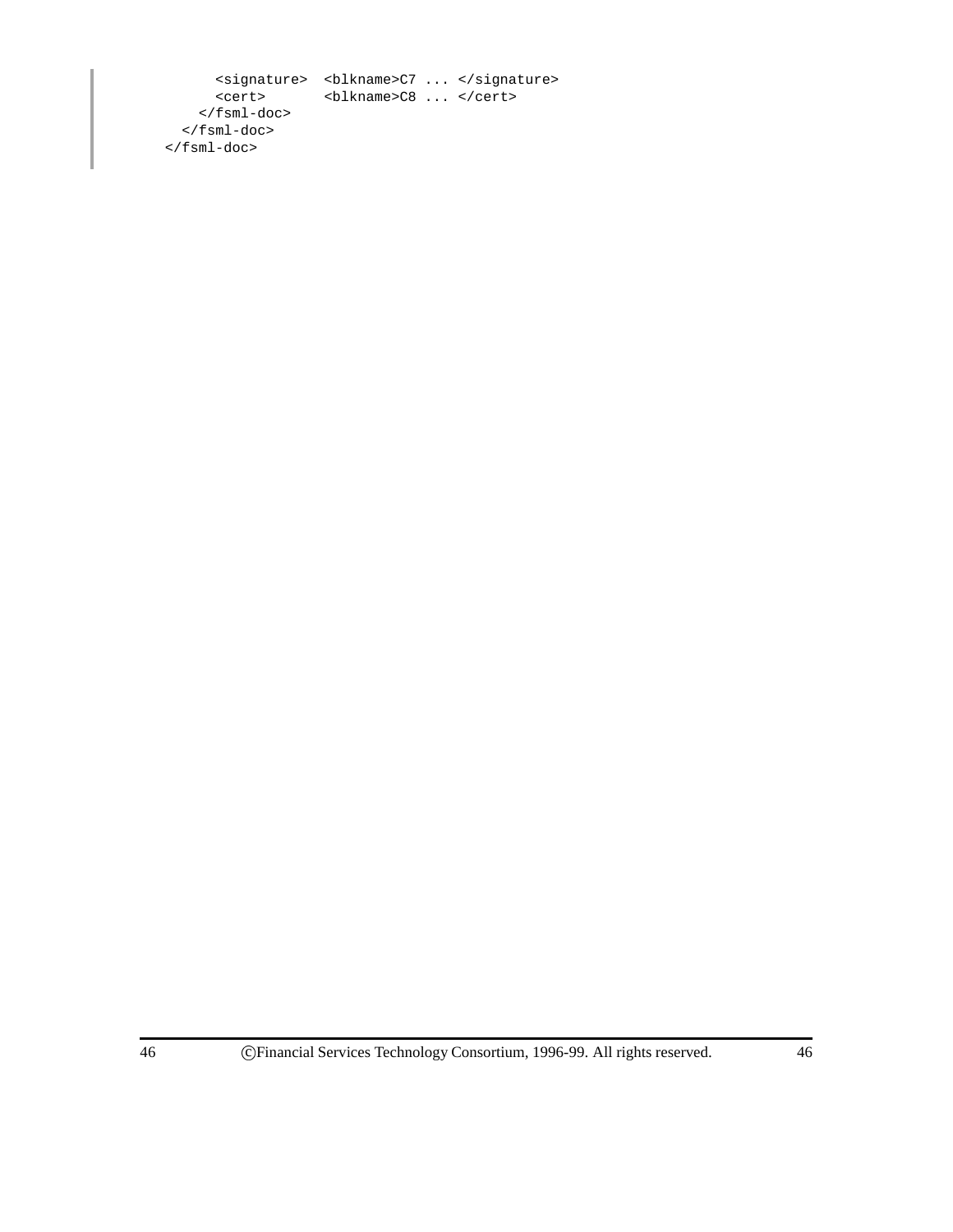#### **6.2.10 Global Structure - Returned Electronic Check**

| Global Block Structure Detail - Returned Electronic Check |              |                         |              |                       |
|-----------------------------------------------------------|--------------|-------------------------|--------------|-----------------------|
| <b>Blocks</b>                                             | <b>Block</b> | <b>Block References</b> | Ref          | <b>Block Function</b> |
|                                                           | No.          | and Contents            | <b>Block</b> |                       |
| $\langle action \rangle$                                  | R1           | payment/return          |              |                       |
|                                                           |              |                         |              |                       |
| returned echecks                                          | Е            |                         |              | endorsed echecks      |

```
<fsml-doc docname="R" type="return">
  <action> <br/> <br/> <br/>>blkname>R1 ... </action>
  <bankstamp> <blkname>R2 ... </bankstamp>
  <fsml-doc docname="E" type="endcheck">
    <action> <blkname>E1 ... </action>
    <endorsement><blkname>E2 ... </endorsement>
   <signature> <blkname>E3 ... </signature>
   <cert> <br/> <br/> <br/> <br/> <br/> <br/><br/><br/></cert> </cert>
   <attachment> <blkname>E5 ... </attachment> (optional)
   <signature> <blkname>E6 ... </signature>
   <cert> <blkname>E7 ... </cert>
    <fsml-doc docname="C" type="check">
     <action> <blkname>C1 ... </action>
      <check> <blkname>C2 ... </check>
      <signature> <br/> <br/> <br/> <br/> <br/> <br/><br/></signature>
      <account> <blkname>C4 ... </account>
      <cert> <blkname>C5 ... </cert>
      <attachment> <blkname>C6 ... </attachment> (optional)
      <signature> <blkname>C7 ... </signature>
      <cert> <blkname>C8 ... </cert>
    </fsml-doc>
  </fsml-doc>
</fsml-doc>
```
### **6.2.11 Global Structure - Presentment Item**

|                          |                | Global Block Structure Detail - Presentment Item                                                                                                                                                          |              |                       |
|--------------------------|----------------|-----------------------------------------------------------------------------------------------------------------------------------------------------------------------------------------------------------|--------------|-----------------------|
| <b>Blocks</b>            | Block          | <b>Block References</b>                                                                                                                                                                                   | Ref          | <b>Block Function</b> |
|                          | No.            | and Contents                                                                                                                                                                                              | <b>Block</b> |                       |
| $\langle action \rangle$ | P1             | present/process                                                                                                                                                                                           |              |                       |
| echeck                   | C              |                                                                                                                                                                                                           |              | echeck                |
| $<$ bankstamp $>$        | P <sub>2</sub> |                                                                                                                                                                                                           |              |                       |
|                          |                | <fsml-doc docname="P" type="presentment"><br/><action> <blkname>P1  </blkname></action><br/><bankstamp> <blkname>P2  </blkname></bankstamp><br/><fsml-doc docname="C" type="check"></fsml-doc></fsml-doc> |              |                       |
|                          |                |                                                                                                                                                                                                           |              |                       |
| <action></action>        |                | <blkname>C1  </blkname>                                                                                                                                                                                   |              |                       |
| <check></check>          |                | $blkname 2 \ldots chock$                                                                                                                                                                                  |              |                       |
|                          |                | <signature> <blkname>C3  </blkname></signature>                                                                                                                                                           |              |                       |
| <account></account>      |                | <blkname>C4  </blkname>                                                                                                                                                                                   |              |                       |

<account> <br/> <br/> <br/> <br/> <br/><br/><br/><br/></account> <cert> <blkname>C5 ... </cert> <attachment> <blkname>C6 ... </attachment> (optional)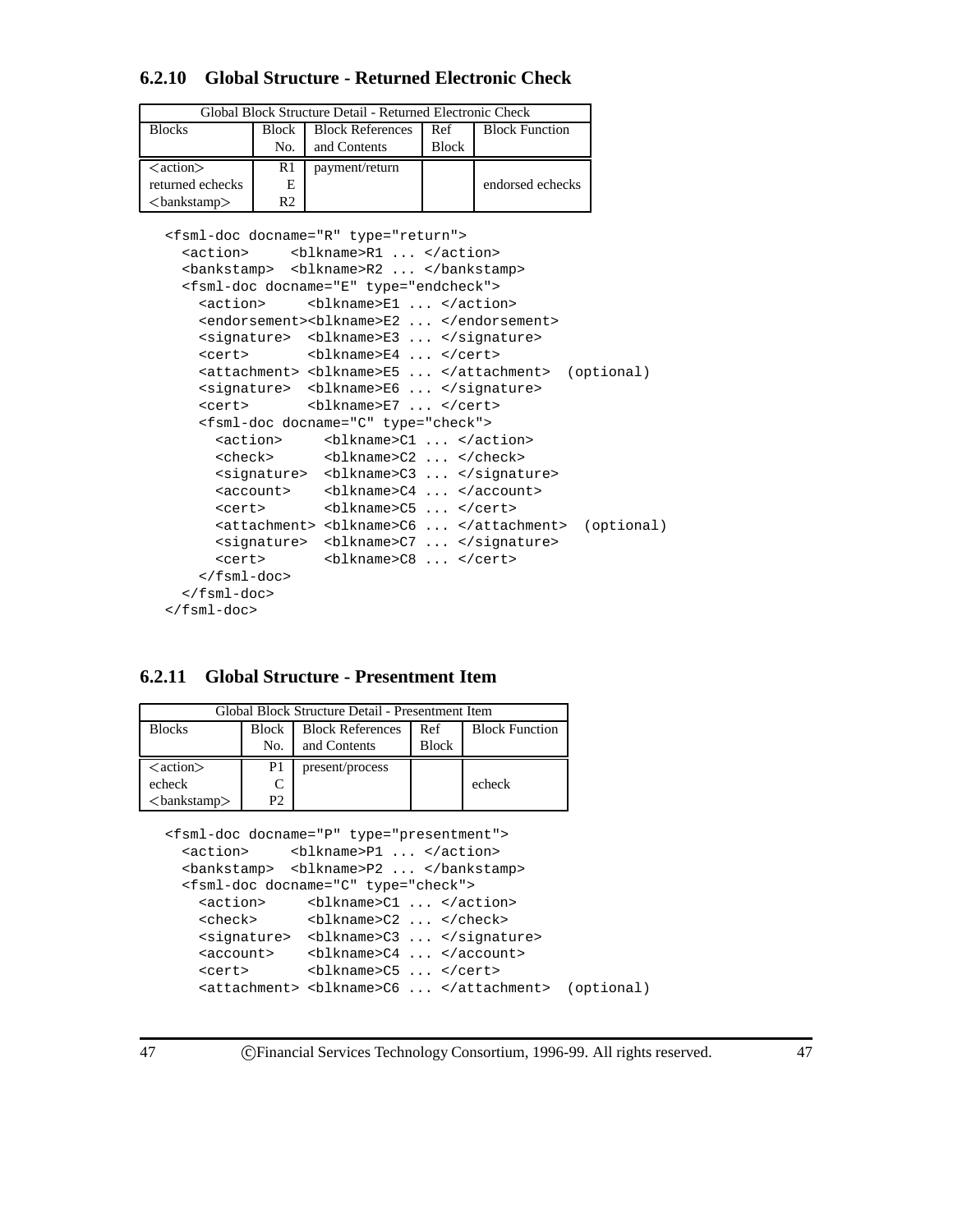<signature> <blkname>C7 ... </signature> <cert> <blkname>C8 ... </cert> </fsml-doc> </fsml-doc>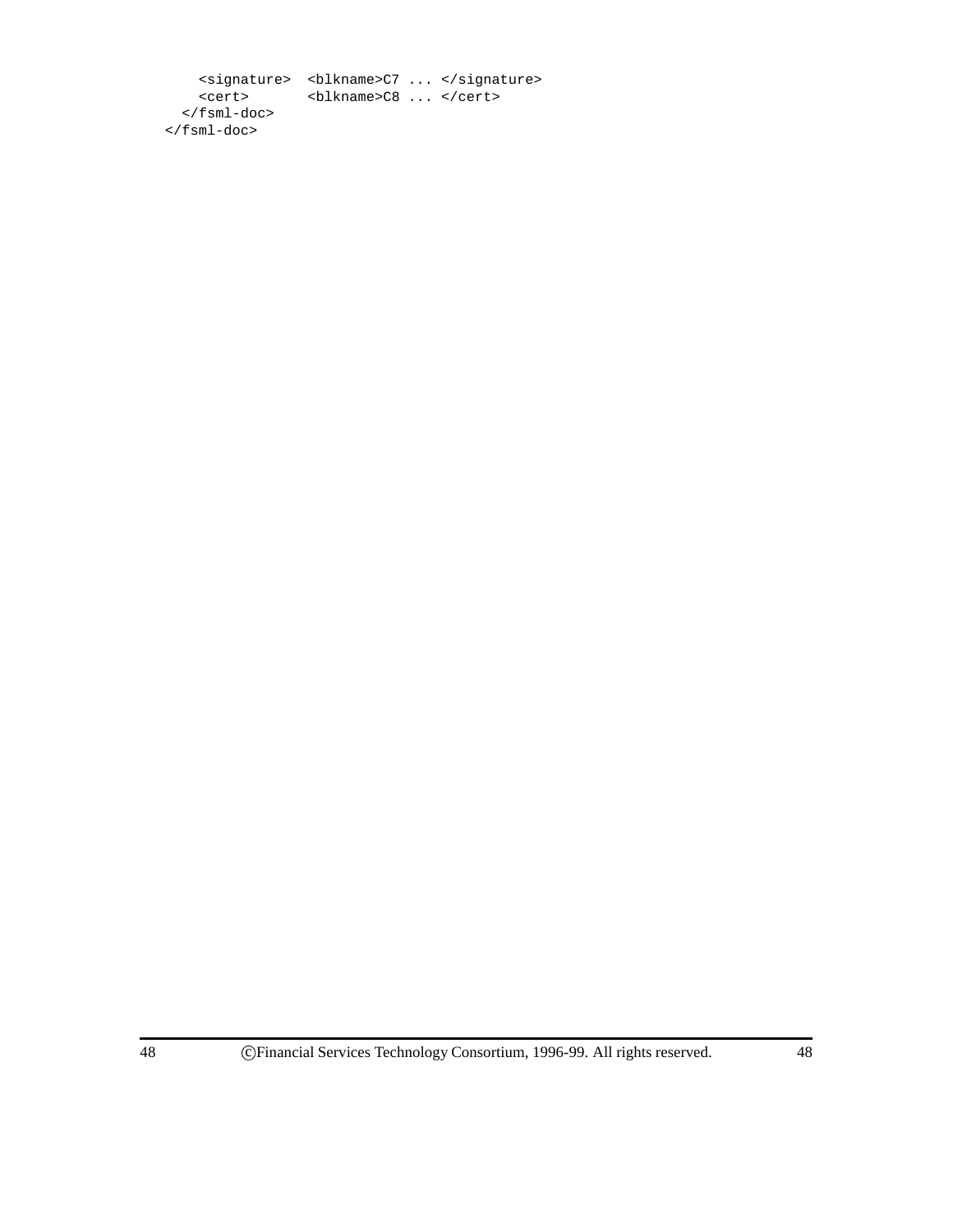## **6.2.12 Global Structure - Bundle document**

| Global Block Structure Detail - Bundle Document |       |                         |              |                       |
|-------------------------------------------------|-------|-------------------------|--------------|-----------------------|
| <b>Blocks</b>                                   | Block | <b>Block References</b> | Ref          | <b>Block Function</b> |
|                                                 | No.   | and Contents            | <b>Block</b> |                       |
|                                                 |       |                         |              |                       |
| $\langle action \rangle$                        | B1    | present/process         |              |                       |
| $<$ bundle $>$                                  | B2    |                         |              | bundle totals         |

<fsml-doc docname="B" type="bundle">

```
<action> <blkname>B1 ... </action>
 <bundle> <blkname>B2 ... </bundle>
 <fsml-doc docname="P1" type="presentment">
 \langlefsml-doc\rangle<fsml-doc docname="P2" type="presentment">
 </fsml-doc>
 <fsml-doc docname="P3" type="presentment">
 </fsml-doc>
</fsml-doc>
```
## **6.2.13 Global Structure - Cgroup document**

| Global Block Structure Detail - Cgroup Document |                |                         |              |                       |
|-------------------------------------------------|----------------|-------------------------|--------------|-----------------------|
| <b>Blocks</b>                                   | <b>Block</b>   | <b>Block References</b> | Ref          | <b>Block Function</b> |
|                                                 | No.            | and Contents            | <b>Block</b> |                       |
|                                                 |                |                         |              |                       |
| $\langle action \rangle$                        | L1             | present/process         |              |                       |
| $<$ cashletter $>$                              | L <sub>2</sub> |                         |              | cgroup totals         |

<fsml-doc docname="B" type="cgroup">

```
<action> <blkname>L1 ... </action>
 <cashletter> <blkname>L2 ... </cashletter>
 <fsml-doc docname="B1" type="bundle">
 </fsml-doc>
 <fsml-doc docname="B2" type="bundle">
 </fsml-doc>
 <fsml-doc docname="B3" type="bundle">
 </fsml-doc>
</fsml-doc>
```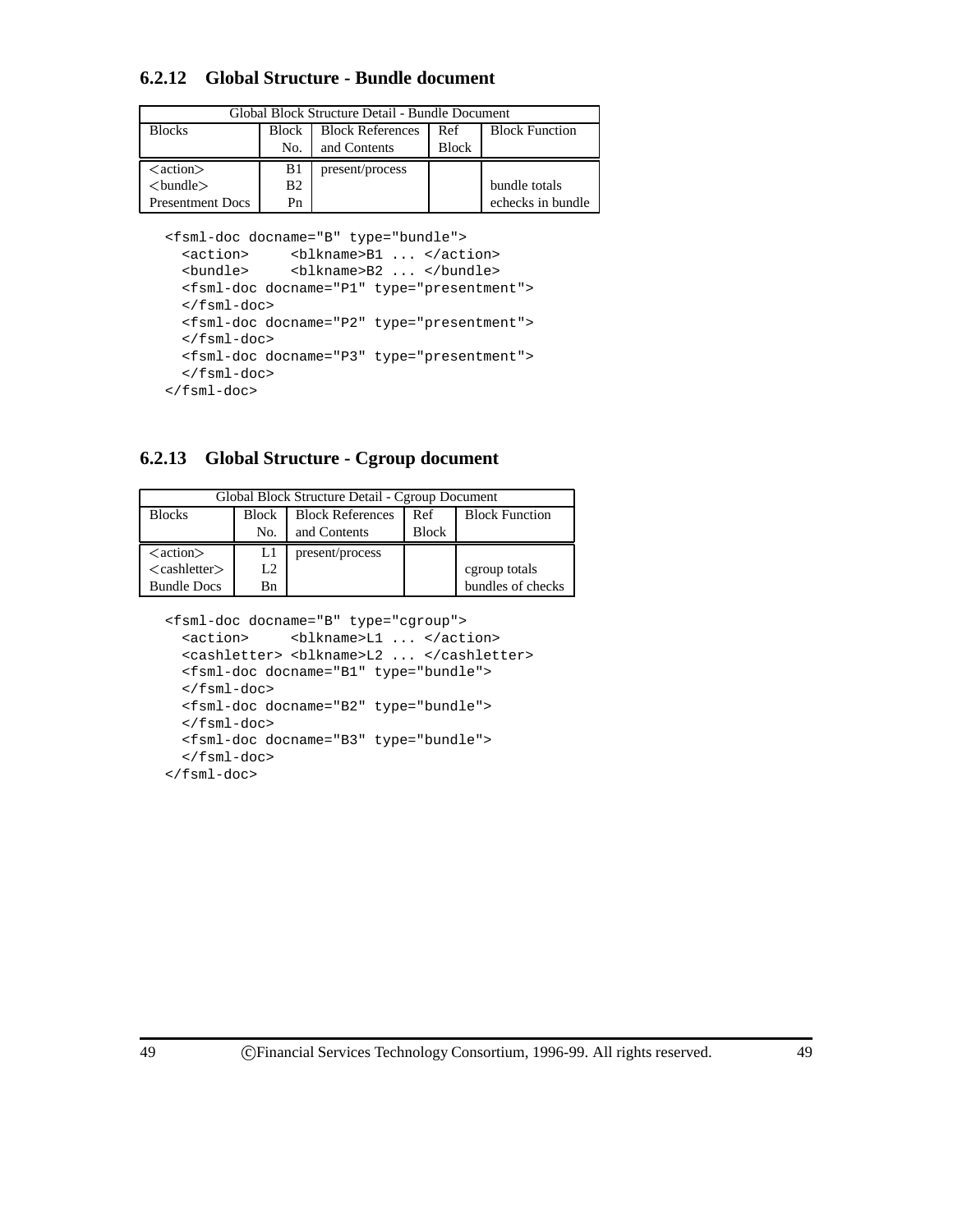# **6.3 Electronic Check Block Definitions**

This section describes the blocks, fields, and other information specific to the use of FSML for Electronic Check documents.

Each echeck Specific FSML block element starts and ends with one of the following sets of block tags:

| Start Tag                       | End Tag           |
|---------------------------------|-------------------|
| <action></action>               |                   |
| <signature></signature>         |                   |
| <check></check>                 |                   |
| <deposit></deposit>             |                   |
| <endorsement></endorsement>     |                   |
| <certification></certification> |                   |
| <account></account>             |                   |
| <cert></cert>                   |                   |
| <attachment></attachment>       |                   |
| sinvoice>                       |                   |
| <message></message>             |                   |
| <bankstamp></bankstamp>         |                   |
| <bundle></bundle>               |                   |
| <cashletter></cashletter>       |                   |
| $\langle x:name\rangle$         | $\langle$ X:name> |
|                                 |                   |

**Figure 6.12:** List of block elements

The block types are defined as follows:

| action        | A block describing the action to be performed by the recipient |
|---------------|----------------------------------------------------------------|
| signature     | A block with the signatures and hashes of other blocks         |
| check         | An electronic check                                            |
| deposit       | A deposit slip, attached to one or more checks                 |
| endorsement   | An electronic endorsement, attached to a check                 |
| certification | A certification, used to create a certified check              |
| account       | A block containing account information                         |
| cert          | A public key certificate                                       |
| attachment    | An associated document attached to an FSML document            |
| invoice       | An invoice/remittance document containing payment information  |
|               |                                                                |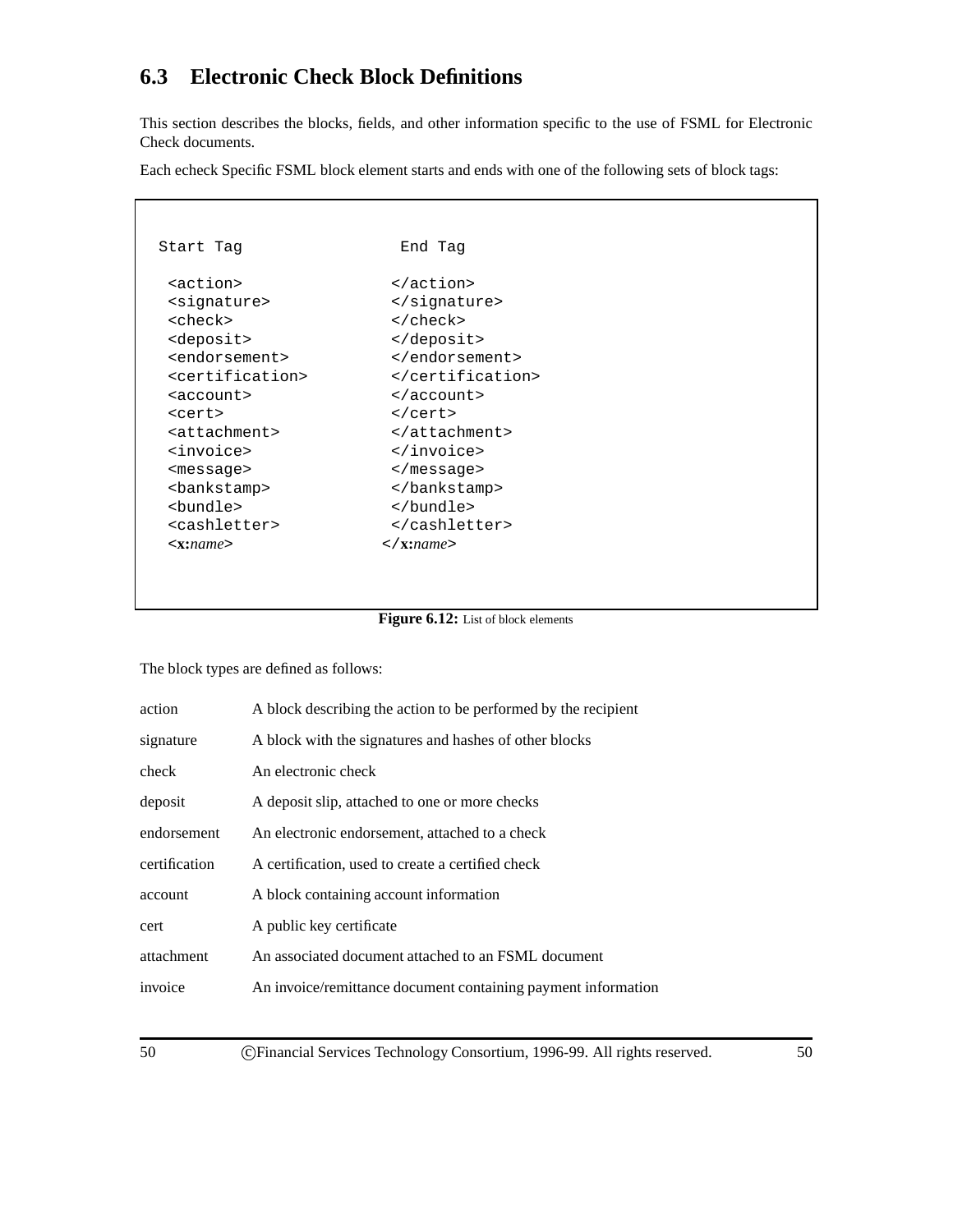| message    | A message in a returned document                 |
|------------|--------------------------------------------------|
| bankstamp  | A block containing processing status information |
| bundle     | A block containing bundle totals                 |
| cashletter | A block containing cashletter totals             |
| x:name     | A Private Extension block                        |

## **6.3.1 echeck Action Block Definition**

echeck action blocks are the same as Generic Action blocks. The function field definition for the echeck application must be one of the following character strings ...

| payment    | This indicates that the document is a check being sent as payment to a payee.                                                   |
|------------|---------------------------------------------------------------------------------------------------------------------------------|
| transfer   | This indicates that the document is a check being sent to a bank to be cashed and trans-<br>ferred. $1$                         |
| deposit    | This indicates that the document is a deposit containing a check or group of checks being<br>sent to a bank for deposit.        |
| certify    | This indicates that the document is a check being sent to a bank for certification.                                             |
| stop       | This indicates that the document is a stop payment being sent to a bank.                                                        |
| inquiry    | This indicates that the document is an inquiry being sent to a bank or other Electronic<br>document processing entity. $2$      |
| present    | This indicates that the document is being transmitted from one bank to another for present-<br>ment (clearing).                 |
| re-present | This indicates that the document is being transmitted from one bank to another for present-<br>ment a second time. <sup>3</sup> |

<sup>1</sup>To be described in a later edition of this specification <sup>2</sup>To be described in a later edition of this specification <sup>3</sup>To be described in a later edition of this specification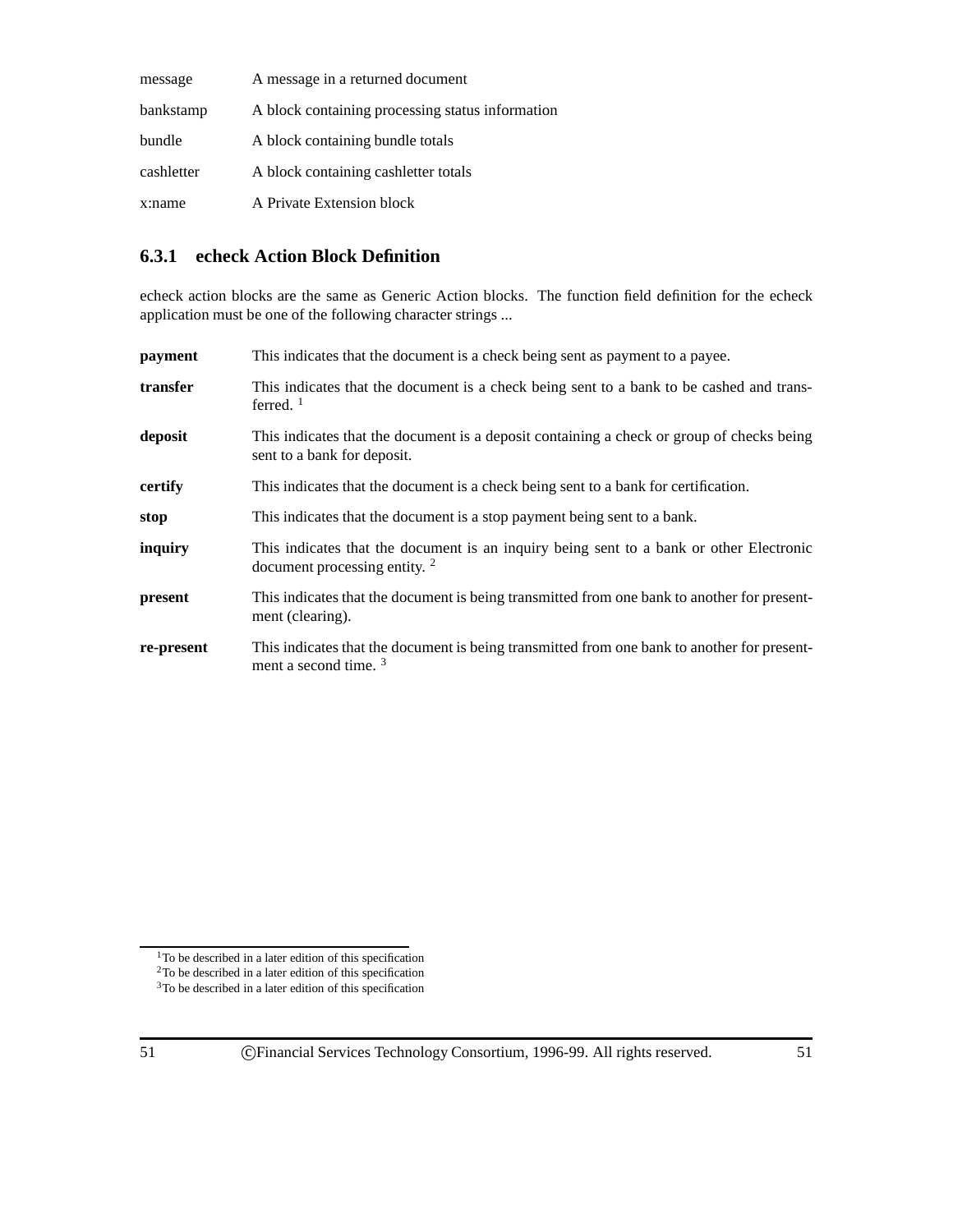## **6.3.2 echeck Signature Block Definition**

The echeck Signature Block is the same as the Generic Signature Block, except for the descriptions of some of the fields.

```
<signature>
<blkname>namestring
<crit>true
<vers>1.5
<sigdata>
<blockref req="true">dnamestring
<hash alg="sha">base64string
<blockref req="true">dnamestring
<hash alg="sha">base64string
  ...
<blockref req="true">dnamestring
<hash alg="sha">base64string
<nonce>valuestring
<sigref>namestring
<sigtype>valuestring
<certissuer>namestring
<certserial>number
<algorithm>namestring
<timestamp>valuestring
<location>valuestring
<username>valuestring
<useraddr>valuestring
<userphone>valuestring
<useremail>valuestring
<useridnum>valuestring
<userotherid>valuestring
</sigdata>
<sig>base64string
</signature>
```
Figure 6.13: echeck Signature block element definition

#### **echeck Signature Block Field Definitions**

vers (**required**) The <sup>&</sup>lt;signature<sup>&</sup>gt; block is now at version 1.5, which is not the default and thus the <sup>&</sup>lt;vers<sup>&</sup>gt; field must be present and must contain the value "1.5". blockref (**required**) The signature block contains one or more <sup>&</sup>lt;blockref<sup>&</sup>gt; fields, each of which contains the unique block name of the associated block being signed. All of the block refer-

ences must appear immediately before their respective hashes (see below). The <br/>blockref>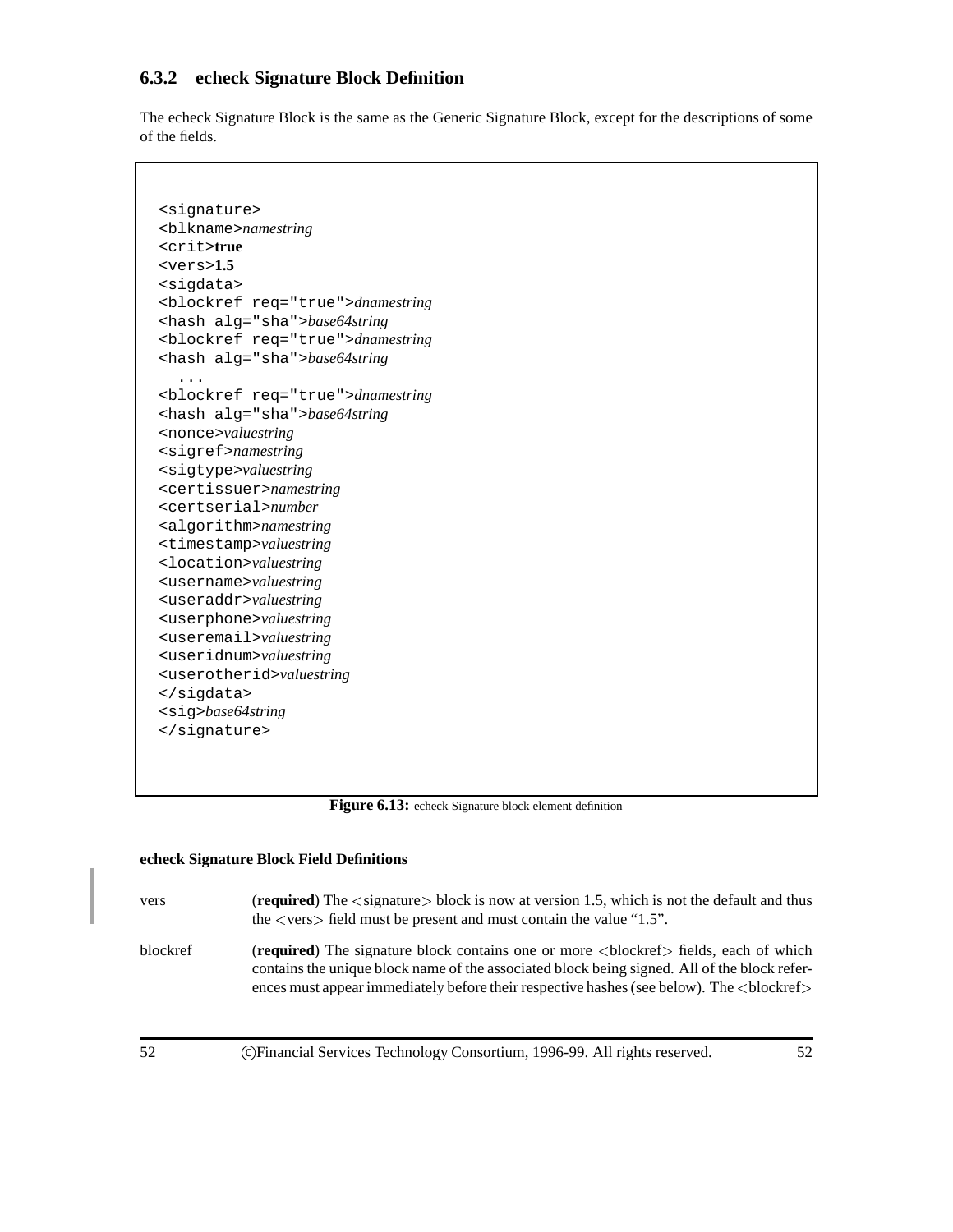and <sup>&</sup>lt;hash<sup>&</sup>gt; pairs may be repeated multiple times to sign multiple blocks. An attribute **req** is optional in the <sup>&</sup>lt;blockref<sup>&</sup>gt; element. If <sup>&</sup>lt;blockref req="true"<sup>&</sup>gt; then removal of the referenced block invalidates the signature. If  $\langle$ blockref req="false" $>$  then removal of the referenced block is permitted. The default if "req" is not present is "true". As in other aspects of judging document and signature validity, the verifier's business rules may override the signer's assertions. hash **(required)** This field contains the actual hash of the respective block. Each <hash> start tag must have an attribute which specifies the algorithm used to perform the hash. The currently allowed attribute values are **md5**[2] or **sha**[4]. The alg= attribute is required. The use of **md5** is deprecated. Other hash algorithms may be supported in future. It is not required that the same hash algorithm be used for each of the blockrefs in a signature block. All hashes are encoded in "network byte order", which means that the most significant bytes are leftmost (first). Note: Attribute values must be enclosed in quotes. nonce (**required**) This is a nonce, or one-time random number, used to "salt" the hashed data to discourage cryptanalysis attacks. The nonce value can be any string of random ASCII characters from within the set of allowed FSML characters (see Character Encoding above) not including whitespace. Note to Implementors: Although any FSML character except whitespace is allowed in the <sup>&</sup>lt;nonce<sup>&</sup>gt; value, it is permitted, and implementors may find it convenient, to generate a random number and include it in the  $\langle$  nonce $\rangle$  field represented as a decimal integer, a floating-point number, a hexadecimal-encoded octet string, or as a base64-encoded octet string. Note that the use of this string in the hash is purely as a sequence of ASCII octets. The fact that it may have been created as an ASCII representation of a floating point number or integer, or hexadecimal number is irrelevant to its use in the hash data. sigref (optional) This is the block name of the  $\langle$  account $\rangle$  block which contains a reference to the certificate block, or it is the block name of the <sup>&</sup>lt;cert<sup>&</sup>gt; block itself, for signatures that don't need account blocks. This field, although optional, is only optional when an agreement is in place indicating that the recipient of the document does not need the certificate in order to process the document. sigtype (**required**) This field contains a indication of the type of signature. It must contain one of the following values... **check** This indicates that the signer is the originator of a check, and is the only signer, or the first signer. **endorsement** This indicates that the signer is the endorser of a check, and is the only endorser, or the first endorser. **deposit** This indicates that the signer is the depositor of a check. **co-sign** This indicates a co-signature, where more than one signer is signing the same document. Neither signature has precedence over the other. Each is independent. **counter-sign** This indicates a counter-signature, where more than one signer is signing the same document. The counter-signer is signing the document as well as the signature of the other signers, and is attesting to the fact that the signer has seen and agreed to the previous signatures.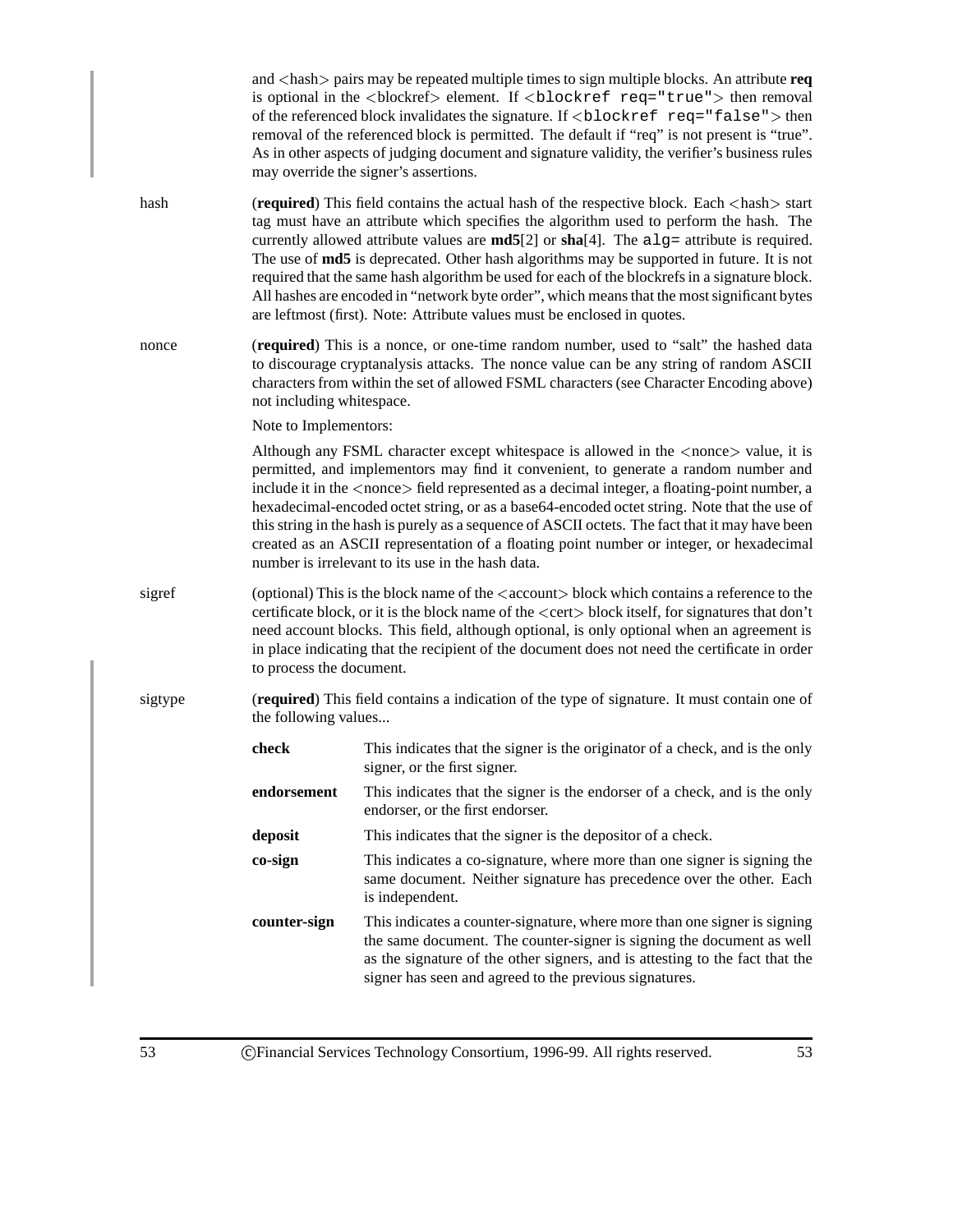|            | co-endorse                                                                                                                                                                                                                                                                                                                                                                                                                                                                   | This indicates a co-endorsement, where more than one endorser is sign-<br>ing the same document. Neither signature has precedence over the other.<br>Each is independent.                                                                                                                                                                                                                                                                                         |  |
|------------|------------------------------------------------------------------------------------------------------------------------------------------------------------------------------------------------------------------------------------------------------------------------------------------------------------------------------------------------------------------------------------------------------------------------------------------------------------------------------|-------------------------------------------------------------------------------------------------------------------------------------------------------------------------------------------------------------------------------------------------------------------------------------------------------------------------------------------------------------------------------------------------------------------------------------------------------------------|--|
|            |                                                                                                                                                                                                                                                                                                                                                                                                                                                                              | counter-endorse This indicates a counter-endorsement, where more than one endorser is<br>signing the same document. The counter-endorser is signing the docu-<br>ment as well as the signature of the other endorsers, and is attesting to<br>the fact that the signer has seen and agreed to the previous endorsement<br>signatures.                                                                                                                             |  |
|            | log-signature                                                                                                                                                                                                                                                                                                                                                                                                                                                                | This indicates that the signature is generated by the Electronic Check-<br>book when signing the checkbook log.                                                                                                                                                                                                                                                                                                                                                   |  |
|            | bankacct                                                                                                                                                                                                                                                                                                                                                                                                                                                                     | This indicates that the signature is generated by the Bank and is sign-<br>ing the account credentials (i.e., The customers <account> and <cert><br/>blocks).</cert></account>                                                                                                                                                                                                                                                                                    |  |
|            | bank                                                                                                                                                                                                                                                                                                                                                                                                                                                                         | This indicates that the signature is generated by the Bank and is signing<br>a bank-generated document, such as a return. <account> and <cert><br/>blocks).</cert></account>                                                                                                                                                                                                                                                                                      |  |
|            | certification                                                                                                                                                                                                                                                                                                                                                                                                                                                                | This indicates that the signature is generated by the Bank and is signing<br>a certified check.                                                                                                                                                                                                                                                                                                                                                                   |  |
|            | endorse-over                                                                                                                                                                                                                                                                                                                                                                                                                                                                 | This indicates that the signature is an endorsement to a third party.                                                                                                                                                                                                                                                                                                                                                                                             |  |
| certissuer | (optional) This field contains the unique distinguished name of the issuer of the certificate[7].<br>It should only be specified if the <account> and <cert> blocks are not being sent with<br/>this document, and only when the blocks being signed do not require an account <math>-e.g.,</math><br/>an endorsement. See the description of the <certissuer> field in the <cert> block for the<br/>syntax used to specify this field.</cert></certissuer></cert></account> |                                                                                                                                                                                                                                                                                                                                                                                                                                                                   |  |
| certserial |                                                                                                                                                                                                                                                                                                                                                                                                                                                                              | (optional) This field contains the unique certificate serial number assigned by the issuer of<br>the certificate. It should only be specified if the <account> and <cert> blocks are not<br/>being sent with this document, and only when the blocks being signed do not require an<br/>account — e.g., an endorsement.</cert></account>                                                                                                                          |  |
| algorithm  | deprecated.                                                                                                                                                                                                                                                                                                                                                                                                                                                                  | (required) This string indicates the algorithm used to sign the signature block. It may be<br>md5/rsa[3] or sha/dsa[5] or sha/rsa or sha/ecdsa[6]. Note: Implementors of code that is<br>used to sign FSML Electronic Documents may choose to support only one of the above<br>possible signing algorithms. Implementors of code that is used to verify FSML Electronic<br>Documents must support all algorithms. This ensures interoperablity. The use of md5 is |  |
| timestamp  |                                                                                                                                                                                                                                                                                                                                                                                                                                                                              | (optional) This field specifies the time that the document was signed. It must be in Univer-<br>sal time (i.e., GMT) specified as CCYYMMDDThhmmssZ, where the T and Z are literal<br>characters, and where "CC" is the century (currently 19, soon 20), "YY" is the year, "MM"<br>is the month, "DD" is the day, "hh" is the hour, "mm" is the minute and ss is the second[12].                                                                                   |  |
| location   |                                                                                                                                                                                                                                                                                                                                                                                                                                                                              | (optional) This field specifies location/country where the document was signed. The loca-<br>tion is used to define the jurisdiction where the document was legally considered to have<br>been signed. It is only used in circumstances where that matters.                                                                                                                                                                                                       |  |
| username   |                                                                                                                                                                                                                                                                                                                                                                                                                                                                              | (optional) This is an identification string containing the account user's name. It is optionally<br>inserted into the check by the Electronic Checkbook hardware token.                                                                                                                                                                                                                                                                                           |  |
|            |                                                                                                                                                                                                                                                                                                                                                                                                                                                                              |                                                                                                                                                                                                                                                                                                                                                                                                                                                                   |  |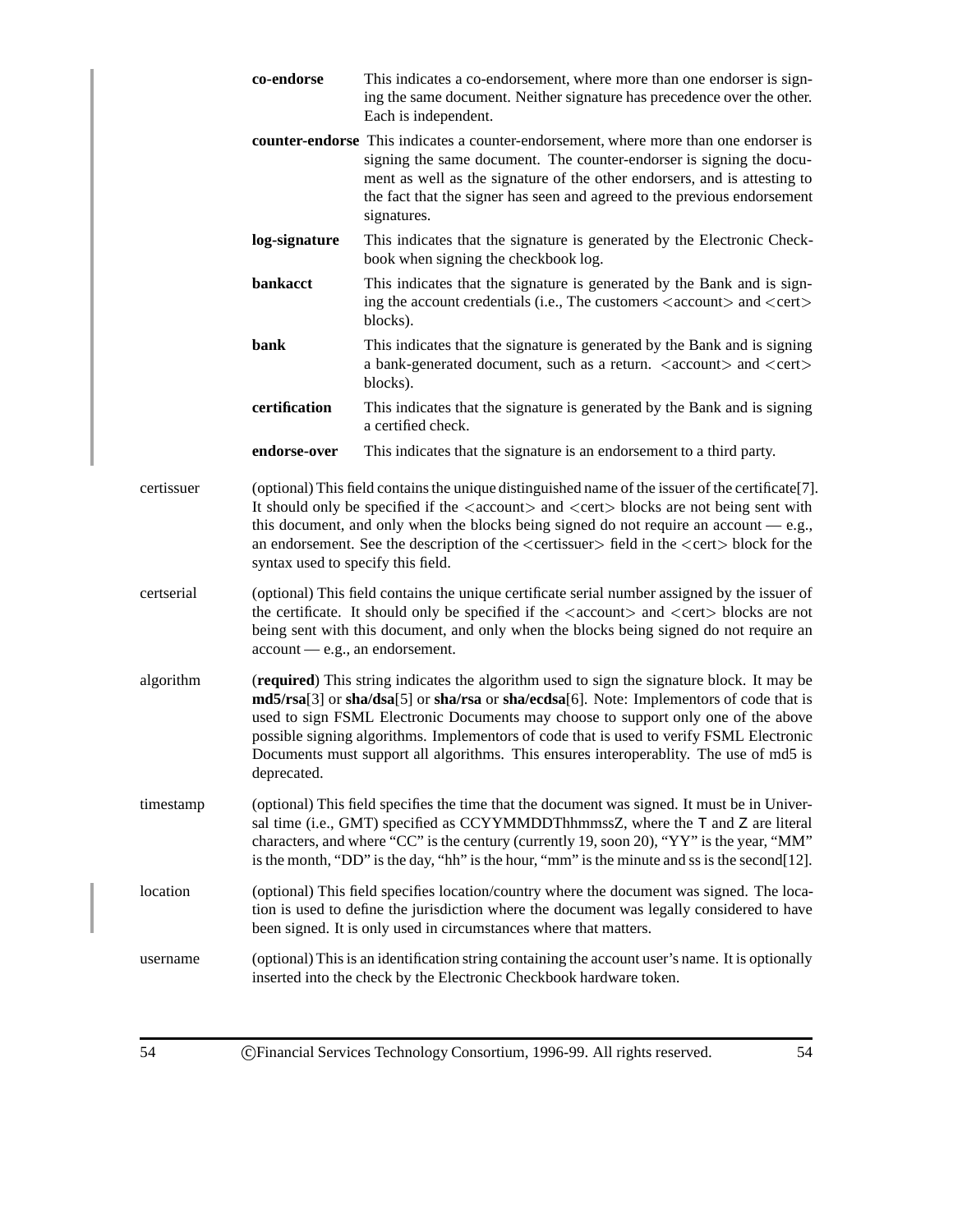|             | This field, and the 5 following fields are considered the electronic equivalent of the data<br>usually printed on a paper check by the Check Printing company. This data is supplied by<br>the checkbook owner to the bank at the time the electronic checking account is established<br>but it is not certified to be correct or accurate by the bank. The data is inserted into the Elec-<br>tronic Checkbook when the Checkbook is initialized at the bank, and may also be corrected<br>or updated later by the bank using administrative checkbook functions and passwords. |
|-------------|----------------------------------------------------------------------------------------------------------------------------------------------------------------------------------------------------------------------------------------------------------------------------------------------------------------------------------------------------------------------------------------------------------------------------------------------------------------------------------------------------------------------------------------------------------------------------------|
|             | This data is then inserted, under control of the user, into the check by the Electronic Check-<br>book, however the data cannot be changed or deleted by the user once the check is created.<br>It therefore supplies a form of identification sometimes required by check guarantee or-<br>ganizations or merchants. The user may select, when writing a check, which of the 6<br>identification fields are to be inserted into the check, in any combination, or may select<br>none of them.                                                                                   |
| useraddr    | (optional) This is an identification string containing the account user's address. It is option-<br>ally inserted into the check by the Electronic Checkbook hardware token.                                                                                                                                                                                                                                                                                                                                                                                                     |
| userphone   | (optional) This is an identification string containing the account user's phone number. It is<br>optionally inserted into the check by the Electronic Checkbook hardware token.                                                                                                                                                                                                                                                                                                                                                                                                  |
| useremail   | (optional) This is an identification string containing the account user's email address. It is<br>optionally inserted into the check by the Electronic Checkbook hardware token.                                                                                                                                                                                                                                                                                                                                                                                                 |
| useridnum   | (optional) This is an identification string containing the account user's identification num-<br>ber. It is optionally inserted into the check by the Electronic Checkbook hardware token.                                                                                                                                                                                                                                                                                                                                                                                       |
| userotherid | (optional) This is an identification string containing any user identification the user wishes<br>(e.g., company name). It is optionally inserted into the check by the Electronic Checkbook<br>hardware token.                                                                                                                                                                                                                                                                                                                                                                  |
| sig         | (required) This is a base64 encoding of the actual signature data. For certain algorithms,<br>the field is split into two portions using a colon ": ". For DSA or ECDSA, the field contains<br>the two portions of the signature as r:s, where r and s are long base64 strings. For RSA,<br>only a single string is specified, with no colon separator. All signatures are encoded in<br>"network byte order", which means that the most significant bytes are leftmost (first).                                                                                                 |

#### **Signature Calculation**

The calculation of the Signature is performed as follows...

1. The <sup>&</sup>lt;nonce<sup>&</sup>gt; value is created (by the electronic checkbook) as a random number. The nonce value can be any string of random ASCII characters from within the set of allowed FSML characters (see Character Encoding above) not including whitespace.

Note to Implementors:

Although any FSML character except whitespace is allowed in the <sup>&</sup>lt;nonce<sup>&</sup>gt; value, it is permitted, and implementors may find it convenient, to generate a random number and include it in the  $\langle$  nonce $\rangle$ field represented as a decimal integer, a floating-point number, a hexadecimal-encoded octet string, or as a base64-encoded octet string. Note that the use of this string in the hash is purely as a sequence of ASCII octets. The fact that it may have been created as an ASCII representation of a floating point number or integer, or hexadecimal number is irrelevant to its use in the hash data.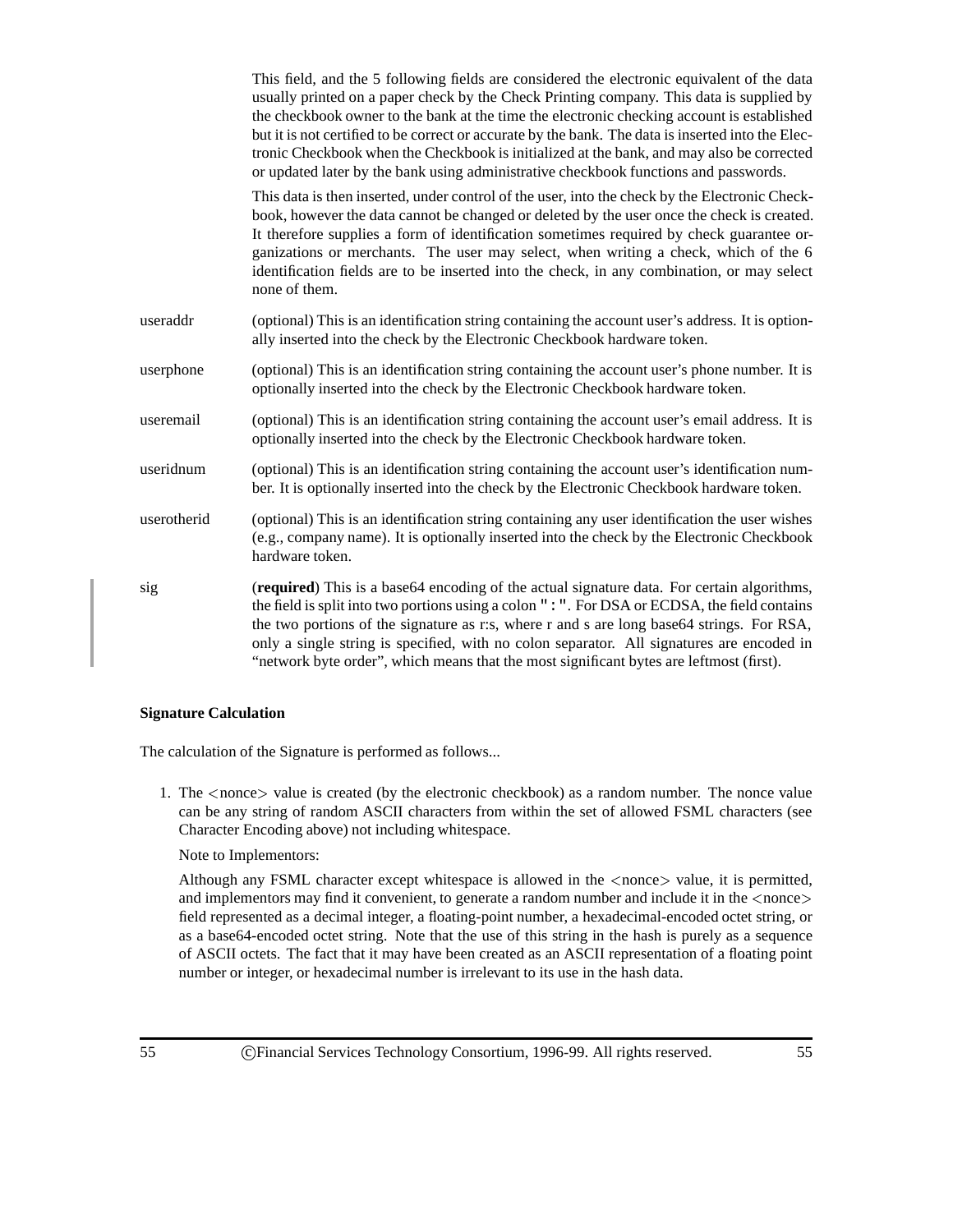- 2. The <sup>&</sup>lt;nonce<sup>&</sup>gt; value is logically prepended to the subject block contents before hashing. This includes the tag string " $\langle$  nonce $\rangle$ " — e.g., if the nonce value is 12345, the characters  $\langle$  nonce $\rangle$ 12345 are logically prepended to the subject block before hashing.
- 3. The hash is calculated using the contents of the subject block, (with the  $\leq$  nonce $\geq$  prepended) including the block start tag and block end tag, with the exception of all carriage returns, line feeds, and trailing spaces on a line. Leading and embedded spaces in a line are included in the hash. SGML entities (i.e., character names enclosed between an ampersand and a semicolon) are left untranslated when hashing.
- 4. The resulting hash value is inserted into the  $\langle$ hash $\rangle$  entry (as base64-encoded ASCII) in the signature block.
- 5. Steps 2 through 4 are repeated for each block to be signed.
- 6. A second hash calculation is performed on the contents of the <sup>&</sup>lt;sigdata<sup>&</sup>gt; sub-block, which contains the previously calculated hashes, their block references, and the <sup>&</sup>lt;nonce>. This should include all characters between the  $\langle$ sigdata $\rangle$  tag and the  $\langle$ /sigdata $\rangle$  tag, not including the tags themselves, again omitting all carriage returns, line feeds, and trailing spaces. If the signature algorithm is DSA or ECDSA, the hash may be inserted without additional padding or encoding. If the signature algorithm is RSA, the hash should be padded and encoded using the specifications in the PKCS#1[13] standard. This second hash is then signed using the private key in the electronic checkbook. The result is the signature which is inserted (as base64-encoded ASCII) into the signature block as the value for the  $<$ sig $>$  tag.

#### **Signature Verification**

The verification of the Signature is performed as follows...

- 1. The following steps are repeated for each block referenced by a  $\lt$ blockref $\gt$  tag in the signature. If the referenced block is not present, and  $\langle$ blockref req="false" $>$  was specified, the block is assumed to have been detached. The following steps are not performed for this block, and this block's absence is not considered to invalidate the document.
	- (a) The <sup>&</sup>lt;nonce<sup>&</sup>gt; value from the signature block is logically prepended to the referenced blocks contents before hashing. This includes the tag string " $\langle$ nonce $\rangle$ " — e.g., if the nonce value is 12345, the characters <nonce>12345 are logically prepended to the referenced blocks contents before hashing.
	- (b) A hash is calculated using the contents of the referenced block, (with the  $\langle$  nonce $\rangle$  prepended) including the block start tag and block end tag, with all characters in between, with the exception of all carriage returns, line feeds, and trailing spaces on a line. Leading and embedded spaces in a line are included in the hash. SGML entities (i.e., character names enclosed between an ampersand and a semicolon) are left untranslated when hashing. The hash algorithm to be used is specified in the hash  $=$  attribute in the  $\langle$  hash $\rangle$  tag for the referenced block.
	- (c) The resulting hash value is compared to the  $\langle \text{hash} \rangle$  entry in the signature block.
	- (d) If the hashes do not match exactly, the signature fails verification.
- 2. The contents of the  $\langle sig \rangle$  field are processed using the public key found by following the  $\langle sigref \rangle$ tag. This tag will either point to an  $\langle$  account $\rangle$  block, or a  $\langle$  cert $\rangle$  block. If the  $\langle$  sigref $\rangle$  tag points (by name) to a <sup>&</sup>lt;cert<sup>&</sup>gt; block, the public key will be found in the <sup>&</sup>lt;certdata<sup>&</sup>gt; field in that block. (Parsing of the  $\le$ certdata $>$  field may be required to extract the public key — e.g., an X.509 certificate parser may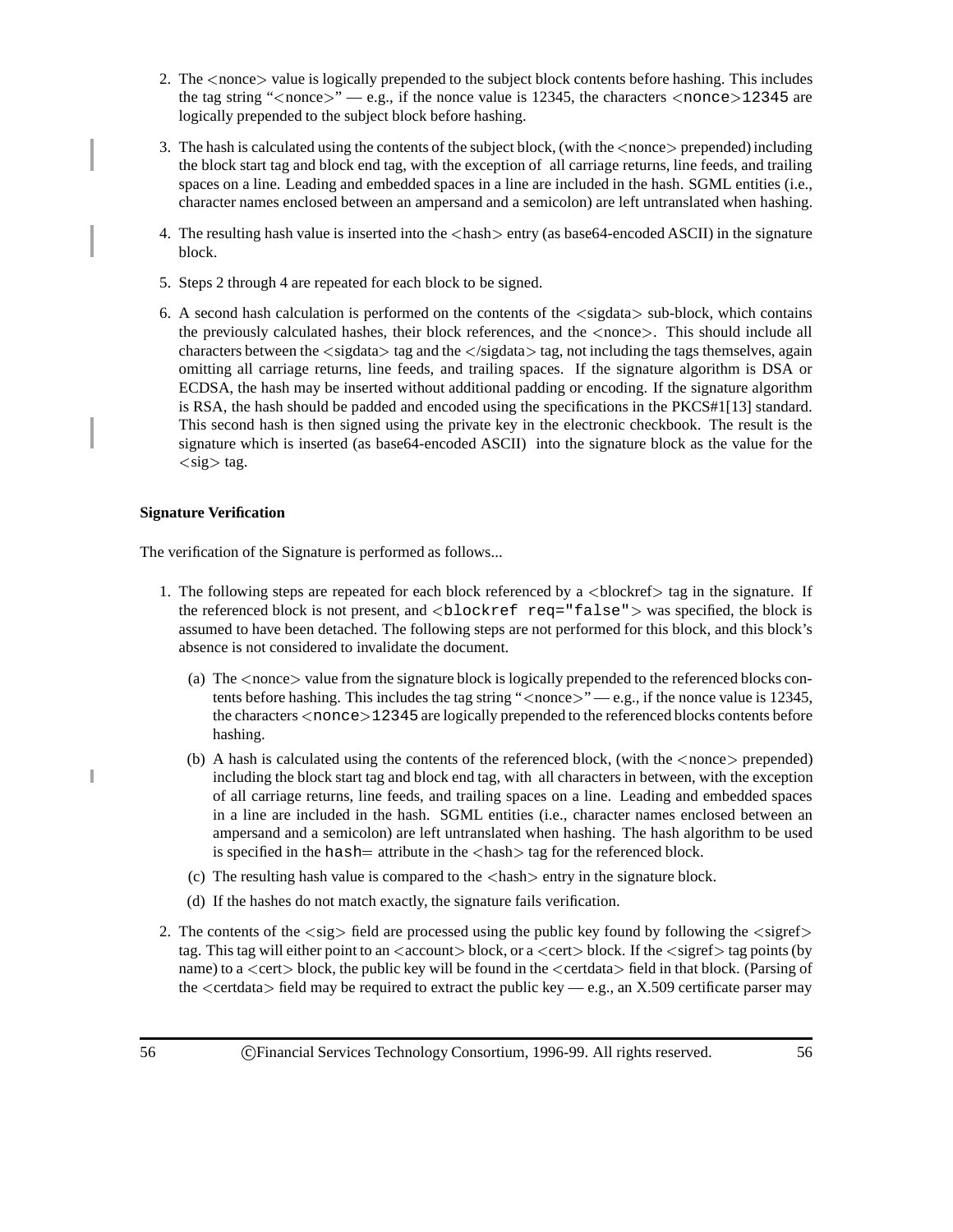be required). If the  $\langle$ sigref $\rangle$  field points to an account block, the account block will, in turn, point to a <sup>&</sup>lt;cert<sup>&</sup>gt; block via the <sup>&</sup>lt;certissuer<sup>&</sup>gt; and <sup>&</sup>lt;certserial<sup>&</sup>gt; fields. The <sup>&</sup>lt;cert<sup>&</sup>gt; block whose <sup>&</sup>lt;certissuer<sup>&</sup>gt; and <certserial> fields match those in the <account> block contains the public key. The signature algorithm to be used is specified in the  $\langle$ algorithm $\rangle$  field.

- 3. A second hash calculation is performed on the contents of the <sup>&</sup>lt;sigdata<sup>&</sup>gt; sub-block, which contains the previously calculated hashes, their block references, and the  $\langle$  nonce $\rangle$ . This should include all characters between the  $\langle$ sigdata $\rangle$  tag and the  $\langle$ /sigdata $\rangle$  tag, not including the tags themselves, again omitting all carriage returns, line feeds, and trailing spaces. The hash algorithm to be used is specified in the  $\langle$  algorithm $>\text{field}$ .
- 4. The processed <sup>&</sup>lt;sig<sup>&</sup>gt; field is compared to the hash calculated in the previous step. If this comparison fails, the signature fails verification. If the comparison succeeds, the signature has verified successfully.

## **6.3.3 Check Block Definition**

This block contains the key data for an FSML Electronic Check.

Multiple signers/certificates may be required, as determined by the restrictions field in the signer's account block.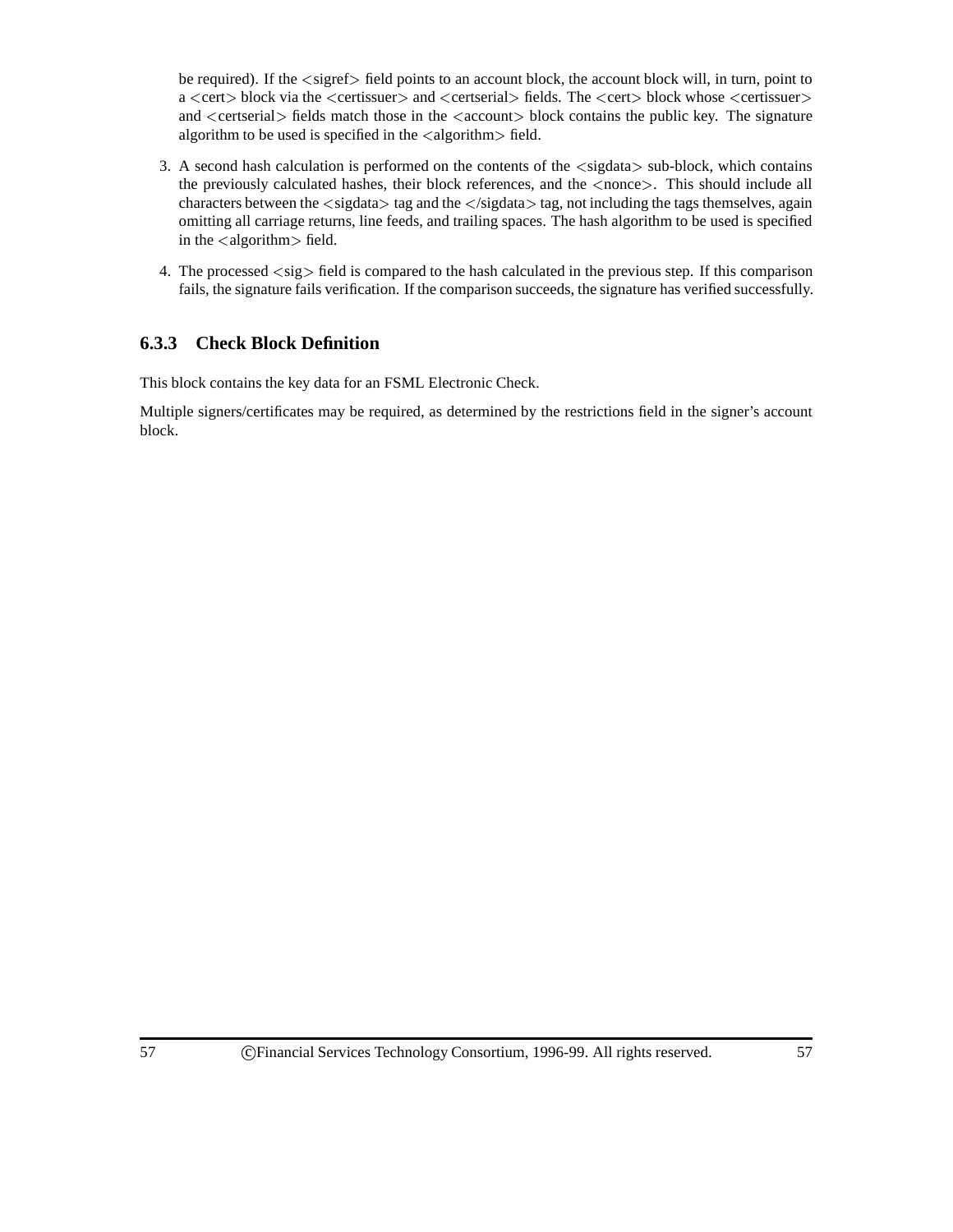<check> <blkname>*namestring* <crit>**true** <vers>**1.5** <checkdata> <checknum>*numstring* <dateissued>*valuestring* <datevalid>*valuestring* <country>*namestring* <amount>*amountstring* <currency>*valuestring* <payto>*valuestring* <paytobank>*valuestring* <paytoacct>*valuestring* <paytocustno>*valuestring* <paytoid>*valuestring* <paytoidns>*valuestring* </checkdata> <checkbook>*numstring* <restrictions>*valuestring* <payeracct>*valuestring* <memo>*valuestring* <info>*valuestring* <conditions>*valuestring* <legalnotice>*valuestring* <vara>*valuestring* <varb>*valuestring* <varc>*valuestring* <vard>*valuestring* <vare>*valuestring* <varf>*valuestring* <varg>*valuestring* <varh>*valuestring* <vari>*valuestring* </check>

**Figure 6.14:** Check block element definition

#### **Check Block Field Definitions**

- vers (**required**) The <sup>&</sup>lt;check<sup>&</sup>gt; block is now at version 1.5, which is not the default and thus the  $\langle \text{vers} \rangle$  field must be present and must contain the value "1.5".
- checkdata (**required**) This is an enclosing sub-block. It is used to contain all of the check fields that will be interpreted and/or logged by the Electronic Checkbook hardware token. To simplify parsing by this token, the <sup>&</sup>lt;checkdata<sup>&</sup>gt; sub-block contents must be in the order specified.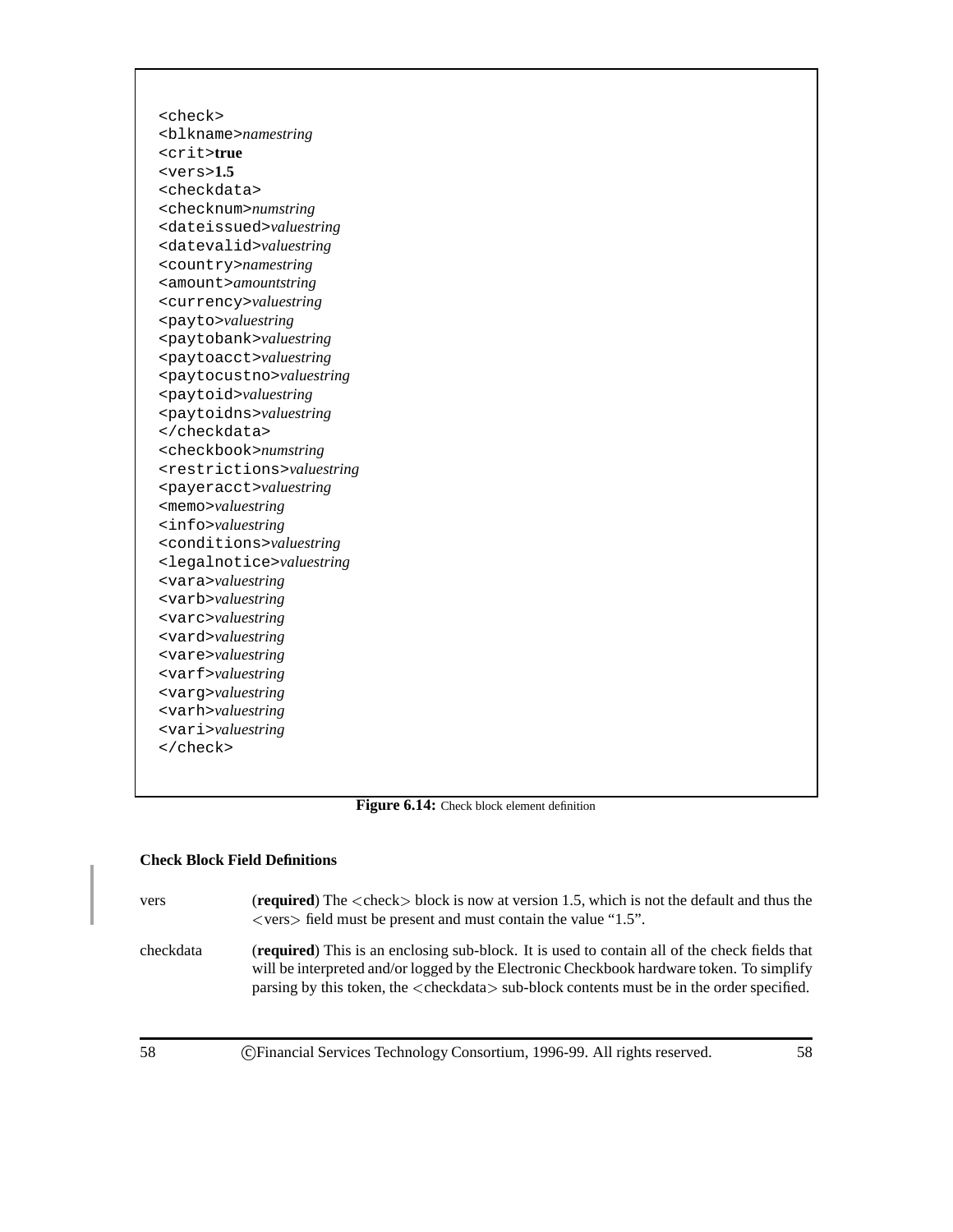| checknum     | (required) This is the unique check number created by the Electronic Checkbook hardware<br>token.                                                                                                                                                                                                                                                                                                                                                                                                                                      |
|--------------|----------------------------------------------------------------------------------------------------------------------------------------------------------------------------------------------------------------------------------------------------------------------------------------------------------------------------------------------------------------------------------------------------------------------------------------------------------------------------------------------------------------------------------------|
| dateissued   | (required) This is the effective date of the check, supplied by the check issuer. It is not nec-<br>essarily the date the check was written. The date must be specified in the ISO standard [12]<br>format CCYYMMDD, where "CC" is the century (currently 19, soon 20), "YY" is the<br>year, "MM" is the month and "DD" is the day. Document recipients are free to process or<br>ignore this date as they choose.                                                                                                                     |
| datevalid    | (required) This is the effective date of validity for the check, supplied by the check issuer.<br>It is not necessarily the date the check was written. Currently, it should always be the<br>same date as the <dateissued>. Other uses and values for this field will be described in<br/>a later edition of this specification. The date must be specified in the ISO standard[12]<br/>format CCYYMMDD, where "CC" is the century (currently 19, soon 20), "YY" is the<br/>year, "MM" is the month and "DD" is the day.</dateissued> |
| country      | (optional) This is the 2 letter ISO country code[17] of the location where the check is to be<br>considered written.                                                                                                                                                                                                                                                                                                                                                                                                                   |
| amount       | (required) A decimal number containing the amount of the check.                                                                                                                                                                                                                                                                                                                                                                                                                                                                        |
| currency     | (required) A 3 letter ISO currency code[18].                                                                                                                                                                                                                                                                                                                                                                                                                                                                                           |
| payto        | (required) This is a string which is the name or other check-issuer specified identifica-<br>tion of the payee. This field is used for informational purposes only, $-$ i.e., creation of<br>statement information. It is not verified against other data.                                                                                                                                                                                                                                                                             |
|              | The following five fields form a subunit which identifies one of the possible payees for the<br>check. If multiple payees are being specified, then the subunit may be repeated, with the<br>fields in the same order for each payee (excluding optional fields). See the section on payto<br>verification for an explanation of the use of these fields.                                                                                                                                                                              |
| paytobank    | (optional) This is a field which if specified must be accompanied by either the <paytoacct><br/>field, or the <paytocustno> field, and which contains the bank code of the payee.</paytocustno></paytoacct>                                                                                                                                                                                                                                                                                                                            |
| paytoacct    | (optional) This is a field which if specified must be accompanied by the <paytobank><br/>field, and which contains the account number of the payee.</paytobank>                                                                                                                                                                                                                                                                                                                                                                        |
| paytocustno  | (optional) This is a field which if specified must be accompanied by the <paytobank><br/>field. It contains the customer number of the payee at the payees bank. Some banks may<br/>use this in lieu of an account number.</paytobank>                                                                                                                                                                                                                                                                                                 |
| paytoid      | (optional) This is a field which contains a unique identification of the payee.                                                                                                                                                                                                                                                                                                                                                                                                                                                        |
| paytoidns    | (optional) This is a field which, if specified, must be accompanied by the $\langle$ paytoid $\rangle$ field,<br>and which specifies the namespace in which the $\langle$ paytoid $\rangle$ field is unique. If omitted,<br>the <paytoid> field must be globally unique.</paytoid>                                                                                                                                                                                                                                                     |
| checkbook    | (required) This is an integer, supplied by the Electronic Checkbook hardware token, which<br>is the bank-unique serial number of the checkbook.                                                                                                                                                                                                                                                                                                                                                                                        |
| restrictions | (optional) This is a string containing restriction information about the specific check. The<br>field may be repeated. It must be one of the following character strings.                                                                                                                                                                                                                                                                                                                                                              |
|              | • duration pnynmnd                                                                                                                                                                                                                                                                                                                                                                                                                                                                                                                     |

59 CFinancial Services Technology Consortium, 1996-99. All rights reserved. 59

 $\bar{\mathbb{I}}$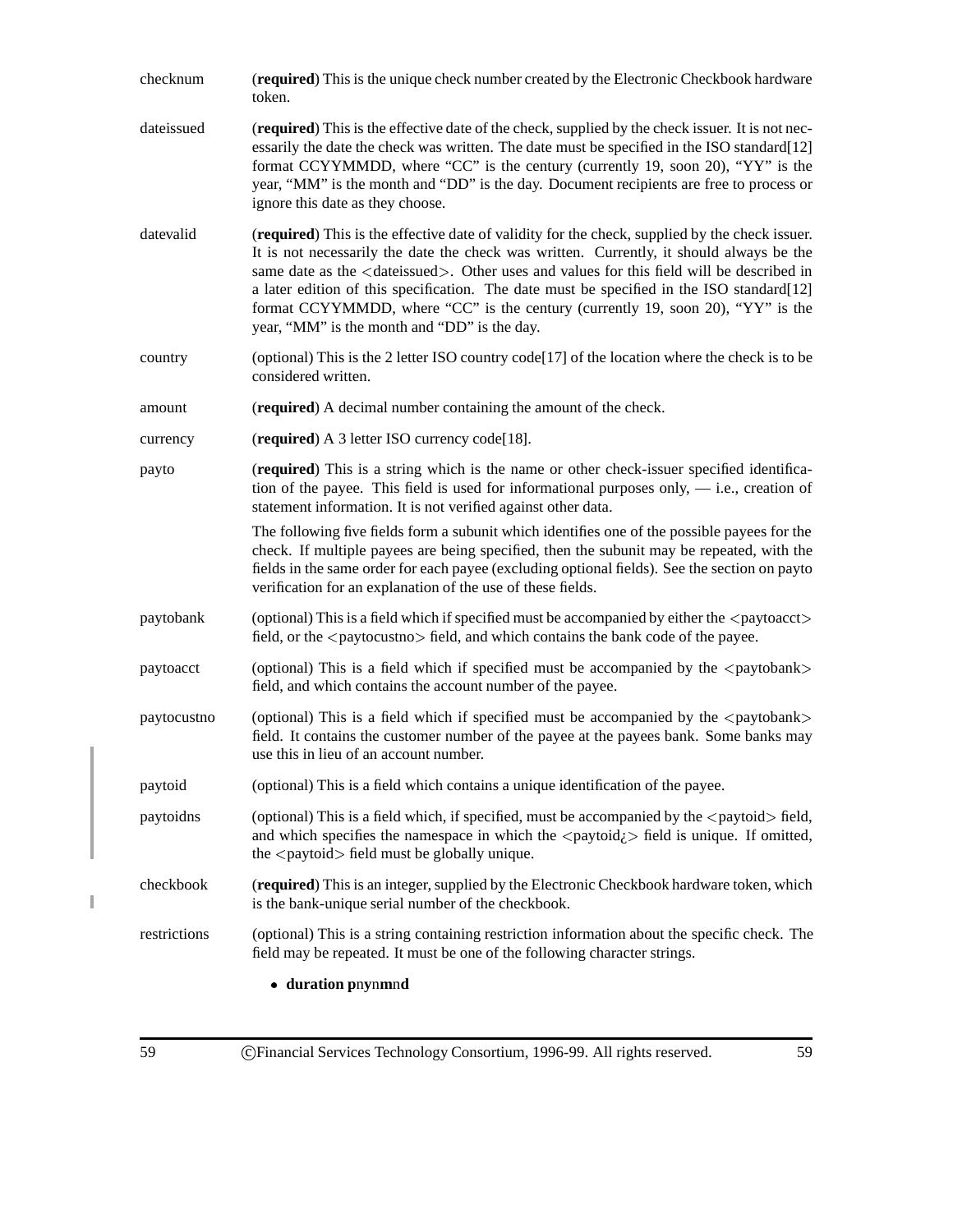|  |  | • for deposit only |  |
|--|--|--------------------|--|
|--|--|--------------------|--|

**all payees must endorse**

The **p**n**y**n**m**n**d** is an ISO standard[12] method of representing duration, where each "n" is a one or two digit number, and the **p** character is required. The numbers before **y**, **m**, and **d**, represent years, months and days, respectively. The duration (valid lifetime of a check) defaults to 60 days if not otherwise specified here. payeracct (optional) This is a field containing a character string which is the account information of the payer at the payees business — i.e., the number that the payee uses to determine who is paying, or why it is being paid. This is not a bank account number. As an example, this is the payer's account number at the electric utility, on a check used to pay an electricity bill. memo (optional) A character string field, used for any purpose the check issuer wishes. It is not processed by the bank. info (optional) A character string field, used for any purpose the check issuing software wishes. It is not usually set or seen by the user, but may be used by the issuing software to communicate information to the receiving software; For example, the version of the software that created the document. It is not processed by the bank. conditions (optional) A character string field, used to specify any conditions between the check issuer and endorser. Not processed by the bank. legalnotice (**optional**) If present, this field must be inserted by any software that creates a new  $\langle$ check $\rangle$ block as containing one of the following two character strings.... **This instrument subject to check law** for normal echecks, or **This instrument subject to U.S Treasury check law** for Treasury echecks. Software that receives and processes echecks may check that the field is non-blank if present, but must not check that the strings contain the above values, as other values may be possible in future. This field is for legal notification purposes. vara (optional) varb (optional) varc (optional) vard (optional) vare (optional) varf (optional) varg (optional) varh (optional) vari (optional) These fields may contain data which may be substituted into the MICR information used by the back-end systems at the bank or financial institution. The  $\langle$  micrmaskc $\rangle$ field in the  $\leq$  account  $\geq$  block determines which fields can be substituted, where they occur in the MICR line, and what format the data will take after substitution. The creator of the check determines the contents of the fields. Examples might be a location, or a special account number, or any other information that the check creator wishes to place in the MICR line and which the bank allows. One example is that certain U.S. Treasury checks place the check duration in the MICR line.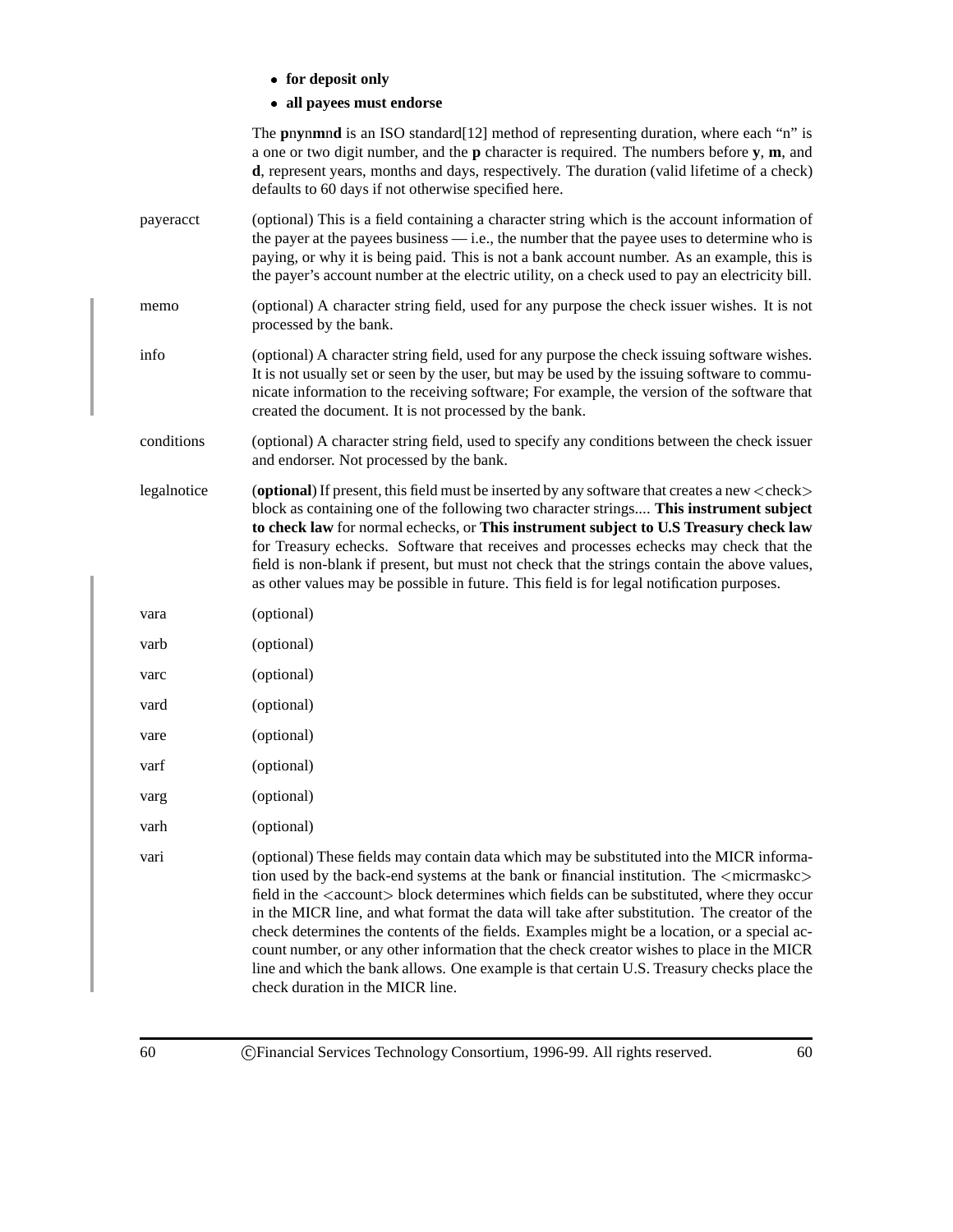## **6.3.4 Deposit Block Definition**

This block contains a electronic deposit slip, which is bound (via a signature block) to one or more endorsement blocks before being sent to a bank or other financial institution for deposit. The associated endorsement blocks must also have check blocks bound to them.

<deposit> <blkname>*namestring* <crit>**true** <vers>**1.5** <amount>*amountstring* <currency>*valuestring* <date>*valuestring* <country>*valuestring* <items>*number* <bankacct>*valuestring* <vara>*valuestring* <varb>*valuestring* <varc>*valuestring* <vard>*valuestring* <vare>*valuestring* <varf>*valuestring* <varg>*valuestring* <varh>*valuestring* <vari>*valuestring* </deposit>

**Figure 6.15:** Deposit block element definition

#### **Deposit Block Field Definitions**

| vers     | (required) The <deposit> block is now at version 1.5, which is not the default and thus<br/>the <math>\langle \text{vers} \rangle</math> field must be present and must contain the value 1.5.</deposit>                                                                                                                                           |
|----------|----------------------------------------------------------------------------------------------------------------------------------------------------------------------------------------------------------------------------------------------------------------------------------------------------------------------------------------------------|
| date     | <b>(required)</b> This is the effective date of the deposit slip, supplied by the depositor. It is not<br>necessarily the date the deposit slip was created. The date must be specified in the ISO<br>standard[12] format CCYYMMDD, where "CC" is the century (currently 19, soon 20),<br>"YY" is the year, "MM" is the month and "DD" is the day. |
| amount   | (required) A decimal number containing the total amount of the deposit.                                                                                                                                                                                                                                                                            |
| currency | (required) A 3 letter ISO currency code [18].                                                                                                                                                                                                                                                                                                      |
| items    | <b>(required)</b> An integer specifying the total number of checks or other items being deposited.                                                                                                                                                                                                                                                 |
| country  | (optional) A 2 letter ISO Country code [17].                                                                                                                                                                                                                                                                                                       |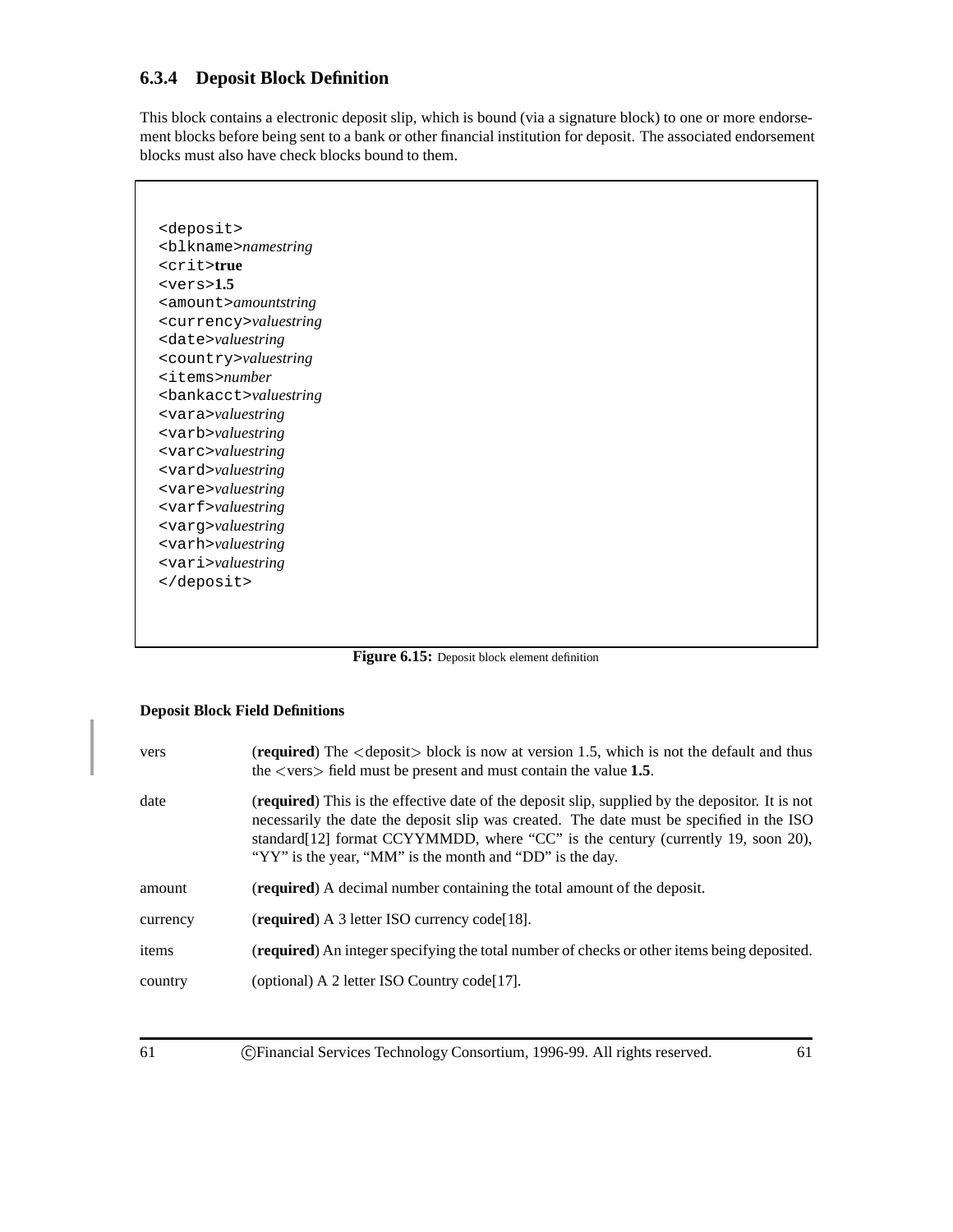| bankacct | (required) This is a string containing the account number of this account in the issuing<br>bank. This indicates the account that the funds are being deposited into.                                                                                                                                                                                                                                                                                                                                                                                                                                                                         |
|----------|-----------------------------------------------------------------------------------------------------------------------------------------------------------------------------------------------------------------------------------------------------------------------------------------------------------------------------------------------------------------------------------------------------------------------------------------------------------------------------------------------------------------------------------------------------------------------------------------------------------------------------------------------|
| vara     | (optional)                                                                                                                                                                                                                                                                                                                                                                                                                                                                                                                                                                                                                                    |
| varb     | (optional)                                                                                                                                                                                                                                                                                                                                                                                                                                                                                                                                                                                                                                    |
| varc     | (optional)                                                                                                                                                                                                                                                                                                                                                                                                                                                                                                                                                                                                                                    |
| vard     | (optional)                                                                                                                                                                                                                                                                                                                                                                                                                                                                                                                                                                                                                                    |
| vare     | (optional)                                                                                                                                                                                                                                                                                                                                                                                                                                                                                                                                                                                                                                    |
| varf     | (optional)                                                                                                                                                                                                                                                                                                                                                                                                                                                                                                                                                                                                                                    |
| varg     | (optional)                                                                                                                                                                                                                                                                                                                                                                                                                                                                                                                                                                                                                                    |
| varh     | (optional)                                                                                                                                                                                                                                                                                                                                                                                                                                                                                                                                                                                                                                    |
| vari     | (optional) These fields may contain data which may be substituted into the MICR informa-<br>tion used by the back-end systems at the bank or financial institution. The <micromaskd><br/>field in the <account> block determines which fields can be substituted, where they occur<br/>in the MICR line, and what format the data will take after substitution. The creator of the<br/>deposit determines the contents of the fields. Examples might be a location, or a special<br/>account number, or any other information that the deposit creator wishes to place in the<br/>MICR line and which the bank allows.</account></micromaskd> |

## **6.3.5 Endorsement Block Definition**

This block contains a digital endorsement of a financial document, usually a check. It must be bound (via a signature block) to the check it endorses.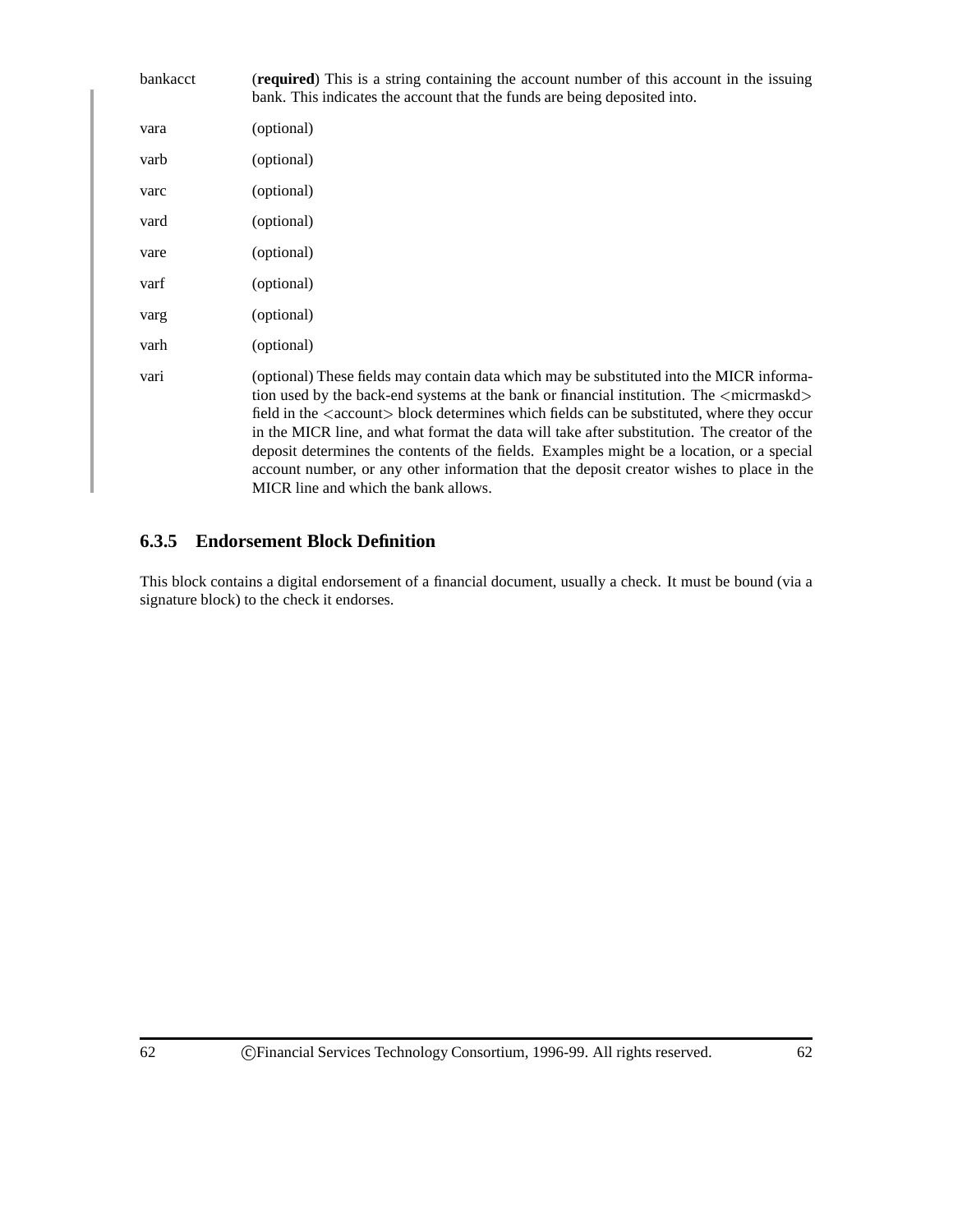<endorsement> <blkname>*namestring* <crit>**true** <vers>**1.5** <endorsedata> <date>*valuestring* <country>*valuestring* <payto>*valuestring* <paytobank>*valuestring* <paytoacct>*valuestring* <paytocustno>*valuestring* <paytoid>*valuestring* <paytoidns>*valuestring* </endorsedata> <checkbook>*numstring* <restrictions>*valuestring* <memo>*valuestring* </endorsement>



#### **Endorsement Block Field Definitions**

| vers        | (required) The <endorsement> block is now at version 1.5, which is not the default and<br/>thus the <math>\langle \text{vers} \rangle</math> field must be present and must contain the value "1.5".</endorsement>                                                                                                                                                                                                                                                                                                              |  |
|-------------|---------------------------------------------------------------------------------------------------------------------------------------------------------------------------------------------------------------------------------------------------------------------------------------------------------------------------------------------------------------------------------------------------------------------------------------------------------------------------------------------------------------------------------|--|
| endorsedata | (required) This is an enclosing sub-block. It is used to contain all of the endorsement fields<br>that will be interpreted and/or logged by the Electronic Checkbook hardware token. To<br>simplify parsing by this token, the <endorsedata> sub-block contents must be in the order<br/>specified. Since all of the fields enclosed in the <endorsedata> sub-block are optional, the<br/>sub-block may be empty. It is required to have the <endorsedata> and </endorsedata><br/>tags in any case.</endorsedata></endorsedata> |  |
| date        | (optional) This is the effective date of the endorsement, supplied by the endorser. It is not<br>necessarily the date the endorsement was created. The date must be specified in the ISO<br>standard[12] format CCYYMMDD, where "CC" is the century (currently 19, soon 20),<br>"YY" is the year, "MM" is the month and "DD" is the day.                                                                                                                                                                                        |  |
| country     | (optional) This is the 2 letter ISO country code of the location where the endorsement is to<br>be considered written[17].                                                                                                                                                                                                                                                                                                                                                                                                      |  |
| payto       | (optional) This is a string which is the name or other endorser identification of the ultimate<br>payee or next holder in due course. This field is used for informational purposes only —<br>i.e., creation of statement information. It is not verified against other data.                                                                                                                                                                                                                                                   |  |
|             | The following five fields form a subunit which identifies one of the possible payees for the<br>check. If multiple payees are being specified, then the subunit may be repeated, with the 4                                                                                                                                                                                                                                                                                                                                     |  |
| 63          | C) Financial Services Technology Consortium, 1996-99. All rights reserved.<br>63                                                                                                                                                                                                                                                                                                                                                                                                                                                |  |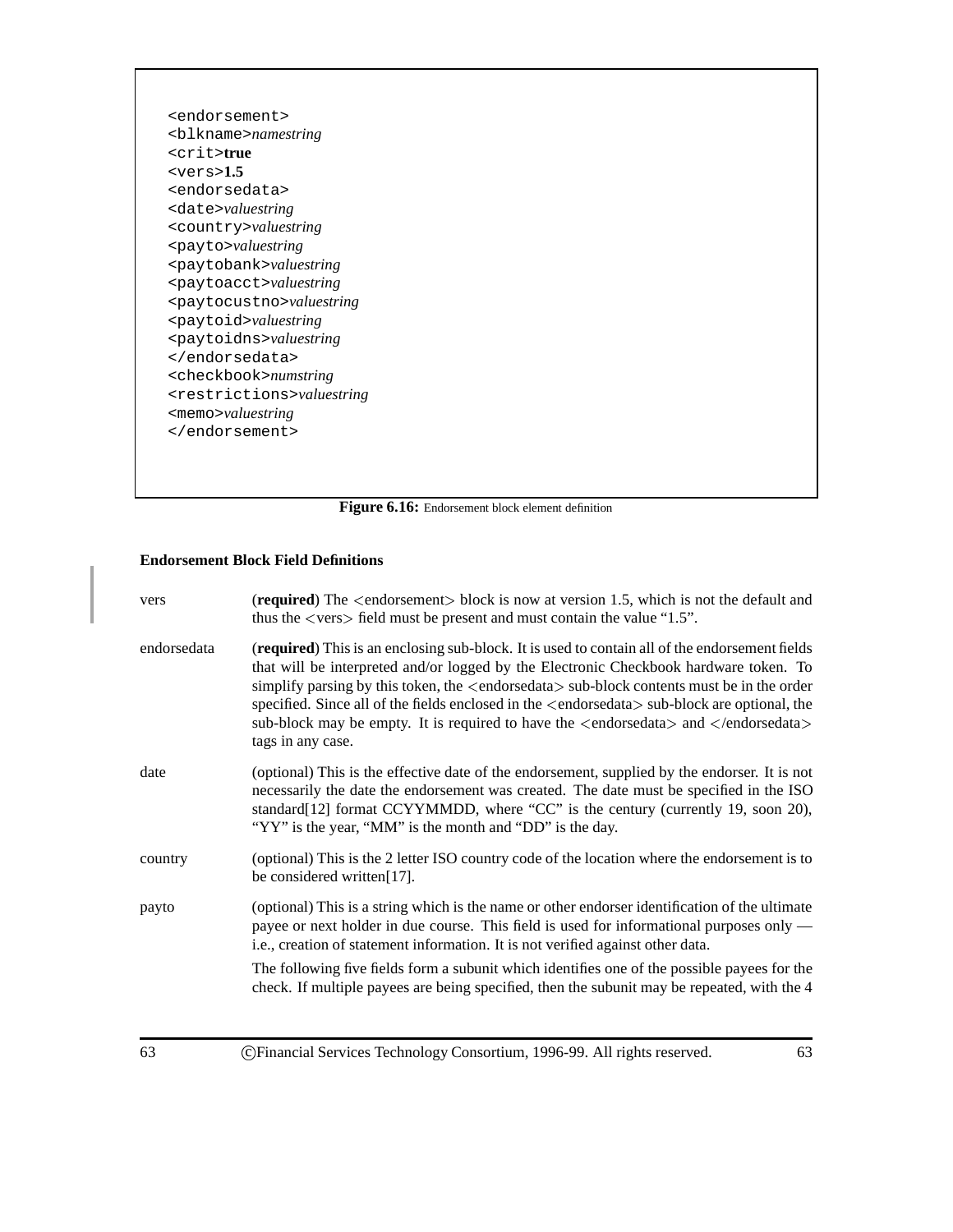|              | fields in the same order for each payee (excluding optional fields). See the section on payto<br>verification for an explanation of the use of these fields.                                                                                                                                                                    |
|--------------|---------------------------------------------------------------------------------------------------------------------------------------------------------------------------------------------------------------------------------------------------------------------------------------------------------------------------------|
| paytobank    | (optional) This field if specified must be accompanied by either the <paytoacct> field, or<br/>the <paytocustno> field, and which contains the bank code of the ultimate payee.</paytocustno></paytoacct>                                                                                                                       |
| paytoacct    | (optional) This field if specified must be accompanied by the <paytobank> field, and<br/>which contains the account number of the ultimate payee.</paytobank>                                                                                                                                                                   |
| paytocustno  | (optional) This field if specified must be accompanied by the <paytobank> field. It con-<br/>tains the customer number of the ultimate payee at the their bank. Some banks may use<br/>this in lieu of an account number.</paytobank>                                                                                           |
| paytoid      | (optional) This is a field which contains a unique identification of the payee.                                                                                                                                                                                                                                                 |
| paytoidns    | (optional) This is a field which, if specified, must be accompanied by the <paytoid> field,<br/>and which specifies the namespace in which the <math>\langle</math> paytoid<math>\rangle</math>. field is unique. If omitted,<br/>the <math>\langle</math> paytoid<math>\rangle</math> field must be globally unique.</paytoid> |
| checkbook    | <b>(required)</b> This is an integer, supplied by the Electronic Checkbook hardware token, which<br>is the bank-unique serial number of the checkbook.                                                                                                                                                                          |
| restrictions | (optional) This is a string containing restriction information about the specific check being<br>endorsed. The field may be repeated. It must be one of the following character strings.                                                                                                                                        |
|              | • for deposit only                                                                                                                                                                                                                                                                                                              |
| memo         | (optional) A character string field, used for any purpose the endorsement issuer wishes.                                                                                                                                                                                                                                        |

## **6.3.6 Certification Block Definition**

This block contains a digital certification of a check — i.e., a statement by the bank that the funds are available and are held in the account until the check clears. It is created by a bank officer or teller and must be bound by a signature block to the check that it certifies.

<certification> <blkname>*namestring* <crit>**true** <vers>**1.0** <date>*valuestring* <country>*valuestring* <checkbook>*numstring* <cserial>*numstring* </certification>

Figure 6.17: Certification block element definition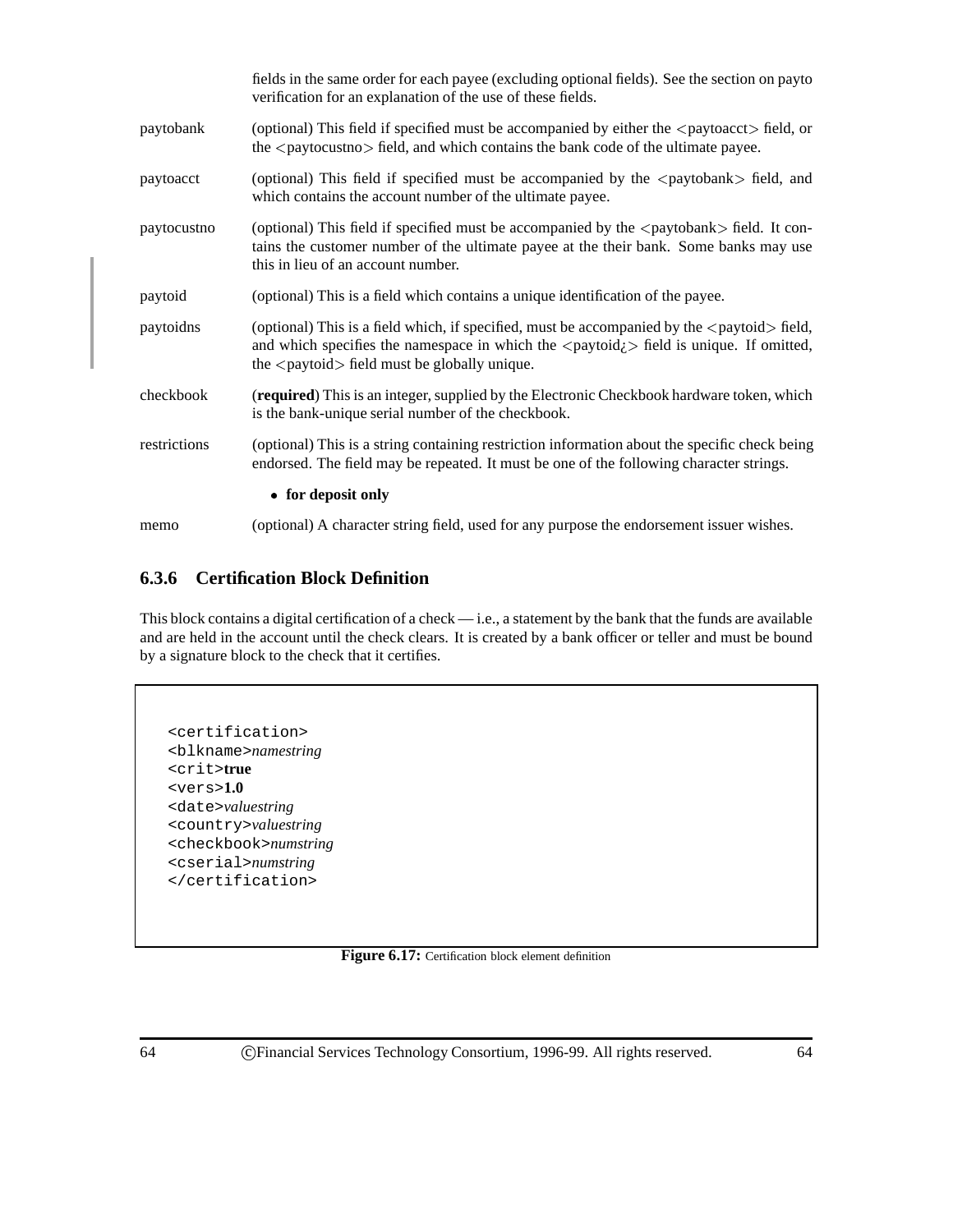#### **Certification Block Field Definitions**

| date      | ( <b>required</b> ) This is the effective date of the certification, supplied by the certifier $\frac{d}{dx}$ i.e., the<br>bank. The date must be specified in the ISO standard [12] format CCYYMMDD, where<br>"CC" is the century (currently 19, soon 20), "YY" is the year, "MM" is the month and<br>"DD" is the day. |
|-----------|-------------------------------------------------------------------------------------------------------------------------------------------------------------------------------------------------------------------------------------------------------------------------------------------------------------------------|
| country   | (optional) This is the 2 letter ISO country code of the location where the certification is to<br>be considered written [17].                                                                                                                                                                                           |
| checkbook | <b>(required)</b> This is an integer, supplied by the Electronic Checkbook hardware token, which<br>is the bank-unique serial number of the hardware token that is signing the certified check.                                                                                                                         |
| cserial   | (optional) This is a bank-unique serial number of the certified check, used for audit-trail<br>and identification purposes in the issuing bank.                                                                                                                                                                         |

## **6.3.7 Account Block Definition**

This block contains information about the account of the check issuer, or endorser. It is always used in combination with a certificate block.

<account> <blkname>*namestring* <crit>**true** <vers>**1.5** <bankcode>*valuestring* <bankacct>*valuestring* <bankser>*numstring* <custno>*numstring* <expdate>*valuestring* <accttitle>*valuestring* <accttype>*valuestring* <bankname>*valuestring* <bankaddr>*valuestring* <bankphone>*valuestring* <bankfax>*valuestring* <bankemail>*valuestring* <acctrest>*valuestring* <sigrest>*valuestring* <certissuer>*valuestring* <certserial>*number* <micrmaskc>*valuestring* <micrmaskd>*valuestring* </account>

#### **Figure 6.18:** Account block element definition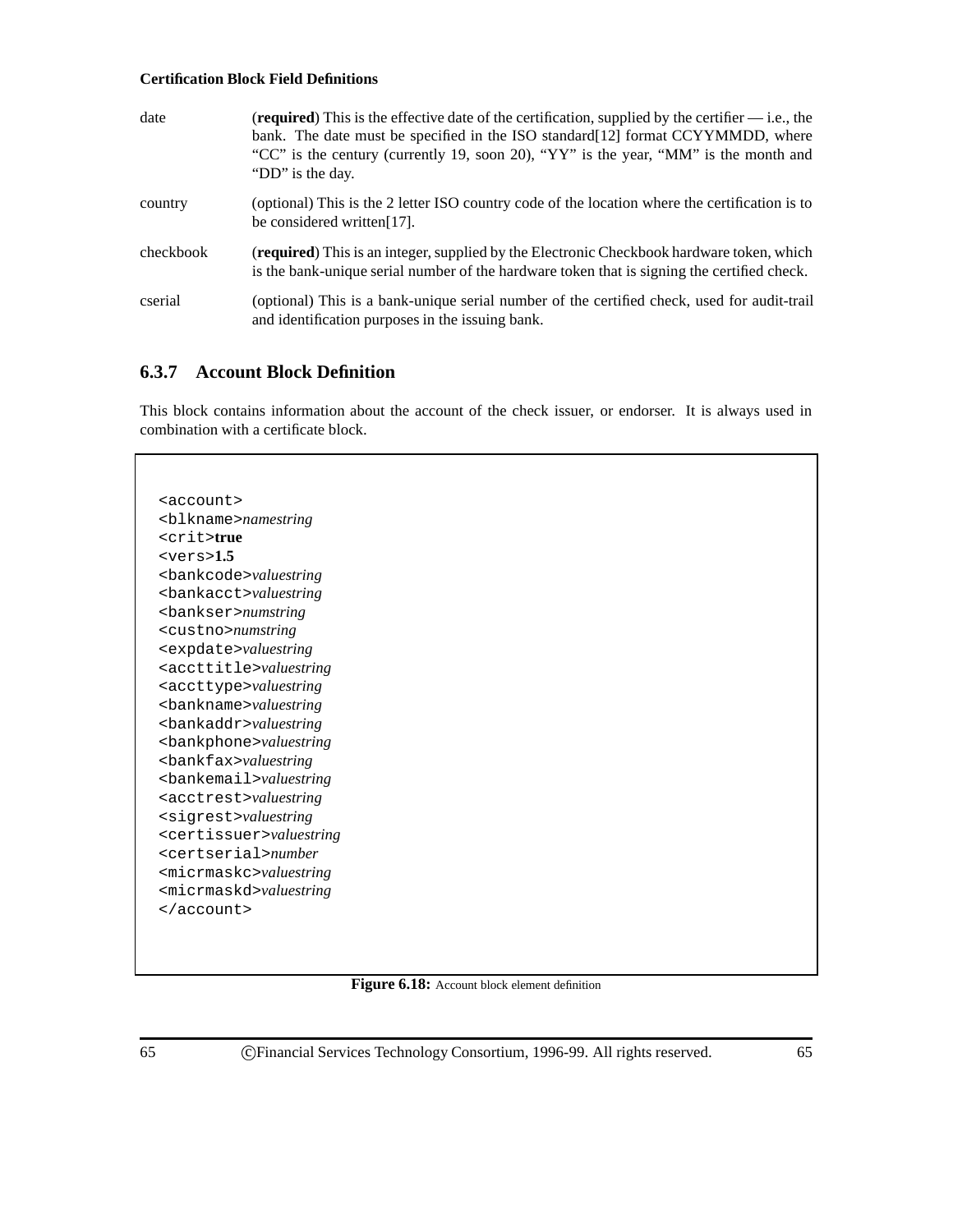### **Account Block Field Definitions**

| blkname   | (required) The<br>blkname> field in an <account> block is slightly different than the<br/>"generic" <br/>blkname&gt;. Since the <account> block is signed by the bank issuing the elec-<br/>tronic token, and is stored in the token, it is not changeable at runtime by FSML generating<br/>software. Thus the <br>blkname&gt; chosen must be guaranteed to be unique for all subsequent<br/>documents. It is recommended (but not required) that a block naming convention be used<br/>to allow this. The recommended convention is that the name be suffixed with information<br>that is unique to the account block, so that the same name would never be used by other<br/>account blocks in the same FSML document. As an example, an account block issued by<br/>a bank whose Bank Routing Code is 123456789, for a customer whose account number is<br/>987654321 might have a blockname of acct-123456789-987654321.</br></br></account></account> |
|-----------|-------------------------------------------------------------------------------------------------------------------------------------------------------------------------------------------------------------------------------------------------------------------------------------------------------------------------------------------------------------------------------------------------------------------------------------------------------------------------------------------------------------------------------------------------------------------------------------------------------------------------------------------------------------------------------------------------------------------------------------------------------------------------------------------------------------------------------------------------------------------------------------------------------------------------------------------------------------|
| vers      | (required) The <account> block is now at version 1.5, which is not the default and thus<br/>the <math>\langle \text{vers} \rangle</math> field must be present and must contain the value "1.5".</account>                                                                                                                                                                                                                                                                                                                                                                                                                                                                                                                                                                                                                                                                                                                                                  |
| bankcode  | (required) This is a string containing the unique bank routing code of the issuing bank.                                                                                                                                                                                                                                                                                                                                                                                                                                                                                                                                                                                                                                                                                                                                                                                                                                                                    |
| bankacct  | (required) This is a string containing the account number of this account in the issuing<br>bank.                                                                                                                                                                                                                                                                                                                                                                                                                                                                                                                                                                                                                                                                                                                                                                                                                                                           |
| bankser   | (required) This is a number containing the account block serial number of this account in<br>the issuing bank. This must be unique for all account blocks within an issuing bank code.                                                                                                                                                                                                                                                                                                                                                                                                                                                                                                                                                                                                                                                                                                                                                                      |
| custno    | (optional) This is a bank-issued unique number that identifies the customer. This number<br>may be used by the payer to uniquely specify the payee, without specifying the individual<br>account, and thus may be assigned to several accounts for the same customer.                                                                                                                                                                                                                                                                                                                                                                                                                                                                                                                                                                                                                                                                                       |
| expdate   | (required) This is the expiration date of this account block. The date must be specified in<br>the ISO standard [12] format CCYYMMDD, where "CC" is the century (currently 19, soon<br>20), "YY" is the year, "MM" is the month and "DD" is the day.                                                                                                                                                                                                                                                                                                                                                                                                                                                                                                                                                                                                                                                                                                        |
| accttitle | (optional) This is a string containing the account title.                                                                                                                                                                                                                                                                                                                                                                                                                                                                                                                                                                                                                                                                                                                                                                                                                                                                                                   |
| accttype  | (optional) This is a string containing the account type.                                                                                                                                                                                                                                                                                                                                                                                                                                                                                                                                                                                                                                                                                                                                                                                                                                                                                                    |
| bankname  | (optional) This is a string containing the bank's name.                                                                                                                                                                                                                                                                                                                                                                                                                                                                                                                                                                                                                                                                                                                                                                                                                                                                                                     |
| bankaddr  | (optional) This is a string containing the bank's address.                                                                                                                                                                                                                                                                                                                                                                                                                                                                                                                                                                                                                                                                                                                                                                                                                                                                                                  |
| bankphone | (optional) This is a string containing the bank's phone number.                                                                                                                                                                                                                                                                                                                                                                                                                                                                                                                                                                                                                                                                                                                                                                                                                                                                                             |
| bankfax   | (optional) This is a string containing the bank's fax number.                                                                                                                                                                                                                                                                                                                                                                                                                                                                                                                                                                                                                                                                                                                                                                                                                                                                                               |
| bankemail | (optional) This is a string containing the bank's email address.                                                                                                                                                                                                                                                                                                                                                                                                                                                                                                                                                                                                                                                                                                                                                                                                                                                                                            |
| acctrest  | (optional) This is a string containing any restrictions on the account. It must be one of the<br>following character strings. The field may be repeated.                                                                                                                                                                                                                                                                                                                                                                                                                                                                                                                                                                                                                                                                                                                                                                                                    |
|           | • minimum amount nnnnnnn.nn ccc                                                                                                                                                                                                                                                                                                                                                                                                                                                                                                                                                                                                                                                                                                                                                                                                                                                                                                                             |
|           | $\bullet$ maximum amount nnnnnnn.nn $ccc$                                                                                                                                                                                                                                                                                                                                                                                                                                                                                                                                                                                                                                                                                                                                                                                                                                                                                                                   |
|           | • n signatures required                                                                                                                                                                                                                                                                                                                                                                                                                                                                                                                                                                                                                                                                                                                                                                                                                                                                                                                                     |
|           | • n signatures required above amount nnnnn.nn ccc                                                                                                                                                                                                                                                                                                                                                                                                                                                                                                                                                                                                                                                                                                                                                                                                                                                                                                           |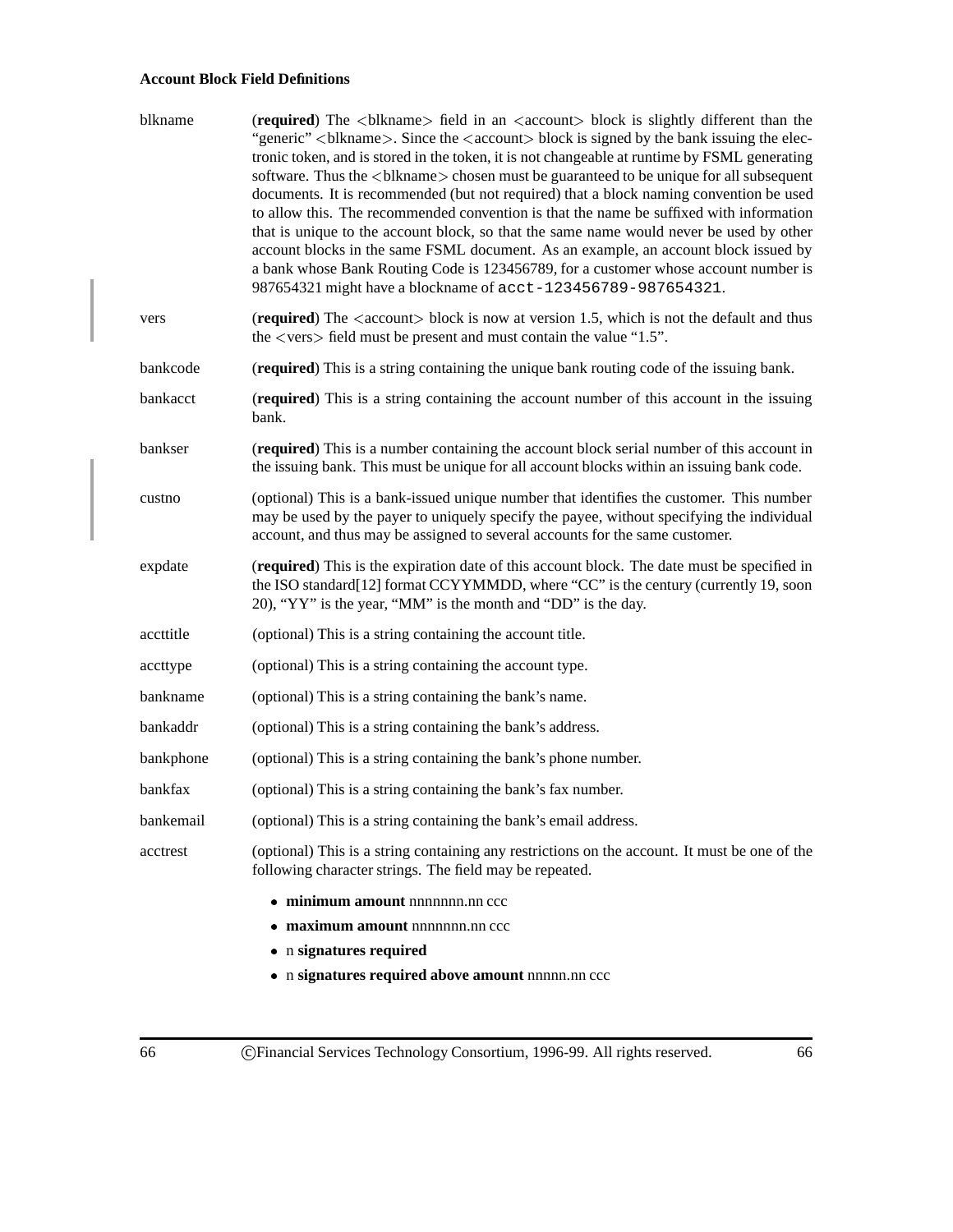- **special processing**
- **currency** ccc
- **duration p**n**y**n**m**n**d**

|            |                              | The "n" in the above restrictions represents a <i>number</i> . The "nnnnnnnn.nn" in the above<br>restrictions represents an <i>amountstring</i> . The "ccc" is a 3 letter ISO currency code[18].<br>This indicates the currency being specified in the <b>amount</b> , or the currency that checks are<br>being restricted to by the bank (in the <b>currency</b> ccc restriction). The <b>pnynmnd</b> is an ISO<br>standard[12] method of representing duration, where each "n" is a one or two digit number,<br>and the <b>p</b> character is required. The Numbers before <b>y</b> , <b>m</b> , and <b>d</b> , represent years, months<br>and days, respectively. The duration (valid lifetime of a check) defaults to 60 days if not<br>otherwise specified here or in the <restrictions> field in the <check> block. If specified<br/>in both places, the shortest duration takes precedence.</check></restrictions> |
|------------|------------------------------|---------------------------------------------------------------------------------------------------------------------------------------------------------------------------------------------------------------------------------------------------------------------------------------------------------------------------------------------------------------------------------------------------------------------------------------------------------------------------------------------------------------------------------------------------------------------------------------------------------------------------------------------------------------------------------------------------------------------------------------------------------------------------------------------------------------------------------------------------------------------------------------------------------------------------|
| certissuer | specify this field.          | (required) This field contains the unique distinguished name of the issuer of the certificate[7]<br>which can be used to verify signatures on FSML documents containing this account block.<br>See the description of the <certissuer> field in the <cert> block for the syntax used to</cert></certissuer>                                                                                                                                                                                                                                                                                                                                                                                                                                                                                                                                                                                                               |
| certserial | account block.               | (required) This field contains the unique certificate serial number assigned by the issuer of<br>the certificate which can be used to verify signatures on FSML documents containing this                                                                                                                                                                                                                                                                                                                                                                                                                                                                                                                                                                                                                                                                                                                                 |
| sigrest    | $\text{``}: \text{''} \dots$ | (optional) This field specifies what types of signatures are allowed to be created using this<br>account block as credentials. If the field is not present, then any type of signature may be<br>made, but signature verifiers may use other business rules in judging the validity of such<br>signatures. One or more of the following codes may be specified, separated by colons                                                                                                                                                                                                                                                                                                                                                                                                                                                                                                                                       |
|            | chk                          | Allows a signature with a $\langle$ sigtype $\rangle$ of check                                                                                                                                                                                                                                                                                                                                                                                                                                                                                                                                                                                                                                                                                                                                                                                                                                                            |
|            | end                          | Allows a signature with $a <$ sigtype $>$ of endorsement                                                                                                                                                                                                                                                                                                                                                                                                                                                                                                                                                                                                                                                                                                                                                                                                                                                                  |
|            | dep                          | Allows a signature with a $\langle$ sigtype $\rangle$ of <b>deposit</b>                                                                                                                                                                                                                                                                                                                                                                                                                                                                                                                                                                                                                                                                                                                                                                                                                                                   |
|            | $\cos$                       | Allows a signature with a $\langle$ sigtype $\rangle$ of <b>co-sign</b>                                                                                                                                                                                                                                                                                                                                                                                                                                                                                                                                                                                                                                                                                                                                                                                                                                                   |
|            | cts                          | Allows a signature with a $\langle$ sigtype $\rangle$ of <b>counter-sign</b>                                                                                                                                                                                                                                                                                                                                                                                                                                                                                                                                                                                                                                                                                                                                                                                                                                              |
|            | coe                          | Allows a signature with a $\langle$ sigtype $\rangle$ of <b>co-endorse</b>                                                                                                                                                                                                                                                                                                                                                                                                                                                                                                                                                                                                                                                                                                                                                                                                                                                |
|            | cte                          | Allows a signature with a $\langle$ sigtype $\rangle$ of <b>counter-endorse</b>                                                                                                                                                                                                                                                                                                                                                                                                                                                                                                                                                                                                                                                                                                                                                                                                                                           |
|            | log                          | Allows a signature with $a <$ sigtype $>$ of log-signature                                                                                                                                                                                                                                                                                                                                                                                                                                                                                                                                                                                                                                                                                                                                                                                                                                                                |
|            | act                          | Allows a signature with a $\langle$ sigtype $\rangle$ of <b>bankacct</b>                                                                                                                                                                                                                                                                                                                                                                                                                                                                                                                                                                                                                                                                                                                                                                                                                                                  |
|            | crt                          | Allows a signature with $a <$ sigtype $>$ of <b>certification</b>                                                                                                                                                                                                                                                                                                                                                                                                                                                                                                                                                                                                                                                                                                                                                                                                                                                         |
|            | edo                          | Allows a signature with a $\langle$ sigtype $\rangle$ of <b>endorse-over</b>                                                                                                                                                                                                                                                                                                                                                                                                                                                                                                                                                                                                                                                                                                                                                                                                                                              |
|            | bnk                          | Allows a signature with a $\langle$ sigtype $\rangle$ of <b>bank</b>                                                                                                                                                                                                                                                                                                                                                                                                                                                                                                                                                                                                                                                                                                                                                                                                                                                      |
|            | gen                          | Allows a signature with a $\langle$ sigtype $\rangle$ of <b>generic</b>                                                                                                                                                                                                                                                                                                                                                                                                                                                                                                                                                                                                                                                                                                                                                                                                                                                   |
| micrmaskc  |                              | (optional) This field is used when creating the MICR-line data for an echeck. The $\langle$ micrmaskc><br>field must be present if the $\langle$ sigrest $\rangle$ field is absent or if it is present and contains "chk".                                                                                                                                                                                                                                                                                                                                                                                                                                                                                                                                                                                                                                                                                                |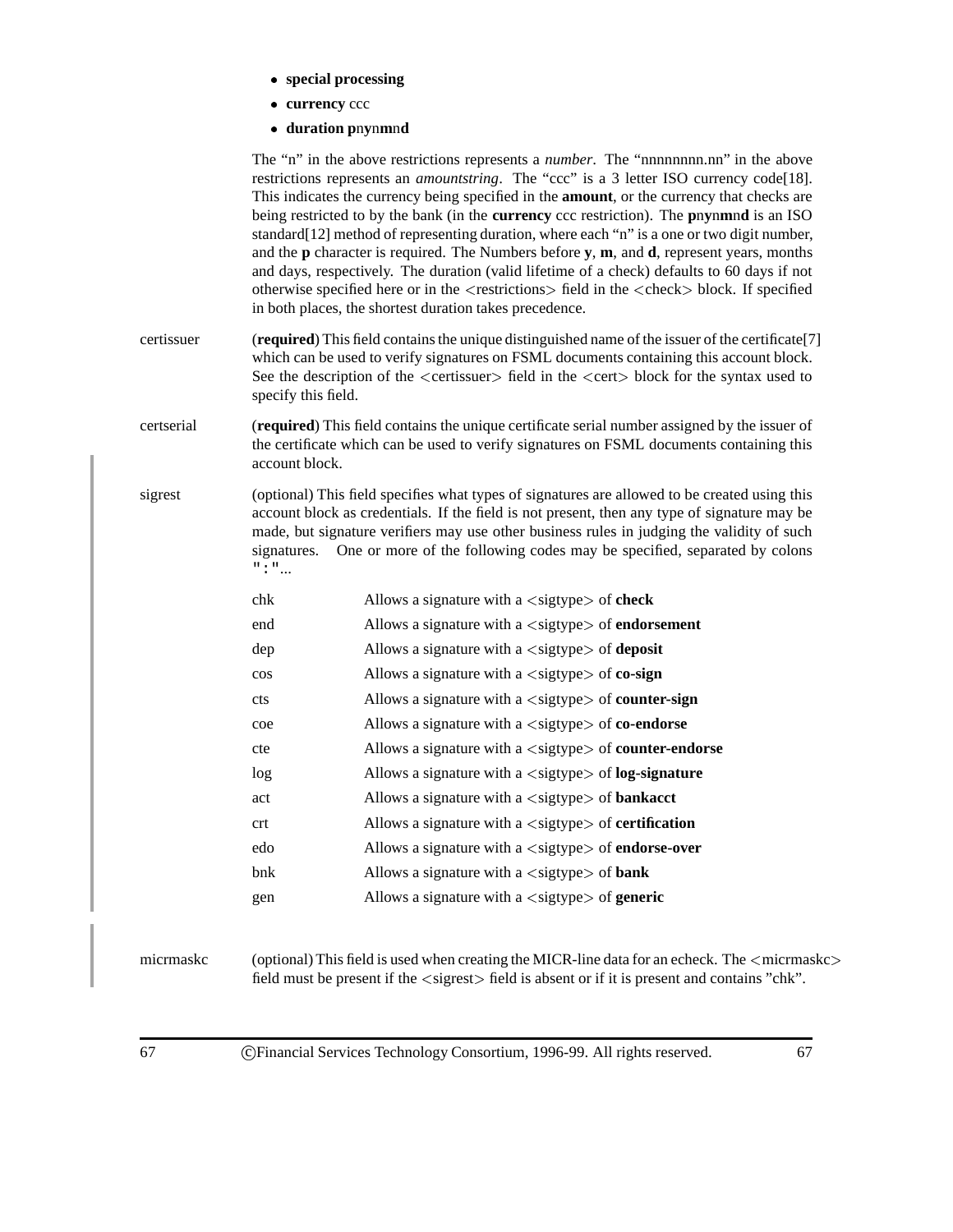micrmaskd (optional) This field is used when creating the MICR-line data for an edeposit. The  $\langle$ micrmaskd $\rangle$ field must be present if the  $\langle$  sigrest $\rangle$  field is absent or if it is present and contains "dep".

These two fields contain information created by the Issuing Bank that enables a program receiving the echeck (usually at the Bank of First Deposit) to build the equivalent of the MICR line on paper checks. These MICR-line fields are defined in ANSI X9.13-1990[19]. This transmission information is also defined in ANSI X9.37-1994[20]. These fields contain a set of characters that encode the rules used to combine variable information from the other areas of the FSML (echeck or edeposit) with fixed information in these fields to create the bank-specific MICR line information.

Each field contains exactly 7 subfields separated by colons. Each subfield represents the desired format for the respective MICR field. The fields are specified in the order...

field7:field6:field5:field4:field3:field2:field1

which corresponds to the order in which the fields appear on a paper check. All 7 fields must be specified — i.e.,there must be exactly 6 colon separators, however fields may be left empty, — i.e., two colons may be adjacent. Any characters from the set "0123456790/-+abcdefghijklmnopqrstuvwxyz" and space, may be in the subfield, and represent themselves. MICR separator characters may be represented via a backslash escape mechanism...

- $\bullet$  \a represents the MICR Amount Symbol
- \u represents the MICR OnUs/Account/Aux On Us/Serial symbol
- $\bullet$  \t represents the ABA symbol
- $\setminus$  represents a backslash
- $\%$  represents a percent symbol

If a % character is present in the subfield, it begins a substitution specification. Substitution specifications have the syntax %[[-|0][*field-length*]*field-specifier* where:

- An optional leading indicates that the result is to be left justified or ...
- An optional leading 0 indicates that the result is to be zero padded (on the left).

If neither a leading "-" or "0" is specified, then the data is inserted right justified into the micr line field, padded on the left (if padding is necessary) with spaces.

- An optional field length of one or two digits. If the field length is omitted, the actual size of the data determines the size to be inserted, and no padding or justification is performed.
- A field-specifier, which can be one of the following...

| m | This indicates that the amount is to be inserted into the MICR field.          |
|---|--------------------------------------------------------------------------------|
|   | When amounts are substituted into the MICR line, the decimal                   |
|   | points (if any) are removed, and the amount is expressed in a cur-             |
|   | rency dependent format. For USD, the amount is in integer cents.               |
| n | This specifies that the check number is to be inserted into the<br>MICR field. |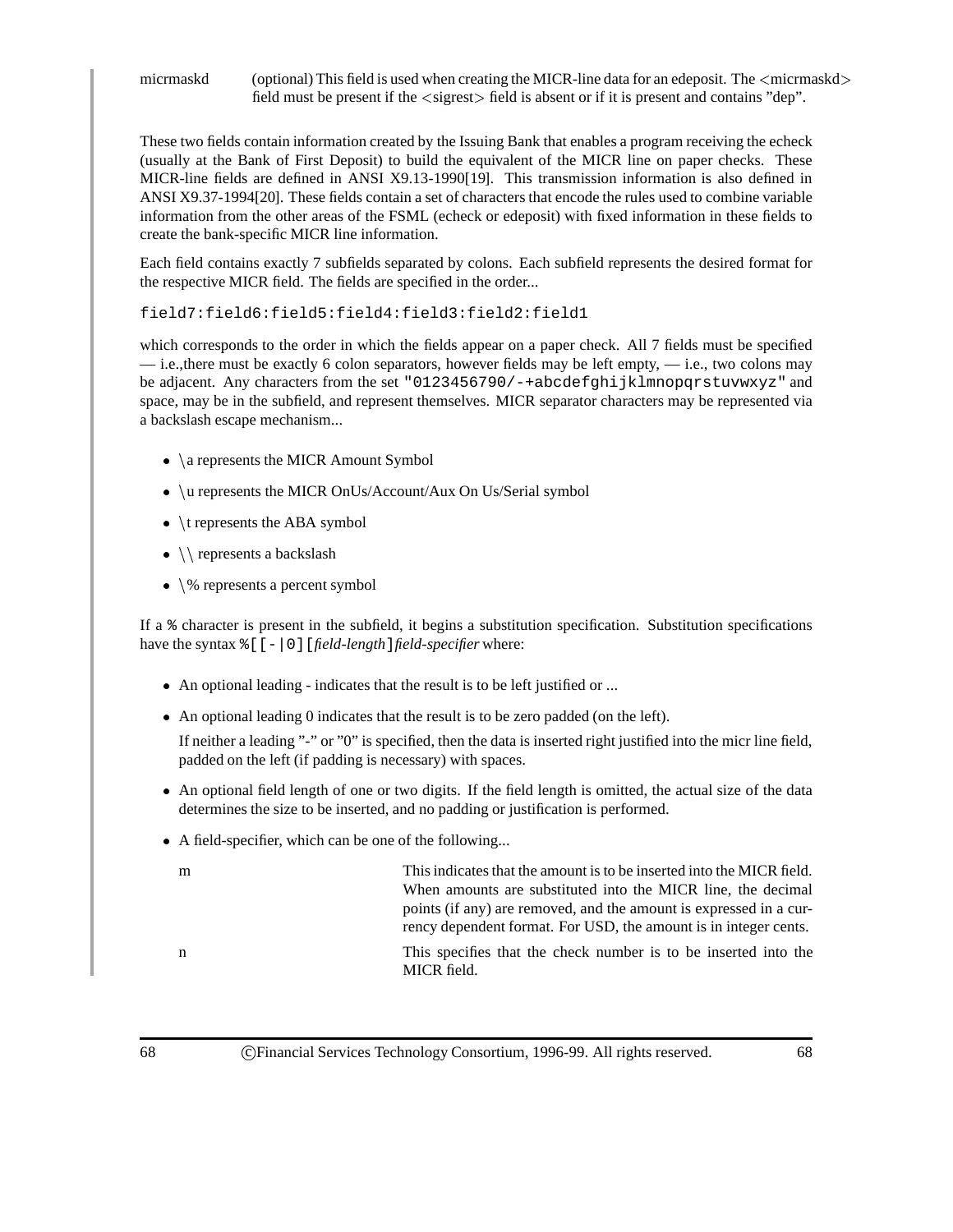|             | This specifies that the account number is to be inserted into the<br>MICR field.                                                                                                                  |
|-------------|---------------------------------------------------------------------------------------------------------------------------------------------------------------------------------------------------|
| a           | This specifies that the contents of the $\langle \text{vara} \rangle$ field in the $\langle \text{check} \rangle$<br>or the <deposit> block be substituted into the MICR field.</deposit>         |
| b           | This specifies that the contents of the $\langle \text{varb} \rangle$ field in the $\langle \text{check} \rangle$<br>or the $\langle$ deposit $\rangle$ block be substituted into the MICR field. |
| $\mathbf c$ | This specifies that the contents of the $\langle \text{var} \rangle$ field in the $\langle \text{check} \rangle$<br>or the $\langle$ deposit $\rangle$ block be substituted into the MICR field.  |
| d           | This specifies that the contents of the $\langle \text{vard}\rangle$ field in the $\langle \text{check}\rangle$<br>or the <deposit> block be substituted into the MICR field.</deposit>           |
| e           | This specifies that the contents of the $\langle$ vare $\rangle$ field in the $\langle$ check $\rangle$<br>or the <deposit> block be substituted into the MICR field.</deposit>                   |
| f           | This specifies that the contents of the $\langle \text{varf} \rangle$ field in the $\langle \text{check} \rangle$<br>or the $\langle$ deposit $\rangle$ block be substituted into the MICR field. |
| g           | This specifies that the contents of the $\langle \text{varg}\rangle$ field in the $\langle \text{check}\rangle$<br>or the <deposit> block be substituted into the MICR field.</deposit>           |
| h           | This specifies that the contents of the $\langle \text{var} \rangle$ field in the $\langle \text{check} \rangle$<br>or the <deposit> block be substituted into the MICR field.</deposit>          |
| 1           | This specifies that the contents of the $\langle \text{vari}\rangle$ field in the $\langle \text{check}\rangle$<br>or the $\langle$ deposit $\rangle$ block be substituted into the MICR field.   |

The  $\leq$ micrmaskc $>$  and  $\leq$ micrmaskd $>$  fields may only be broken (have a newline inserted) immediately after a colon — i.e., between subfields. They must not be broken inside a subfield.

Some examples of a <micrmaskc> specification would be....

```
::343242424::8653903030:%n:%m
77432423234::31234990::98878%n:88898890:%05s:%m
```
If a document is counter-signed, then the micrmask fields from the account block of the original signer are used when generating a MICR line. If a document is co-signed, then either signer's account block micrmask fields may be used. It is assumed that they will be the same, or equivalent.

### **6.3.8 echeck Certificate Block Definition**

This block contains an encoded X.509 certificate[7]. It is identical to the Generic Certificate Block.

### **6.3.9 echeck Attachment Block Definition**

This block contains any document that is to be attached to the FSML Electronic Document (e.g., a Remittance notice, Contract, etc.). It is identical to the Generic Attachment Block.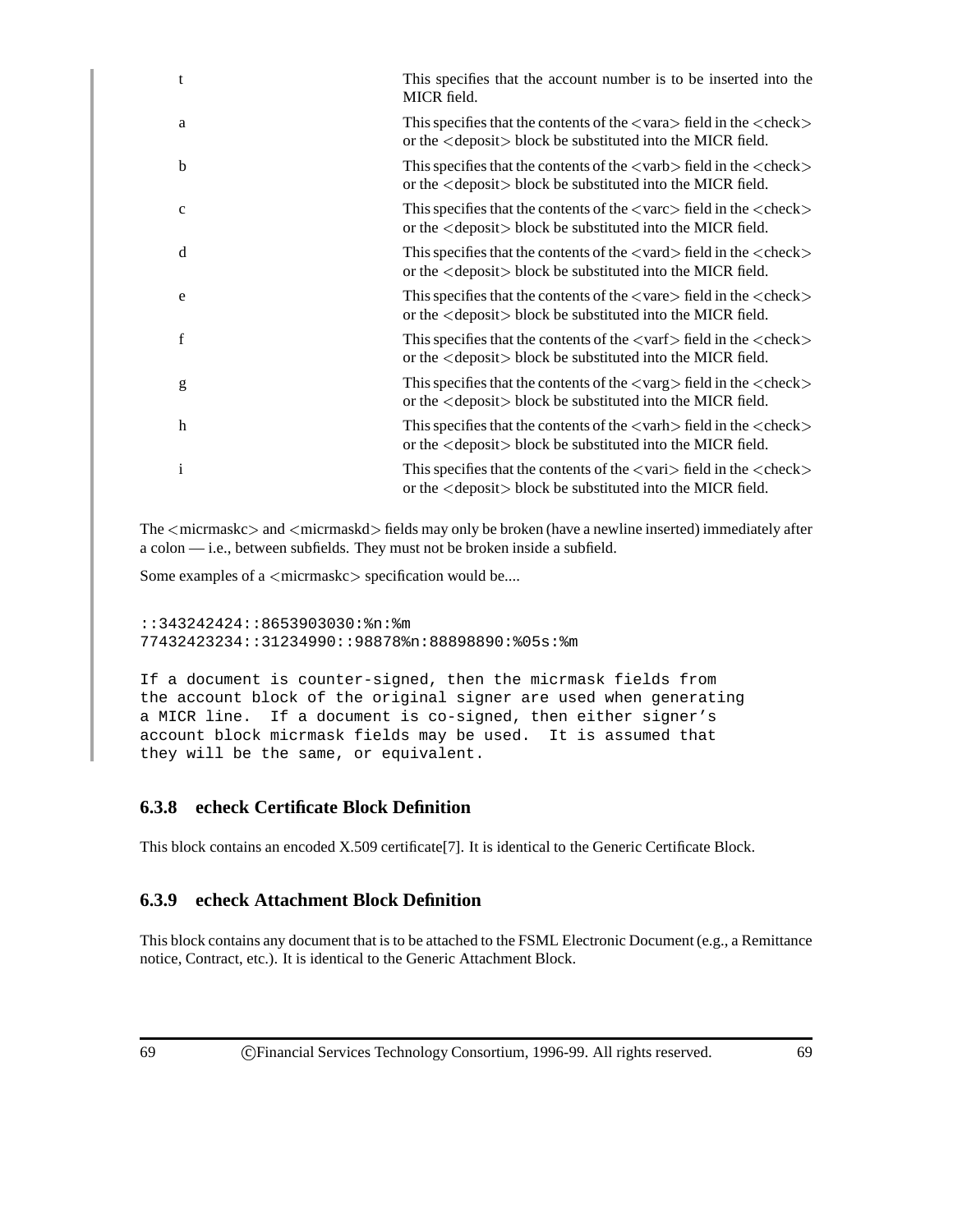## **6.3.10 Invoice Block Definition**

This block contains invoice information used by a merchant or other payee to request that the payer create a check using the information contained in the invoice. It is also used as remittance information by the payer to be attached to the check being used to pay the invoice.

<invoice> <blkname>*namestring* <crit>**true** <vers>**1.5** <custacct>*valuestring* <amount>*amountstring* <currency>*valuestring* <payto>*valuestring* <paytobank>*valuestring* <paytoacct>*valuestring* <paytocustno>*valuestring* <paytoid>*valuestring* <paytoidns>*valuestring* <date>*valuestring* <remittance>*valuestring* <invdata> ... </invdata> </invoice>

Figure 6.19: Invoice block element definition

### **Invoice Block Field Definitions**

| vers     | (required) The $\langle$ invoice $>$ block is now at version 1.5, which is not the default and thus<br>the $\langle \text{vers} \rangle$ field must be present and must contain the value "1.5".                                                      |
|----------|-------------------------------------------------------------------------------------------------------------------------------------------------------------------------------------------------------------------------------------------------------|
| custacct | (optional) This field contains the customers account number or code in the merchants (pay-<br>ees) accounting system. It should be returned in the <payeracct> field in the check used<br/>to pay the invoice.</payeracct>                            |
| amount   | ( <b>required</b> ) A decimal number containing the amount being invoiced, or the amount due.                                                                                                                                                         |
| currency | (required) A 3 letter ISO currency code [18].                                                                                                                                                                                                         |
| payto    | (required) This is a string which is the name or other check-issuer specified identification<br>of the payee. This field is used for informational purposes only — i.e., creation of statement<br>information. It is not verified against other data. |
|          | The following five fields form a subunit which identifies one of the possible payees for the<br>check. If multiple payees are being specified, then the subunit may be repeated, with the                                                             |
| 70       | ©Financial Services Technology Consortium, 1996-99. All rights reserved.<br>70                                                                                                                                                                        |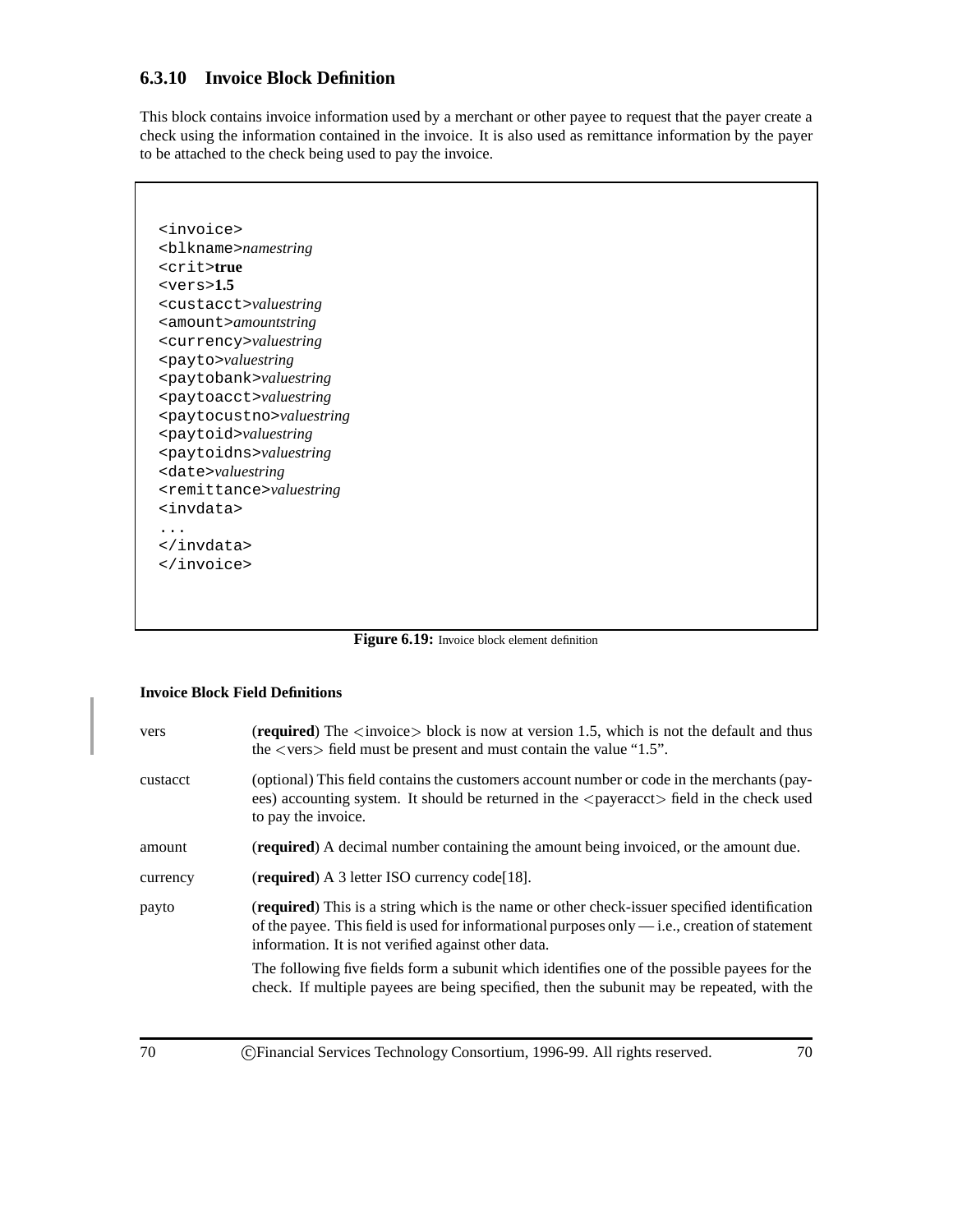|             | fields in the same order for each payee (excluding optional fields). See the section on payto<br>verification for an explanation of the use of these fields.                                                                                                                                                                   |
|-------------|--------------------------------------------------------------------------------------------------------------------------------------------------------------------------------------------------------------------------------------------------------------------------------------------------------------------------------|
| paytobank   | (optional) This is a field which if specified must be accompanied by either the <paytoacct><br/>field, or the <paytocustno> field, and which contains the bank code of the payee.</paytocustno></paytoacct>                                                                                                                    |
| paytoacct   | (optional) This is a field which if specified must be accompanied by the <paytobank><br/>field, and which contains the account number of the payee.</paytobank>                                                                                                                                                                |
| paytocustno | (optional) This is a field which if specified must be accompanied by the <paytobank><br/>field. It contains the customer number of the payee at the payees bank. Some banks may<br/>use this in lieu of an account number.</paytobank>                                                                                         |
| paytoid     | (optional) This is a field which contains a unique identification of the payee.                                                                                                                                                                                                                                                |
| paytoidns   | (optional) This is a field which, if specified, must be accompanied by the <paytoid> field,<br/>and which specifies the namespace in which the <math>\langle</math> paytoid<math>\rangle</math> field is unique. If omitted,<br/>the <math>\langle</math> paytoid<math>\rangle</math> field must be globally unique.</paytoid> |
| date        | (optional) The date that the payment is due. The date must be specified in the ISO standard [12]<br>format CCYYMMDD, where "CC" is the century (currently 19, soon 20), "YY" is the year,<br>"MM" is the month and "DD" is the day.                                                                                            |
| remittance  | (optional) This field contains any remittance identification number or string that is being<br>used to correlate this payment with other systems. It may contain any number or other<br>identifier that would indicate to the recipient which invoice or which remittance item is<br>associated with this FSML document.       |
| invdata     | (optional) This field contains any other data that may be associated with the invoice $-e.g.,$<br>an purchase order or other purchase information.                                                                                                                                                                             |

## **6.3.11 echeck Message Block Definition**

This block contains error messages and return information that indicate the reason that the attached FSML Document was not processed successfully or it may contain other information about the attached document. It is identical to the Generic Message Block.

## **6.3.12 Bankstamp Block Definition**

This block contains processing information analogous to the bank stamps placed on the back of a paper check as it is processed by the banks and other institutions as it flows through the processing infrastructure.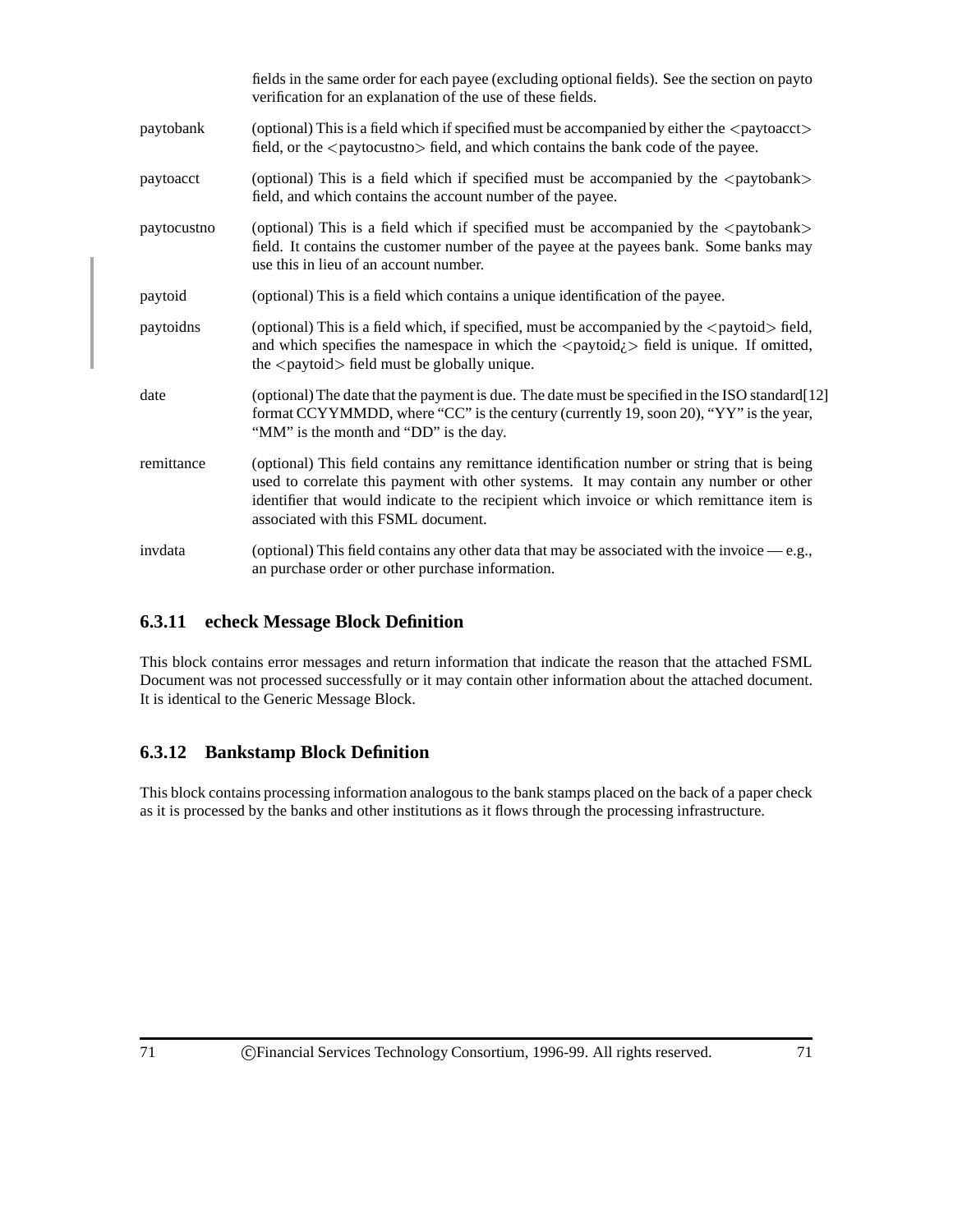<bankstamp> <blkname>*namestring* <crit>**true** <vers>**1.0** <date>*valuestring* <timestamp>*valuestring* <stampserial>*numstring* <bankcode>*valuestring* <serverid>*valuestring* <stampdata>*valuestring* </bankstamp>

Figure 6.20: Bankstamp block element definition

#### **Bankstamp Block Field Definitions**

| date        | ( <b>required</b> ) This is the effective date of the bank stamp. The date must be specified in the<br>ISO standard [12] format CCYYMMDD, where "CC" is the century (currently 19, soon<br>20), "YY" is the year, "MM" is the month and "DD" is the day.                                                                                                                                    |
|-------------|---------------------------------------------------------------------------------------------------------------------------------------------------------------------------------------------------------------------------------------------------------------------------------------------------------------------------------------------------------------------------------------------|
| timestamp   | <b>(required)</b> This field specifies the time that the document was stamped. It must be in<br>Universal time (i.e., GMT) specified as CCYYMMDDThhmmssZ, where the T and Z are<br>literal characters, and where "CC" is the century (currently 19, soon 20), "YY" is the year,<br>"MM" is the month, "DD" is the day, "hh" is the hour, "mm" is the minute and ss is the<br>$second[12]$ . |
| stampserial | (required) This field contains a bank-unique serial number, used for tracking purposes<br>within the bank that creates the $\langle$ bankstamp $\rangle$ block.                                                                                                                                                                                                                             |
| bankcode    | <b>(required)</b> This is a string containing the unique bank routing code of the bank.                                                                                                                                                                                                                                                                                                     |
| serverid    | (optional) This is a string containing the unique bank echeck server identification, which<br>may be used if a bank has more than one echeck server and needs to identify which one<br>processed the document and created the bank stamp.                                                                                                                                                   |
| stampdata   | (optional) This is a string containing any additional information the bank wishes to include<br>in its bank stamps.                                                                                                                                                                                                                                                                         |

### **6.3.13 Bundle Block Definition**

This block contains totals for bundles of presentment items. It is used within a bundle document, which must also be enclosed in a cgroup document. These documents are only used for presentment of echecks between banks. Payer and Payee software need never generate or parse <br/>bundle>blocks.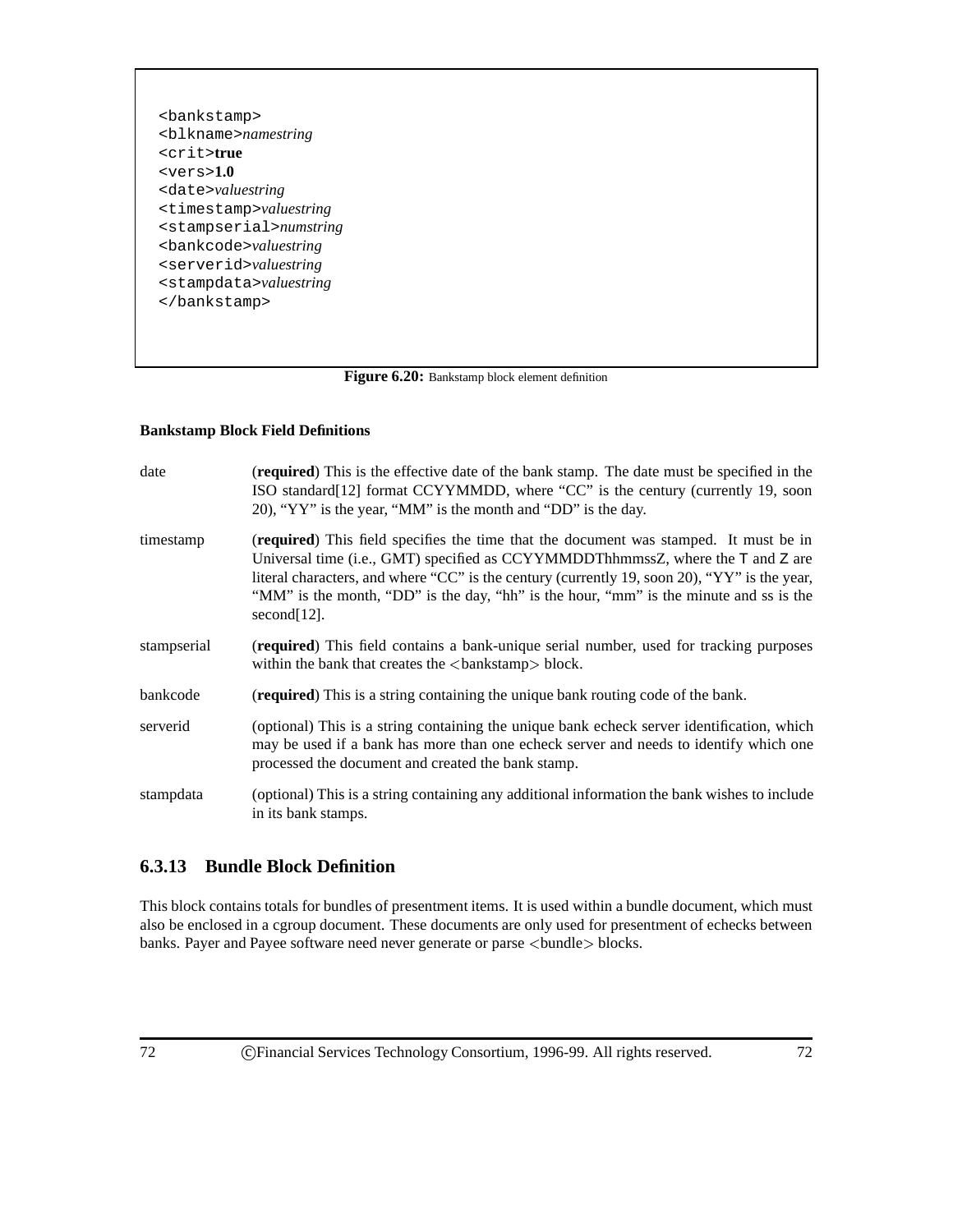<bundle> <blkname>*namestring* <crit>**true** <vers>**1.0** <items>*number* <amount>*amountstring* </bundle>

#### Figure 6.21: Bundle block element definition

#### **Bundle Block Field Definitions**

items (**required**) An integer specifying the total number of echecks contained in this bundle.

amount (**required**) A decimal number containing the total of all of the <sup>&</sup>lt;amount<sup>&</sup>gt; fields in all of the echecks contained in this bundle.

### **6.3.14 Cashletter Block Definition**

This block contains totals for cgroup documents, which contain a number of bundle documents, which in turn contain a number of presentment items. These documents are only used for presentment of echecks between banks. Payer and Payee software need never generate or parse <sup>&</sup>lt;cashletter<sup>&</sup>gt; blocks.

```
<cashletter>
<blkname>namestring
<crit>true
<vers>1.0
<items>number
<amount>amountstring
<bundles>number
</cashletter>
```

| Figure 6.22: Cashletter block element definition |  |  |  |  |
|--------------------------------------------------|--|--|--|--|
|--------------------------------------------------|--|--|--|--|

#### **Cashletter Block Field Definitions**

items (**required**) An integer specifying the total number of echecks contained in all of the bundles in this document.

73 c Financial Services Technology Consortium, 1996-99. All rights reserved. 73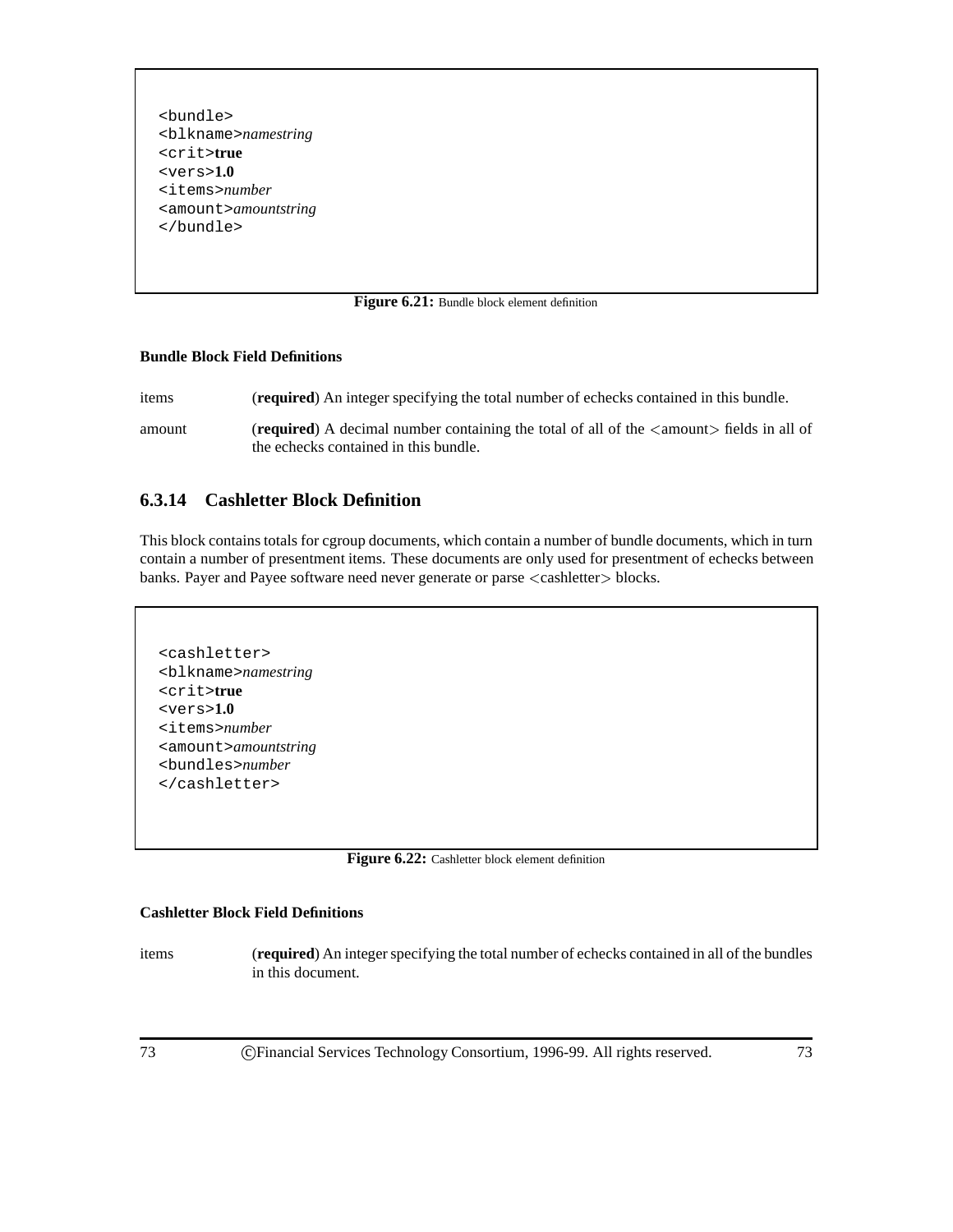| amount | (required) A decimal number containing the total of all of the $\langle$ amount $\rangle$ fields in all of |
|--------|------------------------------------------------------------------------------------------------------------|
|        | the echecks contained in all of the bundles in this document.                                              |

bundles (**required**) A decimal number containing the number of bundle documents contained in this document.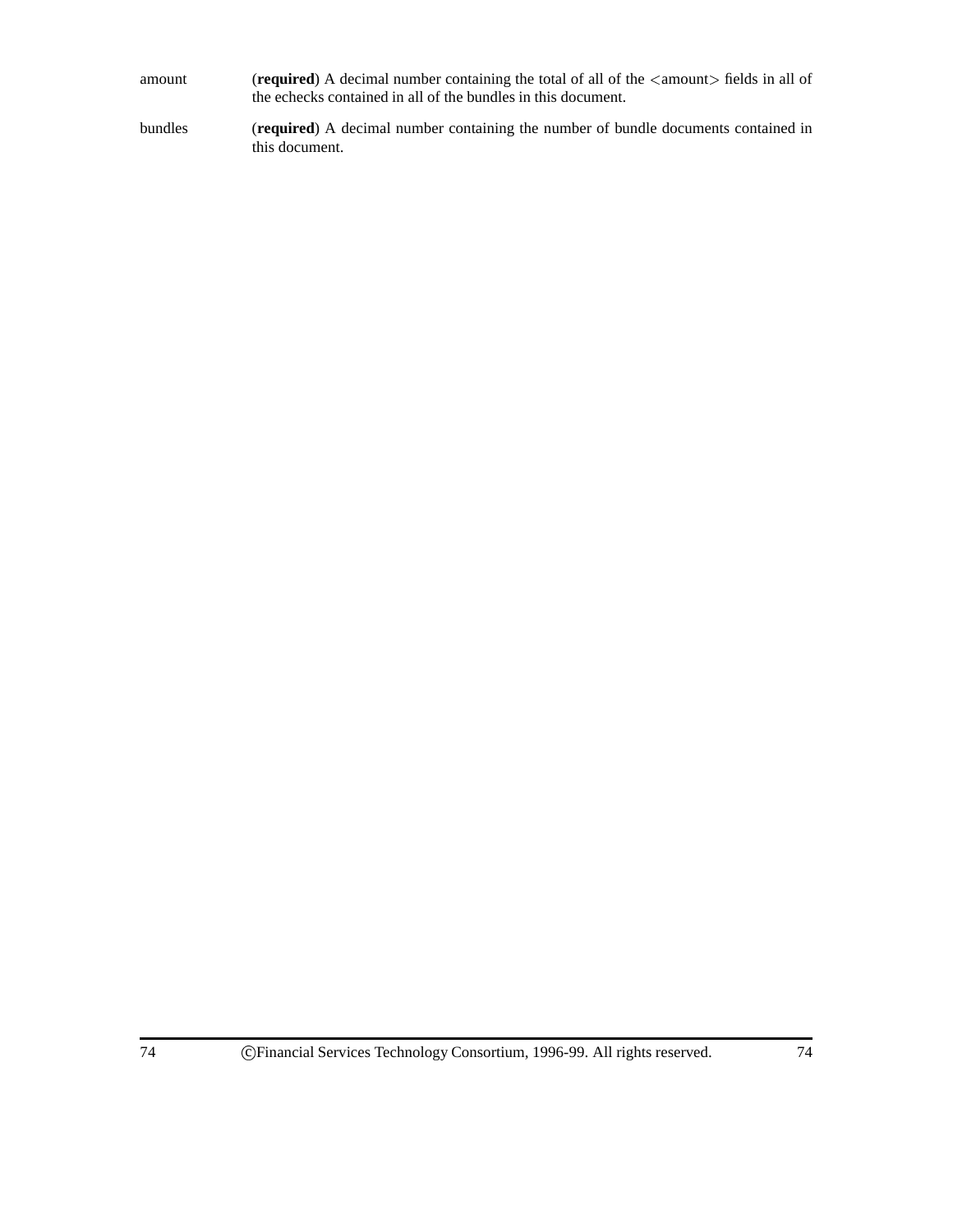# **Certificate Guidelines**

Public key certificates (a.k.a., certificates) used in the FSTC echeck application space are industry standard X.509 certificates. X.509 certificates are specified using the ASN.1 abstract syntax specification language [14][21][22][23] with a default concrete syntax defined by the Distinguished Encoding Rules (DER)[15]. The primary purpose of an X.509 certificate is to bind the name of some entity to a public key. Certification Authorities (CA's) are used to issue certificates by digitally signing each certificate issued. A third party that uses a certificate to match a public key to a named entity can rely on the binding between key and name by checking the CA's digital signature.

Certificates can be used for authentication purposes (e.g., digital signatures) or for data encryption (i.e., key exchange). However, the only use for certificates in echeck documents defined by FSML is in determining the authenticity of digital signatures.

The Public Key Infrastructure used to issue and manage echeck-related certificates is currently defined as a pure hierarchy with a single root CA issuing certificates to subordinate CA's which in turn issue certificates to either end entities (e.g., users) or other CA's.

Within the FSTC echeck application context, there are two broad categories of certificates: CA certificates used to authenticate Certification Authorities, and end-entity certificates used to authenticate signers of echecks and related documents. Typically, there will be at least one Policy Certification Authority (PCA) that will issue certificates to CA's representing financial institutions. The PCA certificate will often be selfsigned (i.e., a root certificate) since the PCA may not have any higher-level PCA from which it would receive a certificate. CA's operated by fianancial institutions will only issue end-entity certificates while PCA's will only issue certificates to subordinate CA's.

All X.509 certificates contain Distinguished Names (DNs) for both the issuing CA and the subject of the certificate (either another CA or end entitity). Certificates are uniquely identified by the Distinguished Name of the issuing CA and a certificate serial number supplied by the issuer. The echeck application uses a shortened version of the generalized DN employing only the following four fields:

| countryName          | a 2-letter code for the country where the certificates are issued |
|----------------------|-------------------------------------------------------------------|
| organizationName     | name of the organization responsible for the PCA or CA            |
| organizationUnitName | designates application context for certificate                    |
| dmdName              | used to indicate the name space for the commonName                |
| commonName           | identifier of the end entity, not used in echeck CA certificates  |

Distinguished Names for the various categories of certificates currently defined for use in the echeck application are described as follows: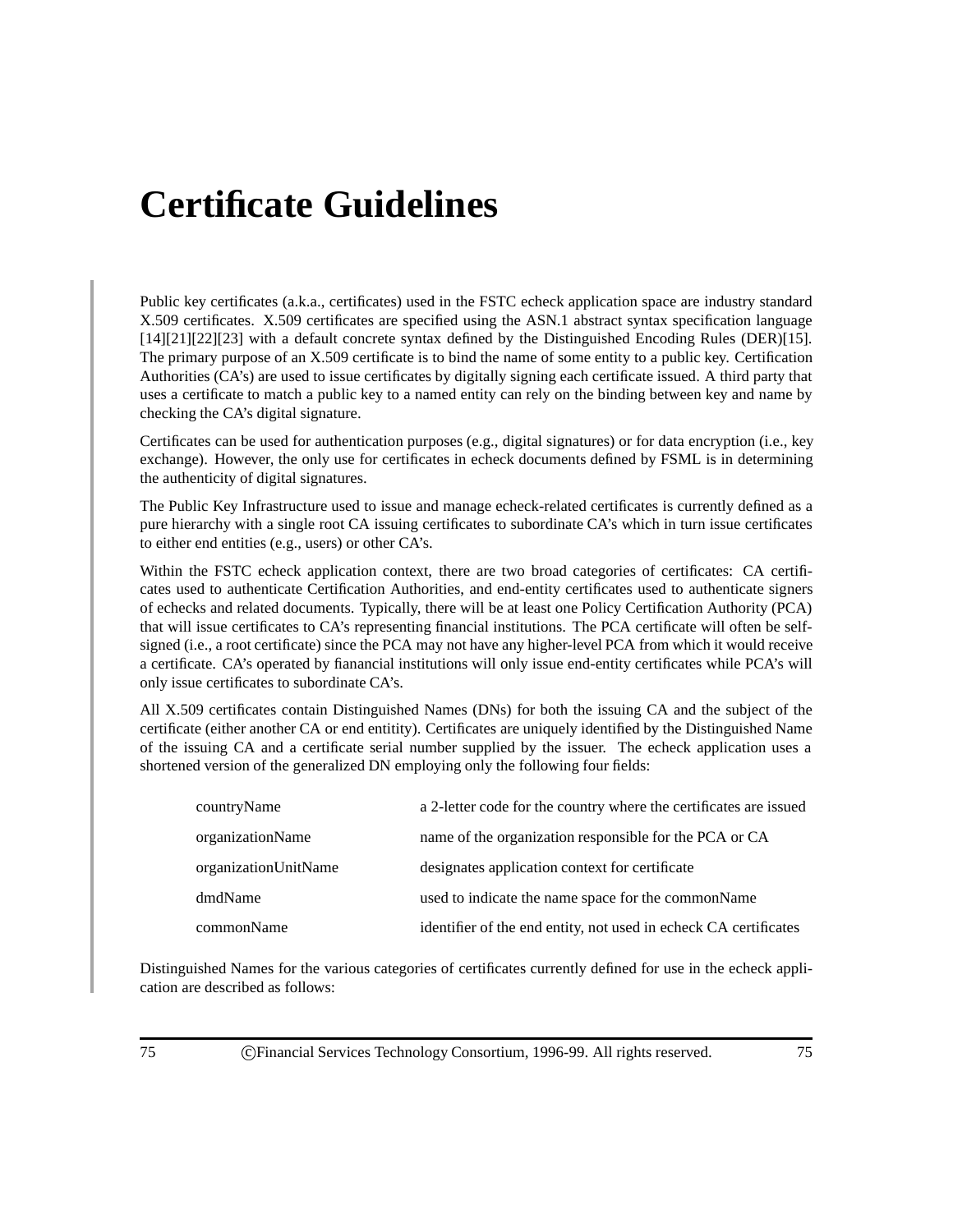| Policy CA (issuer of CA certificates to financial institutions) |                                                        |  |  |  |  |
|-----------------------------------------------------------------|--------------------------------------------------------|--|--|--|--|
| countryName                                                     | per ISO standard for 2-letter country codes            |  |  |  |  |
| organizationName                                                | name of authority, typically a regulatory body         |  |  |  |  |
| organizationUnitName                                            | "eCheck PCA"                                           |  |  |  |  |
|                                                                 | <b>Financial Institution CA</b>                        |  |  |  |  |
| countryName                                                     | per ISO standard for 2-letter country codes            |  |  |  |  |
| organizationName                                                | name of financial institution operating CA             |  |  |  |  |
| organizationUnitName                                            | "eCheck CA"                                            |  |  |  |  |
|                                                                 | Authorized electronic checking account user or owner   |  |  |  |  |
| countryName                                                     | per ISO standard for 2-letter country codes            |  |  |  |  |
| organizationName                                                | name of financial institution that issued cert         |  |  |  |  |
| organizationUnitName                                            | "checking"                                             |  |  |  |  |
| dmdName                                                         | defines name space for commonName (optional)           |  |  |  |  |
| commonName                                                      | identifier for account user or owner                   |  |  |  |  |
|                                                                 | Officer or teller authorized to sign certified echecks |  |  |  |  |
| countryName                                                     | per ISO standard for 2-letter country codes            |  |  |  |  |
| organizationName                                                | name of financial institution that issued cert         |  |  |  |  |
| organizationUnitName                                            | "operations"                                           |  |  |  |  |
| dmdName                                                         | defines name space for commonName (optional)           |  |  |  |  |
| commonName                                                      | identifier for officer or teller                       |  |  |  |  |

It is important to note that the subject Distinguished Name for an end entity cert differs from the Distinguished Name of the issuing CA only by the addition of the dmdName and commonName elements. While this is not true for certificates in general, it is a convention adhered to within the echeck application space. In other words, end entity certificatesubject Distinguished Names inherit the countryName, organizationName and organizationUnitName from the issuing CA.

All CA Distinguished Names must be globally unique to comply with X.509 standards. Similarly, CA's should issue end entity certificates with globally unique subject Distinguished Names. However, a CA can issue multiple certificates for the same subject, as would be the case for a renewed certificate or a certificate that replaces the public key for a subject.

For CA's operated by financial institutions, use of the dmdName is optional. If the dmdName field is not used, then the commonName must be unique across all subjects for which certificates are issued by a given CA. Typically, the financial institution will enter the electronic checking account number into the commonName field when dmdName is not used. However, it is strongly recommended that this echeck account number not be the same as the associated true checking account (e.g., DDA) number. Since the commonName element will be visible to any party that can read an echeck, it is recommended from a fraud prevention perspective that disclosure of the commonName element not betray the true account number.

The intent of using the combination of dmdNamd and commonName is to allow financial institutions to issue end entity certificates with subject Distinguished Names that use a more universally recognized commonName. The dmdName field specifies what name space the commonName (uniquely) belongs to. For example, the dmdName field could specify that the name space is the Internet Domain Name system, thereby allowing the commonName to be a domain name or URL. Since domain names are guaranteed to be globally unique by the Internet naming authorities, the resulting subject Distinguished Name would certainly be unique.

A specific use for the combination of dmdName and commonName is to enable payers to characterize intended payees using the  $\langle$  paytoidns $\rangle$  and  $\langle$  paytoid $\rangle$  values within echecks. The dmdName field would map to  $\langle$  paytoidns $\rangle$ , while the commonName field would map to  $\langle$  paytoid $\rangle$ . Payees could prove that they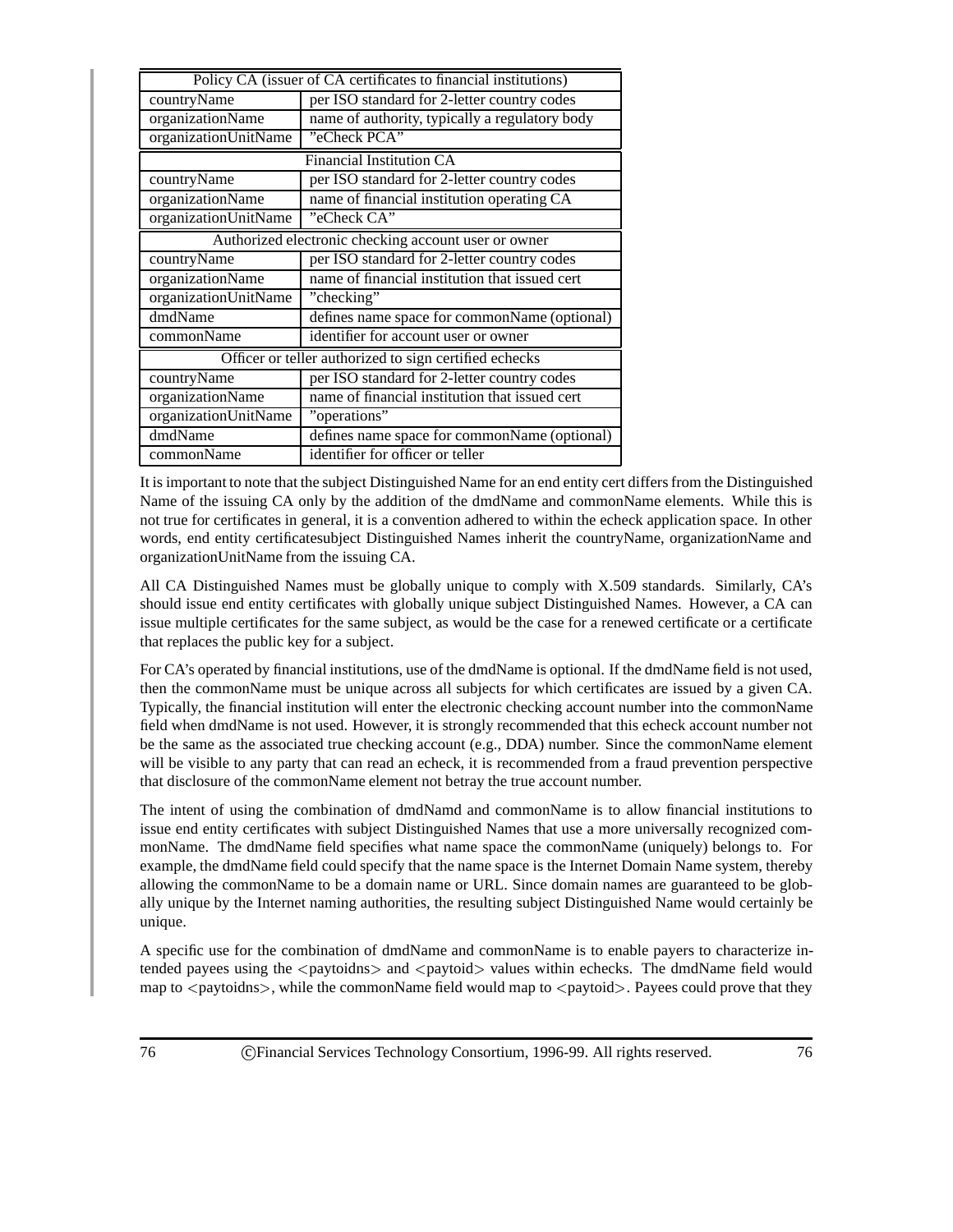are the intended recipient of the echeck payment by endorsing the echeck or signing a deposit slip using a certificate that contains identical matches for the payto values in the subject Distinguished Name dmdName and commonName fields.

The approach to forming names of subjects in echeck certificates (and FSML account blocks) aims to achieve flexibility and compliance with existing regulations and business practices. For example, individuals may need or desire anonymity in some of their payment transactions. Businesses, on the other hand, may need to be named using a widely recognized brand or company name. At the same time, disclosure of names, such as account numbers, should not introduce new opportunities for fraud or other abuse. This is why no one naming convention can be employed for all subjects in echeck certificates.

Within FSML, certificates are treated as binary data that is encapsulated within a Certificate Block. The <sup>&</sup>lt;cert<sup>&</sup>gt; block repeats the Distinguished Name of the certificate issuer and the serial number for the actual certificate, which together, uniquely identify the certificate.

For an electronic checking account to be established, an end-entity certificate must be issued along with an FSML Account Block that will in turn refer back to the certificate by referencing the issuer Distinguished Name and certificate serial number. The current convention is that certificates and account blocks will be issued together, and will stay in a one-to-one correspondence. The CA that issues the certificate will also sign the certificate block and account block using FSML signature rules, which will result in a third FSML block, the  $\le$ signature $\ge$  block. It is sometimes useful to refer collectively to the  $\le$ cert $\ge$ ,  $\le$  account $\ge$  and <sup>&</sup>lt;signature<sup>&</sup>gt; blocks as the electronic checking "account credentials."

A set of account credentials are typically associated with an electronic checkbook–i.e., a "crypto token"– that securely stores the corresponding private key and performs signature operations on echecks and other FSML documents. Where crypto tokens are used as electronic checkbooks, the process of issuing account credentials must be integrated with the production of the electronic checkbook, since the private/public key pair will be generated within the crypto token. Only the public key will be disclosed by the crypto token in order to include it in a request to the CA to issue account credentials for the electronic checkbook.

The X.509 standards also define mechanisms for revoking certificates. A certificate might have to be revoked if the corresponding private key is lost or compromised, if the user (subject) of the certificate has not complied with stated policies, or if the user wishes to terminate use of the certificate (e.g., they close their electronic checking account). Within the echeck application context, different approaches to revocation are taken for CA certificates vs. end entity certificates.

If a CA certificate must be revoked, then a standard X.509 (v2) Certificate Revocation List (CRL) will be published by the PCA that issued the CA cert. Since the total number of financial institutions that any one PCA would issue certificates for is on the order of 10,000; and since the number of CA certificate revocations is likely to be a small percentage, CRL's should serve as an effective means for informing the financial industry of revoked CA certificates.

For end entity echeck certificates, though, the problem of certificate revocation is quite different. In reality, the certificate represents rights to use a specific checking account (e.g., DDA). More precisely, an echeck account certificate reflects authorization to use a specific electronic checking account, where multiple electronic checking accounts may map into a single traditional checking account, or DDA.

From the perspective of the financial institution that issues certificates for electronic checking accounts, the critical revocation issue is preventing further unauthorized use of the echeck account. This requires that steps to deactivate the account be taken on the various echeck server systems and legacy check processing systems that actually process transactions against the implicated account. In other words, the necessary condition is that the electronic checking account be revoked, and the consequential revocation of the account holder's cert is essentially a housekeeping task.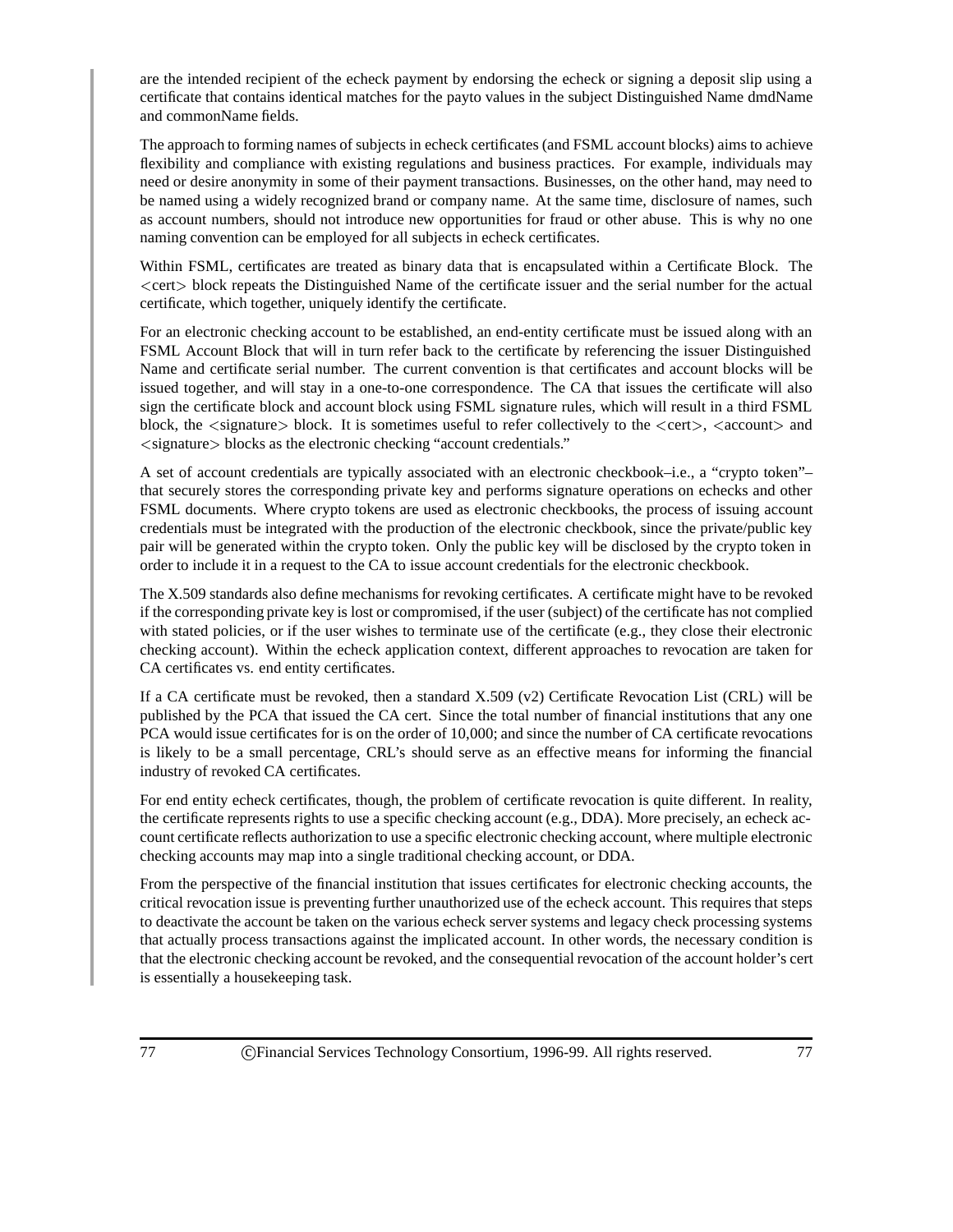The ability for financial institutions to directly control the status of the accounts they manage in nearly a real-time manner–even for paper checks–provides effective mechanisms for revoking electronic checking accounts. If an echeck account is closed, then no further deposits or echeck payments will be accepted for the account, although most financial institutions will treat outstanding transactions already in the pipeline on an exception basis. For example, should an account holder lose their private key (perhaps because the smartcard containing their electronic checkbook is lost or stolen) prudent behavior would be to immediately notify their financial institution so that the echeck account will be closed. Once, closed, the account holder is protected since no further payments will be processed against the account.

The implication of this approach is that there is no absolute requirement based on current practices to actively revoke echeck account certificates. Even if echeck certificates are revoked, no mechanisms currently exist to notify everyone who might receive an echeck from the revoked account. This situation is directly analogous to use of paper checks, where a traditional checking account can be closed, but the financial institution is not in a position to receive back all blank checks previously delivered to the account holder.

While CRL's could be published by financial institution echeck CA's, the scale of the potential echeck user base makes this infeasible in the short term. However, existing services used in the paper check context–such as check verification or check guarantee services–could easily be enhanced to provide similar risk mitigation for recipients of echecks. Furthermore, the Internet makes if feasible for recipients of echecks to contact the financial institution where the account resides to determine if a given echeck is drawn on a valid account. Financial institutions are also able to indicate funds availability for echecks drawn on their accounts.

Life cycle management of certificates, account credentials and electronic checkbooks (a.k.a., crypto tokens) is a complex topic that is beyond the scope of this document on FSML. Suffice it to say that certificates are always issued with defined validity periods (expressed as start and expiration dates), and will hence have to be renewed or replaced on a regular basis. Furthermore, life cycle management of end entity certificates will be intertwined with the management of electronic checking accounts. Because echeck account credentials contain a rich set of features and options, it is likely that they will be updated on a regular basis to allow for changes in parameters. Financial institutions will have considerable flexibility in deciding how to manage account credentials for their customers, providing that they adhere to policies established by the PCA, regulators and supervisors.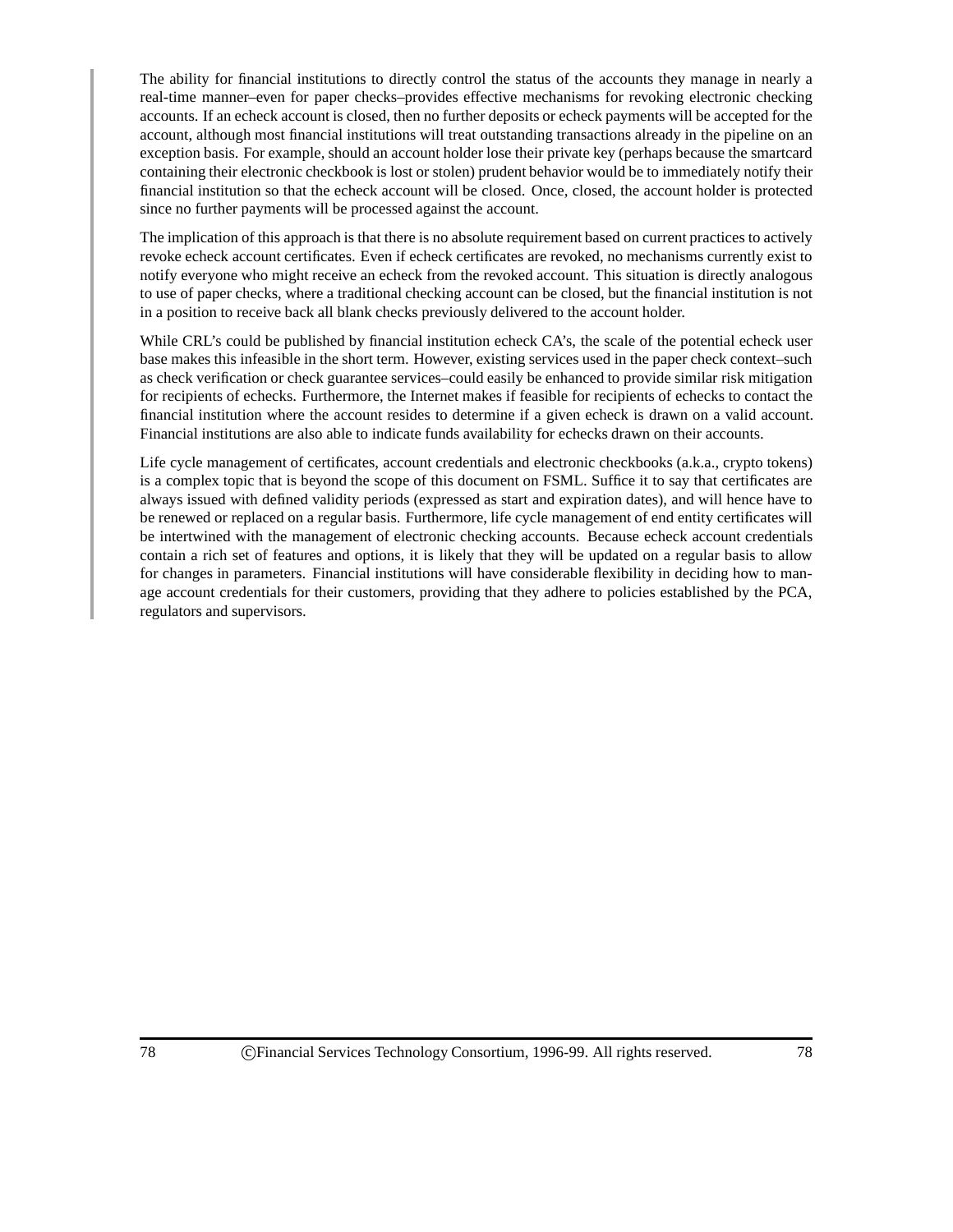# **ASN.1 Definition of X.509 Certificates**

This section provides a listing of the ASN.1[14][21][22][23] source code used to define certificates and CRLs for use within the echeck application context. This source code may be compiled to produce working certificate parsers and concrete encoders using DER or an equivalent concrete encoding specification (e.g., PER). In-line comments are used to further clarify the intended scope and use of ASN.1 code modules and associated data fields.

Both version 1 and 3 certificates are defined by the provided ASN.1 source code. Version 1 certificates would not use any version 3 extensions, nor would they include the optional issuerUniqueID and subjectUniqueID. Only version 2 CRLs are defined.

The ASN.1 source follows...

```
-- Modules
--
-- 507 ANSI-X9-62
-- 16 FSMLCertificates
-- 740 FSMLCertificateManagement
   796 FSMLCertificateRevocationList
-- 183 FSMLExtensions
-- 779 FSML-PKCSPlus
-- 381 SupportingDefinitions
-- Last updated June 15, 1999
-- Prior update March 9, 1999
-- Prior update February 21, 1999
FSMLCertificates DEFINITIONS EXPLICIT TAGS ::= BEGIN
--
-- This FSMLCertificates module provides a collection of ASN.1
-- notation needed to support the management of X.509 public
-- key certificates in an electronic checking environment.
--- EXPORTS All;
IMPORTS
```
79 c Financial Services Technology Consortium, 1996-99. All rights reserved. 79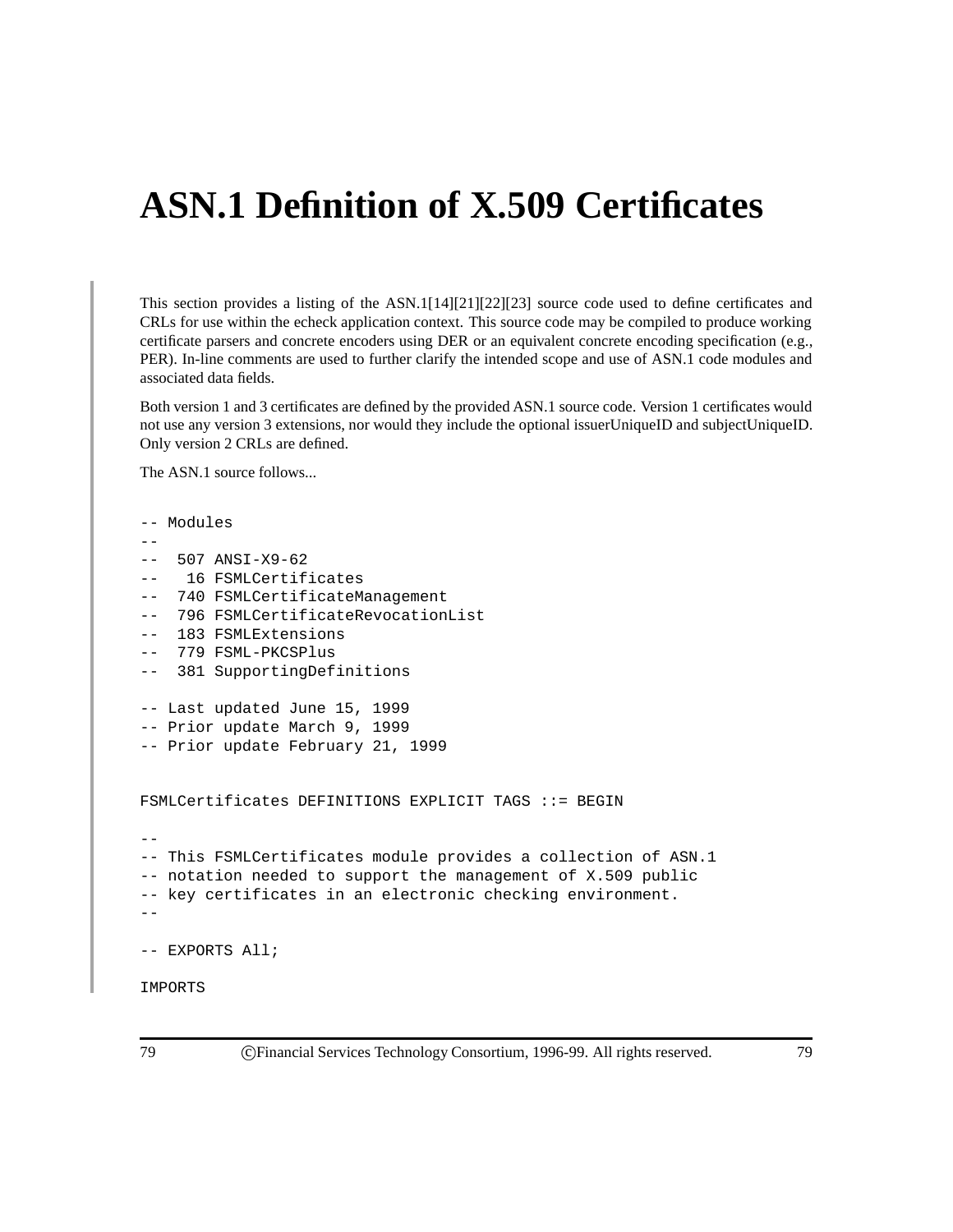```
ecdsa-with-SHA1, id-ecPublicKey, Parameters
     FROM ANSI-X9-62
  DSAParameters, DSAPublicKey, id-dsa, id-dsa-with-sha1
     FROM FSMLCertificateManagement
  authorityKeyIdentifier, basicConstraints, certificatePolicies,
  cRLNumber, issuerAltName, keyUsage, nameConstraints,
  privateKeyUsagePeriod, subjectAltName
     FROM FSMLExtensions
   id-sha1-with-rsa-signature, id-rsaEncryption
     FROM FSML-PKCSPlus
  Name, UniqueIdentifier
     FROM SupportingDefinitions;
-- basic certificate definition
Certificate ::= SIGNED { EncodedCertificateInfo }
EncodedCertificateInfo ::= TYPE-IDENTIFIER.&Type( CertificateInfo )
CertificateInfo ::= SEQUENCE {
  version [0] Version DEFAULT v1,
  serialNumber CertificateSerialNumber,
  signature \text{AlgorithmIdentifier}\{\text{SignatureAlgorithms}\}\,issuer Name,
  validity Validity,
  subject Name,
  subjectPublicKeyInfo SubjectPublicKeyInfo,
  issuerUniqueID [1] IMPLICIT UniqueIdentifier OPTIONAL,
  subjectUniqueID [2] IMPLICIT UniqueIdentifier OPTIONAL,
  extensions [3] Extensions { CertExtensions } OPTIONAL
}
Version ::= INTEGER \{ v1(0), v3(2) \} (vl | v3) -- No v2 support
CertificateSerialNumber ::= INTEGER
AlgorithmIdentifier { ALGORITHM-ID:IOSet } ::= SEQUENCE {
  algorithm ALGORITHM-ID. & id({IOSet}),
  parameters ALGORITHM-ID.&Type({IOSet}{@algorithm}) OPTIONAL
}
SignatureAlgorithms ALGORITHM-ID ::= {
   sha1WithRSAsignature |
  ecdsaWithSHA1 |
```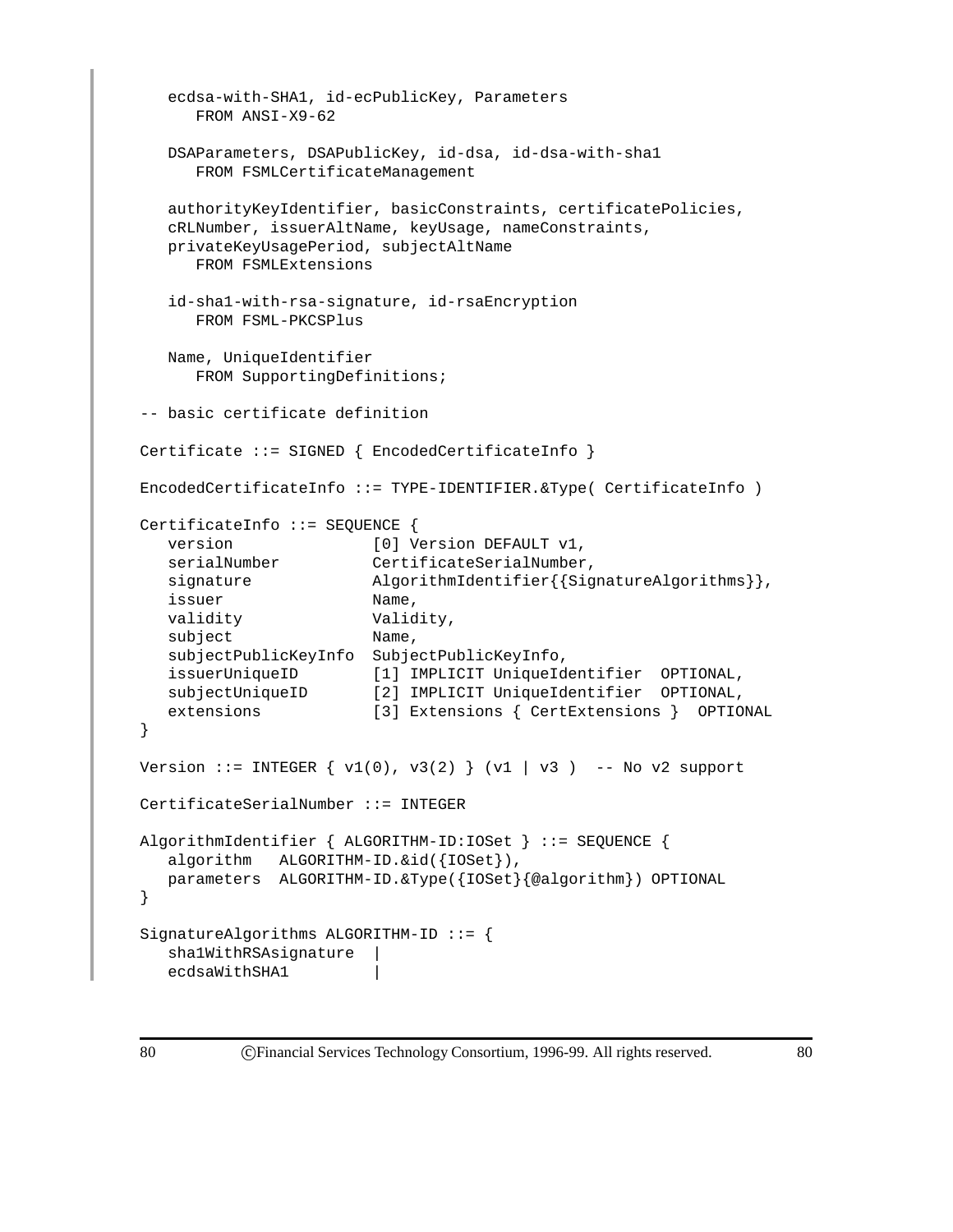```
dsa-with-sha1,
   ...
}
Validity ::= SEQUENCE {
  notBefore Time,
  notAfter Time
}
SubjectPublicKeyInfo ::= SEQUENCE {
  algorithm \qquad \qquad \texttt{AlgorithmIdentifier} \; \{ \texttt{SupportedAlgorithms} \} \, ,subjectPublicKey BIT STRING
}
SupportedAlgorithms ALGORITHM-ID ::= {
  rsaEncryption |
  ecPublicKeyType |
  dsa,
   ...
}
Time ::= CHOICE {
  utcTime UTCTime,
  generalizedTime GeneralizedTime
}
Extensions { IOSet } ::= SEQUENCE OF Extension { IOSet }
Extension { IOSet } ::= SEQUENCE {
   extnID EXTENSION. & id({IOSet}),
  critical EXTENSION.&critical({IOSet}{@extnID}) DEFAULT FALSE,
   extnValue OCTET STRING
      -- An "octet hole", the value of extnValue contains the DER
      -- encoding of a value of type &ExtnType, an open type, for
      -- the extension object identified by extnId.
}
EXTENSION ::= CLASS {
  &id OBJECT IDENTIFIER UNIQUE,
  &critical BOOLEAN DEFAULT FALSE,
  &ExtnType
}
 WITH SYNTAX
    { SYNTAX &ExtnType [CRITICAL &critical] IDENTIFIED BY &id }
CertExtensions EXTENSION ::= {
   authorityKeyIdentifier |
  basicConstraints |
   certificatePolicies |
```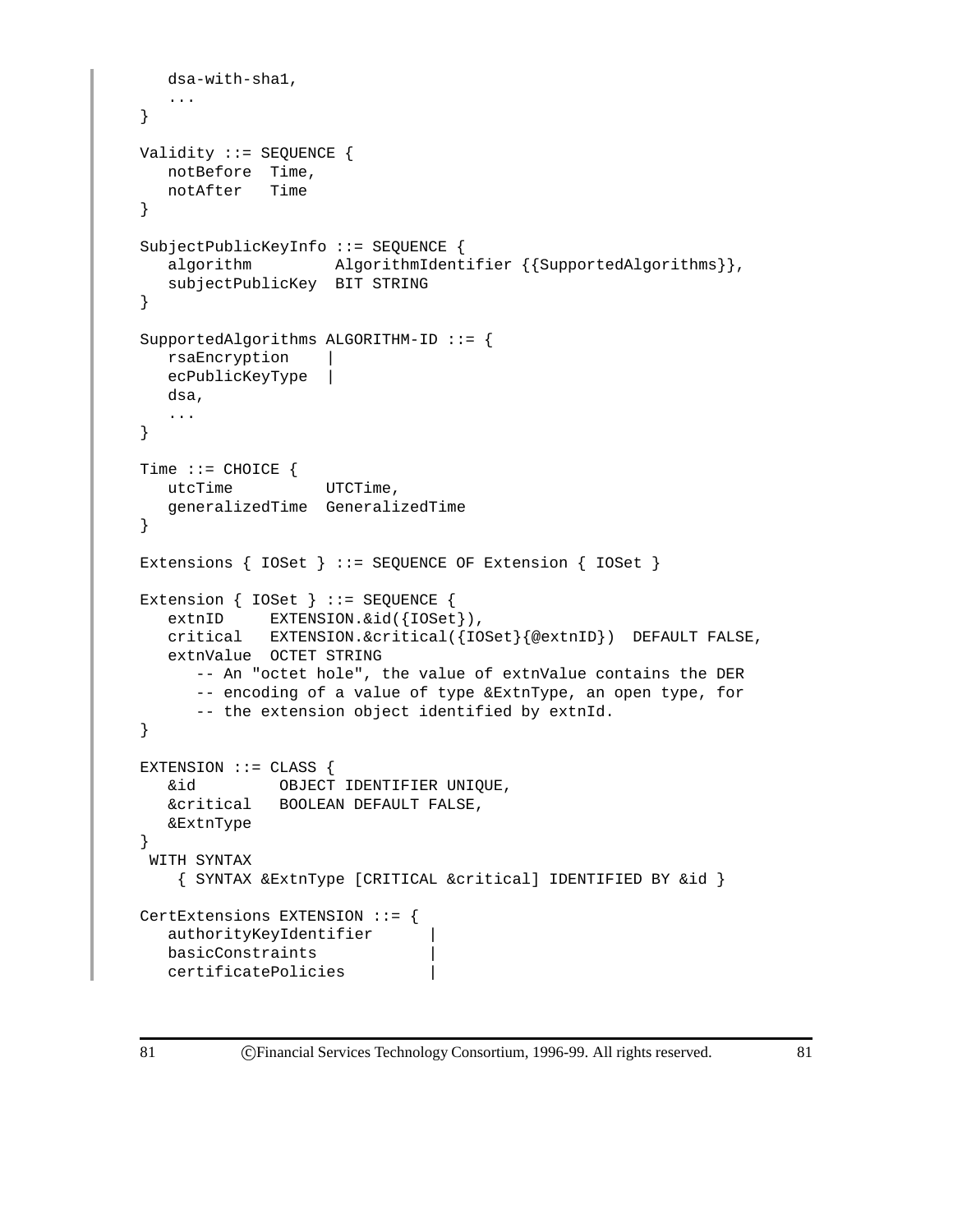```
issuerAltName |
   keyUsage |
   nameConstraints |
   privateKeyUsagePeriod |
   subjectAltName,
   ... -- Expect others in future revisions of this standard --
}
-- information object classes --
ALGORITHM-ID ::= CLASS {
  &id OBJECT IDENTIFIER UNIQUE,
   &Type OPTIONAL
}
  WITH SYNTAX { OID &id [PARMS &Type] }
-- parameterized types --
SIGNED { ToBeSigned } ::= SEQUENCE {
   toBeSigned ToBeSigned,
   algorithm AlgorithmIdentifier{{SignatureAlgorithms}},
  signature BIT STRING
}
-- supported cryptosystem key type information objects
dsa ALGORITHM-ID ::= {
  OID id-dsa PARMS DSAParameters
}
ecPublicKeyType ALGORITHM-ID ::= {
  OID id-ecPublicKey PARMS Parameters
}
rsaEncryption ALGORITHM-ID ::= {
   OID id-rsaEncryption PARMS NULL
}
-- signature algorithm information objects
dsa-with-shell ALGORITHM-ID ::=OID id-dsa-with-sha1 PARMS NULL
}
ecdsaWithSHA1 ALGORITHM-ID ::= {
  OID ecdsa-with-SHA1 PARMS Parameters
}
```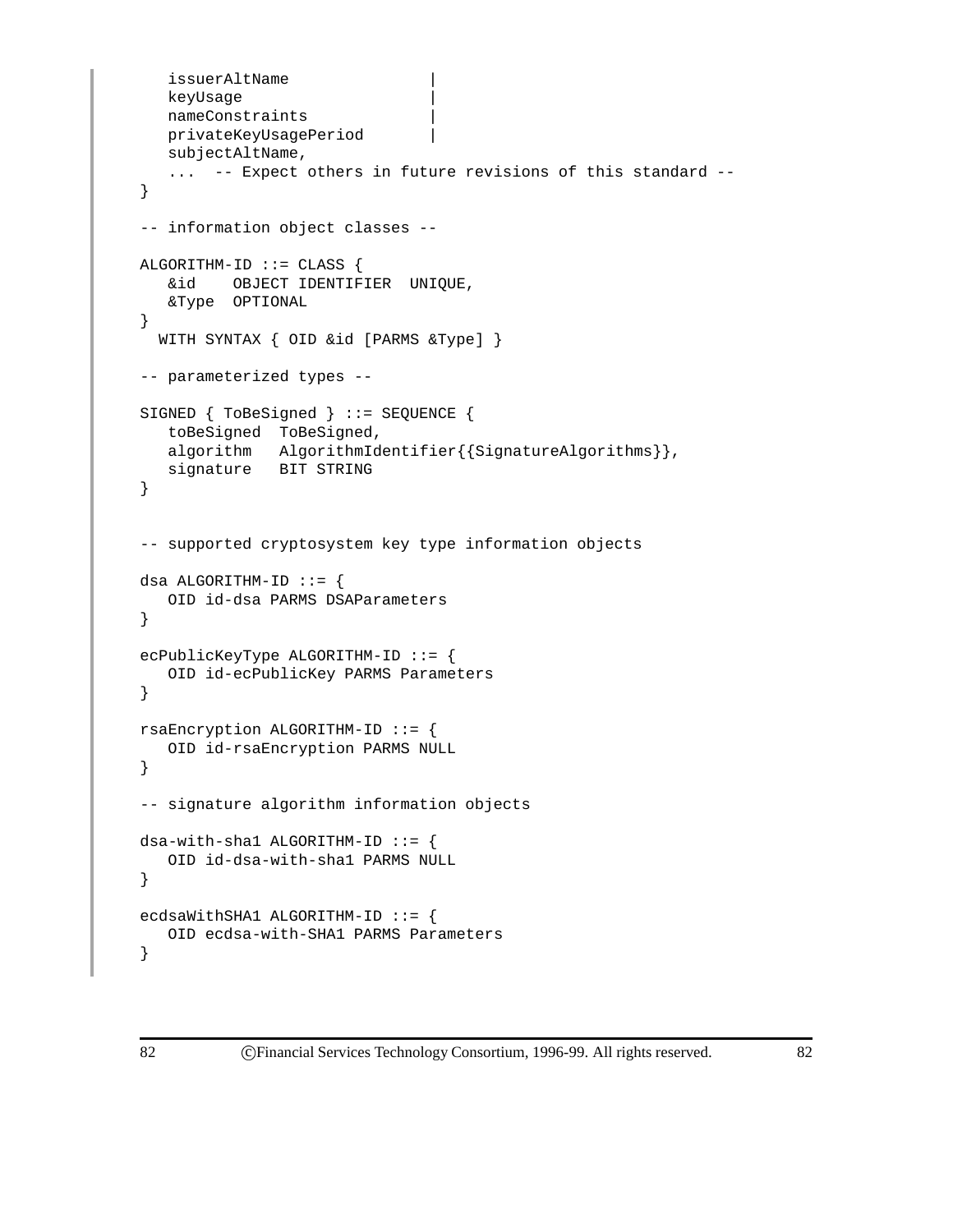```
sha1WithRSAsignature ALGORITHM-ID ::= {
  OID id-sha1-with-rsa-signature PARMS NULL
}
END -- FSMLCertificates --
FSMLExtensions DEFINITIONS IMPLICIT TAGS ::= BEGIN
-- EXPORTS All; --
IMPORTS
  CertificateSerialNumber, EXTENSION
     FROM FSMLCertificates
  DirectoryString {}, id-ce, Name, ub-name
     FROM SupportingDefinitions;
-- key and policy information extensions
authorityKeyIdentifier EXTENSION ::= { -- Criticality:false
  SYNTAX AuthorityKeyIdentifier
  IDENTIFIED BY id-ce-authorityKeyIdentifier
}
AuthorityKeyIdentifier ::= SEQUENCE {
   keyIdentifier [0] KeyIdentifier OPTIONAL,
   authorityCertIssuer [1] GeneralNames OPTIONAL,
  authorityCertSerialNumber [2] CertificateSerialNumber OPTIONAL
}
 ( WITH COMPONENTS { ...,
     authorityCertIssuer PRESENT,
     authorityCertSerialNumber PRESENT } |
  WITH COMPONENTS {...,
     authorityCertIssuer ABSENT,
     authorityCertSerialNumber ABSENT } )
KeyIdentifier ::= OCTET STRING
keyUsage EXTENSION ::= { - criticality:true
  SYNTAX KeyUsage
  CRITICAL TRUE
  IDENTIFIED BY id-ce-keyUsage
}
```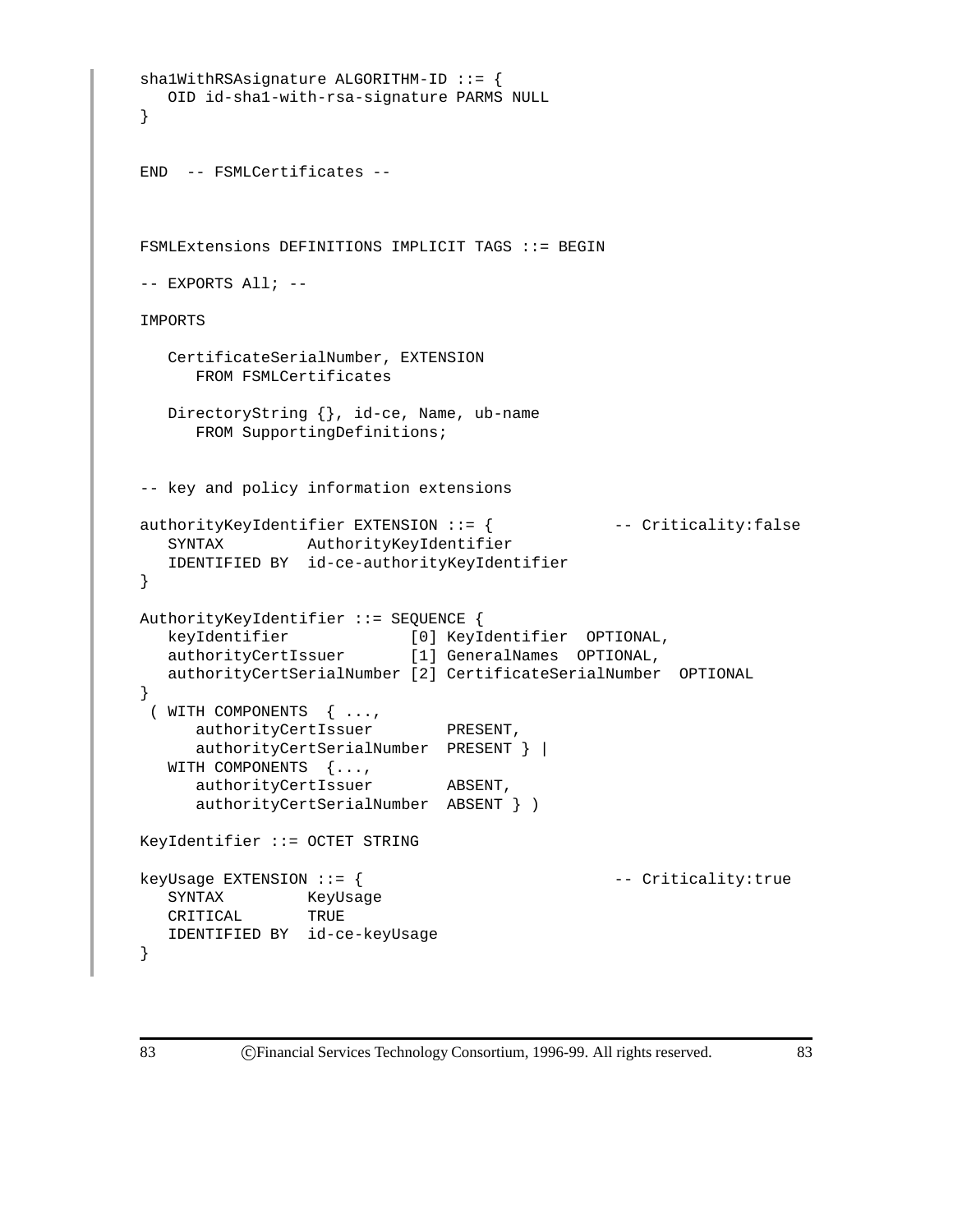```
KeyUsage ::= BIT STRING {
  digitalSignature (0),
-- nonRepudiation (1), not used --
  keyEncipherment (2),
  dataEncipherment (3),
  keyAgreement (4),
  keyCertSign (5),
  cRLSign (6),
  encipherOnly (7),
  decipherOnly (8)
}
privateKeyUsagePeriod EXTENSION ::= { -- Criticality:true
  SYNTAX PrivateKeyUsagePeriod
  CRITICAL TRUE
  IDENTIFIED BY id-ce-privateKeyUsagePeriod
}
PrivateKeyUsagePeriod ::= SEQUENCE {
  notBefore [0] GeneralizedTime OPTIONAL,
  notAfter [1] GeneralizedTime OPTIONAL
}
 ( WITH COMPONENTS {..., notBefore PRESENT} |
  WITH COMPONENTS {..., notAfter PRESENT} )
certificatePolicies EXTENSION ::= { -- Criticality:false
  SYNTAX CertificatePoliciesSyntax
  IDENTIFIED BY id-ce-certificatePolicies
}
CertificatePoliciesSyntax ::=
  SEQUENCE SIZE(1..MAX) OF PolicyInformation
PolicyInformation ::= SEQUENCE {
  policyIdentifier CertPolicyId,
  policyQualifiers PolicyQualifiers OPTIONAL
}
PolicyQualifiers ::= SEQUENCE SIZE(1..MAX) OF PolicyQualifierInfo
CertPolicyId ::= OBJECT IDENTIFIER
PolicyQualifierInfo ::= SEQUENCE {
  policyQualifierId
     CERT-POLICY-QUALIFIER.&id({SupportedPolicyQualifiers}),
  qualifier
     CERT-POLICY-QUALIFIER.&Qualifier({SupportedPolicyQualifiers}
           {@policyQualifierId}) OPTIONAL
}
```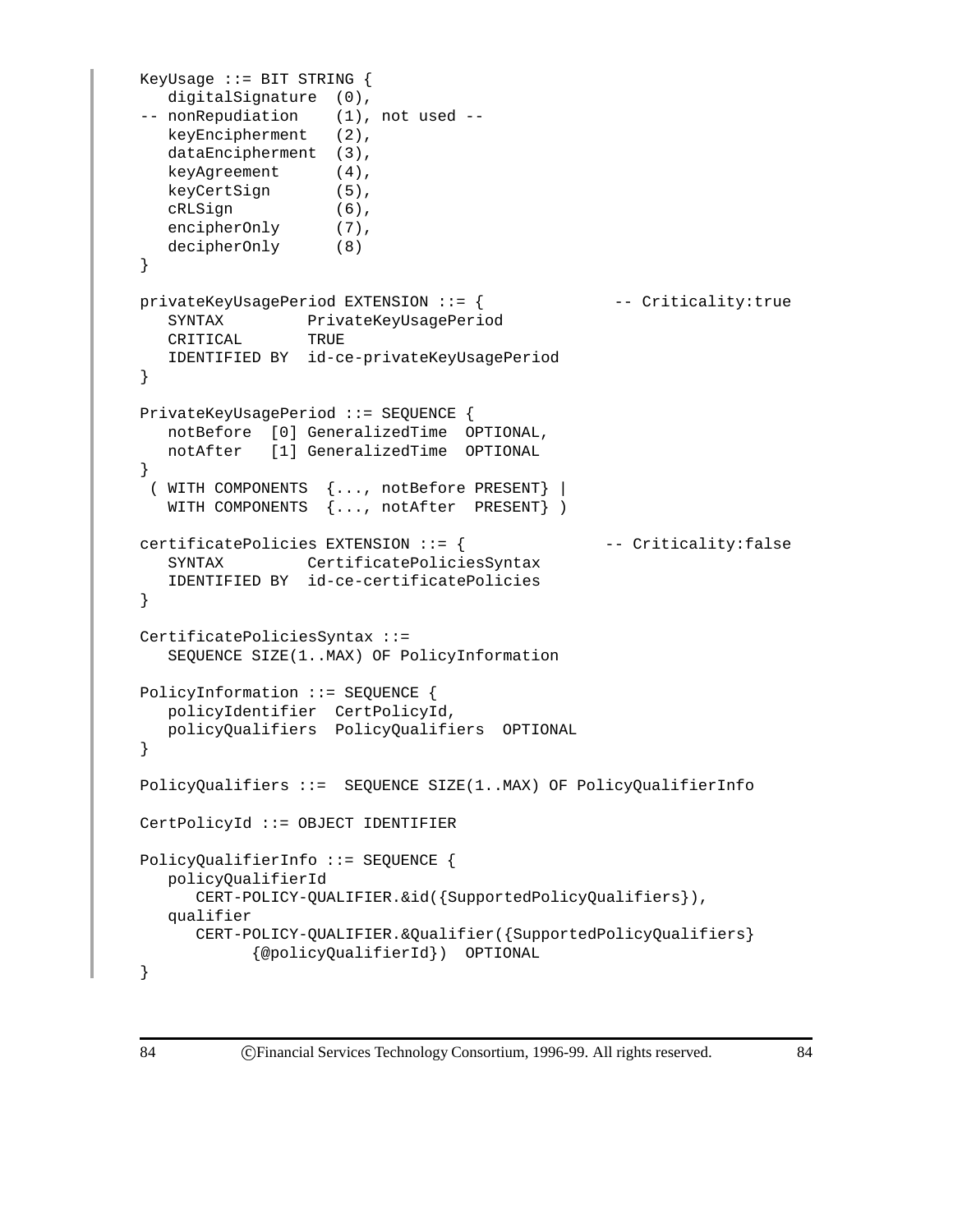```
SupportedPolicyQualifiers CERT-POLICY-QUALIFIER ::= {
  ...
}
CERT-POLICY-QUALIFIER ::= CLASS {
  &id OBJECT IDENTIFIER UNIQUE,
  &Qualifier OPTIONAL
}
WITH SYNTAX
   { POLICY-QUALIFIER-ID &id [QUALIFIER-TYPE &Qualifier] }
-- certificate subject and issuer attributes extensions
subjectAltName EXTENSION ::= { -- Criticality:false (or true)
  SYNTAX GeneralNames
-- CRITICAL TRUE --
  IDENTIFIED BY id-ce-subjectAltName
}
GeneralNames ::= SEQUENCE SIZE (1..MAX) OF GeneralName
GeneralName ::= CHOICE {
  otherName [0] INSTANCE OF OTHER-NAME,
  rfc822Name [1] IA5String,
  dNSName [2] IA5String,
  -- x400Address [3] ORAddress, (not used)
  directoryName [4] EXPLICIT Name,
  ediPartyName [5] EDIPartyName,
  uniformResourceIdentifier [6] IA5String,
  iPAddress [7] OCTET STRING,
  registeredID [8] OBJECT IDENTIFIER
}
OTHER-NAME ::= TYPE-IDENTIFIER
EDIPartyName ::= SEQUENCE {
  nameAssigner [0] DirectoryString {ub-name} OPTIONAL,
  partyName [1] DirectoryString {ub-name}
}
issuerAltName EXTENSION ::= { \qquad \qquad -- \text{ Critically:false} (or true)
  SYNTAX GeneralNames
-- CRITICAL TRUE --
  IDENTIFIED BY id-ce-issuerAltName
}
-- certification path constraints extensions
```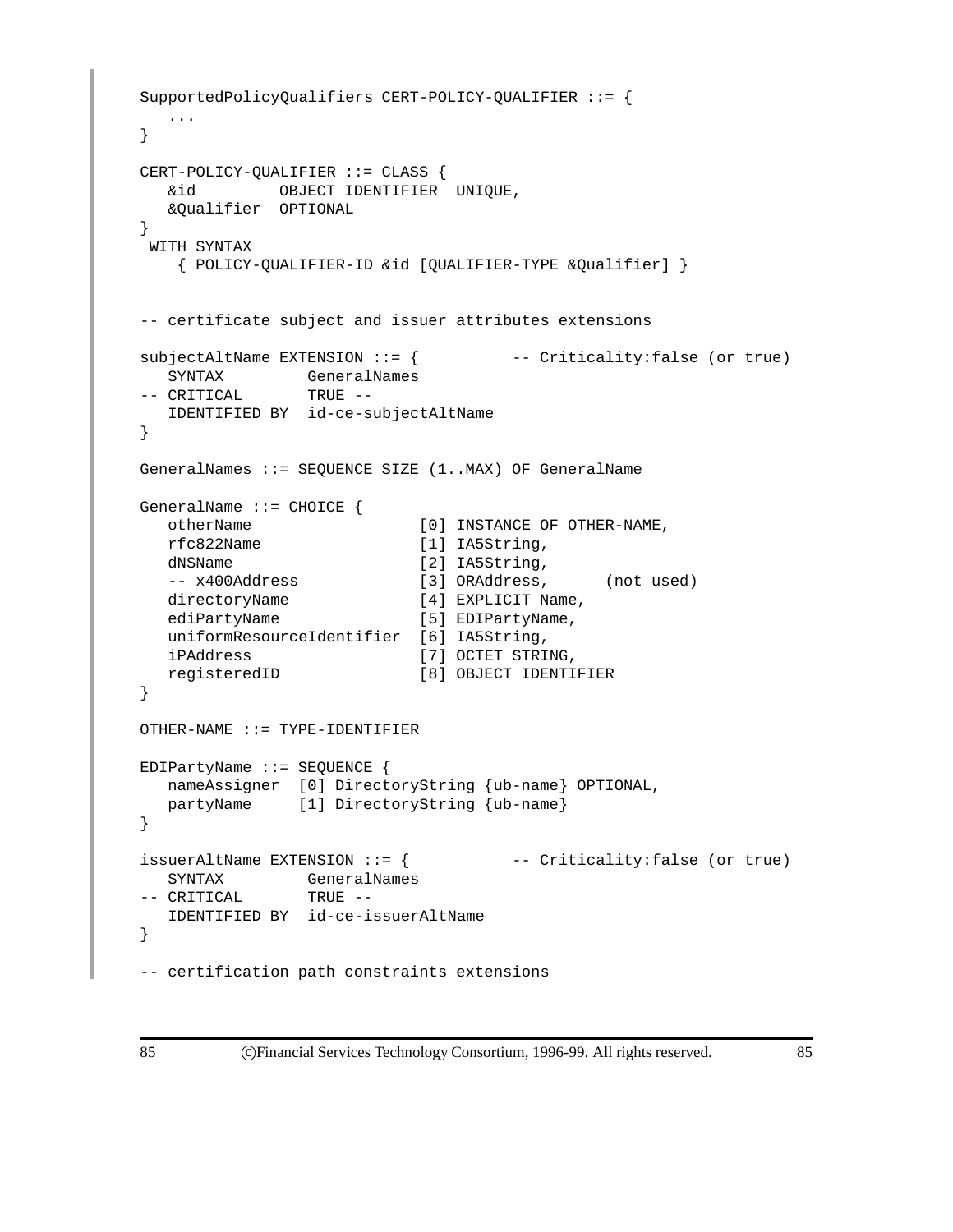```
basicConstraints EXTENSION ::= { --- Criticality:true
  SYNTAX BasicConstraintsSyntax
  CRITICAL TRUE
  IDENTIFIED BY id-ce-basicConstraints
}
BasicConstraintsSyntax ::= SEQUENCE {
  cA BOOLEAN DEFAULT FALSE,
  pathLenConstraint INTEGER (0..MAX) OPTIONAL
}
-- Basic CRL extensions --
cRLNumber EXTENSION ::= { -- Criticality:false
  SYNTAX CRLNumber
  IDENTIFIED BY id-ce-cRLNumber
}
CRLNumber ::= INTER (0..MAX)nameConstraints EXTENSION ::= { --- Criticality:true
  SYNTAX NameConstraintsSyntax
  CRITICAL TRUE
  IDENTIFIED BY id-ce-nameConstraints
}
NameConstraintsSyntax ::= SEQUENCE {
  permittedSubtrees [0] GeneralSubtrees OPTIONAL,
  excludedSubtrees [1] GeneralSubtrees OPTIONAL
}
GeneralSubtrees ::= SEQUENCE SIZE(1..MAX) OF GeneralSubtree
GeneralSubtree ::= SEQUENCE {
  base GeneralName,
  minimum [0] BaseDistance DEFAULT 0,
  maximum [1] BaseDistance OPTIONAL
}
BaseDistance ::= INTEGER (0..MAX)
-- object identifier assignments --
id-ce-subjectKeyIdentifier OBJECT IDENTIFIER ::= { id-ce 14 }
id-ce-keyUsage OBJECT IDENTIFIER ::= { id-ce 15 }
id-ce-privateKeyUsagePeriod OBJECT IDENTIFIER ::= { id-ce 16 }
id-ce-subjectAltName OBJECT IDENTIFIER ::= { id-ce 17 }
```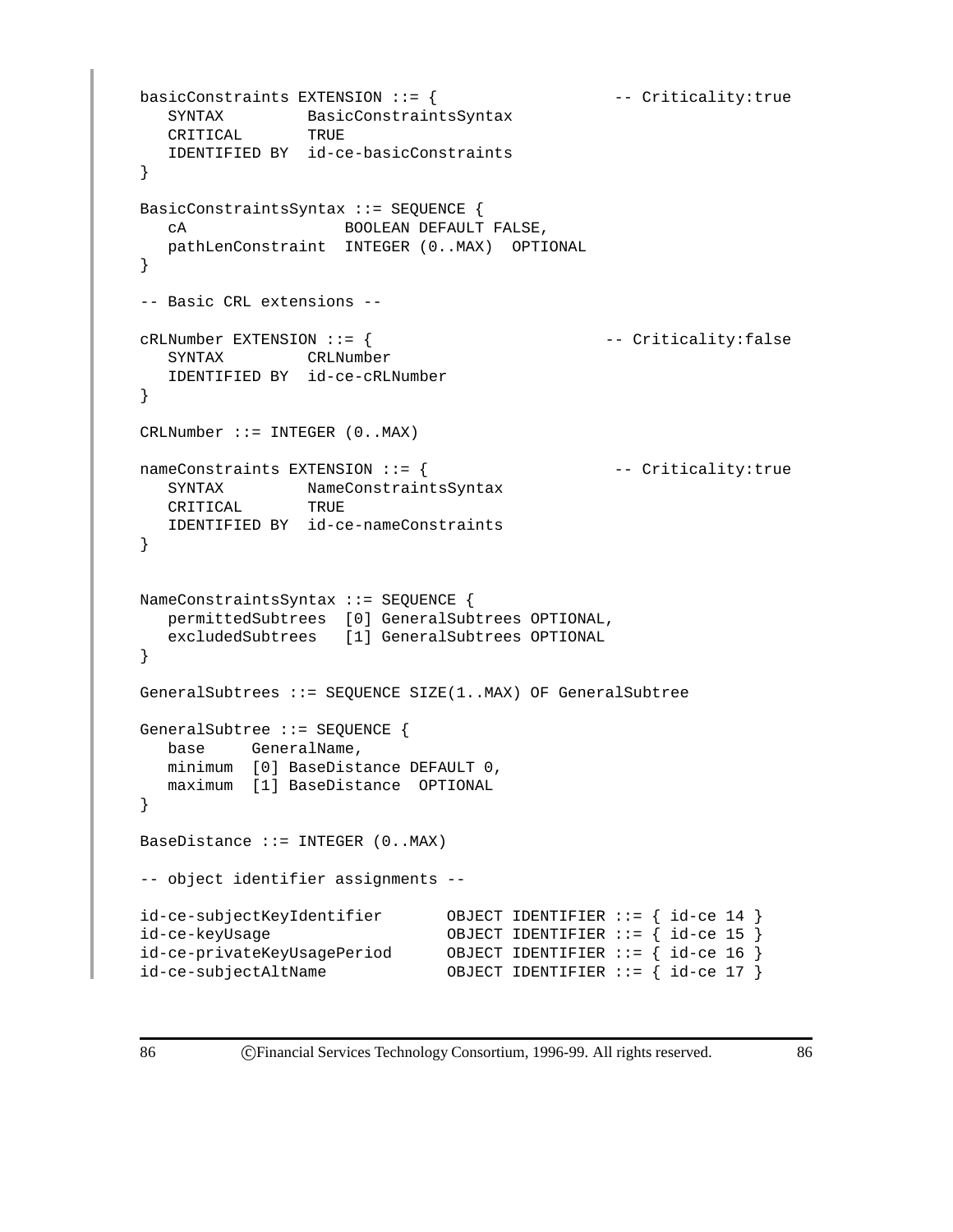```
id-ce-issuerAltName OBJECT IDENTIFIER ::= { id-ce 18 }
id-ce-basicConstraints OBJECT IDENTIFIER ::= { id-ce 19 }
id-ce-cRLNumber OBJECT IDENTIFIER ::= { id-ce 20 }
id-ce-nameConstraints OBJECT IDENTIFIER ::= { id-ce 30 }
id-ce-certificatePolicies OBJECT IDENTIFIER ::= { id-ce 32 }
id-ce-authorityKeyIdentifier OBJECT IDENTIFIER ::= { id-ce 35 }
END -- FSMLExtensions --
SupportingDefinitions DEFINITIONS EXPLICIT TAGS ::= BEGIN
--
-- This SupportingDefinitions module provides a collection of
-- ASN.1 notation needed to support the management of public
-- key certificates in a financial services environment.
- --- EXPORTS All;
-- IMPORTS None;
--
-- Defined in ISO/IEC 9594-6|X.520 module SelectedAttributeTypes
- -DirectoryString { INTEGER:maxSize } ::= CHOICE {
  teletexString TeletexString (SIZE(1..maxSize)),
  printableString PrintableString (SIZE(1..maxSize)),
  universalString UniversalString (SIZE(1..maxSize)),
  bmpString BMPString (SIZE(1..maxSize)),
  utf8String UTF8String (SIZE(1..maxSize))
}
UniqueIdentifier ::= BIT STRING
commonName ATTRIBUTE ::= {
  WITH SYNTAX DirectoryString { ub-common-name }
  ID id-at-commonName
}
countryName ATTRIBUTE ::= {
  WITH SYNTAX CountryName
  ID id-at-countryName
}
CountryName ::= PrintableString (SIZE(2)) -- IS 3166 codes only
```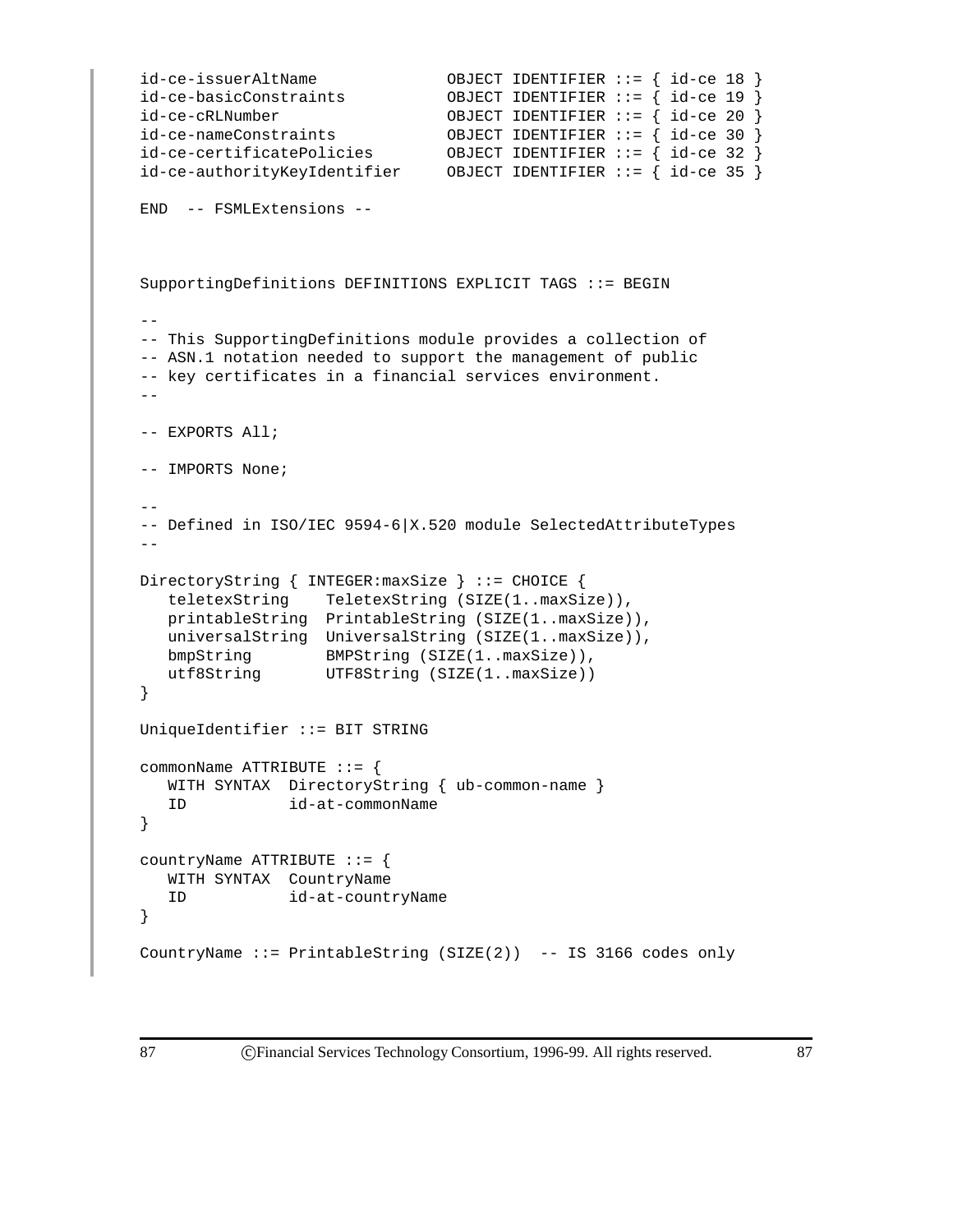```
organizationName ATTRIBUTE ::= {
  WITH SYNTAX DirectoryString { ub-organization-name }
   ID id-at-organizationName
}
organizationalUnitName ATTRIBUTE ::= {
  WITH SYNTAX DirectoryString { ub-organizational-unit-name }
   ID id-at-organizationalUnitName
}
dmdName ATTRIBUTE ::= {
  WITH SYNTAX DirectoryString{ ub-common-name }
  ID id-at-dmdName
}
RDNameAttributes ATTRIBUTE ::= {
  commonName |
  countryName |
  organizationName |
  organizationalUnitName |
  dmdName
   --- Expect no other DN components
   - -}
--
-- Defined in ISO/IEC 9594-6|X.520 module UpperBounds
--
ub-name INTEGER ::= 32768ub-common-name INTEGER ::= 64
ub-organization-name INTEGER ::= 64
ub-organizational-unit-name INTEGER ::= 64
--
-- Defined in ISO/IEC 9594-2 |X.501 module InformationFramework
-Name ::= CHOICE \{ -- only one possibility for now --
  rdnSequence RDNSequence
}
RDNSequence ::= SEQUENCE OF RelativeDistinguishedName
RelativeDistinguishedName ::= SET SIZE(1..MAX) OF
                                     AttributeTypeAndValue
```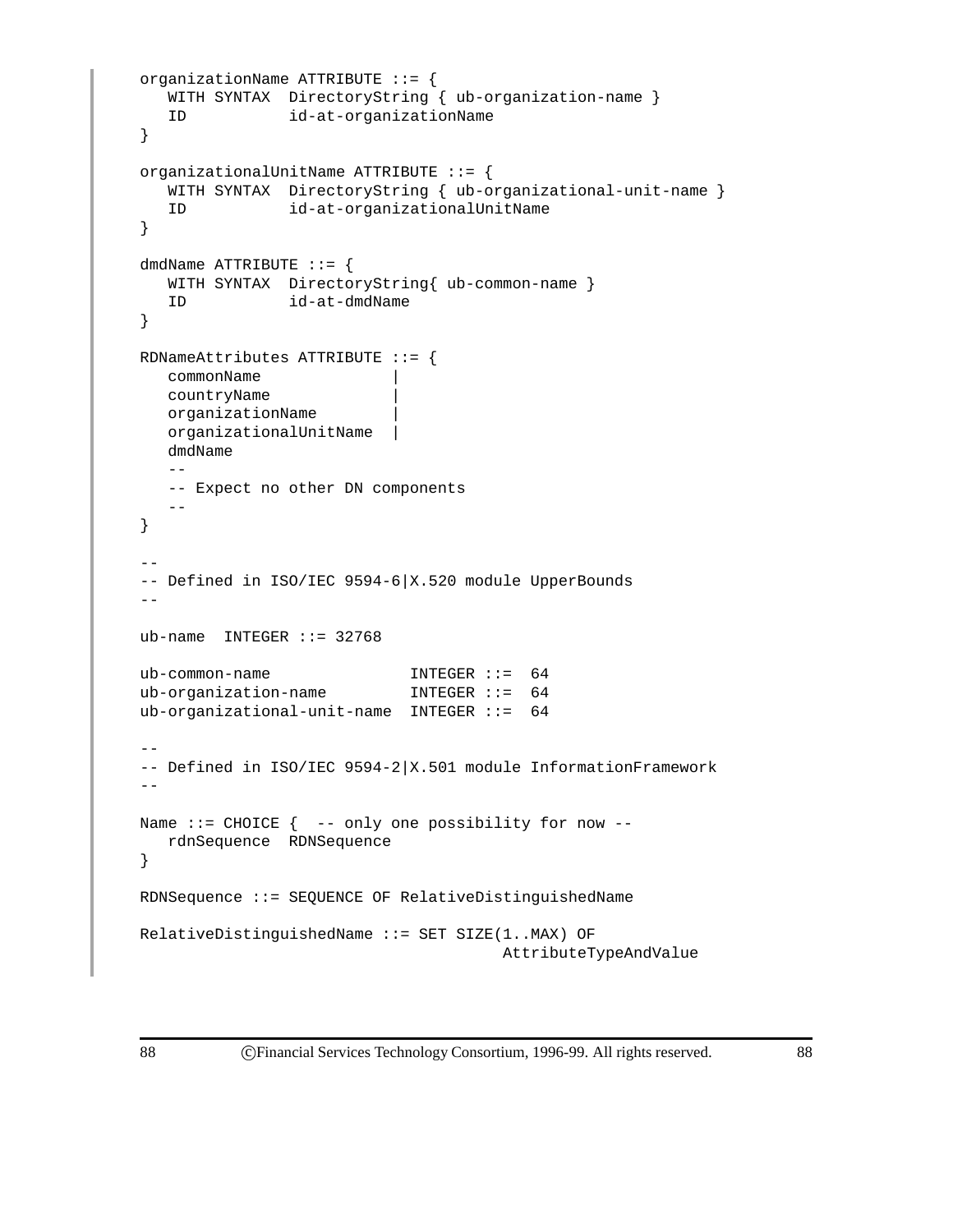```
AttributeTypeAndValue ::= SEQUENCE {
  type ATTRIBUTE.&id({RDNameAttributes}),
  value ATTRIBUTE.&Type({RDNameAttributes}{@type})
}
--
-- This simplified version of the ATTRIBUTE class defined in
-- ISO/IEC 9594-2|X.501 module InformationFramework produces
-- syntax conformant with that Directory standard, but only
-- includes those fields needed for public key certificates.
-ATTRIBUTE ::= CLASS {
  &Type,
  &id OBJECT IDENTIFIER UNIQUE
}
  WITH SYNTAX { WITH SYNTAX &Type ID &id }
--
-- Defined in ISO/IEC 9594-2|X.501 module UsefulDefinitions
--
ds OBJECT IDENTIFIER ::= {
   joint-iso-ccitt ds(5) } -- Directory Services
id-ce OBJECT IDENTIFIER := \{ ds 29 \} -- Certificate Extension
id-at OBJECT IDENTIFIER := \{ ds 4 \} -- Attribute Type
id-at-commonName OBJECT IDENTIFIER ::= { id-at 3 }
id-at-countryName OBJECT IDENTIFIER ::=\{ id-at 6 }
id-at-organizationName OBJECT IDENTIFIER ::= { id-at 10 }
id-at-organizationalUnitName OBJECT IDENTIFIER ::= { id-at 11 }
id-at-dmdName OBJECT IDENTIFIER ::= { id-at 54 }
END -- SupportingDefinitions --
ANSI-X9-62 { iso(1) member-body(2) us(840) 10045 module(4) 1 }
  DEFINITIONS EXPLICIT TAGS ::= BEGIN
-- EXPORTS All;
-- IMPORTS None;
ansi-X9-62 OBJECT IDENTIFIER ::= {
     iso(1) member-body(2) us(840) 10045
}
```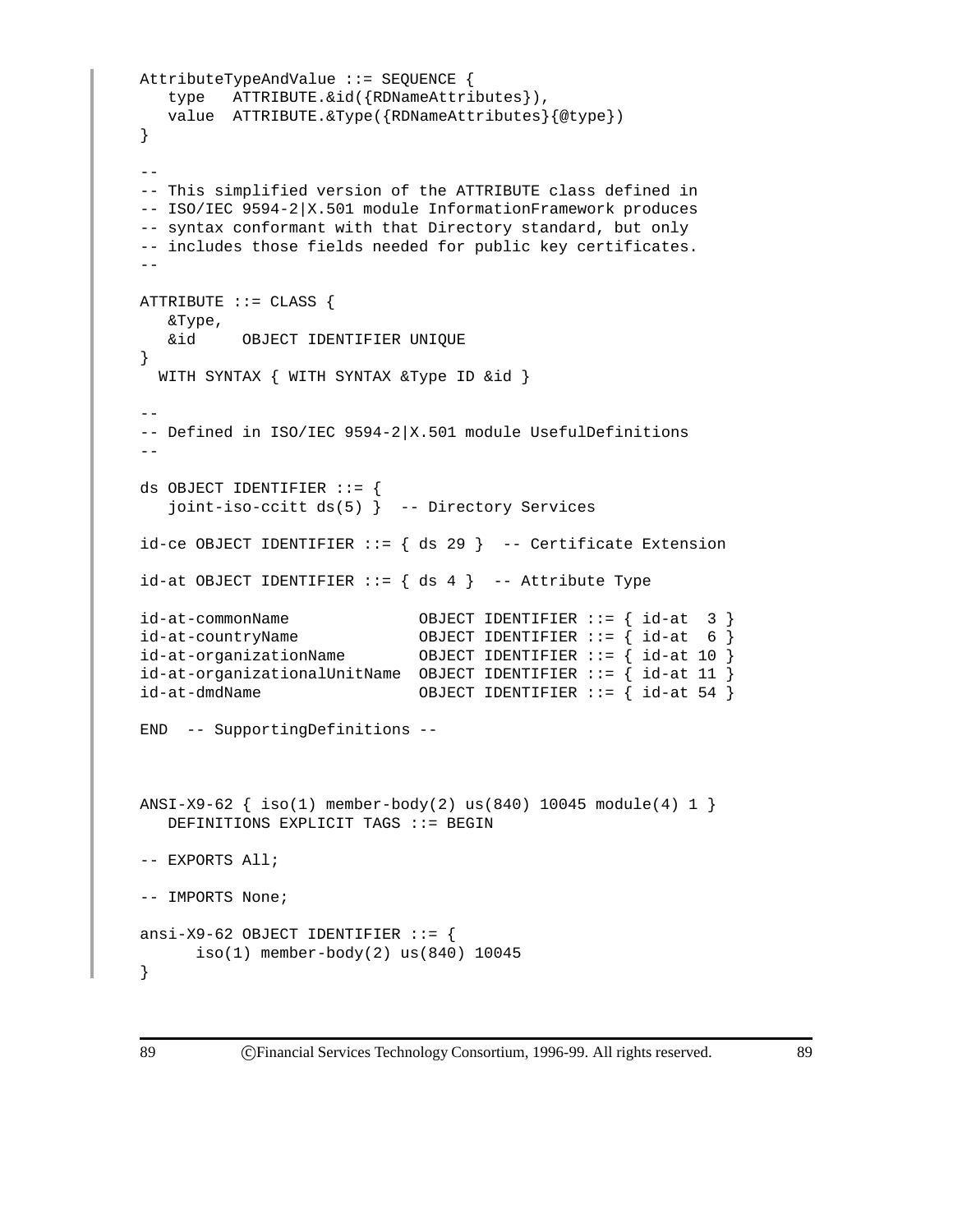```
FieldID { FIELD-ID:IOSet } ::= SEQUENCE { -- Finite field
  fieldType FIELD-ID.&id({IOSet}),
  parameters FIELD-ID.&Type({IOSet}{@fieldType})
}
FieldTypes FIELD-ID ::= \{{ Prime-p IDENTIFIED BY prime-field } |
   { Characteristic-two IDENTIFIED BY characteristic-two-field },
   ...
}
FIELD-ID ::= TYPE-IDENTIFIER -- ISO/IEC 8824-2:1995(E), Annex A
id-fieldType OBJECT IDENTIFYIER ::=\{ ansi-X9-62 fieldType(1)\}prime-field OBJECT IDENTIFIER ::= { id-fieldType 1 }
characteristic-two-field OBJECT IDENTIFIER ::= { id-fieldType 2 }
Prime-p ::= INTEGER -- Finite field F(p), p is an odd prime
Characteristic-two ::= SEQUENCE {
  m INTEGER, -- Field size 2^m
  basis CHARACTERISTIC-TWO.&id({BasisTypes}),
  parameters CHARACTERISTIC-TWO.&Type({BasisTypes}{@basis})
}
BasisTypes CHARACTERISTIC-TWO::= {
   { NULL IDENTIFIED BY gnBasis } |
   { Trinomial IDENTIFIED BY tpBasis } |
  { Pentanomial IDENTIFIED BY ppBasis },
   ...
}
-- Trinomial basis representation of F2ˆm
-- Integer k for reduction polynomial xm + xk + 1
-Trinomial ::= INTEGER
Pentanomial ::= SEQUENCE {
- --- Pentanomial basis representation of F2ˆm
-- reduction polynomial integers k1, k2, k3
- f(x) = x**m + x**k3 + x**k2 + x**k1 + 1--
  k1 INTEGER,
  k2 INTEGER,
  k3 INTEGER
```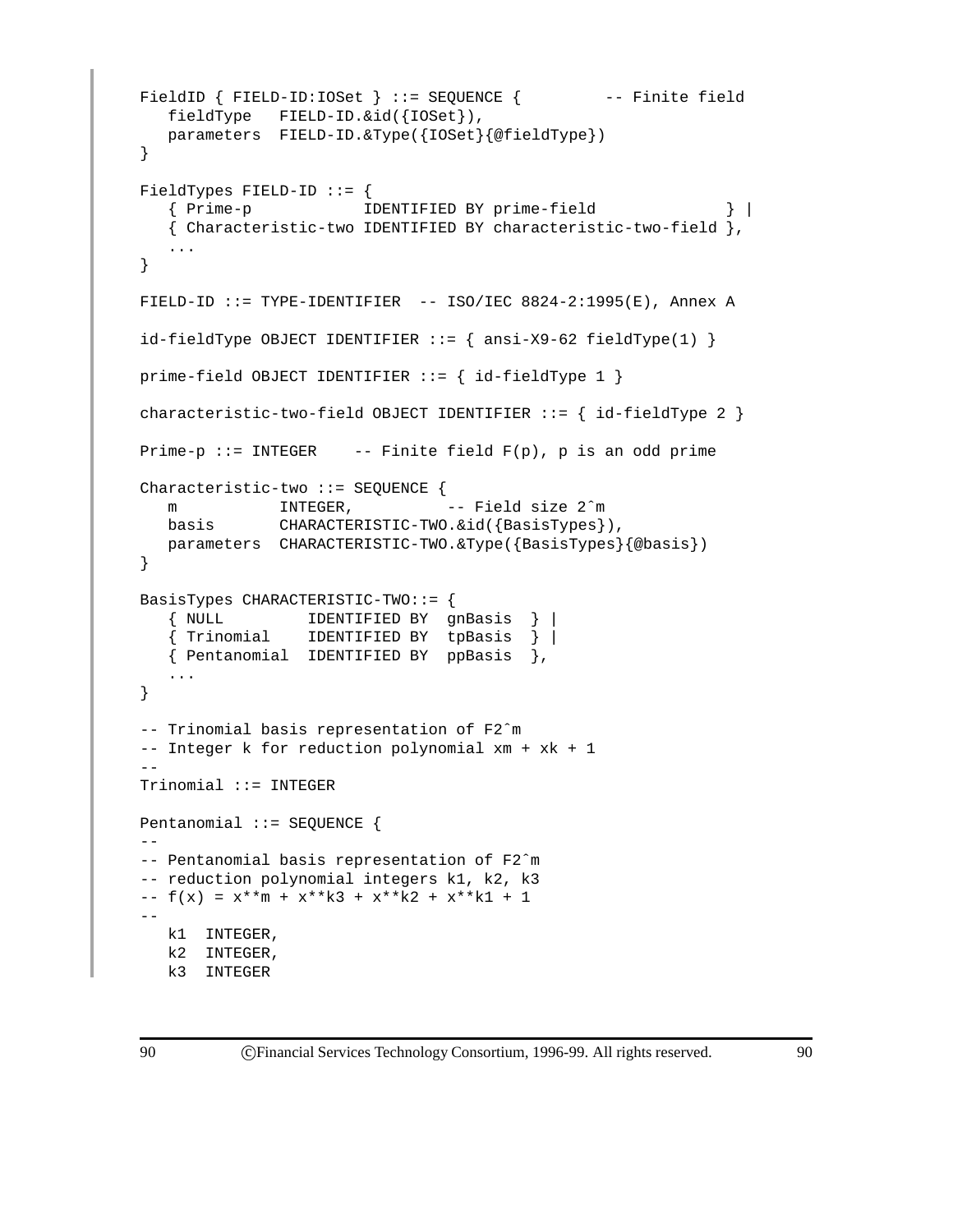```
}
CHARACTERISTIC-TWO ::= TYPE-IDENTIFIER
id-characteristic-two-basis OBJECT IDENTIFIER ::= {
   characteristic-two-field basisType(3) }
-- The object identifiers gnBasis, tpBasis and ppBasis name
-- three kinds of basis for characteristic-two finite fields
gnBasis OBJECT IDENTIFIER ::= { id-characteristic-two-basis 1 }
tpBasis OBJECT IDENTIFIER ::= { id-characteristic-two-basis 2 }
ppBasis OBJECT IDENTIFIER ::= { id-characteristic-two-basis 3 }
FieldElement ::= OCTET STRING -- Finite field element
ECPoint ::= OCTET STRING -- Elliptic curve point
ECParameters ::= SEQUENCE { -- Elliptic curve parameters
  version INTEGER { ecpVer1(1) } (ecpVer1),
  fieldID FieldID {{FieldTypes}},
  curve Curve,
   base ECPoint, -- Base point G
   order INTEGER, -- Order n of the base point
  cofactor INTEGER OPTIONAL, -- The integer h = \#E(Fq)/n...
}
Curve ::= SEQUENCE {
   a FieldElement, -- Elliptic curve coefficient a
   b FieldElement, -- Elliptic curve coefficient b
  seed BIT STRING OPTIONAL
}
-- When a digital signature is identified by the object identifier
-- ecdsa-with-SHA1 (as in module FSMLCertificates), the digital
-- signature shall be encoded as a value of type ECDSA-Sig-Value.
-- Objects such as X.509 certificates and CRLs represent digital
-- signatures as a bit string. Where a certificate or CRL is
-- signed with ECDSA and SHA-1, the entire encoding of a value
-- of type ECDSA-Sig-Value shall be the value (in ASN.1 TLV format)
-- of the bit string signature.
ECDSA-Sig-Value ::= SEQUENCE {
 r INTEGER,
  s INTEGER
}
id\text{-}ecSigType OBJECT IDENTIFIER ::= { ansi-X9-62 signatures(4)}
```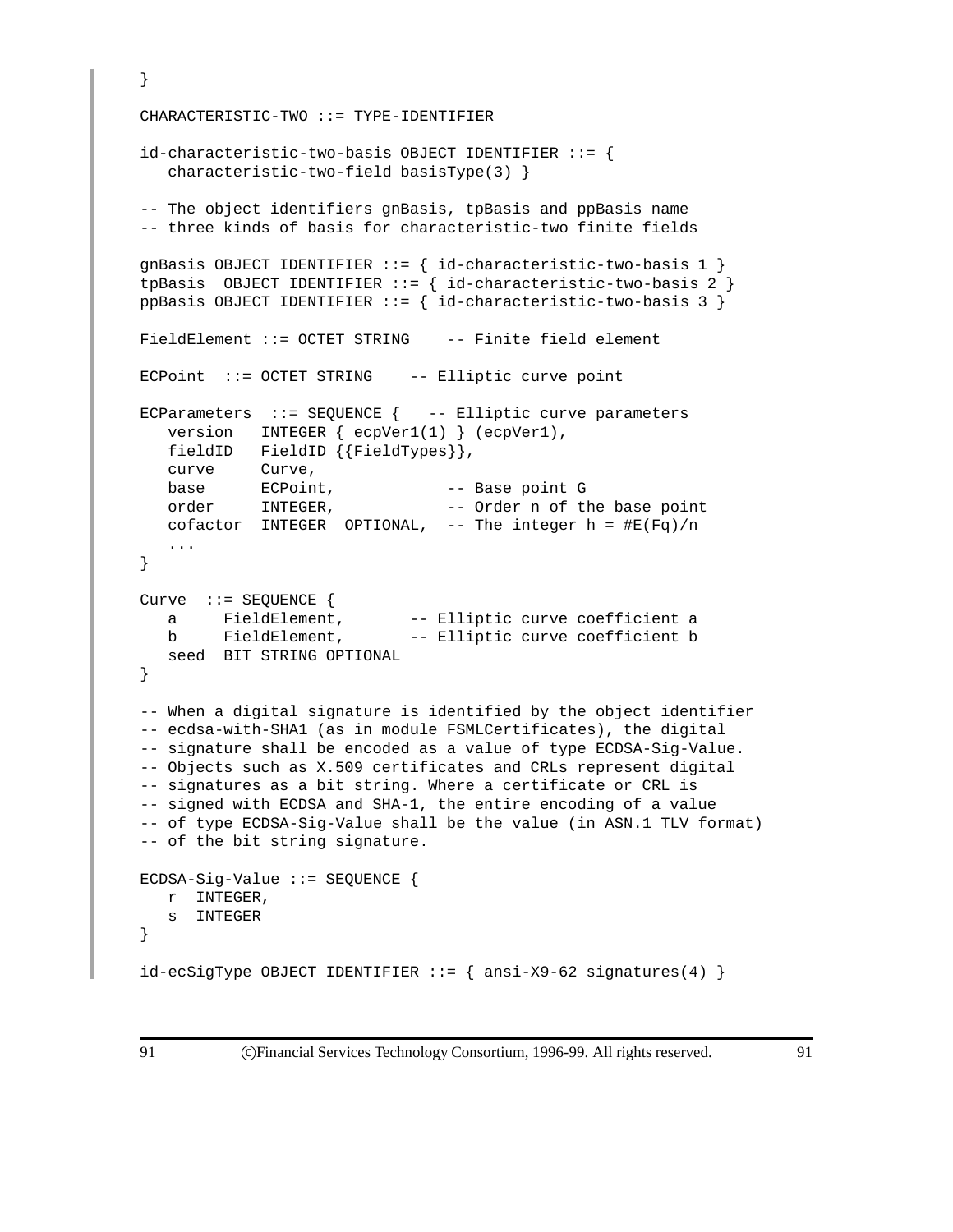```
ecdsa-with-SHA1 OBJECT IDENTIFIER ::= { id-ecSigType 1 }
-- An elliptic curve public key value of ECPoint, an OCTET
-- STRING value, is mapped to BIT STRING value subjectPublicKey
-- as follows: the most significant octet of the octet string
-- value becomes the most significant bits of the bit string
-- value and the least significant octet of the octet string
-- value becomes the least significant bits of the bit string.
SubjectPublicKeyInfo ::= SEQUENCE {
   algorithm AlgorithmIdentifier {{ECPKAlgorithms}},
   subjectPublicKey BIT STRING
}
AlgorithmIdentifier { ALGORITHM:IOSet } ::= SEQUENCE {
   algorithm ALGORITHM.&id({IOSet}),
  parameters ALGORITHM.&Type({IOSet}{@algorithm})
}
ECPKAlgorithms ALGORITHM ::= {
  ecPublicKeyType,
   ...
}
ecPublicKeyType ALGORITHM ::= {
   Parameters IDENTIFIED BY id-ecPublicKey
}
ALGORITHM ::= TYPE-IDENTIFIER
id-pubbleKeyType OBJECT IDENTIFIER ::= { ansi-X9-62 keyType(2) }id-ecPublicKey OBJECT IDENTIFIER ::= { id-publicKeyType 1 }
-- The public key Parameters are defined in X9.62 as a choice of
-- three alternatives. This allows detailed specification of all
-- possible required values using choice alternative ecParameters,
-- the use of an efficient namedCurve as an object identifier
-- substitute for a particular set of elliptic curve domain
-- parameters, or implicitlyCA in specific domains to indicate
-- that the parameters are explicitly defined elsewhere.
Parameters ::= CHOICE {
   ecParameters ECParameters,
  namedCurve CURVES.&id({CurveNames}),
   implicitlyCA NULL
}
```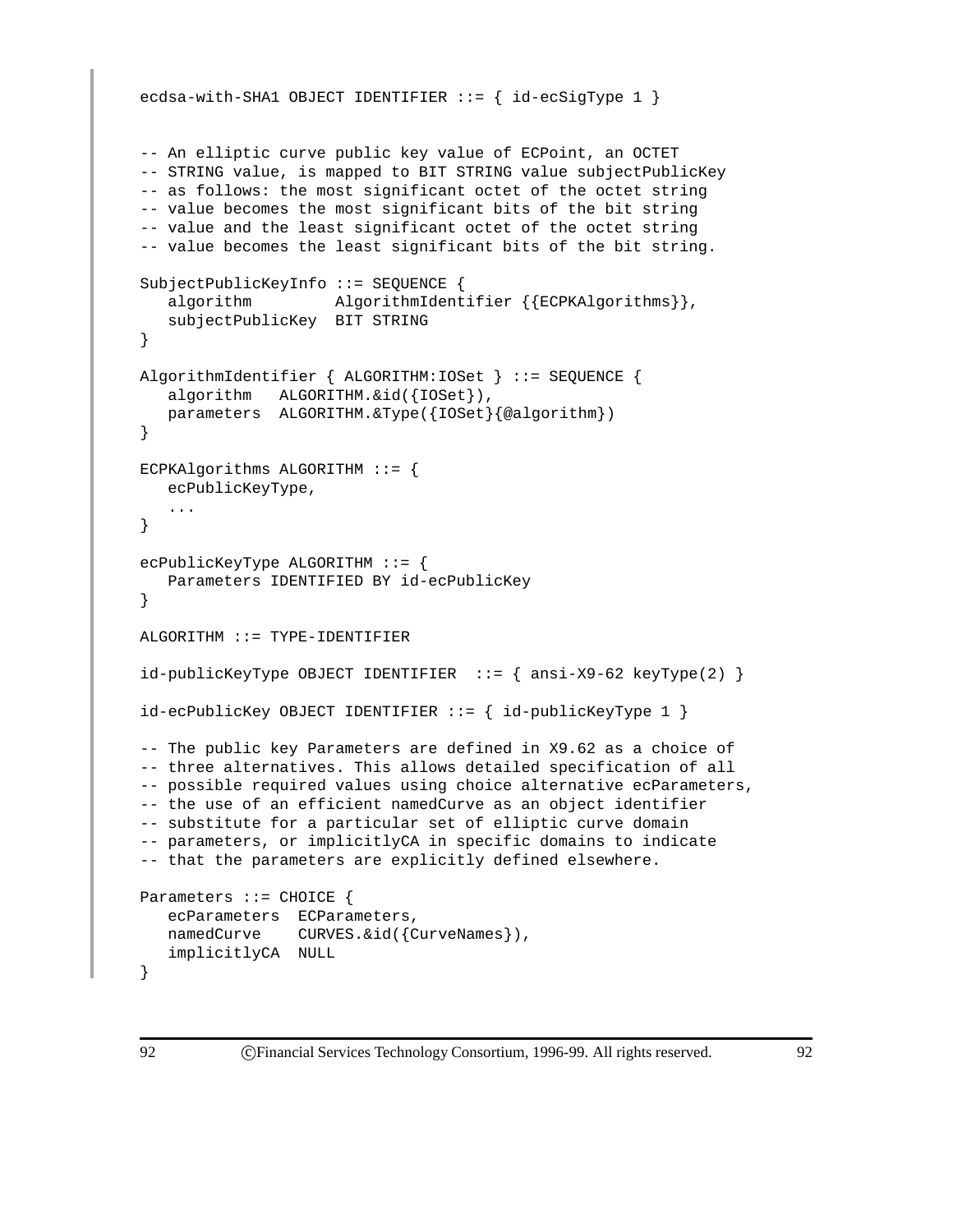```
CurveNames CURVES ::= {
  { ID c2pnb163v1 } | -- J.4.1, example 1 --
   \{ ID c2pnb163v2 \} | -- J.4.1, example 2 --
   { ID c2pnb163v3 } | -- J.4.1, example 3 --
   { ID c2pnb176w1 } | -- J.4.2, example 1 --
   { ID c2tnb191v1 } | -- J.4.3, example 1 --
   { ID c2tnb191v2 } | -- J.4.3, example 2 --
   { ID c2tnb191v3 } | -- J.4.3, example 3 --
   { ID c2onb191v4 } | -- J.4.3, example 4 --
   \{ ID \text{ c2onb191v5 } \} | -- J.4.3, example 5 --
   { ID c2pnb208w1 } | -- J.4.4, example 1 --
   \{ ID \text{ c2tnb239v1 } \} | -- J.4.5, example 1 --
   { ID c2tnb239v2 } | -- J.4.5, example 2 --
   { ID c2tnb239v3 } | -- J.4.5, example 3 --
   { ID c2onb239v4 } | -- J.4.5, example 4 --
   \{ ID \text{c2onb239v5 } \} | -- J.4.5, example 5 --
   { ID c2pnb272w1 } | -- J.4.6, example 1 --
   \{ ID c2pnb304w1 \} | -- J.4.7, example 1 --
   { ID c2tnb359v1 } | -- J.4.8, example 1 --
   { ID c2pnb368w1 } | -- J.4.9, example 1 --
   { ID c2tnb431r1 } | -- J.4.10, example 1 --
   { ID prime192v1 } | -- J.5.1, example 1 --
   { ID prime192v2 } | -- J.5.1, example 2 --
   { ID prime192v3 } | -- J.5.1, example 3 --
   { ID prime239v1 } | -- J.5.2, example 1 --
   { ID prime239v2 } | -- J.5.2, example 2 --
   { ID prime239v3 } | -- J.5.2, example 3 --
   { ID prime256v1 }, -- J.5.3, example 1 --
   ... -- others --
}
CURVES ::= CLASS \{&id OBJECT IDENTIFIER UNIQUE
}
 WITH SYNTAX { ID &id }
ellipticCurve OBJECT IDENTIFIER ::= { ansi-X9-62 curves(3) }
c-TwoCurve OBJECT IDENTIFIER ::= {
  ellipticCurve characteristicTwo(0) }
primeCurve OBJECT IDENTIFIER ::= { ellipticCurve prime(1) }
c2pnb163v1 OBJECT IDENTIFIER ::= { c-TwoCurve 1 }
c2pnb163v2 OBJECT IDENTIFIER ::= { c-TwoCurve 2 }
c2pnb163v3 OBJECT IDENTIFIER ::= { c-TwoCurve 3 }
c2pnb176w1 OBJECT IDENTIFIER ::= { c-TwoCurve 4 }
c2tnb191v1 OBJECT IDENTIFIER ::= { c-TwoCurve 5 }
```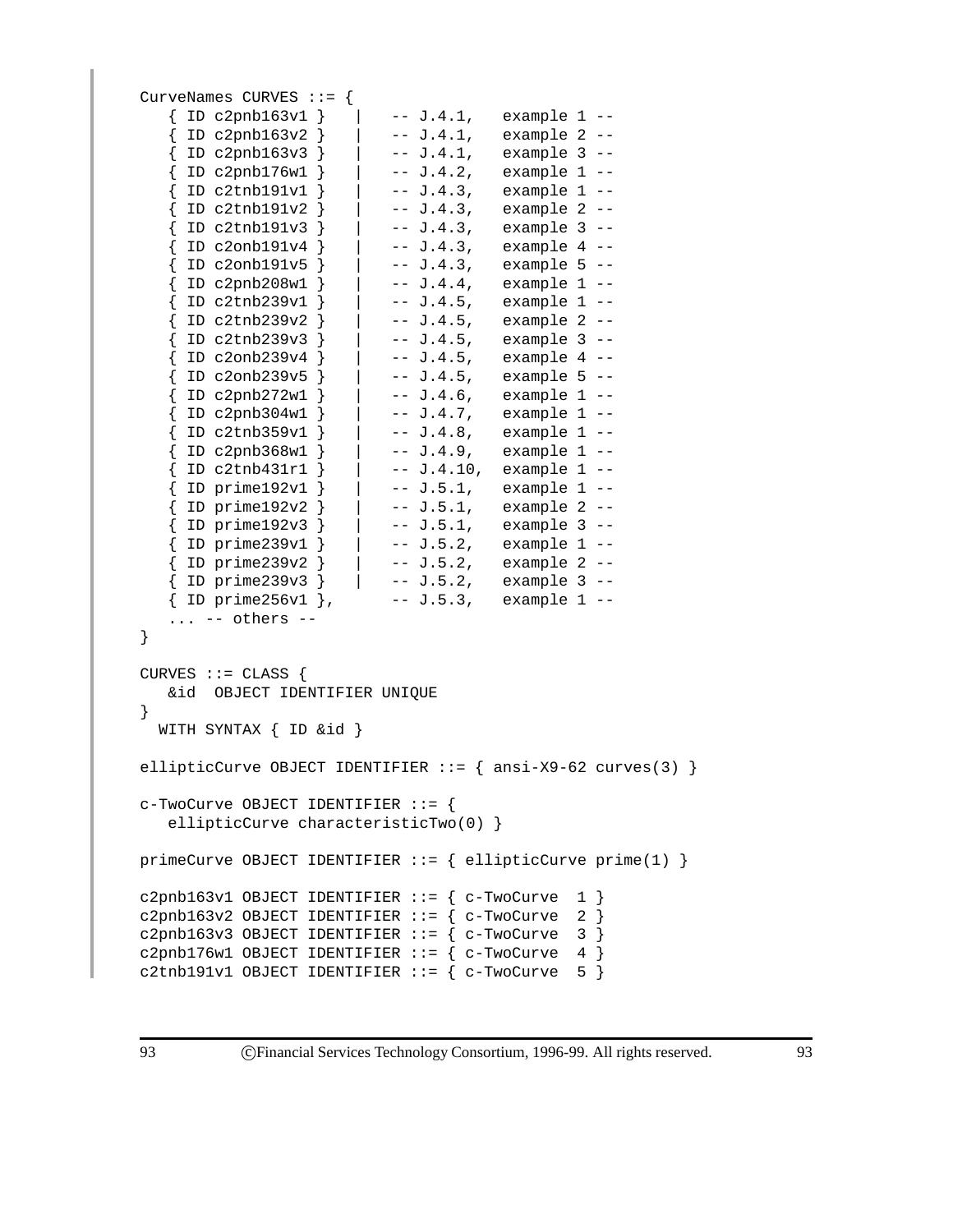```
c2tnb191v2 OBJECT IDENTIFIER ::= { c-TwoCurve 6 }
c2tnb191v3 OBJECT IDENTIFIER ::= { c-TwoCurve 7 }
c2onb191v4 OBJECT IDENTIFIER ::= { c-TwoCurve 8 }
c2onb191v5 OBJECT IDENTIFIER ::= { c-TwoCurve 9 }
c2pnb208w1 OBJECT IDENTIFIER ::= { c-TwoCurve 10 }
c2tnb239v1 OBJECT IDENTIFIER ::= { c-TwoCurve 11 }
c2tnb239v2 OBJECT IDENTIFIER ::= { c-TwoCurve 12 }
c2tnb239v3 OBJECT IDENTIFIER ::= { c-TwoCurve 13 }
c2onb239v4 OBJECT IDENTIFIER ::= { c-TwoCurve 14 }
c2onb239v5 OBJECT IDENTIFIER ::= { c-TwoCurve 15
c2pnb272w1 OBJECT IDENTIFIER ::= { c-TwoCurve 16 }
c2pnb304w1 OBJECT IDENTIFIER ::= { c-TwoCurve 17 }
c2tnb359v1 OBJECT IDENTIFIER ::= { c-TwoCurve 18 }
c2pnb368w1 OBJECT IDENTIFIER ::= { c-TwoCurve 19 }
c2tnb431r1 OBJECT IDENTIFIER ::= { c-TwoCurve 20 }
prime192v1 OBJECT IDENTIFIER ::= { primeCurve 1 }
prime192v2 OBJECT IDENTIFIER ::= { primeCurve 2 }
prime192v3 OBJECT IDENTIFIER ::= { primeCurve 3 }
prime239v1 OBJECT IDENTIFIER ::= { primeCurve 4 }
prime239v2 OBJECT IDENTIFIER  ::= \{ primeCurve 5 \}prime239v3 OBJECT IDENTIFIER  ::= \{ primeCurve 6 \}prime256v1 OBJECT IDENTIFIER ::= { primeCurve 7 }
END -- ANSI-X9-62 --
FSMLCertificateManagement DEFINITIONS IMPLICIT TAGS ::= BEGIN
--
-- This module is a subset of ISO 15782-1 ASN.1 module named
-- CertificateManagement { iso(1) member-body(2) us(840)
-- x9-57(10040) module(1) certificateManagement(1) }
--- EXPORTS All
-- IMPORTS None
DSAPublicKey ::= INTEGER -- public key y
DSAParameters ::= SEQUENCE {
   prime1 INTEGER, -- modulus p
   prime2 INTEGER, -- modulus q
   base INTEGER -- base g
}
-- object identifier assignments
```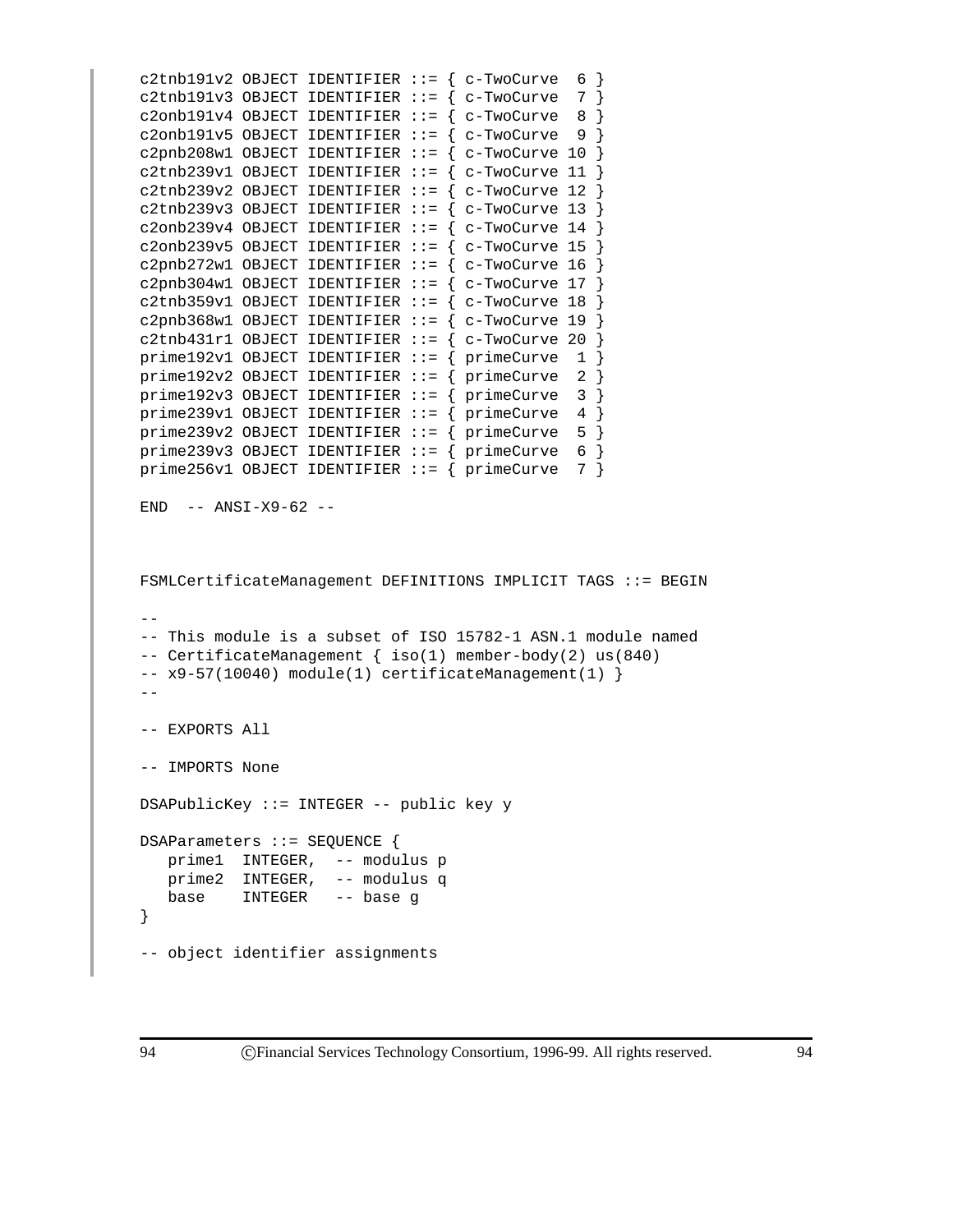```
x9-57Algorithm OBJECT IDENTIFIER ::= {
   iso(1) member-body(2) us(840) x9-57(10040) algorithm(4)
}
id-dsa OBJECT IDENTIFIER ::= {
   x9-57Algorithm dsa(1)
}
id-dsa-with-shell OBJECT IDENTIFYER ::= {
  x9-57Algorithm dsa-with-sha1(3)
}
END -- FSMLCertificateManagement --
FSML-PKCSPlus DEFINITIONS EXPLICIT TAGS ::= BEGIN
-- The following definitions are taken from the SET
-- ASN.1 module named SetPKCS7Plus.
pkcs-1 OBJECT IDENTIFIER ::= {
   iso(1) member-body(2) us(840) rsadsi(113549) pkcs(1) 1 }
id-rsaEncryption OBJECT IDENTIFIER ::= { pkcs-1 1 }
id-sha1-with-rsa-signature OBJECT IDENTIFIER ::= { pkcs-1 5 }
END
FSMLCertificateRevocationList
      DEFINITIONS EXPLICIT TAGS ::= BEGIN
-- EXPORTS All;
IMPORTS
   AlgorithmIdentifier{}, CertificateSerialNumber, EXTENSION,
   Extensions \{\}, SignatureAlgorithms, SIGNED \{\}, Time
      FROM FSMLCertificates
   authorityKeyIdentifier, cRLNumber
      FROM FSMLExtensions
   Name
```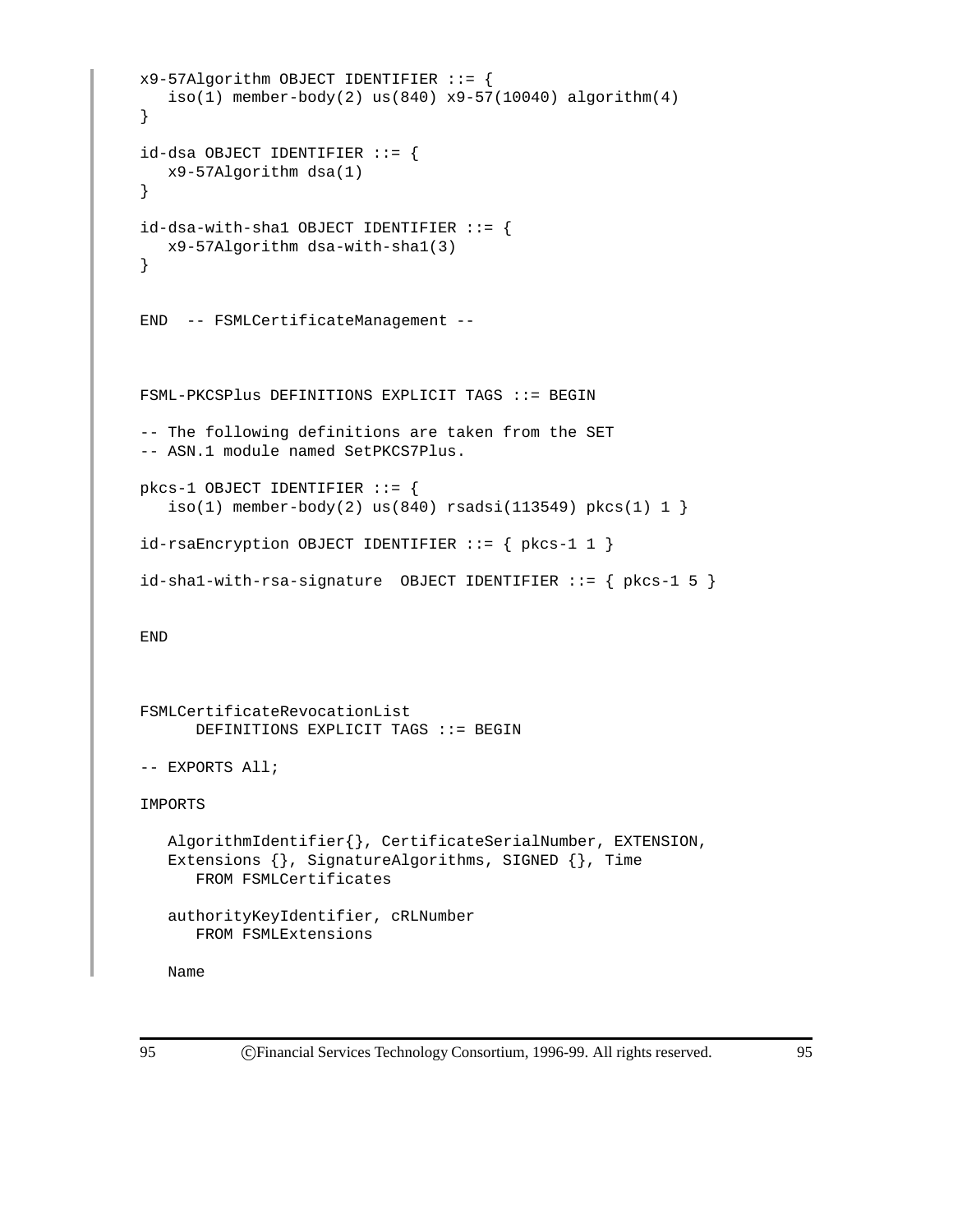```
FROM SupportingDefinitions;
CRL ::= SIGNED { EncodedCRLInfo }
EncodedCRLInfo ::=
     TYPE-IDENTIFIER.&Type( CertificateRevocationListInfo )
CertificateRevocationListInfo ::= SEQUENCE {
  version INTEGER { crliVer2(1) } ( crliVer2 ),
  signature \qquad \qquad \text{AlgorithmIdentifier } \left\{ \text{SignatureAlgorithms} \right\},issuer Name,
  thisUpdate Time,
  nextUpdate Time,
  revokedCertificates CRLEntryList OPTIONAL,
  crlExtensions [0] CRLExtensions OPTIONAL
}
CRLExtensions ::= Extensions { CRLSet }
CRLSet EXTENSION ::= {
  authorityKeyIdentifier |
  cRLNumber,
   ...
}
CRLEntryList ::= SEQUENCE OF CRLEntry
CRLEntry ::= SEQUENCE{
  userCertificate CertificateSerialNumber,
  revocationDate Time,
  crlEntryExtensions CRLEntryExtensions OPTIONAL
}
CRLEntryExtensions ::= Extensions { CRLEntrySet }
CRLEntrySet EXTENSION ::= \{ \ldots \} -- None defined for FSML use
END -- FSMLCertificateRevocationList --
```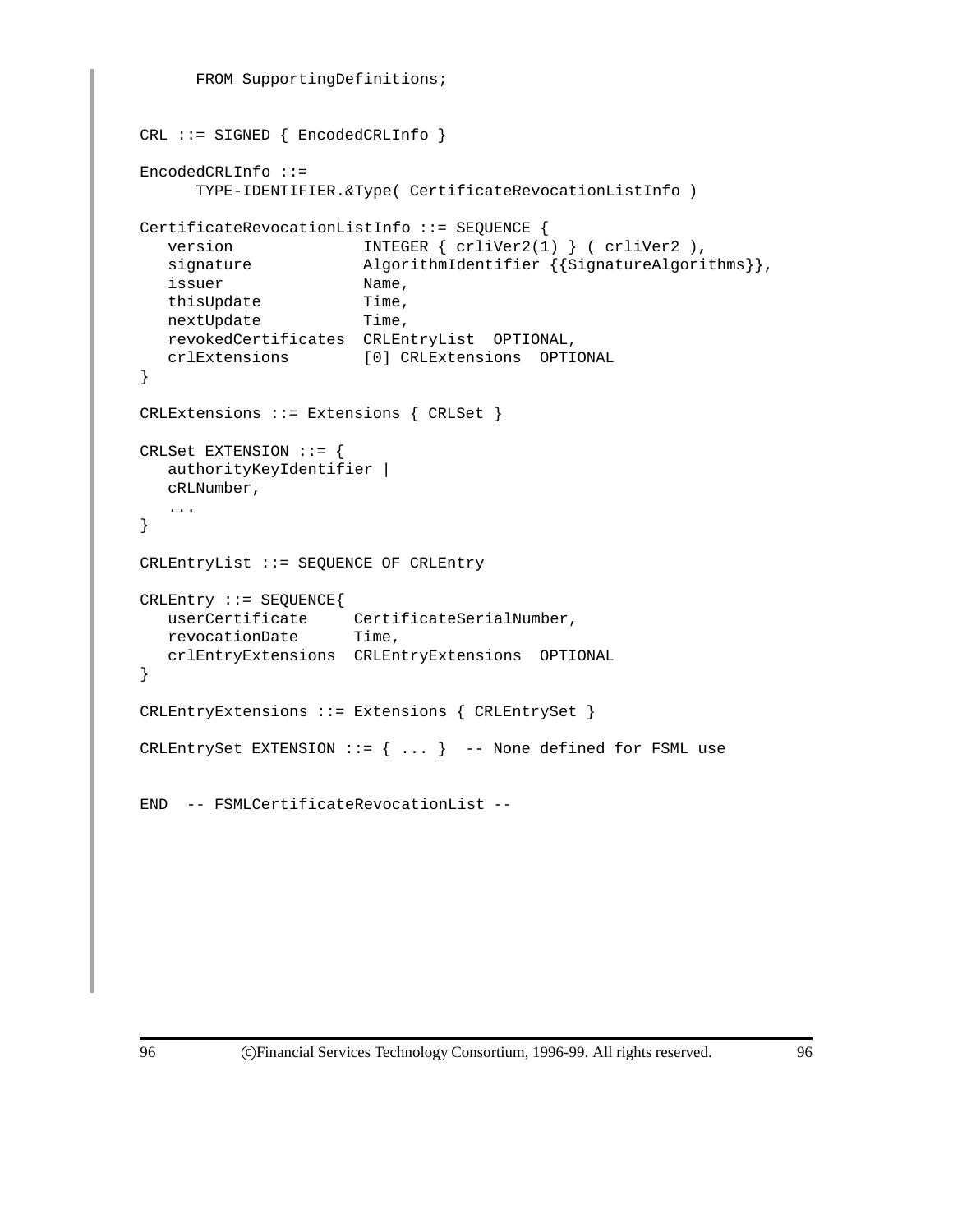# **Elliptic Curve cryptographic recommendations**

The key sizes recommended are 163-bit and 283-bit. 163-bit is recommended for user key sizes, but 283-bit may be desirable for certificate creation. The availability of OIDs for both key sizes enables a choice of security strengths now and in the future.

Two curve recommendations for 163-bit ECC, already assigned OIDs, are...

sect163k1 = 1 3 132 0 1 sect163r1 = 1 3 132 0 2

A new OID which will be assigned for 163-bit ECC is...

sect163r2 = 1 3 132 0 15

Two new OIDs which will be assigned for 283-bit ECC are...

sect283k1 = 1 3 132 0 16 sect283r1 = 1 3 132 0 17

The parameters corresponding to all the OIDs above can be found in [6]. sect163k1, sect163r2, sect283k1, and sect283r1 are among the curves recommended by NIST for federal government use in [24]. sect163r1 is currently available more widely than sect163r2 in COTS products.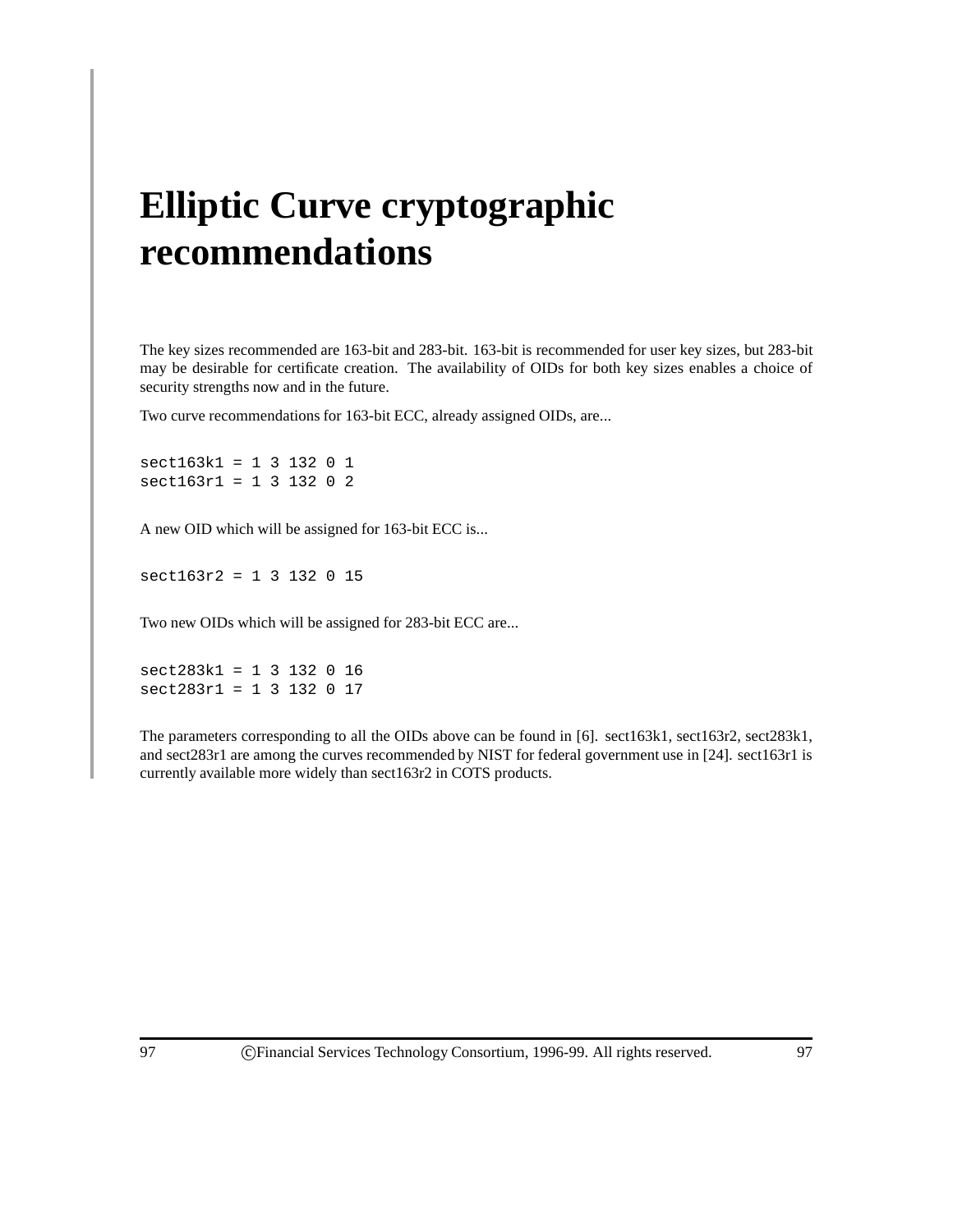# **Field Summary**

Below is a summary of the attributes of each of the entities or fields allowed in an FSML Electronic Document

| Field Attribute Summary - Part One |                                                       |                |                |             |     |        |              |
|------------------------------------|-------------------------------------------------------|----------------|----------------|-------------|-----|--------|--------------|
| Field                              | Containing                                            | Min            | Max            | Size        | Opt | Logged | <b>Notes</b> |
| Name                               | <b>Blocks</b>                                         | <b>Size</b>    | Size           | Code        |     |        |              |
| blkname                            | all                                                   | 1              | 64             | P           |     |        |              |
| crit                               | all                                                   | $\overline{4}$ | 5              | $\mathbf F$ | Yes |        |              |
| vers                               | all                                                   | $\mathbf{1}$   | $\mathbf{8}$   | P           | Yes |        |              |
| acctrest                           | $\langle$ account $\rangle$                           | 1              | 256            | P           | Yes |        |              |
| accttitle                          | $\langle$ account $\rangle$                           | 1              | 76             | P           | Yes |        |              |
| accttype                           | $\alpha$ ccount $>$                                   | 1              | 76             | P           | Yes |        |              |
| adata                              | <attachment></attachment>                             | 1              | N/A            |             | Yes |        |              |
| algorithm                          | $\langle$ signature $\rangle$                         | 7              | 9              | F           |     |        |              |
| amount                             | multiple types                                        | $\mathbf{1}$   | 21             | B           |     | Yes    |              |
| astatus                            | <attachment></attachment>                             | 9              | 9              | F           | Yes |        |              |
| bankacct                           | <account> <deposit></deposit></account>               | 1              | 20             | B           |     |        |              |
| bankaddr                           | $\langle$ account $\rangle$                           | 1              | 76             | P           | Yes |        |              |
| bankcode                           | $\langle account \rangle$ $\langle bankstamp \rangle$ | 9              | 9              | B           | Yes |        |              |
| bankemail                          | $\langle$ account $\rangle$                           | 1              | 76             | P           | Yes |        |              |
| bankfax                            | $<$ account $>$                                       | 1              | 76             | P           | Yes |        |              |
| bankname                           | $<$ account $>$                                       | 1              | 76             | P           | Yes |        |              |
| bankphone                          | $<$ account $>$                                       | 1              | 76             | P           | Yes |        |              |
| bankser                            | $<$ account $>$                                       | 1              | 16             | B           |     |        |              |
| bundles                            | <cashletter></cashletter>                             | 1              | 8              | P           |     |        |              |
| blockref                           | $\langle$ signature $\rangle$                         | 1              | 76             | P           |     |        |              |
| certdata                           | $<$ cert $>$                                          | 1              | N/A            |             |     |        |              |
| certissuer                         | multiple types                                        | 1              | 256            | P           | Yes |        |              |
| certserial                         | multiple types                                        | 1              | 16             | P           | Yes |        |              |
| certtype                           | $<$ cert $>$                                          | 6              | 6              | F           |     |        |              |
| checkbook                          | multiple types                                        | 1              | 16             | B           |     |        |              |
| checknum                           | <checkdata></checkdata>                               | 1              | 19             | B           |     | Yes    |              |
| conditions                         | $<$ check $>$                                         | 1              | 76             | P           | Yes |        |              |
| country                            | multiple types                                        | $\overline{c}$ | $\mathfrak{D}$ | F           | Yes | Yes    |              |
| cserial                            | <certification></certification>                       | 1              | 16             | P           | Yes |        |              |
| currency                           | multiple types                                        | 3              | 3              | F           | Yes | Yes    |              |
| custno                             | $\langle$ account $\rangle$                           | 1              | 76             | P           | Yes |        |              |

## **10.1 Field Attributes Table (part 1)**

98 CFinancial Services Technology Consortium, 1996-99. All rights reserved. 98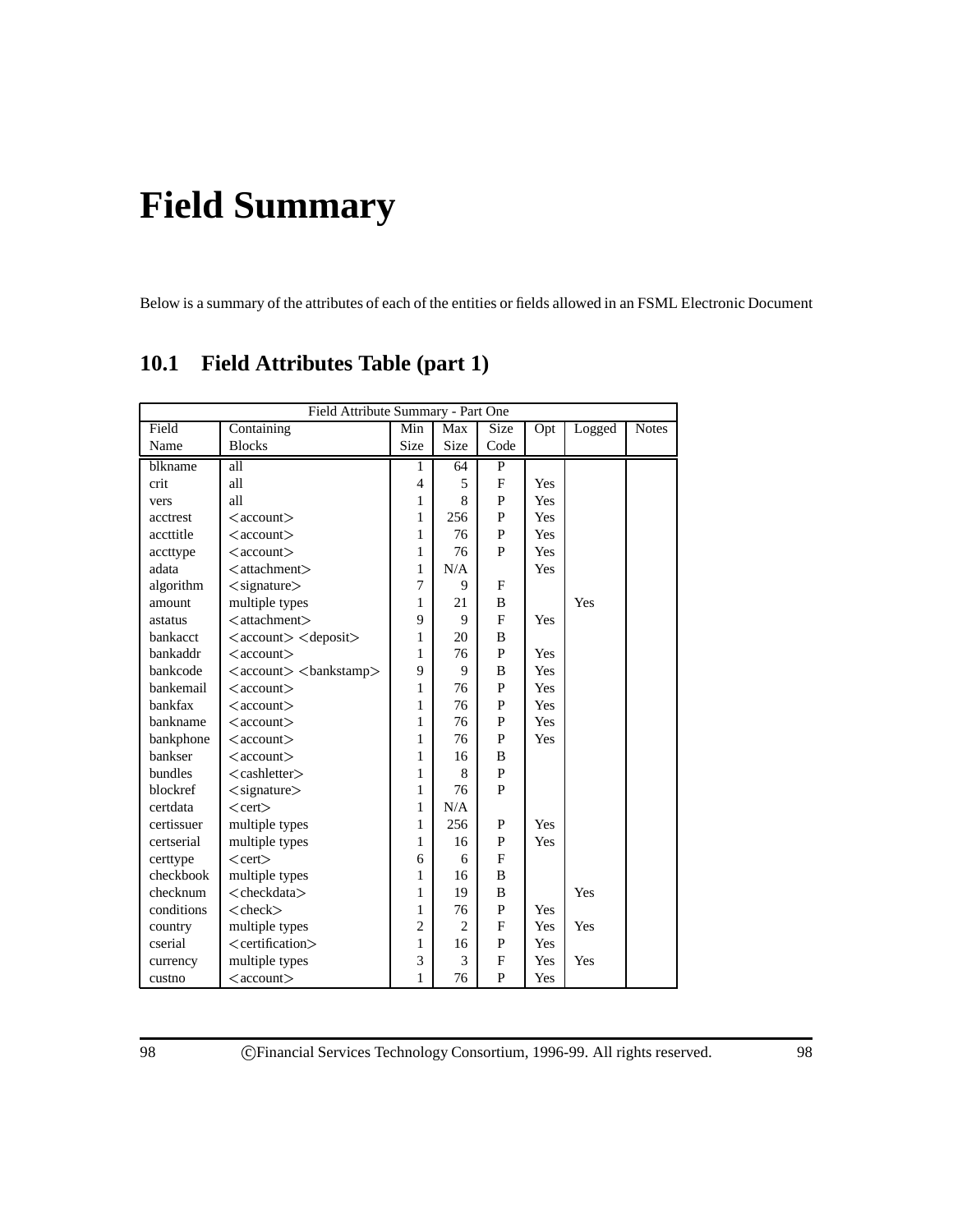| Field Attribute Summary - Part Two |                                                             |              |      |                           |     |        |              |
|------------------------------------|-------------------------------------------------------------|--------------|------|---------------------------|-----|--------|--------------|
| Field                              | Containing                                                  | Min          | Max  | Size                      | Opt | Logged | <b>Notes</b> |
| Name                               | <b>Blocks</b>                                               | Size         | Size | Code                      |     |        |              |
| custacct                           | $\langle$ invoice $\rangle$                                 | 1            | 76   | P                         | Yes |        |              |
| date                               | multiple types                                              | $\,$ 8 $\,$  | 8    | $\boldsymbol{\mathrm{F}}$ | Yes | Yes    |              |
| dateissued                         | <checkdata></checkdata>                                     | 8            | 8    | F                         |     | Yes    |              |
| datevalid                          | <checkdata></checkdata>                                     | 8            | 8    | F                         |     | Yes    |              |
| expdate                            | $\langle$ account $\rangle$                                 | 8            | 8    | F                         |     |        |              |
| function                           | <action></action>                                           | 1            | 16   | F                         |     |        |              |
| hash                               | $<$ signature $>$                                           | 1            | 256  | F                         |     |        |              |
| info                               | $<$ check $>$                                               | 1            | 76   | P                         | Yes |        |              |
| invdata                            | $<$ invoice $>$                                             | $\mathbf{1}$ | N/A  |                           | Yes |        |              |
| items                              | multiple types                                              | 1            | 8    | ${\bf P}$                 |     |        |              |
| legalnotice                        | $<$ check $>$                                               | 1            | 76   | P                         |     |        |              |
| location                           | $\langle$ signature $\rangle$                               | 1            | 76   | P                         | Yes |        |              |
| memo                               | $<$ check $>$                                               | 1            | 76   | $\mathbf P$               | Yes |        |              |
| micrmaskc                          | $\langle$ account $\rangle$                                 | $\mathbf{1}$ | 128  | $\, {\bf B}$              | Yes |        |              |
| micrmaskd                          | $\langle$ account $\rangle$                                 | 1            | 128  | B                         | Yes |        |              |
| msgtext                            | $<$ message $>$                                             | 1            | 76   | P                         |     |        |              |
| msgdata                            | <message></message>                                         | 1            | N/A  |                           | Yes |        |              |
| nonce                              | $<$ signature $>$                                           | 8            | 16   | P                         |     |        |              |
| payeracct                          | $<$ check $>$                                               | 1            | 76   | P                         | Yes |        |              |
| payto                              | multiple types                                              | 1            | 76   | L                         |     | Yes    | 1            |
| paytoacct                          | multiple types                                              | 1            | 20   | $\, {\bf B}$              | Yes | Yes    |              |
| paytobank                          | multiple types                                              | 9            | 9    | B                         | Yes | Yes    |              |
| paytocustno                        | multiple types                                              | 1            | 76   | L                         | Yes | Yes    |              |
| paytoid                            | multiple types                                              | 1            | 76   | $\mathbf{P}$              | Yes | Yes    |              |
| paytoidns                          | multiple types                                              | 1            | 76   | P                         | Yes | Yes    |              |
| reason                             | <action></action>                                           | 1            | 16   | F                         |     |        |              |
| remittance                         | $<$ invoice $>$                                             | 1            | 76   | P                         | Yes |        |              |
| restrictions                       | <check> <endorsement></endorsement></check>                 | 1            | 256  | ${\bf P}$                 |     |        |              |
| retcode                            | <message></message>                                         | 1            | 8    | $\mathbf F$               |     |        |              |
| serverid                           | <bankstamp></bankstamp>                                     | 1            | 8    | P                         |     |        |              |
| sig                                | $<$ signature $>$                                           | 42           | 256  | $\overline{F}$            |     |        |              |
| sigref                             | $\langle$ signature $\rangle$                               | 1            | 76   | $\mathbf P$               | Yes |        |              |
| sigrest                            | $\langle$ account $\rangle$                                 | 1            | 76   | $\mathbf{P}$              | Yes |        |              |
| sigtype                            | $\langle$ signature $\rangle$                               | 1            | 16   | P                         |     | Yes    |              |
| stampdata                          | <bankstamp></bankstamp>                                     | N/A          | N/A  |                           |     |        |              |
| stampserial                        | <bankstamp></bankstamp>                                     | 1            | 15   | P                         |     |        |              |
| timestamp                          | $\langle$ signature $\rangle$ $\langle$ bankstamp $\rangle$ | 16           | 16   | $\boldsymbol{\mathrm{F}}$ | Yes |        |              |

# **10.2 Field Attributes Table (part 2)**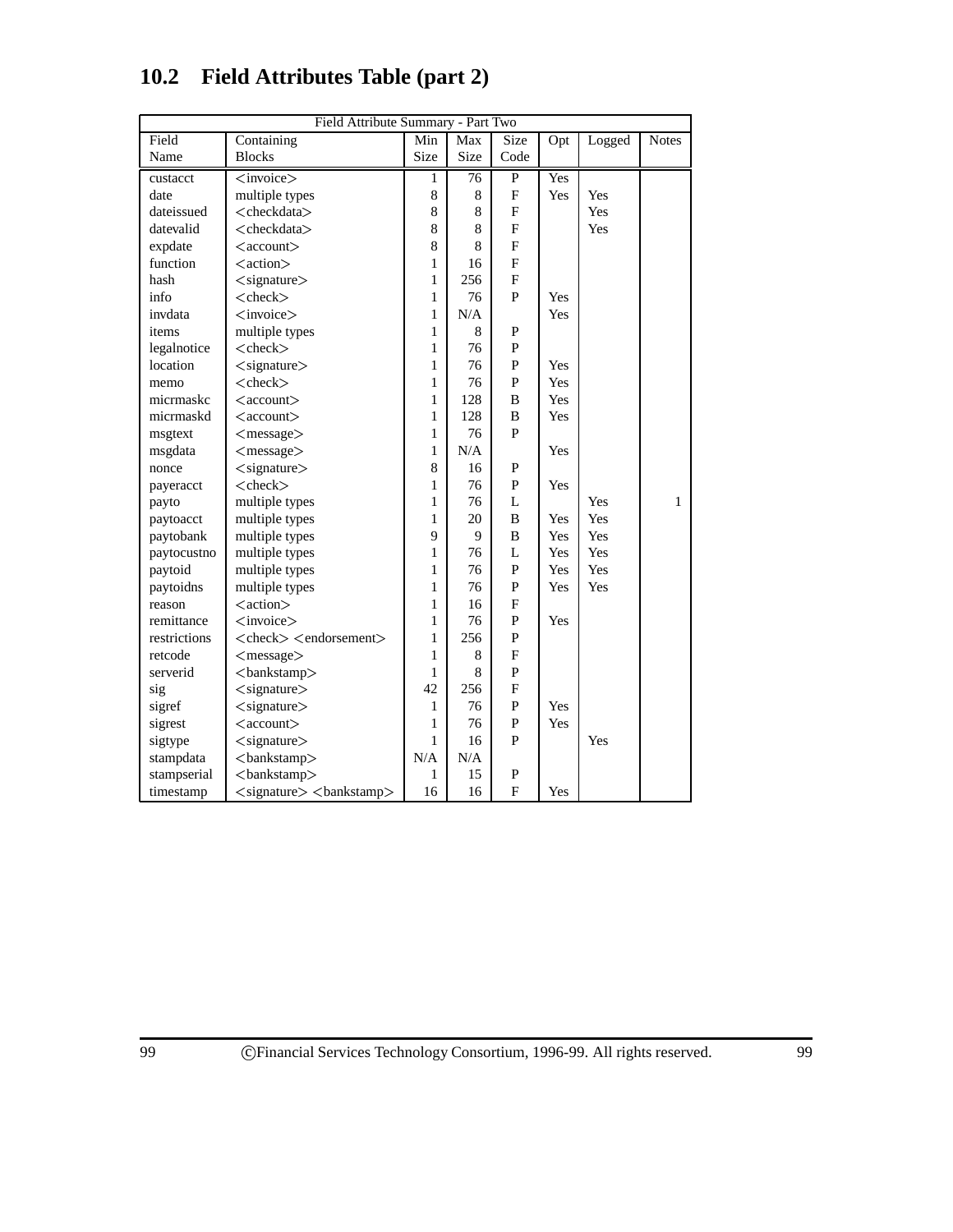| Field Attribute Summary - Part Three |                               |      |      |      |            |        |              |  |
|--------------------------------------|-------------------------------|------|------|------|------------|--------|--------------|--|
| Field                                | Containing                    | Min  | Max  | Size | Opt        | Logged | <b>Notes</b> |  |
| Name                                 | <b>Blocks</b>                 | Size | Size | Code |            |        |              |  |
| useraddr                             | $\langle$ signature $\rangle$ |      | 76   | P    | Yes        |        |              |  |
| useremail                            | $\langle$ signature $\rangle$ | 1    | 76   | P    | <b>Yes</b> |        |              |  |
| useridnum                            | $\langle$ signature $\rangle$ | 1    | 76   | P    | <b>Yes</b> |        |              |  |
| username                             | $\langle$ signature $\rangle$ | 1    | 76   | P    | <b>Yes</b> |        |              |  |
| userotherid                          | $\langle$ signature $\rangle$ | 1    | 76   | P    | <b>Yes</b> |        |              |  |
| userotherid                          | $\langle$ signature $\rangle$ | 1    | 76   | P    | <b>Yes</b> |        |              |  |
| vara                                 | $<$ check $>$                 |      | 76   | P    | <b>Yes</b> |        |              |  |
| varb                                 | $<$ check $>$                 | 1    | 76   | P    | <b>Yes</b> |        |              |  |
| varc                                 | $<$ check $>$                 | 1    | 76   | P    | Yes        |        |              |  |
| vard                                 | $<$ check $>$                 | 1    | 76   | P    | Yes        |        |              |  |
| vare                                 | $<$ check $>$                 | 1    | 76   | P    | Yes        |        |              |  |
| varf                                 | $<$ check $>$                 | 1    | 76   | P    | Yes        |        |              |  |
| varg                                 | $<$ check $>$                 | 1    | 76   | P    | Yes        |        |              |  |
| varh                                 | $<$ check $>$                 |      | 76   | P    | Yes        |        |              |  |
| vari                                 | $<$ check $>$                 |      | 76   | P    | Yes        |        |              |  |

# **10.3 Field Attributes Table (part 3)**

Notes:

1 Only the first 16 bytes are logged.

The Size Code column in the above tables indicates the reason that the specified Max Sizes were chosen, as follows:

| Max Size Reason codes |                                          |  |  |  |  |
|-----------------------|------------------------------------------|--|--|--|--|
| Code                  | Rationale                                |  |  |  |  |
| в                     | Required by Banking standards            |  |  |  |  |
| F                     | Format of data dictates size             |  |  |  |  |
|                       | Limited by Logging area size limitations |  |  |  |  |
|                       | Practicality considerations limit size   |  |  |  |  |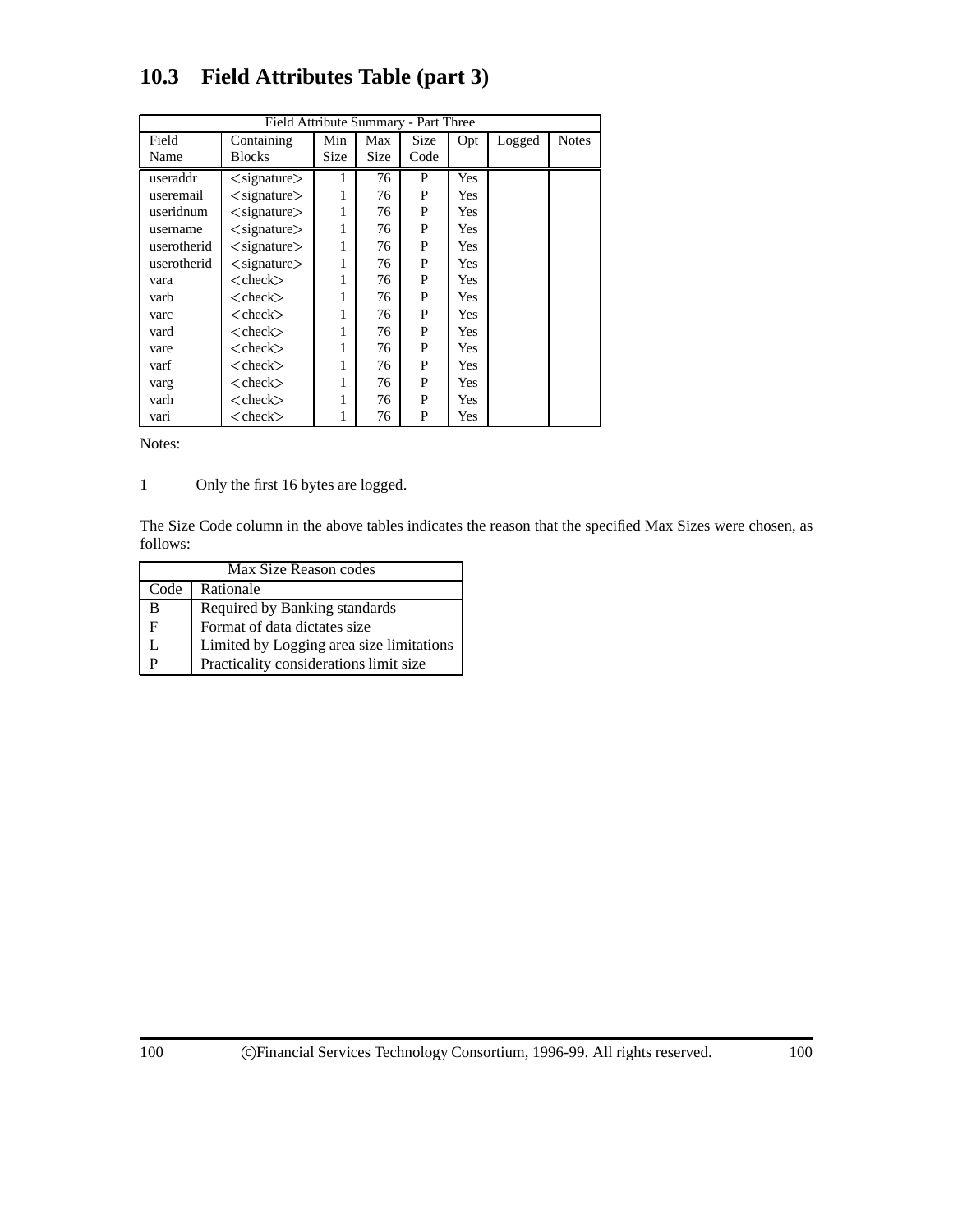# **Document Verification**

The steps required to verify an FSML document, both syntactically and cryptographically are discussed in this chapter.

# **11.1 Verifying Document Contents**

The following tables describe the verification requirements for Document Contents.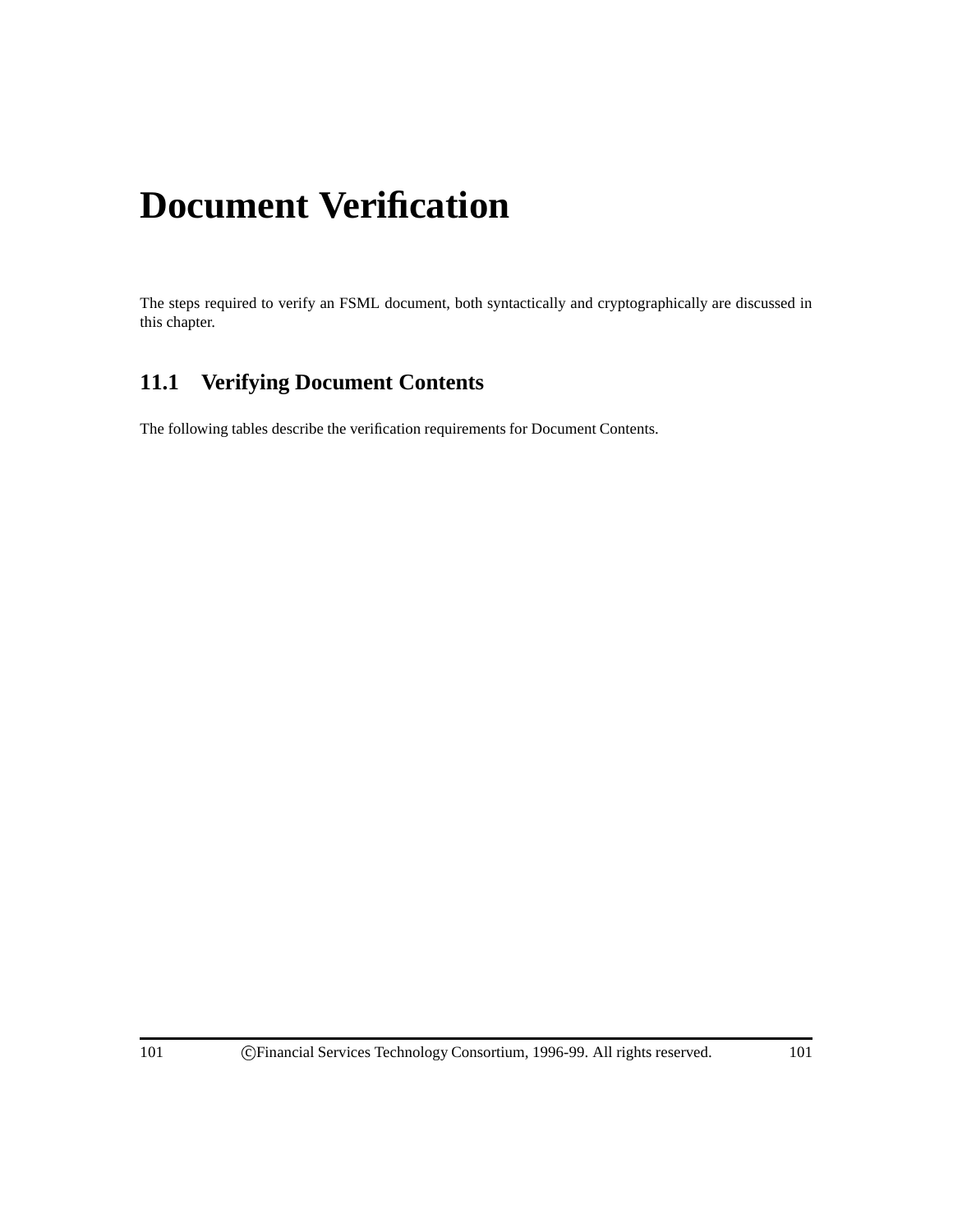| Verification Table - Document Verification Rules - Part One |                               |              |                                                                                  |  |  |  |
|-------------------------------------------------------------|-------------------------------|--------------|----------------------------------------------------------------------------------|--|--|--|
| Document                                                    | <block>/Document</block>      | Required     | <b>Notes</b>                                                                     |  |  |  |
| checkdoc                                                    | $<$ action $>$                | $\mathbf{X}$ | Function must be payment. Reason must be process,                                |  |  |  |
|                                                             |                               |              | test, resend, or info. If reason is not process or re-                           |  |  |  |
|                                                             |                               |              | send, don't process financially.                                                 |  |  |  |
|                                                             | $<$ check $>$                 | X            |                                                                                  |  |  |  |
|                                                             | $<$ signature $>$             | X            | Signer's signature. See Signature Rules table.                                   |  |  |  |
|                                                             | $\langle$ signature $\rangle$ |              | Co-signer's (or counter-signer's) signature. See Signature Rules                 |  |  |  |
|                                                             |                               |              | table.                                                                           |  |  |  |
|                                                             | $\langle$ account $\rangle$   | X            | Signer's account. Refers to signer's certificate.                                |  |  |  |
|                                                             | $<$ cert $>$                  |              | Signer's certificate. See Certificate Verification rules.                        |  |  |  |
|                                                             | $\langle$ account $\rangle$   |              | co-signer's (or counter-signer's) account. Refers to co-signer's<br>certificate. |  |  |  |
|                                                             | $<$ cert $>$                  |              | co-signer's (or counter-signer's) certificate. See Certificate Ver-              |  |  |  |
|                                                             |                               |              | ification rules.                                                                 |  |  |  |
|                                                             | $\langle$ signature $\rangle$ | $\mathbf{X}$ | Bank's signature on signer's account. See Signature Rules table.                 |  |  |  |
|                                                             | $<$ signature $>$             |              | Bank's signature on co-signer's (or counter-signer's account.                    |  |  |  |
|                                                             |                               |              | See Signature Rules table.                                                       |  |  |  |
|                                                             | $<$ cert $>$                  |              | Bank's certificate. See Certificate Verification Rules                           |  |  |  |
|                                                             | $<$ attachment $>$            |              | 0 or more. Must be signed.                                                       |  |  |  |
|                                                             | $\langle$ invoice $\rangle$   |              | 0 or more. Must be signed.                                                       |  |  |  |
| depositdoc                                                  | <action></action>             | $\mathbf{x}$ | Function must be deposit. Reason must be process, re-                            |  |  |  |
|                                                             |                               |              | send or test. If reason is resend process if not a duplicate,                    |  |  |  |
|                                                             |                               |              | otherwise ignore. If reason is test, don't process financially.                  |  |  |  |
|                                                             | $<$ deposit $>$               | X            | One for each account being deposited into                                        |  |  |  |
|                                                             | $\langle$ signature $\rangle$ | X            | Depositor's signature. See Signature Rules table.                                |  |  |  |
|                                                             | $\langle$ account $\rangle$   | X            | Depositor's account. Refers to depositor's certificate.                          |  |  |  |
|                                                             | $<$ cert $>$                  |              | Depositor's certificate. See Cert Verification rules                             |  |  |  |
|                                                             | $\langle$ account $\rangle$   |              | Second account. Refers to depositor's certificate.                               |  |  |  |
|                                                             | $<$ cert $>$                  |              | Second certificate. See Cert Verification rules                                  |  |  |  |
|                                                             | $\langle$ signature $\rangle$ | X            | Bank's signature. See Signature Rules table.                                     |  |  |  |
|                                                             | $<$ cert $>$                  |              | Bank's certificate. See Certificate Verification Rules                           |  |  |  |
|                                                             | $<$ signature $>$             |              | Bank's signature on second account. See Signature Rules table.                   |  |  |  |
|                                                             | endcheck                      | X            | Same number of endchecks as described in deposit block. Total                    |  |  |  |
|                                                             |                               |              | of amounts must be same as amount in deposit block.                              |  |  |  |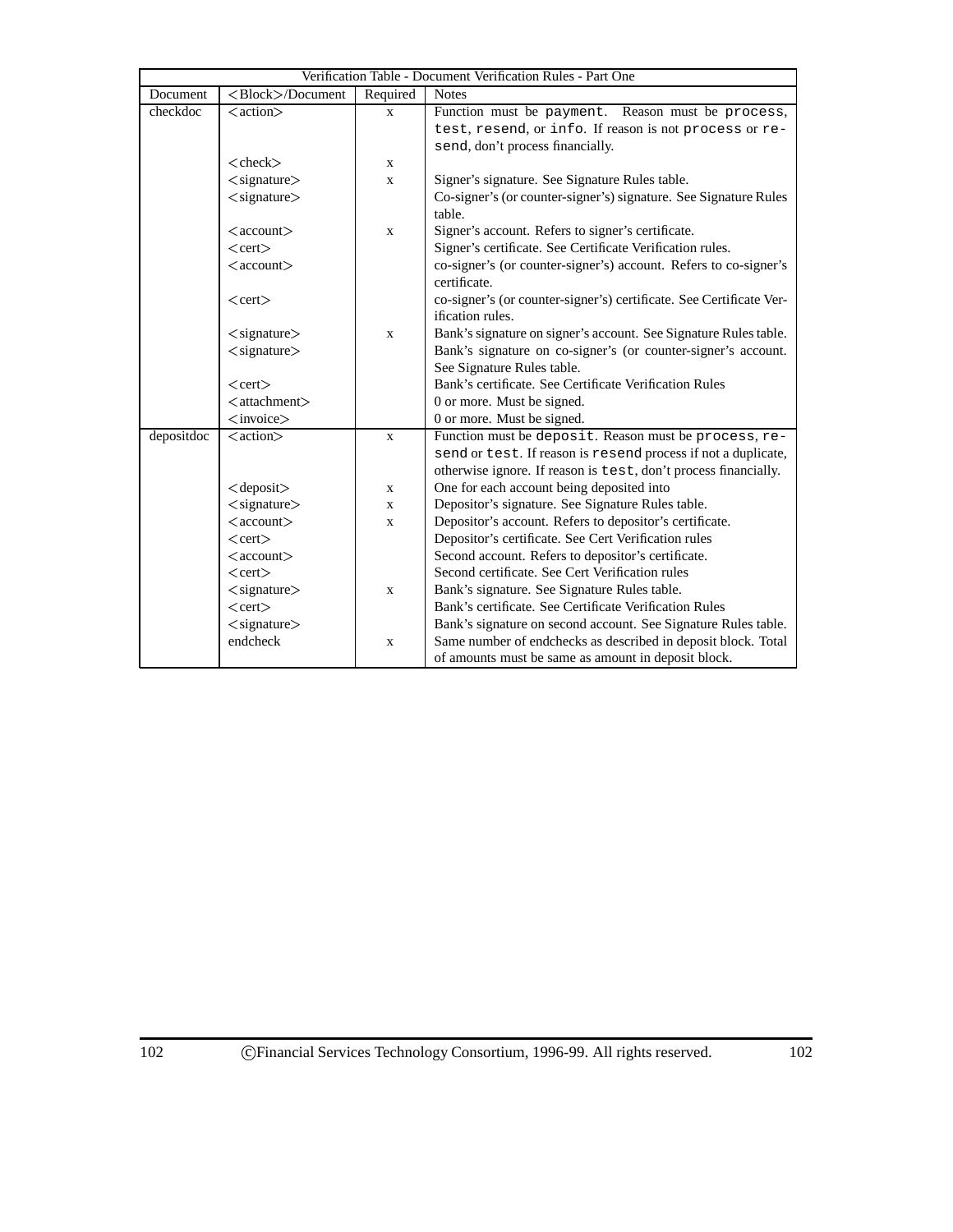|             |                                 |              | Verification Table - Document Verification Rules - Part Two        |
|-------------|---------------------------------|--------------|--------------------------------------------------------------------|
| Document    | <block>/Document</block>        | Required     | <b>Notes</b>                                                       |
| endcheck    | <action></action>               | $\mathbf x$  | Function must be payment. Reason must be process,                  |
|             |                                 |              | test, resend, or info. If reason is not process or re-             |
|             |                                 |              | send, don't process financially.                                   |
|             | $\leq$ endorsement $>$          | $\mathbf X$  |                                                                    |
|             | $<$ signature $>$               | $\mathbf x$  | Endorser's signature. See Signature Rules table.                   |
|             | $<$ signature $>$               |              | Co-endorser's (or counter-endorser's) signature. See Signature     |
|             |                                 |              | Rules table.                                                       |
|             | $\langle$ account $\rangle$     |              | Endorser's account. Required if check has paytobank                |
|             | $<$ cert $>$                    |              | Endorser's certificate. See Certificate Verification Rules         |
|             | $<$ cert $>$                    |              | co-endorser's (or counter-endorser's) certificate. See Certificate |
|             |                                 |              | Verification rules.                                                |
|             | $\langle$ signature $\rangle$   |              | Bank's signature. Required if account block present.               |
|             | $<$ cert $>$                    |              | Bank's certificate. See Certificate Verification Rules Note:       |
|             |                                 |              | There are no direct FSML references to this block, if the bank's   |
|             |                                 |              | signature is omitted                                               |
|             | checkdoc                        | $\mathbf X$  |                                                                    |
|             | $<$ attachment $>$              |              | 0 or more. Must be signed.                                         |
| certcheck   | <action></action>               | $\mathbf{X}$ | Function must be payment. Reason must be process,                  |
|             |                                 |              | test, resend, or info. If reason is not process or re-             |
|             |                                 |              | send, don't process financially.                                   |
|             | <certification></certification> | X            |                                                                    |
|             | $\langle$ signature $\rangle$   | $\mathbf{x}$ | certifier's signature. See Signature Rules table.                  |
|             | $\langle$ account $\rangle$     | $\mathbf X$  | certifier's account. Refers to certifier's certificate.            |
|             | $<$ cert $>$                    |              | certifier's certificate. See Certificate Verification Rules        |
|             | $<$ signature $>$               | $\mathbf{X}$ | Bank's signature. See Signature Rules table.                       |
|             | $<$ cert $>$                    |              | Bank's certificate. See Certificate Verification Rules             |
|             | checkdoc                        | X            |                                                                    |
| presentment | $\langle action \rangle$        | X            | Function must be present. Reason must be process,                  |
|             |                                 |              | test, resend, or info. If reason is not process or re-             |
|             |                                 |              | send, don't process financially.                                   |
|             | doclist                         | $\mathbf X$  |                                                                    |
|             | <br>bankstamp>                  |              | Should match the bank that the document was received from,         |
|             |                                 |              | but the server can't find out.                                     |
| return      | <action></action>               | $\mathbf{X}$ | Function must be present. Reason must be info, test,               |
|             |                                 |              | resend, or return. If reason is not resend or return,              |
|             |                                 |              | don't process financially.                                         |
|             | doclist                         | $\mathbf x$  |                                                                    |
|             | <bankstamp></bankstamp>         |              |                                                                    |

# **11.2 Verifying Block Contents**

The following tables describe the verification requirements for Block Contents.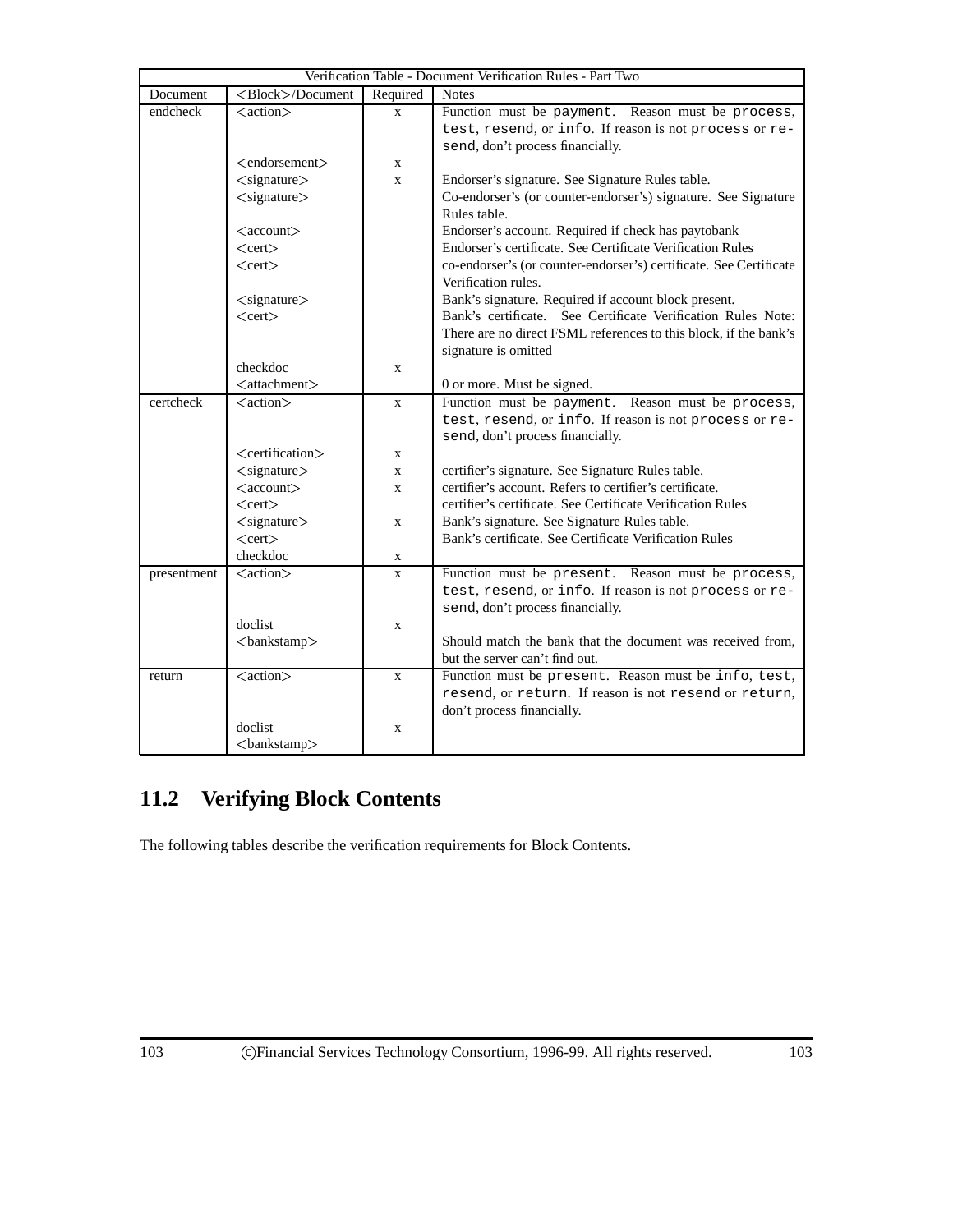|              |            |          | Verification Table - Block Verification Rules - Part One             |
|--------------|------------|----------|----------------------------------------------------------------------|
| <b>Block</b> | Field      | Type     | <b>Notes</b>                                                         |
| account      | bankcode   | string   | Component of duplicate detection when in checkdoc                    |
|              | bankacct   | string   | Verify against customer DB, if on-us check or deposit.               |
|              |            |          | Component of duplicate detection when in checkdoc                    |
|              | bankser    | integer  | Verify against customer DB, if on-us check or deposit.               |
|              | custno     | string   | See payto verification section                                       |
|              | expdate    | ISO date | Verify against customer DB, if on-us check or deposit.               |
|              |            |          | Test for stale date (date $\lt$ current date is invalid).            |
|              | accttitle  | string   | Verify against customer DB if present, if on-us check or             |
|              |            |          | deposit.                                                             |
|              | accttype   | string   | Verify against customer DB if present, if on-us check or             |
|              |            |          | deposit.                                                             |
|              | bankname   | string   | Verify against customer DB if present, if on-us check or             |
|              |            |          | deposit.                                                             |
|              | bankaddr   | string   | Verify against customer DB if present, if on-us check or             |
|              |            |          | deposit.<br>Verify against customer DB if present, if on-us check or |
|              | bankphone  | string   | deposit.                                                             |
|              | bankfax    | string   | Verify against customer DB if present, if on-us check or             |
|              |            |          | deposit.                                                             |
|              | bankemail  | string   | Verify against customer DB if present, if on-us check or             |
|              |            |          | deposit.                                                             |
|              | acctrest   | string   |                                                                      |
|              | sigrest    | string   | Verify against sigtype in sig block                                  |
|              | certissuer | string   |                                                                      |
|              | certserial | integer  |                                                                      |
|              | micrmaskc  | string   | Verify according to encoding rules.                                  |
|              | micrmaskd  | string   | Verify according to encoding rules.                                  |
| action       | function   | string   | Note: <action> block must be the first block in a doc-</action>      |
|              |            |          | ument.                                                               |
|              | reason     | string   |                                                                      |
| attachment   | astatus    | string   | value must be temporary or permanent                                 |
|              | adata      | string   | Parameter "encoding" must be mime or text. If                        |
|              |            |          | encoding is mime, and if verifying the field, must                   |
|              |            |          | verify the adata field contains the 3 required MIME                  |
|              |            |          | (mime-version, content-type,<br>header lines:                        |
|              |            |          | content-transfer-encoding)                                           |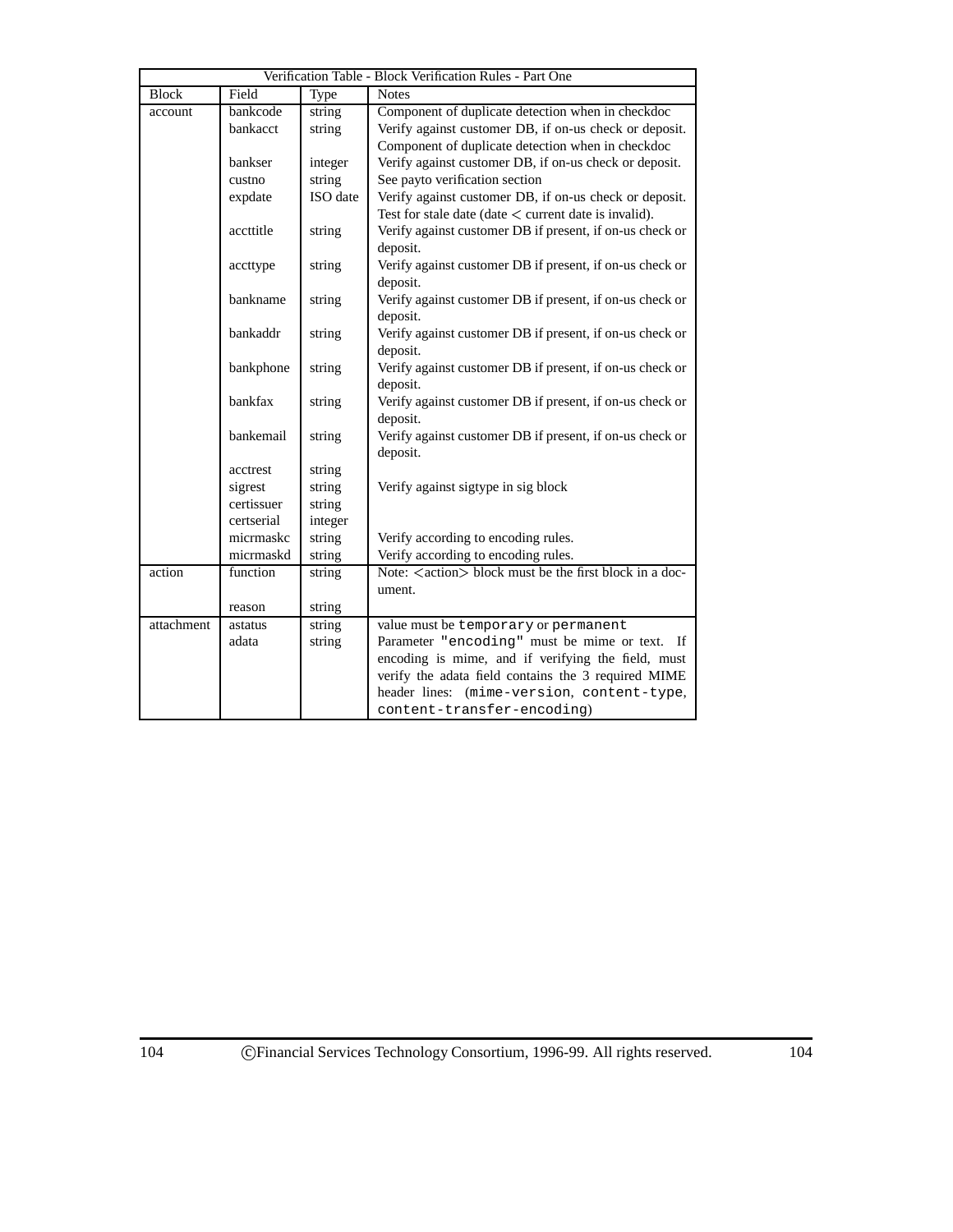| Verification Table - Block Verification Rules - Part Two |              |                   |                                                         |  |
|----------------------------------------------------------|--------------|-------------------|---------------------------------------------------------|--|
| <b>Block</b>                                             | Field        | Type              | <b>Notes</b>                                            |  |
| bankstamp                                                | date         | ISO date          |                                                         |  |
|                                                          | timestamp    | <b>UCT</b> string |                                                         |  |
|                                                          | stampserial  | integer           |                                                         |  |
|                                                          | bankcode     | integer           |                                                         |  |
|                                                          | serverid     | string            |                                                         |  |
|                                                          | stampdata    | string            |                                                         |  |
| cert                                                     | certtype     | string            | x509v1 or x509v3                                        |  |
|                                                          | certissuer   | string            | must match any references to this                       |  |
|                                                          | certserial   | integer           | must match any references to this                       |  |
|                                                          | certdata     | b64string         | ASN.1/X.509                                             |  |
| certification                                            | date         | <b>ISO</b> date   |                                                         |  |
|                                                          | country      | ISO country       |                                                         |  |
|                                                          | checkbook    | integer           |                                                         |  |
|                                                          | cserial      | integer           |                                                         |  |
| check                                                    |              |                   | Checkdata components are ordered.                       |  |
|                                                          | checknum     | integer           | Component of Duplicate Detection                        |  |
|                                                          | dateissued   | ISO date          | Sanity verification                                     |  |
|                                                          | datevalid    | ISO date          |                                                         |  |
|                                                          | country      | ISO country       |                                                         |  |
|                                                          | amount       | decimal           | Non-negative value.                                     |  |
|                                                          | currency     | ISO currency      |                                                         |  |
|                                                          | payto        | string            | This and following payto's form a subunit. For multi-   |  |
|                                                          |              |                   | ple payees these appear in repeated checkdatas for each |  |
|                                                          |              |                   | payee. See Payto Verification                           |  |
|                                                          | paytobank    | string            | Payee bank code. If present, must be accompanied by     |  |
|                                                          |              |                   | paytoacct or paytocustno.                               |  |
|                                                          | paytoacct    | string            | Must be accompanied by paytobank.                       |  |
|                                                          | paytocustno  | string            | Must be accompanied by paytobank.                       |  |
|                                                          | paytoid      | string            | Must be accompanied by paytoidns.                       |  |
|                                                          | paytoidns t  | string            | Must be accompanied by paytoid.                         |  |
|                                                          | checkbook    | integer           | Component of duplicate detection.                       |  |
|                                                          | restrictions | string            | Must be one of: duration pnynmnd for de-                |  |
|                                                          |              |                   | posit only all payees must endorse                      |  |
|                                                          | payeracct    | string            | Unverified at payee.                                    |  |
|                                                          | memo         | string            | Unverified                                              |  |
|                                                          | info         | string            | Unverified                                              |  |
|                                                          | conditions   | string            |                                                         |  |
|                                                          | legalnotice  | string            | Don't verify content; just non-blank if present         |  |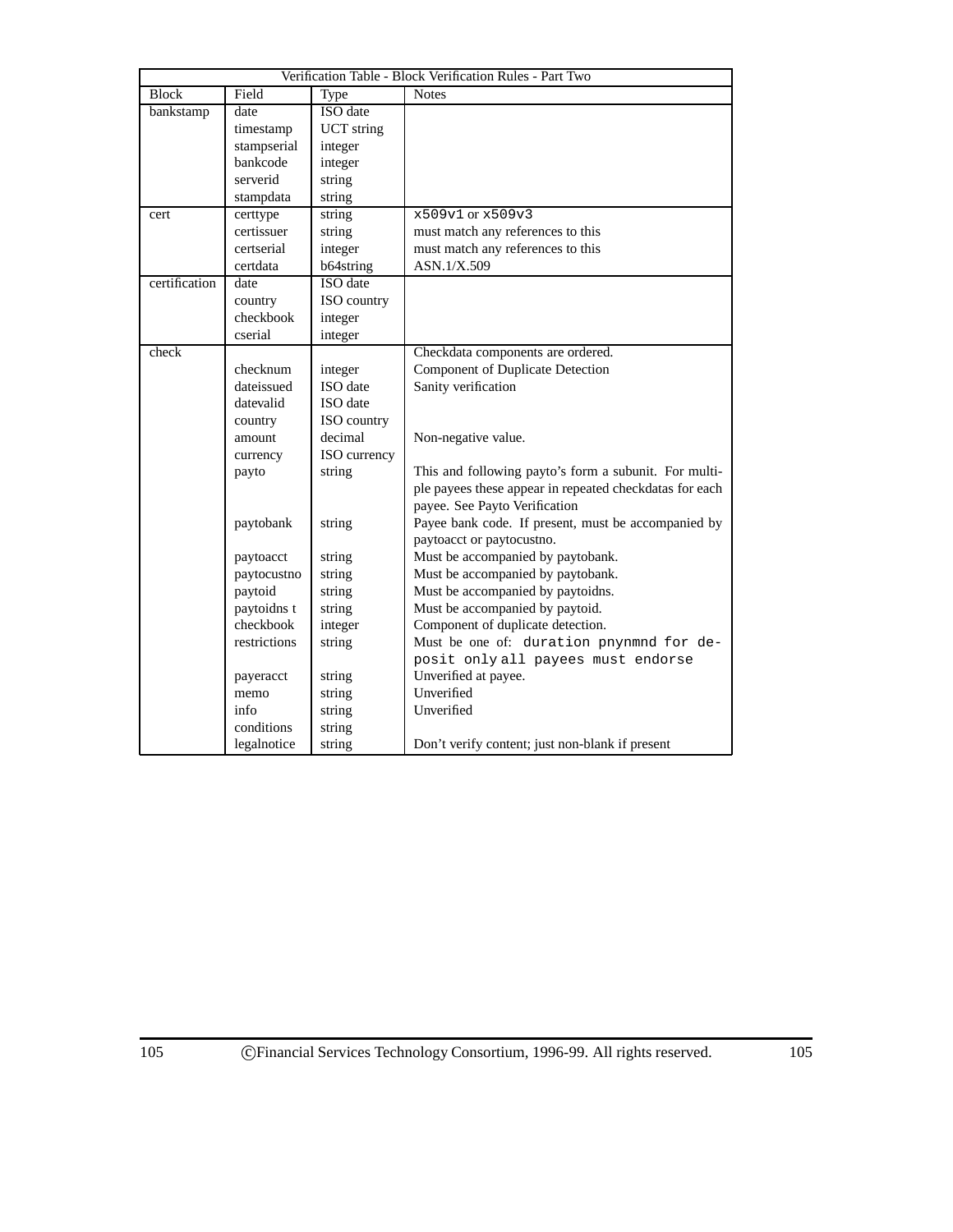| Verification Table - Block Verification Rules - Part Three |              |                     |                                                         |  |
|------------------------------------------------------------|--------------|---------------------|---------------------------------------------------------|--|
| <b>Block</b>                                               | Field        | Type                | <b>Notes</b>                                            |  |
| deposit                                                    | amount       | decimal             | must match sum of amount fields in checks, must be      |  |
|                                                            |              |                     | non-negative.                                           |  |
|                                                            | currency     | <b>ISO</b> currency |                                                         |  |
|                                                            | date         | <b>ISO</b> date     |                                                         |  |
|                                                            | country      | <b>ISO</b> country  |                                                         |  |
|                                                            | bankacct     | string              |                                                         |  |
|                                                            | items        | integer             | must match actual number of endorsed check items        |  |
| endorsement                                                |              |                     | Endorsedata components are ordered.                     |  |
|                                                            | date         | ISO date            |                                                         |  |
|                                                            | country      | <b>ISO</b> country  |                                                         |  |
|                                                            | checkbook    | integer             |                                                         |  |
|                                                            | restrictions | string              | Must be blank or for deposit only                       |  |
|                                                            | memo         | string              |                                                         |  |
|                                                            | payto        | string              | This and following payto's form a subunit. For multi-   |  |
|                                                            |              |                     | ple payees these appear in repeated checkdatas for each |  |
|                                                            |              |                     | payee. See Payto Verification                           |  |
|                                                            | paytobank    | string              | Must be accompanied by paytoacct or paytocustno         |  |
|                                                            | paytoacct    | string              | Must be accompanied by paytobank                        |  |
|                                                            | paytocustno  | string              | Must be accompanied by paytobank                        |  |
|                                                            | paytoid      | string              | Must be accompanied by paytoidns.                       |  |
|                                                            | paytoidns t  | string              | Must be accompanied by paytoid.                         |  |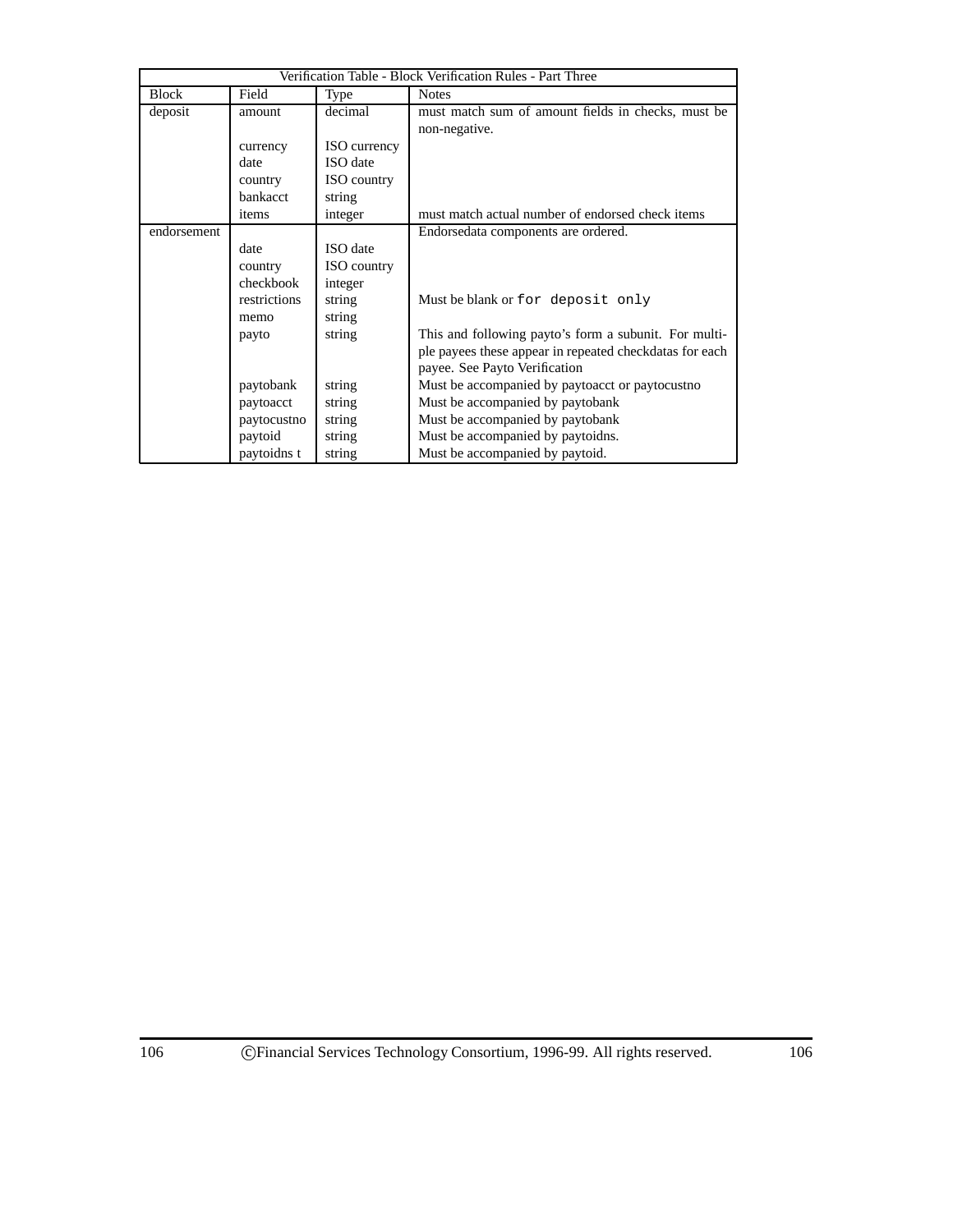| Verification Table - Block Verification Rules - Part Four |             |                   |                                                       |  |
|-----------------------------------------------------------|-------------|-------------------|-------------------------------------------------------|--|
| <b>Block</b>                                              | Field       | Type              | <b>Notes</b>                                          |  |
| invoice                                                   | custacct    | string            |                                                       |  |
|                                                           | amount      | decimal           |                                                       |  |
|                                                           | currency    | ISO currency      |                                                       |  |
|                                                           | payto       | string            |                                                       |  |
|                                                           | paytobank   | string            | See check/paytobank. The bank has no responsibility   |  |
|                                                           |             |                   | for comparing this and the remaining payto items to   |  |
|                                                           |             |                   | those in the check or endorsement.                    |  |
|                                                           | paytoacct   | string            | See check/paytoacct                                   |  |
|                                                           | paytocustno | string            | See check/paytocustno                                 |  |
|                                                           | paytoid     | string            | See check/paytoid                                     |  |
|                                                           | paytoidns t | string            | See check/paytoidns                                   |  |
|                                                           | date        | ISO date          |                                                       |  |
|                                                           | remittance  | string            | Content only of concern to recipient.                 |  |
|                                                           | invdata     | string            |                                                       |  |
| message                                                   | retcode     | string            |                                                       |  |
|                                                           | msgtext     | string            |                                                       |  |
|                                                           | msgdata     | string            |                                                       |  |
| signature                                                 | blockref    | string            | Length limits depth of document nesting.              |  |
|                                                           | hash        | b64string         | Param alg must be one of legal choices (Legal choices |  |
|                                                           |             |                   | are sha or md5)                                       |  |
|                                                           | nonce       | integer           | Must have at least 8 ascii characters. Spaces are not |  |
|                                                           |             |                   | allowed.                                              |  |
|                                                           | sigref      | string            |                                                       |  |
|                                                           | sigtype     | string            | Must be from list.                                    |  |
|                                                           | certissuer  | string            |                                                       |  |
|                                                           | certserial  | integer           |                                                       |  |
|                                                           | algorithm   | string            | md5/rsa or sha/dsa or sha/rsa or sha/ecdsa.           |  |
|                                                           |             |                   | Verifiers must support all.                           |  |
|                                                           | timestamp   | <b>UCT</b> string |                                                       |  |
|                                                           | location    | string            |                                                       |  |
|                                                           | username    | string            | Unverified field                                      |  |
|                                                           | useraddr    | string            | Unverified field                                      |  |
|                                                           | userphone   | string            | Unverified field                                      |  |
|                                                           | useremail   | string            | Unverified field                                      |  |
|                                                           | useridnum   | string            | Unverified field                                      |  |
|                                                           | userotherid | string            | Unverified field                                      |  |
|                                                           | sig         | b64string         | with colon ":" delimiter for DSA or ECDSA             |  |
| (private)                                                 | blkname     | string            |                                                       |  |
|                                                           | crit        | string            | true or false. Defaults to true.                      |  |
|                                                           | vers        | decimal           | defaults to 1.0                                       |  |

# **11.3 Verifying Signatures**

The following tables describe the verification requirements for Signatures.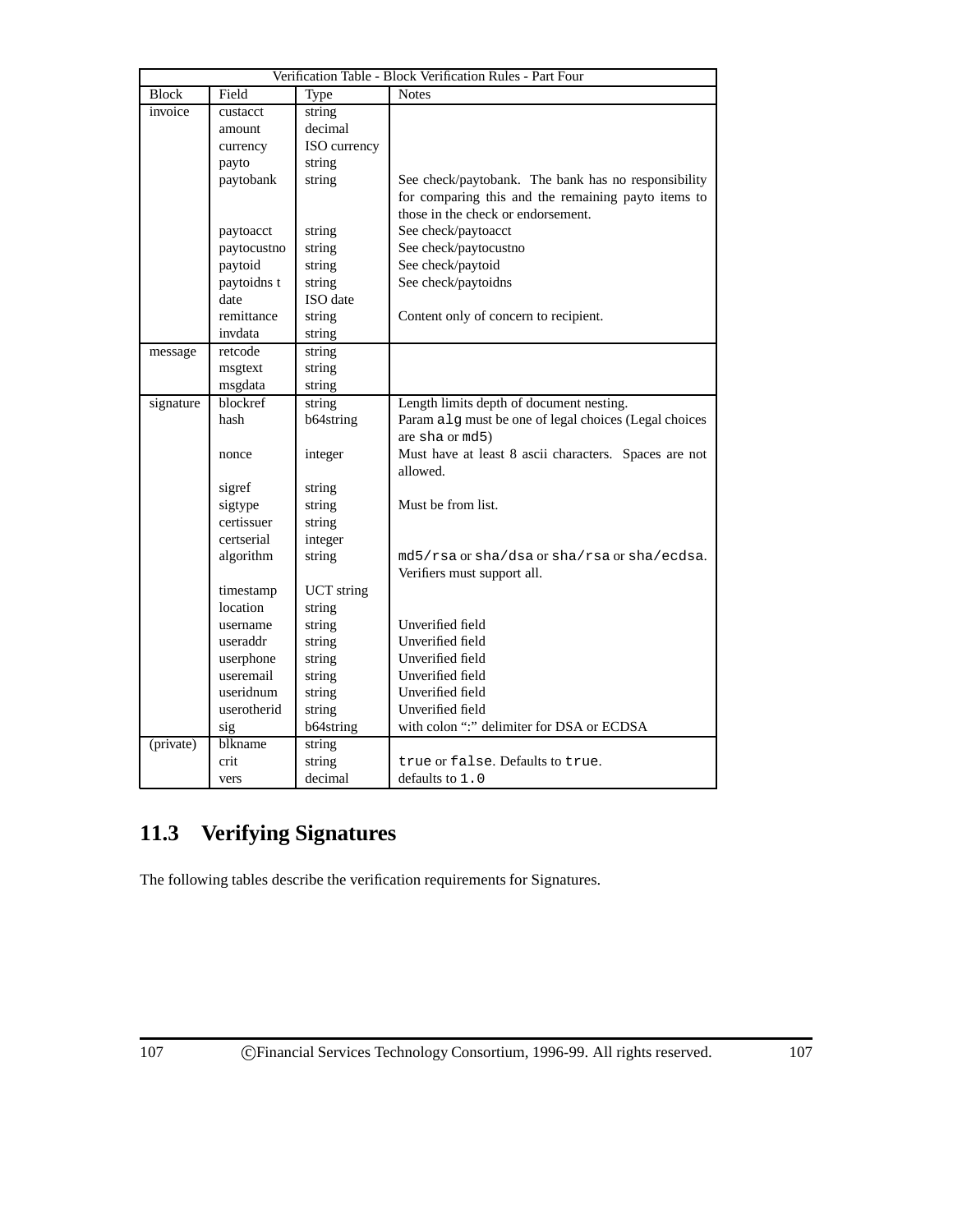| <b>Signature Rules Table</b> |                  |         |                 |                                                       |
|------------------------------|------------------|---------|-----------------|-------------------------------------------------------|
| Document                     | Signer           | Sigref  | sigtype         | <b>Blocks</b> hashed                                  |
| check                        | user             | account | check           | <action></action>                                     |
|                              |                  |         |                 | $<$ check $>$                                         |
|                              |                  |         |                 | $\langle account \rangle$                             |
|                              |                  |         |                 | $<$ attachment $>$                                    |
|                              |                  |         |                 | $\langle$ invoice $\rangle$                           |
| co-signed check              | co-signer        | account | co-sign         | <action></action>                                     |
|                              |                  |         |                 | $\langle$ account $\rangle$                           |
|                              |                  |         |                 | $<$ attachment $>$                                    |
|                              |                  |         |                 | $<$ invoice $>$                                       |
|                              |                  |         |                 | $1$ . $check$                                         |
| counter-signed check         | counter-signer   | account | counter-sign    | <action></action>                                     |
|                              |                  |         |                 | $\langle$ account $\rangle$                           |
|                              |                  |         |                 | $<$ attachment $>$                                    |
|                              |                  |         |                 | $<$ invoice $>$<br>$1$ . $check$                      |
|                              |                  |         |                 |                                                       |
|                              |                  |         |                 | 1. <signature></signature>                            |
| certified check              | bank-teller      | account | certification   | <action><br/><certification></certification></action> |
|                              |                  |         |                 | $\langle$ account $\rangle$                           |
|                              |                  |         |                 | $1$ < check >                                         |
|                              |                  |         |                 | 1. <signature></signature>                            |
| endorsement                  | endorser         | account | endorse         | <action></action>                                     |
|                              |                  | cert    |                 | <endorsement></endorsement>                           |
|                              |                  |         |                 | $\langle account \rangle$                             |
|                              |                  |         |                 | $\lt$ attachment $>$                                  |
|                              |                  |         |                 | $1$ < check >                                         |
|                              |                  |         |                 | $1$ . $\langle$ signature $\rangle$                   |
| co-endorsed check            | co-endorser      | account | co-endorse      | <action></action>                                     |
|                              |                  | cert    |                 | <endorsement></endorsement>                           |
|                              |                  |         |                 | $<$ attachment $>$                                    |
|                              |                  |         |                 | 1. <endorsement></endorsement>                        |
| counter-endorsed check       | counter-endorser | account | counter-endorse | <action></action>                                     |
|                              |                  | cert    |                 | <endorsement></endorsement>                           |
|                              |                  |         |                 | $<$ attachment $>$                                    |
|                              |                  |         |                 | $1$ . $\leq$ endorsement $>$                          |
|                              |                  |         |                 | $1$ . $\langle$ signature $\rangle$                   |
| deposit                      | depositor        | account | deposit         | <action></action>                                     |
|                              |                  |         |                 | <deposit></deposit>                                   |
|                              |                  |         |                 | $\langle account \rangle$                             |
|                              |                  |         |                 | 1. <endorsement></endorsement>                        |
|                              |                  |         |                 | 1. <signature></signature>                            |
|                              |                  |         |                 |                                                       |
|                              |                  |         |                 |                                                       |
| all                          | bank             | cert    | bankacct        | $\langle account \rangle$                             |
|                              |                  |         |                 | $<$ cert $>$                                          |
|                              |                  |         |                 |                                                       |

Notation.  $1$ .<br/> $\lt$ block> means  $\lt$ block> in document nested one below this one.

í.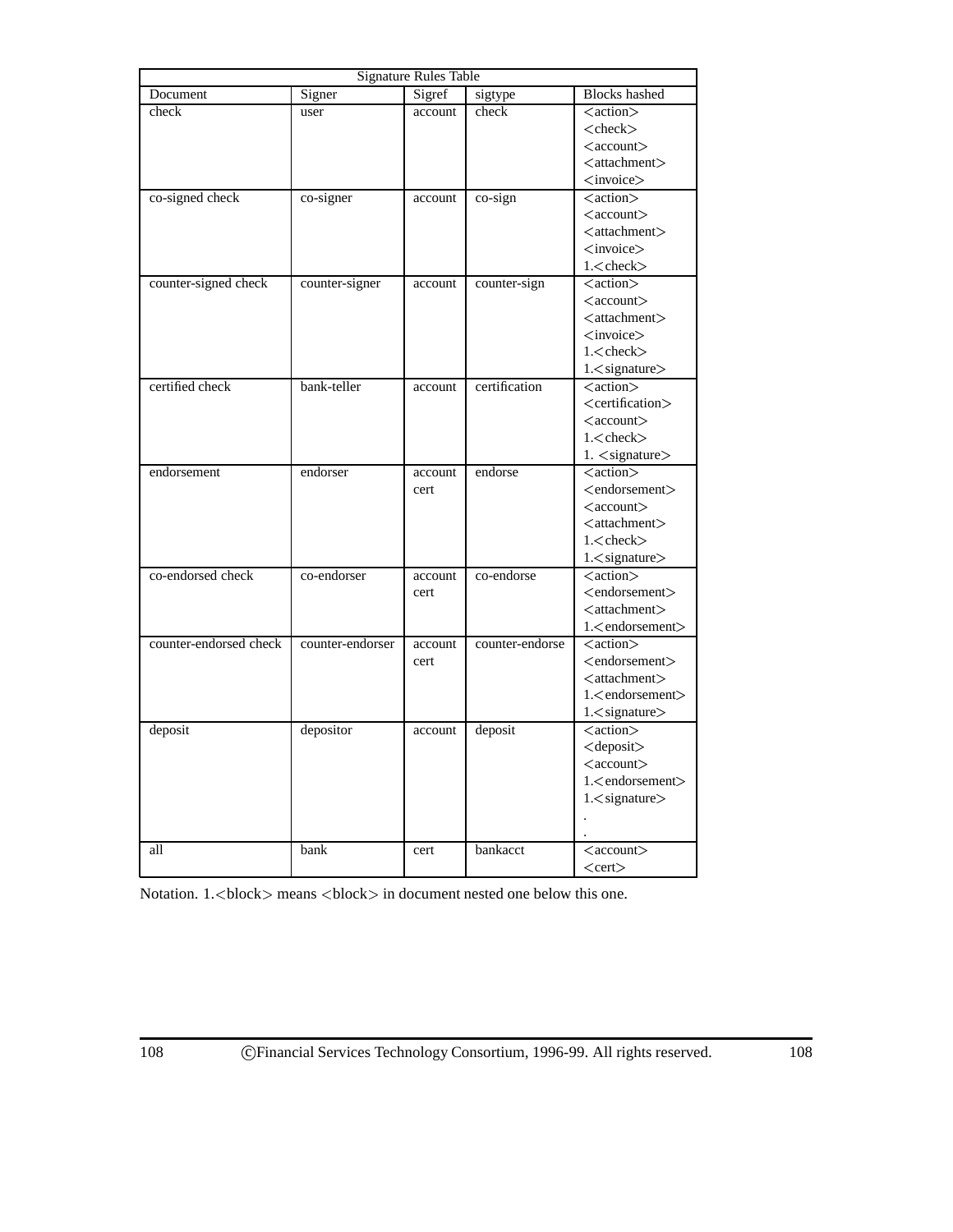# **11.4 Payto Verification**

There are three pairs of fields that may be used in a check, endorsement, or invoice to uniquely specify the person or institution being paid. These pairs of fields are...

- The <paytobank>/<paytoacct> pair
- The  $\langle$  paytobank $\rangle$  $\langle$  paytocustno $\rangle$  pair
- The <paytoid>/<paytoidsn> pair

A check can be written using any of the above 3 identification pairs. If it does not contain any of them, then no payto verification can occur, and the check may be endorsed and deposited by anybody.

There are sets of rules for payto verification of the endorsement document and rules for payto verification of the deposit document, as follows...

- If the <sup>&</sup>lt;check<sup>&</sup>gt; block contains any of the above 3 pairs then when the check is endorsed the information in the check must be verified by matching related information in the endorsement document, as follows...
	- If the  $\langle$ check block in the check document contains  $\langle$ paytoacct  $\rangle$  $\langle$ paytobank  $\rangle$  fields then the endorsement document must contain an  $\langle$  account $\rangle$  block, and the  $\langle$  paytoacct $\rangle$  field in the  $\langle$ check $\rangle$  block in the check document must match the  $\langle$ bankacct $\rangle$  field in the  $\langle$ account $\rangle$ block in the endorsement document Similarly the  $\langle$  paytobank $\rangle$  field in the  $\langle$  check $\rangle$  block in the check document must match the  $\langle$ bankcode $\rangle$  field in the  $\langle$ account $\rangle$  block in the endorsement document
	- If the <check> block in the check document contains <paytocustno>/<paytobank> fields then the endorsement document must contain an  $\langle$  account $\rangle$  block, and the  $\langle$  paytocustno $\rangle$  field in the  $\langle$  <check > block in the check document must match the  $\langle$  custno > field in the  $\langle$  account > block in the endorsement document Similarly the  $\langle$  paytobank $\rangle$  field in the  $\langle$  check $\rangle$  block in the check document must match the <br/>bankcode> field in the <account> block in the endorsement document
	- If the <check> block in the check document contains <paytoid>/<paytoidns> fields then the endorsement document does not have to contain an account block, and the  $\langle$  paytoid $\rangle$  $\langle$  paytoidns $\rangle$ fields have to match fields in the Subject Distinguished Name in the X.509 certificate in the  $\leq$ cert $\geq$  block used to sign the endorsement. The  $\leq$ paytoid $\geq$  field must match the "Common" Name" portion of the Subject Distinguished Name, and the <paytons> field must match the "DMDName" portion of the Subject Distinguished Name. If the <paytoidns> field is omitted, then the <sup>&</sup>lt;paytoid<sup>&</sup>gt; field and the "Common Name" which it matches must be globally unique, and the "DMDName" portion of the Subject Distinguished Name must not be present.
- When the endorsed check is deposited, there are two possible scenarios for verification of the deposit.
	- 1. The <sup>&</sup>lt;endorsement<sup>&</sup>gt; block in the endorsement document being deposited does not contain any of the three payto field pairs. This is the normal case, and implies that the money is being deposited to the same bank and account specified by the payto information in the check document. In this case, the payto information in the check document, which has been matched against information in the endorsement document, must also match the same information in the deposit document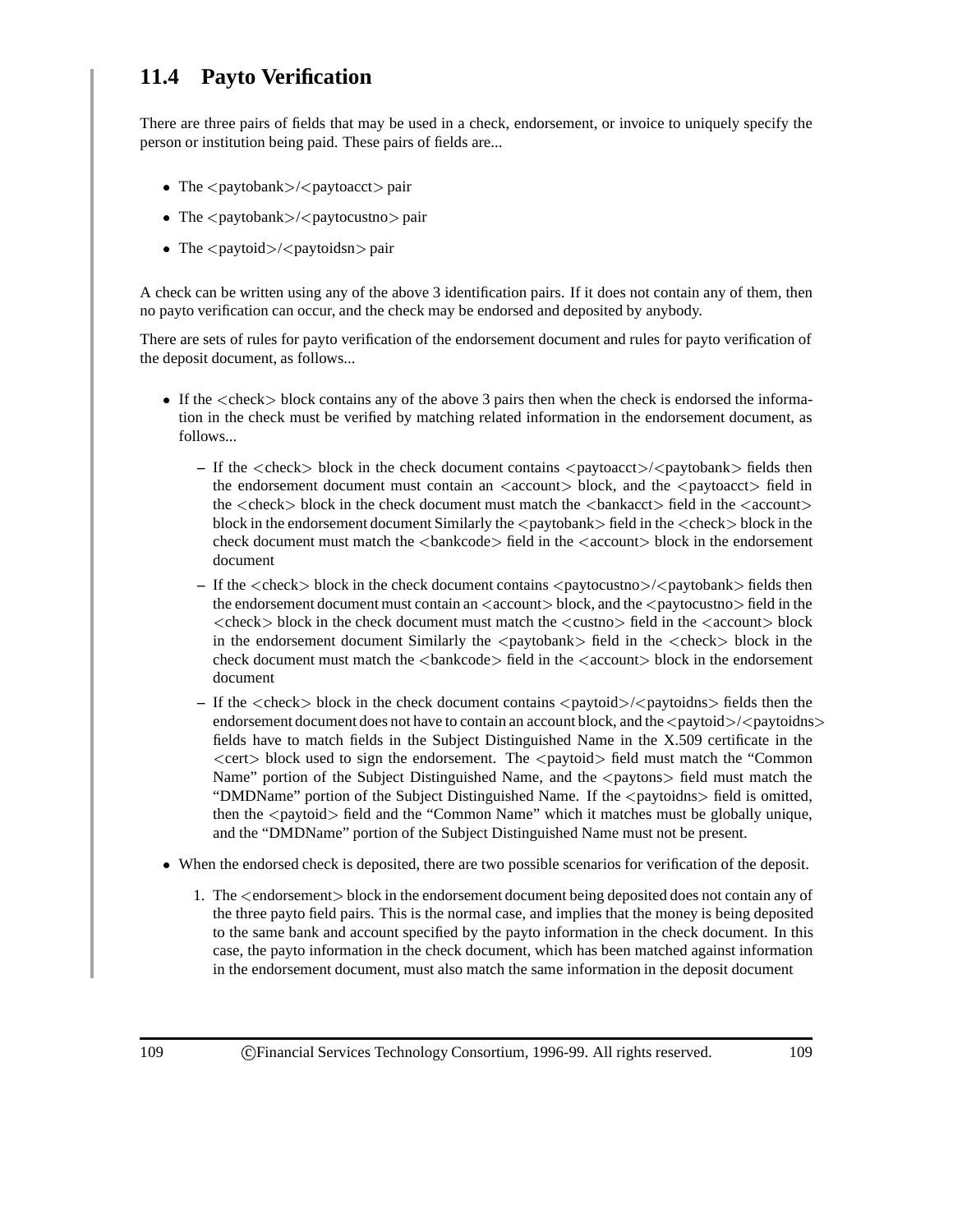2. The <sup>&</sup>lt;endorsement<sup>&</sup>gt; block in the endorsement document contains one of the above payto field pairs, e.g.  $\langle$  paytoacct $\rangle$ / $\langle$  paytobank $\rangle$ ,  $\langle$  paytocustno $\rangle$ / $\langle$  paytobank $\rangle$ ,  $\langle$  paytoidnes $\rangle$ . This indicates an "endorsement for transfer" is being performed. Then the above matching rules for matching between the check document and the endorsement document must be applied again but this time between the endorsement document and the deposit document. Note. This "endorsement for transfer" mechanism can only be applied once — i.e., a check "endorsed for transfer" cannot be further transferred but must be deposited.

# **11.5 Verifying Certificates**

The rules for verifying certificates are...

- 1. Any certificates omitted (with prior agreement) must be obtained from local database or other means, using  $\langle$  certissuer $\rangle$  and  $\langle$  certserial $\rangle$  fields in referring block  $(\langle$  signature $\rangle$  or  $\langle$  account $\rangle$ ).
- 2. Certificates may be verified by bytewise compare against copies kept in bank database, or cryptographically using public key of root, or via both methods.
- 3. effective date of document must fall between not-before and not-after dates in X509 certificate.
- 4. bank certificates must be checked to determine whether they have been revoked.

The cryptographic verification process for certificates in an FSML Document is as follows.

For each subdocument in the FSML document, perform the following steps...

- 1. Locate all the <sup>&</sup>lt;cert<sup>&</sup>gt; blocks in the subdocument. Extract the <sup>&</sup>lt;certdata<sup>&</sup>gt; field contents, convert the base64 string to binary, and parse and extract the x509 contents.
- 2. For each certificate in the subdocument, perform the following steps...
	- (a) If the  $\le$  certissuer $>$  field contents in the  $\le$  cert $>$  block to be verified is the name of the root, skip step 2b, and use the root public key as the public key in step 2d.
	- (b) Find another certificate in the same subdocument whose x509 "subject" distinguished name matches the "issuer" name in the certificate being verified(the <sup>&</sup>lt;certissuer<sup>&</sup>gt; field contents in the FSML must be the same as the issuer name in the X509, either one may be used). If it cannot be found in the same subdocument, a local cache or database of certificates may be used. Extract its subject public key for use in step 2d.
	- (c) Extract the Signed Certificate data from the x509 in the certificate to be verified.
	- (d) Calculate the hash on the data obtained in step 2c, using the hash algorithm specified in the X509 algorithm field.
	- (e) Verify that the hash obtained in step 2d, when signed using the public key (obtained in step 2b or 2c), matches the claimed signature from the X509.
	- (f) Verify that the current date falls between the notBefore and notAfter dates in the X509 certificate.
	- (g) Verify that the certificate is not in a certificate revocation list (if appropriate).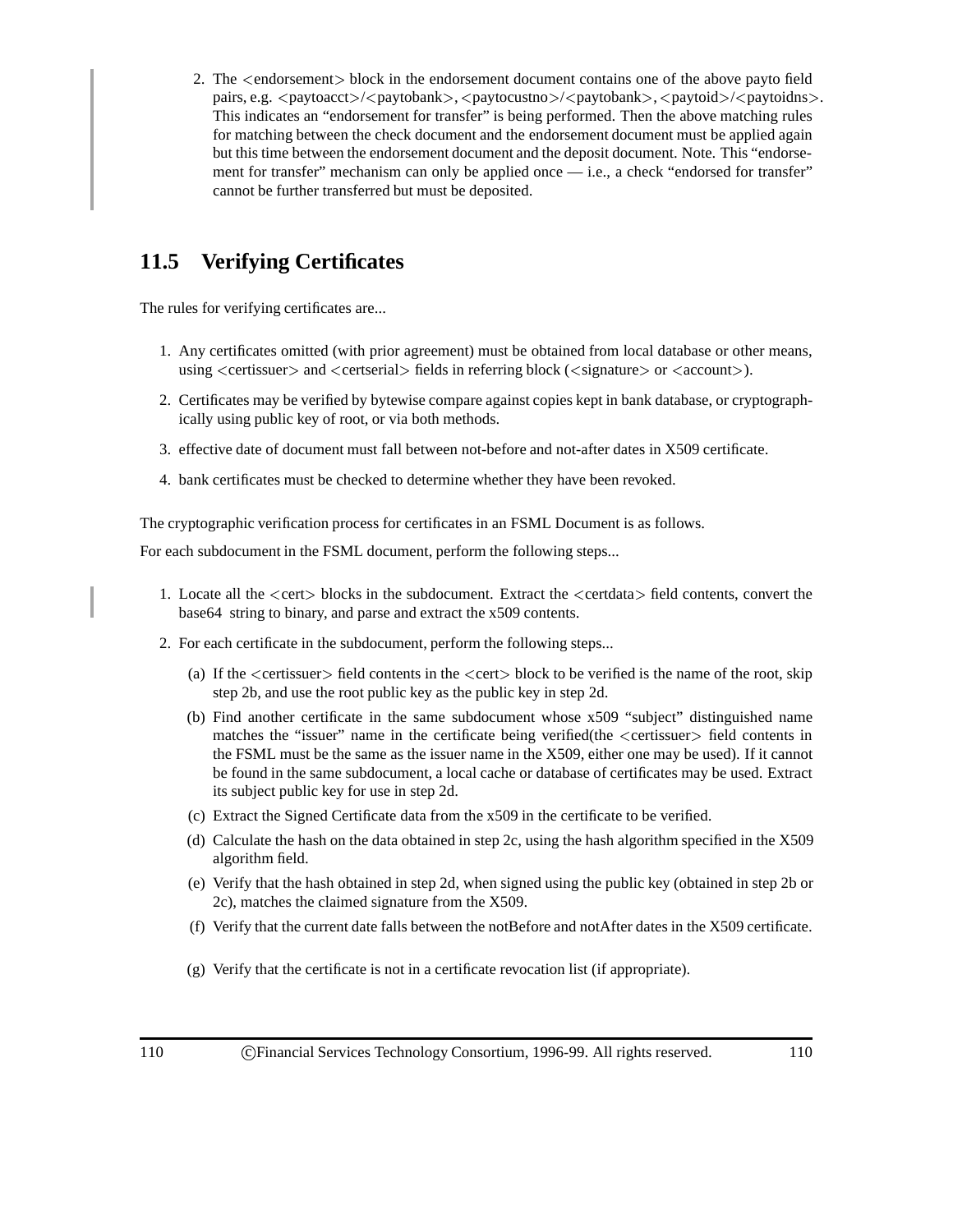# **Bibliography**

- [1] ISO, International Organization for Standardization, 1, rue de Varembe, Case Postale 56, CH-1211, Geneva 20, Switzerland http://www.itu.org. *ISO 8879 Information Processing Systems - Text and Office Systems - Standard Generalized Markup Language (SGML)*, 1988.
- [2] R. Rivest. *RFC 1321 The MD5 Message-Digest Algorithm*. IETF, http://www.ietf.org, April 1992.
- [3] R.L. Rivest, A. Shamir, and L.M. Adleman. A method for obtaining digital signatures and public-key cryptosystems. *Communications of the ACM*, 21(2):120–126, February 1978.
- [4] U.S. Department of Commerce / National Institute of Standards and Technology, http://www.nist.gov. *FIPS Pub 180-1 - Secure Hash Standard*, April 1995.
- [5] U.S. Department of Commerce / National Institute of Standards and Technology, http://www.nist.gov. *FIPS Pub 186 - Digital Signature Standard*, May 1993.
- [6] Standards for Efficient Cryptography Group, http://www.secg.org/. *GEC1: Recommended Elliptic Curve Domain Parameters*, February 1999.
- [7] CCITT, International Telegraphic Union, General Secretariat, Place Des Nations, CH-1211, Geneva 20, Switzerland. http://www.itu.org. *CCITT X.509 The Directory - Authentication Framework*, January 1995.
- [8] Nicklaus Wirth. What can we do about the unnecessary diversity of notation for syntactic definitions. *Communications of the ACM*, 22(11):822–823, November 1977.
- [9] John Backus and Peter Naur. The syntax and semantics of the proposed international algebraic language of the Zurich ACM-GAMM conference. *Proceedings of the International Conference on Information Processing*, June 1959.
- [10] N. Borenstein and N. Freed. *RFC 2045 MIME (Multipurpose Internet Mail Extensions) Part One: Format of Internet Message Bodies*. IETF, http://www.ietf.org, November 1996.
- [11] American National Standards Institute, X3.4. *US-ASCII. Coded Character Set 7-bit American Standard Code for Information Interchange*, 1986.
- [12] ISO, International Organization for Standardization, 1, rue de Varembe, Case Postale 56, CH-1211, Geneva 20, Switzerland http://www.iso.ch. *ISO 8601 Data elements and interchange formats - Information interchange - Representation of dates and times*, 1988.
- [13] RSA Laboratories, 2955 Campus Drive, Suite 400, San Mateo, CA 94403-2507 http://www.rsa.com/rsalabs/. *PKCS1: RSA Encryption Standard - Version 1.5*, November 1993.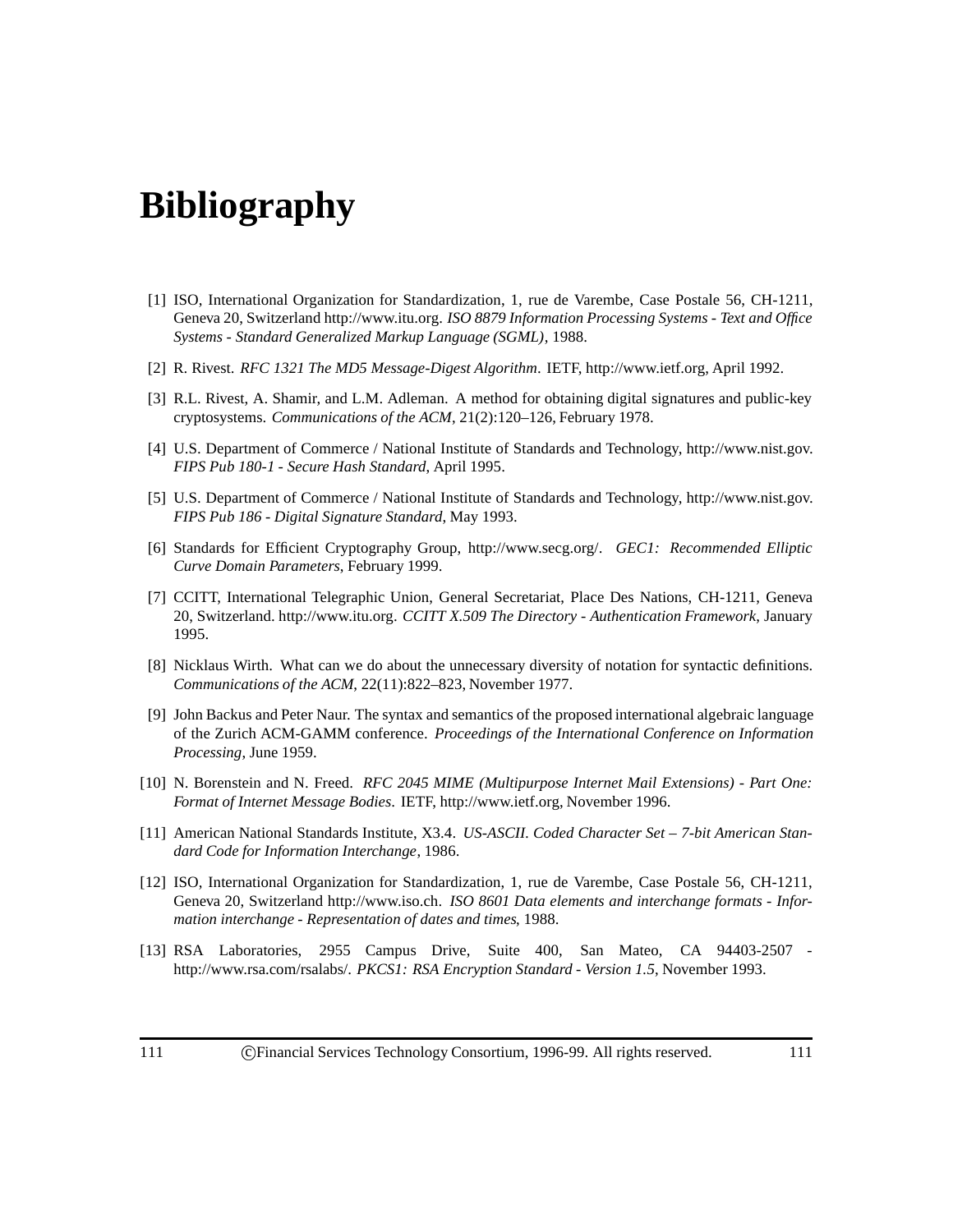- [14] ITU, International Telecommunications Union Place des Nations, CH-1211, Geneva 20, Switzerland. http://www.itu.org. *ISO/IEC 8824-1:1998 Information Technology - Abstract Syntax Notation One (ASN.1): Specification of Basic Notation*, 1998.
- [15] ITU, International Telecommunications Union Place des Nations, CH-1211, Geneva 20, Switzerland. http://www.itu.org. *ISO/IEC 8825-1:1998 Information Technology - Abstract Syntax Notation One (ASN.1): Encoding Rules: Specification of Basic Encoding Rules (BER), Canonical Encoding Rules (CER) and Distinguished Encoding Rules (DER)*, 1998.
- [16] N. Borenstein and N. Freed. *RFC 2046 MIME (Multipurpose Internet Mail Extensions) Part Two: Media Types*. IETF, http://www.ietf.org, November 1996.
- [17] ISO, International Organization for Standardization, 1, rue de Varembe, Case Postale 56, CH-1211, Geneva 20, Switzerland http://www.iso.ch. *ISO 3166 Codes for the representations of names of countries*, 1993.
- [18] ISO, International Organization for Standardization, 1, rue de Varembe, Case Postale 56, CH-1211, Geneva 20, Switzerland http://www.iso.ch. *ISO 4217 Codes for the representations of currencies and funds*, 1995.
- [19] American National Standards Institute, http://www.ansi.org. *X9.13 Placement and location of MICR Printing*, 1990.
- [20] American National Standards Institute, http://www.ansi.org. *X9.37 Specification for Electronic Check Interchange*, 1994.
- [21] ITU, International Telecommunications Union Place des Nations, CH-1211, Geneva 20, Switzerland. http://www.itu.org. *ISO/IEC 8824-2:1998 Information Technology - Abstract Syntax Notation One (ASN.1): Information Object Specification*, 1998.
- [22] ITU, International Telecommunications Union Place des Nations, CH-1211, Geneva 20, Switzerland. http://www.itu.org. *ISO/IEC 8824-3:1998 Information Technology - Abstract Syntax Notation One (ASN.1): Constraint Specification*, 1998.
- [23] ITU, International Telecommunications Union Place des Nations, CH-1211, Geneva 20, Switzerland. http://www.itu.org. *ISO/IEC 8824-4:1998 Information Technology - Abstract Syntax Notation One (ASN.1): Parameterization of ASN.1 Specifications*, 1998.
- [24] National Institute for Standards and Technology, http://csrc.nist.gov/encryption/. *Recommended Elliptic Curves for Federal Government Use*, May 1999.
- [25] K. Moore. *RFC 2047 MIME (Multipurpose Internet Mail Extensions) Part Three: Message Header Extensions for Non-ASCII Text*. IETF, http://www.ietf.org, November 1996.
- [26] N. Borenstein and N. Freed. *RFC 2049 MIME (Multipurpose Internet Mail Extensions) Part Five: Conformance Criteria and Examples*. IETF, http://www.ietf.org, November 1996.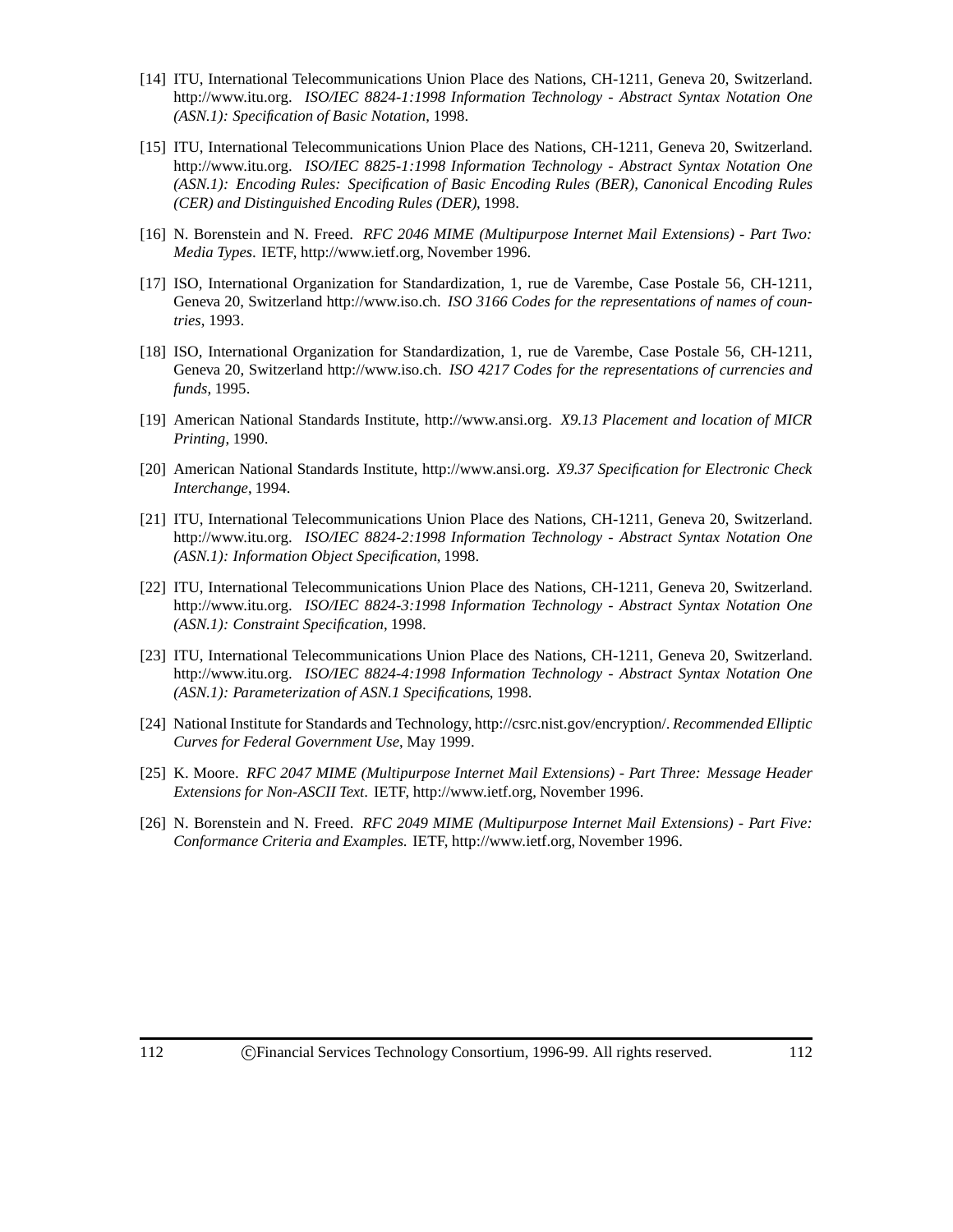# **Example Documents**

Below is an example of an Electronic Check.

```
<fsml-doc docname="echeck187" type="check">
<action>
<blkname>act1
<crit>true
<vers>1.0
<function>payment
<reason>process
</action>
<check>
<blkname>check2
<crit>true
<vers>1.0
<checkdata>
<checknum>187
<dateissued>19970519
<datevalid>19970519
<country>us
<amount>100000.00
<currency>usd
<payto>Chili Pepper
</checkdata>
<checkbook>2048
<legalnotice>This instrument subject to check law
</check>
<signature>
<blkname>sig7
<crit>true
<vers>1.5
<sigdata>
<blockref>act1
<hash alg="sha">J4t/NI7s44IqSMTRl/1bkgABwug=
<blockref>check2
<hash alg="sha">vFnS/lVm9QaRDFAgtijkE24cazk=
<blockref>acct-111111111-00000001
<hash alg="sha">fF51C8MwtSVgeCQPOmzDTBjy1Zg=
<nonce>9D9BC5AA75
```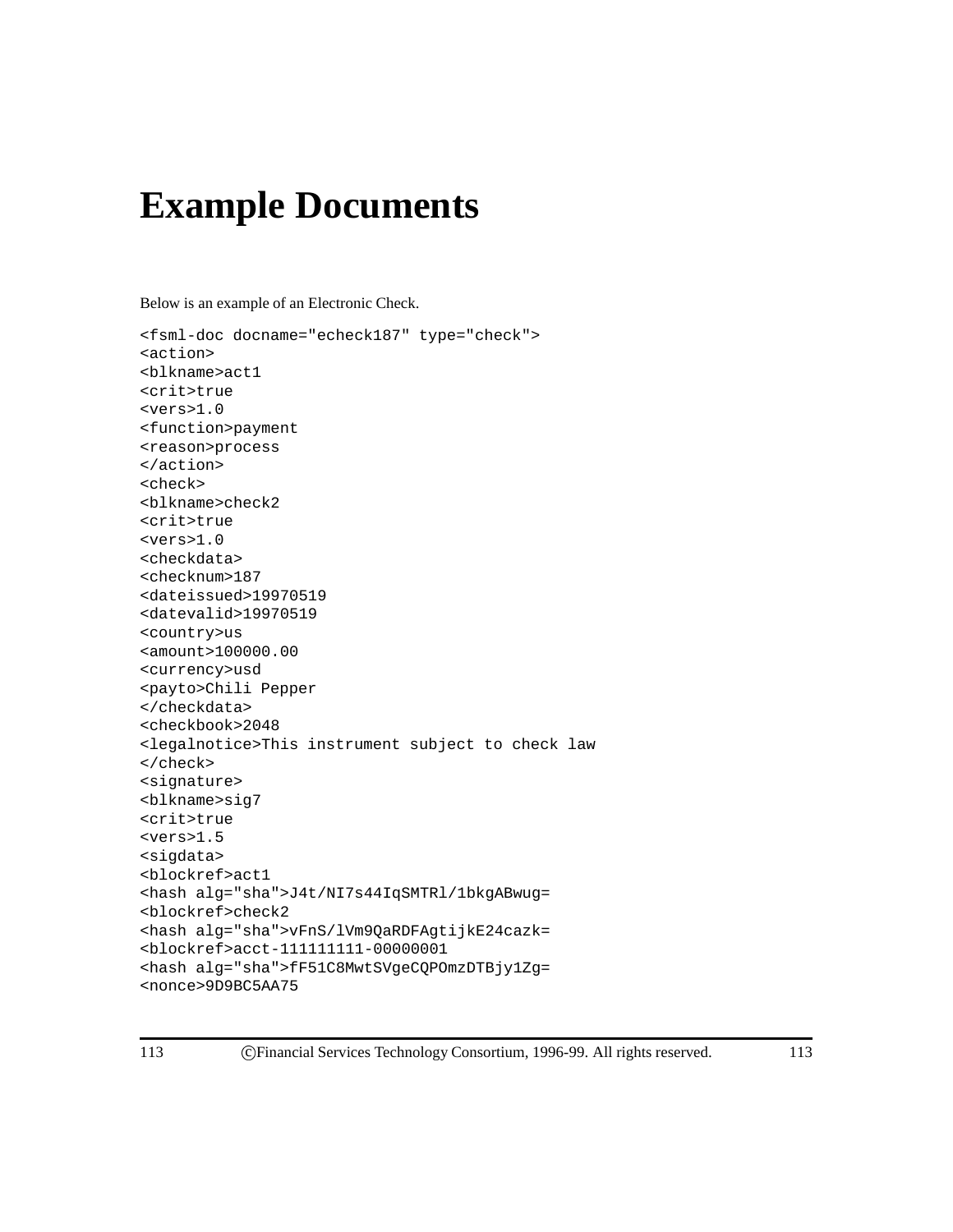```
<sigref>acct-111111111-00000001
<sigtype>check
<algorithm>sha/dsa
<location>us
</sigdata>
<sig>
JInh43b1zYIydAELCmAo6j8nY/I=:KQuV+PAs9mFrnDoD3wtQKVoWIpU=
</signature>
<account>
<blkname>acct-111111111-00000001
<crit>true
<vers>1.5
<bankcode>111111111
<bankacct>00000001
<bankser>00000001
<expdate>19971231
<accttitle>John Q. Echecker
<accttype>checking
<bankname>BankA
<bankaddr>123 BankA Blvd, New York NY
<bankphone>(212)555-1234
<bankfax>(212)555-1235
<bankemail>echeck@banka.com
<acctrest>maximum amount 1.00 usd
<sigrest>chk:dep
<certissuer>/C=US/ST=MD/O=BANKA/OU=checking/
<certserial>1
<micrmaskc>:::111111111:00000001:%05n:%21m
<micrmaskd>:::111111111:00000001::%21m
</account>
<cert>
<blkname>cert-111111111-00000001
<crit>true
<vers>1.5
<certtype>x509v1
<certissuer>/C=US/ST=MD/O=BANKA/OU=checking/
<certserial>1
<certdata>
MIIB8DCCAbACAQEwCQYHKoZIzjgEAzA9MQswCQYDVQQGEwJVUzELMAkGA1UECBMC
TUQxDjAMBgNVBAoTBUJBTktBMREwDwYDVQQLEwhjaGVja2luZzAeFw05NzA0MTQw
MTU5MDBaFw05NzEwMTEwMTU5MDBaMFAxCzAJBgNVBAYTAlVTMQswCQYDVQQIEwJN
RDEOMAwGA1UEChMFQkFOS0ExETAPBgNVBAsTCGNoZWNraW5nMREwDwYDVQQDEwgx
MTExMDBBMTCB7jCBpgYHKoZIzjgEATCBmgJAjfKklEkidqo9JXWbsGhpy+rA2Dr7
jQz3y7gyTw14guXQdi/FtyEOr8Lprawyq3qsSWk9+/g3JMLsBzbuMcgCkQIUx3Mh
jHN+yO6ZO08t7TD0jtrOkV8CQGJtAng56goTQTFjpVtMtQApnVUilWzvyzv/EPOZ
ziwuccud5fokur9Y5beVIZJcnMQun29GSwiMxXKvU+bXiAIDQwACQGvv+18gw5/+
4ulXRZnrYGvOmRAIb5/38i+qci58sCjx0vrbzX+/T9Fq/8kNS6grKBn7p1SHPy9J
tvyMiVKK5ZEwCQYHKoZIzjgEAwMvADAsAhRST3iIPK/BCqc77R3cJPL06CEEKQIU
HIk1bb56d3VfEB51AxCRDOMl234=
```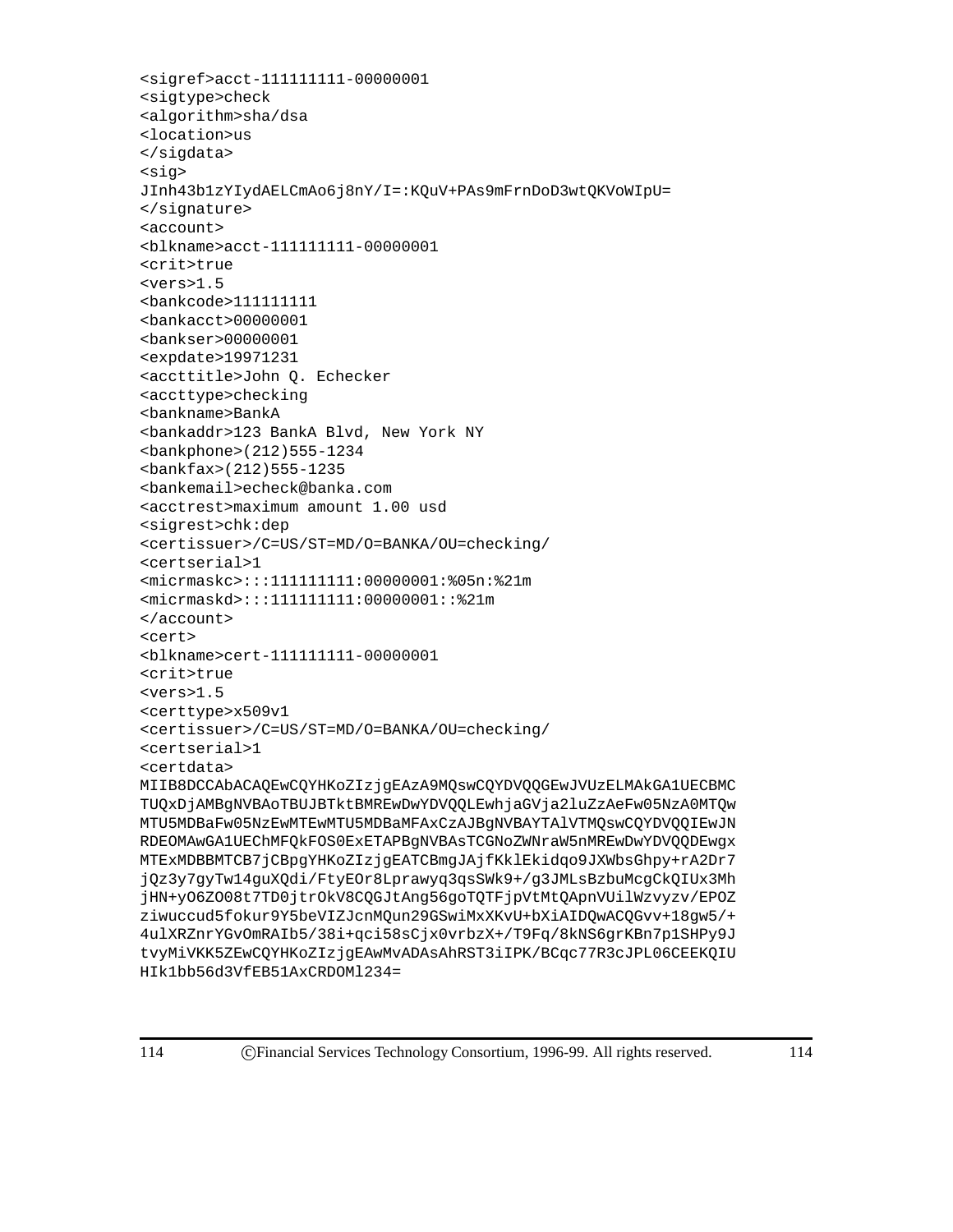```
</cert>
<signature>
<blkname>banksig6
<crit>true
<vers>1.5
<sigdata>
<blockref>acct-111111111-00000001
<hash alg="sha">fF51C8MwtSVgeCQPOmzDTBjy1Zg=
<blockref>cert-111111111-00000001
<hash alg="sha">1xzwMBQg7/rXMxC8k79xyotRTVY=
<nonce>9D9BC5AA75
<sigref>cert-111111111
<sigtype>bankacct
<algorithm>sha/dsa
<location>us
</sigdata>
<sig>
JInh43b1zYIydAELCmAo6j8nY/I=:mBnAYXvAb7Pm+EWU865jlQvEr7A=
</signature>
<cert>
<blkname>cert-111111111
<crit>true
<vers>1.0
<certtype>x509v1
<certissuer>/C=US/ST=MD/O=FSTC/OU=checking CA/
<certserial>1
<certdata>
MIIB3zCCAZ8CAQEwCQYHKoZIzjgEAzA/MQswCQYDVQQGEwJVUzELMAkGA1UECBMC
TUQxDTALBgNVBAoTBEZTVEMxFDASBgNVBAsTC2NoZWNraW5nIENBMB4XDTk3MDQx
NDAxNTEwMFoXDTk3MTAxMTAxNTEwMFowPTELMAkGA1UEBhMCVVMxCzAJBgNVBAgT
Ak1EMQ4wDAYDVQQKEwVCQU5LQTERMA8GA1UECxMIY2hlY2tpbmcwge4wgaYGByqG
SM44BAEwgZoCQI3ypJRJInaqPSV1m7BoacvqwNg6+40M98u4Mk8NeILl0HYvxbch
Dq/C6a2sMqt6rElpPfv4NyTC7Ac27jHIApECFMdzIYxzfsjumTtPLe0w9I7azpFf
AkBibQJ4OeoKE0ExY6VbTLUAKZ1VIpVs78s7/xDzmc4sLnHLneX6JLq/WOW3lSGS
XJzELp9vRksIjMVyr1Pm14gCA0MAAkBzJYSvMZO5CPQdOqaGgEIcZmHqJZ1BRtSP
IlhmmhiUYzddTDgEAniQOZLRii7Km2b0BGliunomQzymYhIxS9vrMAkGByqGSM44
BAMDLwAwLAIUVqCoTpl+sHct1ZJ1Mzjp1lsHlXUCFCaarpGAHZ6AuABKiSJeJ5FQ
ROpA
</cert>
```
</fsml-doc>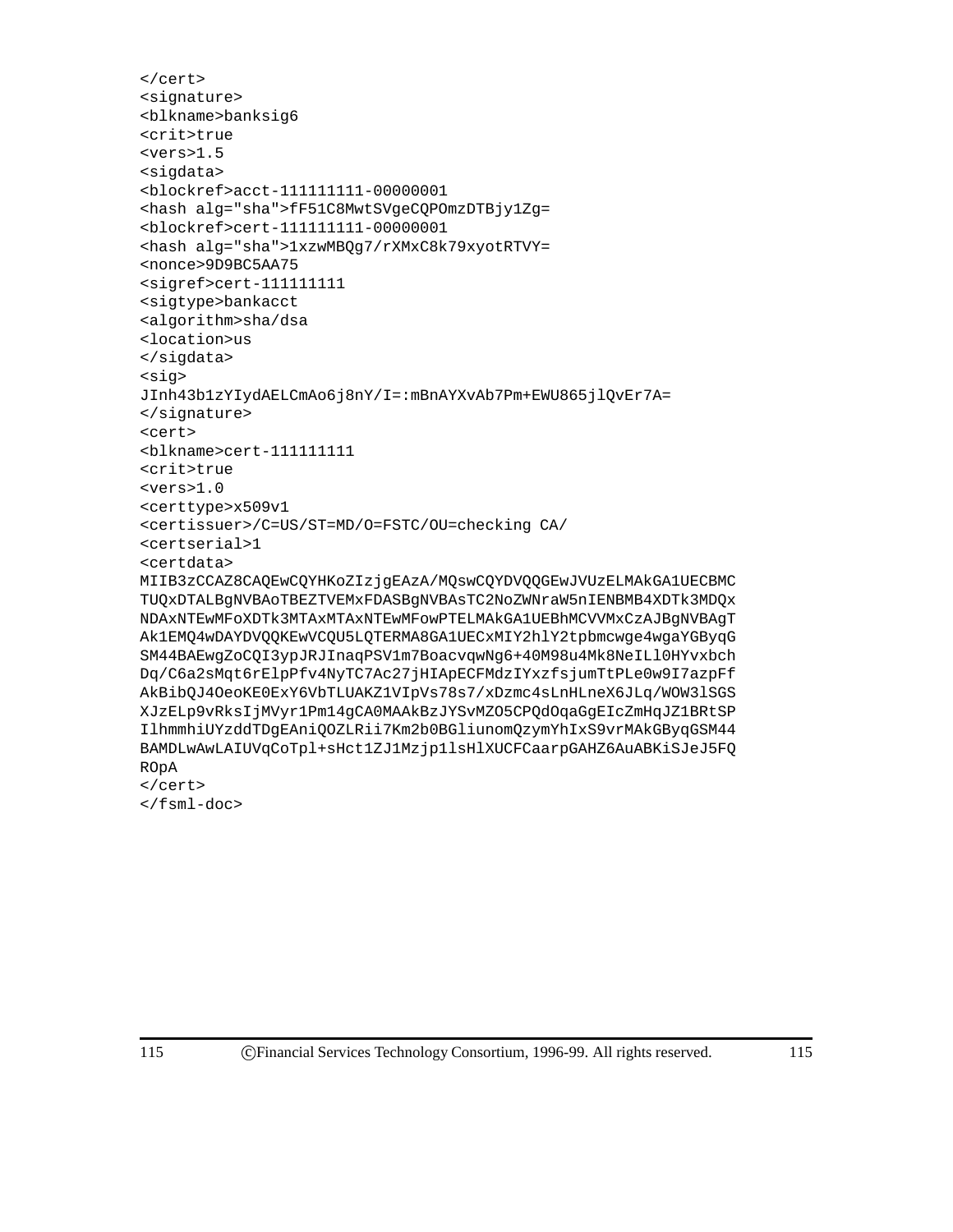# **SGML Document Type Definition (DTD)**

```
<!SGML "ISO 8879:1986"
-- --
-- DTD for FSML Electronic Documents --
-- First Draft 27 Feb 1996 --
-- Written by J. Kravitz IBM Research --
-- Last Revision 02 Apr 1999 --
-- Version 1.50.0 --
-- --
CHARSET
    BASESET "ISO 646:1983//CHARSET
           International Reference Version (IRV)//ESC 2/5 4/0"
    DESCSET 0 9 UNUSED
           929
           11 2 UNUSED
           13 1 13
           14 18 UNUSED
           32 95 32
           127 1 UNUSED
    BASESET "ISO Registration Number 100//CHARSET
            ECMA-94 Right Part of Latin Alphabet Nr. 1//ESC 2/13 4/1"
    DESCSET 128 32 UNUSED
           160 95 32
           255 1 UNUSED
CAPACITY SGMLREF
TOTALCAP 150000
GRPCAP 150000
SCOPE DOCUMENT
SYNTAX
       SHUNCHAR CONTROLS 0 1 2 3 4 5 6 7 8 9 10 11 12 13 14 15 16 17 18
                      19 20 21 22 23 24 25 26 27 28 29 30 31 127 255
       BASESET "ISO 646:1983//CHARSET
               International Reference Version (IRV)//ESC 2/5 4/0"
       DESCSET 0 128 0
       FUNCTION RE 13
```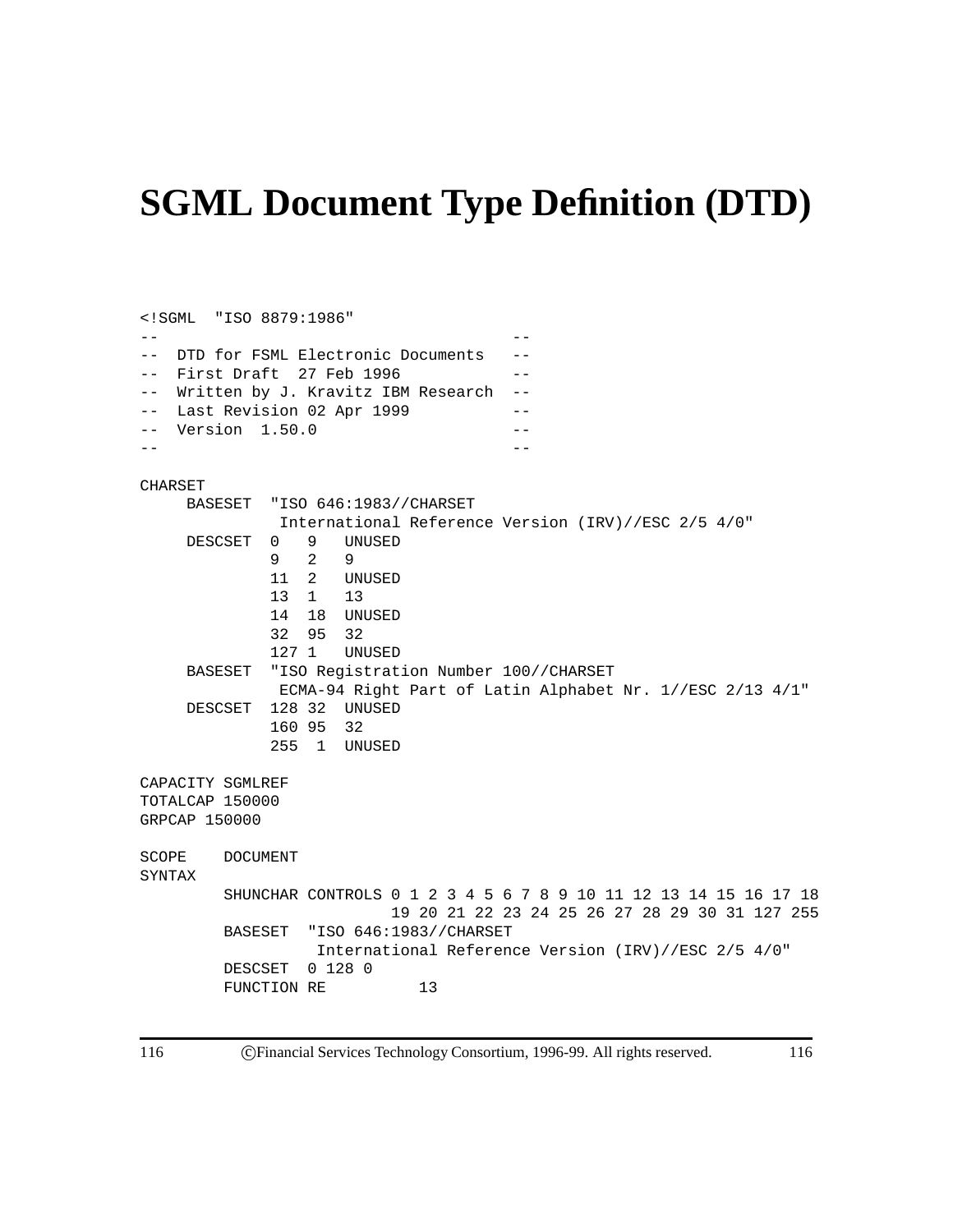```
RS 10
                SPACE 32
                TAB SEPCHAR 9
        NAMING LCNMSTRT ""
                UCNMSTRT ""
                LCNMCHAR "-"
                UCNMCHAR "-"
                NAMECASE GENERAL YES
                         ENTITY NO
        DELIM GENERAL SGMLREF
                SHORTREF SGMLREF
        NAMES SGMLREF
        QUANTITY SGMLREF
                NAMELEN 34
                TAGLVL 100
                LITLEN 1024
                 GRPGTCNT 150
                GRPCNT 64
FEATURES
 MINIMIZE
   DATATAG NO
   OMITTAG YES
   RANK NO
   SHORTTAG NO
 LINK
   SIMPLE NO
   IMPLICIT NO
   EXPLICIT NO
 OTHER
   CONCUR NO
   SUBDOC NO
   FORMAL YES
 APPINFO NONE
>
<!DOCTYPE fsml [
<!ELEMENT fsml o o ( fsml-doc )>
\leq!ELEMENT fsml-doc - - ((
                           action ,
                           \left(fsml-doc |
                            signature |
                            check |
                            deposit |
                            endorsement |
```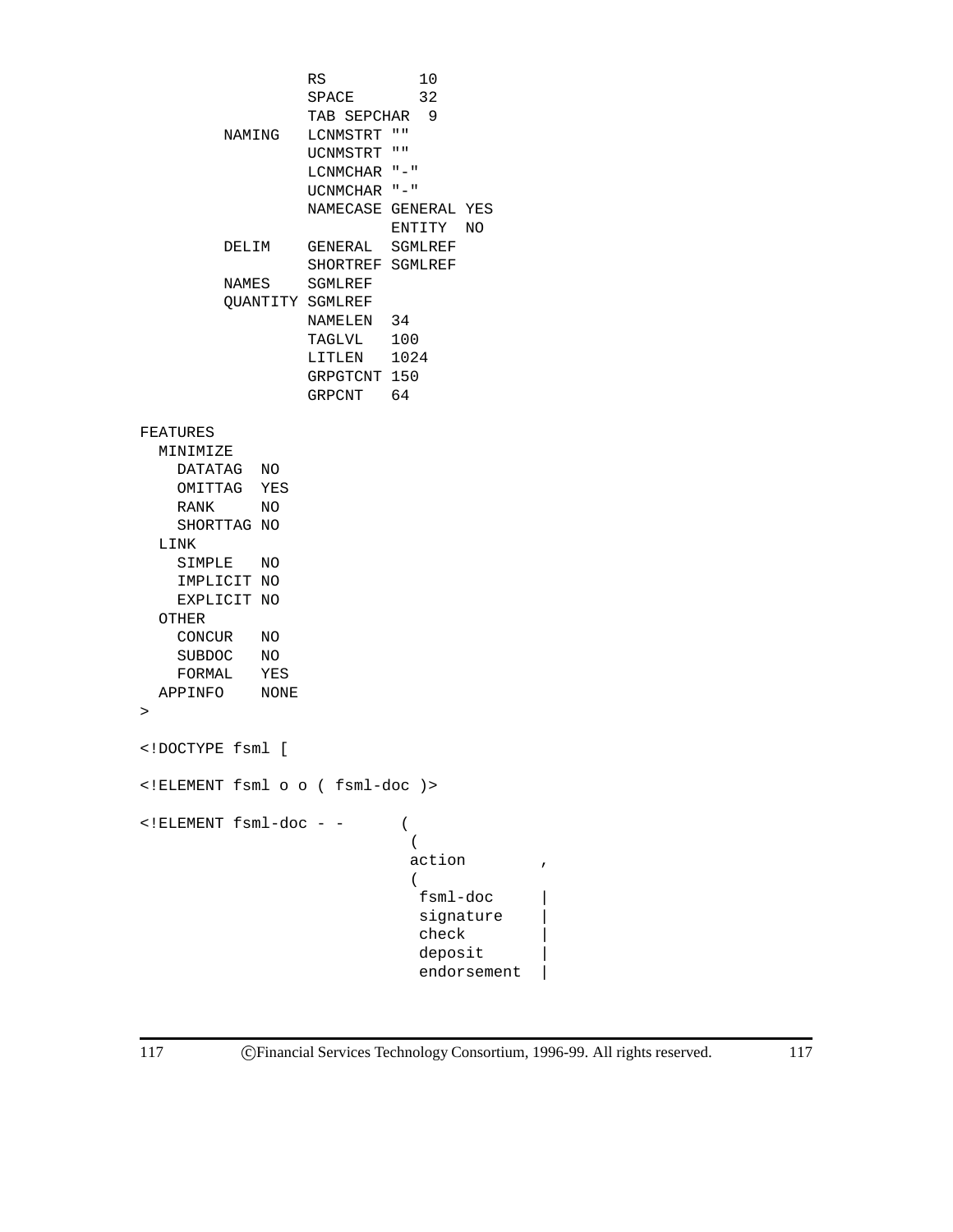```
account
                           cert |
                           attachment
                           invoice |
                           message |
                           bankstamp |
                           bundle |
                           cashletter
                           ) +)
                         )>
<!ATTLIST fsml-doc docname CDATA #REQUIRED
                 type CDATA #REQUIRED >
<!ELEMENT action - - (
                          (
                          blkname ,
                          crit? ,
                          vers?
                          ),(
                          function &
                          reason
                          )
                          )>
<!ELEMENT signature - - (
                          \left(blkname ,
                          crit?
                          vers?
                          ),(
                          sigdata ,
                          sig
                          )
                          )>
<!ELEMENT sigdata - - (
                          ( blockref , hash )+ &
                          nonce &
                          sigref? &
                          sigtype &
                          (certissuer , certserial)? &
                          algorithm &
                          timestamp? &
                          location? &
                          username? &
                          useraddr? &
                          userphone? &
```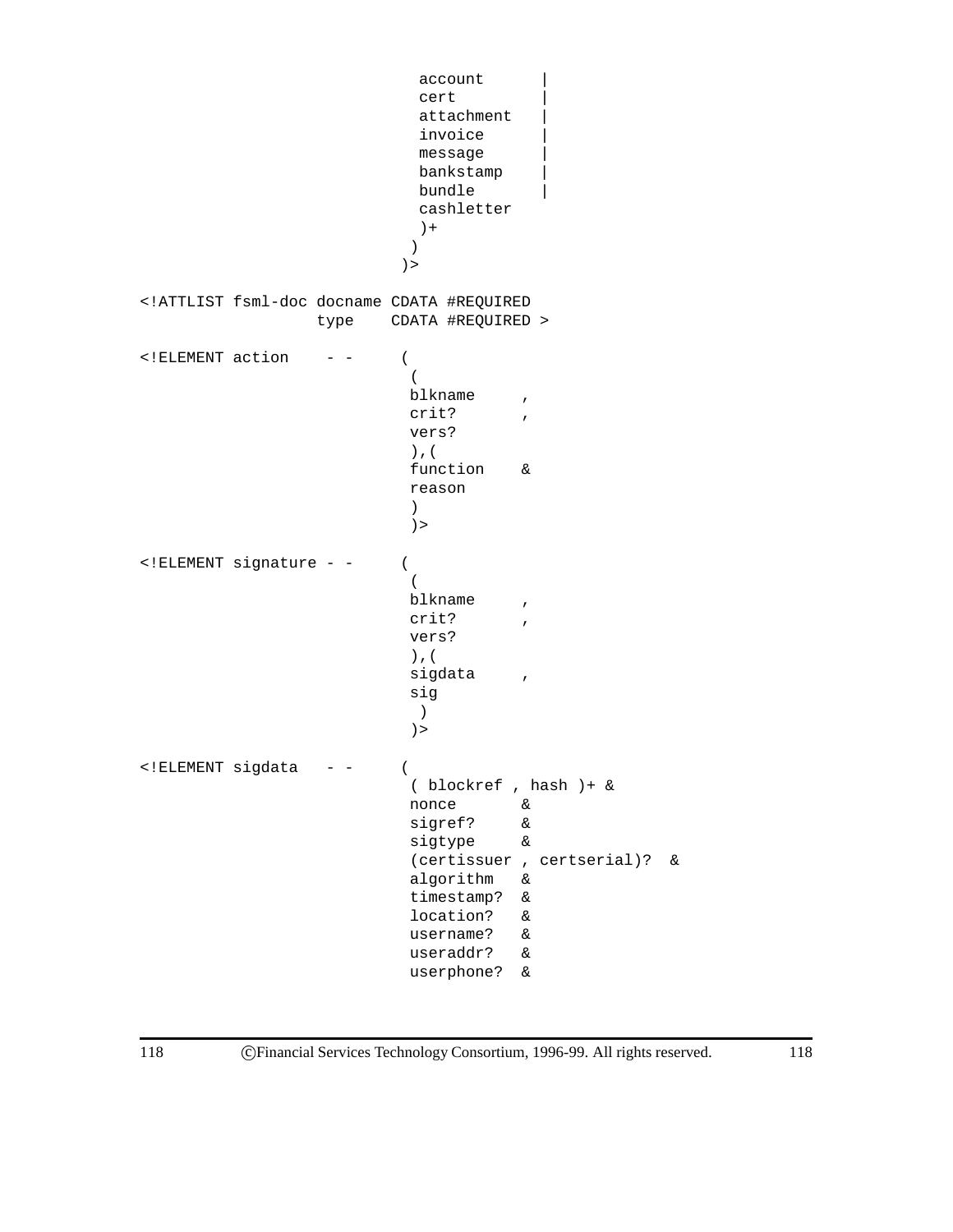```
useremail? &
                       useridnum? &
                       userotherid?
                      ) >
<!ELEMENT check - - (
                       \left(blkname ,
                       crit? ,
                       vers?
                       ),(
                       checkdata &
                       checkbook &
                       restrictions* &
                       payeracct? &
                       memo? &
                       info? &
                       conditions? &
                       vara? &
                       varb? &
                       varc? &
                       vard? &
                       vare? &
                       varf? &
                       varg? &
                       varh? &
                       vari? &
                       legalnotice
                       )
                      )>
<!ELEMENT checkdata - - (
                       checknum ,
                       dateissued,
                       datevalid ,
                       country?,
                       amount,
                       currency ,
                       \left(payto
                       (paytobank , ( paytoacct | paytocustno) )*
                       (paytoid , paytoidns )*
                       )+
                      )>
<!ELEMENT deposit - - (
                       \left(blkname
                       crit? ,
```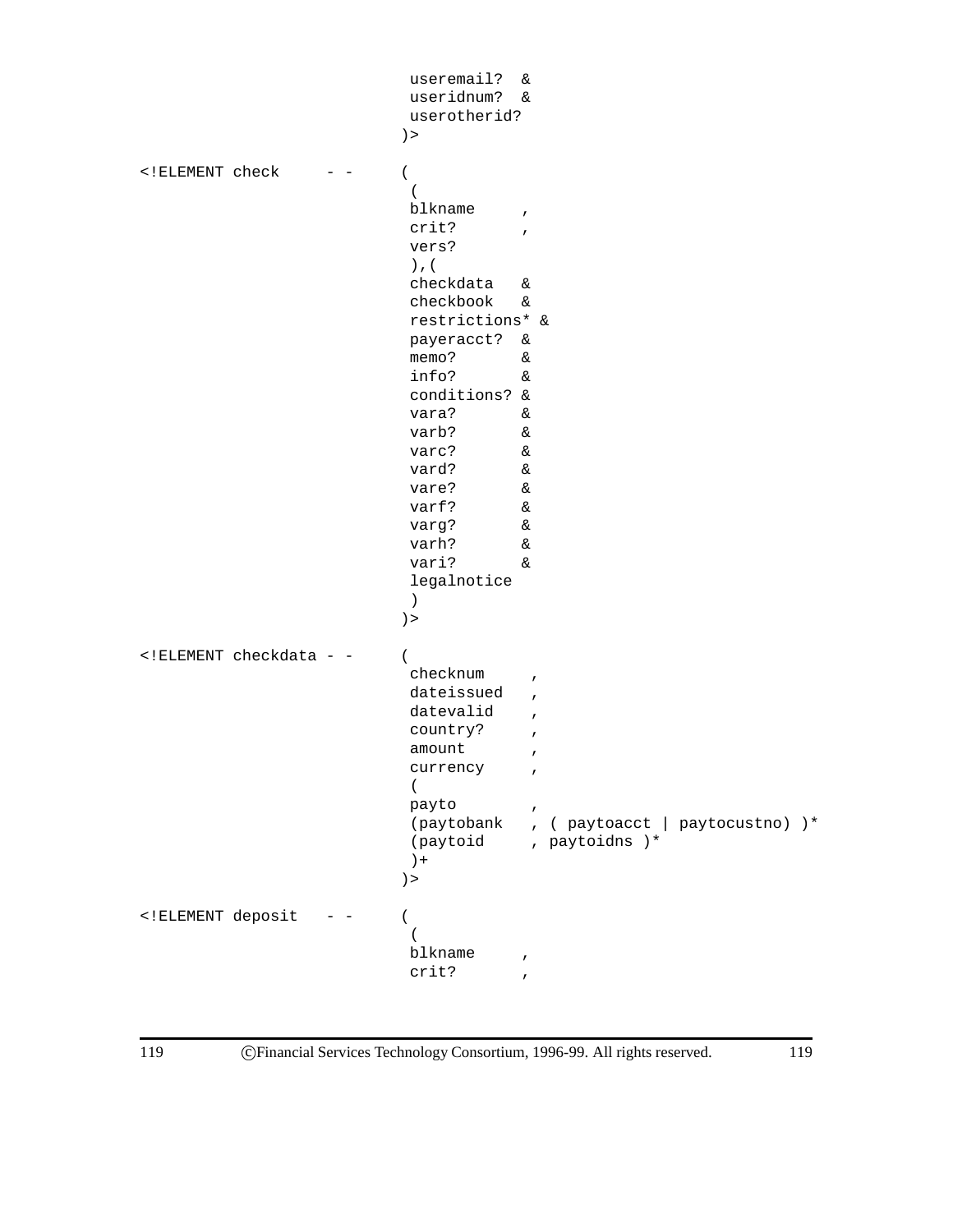```
vers?
                        ),(
                        amount &
                        currency &
                        date &
                        country? &
                        items &
                        bankacct &
                        vara? &
                        varb? &
                        varc? &
                        vard? &<br>vare? &
                        vare? &<br>varf? &
                        varf?
                        varg? &
                        varh? &
                        vari?
                        )
                       )>
<!ELEMENT endorsement - - (
                        \left(blkname ,
                        crit? ,
                        vers?
                        ),(
                        endorsedata &
                        checkbook &
                        restrictions* &
                        memo?
                        )
                       )>
<!ELEMENT endorsedata - - (
                        date?,
                        country?,
                        amount?,
                        currency?,
                        \left(payto
                        (paytobank , ( paytoacct | paytocustno) )*
                        (paytoid , paytoidns )*
                        )*
                       )>
<!ELEMENT certification - - (
                        (
                        blkname ,
                        crit?
```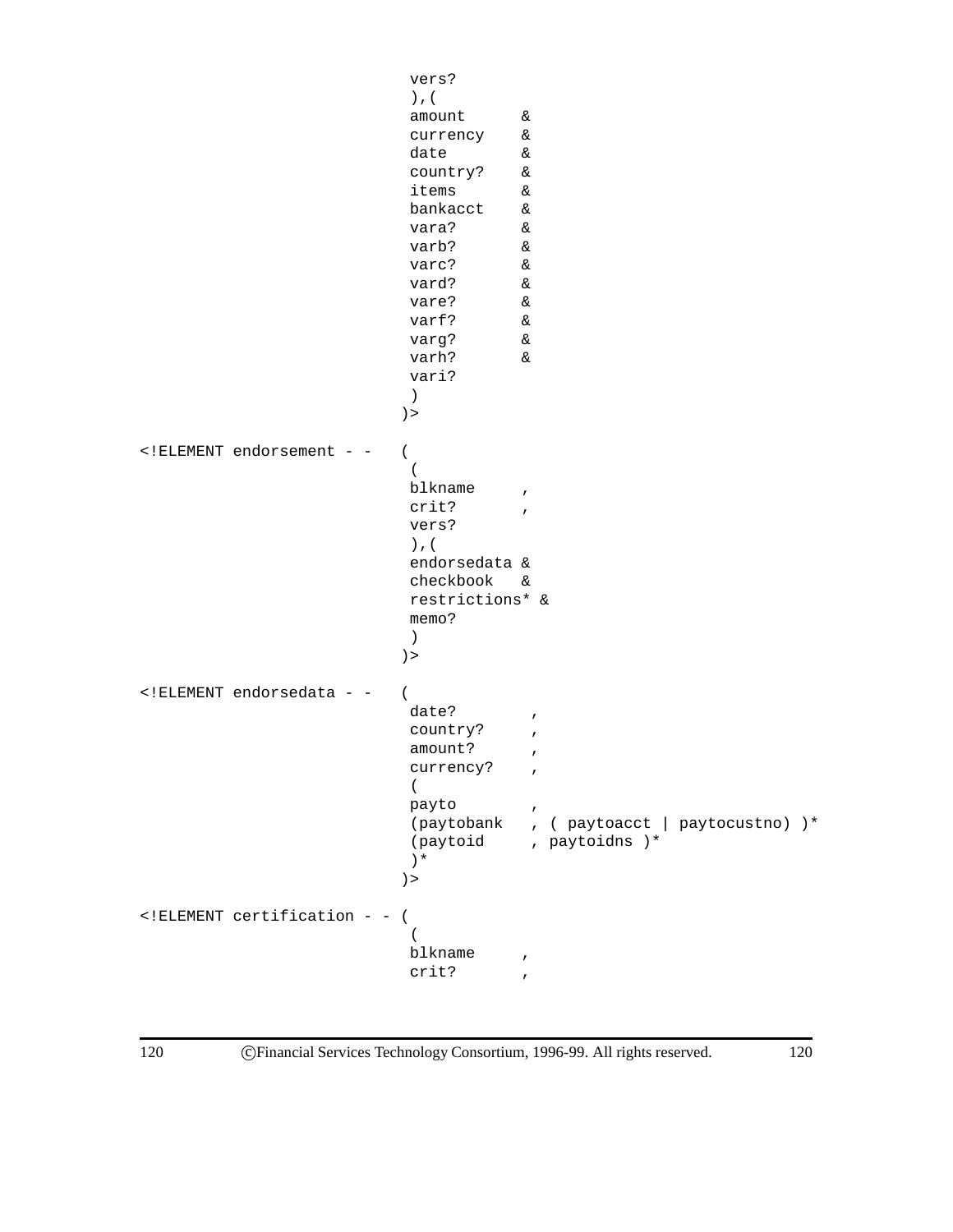```
vers?
                        ),(
                        date &
                        country? &
                        checkbook &
                        cserial?
                        )
                       )>
<!ELEMENT account - - (
                        \left(blkname ,
                        crit? ,
                        vers?
                        ),(
                        bankcode &
                        bankacct &
                        bankser &
                        custno &
                        expdate &
                        accttitle? &
                        accttype? &
                        bankname? &
                        bankaddr? &
                        bankphone? &
                        bankfax? &
                        bankemail? &
                        acctrest* &
                        sigrest? &
                        certissuer &
                        certserial &
                        micrmaskc? &
                        micrmaskd? &
                        )
                       )>
<!ELEMENT cert - - (
                        (
                        blkname ,
                        crit? ,
                        vers?
                        ),(
                        certtype &
                        (certissuer , certserial) &
                        certdata
                        )
                       )>
<!ELEMENT attachment - - (
```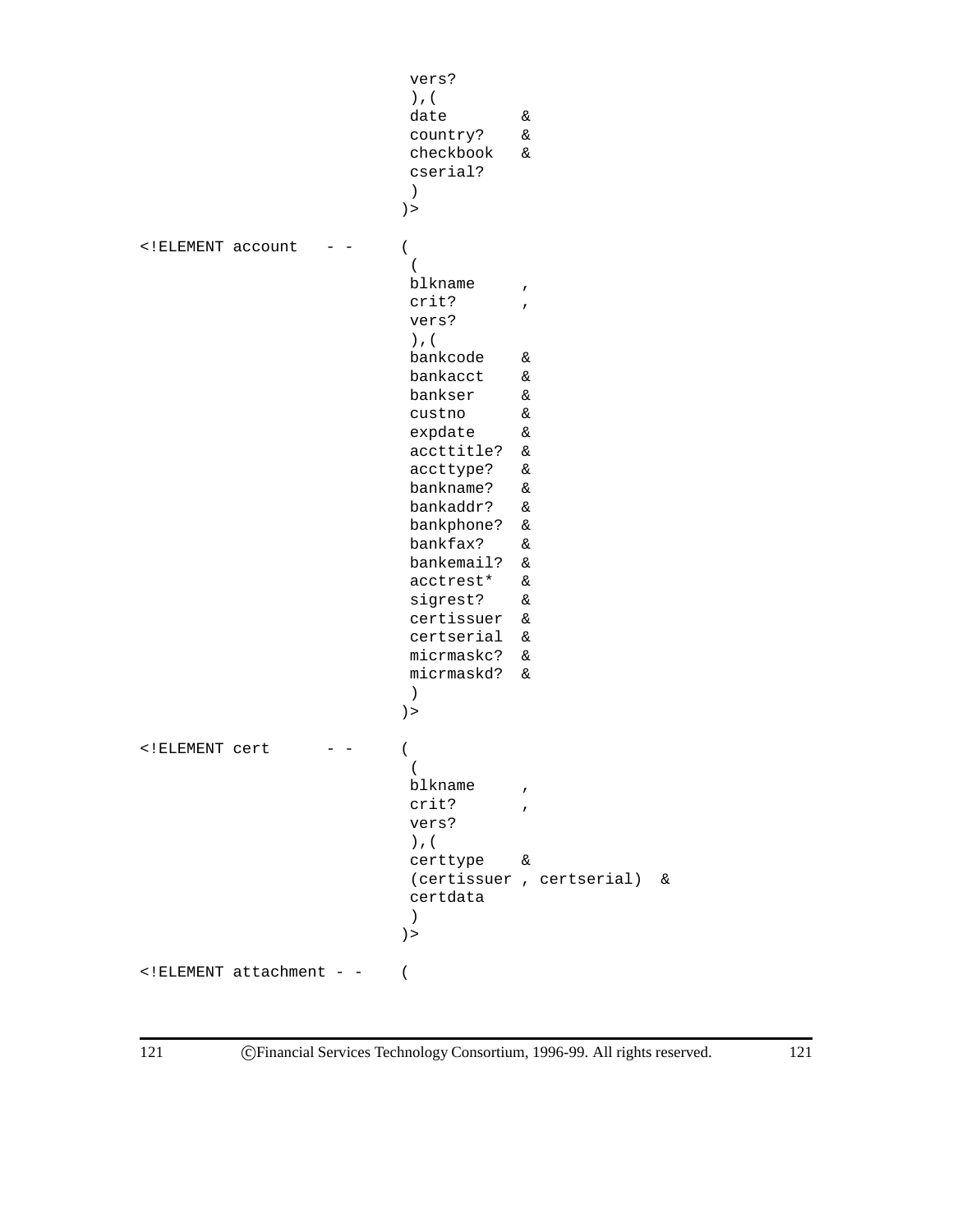```
(
                       blkname ,
                       crit? ,
                       vers?
                       ),(
                       astatus?,
                       adata
                       )>
<!ELEMENT invoice - - (
                       \left(blkname ,
                       crit? ,
                       vers?
                       ),(
                       custacct &
                       amount &
                       currency ),
                       (payto ,
                       (paytobank , ( paytoacct | paytocustno) )*
                       (paytoid , paytoidns )*
                       )+, (
                       date? &
                       remittance? &
                       invdata?
                       )
                       )>
<!ELEMENT message - - (
                       \left(blkname ,
                       crit? ,
                       vers?
                       ),(
                       retcode &
                       msgtext &
                       msgdata?
                       )
                       )>
<!ELEMENT bankstamp - - (
                       \left(blkname ,
                       crit? ,
                       vers?
                       ),(
                       date &
                        timestamp &
```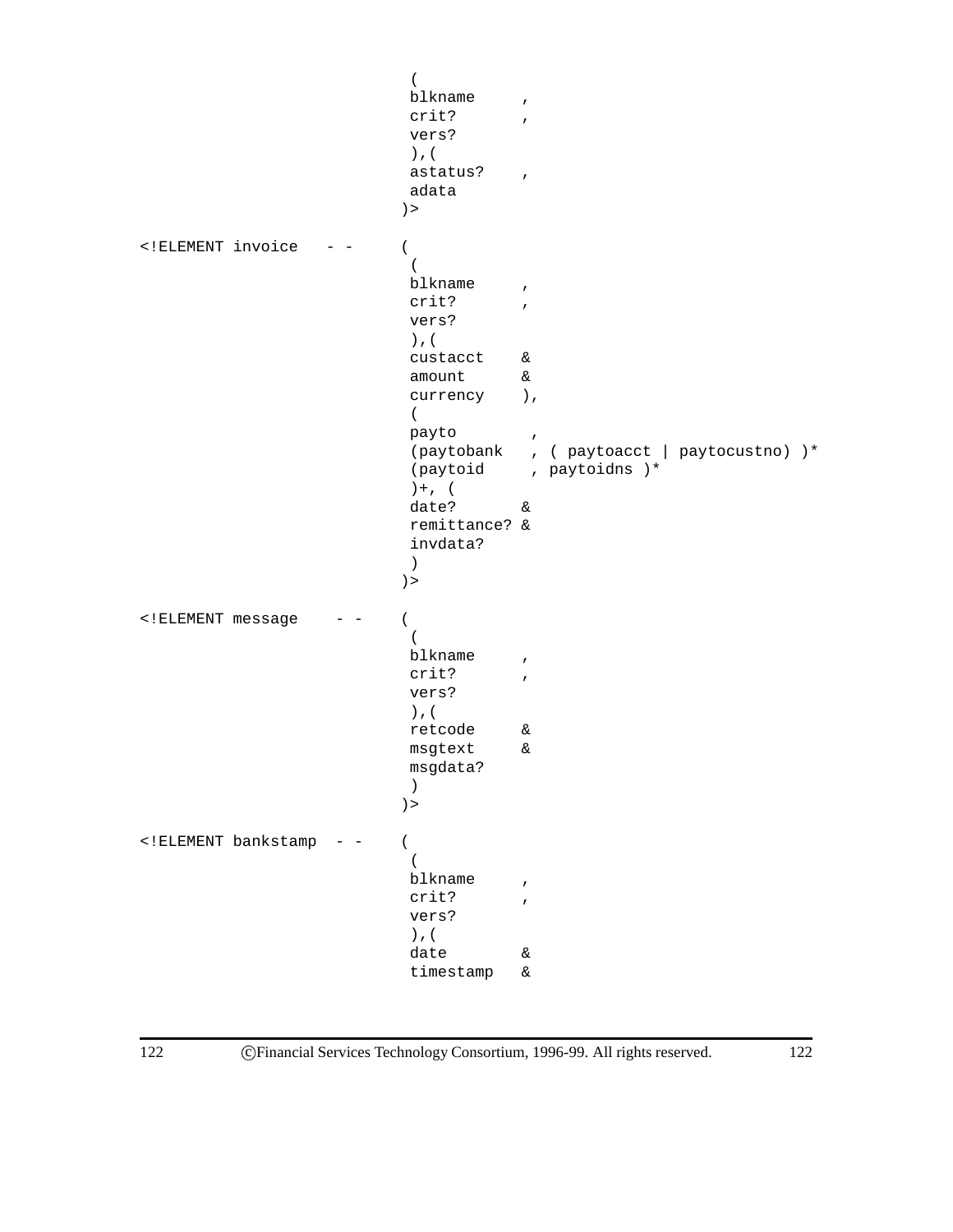```
stampserial &
                          serverid? &
                          stampdata? &
                         bankcode
                          )
                         ) >
<!ELEMENT bundle - - (
                          (
                         blkname ,
                          crit? ,
                          vers?
                          ),(
                          items &
                          amount
                          )
                         ) >
<!ELEMENT cashletter - - (
                          (
                          blkname ,
                          crit?
                          vers?
                          ),(
                          items &
                          amount &
                         bundles
                          )
                         ) >
<!ELEMENT blkname - O (#PCDATA)>
<!ELEMENT crit - O (#PCDATA)>
<!ELEMENT vers - O (#PCDATA)>
<!ELEMENT acctrest - O (#PCDATA)>
<!ELEMENT accttitle - O (#PCDATA)>
<:ELEMENT accttype - O (#PCDATA)>
\leq!ELEMENT adata - - ( \#CDATA) >
<!ATTLIST adata encoding (mime | text) text >
<!ELEMENT algorithm - O (#PCDATA)>
<!ELEMENT amount - O (#PCDATA)>
<!ELEMENT astatus - O (#PCDATA)>
<!ELEMENT bankacct - O (#PCDATA)>
<!ELEMENT bankaddr - O (#PCDATA)>
<!ELEMENT bankcode - O (#PCDATA)>
<!ELEMENT bankemail - O (#PCDATA)>
<!ELEMENT bankfax - O (#PCDATA)>
<!ELEMENT bankname  - O (#PCDATA)>
<!ELEMENT bankphone - O (#PCDATA)>
```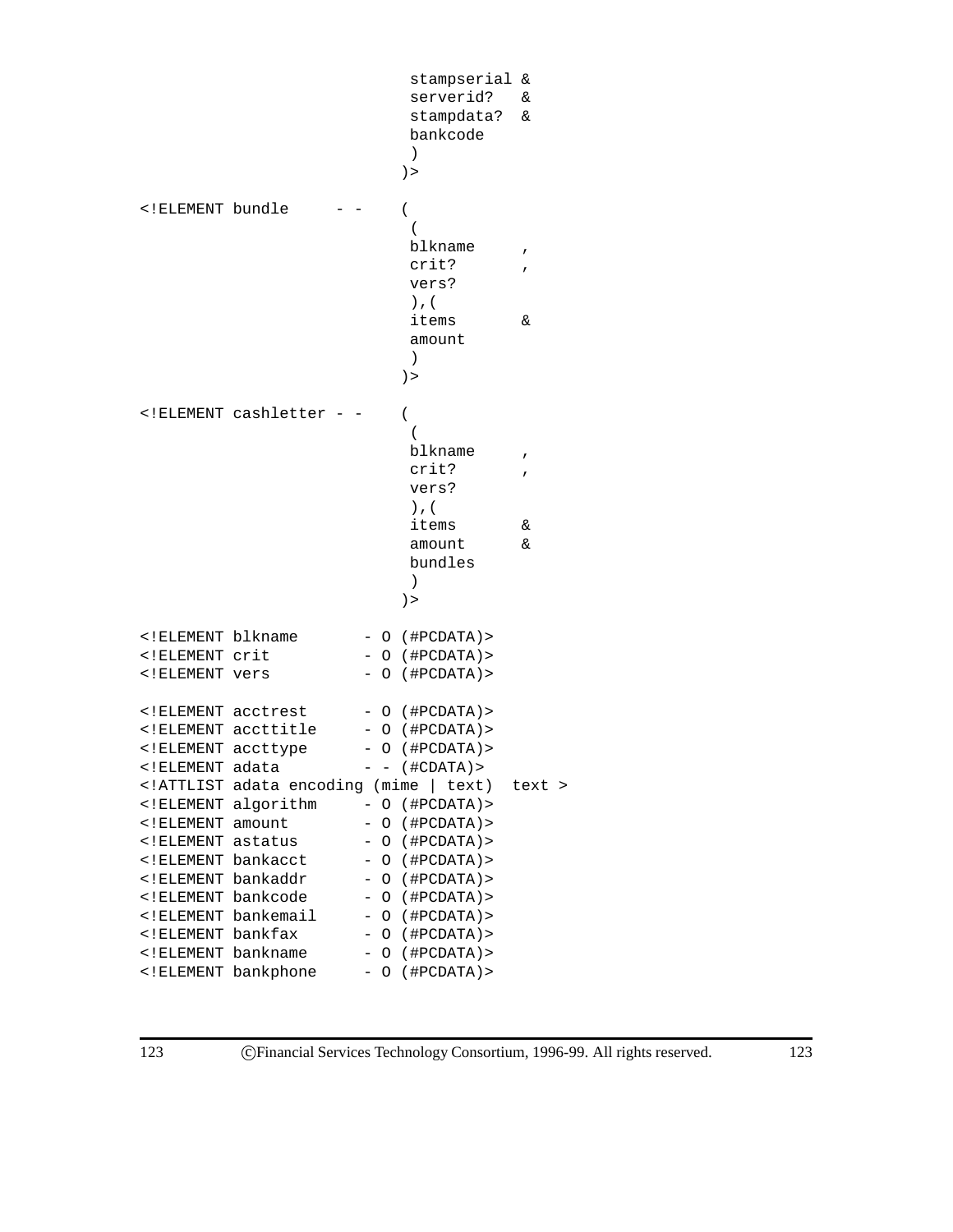| ELEMENT bankser</th <th></th> <th></th> <th>O</th> <th></th> <th>(HPCDATA)</th> <th></th>                                                         |                                                                                                        |                          | O                        |   | (HPCDATA)         |   |
|---------------------------------------------------------------------------------------------------------------------------------------------------|--------------------------------------------------------------------------------------------------------|--------------------------|--------------------------|---|-------------------|---|
| ELEMENT blockref</td <td></td> <td></td> <td>O</td> <td></td> <td>(HPCDATA)</td> <td></td>                                                        |                                                                                                        |                          | O                        |   | (HPCDATA)         |   |
| ATTLIST blockref</td <td>req (true</td> <td></td> <td></td> <td>L</td> <td>false) true</td> <td>&gt;</td>                                         | req (true                                                                                              |                          |                          | L | false) true       | > |
| $\lt$ ! ELEMENT                                                                                                                                   | bundles                                                                                                |                          | O                        |   | (HPCDATA)         |   |
| $\overline{<}$ ! ELEMENT                                                                                                                          | certdata                                                                                               |                          | O                        |   | (HPCDATA)         |   |
| $\lt$ ! ELEMENT                                                                                                                                   | certissuer                                                                                             | $\qquad \qquad -$        | O                        |   | (HPCDATA)         |   |
| ELEMENT</td <td>certserial</td> <td>-</td> <td>O</td> <td></td> <td>(#PCDATA)&gt;</td> <td></td>                                                  | certserial                                                                                             | -                        | O                        |   | (#PCDATA)>        |   |
| $\lt$ ! ELEMENT                                                                                                                                   | certtype                                                                                               | $\overline{\phantom{0}}$ | O                        |   | (#PCDATA)>        |   |
| $\lt$ ! ELEMENT                                                                                                                                   | checkbook                                                                                              | $\overline{\phantom{0}}$ | O                        |   | (HPCDATA)         |   |
| $\overline{<}$ ! ELEMENT                                                                                                                          | checknum                                                                                               | $\overline{\phantom{0}}$ | O                        |   | (HPCDATA)         |   |
| $\overline{<}$ ! ELEMENT                                                                                                                          | conditions                                                                                             | $\overline{\phantom{0}}$ | O                        |   | (HPCDATA)         |   |
| $\lt$ ! ELEMENT                                                                                                                                   | country                                                                                                | -                        | O                        |   | (HPCDATA)         |   |
| $\lt$ ! ELEMENT                                                                                                                                   | cserial                                                                                                | $\overline{\phantom{0}}$ | O                        |   | (HPCDATA)         |   |
| $\lt$ ! ELEMENT                                                                                                                                   | currency                                                                                               | $\overline{\phantom{0}}$ | O                        |   | (HPCDATA)         |   |
| ELEMENT</td <td>custacct</td> <td><math>\overline{\phantom{0}}</math></td> <td>O</td> <td></td> <td>(#PCDATA)&gt;</td> <td></td>                  | custacct                                                                                               | $\overline{\phantom{0}}$ | O                        |   | (#PCDATA)>        |   |
| ELEMENT</td <td>custno</td> <td><math>\overline{\phantom{0}}</math></td> <td>O</td> <td></td> <td>(HPCDATA)</td> <td></td>                        | custno                                                                                                 | $\overline{\phantom{0}}$ | O                        |   | (HPCDATA)         |   |
| $\overline{<}$ ! ELEMENT                                                                                                                          | date                                                                                                   | $\overline{\phantom{0}}$ | O                        |   | (HPCDATA)         |   |
| $\lt$ ! ELEMENT                                                                                                                                   | dateissued                                                                                             | $\overline{\phantom{0}}$ | O                        |   | (HPCDATA)         |   |
| $\lt$ ! ELEMENT                                                                                                                                   | datevalid                                                                                              | $\overline{\phantom{0}}$ | O                        |   | (HPCDATA)         |   |
| $\overline{<}$ ! ELEMENT                                                                                                                          | expdate                                                                                                | $\overline{\phantom{0}}$ | O                        |   | (HPCDATA)         |   |
| $\lt$ ! ELEMENT                                                                                                                                   | function                                                                                               | $\overline{\phantom{0}}$ | O                        |   | (HPCDATA)         |   |
| $\lt$ ! ELEMENT                                                                                                                                   | hash                                                                                                   | $\overline{\phantom{0}}$ | O                        |   | (HPCDATA)         |   |
| ATTLIST</td <td>hash alg<br/>(md5)</td> <td><math>\overline{\phantom{a}}</math></td> <td>sha)</td> <td></td> <td>#REQUIRED &gt;</td> <td></td>    | hash alg<br>(md5)                                                                                      | $\overline{\phantom{a}}$ | sha)                     |   | #REQUIRED >       |   |
| $\lt$ ! ELEMENT                                                                                                                                   | info                                                                                                   | -                        | O                        |   | (HPCDATA)         |   |
| $\lt$ ! ELEMENT                                                                                                                                   | invdata                                                                                                |                          | $\overline{\phantom{0}}$ |   | (HPCDATA)         |   |
| $\lt$ ! ELEMENT                                                                                                                                   | items                                                                                                  | $\overline{\phantom{0}}$ | O                        |   | (HPCDATA)         |   |
| $\lt$ ! ELEMENT                                                                                                                                   | legalnotice                                                                                            | $\overline{\phantom{0}}$ | O                        |   | (HPCDATA)         |   |
| $\lt$ ! ELEMENT                                                                                                                                   | location                                                                                               | $\overline{\phantom{0}}$ | O                        |   | (HPCDATA)         |   |
| $\lt$ ! ELEMENT                                                                                                                                   | memo                                                                                                   | -                        | O                        |   | (HPCDATA)         |   |
| $\lt$ ! ELEMENT                                                                                                                                   | micrmaskc                                                                                              | -                        | O                        |   | (HPCDATA)         |   |
| $\lt$ ! ELEMENT                                                                                                                                   | micrmaskd                                                                                              | -                        | O                        |   | (#PCDATA)>        |   |
| $\lt$ ! ELEMENT                                                                                                                                   | msgtext                                                                                                | -                        | Ο                        |   | (#PCDATA)>        |   |
| $\lt$ ! ELEMENT                                                                                                                                   | msgdata                                                                                                | -                        | $\qquad \qquad -$        |   | (HPCDATA)         |   |
| $<$ ! ELEMENT                                                                                                                                     | nonce                                                                                                  | -                        | Ο                        |   | (HPCDATA)         |   |
| $\lt$ ! ELEMENT                                                                                                                                   | payeracct                                                                                              | -                        | O                        |   | (HPCDATA)         |   |
| $\lt$ ! ELEMENT                                                                                                                                   | payto                                                                                                  | -                        | O                        |   | (#PCDATA)>        |   |
| $\lt$ ! ELEMENT                                                                                                                                   | paytoacct                                                                                              | -                        | O                        |   | (HPCDATA)         |   |
|                                                                                                                                                   | ELEMENT paytobank</td <td></td> <td></td> <td></td> <td><math>-</math> O (#PCDATA) &gt;</td> <td></td> |                          |                          |   | $-$ O (#PCDATA) > |   |
| ELEMENT</td <td>paytocustno</td> <td></td> <td>O</td> <td></td> <td>(HPCDATA)</td> <td></td>                                                      | paytocustno                                                                                            |                          | O                        |   | (HPCDATA)         |   |
| ELEMENT</td <td>paytoid</td> <td></td> <td>O</td> <td></td> <td>(HPCDATA)</td> <td></td>                                                          | paytoid                                                                                                |                          | O                        |   | (HPCDATA)         |   |
|                                                                                                                                                   | ELEMENT paytoidns</td <td></td> <td>O</td> <td></td> <td>(HPCDATA)</td> <td></td>                      |                          | O                        |   | (HPCDATA)         |   |
| ELEMENT</td <td>reason</td> <td></td> <td><math>\circ</math></td> <td></td> <td>(HPCDATA)</td> <td></td>                                          | reason                                                                                                 |                          | $\circ$                  |   | (HPCDATA)         |   |
| ELEMENT</td <td>remittance</td> <td><math>\overline{\phantom{0}}</math></td> <td>0</td> <td></td> <td>(HPCDATA)</td> <td></td>                    | remittance                                                                                             | $\overline{\phantom{0}}$ | 0                        |   | (HPCDATA)         |   |
| ELEMENT</td <td>restrictions</td> <td><math>\overline{\phantom{0}}</math></td> <td><math>\circ</math></td> <td></td> <td>(HPCDATA)</td> <td></td> | restrictions                                                                                           | $\overline{\phantom{0}}$ | $\circ$                  |   | (HPCDATA)         |   |
| $\lt$ ! ELEMENT                                                                                                                                   | retcode                                                                                                | $\overline{\phantom{0}}$ | $\circ$                  |   | (HPCDATA)         |   |
| $\lt$ ! ELEMENT                                                                                                                                   | serverid                                                                                               | -                        | $\circ$                  |   | (HPCDATA)         |   |
| ELEMENT</td <td>sig</td> <td>-</td> <td><math>\circ</math></td> <td></td> <td>(HPCDATA)</td> <td></td>                                            | sig                                                                                                    | -                        | $\circ$                  |   | (HPCDATA)         |   |
| ELEMENT</td <td>sigref</td> <td>-</td> <td>0</td> <td></td> <td>(HPCDATA)</td> <td></td>                                                          | sigref                                                                                                 | -                        | 0                        |   | (HPCDATA)         |   |
| ELEMENT</td <td>sigrest</td> <td>-</td> <td>O</td> <td></td> <td>(#PCDATA)&gt;</td> <td></td>                                                     | sigrest                                                                                                | -                        | O                        |   | (#PCDATA)>        |   |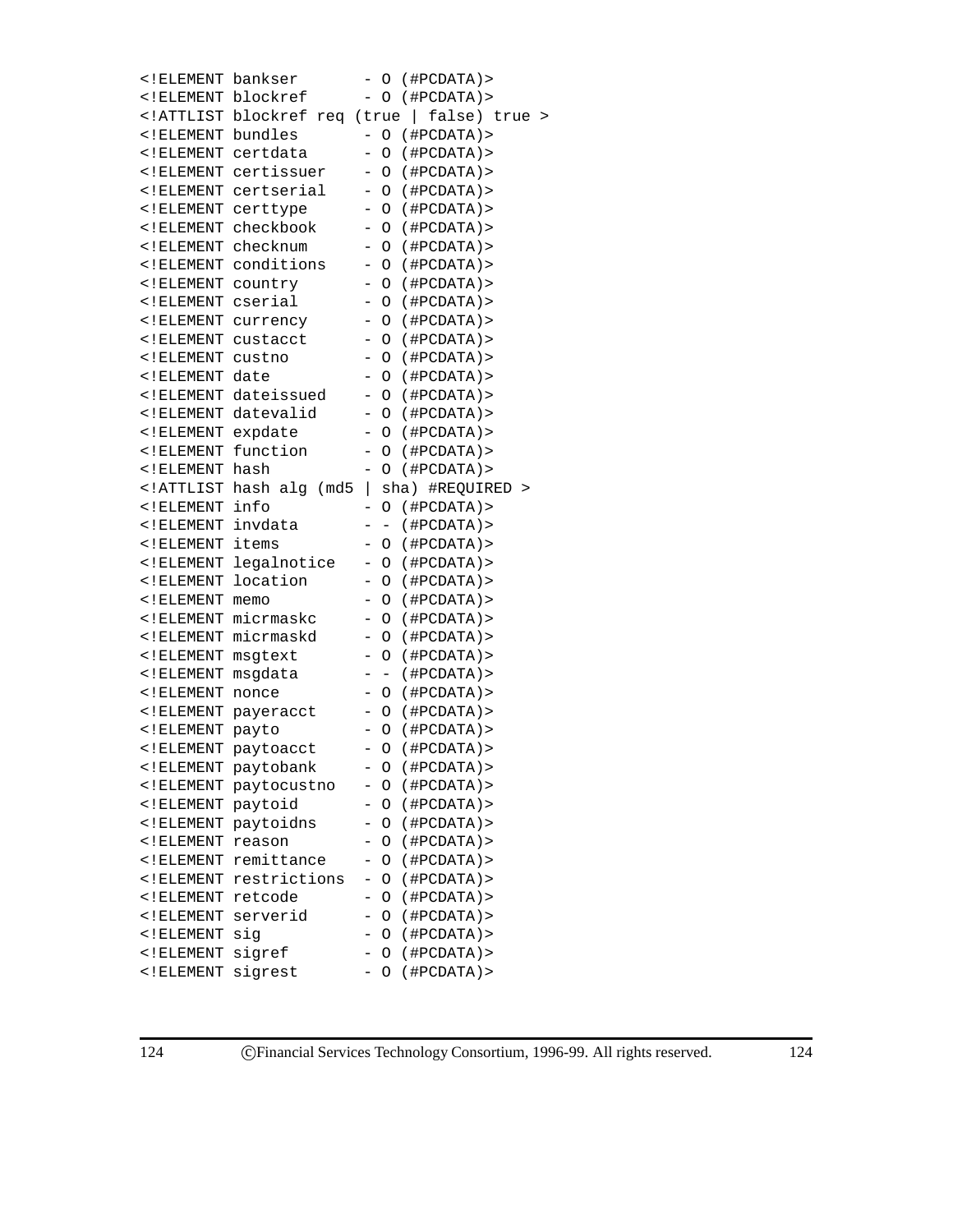| $\overline{<}$ ! ELEMENT                                                  | siqtype     | Ω        | (#PCDATA)> |
|---------------------------------------------------------------------------|-------------|----------|------------|
| $<$ ! ELEMENT                                                             | stampdata   | Ω        | (HPCDATA)  |
| $<$ ! ELEMENT                                                             | stampserial | Ω        | (HPCDATA)  |
| $<$ ! ELEMENT                                                             | timestamp   | Ω        | (HPCDATA)  |
| $<$ ! ELEMENT                                                             | useraddr    | Ω        | (HPCDATA)  |
| $\overline{<}$ ! ELEMENT                                                  | useremail   | Ω        | (HPCDATA)  |
| $\overline{<}$ ! ELEMENT                                                  | useridnum   | $\Omega$ | (#PCDATA)> |
| $\overline{<}$ ! ELEMENT                                                  | username    | Ω        | (HPCDATA)  |
| $\overline{<}$ ! ELEMENT                                                  | userotherid | Ω        | (HPCDATA)  |
| $\lt$ ! ELEMENT                                                           | userphone   | Ω        | (HPCDATA)  |
| $\overline{<}$ ! ELEMENT                                                  | vara        | Ω        | (HPCDATA)  |
| $\overline{<}$ ! ELEMENT                                                  | varb        | Ω        | (HPCDATA)  |
| $\lt$ ! ELEMENT                                                           | varc        | ∩        | (HPCDATA)  |
| $\overline{<}$ ! ELEMENT                                                  | vard        | $\Omega$ | (HPCDATA)  |
| $\overline{<}$ ! ELEMENT                                                  | vare        | $\Omega$ | (HPCDATA)  |
| $\overline{<}$ ! ELEMENT                                                  | varf        | $\Omega$ | (HPCDATA)  |
| ELEMENT</td <td>varg</td> <td><math>\Omega</math></td> <td>(HPCDATA)</td> | varg        | $\Omega$ | (HPCDATA)  |
| $\overline{<}$ ! ELEMENT                                                  | varh        | $\Omega$ | (HPCDATA)  |
| ELEMENT vari</td <td></td> <td>Ω</td> <td>(HPCDATA)</td>                  |             | Ω        | (HPCDATA)  |
|                                                                           |             |          |            |

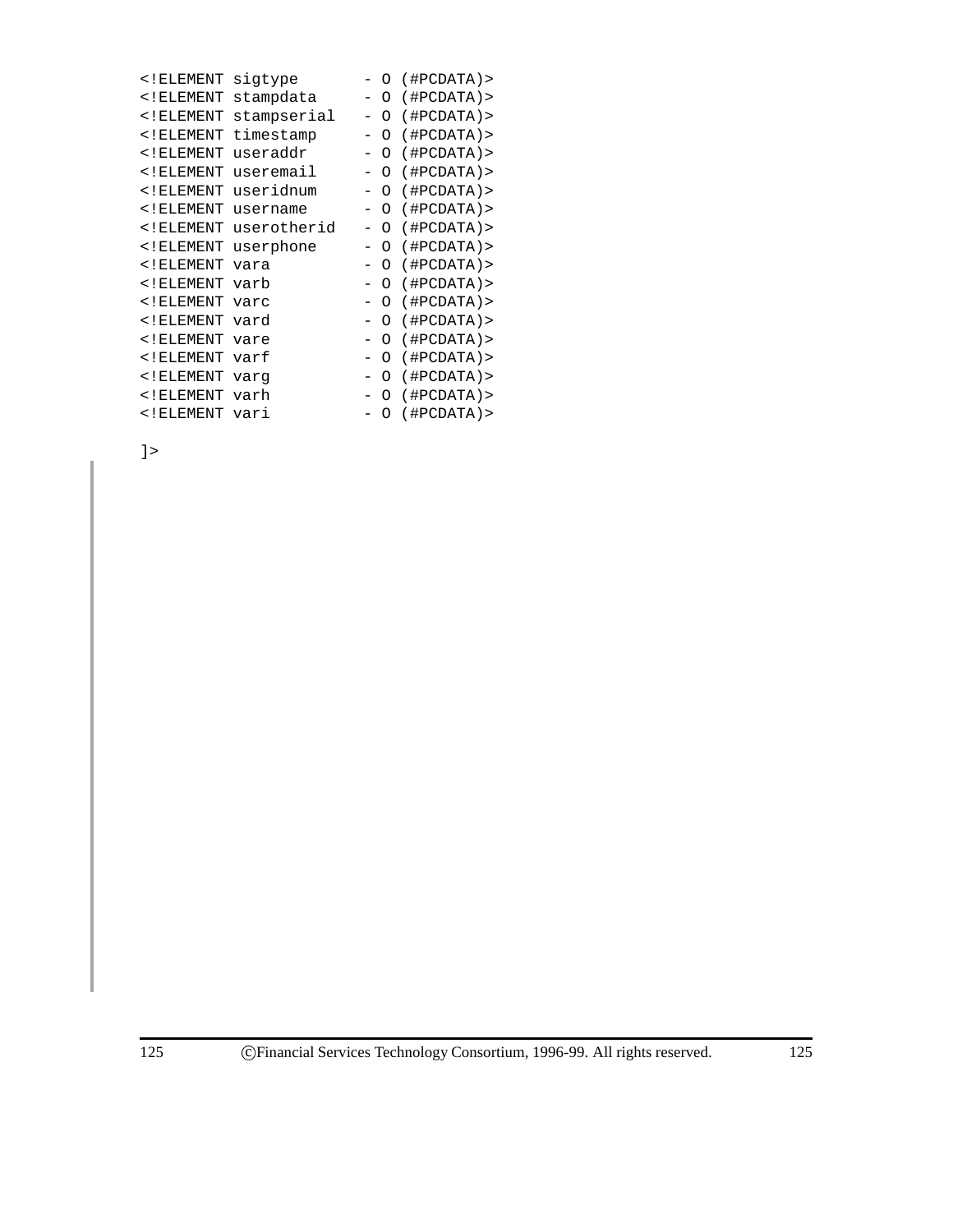# **Differences between FSML 1.17 and FSML 1.50**

## **D.1 Summary of differences**

FSML 1.17 had significant syntactic and semantic differences from FSML 1.50, which are summarized here.

The following rules and specifications describe the differences between version 1.17 and version 1.50 FSML syntax and semantics. Note that mixture of FSML 1.50 and FSML 1.17 blocks in a single document is supported. In most cases this has no effect on the correctness of the document.

The only instance where mixing of FSML 1.17 blocks and FSML 1.50 blocks can have an impact on the verification of a document is when one of the pair of  $\langle$ signature $\rangle$  and  $\langle$ account $\rangle$  blocks is of one version and one is of the other version. Since the  $\langle$  sigtype $\rangle$  field in the  $\langle$  signature $\rangle$  block may be verified against the  $\langle$  sigrest $\rangle$  field in the  $\langle$  account $\rangle$  block, the following rules should be used....

|                                      | sigrest/sigtype matching rules |                                                      |                                                                                                                                                                                                                                                                                                                                                                                                                                                                                                                                                                                                                                                                                                                                                                                                                                                                                                                                                                                  |
|--------------------------------------|--------------------------------|------------------------------------------------------|----------------------------------------------------------------------------------------------------------------------------------------------------------------------------------------------------------------------------------------------------------------------------------------------------------------------------------------------------------------------------------------------------------------------------------------------------------------------------------------------------------------------------------------------------------------------------------------------------------------------------------------------------------------------------------------------------------------------------------------------------------------------------------------------------------------------------------------------------------------------------------------------------------------------------------------------------------------------------------|
| $\langle$ signature $\rangle$        | $\langle$ account $\rangle$    | Rule                                                 |                                                                                                                                                                                                                                                                                                                                                                                                                                                                                                                                                                                                                                                                                                                                                                                                                                                                                                                                                                                  |
| <b>FSML</b> 1.17                     | <b>FSML 1.50</b>               | Verifier cannot determine type of                    |                                                                                                                                                                                                                                                                                                                                                                                                                                                                                                                                                                                                                                                                                                                                                                                                                                                                                                                                                                                  |
|                                      |                                | signature, except by context (which                  |                                                                                                                                                                                                                                                                                                                                                                                                                                                                                                                                                                                                                                                                                                                                                                                                                                                                                                                                                                                  |
|                                      |                                | blocks are signed). This may be                      |                                                                                                                                                                                                                                                                                                                                                                                                                                                                                                                                                                                                                                                                                                                                                                                                                                                                                                                                                                                  |
|                                      |                                | used to determine if $\langle$ sigrest $\rangle$ al- |                                                                                                                                                                                                                                                                                                                                                                                                                                                                                                                                                                                                                                                                                                                                                                                                                                                                                                                                                                                  |
|                                      |                                | lows this type of signature.                         |                                                                                                                                                                                                                                                                                                                                                                                                                                                                                                                                                                                                                                                                                                                                                                                                                                                                                                                                                                                  |
| <b>FSML</b> 1.50                     | <b>FSML</b> 1.17               | verification is<br>possible.<br>No.                  |                                                                                                                                                                                                                                                                                                                                                                                                                                                                                                                                                                                                                                                                                                                                                                                                                                                                                                                                                                                  |
|                                      |                                | <account> block allows<br/>any</account>             |                                                                                                                                                                                                                                                                                                                                                                                                                                                                                                                                                                                                                                                                                                                                                                                                                                                                                                                                                                                  |
|                                      |                                | type of signature.                                   |                                                                                                                                                                                                                                                                                                                                                                                                                                                                                                                                                                                                                                                                                                                                                                                                                                                                                                                                                                                  |
| Hex Encoding<br><b>Hash Contents</b> |                                |                                                      | FSML 1.17 syntax used hexadecimal ASCII encoding to encode binary<br>data. All binary data in FSML 1.50 syntax is now encoded using base64<br>encoding. This includes the $\langle \text{hash} \rangle$ , $\langle \text{sig} \rangle$ , and $\langle \text{certdata} \rangle$ fields.<br>Any block containing hexadecimal-encoded binary data <i>must</i> have a <vers><br/>lower than 1.5. Blocks whose version is 1.5 or later and which contain<br/>binary data <i>must</i> encode the data using base 64 instead of hex ASCII.<br/>FSML 1.17 signature semantics calculated block hashes without includ-<br/>ing the block start and block end tags in the hash calculation. The hashed<br/>data consisted of all the bytes (ASCII octets) between the ending <math>&gt;</math> of the<br/>start tag and the starting <math>\lt</math> of the end tag, exclusive of the angle brackets.<br/>FSML 1.50 signature semantics include the block start and block end tags</vers> |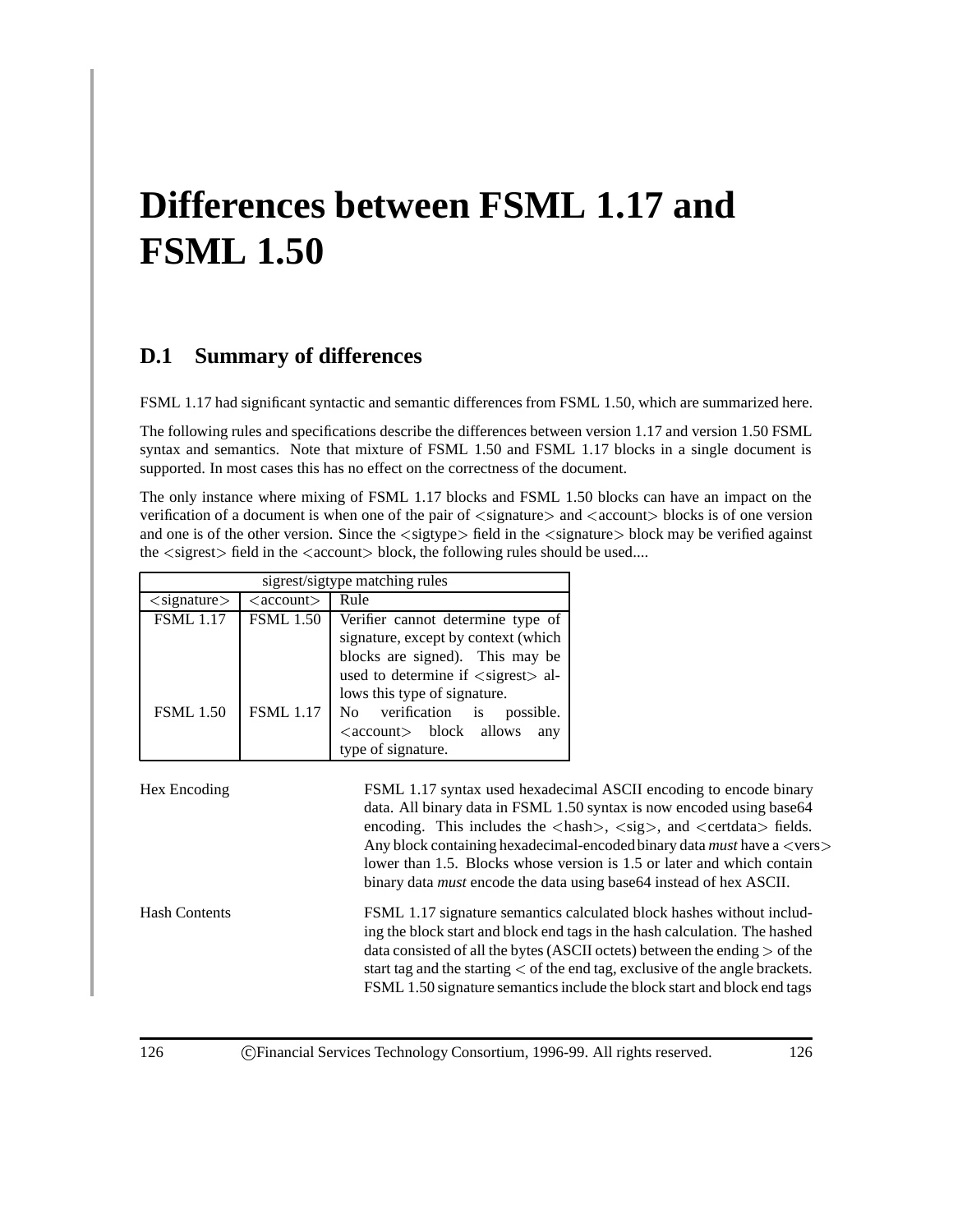|                    | in the hash calculations, including the angle brackets and the tag name<br>strings they enclose. Any <signature> block containing <hash> values<br/>calculated without inclusion of the referenced block begin and end tags<br/>must have a <math>\langle</math> vers<math>\rangle</math> lower than 1.5.</hash></signature>                                                                                         |
|--------------------|----------------------------------------------------------------------------------------------------------------------------------------------------------------------------------------------------------------------------------------------------------------------------------------------------------------------------------------------------------------------------------------------------------------------|
| blockref attribute | FSML 1.50 syntax for the<br>blockref> tag now supports the "req=" at-<br>tribute. This was not supported by FSML 1.17 syntax. Any signature<br>block containing a<br>                                                                                                                                                                                                                                                |
| Private Blocks     | Private blocks (blocks whose begin tags start with "x:" were not sup-<br>ported prior to FSML 1.50. However, since mixing of FSML 1.17 blocks<br>and FSML 1.50 blocks is permitted, private blocks may be generated in<br>a document where all other blocks use FSML 1.17 syntax.                                                                                                                                    |
| New Fields         | A number of fields were added in FSML 1.50. The following fields were<br>not supported in FSML 1.17. Blocks containing these fields must not<br>have a $\langle \text{vers} \rangle$ lower than 1.5.                                                                                                                                                                                                                 |
|                    | • The $\langle$ sigtype $\rangle$ field in the $\langle$ signature $\rangle$ block.                                                                                                                                                                                                                                                                                                                                  |
|                    | • The $\langle \text{info} \rangle$ field in the $\langle \text{check} \rangle$ block.                                                                                                                                                                                                                                                                                                                               |
|                    | • The $\langle$ sigrest $\rangle$ field in the $\langle$ account $\rangle$ block.                                                                                                                                                                                                                                                                                                                                    |
|                    | • The $\langle$ paytoid $\rangle$ and $\langle$ paytoidns $\rangle$ fields in the $\langle$ check $\rangle$ , $\langle$ endorsement $\rangle$<br>and $\langle$ invoice $>$ blocks.                                                                                                                                                                                                                                   |
|                    | • The $\langle \text{custno} \rangle$ field in the $\langle \text{account} \rangle$ block.                                                                                                                                                                                                                                                                                                                           |
|                    | • The <micrmaskc> and <micrmaskd> fields in the <account><br/>block, which replace the <micrmaskc1>, <micrmaskc2>, <micrmaskc3>,<br/><micrmaskd1>, <micrmaskd2>, <micrmaskd3> fields which were<br/>used in the the FSML 1.17 version of the <math>\langle</math> account<math>\rangle</math> block.</micrmaskd3></micrmaskd2></micrmaskd1></micrmaskc3></micrmaskc2></micrmaskc1></account></micrmaskd></micrmaskc> |
|                    | • the $\langle \text{vara}\rangle$ through $\langle \text{vari}\rangle$ fields in the $\langle \text{check}\rangle$ block or $\langle \text{deposit}\rangle$<br>block.                                                                                                                                                                                                                                               |
| Deleted Fields     | A number of fields were deleted in FSML 1.50. The following fields<br>were defined in FSML 1.17 but never used. The are no longer allowed in<br>any FSML document.                                                                                                                                                                                                                                                   |
|                    | • The $\langle$ paytokey $>$ field in the $\langle$ check $>$ , $\langle$ endorsement $>$ and $\langle$ invoice $>$<br>blocks.                                                                                                                                                                                                                                                                                       |
|                    | • The $\langle$ amount $\rangle$ and $\langle$ currency $\rangle$ fields in the $\langle$ endorsement $\rangle$ block.                                                                                                                                                                                                                                                                                               |
| co-signing         | Nesting of documents to add co-signers and co-endorsers is no longer<br>supported in FSML 1.50 syntax. Co-signatures and counter-signatures<br>are added as blocks into the existing document. The FSML 1.17 syntax<br>for co-signatures, counter-signatures, co-endorsers and counter-endorsers<br>was never fully defined or implemented, and is therefore deprecated.                                             |
| bankstamps         | Nesting of documents to add new bankstamps is no longer used in FSML<br>1.50 syntax. Additional bankstamps are added as blocks into the existing<br>document. FSML 1.17 syntax used an outer document to contain new<br>bankstamps.                                                                                                                                                                                  |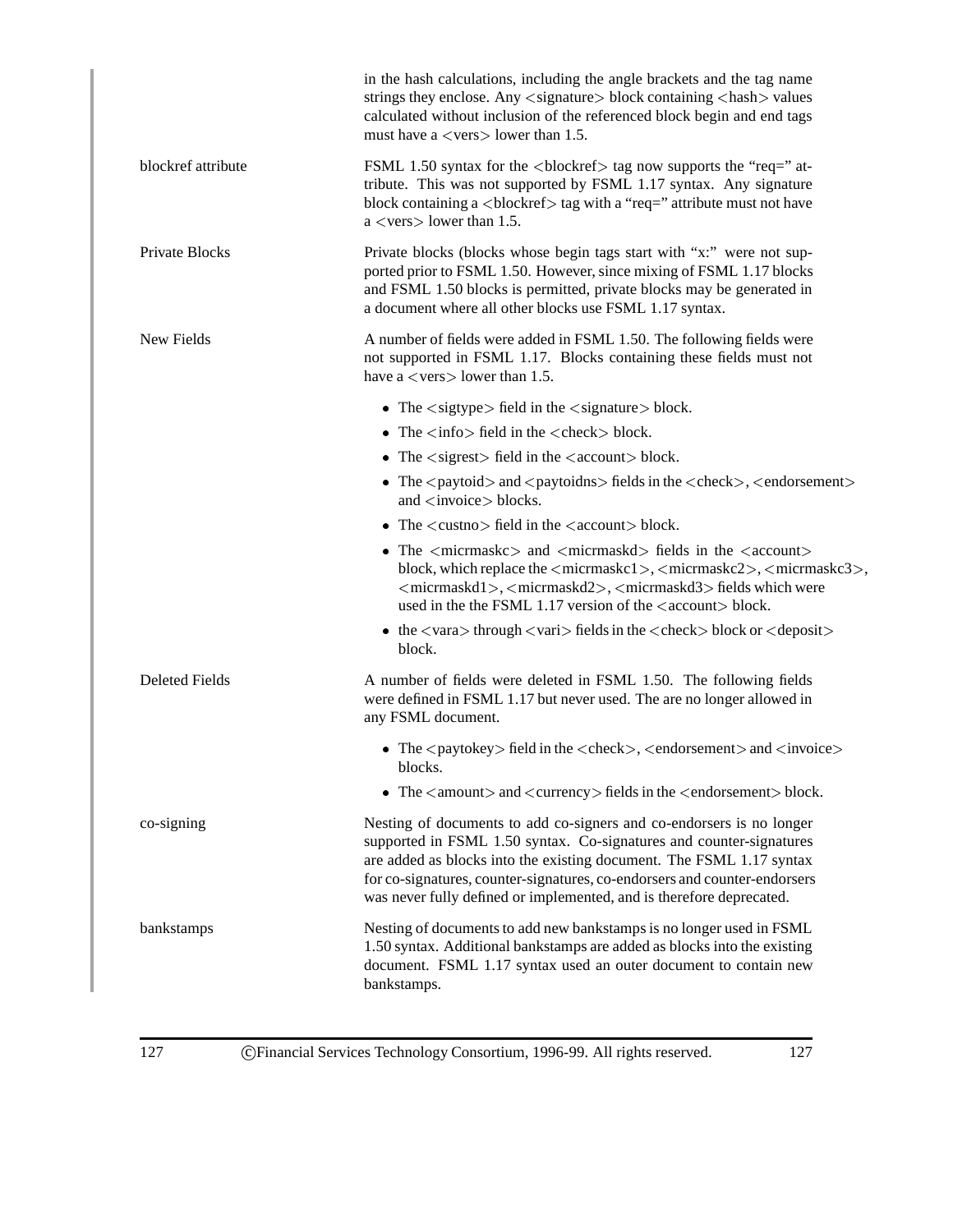certificates FSML 1.17 <cert> blocks only allowed X.509 Version 1 certificates. FSML 1.50 <cert> blocks allow either X.509 Version 1 or X.509 Version 3 certificates.

algorithms Support for the Elliptic Curve cryptographic signature algorithm ECDSA was added to FSML 1.50.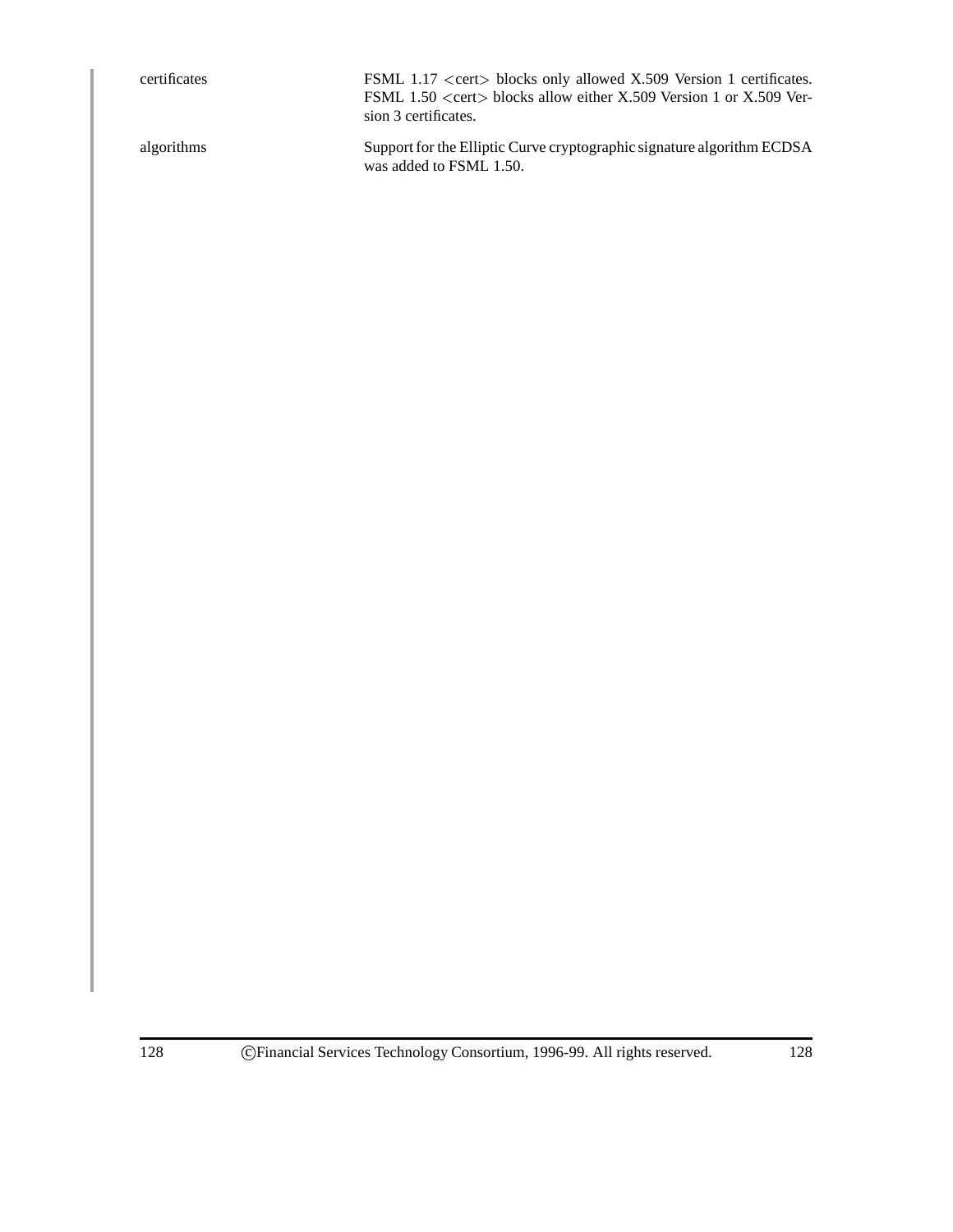# **D.2 Definitions of FSML 1.17 Deprecated Blocks**

This section describes the blocks which have been changed from FSML 1.17 to FSML 1.50. Use of these blocks, while deprecated, is still allowed.

### **D.2.1 Version 1.0 echeck Signature Block Definition**

```
<signature>
<blkname>namestring
<crit>true
<vers>1.0
<sigdata>
<blockref>dnamestring
<hash alg="sha">hexstring
<blockref>dnamestring
<hash alg="sha">hexstring
  ...
<blockref>dnamestring
<hash alg="sha">hexstring
<nonce>valuestring
<sigref>namestring
<certissuer>namestring
<certserial>number
<algorithm>namestring
<timestamp>valuestring
<location>valuestring
<username>valuestring
<useraddr>valuestring
<userphone>valuestring
<useremail>valuestring
<useridnum>valuestring
<userotherid>valuestring
</sigdata>
<sig>hexstring
</signature>
```
**Figure D.23:** Version 1.0 echeck Signature block element definition

#### **Version 1.0 echeck Signature Block Field Definitions**

blockref (**required**) The signature block contains one or more <sup>&</sup>lt;blockref<sup>&</sup>gt; fields, each of which contains the unique block name of the associated block being signed. All of the block references must appear immediately before their respective hashes (see below). The <br/>blockref> and <hash> pairs may be repeated multiple times to sign multiple blocks.

129 CFinancial Services Technology Consortium, 1996-99. All rights reserved. 129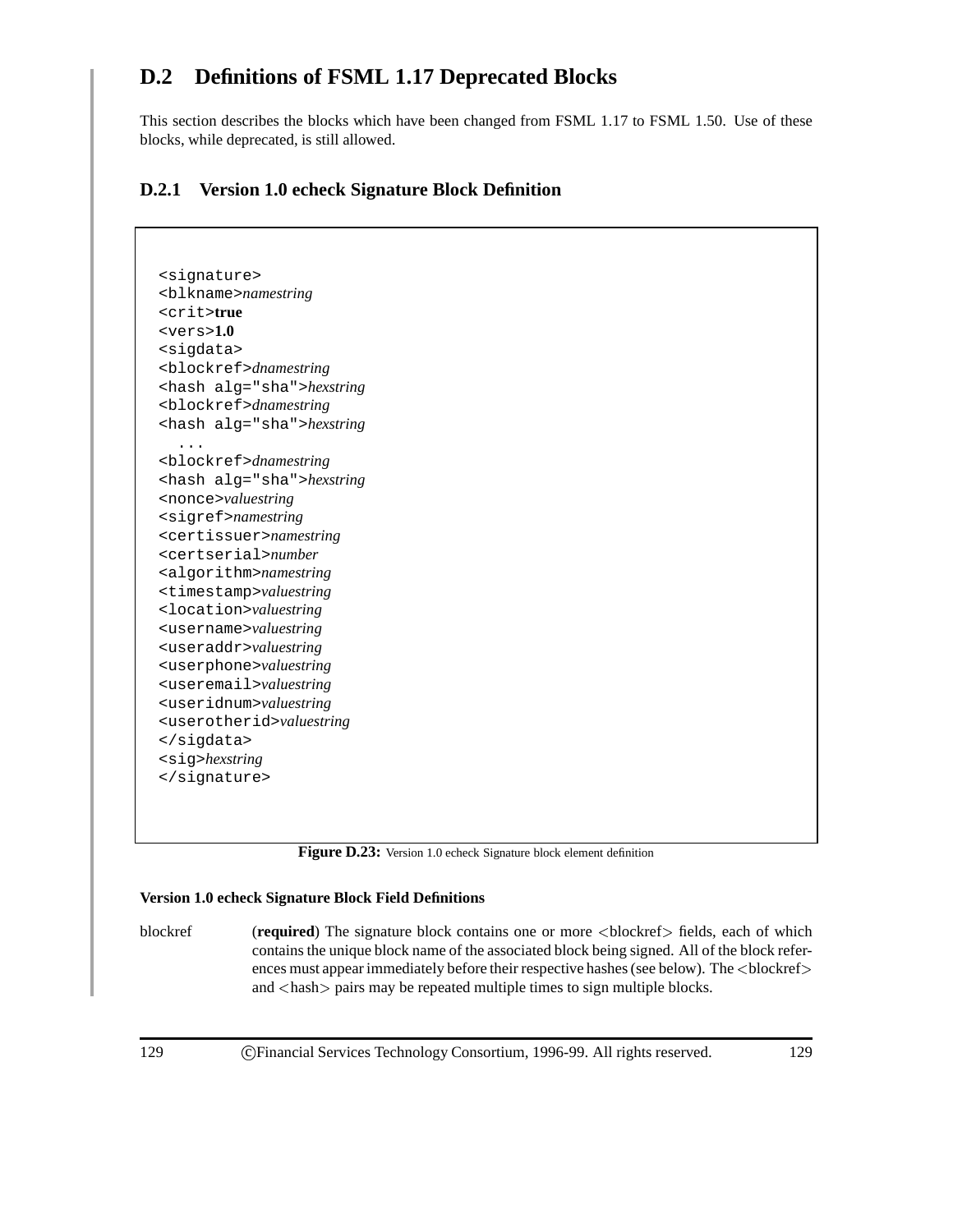| hash       | (required) This field contains the actual hash of the respective block. Each <hash> start<br/>tag must have an attribute which specifies the algorithm used to perform the hash. The<br/>currently allowed attribute values are <math>md5[2]</math> or <math>sha[4]</math>. The alg= attribute is required.<br/>The use of <b>md5</b> is deprecated. Other hash algorithms may be supported in future. It is not<br/>required that the same hash algorithm be used for each of the blockrefs in a signature block.<br/>All hashes are encoded in "network byte order", which means that the most significant bytes<br/>are leftmost (first). Note: Attribute values must be enclosed in quotes.</hash> |
|------------|--------------------------------------------------------------------------------------------------------------------------------------------------------------------------------------------------------------------------------------------------------------------------------------------------------------------------------------------------------------------------------------------------------------------------------------------------------------------------------------------------------------------------------------------------------------------------------------------------------------------------------------------------------------------------------------------------------|
| nonce      | (required) This is a nonce, or one-time random number, used to "salt" the hashed data<br>to discourage cryptanalysis attacks. The nonce value can be any string of random ASCII<br>characters from within the set of allowed FSML characters (see Character Encoding above)<br>not including whitespace.                                                                                                                                                                                                                                                                                                                                                                                               |
|            | Note to Implementors:                                                                                                                                                                                                                                                                                                                                                                                                                                                                                                                                                                                                                                                                                  |
|            | Although any FSML character except whitespace is allowed in the <nonce> value, it is<br/>permitted, and implementors may find it convenient, to generate a random number and<br/>include it in the <nonce> field represented as a decimal integer, a floating-point number, a<br/>hexadecimal-encoded octet string, or as a base64-encoded octet string. Note that the use of<br/>this string in the hash is purely as a sequence of ASCII octets. The fact that it may have been<br/>created as an ASCII representation of a floating point number or integer, or hexadecimal<br/>number is irrelevant to its use in the hash data.</nonce></nonce>                                                   |
| sigref     | (optional) This is the block name of the <account>block which contains a reference to the<br/>certificate block, or it is the block name of the <cert> block itself, for signatures that don't<br/>need account blocks. This field, although optional, is only optional when an agreement is<br/>in place indicating that the recipient of the document does not need the certificate in order<br/>to process the document.</cert></account>                                                                                                                                                                                                                                                           |
| certissuer | (optional) This field contains the unique distinguished name of the issuer of the certificate[7].<br>It should only be specified if the <account> and <cert>bolocks are not being sent with<br/>this document, and only when the blocks being signed do not require an account <math>-e.g.,</math><br/>an endorsement. See the description of the <certissuer> field in the <cert> block for the<br/>syntax used to specify this field.</cert></certissuer></cert></account>                                                                                                                                                                                                                           |
| certserial | (optional) This field contains the unique certificate serial number assigned by the issuer of<br>the certificate. It should only be specified if the <account> and <cert> blocks are not<br/>being sent with this document, and only when the blocks being signed do not require an<br/><math>account - e.g., an endorsement.</math></cert></account>                                                                                                                                                                                                                                                                                                                                                  |
| algorithm  | (required) This string indicates the algorithm used to sign the signature block. It may<br>be md5/rsa[3] or sha/dsa[5] or sha/rsa or sha/ecdsa[6]. Note: Implementors of code<br>that is used to sign FSML Electronic Documents may choose to support only one of the<br>above three possible signing algorithms. Implementors of code that is used to verify FSML<br>Electronic Documents must support all three algorithms. This ensures interoperablity. The<br>use of md5 is deprecated.                                                                                                                                                                                                           |
| timestamp  | (optional) This field specifies the time that the document was signed. It must be in Univer-<br>sal time (i.e., GMT) specified as CCYYMMDDThhmmssZ, where the T and Z are literal<br>characters, and where "CC" is the century (currently 19, soon 20), "YY" is the year, "MM"<br>is the month, "DD" is the day, "hh" is the hour, "mm" is the minute and ss is the second [12].                                                                                                                                                                                                                                                                                                                       |
| location   | (optional) This field specifies location/country where the document was signed.                                                                                                                                                                                                                                                                                                                                                                                                                                                                                                                                                                                                                        |
|            |                                                                                                                                                                                                                                                                                                                                                                                                                                                                                                                                                                                                                                                                                                        |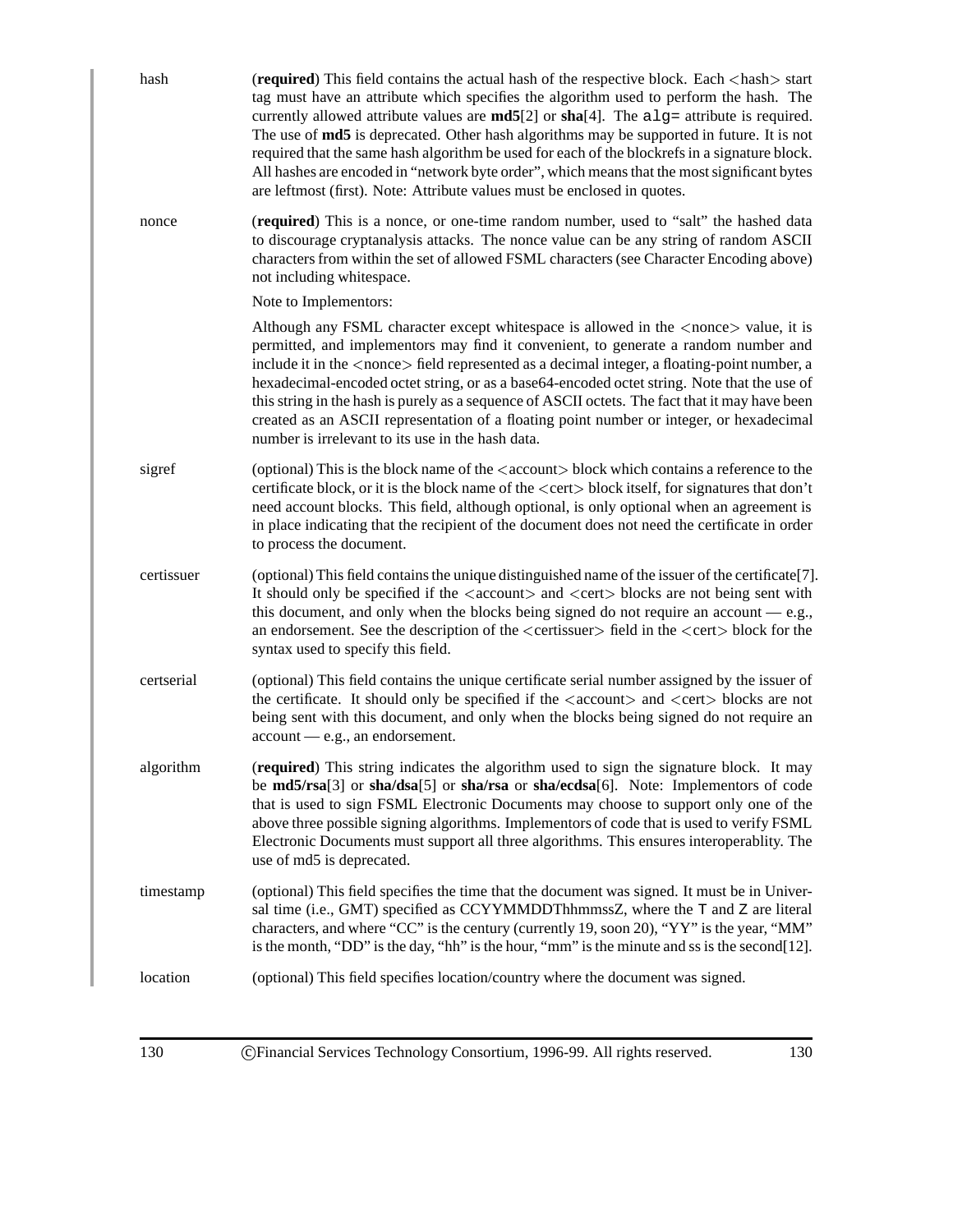| username    | (optional) This is an identification string containing the account user's name. It is optionally<br>inserted into the check by the Electronic Checkbook hardware token.                                                                                                                                                                                                                                                                                                                                                                                                          |
|-------------|----------------------------------------------------------------------------------------------------------------------------------------------------------------------------------------------------------------------------------------------------------------------------------------------------------------------------------------------------------------------------------------------------------------------------------------------------------------------------------------------------------------------------------------------------------------------------------|
|             | This field, and the 5 following fields are considered the electronic equivalent of the data<br>usually printed on a paper check by the Check Printing company. This data is supplied by<br>the checkbook owner to the bank at the time the electronic checking account is established<br>but it is not certified to be correct or accurate by the bank. The data is inserted into the Elec-<br>tronic Checkbook when the Checkbook is initialized at the bank, and may also be corrected<br>or updated later by the bank using administrative checkbook functions and passwords. |
|             | This data is then inserted, under control of the user, into the check by the Electronic Check-<br>book, however the data cannot be changed or deleted by the user once the check is created.<br>It therefore supplies a form of identification sometimes required by check guarantee or-<br>ganizations or merchants. The user may select, when writing a check, which of the 6<br>identification fields are to be inserted into the check, in any combination, or may select<br>none of them.                                                                                   |
| useraddr    | (optional) This is an identification string containing the account user's address. It is option-<br>ally inserted into the check by the Electronic Checkbook hardware token.                                                                                                                                                                                                                                                                                                                                                                                                     |
| userphone   | (optional) This is an identification string containing the account user's phone number. It is<br>optionally inserted into the check by the Electronic Checkbook hardware token.                                                                                                                                                                                                                                                                                                                                                                                                  |
| useremail   | (optional) This is an identification string containing the account user's email address. It is<br>optionally inserted into the check by the Electronic Checkbook hardware token.                                                                                                                                                                                                                                                                                                                                                                                                 |
| useridnum   | (optional) This is an identification string containing the account user's identification num-<br>ber. It is optionally inserted into the check by the Electronic Checkbook hardware token.                                                                                                                                                                                                                                                                                                                                                                                       |
| userotherid | (optional) This is an identification string containing any user identification the user wishes<br>(e.g., company name). It is optionally inserted into the check by the Electronic Checkbook<br>hardware token.                                                                                                                                                                                                                                                                                                                                                                  |
| sig         | (required) This is a hexadecimal encoding of the actual signature data. For certain algo-<br>rithms, the field is split into two portions using a colon ": ". For DSA or ECDSA, the<br>field contains the two portions of the signature as r:s, where r and s are long hexdecimal<br>ASCII strings. For RSA, only a single string is specified, with no colon separator. All sig-<br>natures are encoded in "network byte order", which means that the most significant bytes<br>are leftmost (first).                                                                           |

#### **Signature Calculation**

The calculation of the Signature is performed as follows...

1. The <sup>&</sup>lt;nonce<sup>&</sup>gt; value is created (by the electronic checkbook) as a random number. The nonce value can be any string of random ASCII characters from within the set of allowed FSML characters (see Character Encoding above) not including whitespace.

Note to Implementors:

Although any FSML character except whitespace is allowed in the <sup>&</sup>lt;nonce<sup>&</sup>gt; value, it is permitted, and implementors may find it convenient, to generate a random number and include it in the <nonce> field represented as a decimal integer, a floating-point number, a hexadecimal-encoded octet string, or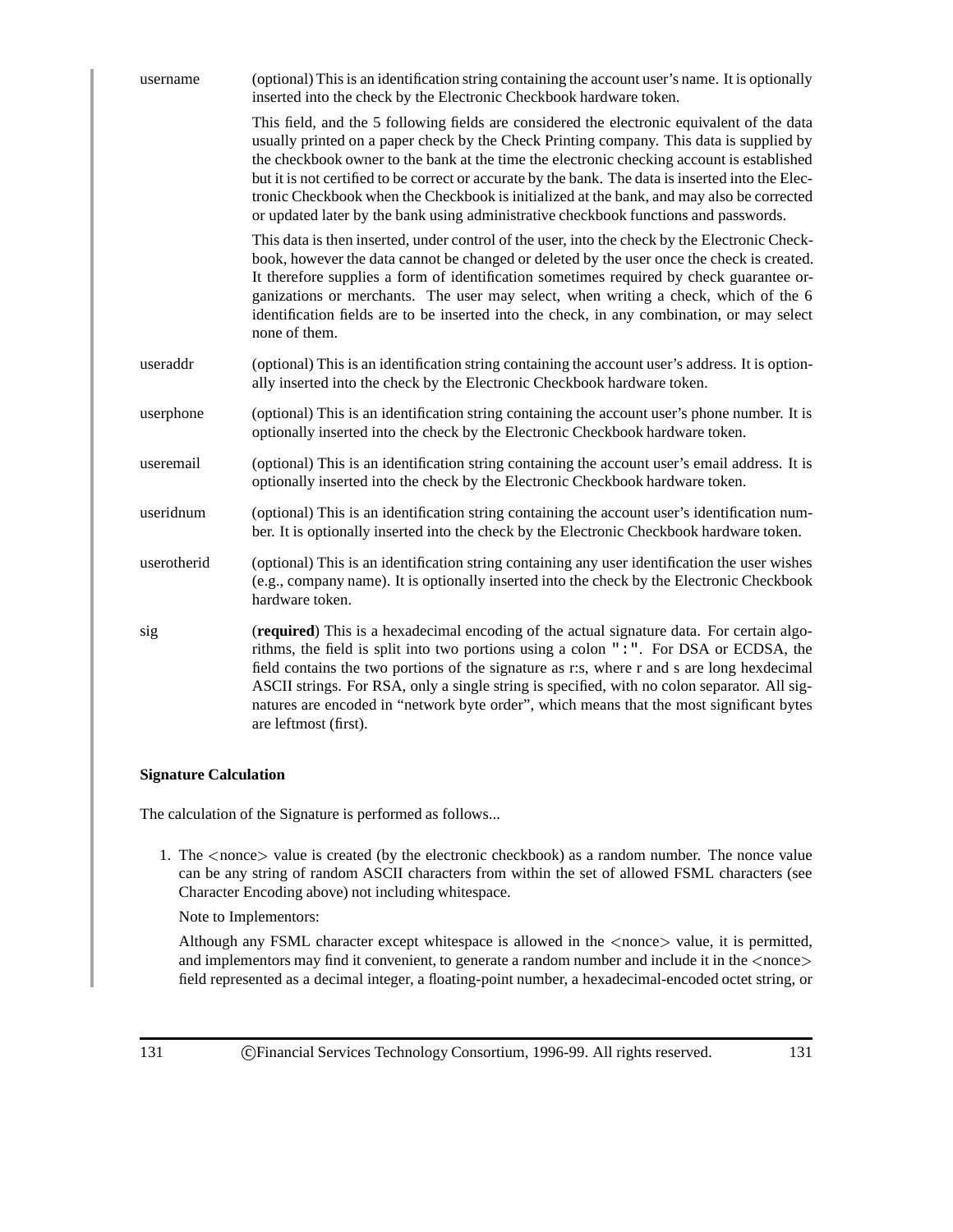as a base64-encoded octet string. Note that the use of this string in the hash is purely as a sequence of ASCII octets. The fact that it may have been created as an ASCII representation of a floating point number or integer, or hexadecimal number is irrelevant to its use in the hash data.

- 2. The <sup>&</sup>lt;nonce<sup>&</sup>gt; value is logically prepended to the subject block contents before hashing. This includes the tag string " $\langle$ nonce $\rangle$ " — e.g., if the nonce value is 12345, the characters  $\langle$ nonce $\rangle$ 12345 are logically prepended to the subject block before hashing.
- 3. The hash is calculated using the contents of the subject block, (with the <sup>&</sup>lt;nonce<sup>&</sup>gt; prepended) excluding the block start tag and block end tag, with the exception of all carriage returns, line feeds, and trailing spaces on a line. Leading and embedded spaces in a line are included in the hash. SGML entities (i.e., character names enclosed between an ampersand and a semicolon) are left untranslated when hashing.
- 4. The resulting hash value is inserted into the <sup>&</sup>lt;hash<sup>&</sup>gt; entry (encoded as hexadecimal ASCII) in the signature block.
- 5. Steps 2 through 4 are repeated for each block to be signed.
- 6. A second hash calculation is performed on the contents of the <sup>&</sup>lt;sigdata<sup>&</sup>gt; sub-block, which contains the previously calculated hashes, their block references, and the <sup>&</sup>lt;nonce>. This should include all characters between the <sup>&</sup>lt;sigdata<sup>&</sup>gt; tag and the <sup>&</sup>lt;/sigdata<sup>&</sup>gt; tag, not including the tags themselves, again omitting all carriage returns, line feeds, and trailing spaces. This second hash is then signed using the private key in the electronic checkbook. The result is the signature which is inserted (encoded as hexadecimal ASCII) into the signature block as the value for the  $\langle sig \rangle$  tag.

#### **Signature Verification**

The verification of the Signature is performed as follows...

- 1. The following steps are repeated for each block referenced by a  $\lt$ blockref> tag in the signature. If the referenced block is not present, and <sup>&</sup>lt;blockref req="false"<sup>&</sup>gt; was specified, the block is assumed to have been detached. The following steps are not performed for this block, and this block's absence is not considered to invalidate the document.
	- (a) The <sup>&</sup>lt;nonce<sup>&</sup>gt; value from the signature block is logically prepended to the referenced blocks contents before hashing. This includes the tag string " $\langle$  nonce $\rangle$ " — e.g., if the nonce value is 12345, the characters <nonce>12345 are logically prepended to the referenced blocks contents before hashing.
	- (b) A hash is calculated using the contents of the referenced block, (with the  $\langle$  nonce $\rangle$  prepended) excluding the block start tag and block end tag, with all characters in between, with the exception of all carriage returns, line feeds, and trailing spaces on a line. Leading and embedded spaces in a line are included in the hash. SGML entities (i.e., character names enclosed between an ampersand and a semicolon) are left untranslated when hashing. The hash algorithm to be used is specified in the hash= attribute in the  $\langle$ hash $\rangle$  tag for the referenced block.
	- (c) The resulting hash value is compared to the <sup>&</sup>lt;hash<sup>&</sup>gt; entry in the signature block.
	- (d) If the hashes do not match exactly, the signature fails verification.
- 2. The contents of the  $\langle sig \rangle$  field are processed using the public key found by following the  $\langle sigref \rangle$ tag. This tag will either point to an  $\alpha$  count  $\beta$  block, or a  $\alpha$  block. If the  $\alpha$  sigref $\beta$  tag points (by name) to a  $\le$ cert $>$  block, the public key will be found in the  $\le$ certdata $>$  field in that block. (Parsing of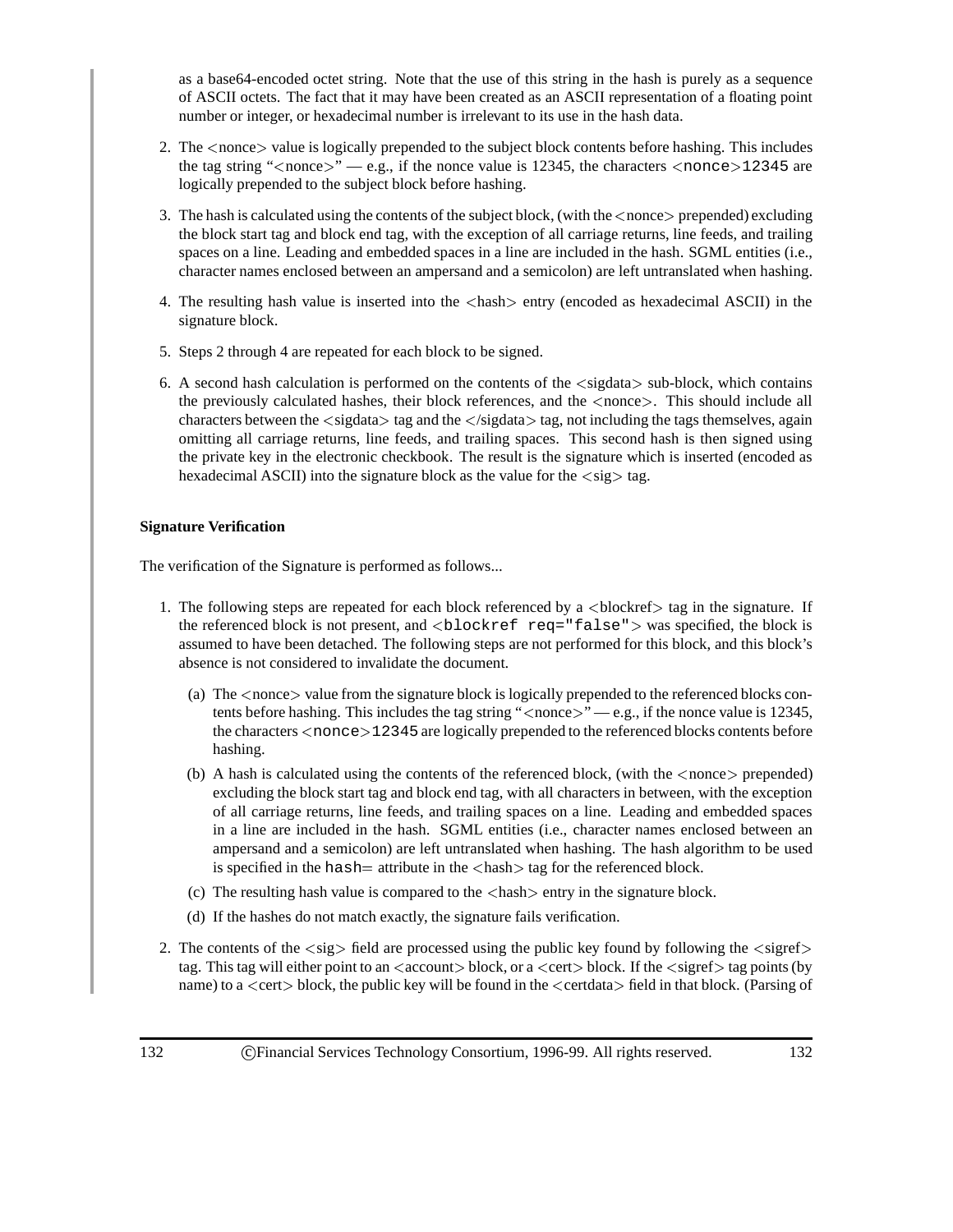the  $\le$ certdata $>$  field may be required to extract the public key — e.g., an X.509 certificate parser may be required). If the <sup>&</sup>lt;sigref<sup>&</sup>gt; field points to an account block, the account block will, in turn, point to a <sup>&</sup>lt;cert<sup>&</sup>gt; block via the <sup>&</sup>lt;certissuer<sup>&</sup>gt; and <sup>&</sup>lt;certserial<sup>&</sup>gt; fields. The <sup>&</sup>lt;cert<sup>&</sup>gt; block whose <sup>&</sup>lt;certissuer<sup>&</sup>gt; and <certserial> fields match those in the <account> block contains the public key. The signature algorithm to be used is specified in the  $\langle$  algorithm $\rangle$  field.

- 3. A second hash calculation is performed on the contents of the <sup>&</sup>lt;sigdata<sup>&</sup>gt; sub-block, which contains the previously calculated hashes, their block references, and the <sup>&</sup>lt;nonce>. This should include all characters between the <sigdata> tag and the </sigdata> tag, not including the tags themselves, again omitting all carriage returns, line feeds, and trailing spaces. The hash algorithm to be used is specified in the  $\langle$  algorithm $>$  field.
- 4. The processed <sup>&</sup>lt;sig<sup>&</sup>gt; field is compared to the hash calculated in the previous step. If this comparison fails, the signature fails verification. If the comparison succeeds, the signature has verified successfully.

### **D.2.2 Version 1.0 Check Block Definition**

This block contains the key data for an FSML Electronic Check.

Multiple signers/certificates may be required, as determined by the restrictions field in the signer's account block.

<check> <blkname>*namestring* <crit>**true** <vers>**1.0** <checkdata> <checknum>*numstring* <dateissued>*valuestring* <datevalid>*valuestring* <country>*namestring* <amount>*amountstring* <currency>*valuestring* <payto>*valuestring* <paytobank>*valuestring* <paytoacct>*valuestring* <paytocustno>*valuestring* </checkdata> <checkbook>*numstring* <restrictions>*valuestring* <payeracct>*valuestring* <memo>*valuestring* <conditions>*valuestring* <legalnotice>*valuestring* </check>

#### **Figure D.24:** Version 1.0 Check block element definition

133 CFinancial Services Technology Consortium, 1996-99. All rights reserved. 133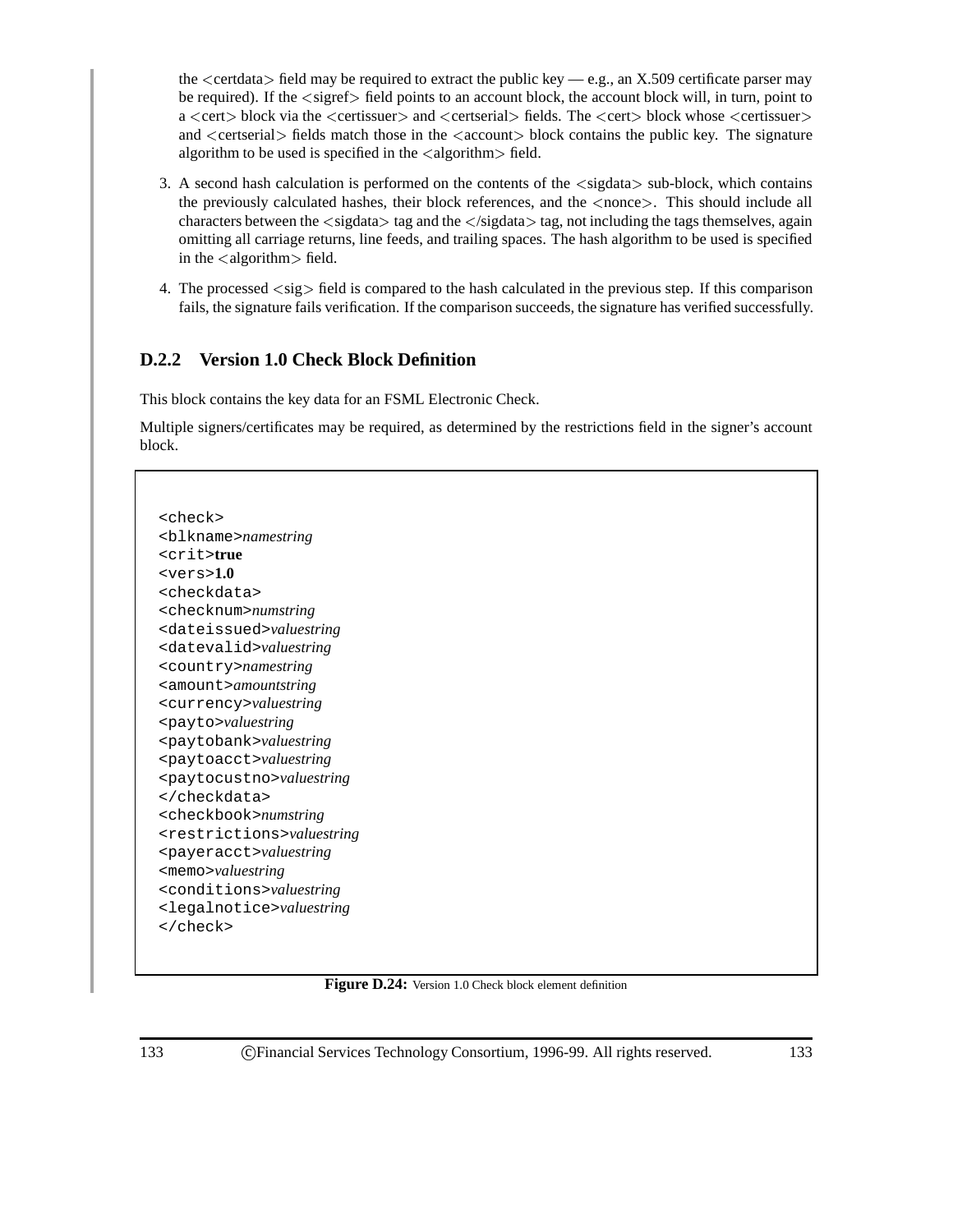### **Version 1.0 Check Block Field Definitions**

| checkdata    | (required) This is an enclosing sub-block. It is used to contain all of the check fields that<br>will be interpreted and/or logged by the Electronic Checkbook hardware token. To simplify<br>parsing by this token, the <checkdata> sub-block contents must be in the order specified.</checkdata>                                                                                                                                                                                                                                     |
|--------------|-----------------------------------------------------------------------------------------------------------------------------------------------------------------------------------------------------------------------------------------------------------------------------------------------------------------------------------------------------------------------------------------------------------------------------------------------------------------------------------------------------------------------------------------|
| checknum     | (required) This is the unique check number created by the Electronic Checkbook hardware<br>token.                                                                                                                                                                                                                                                                                                                                                                                                                                       |
| dateissued   | (required) This is the effective date of the check, supplied by the check issuer. It is not nec-<br>essarily the date the check was written. The date must be specified in the ISO standard[12]<br>format CCYYMMDD, where "CC" is the century (currently 19, soon 20), "YY" is the<br>year, "MM" is the month and "DD" is the day. Document recipients are free to process or<br>ignore this date as they choose.                                                                                                                       |
| datevalid    | (required) This is the effective date of validity for the check, supplied by the check issuer.<br>It is not necessarily the date the check was written. Currently, it should always be the<br>same date as the <dateissued>. Other uses and values for this field will be described in<br/>a later edition of this specification. The date must be specified in the ISO standard [12]<br/>format CCYYMMDD, where "CC" is the century (currently 19, soon 20), "YY" is the<br/>year, "MM" is the month and "DD" is the day.</dateissued> |
| country      | (optional) This is the 2 letter ISO country code[17] of the location where the check is to be<br>considered written.                                                                                                                                                                                                                                                                                                                                                                                                                    |
| amount       | (required) A decimal number containing the amount of the check.                                                                                                                                                                                                                                                                                                                                                                                                                                                                         |
| currency     | (required) A 3 letter ISO currency code[18].                                                                                                                                                                                                                                                                                                                                                                                                                                                                                            |
| payto        | (required) This is a string which is the name or other check-issuer specified identification<br>of the payee. This field is used for informational purposes only $-$ i.e., creation of statement<br>information. It is not verified against other data.                                                                                                                                                                                                                                                                                 |
|              | This field, and the following three fields form a subunit which identifies one of the possible<br>payees for the check. If multiple payees are being specified, then the subunit may be<br>repeated, with the fields in the same order for each payee (excluding optional fields).                                                                                                                                                                                                                                                      |
| paytobank    | (optional) This is a field which if specified must be accompanied by either the <paytoacct><br/>field, or the <paytocustno> field, and which contains the bank code of the payee.</paytocustno></paytoacct>                                                                                                                                                                                                                                                                                                                             |
| paytoacct    | (optional) This is a field which if specified must be accompanied by the <paytobank><br/>field, and which contains the account number of the payee.</paytobank>                                                                                                                                                                                                                                                                                                                                                                         |
| paytocustno  | (optional) This is a field which if specified must be accompanied by the <paytobank><br/>field. It contains the customer number of the payee at the payees bank. Some banks may<br/>use this in lieu of an account number.</paytobank>                                                                                                                                                                                                                                                                                                  |
| checkbook    | (required) This is an integer, supplied by the Electronic Checkbook hardware token, which<br>is the bank-unique serial number of the checkbook.                                                                                                                                                                                                                                                                                                                                                                                         |
| restrictions | (optional) This is a string containing restriction information about the specific check. The<br>field may be repeated. It must be one of the following character strings.                                                                                                                                                                                                                                                                                                                                                               |
|              | • duration pnynmnd                                                                                                                                                                                                                                                                                                                                                                                                                                                                                                                      |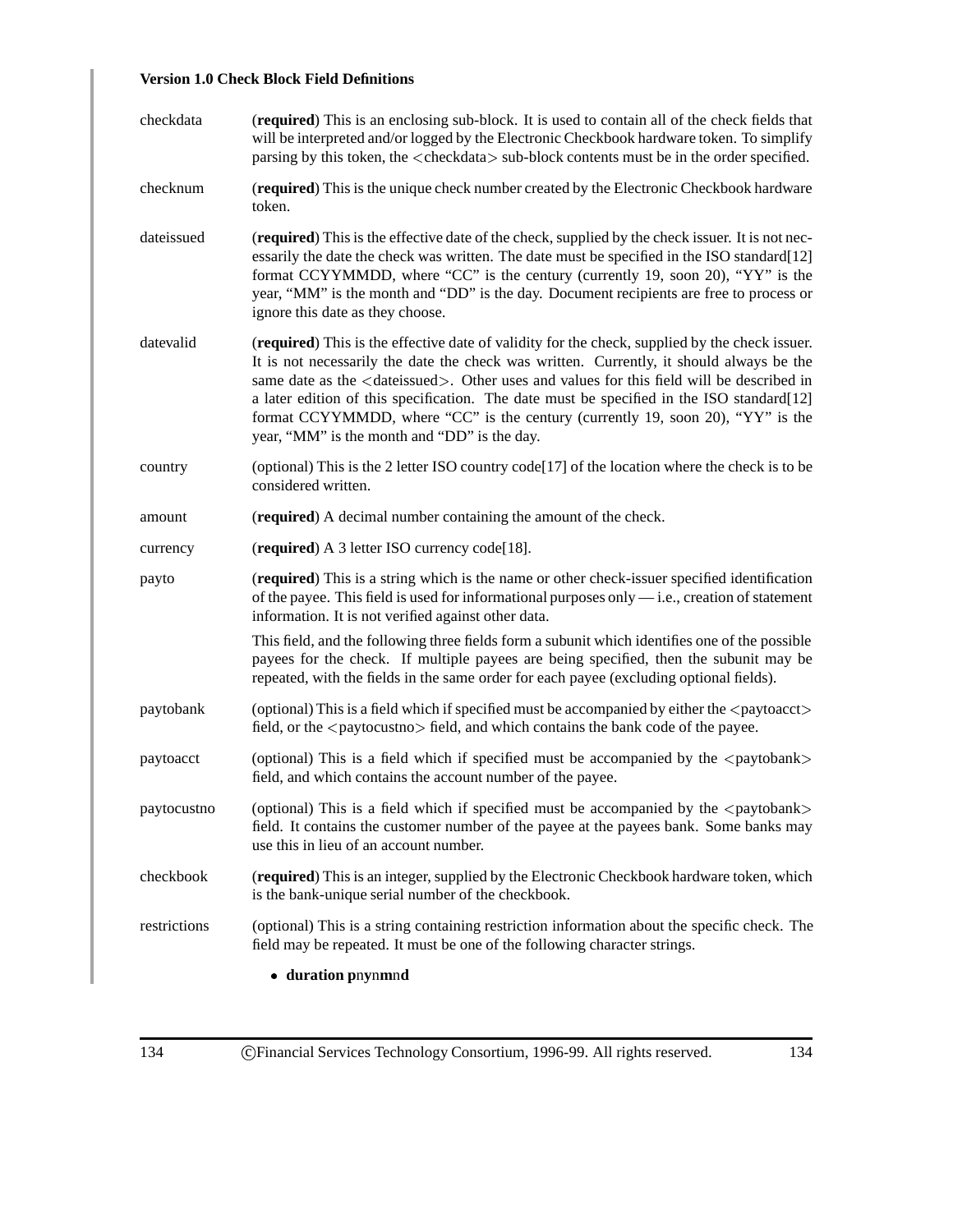**for deposit only**

**all payees must endorse**

The **p**n**y**n**m**n**d** is an ISO standard[12] method of representing duration, where each "n" is a one or two digit number, and the **p** character is required. The numbers before **y**, **m**, and **d**, represent years, months and days, respectively. The duration (valid lifetime of a check) defaults to 60 days if not otherwise specified here. payeracct (optional) This is a field containing a character string which is the account information of the payer at the payees business — i.e., the number that the payee uses to determine who is paying, or why it is being paid. This is not a bank account number. As an example, this is the payer's account number at the electric utility, on a check used to pay an electricity bill. memo (optional) A character string field, used for any purpose the check issuer wishes. It is not processed by the bank. conditions (optional) A character string field, used to specify any conditions between the check issuer and endorser. Not processed by the bank. legalnotice (optional) If present, this field must be inserted by any software that creates a new <check> block as containing one of the following two character strings.... **This instrument subject to check law** for normal echecks, or **This instrument subject to U.S Treasury check law** for Treasury echecks. Software that receives and processes echecks may check that the field is non-blank if present, but must not check that the strings contain the above values, as other values may be possible in future. This field is for legal notification purposes.

## **D.2.3 Version 1.0 Deposit Block Definition**

This block contains a electronic deposit slip, which is bound (via a signature block) to one or more endorsement blocks before being sent to a bank or other financial institution for deposit. The associated endorsement blocks must also have check blocks bound to them.

<deposit> <blkname>*namestring* <crit>**true** <vers>**1.0** <amount>*amountstring* <currency>*valuestring* <date>*valuestring* <country>*valuestring* <items>*number* <bankacct>*valuestring* </deposit>

**Figure D.25:** Version 1.0 Deposit block element definition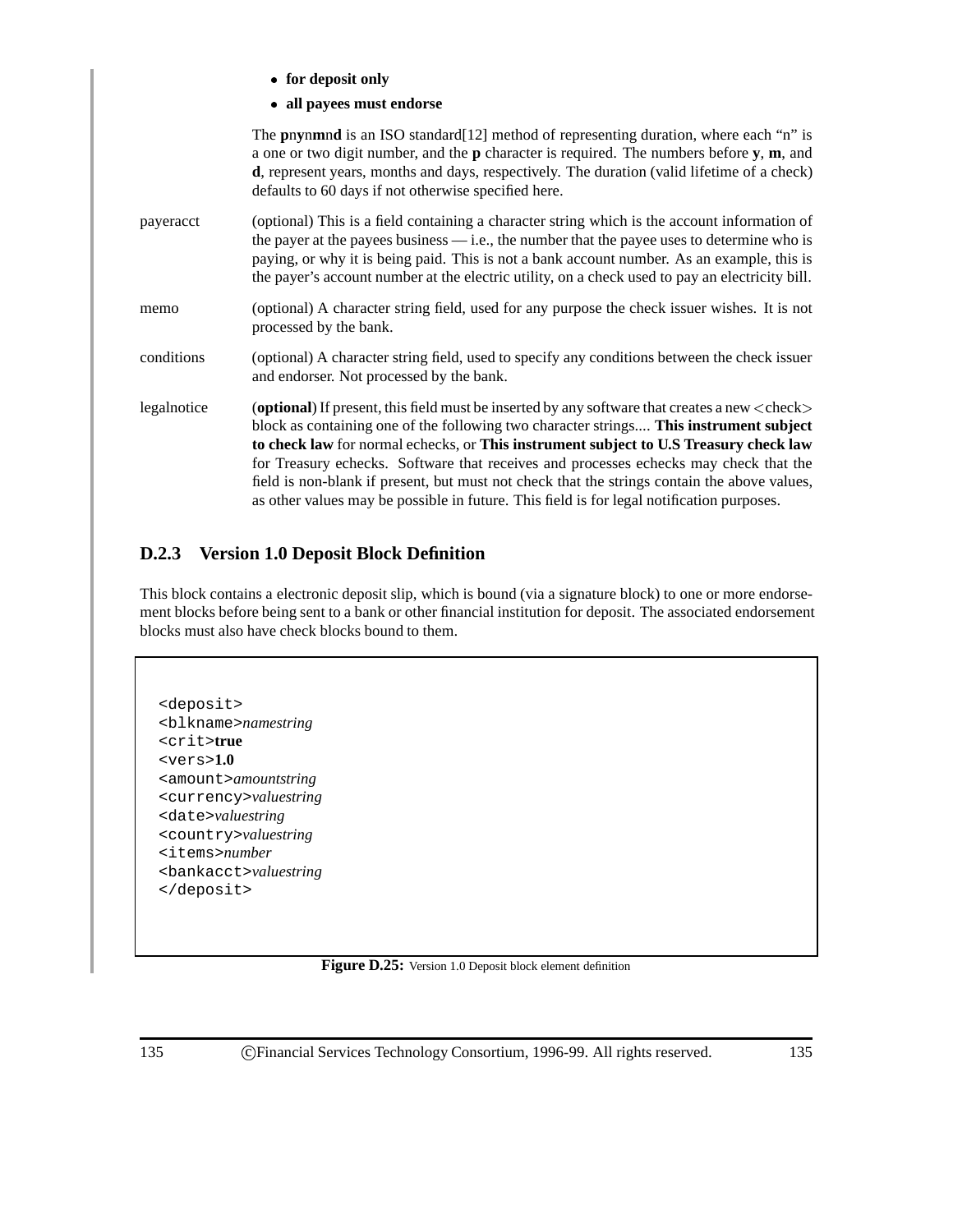#### **Version 1.0 Deposit Block Field Definitions**

| date     | <b>(required)</b> This is the effective date of the deposit slip, supplied by the depositor. It is not<br>necessarily the date the deposit slip was created. The date must be specified in the ISO<br>standard[12] format CCYYMMDD, where "CC" is the century (currently 19, soon 20),<br>"YY" is the year, "MM" is the month and "DD" is the day. |
|----------|----------------------------------------------------------------------------------------------------------------------------------------------------------------------------------------------------------------------------------------------------------------------------------------------------------------------------------------------------|
| amount   | ( <b>required</b> ) A decimal number containing the total amount of the deposit.                                                                                                                                                                                                                                                                   |
| currency | (required) A 3 letter ISO currency code[18].                                                                                                                                                                                                                                                                                                       |
| items    | <b>(required)</b> An integer specifying the total number of checks or other items being deposited.                                                                                                                                                                                                                                                 |
| country  | (optional) A 2 letter ISO Country code [17].                                                                                                                                                                                                                                                                                                       |
| bankacct | ( <b>required</b> ) This is a string containing the account number of this account in the issuing<br>bank. This indicates the account that the funds are being deposited into.                                                                                                                                                                     |

### **D.2.4 Version 1.0 Endorsement Block Definition**

This block contains a digital endorsement of a financial document, usually a check. It must be bound (via a signature block) to the check it endorses.

<endorsement> <blkname>*namestring* <crit>**true** <vers>**1.0** <endorsedata> <date>*valuestring* <country>*valuestring* <payto>*valuestring* <paytobank>*valuestring* <paytoacct>*valuestring* <paytocustno>*valuestring* </endorsedata> <checkbook>*numstring* <restrictions>*valuestring* <memo>*valuestring* </endorsement>



**Version 1.0 Endorsement Block Field Definitions**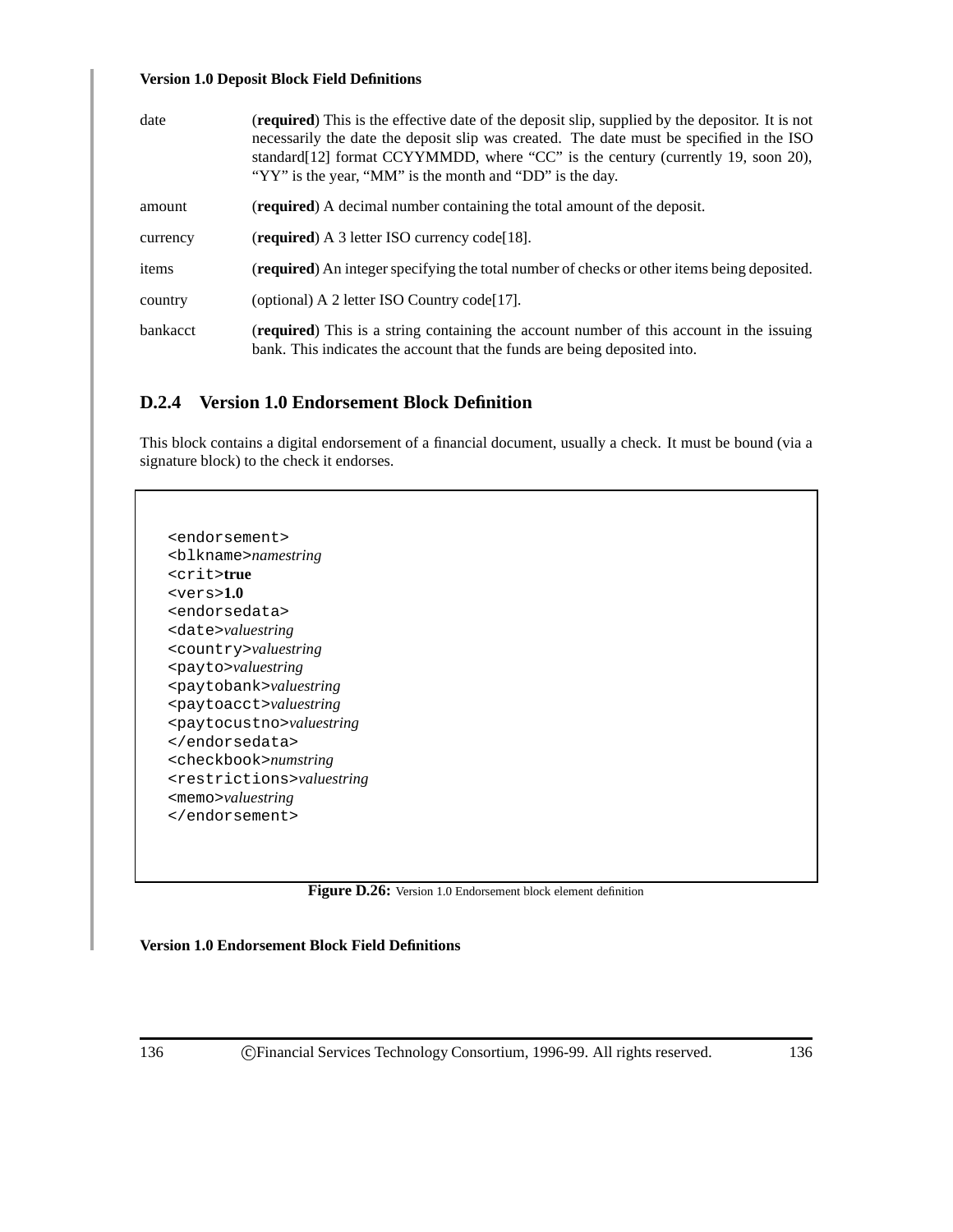| endorsedata  | (required) This is an enclosing sub-block. It is used to contain all of the endorsement fields<br>that will be interpreted and/or logged by the Electronic Checkbook hardware token. To<br>simplify parsing by this token, the <endorsedata> sub-block contents must be in the order<br/>specified. Since all of the fields enclosed in the <endorsedata> sub-block are optional, the<br/>sub-block may be empty. It is required to have the <math>\leq</math>endorsedata<math>\geq</math> and <math>\leq</math>/endorsedata<math>\geq</math><br/>tags in any case.</endorsedata></endorsedata> |
|--------------|-------------------------------------------------------------------------------------------------------------------------------------------------------------------------------------------------------------------------------------------------------------------------------------------------------------------------------------------------------------------------------------------------------------------------------------------------------------------------------------------------------------------------------------------------------------------------------------------------|
| date         | (optional) This is the effective date of the endorsement, supplied by the endorser. It is not<br>necessarily the date the endorsement was created. The date must be specified in the ISO<br>standard[12] format CCYYMMDD, where "CC" is the century (currently 19, soon 20),<br>"YY" is the year, "MM" is the month and "DD" is the day.                                                                                                                                                                                                                                                        |
| country      | (optional) This is the 2 letter ISO country code of the location where the endorsement is to<br>be considered written[17].                                                                                                                                                                                                                                                                                                                                                                                                                                                                      |
| payto        | (optional) This is a string which is the name or other endorser identification of the ultimate<br>payee or next holder in due course. This field is used for informational purposes only —<br>i.e., creation of statement information. It is not verified against other data.                                                                                                                                                                                                                                                                                                                   |
|              | This field, and the following 3 fields form a subunit which identifies one of the possible<br>payees for the check. If multiple payees are being specified, then the subunit may be<br>repeated, with the 4 fields in the same order for each payee (excluding optional fields).                                                                                                                                                                                                                                                                                                                |
| paytobank    | (optional) This field if specified must be accompanied by either the <paytoacct> field, or<br/>the <paytocustno> field, and which contains the bank code of the ultimate payee.</paytocustno></paytoacct>                                                                                                                                                                                                                                                                                                                                                                                       |
| paytoacct    | (optional) This field if specified must be accompanied by the <paytobank> field, and<br/>which contains the account number of the ultimate payee.</paytobank>                                                                                                                                                                                                                                                                                                                                                                                                                                   |
| paytocustno  | (optional) This field if specified must be accompanied by the <paytobank> field. It con-<br/>tains the customer number of the ultimate payee at the their bank. Some banks may use<br/>this in lieu of an account number.</paytobank>                                                                                                                                                                                                                                                                                                                                                           |
| checkbook    | (required) This is an integer, supplied by the Electronic Checkbook hardware token, which<br>is the bank-unique serial number of the checkbook.                                                                                                                                                                                                                                                                                                                                                                                                                                                 |
| restrictions | (optional) This is a string containing restriction information about the specific check being<br>endorsed. The field may be repeated. It must be one of the following character strings.                                                                                                                                                                                                                                                                                                                                                                                                        |
|              | • for deposit only                                                                                                                                                                                                                                                                                                                                                                                                                                                                                                                                                                              |
| memo         | (optional) A character string field, used for any purpose the endorsement issuer wishes.                                                                                                                                                                                                                                                                                                                                                                                                                                                                                                        |

## **D.2.5 Version 1.0 Account Block Definition**

This block contains information about the account of the check issuer, or endorser. It is always used in combination with a certificate block.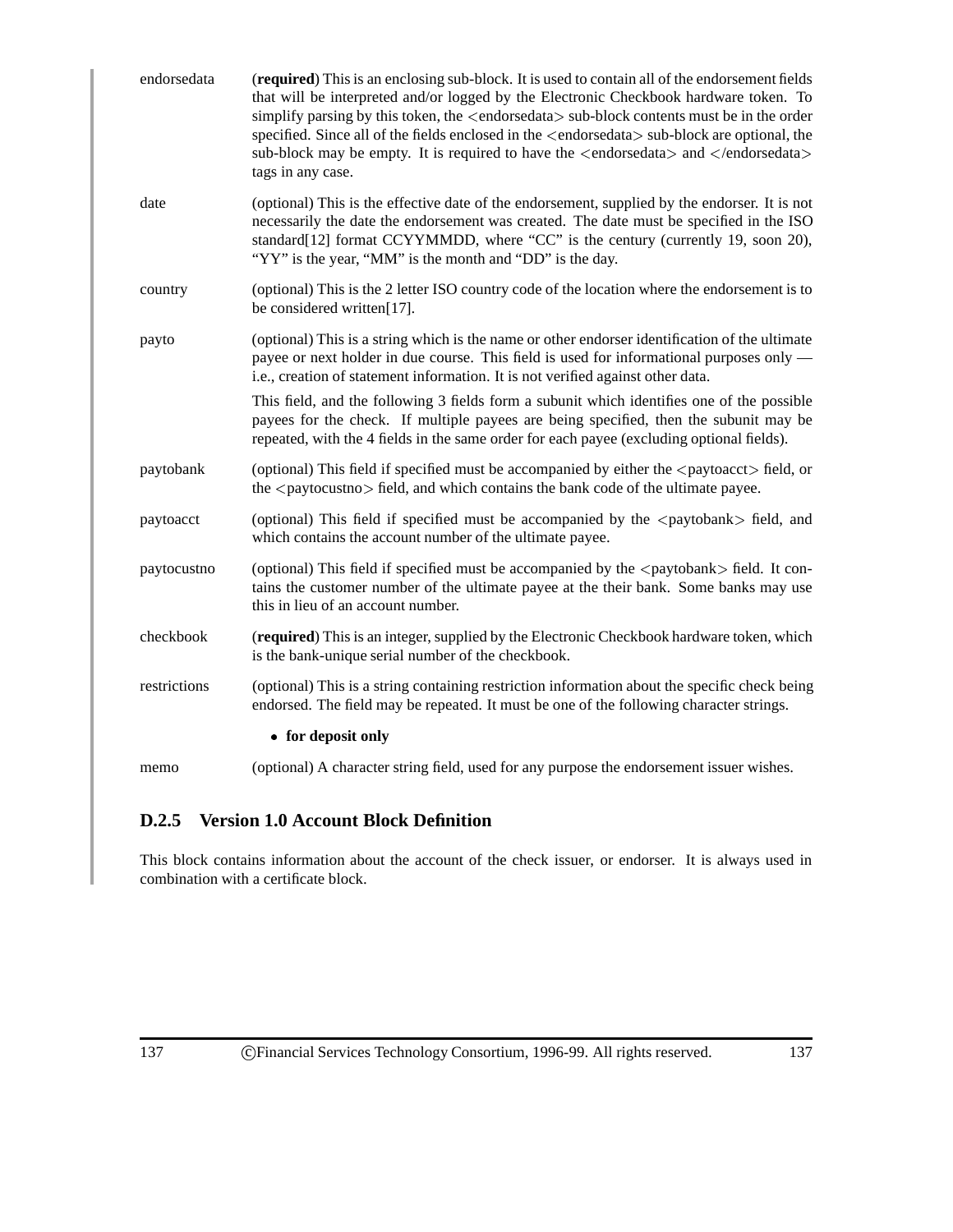<account> <blkname>*namestring* <crit>**true** <vers>**1.0** <bankcode>*valuestring* <bankacct>*valuestring* <bankser>*numstring* <expdate>*valuestring* <accttitle>*valuestring* <accttype>*valuestring* <bankname>*valuestring* <bankaddr>*valuestring* <bankphone>*valuestring* <bankfax>*valuestring* <bankemail>*valuestring* <acctrest>*valuestring* <sigrest>*valuestring* <certissuer>*valuestring* <certserial>*number* <micrmaskc1>*valuestring* <micrmaskc2>*valuestring* <micrmaskc3>*valuestring* <micrmaskd1>*valuestring* <micrmaskd2>*valuestring* <micrmaskd3>*valuestring* </account>

Figure D.27: Version 1.0 Account block element definition

#### **Version 1.0 Account Block Field Definitions**

| blkname  | ( <b>required</b> ) The $\langle$ blkname> field in an $\langle$ account> block is slightly different than the<br>"generic"<br>blkname>. Since the <account> block is signed by the bank issuing the elec-<br/>tronic token, and is stored in the token, it is not changeable at runtime by FSML generating<br/>software. Thus the <math>\langle</math>blkname<math>\rangle</math> chosen must be guaranteed to be unique for all subsequent<br>documents. It is recommended (but not required) that a block naming convention be used<br/>to allow this. The recommended convention is that the name be suffixed with information<br/>that is unique to the account block, so that the same name would never be used by other<br/>account blocks in the same FSML document. As an example, an account block issued by<br/>a bank whose Bank Routing Code is 123456789, for a customer whose account number is<br/>987654321 might have a blockname of acct-123456789-987654321.</br></account> |
|----------|-------------------------------------------------------------------------------------------------------------------------------------------------------------------------------------------------------------------------------------------------------------------------------------------------------------------------------------------------------------------------------------------------------------------------------------------------------------------------------------------------------------------------------------------------------------------------------------------------------------------------------------------------------------------------------------------------------------------------------------------------------------------------------------------------------------------------------------------------------------------------------------------------------------------------------------------------------------------------------------------------|
| bankcode | <b>(required)</b> This is a string containing the unique bank routing code of the issuing bank.                                                                                                                                                                                                                                                                                                                                                                                                                                                                                                                                                                                                                                                                                                                                                                                                                                                                                                 |
| bankacct | (required) This is a string containing the account number of this account in the issuing<br>bank.                                                                                                                                                                                                                                                                                                                                                                                                                                                                                                                                                                                                                                                                                                                                                                                                                                                                                               |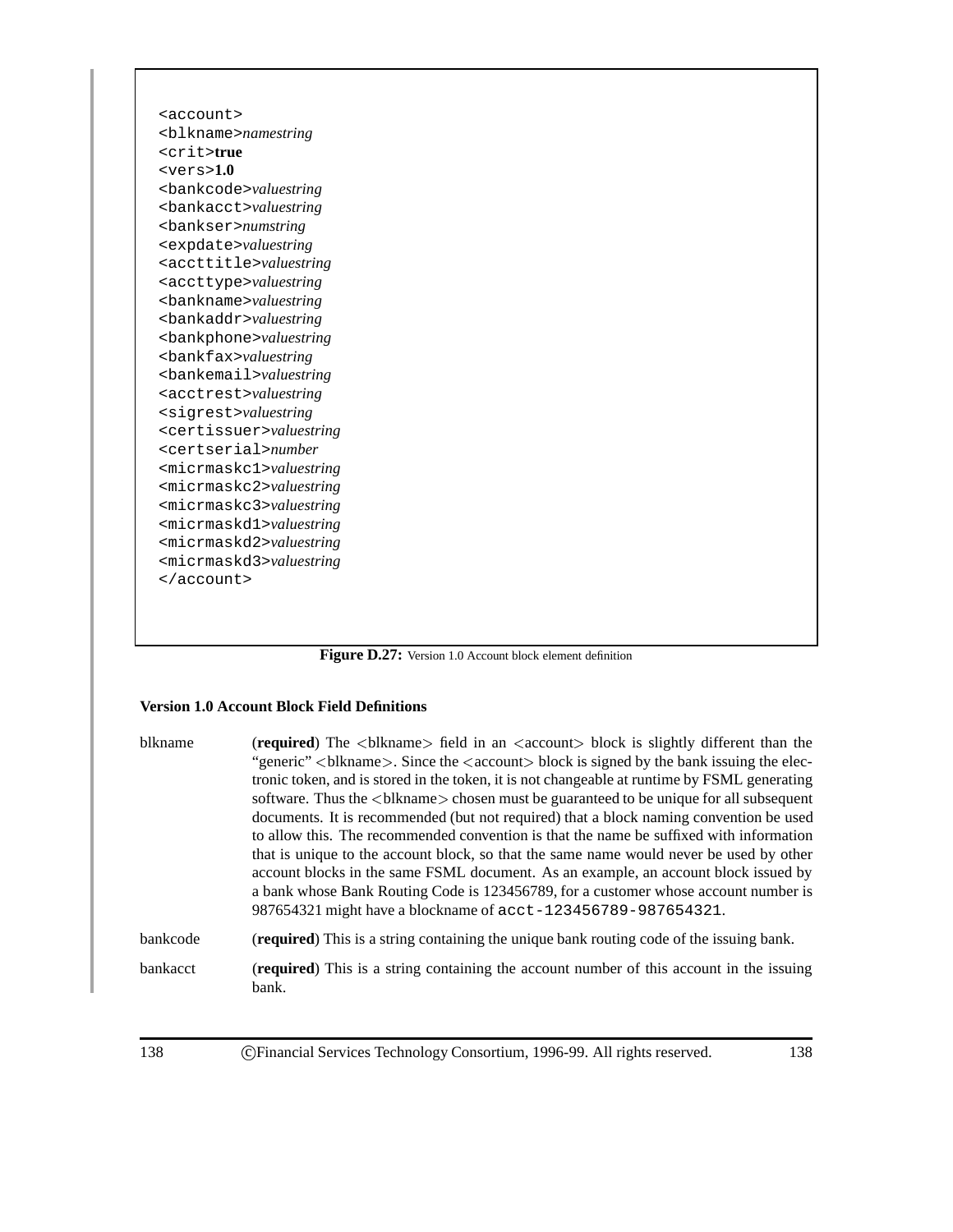| bankser    | (required) This is a number containing the account block serial number of this account in<br>the issuing bank. This must be unique for all account blocks within an issuing bank code.                                                                                                                                                                                                                                                                                                                                                                                                                                                                                                                                                                                                                                                                                                                |
|------------|-------------------------------------------------------------------------------------------------------------------------------------------------------------------------------------------------------------------------------------------------------------------------------------------------------------------------------------------------------------------------------------------------------------------------------------------------------------------------------------------------------------------------------------------------------------------------------------------------------------------------------------------------------------------------------------------------------------------------------------------------------------------------------------------------------------------------------------------------------------------------------------------------------|
| expdate    | (required) This is the expiration date of this account block. The date must be specified in<br>the ISO standard [12] format CCYYMMDD, where "CC" is the century (currently 19, soon<br>20), "YY" is the year, "MM" is the month and "DD" is the day.                                                                                                                                                                                                                                                                                                                                                                                                                                                                                                                                                                                                                                                  |
| accttitle  | (optional) This is a string containing the account title.                                                                                                                                                                                                                                                                                                                                                                                                                                                                                                                                                                                                                                                                                                                                                                                                                                             |
| accttype   | (optional) This is a string containing the account type.                                                                                                                                                                                                                                                                                                                                                                                                                                                                                                                                                                                                                                                                                                                                                                                                                                              |
| bankname   | (optional) This is a string containing the bank's name.                                                                                                                                                                                                                                                                                                                                                                                                                                                                                                                                                                                                                                                                                                                                                                                                                                               |
| bankaddr   | (optional) This is a string containing the bank's address.                                                                                                                                                                                                                                                                                                                                                                                                                                                                                                                                                                                                                                                                                                                                                                                                                                            |
| bankphone  | (optional) This is a string containing the bank's phone number.                                                                                                                                                                                                                                                                                                                                                                                                                                                                                                                                                                                                                                                                                                                                                                                                                                       |
| bankfax    | (optional) This is a string containing the bank's fax number.                                                                                                                                                                                                                                                                                                                                                                                                                                                                                                                                                                                                                                                                                                                                                                                                                                         |
| bankemail  | (optional) This is a string containing the bank's email address.                                                                                                                                                                                                                                                                                                                                                                                                                                                                                                                                                                                                                                                                                                                                                                                                                                      |
| acctrest   | (optional) This is a string containing any restrictions on the account. It must be one of the<br>following character strings. The field may be repeated.                                                                                                                                                                                                                                                                                                                                                                                                                                                                                                                                                                                                                                                                                                                                              |
|            | $\bullet$ minimum amount nnnnnnn.nn $ccc$                                                                                                                                                                                                                                                                                                                                                                                                                                                                                                                                                                                                                                                                                                                                                                                                                                                             |
|            | • maximum amount nnnnnnn.nn ccc                                                                                                                                                                                                                                                                                                                                                                                                                                                                                                                                                                                                                                                                                                                                                                                                                                                                       |
|            | • n signatures required                                                                                                                                                                                                                                                                                                                                                                                                                                                                                                                                                                                                                                                                                                                                                                                                                                                                               |
|            | • n signatures required above amount nnnnn.nn ccc                                                                                                                                                                                                                                                                                                                                                                                                                                                                                                                                                                                                                                                                                                                                                                                                                                                     |
|            | • special processing<br>• currency ccc                                                                                                                                                                                                                                                                                                                                                                                                                                                                                                                                                                                                                                                                                                                                                                                                                                                                |
|            | • duration pnynmnd                                                                                                                                                                                                                                                                                                                                                                                                                                                                                                                                                                                                                                                                                                                                                                                                                                                                                    |
|            | The "n" in the above restrictions represents a <i>number</i> . The "nnnnnnnn.nn" in the above<br>restrictions represents an <i>amountstring</i> . The "ccc" is a 3 letter ISO currency code[18].<br>This indicates the currency being specified in the <b>amount</b> , or the currency that checks are<br>being restricted to by the bank (in the <b>currency</b> ccc restriction). The <b>pnynmnd</b> is an ISO<br>standard[12] method of representing duration, where each "n" is a one or two digit number,<br>and the $p$ character is required. The Numbers before $y$ , $m$ , and $d$ , represent years, months<br>and days, respectively. The duration (valid lifetime of a check) defaults to 60 days if not<br>otherwise specified here or in the <restrictions> field in the <check> block. If specified<br/>in both places, the shortest duration takes precedence.</check></restrictions> |
| certissuer | (required) This field contains the unique distinguished name of the issuer of the certificate[7]<br>which can be used to verify signatures on FSML documents containing this account block.<br>See the description of the <certissuer> field in the <cert> block for the syntax used to<br/>specify this field.</cert></certissuer>                                                                                                                                                                                                                                                                                                                                                                                                                                                                                                                                                                   |
| certserial | (required) This field contains the unique certificate serial number assigned by the issuer of<br>the certificate which can be used to verify signatures on FSML documents containing this<br>account block.                                                                                                                                                                                                                                                                                                                                                                                                                                                                                                                                                                                                                                                                                           |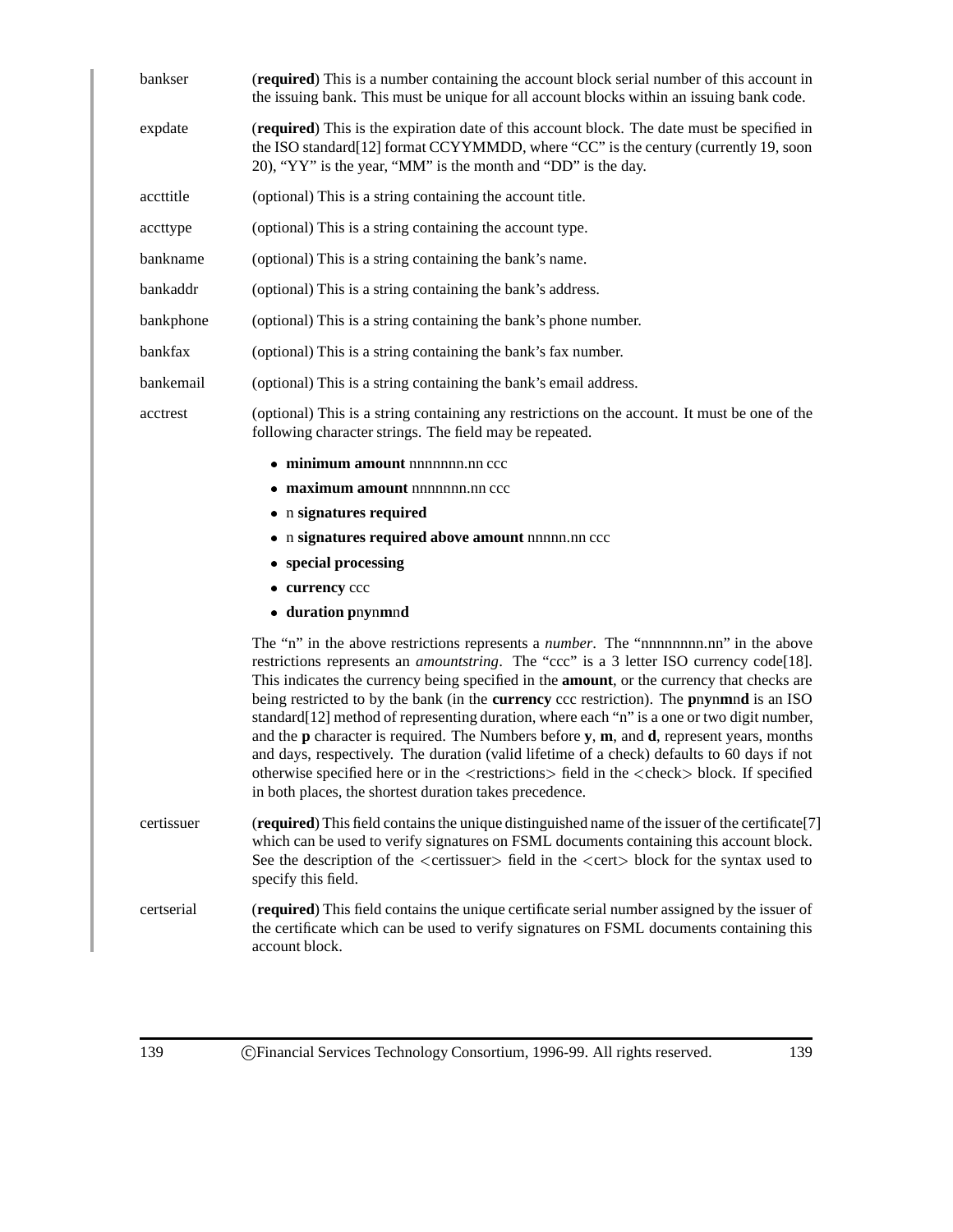- micrmaskc1 (optional) This field is used when creating the MICR-line data for an E-check. This field corresponds to the field known as the "aux on us" field, called Field 2 in ANSI X9.37-1994, record type 25, also known as Field 7 in ANSI X9.13-1990. The encoding string must specify the locations for 15 characters, which is the size of the field. The field is allowed to contain fixed characters from the set "0123456789/-b", and may optionally contain the specifier ("n" or "nnn..") for Check serial number.
- micrmaskc2 (optional) This field is used when creating the MICR-line data for an E-check. This field corresponds to the field known as the "on us" field, Field 6 in ANSI X9.37-1994, record type 25, which corresponds to Fields 2, 3, and 4 of the MICR line, in ANSI X9.13-1990. The encoding string must specify the locations for 20 characters, which is the size of the field. The field is allowed to contain fixed characters from the set "0123456789/-b", and may optionally contain the specifier ("n" or "nnn..") for Check serial number, or the specifier ("a" or "aaa...") for Account number, or both.
- micrmaskc3 (optional) This field is used when creating the MICR-line data for an E-check. This field corresponds to the field known as the "external processing code" field, Field 3 in ANSI X9.37-1994, record type 25, also known as Optional Field 6 (and sometimes known as Position 44), in ANSI X9.13-1990. The field is encoded as a single character from the set "0123456789/-b".
- micrmaskd1 (optional) This field is used when creating the MICR-line data for an E-deposit. This field corresponds to the field known as the "aux on us" field, called Field 2 in ANSI X9.37- 1994, record type 25, also known as Field 7 in ANSI X9.13-1990. The encoding string must specify the locations for 15 characters, which is the size of the field. The field is allowed to contain fixed characters from the set "0123456789/-b".
- micrmaskd2 (optional) This field is used when creating the MICR-line data for an E-deposit. This field corresponds to the field known as the "on us" field, Field 6 in ANSI X9.37-1994, record type 25, which corresponds to Fields 2, 3, and 4 of the MICR line, in ANSI X9.13-1990. The encoding string must specify the locations for 20 characters, which is the size of the field. The field is allowed to contain fixed characters from the set "0123456789/-b", and may optionally contain the specifier ("a" or "aaa...") for Account number.
- micrmaskd3 (optional) This field is used when creating the MICR-line data for an E-deposit. This field corresponds to the field known as the "external processing code" field, Field 3 in ANSI X9.37-1994, record type 25, also known as Optional Field 6 (and sometimes known as Position 44), in ANSI X9.13-1990. The field is encoded as a single character from the set "0123456789/-b".

#### **D.2.6 Version 1.0 Certificate Block Definition**

This block contains an encoded X.509 certificate[7].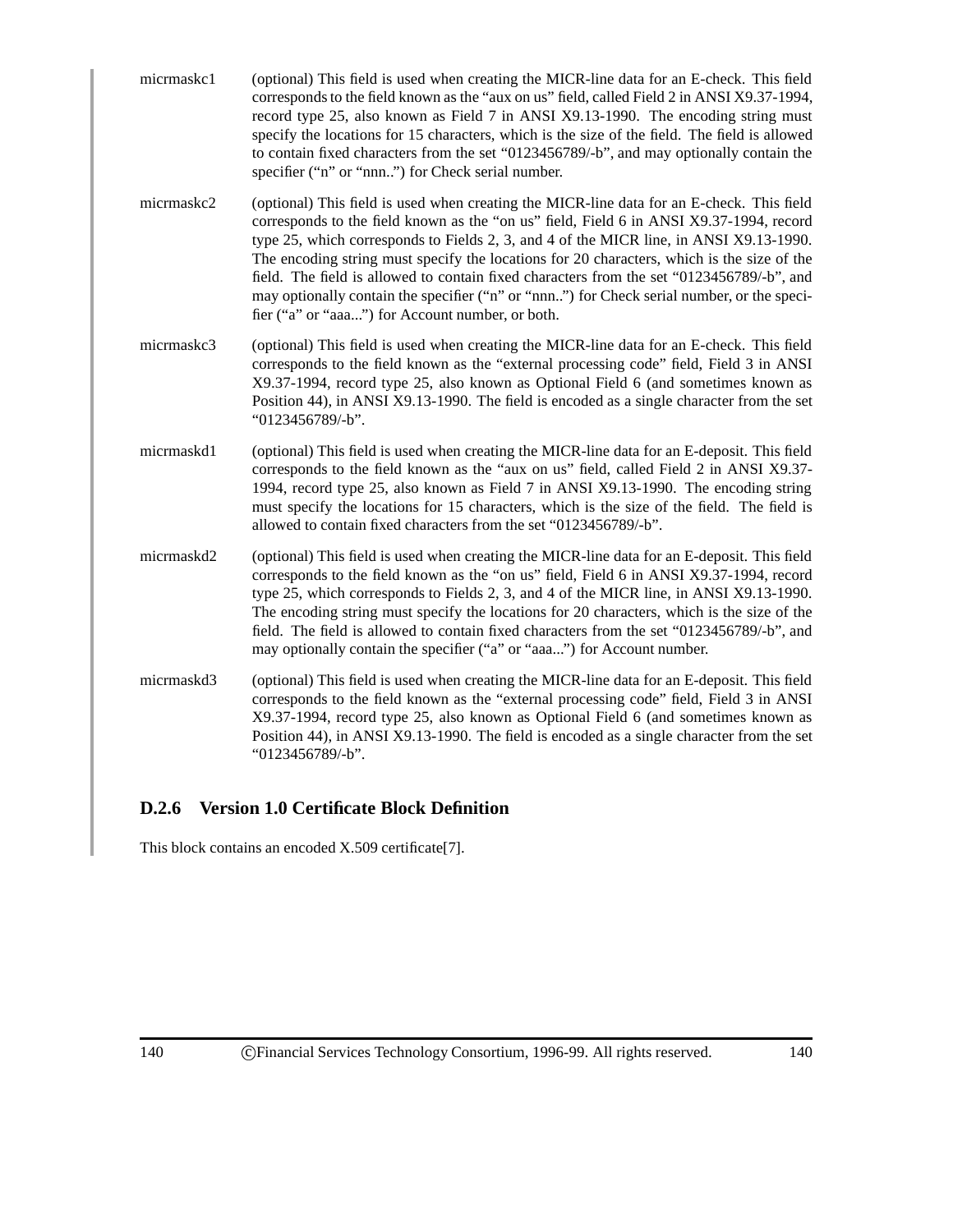<cert> <blkname>*namestring* <crit>**true** <vers>**1.0** <certtype>*valuestring* <certissuer>*valuestring* <certserial>*number* <certdata>*hexstring* </cert>

Figure D.28: Version 1.0 Certificate block element definition

#### **Version 1.0 Certificate Block Field Definitions**

- blkname (**required**) The <br/>blkname> field in a <cert> is slightly different from the "generic"  $\leq$ blkname $\geq$ . Since the  $\leq$  cert $\geq$  block is signed by the authority issuing the electronic token, and is probably stored in the token, it is not changeable at runtime by FSML generating software. Thus the <br/>blkname> chosen must be guaranteed to be unique for all subsequent documents. It is recommended (but not required) that a block naming convention be used to allow this.
- certtype (**required**) This field indicates the type of certificate contained in the block. The only supported value for version  $1.0 \le$  cert $>$  blocks is  $x509v1$  This value must correspond to the data in the actual certificate contained in the  $\leq$  certdata $>$  field.
- certissuer (**required**) This field contains the unique distinguished name of the issuer of the certificate. The certificate issuer string uses the fields from the distinguished name in the ASN.1 X509 certificate, separated by slashes, and using a TAG= identification of the name field type. The different name fields use the following identification tags:

| Country    | $C =$     |
|------------|-----------|
| DMDName    | $DMD =$   |
| Commonname | $CN =$    |
| Orqname    | $\bigcap$ |
| Orqunit    | $OU =$    |
| Title      | $T =$     |

Thus, an example of an issuer string would be...

/C=US/ST=New York/O=FIRSTBANK\_ANYTOWN/OU=checking/

This value must correspond to the data in the actual certificate contained in the  $\leq$ certdata $>$ field. Although X.509 distinguished names allow additional fields, FSML only supports the ones named above.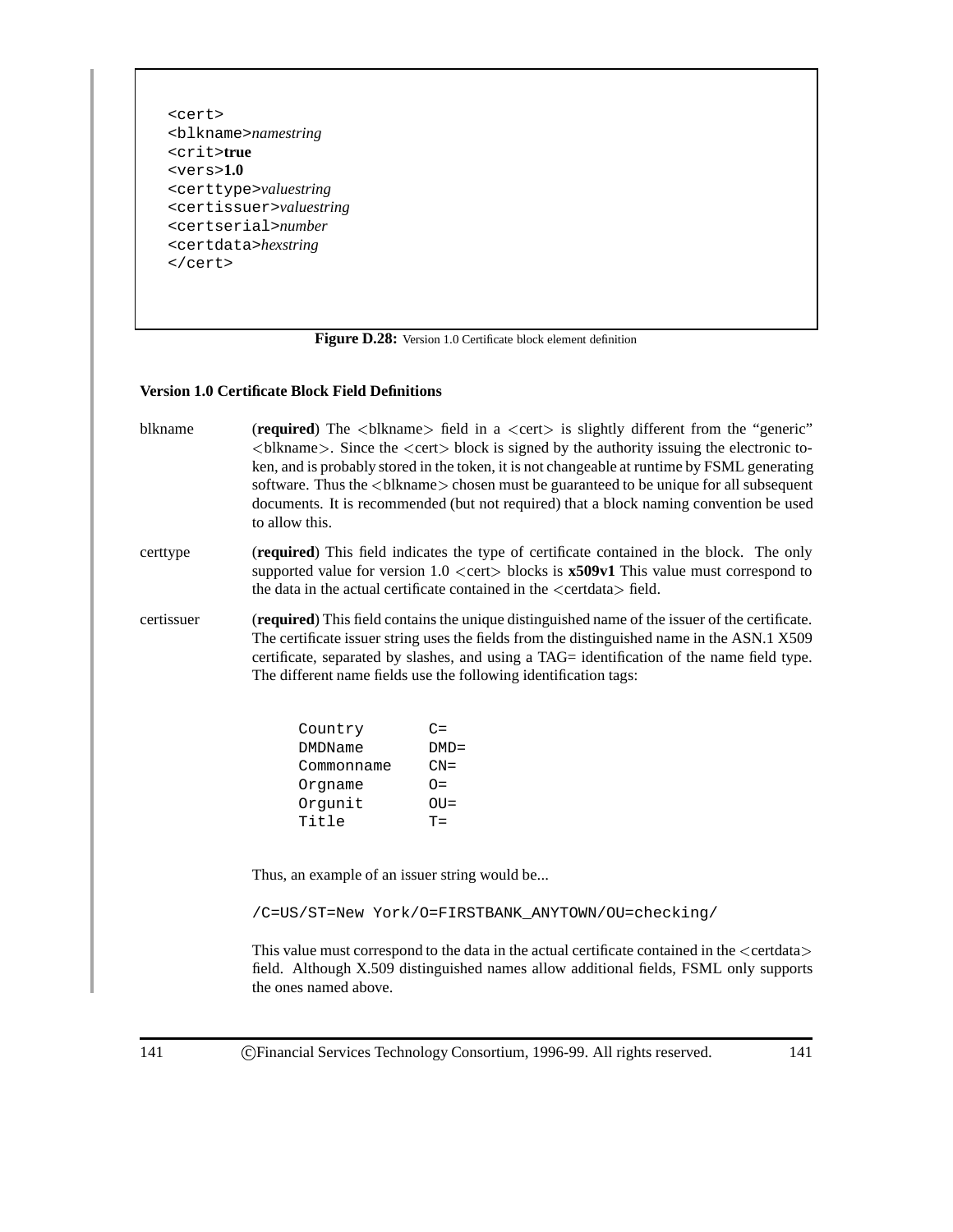| certserial | <b>(required)</b> This field contains the unique certificate serial number assigned by the issuer of<br>the certificate. This value must correspond to the data in the actual certificate contained in<br>the $\le$ certdata $>$ field. |
|------------|-----------------------------------------------------------------------------------------------------------------------------------------------------------------------------------------------------------------------------------------|
| certdata   | <b>(required)</b> This contains the hexadecimal ASCII-encoded binary value of the ASN.1 DER[14][15]<br>encoded X.509 certificate.                                                                                                       |

#### **D.2.7 Version 1.0 Invoice Block Definition**

This block contains invoice information used by a merchant or other payee to request that the payer create a check using the information contained in the invoice. It is also used as remittance information by the payer to be attached to the check being used to pay the invoice.

<invoice> <blkname>*namestring* <crit>**true** <vers>**1.0** <custacct>*valuestring* <amount>*amountstring* <currency>*valuestring* <payto>*valuestring* <paytobank>*valuestring* <paytoacct>*valuestring* <paytocustno>*valuestring* <date>*valuestring* <remittance>*valuestring* <invdata> ... </invdata> </invoice>

**Figure D.29:** Version 1.0 Invoice block element definition

| <b>Version 1.0 Invoice Block Field Definitions</b> |                                                                                                                                                                                                                                                                |  |  |  |  |
|----------------------------------------------------|----------------------------------------------------------------------------------------------------------------------------------------------------------------------------------------------------------------------------------------------------------------|--|--|--|--|
| custacct                                           | (optional) This field contains the customers account number or code in the merchants (pay-<br>ees) accounting system. It should be returned in the <payeracct> field in the check used<br/>to pay the invoice.</payeracct>                                     |  |  |  |  |
| amount                                             | (required) A decimal number containing the amount being invoiced, or the amount due.                                                                                                                                                                           |  |  |  |  |
| currency                                           | (required) A 3 letter ISO currency code [18].                                                                                                                                                                                                                  |  |  |  |  |
| payto                                              | <b>(required)</b> This is a string which is the name or other check-issuer specified identification<br>of the payee. This field is used for informational purposes only $-$ i.e., creation of statement<br>information. It is not verified against other data. |  |  |  |  |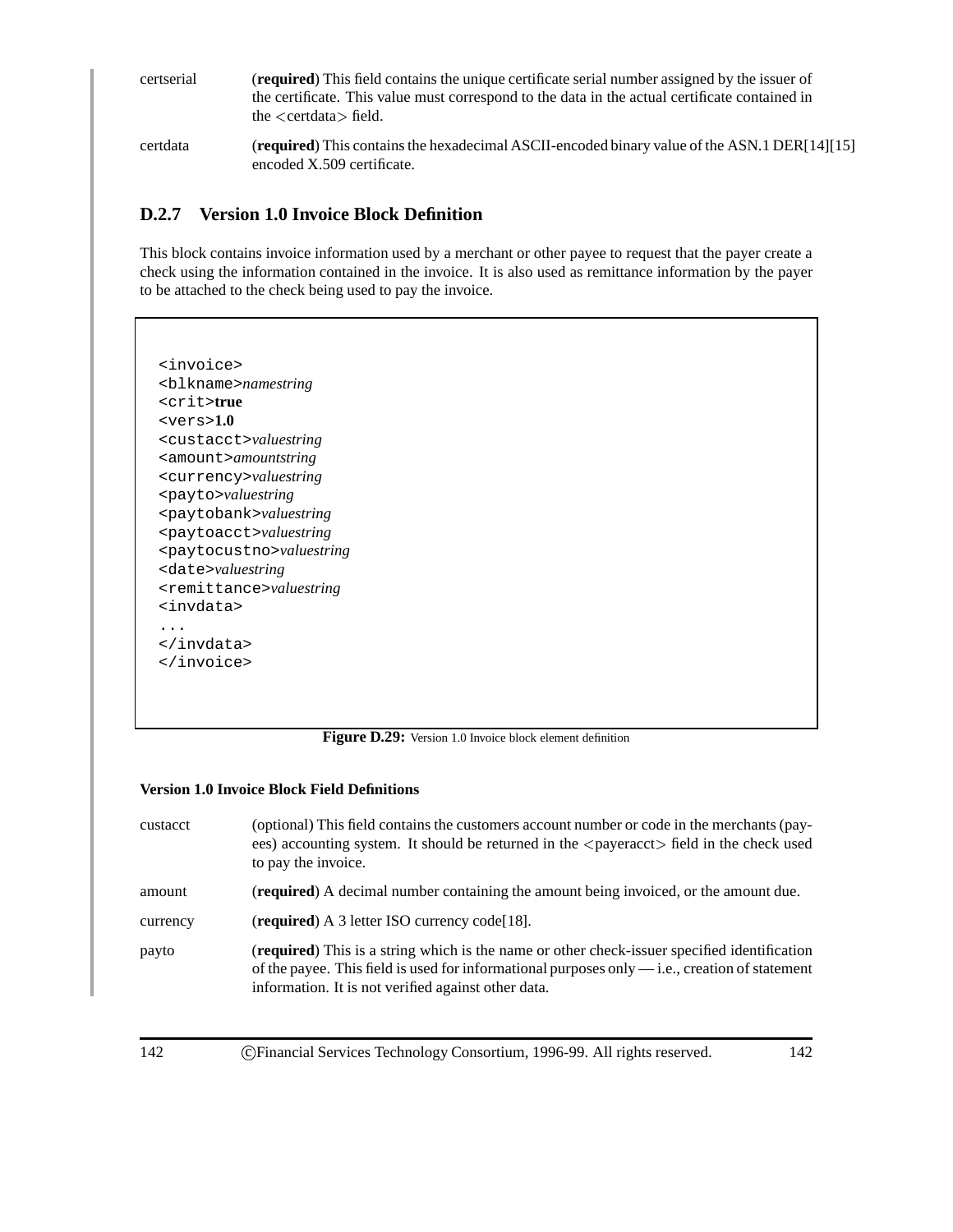|             | This field, and the following 3 fields form a subunit which identifies one of the possible<br>payees for the check. If multiple payees are being specified, then the subunit may be<br>repeated, with the fields in the same order for each payee (excluding optional fields).                                           |
|-------------|--------------------------------------------------------------------------------------------------------------------------------------------------------------------------------------------------------------------------------------------------------------------------------------------------------------------------|
| paytobank   | (optional) This is a field which if specified must be accompanied by either the <paytoacct><br/>field, or the <math>\langle</math> paytocustno<math>\rangle</math> field, and which contains the bank code of the payee.</paytoacct>                                                                                     |
| paytoacct   | (optional) This is a field which if specified must be accompanied by the <paytobank><br/>field, and which contains the account number of the payee.</paytobank>                                                                                                                                                          |
| paytocustno | (optional) This is a field which if specified must be accompanied by the <paytobank><br/>field. It contains the customer number of the payee at the payees bank. Some banks may<br/>use this in lieu of an account number.</paytobank>                                                                                   |
| date        | (optional) The date that the payment is due. The date must be specified in the ISO standard [12]<br>format CCYYMMDD, where "CC" is the century (currently 19, soon 20), "YY" is the year,<br>"MM" is the month and "DD" is the day.                                                                                      |
| remittance  | (optional) This field contains any remittance identification number or string that is being<br>used to correlate this payment with other systems. It may contain any number or other<br>identifier that would indicate to the recipient which invoice or which remittance item is<br>associated with this FSML document. |
| invdata     | (optional) This field contains any other data that may be associated with the invoice $-e.g.,$<br>an purchase order or other purchase information.                                                                                                                                                                       |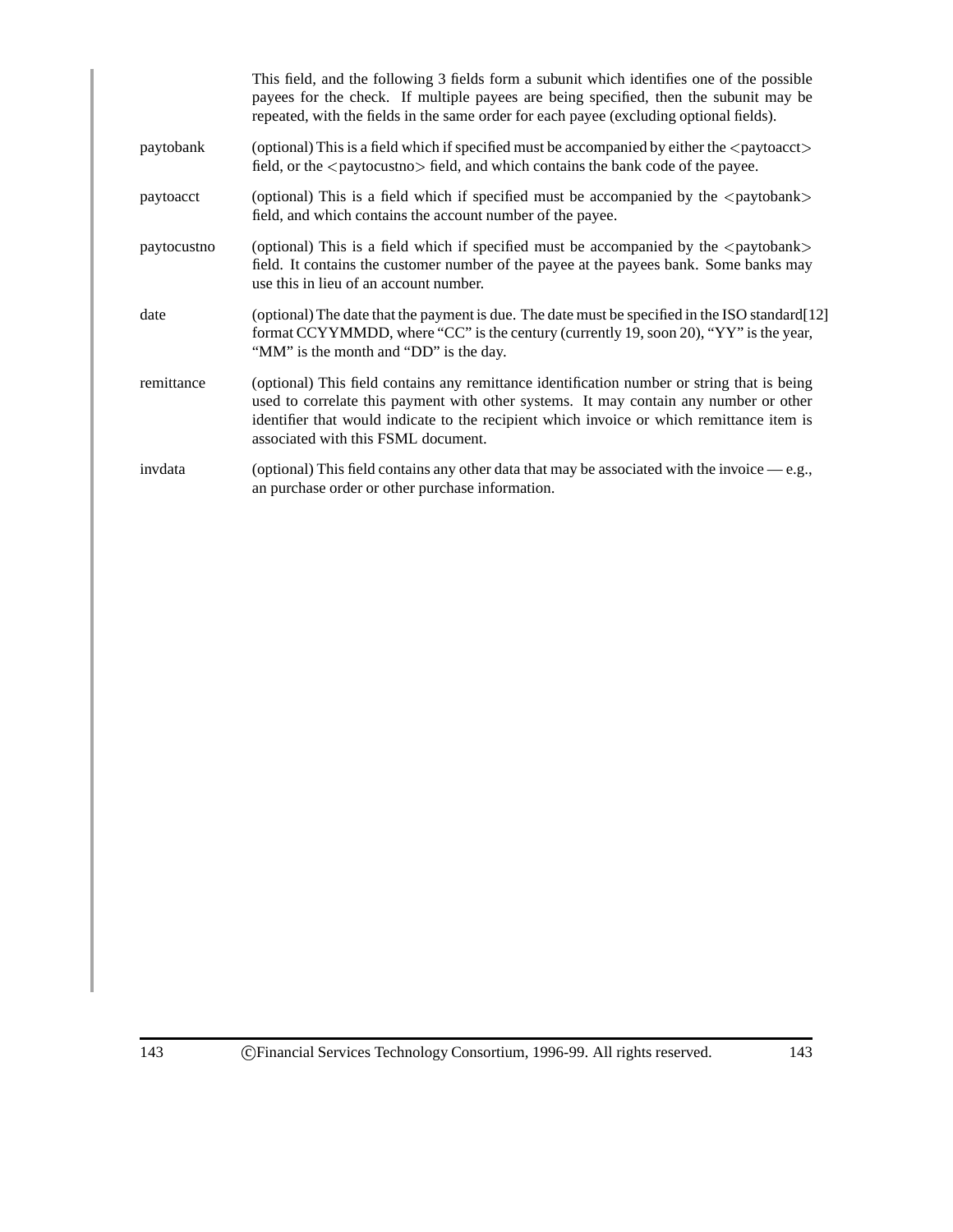# **E-Mail Transport Recommendations**

This document describes the E-mail transport recommendations that should be used for transporting FSML documents via E-mail. These specifications are not required, but merely recommended.

These specifications are for automatically processed E-mail messages — e.g., FSML Documents (echecks, Deposits, E-mail Registration messages).

Human interaction E-mail messages, such as notices, queries, etc. may deviate from the specifications.

#### **E.1 E-Mail Format**

All E-Mail messages being transmitted should adhere to the Internet E-mail specifications in RFC822 (Message Header Format), RFC2045[10], RFC2046[16], and RFC2047[25][26] (MIME).

All Messages will consist of single-part MIME messages (no multi-part MIME attachments should be used), and thus will contain the following headers (in addition to the required RFC822 headers)...

```
Mime-Version: 1.0
Content-Type: application/x-cccccc
Content-Transfer-Encoding: yyyyyy
```
The *cccccc* and *yyyyyy* in the above headers will contain various values.

The *yyyyy* value may be either **7bit** for E-Mail messages that contain normal, readable ASCII text, or **base64** for binary information (i.e., Encrypted data).

The *cccccc* value is discussed below.

If the Content-Type header contains application/x-fsml or application/x-fsml-*xxxx* then the E-mail message is considered to be an FSML Document which can be processed automatically by FSML processing software. Any other Content-Type will be considered "normal" E-mail, and will be handled accordingly. The *"xxxx"* suffix is used to specify mail format information, such as an encryption algorithm.

#### **E.2 E-Mail Acknowledgments**

In order to provide feedback to the Bank Customers that their E-mailed echecks have not been lost during transport over the Internet, the Bank Servers will issue acknowledgment E-mail messages whenever an appropriate FSML document is received by the Bank Servers.

144 c Financial Services Technology Consortium, 1996-99. All rights reserved. 144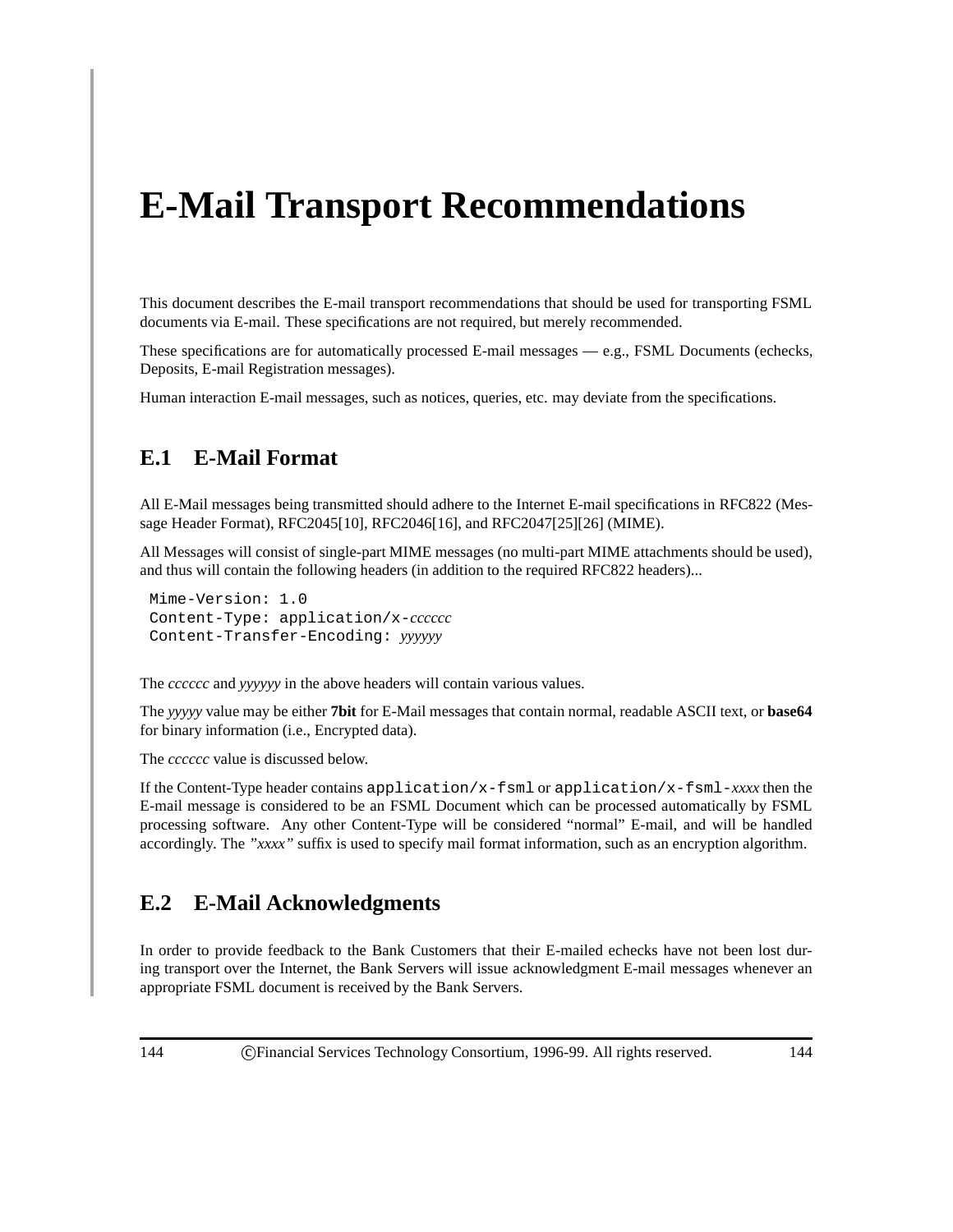These acknowledgment messages are intended solely to indicate to the customer that the E-mail that they sent has arrived at the bank. The acknowledgment messages do not indicate that the E-mail being acknowledged has passed thru any processing steps, or been verified as being correct syntactically, semantically, or cryptographically.

The acknowledgment will consist of an E-mail message being returned to the sender, with a subject header consisting of Re: followed by the contents of the subject header from the E-mail message being acknowledged.

The body of the acknowledgment message may contain any fixed language or message desired by the bank, as long as it does not contain any variable information, or require privacy encryption.

The acknowledgment message will be sent to the originator, using the rules in Internet RFC822 to determine the originator (from among the Reply-to, From, and Sender headers).

### **E.3 E-Mail Encryption**

The privacy encryption technique will be specified by appending the characters -enc1 (for encryption method 1) or other values, to the Content-Type E-mail header. Thus, for such encrypted messages, using encryption method 1, the full MIME header set will read...

```
Mime-Version: 1.0
Content-Type: application/x-fsml-enc1
Content-Transfer-Encoding: base64
```
Alternatively, a non-encrypted message will contain the headers...

```
Mime-Version: 1.0
Content-Type: application/x-fsml
Content-Transfer-Encoding: 7bit
```
### **E.4 E-Mail Registration**

In order to simplify the process of registering new E-mail users, an automatic registration mechanism will be used.

The format of the E-mail registration message is an FSML document, as follows....

```
<fsml-doc docname="dnamestring" type="x:emailreg">
<action>
<function>register
<reason>process
</action>
<x:emailreg>
<crit>true
<vers>1.0
<publickey type="namestring">valuestring
```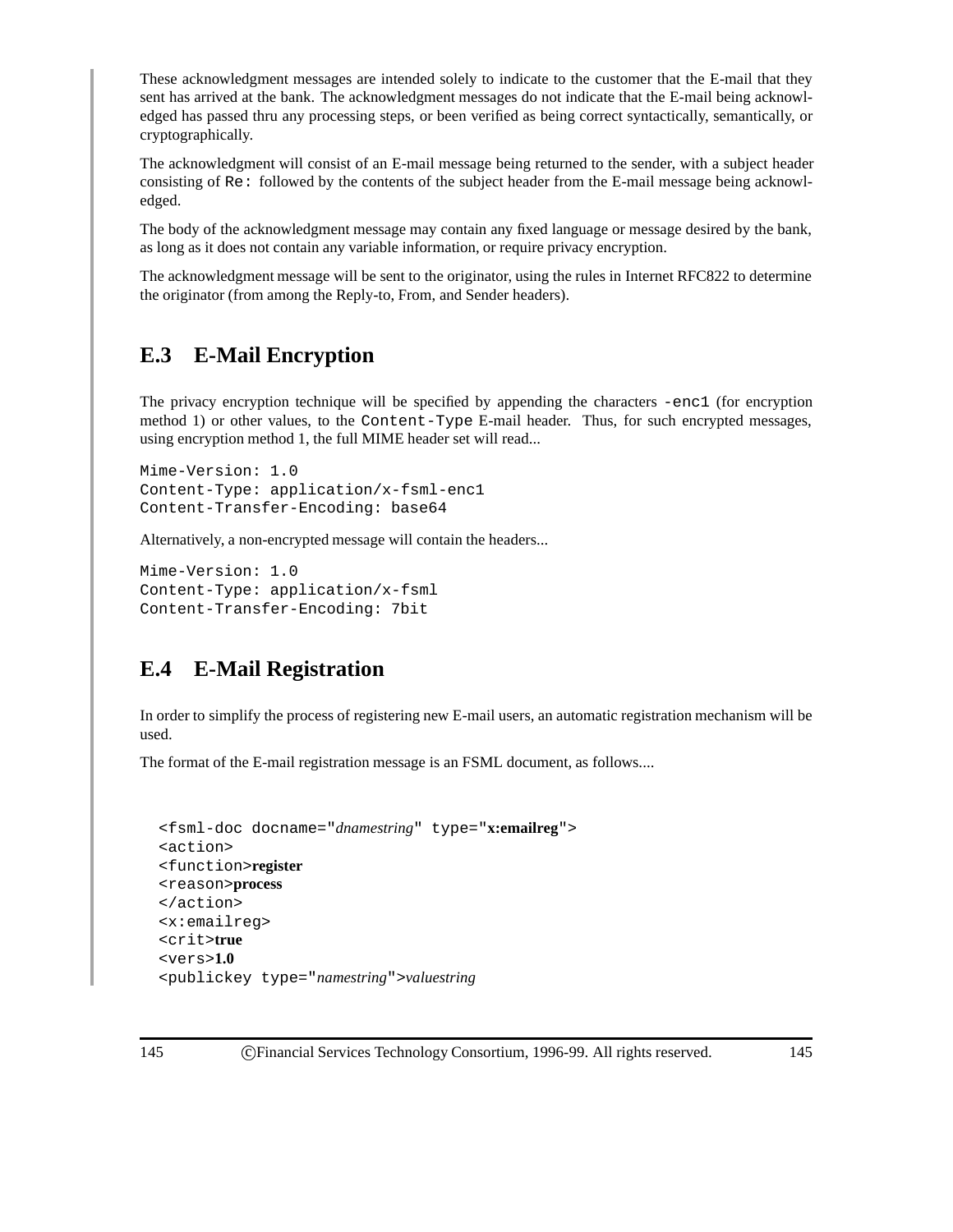```
<idnumber>valuestring
<bankacct>valuestring
<emailaddr>valuestring
<replaces>valuestring
</x:emailreg>
<sig>
...
</sig>
<cert>
... signer's certificate goes here
</cert>
<cert>
... bank's certificate goes here
</cert>
</fsml-doc>
```
The  $\lt$ publickey  $\gt$  tag contains a value that is the base64 encoded Encryption public key, which is to be used when sending encrypted information to the e-mail address specified. The tag attribute type="name" is to specify the type of public key being registered. Values of this attribute are determined by the E-mail encryption method used (e.g., pgp, s-mime, etc).

The  $\le$ emailaddr $>$  tag specifies the new E-mail address being registered. This address is to be considered a valid echeck customer

The tag <idnumber > will contain an optional identification number. The tag <br/>bankacct > will be used when communicating the payees public key to the bank. It contains the Electronic Account Number at the bank.

The  $\leq$ replaces $\geq$  tag is optional, and is used during re-registration. It contains the original E-mail address from the previous registration. If the tag is present, it indicates that the new registration information is a replacement for the original, If omitted, the new registration is a first-time registration or is an addition to the first one, not a replacement (some Customers may require multiple E-mail addresses and public keys). Note: a deletion function may be required later.

The <sup>&</sup>lt;x:emailreg<sup>&</sup>gt; block is signed using the Generic signing function of the Electronic Checkbook. The resulting  $\langle sig \rangle$  and  $\langle cert \rangle$  blocks are added to the document. The bank's certificate needed to verify the signature in the X509 portion of the signer's certificate should also be included in the document. The receiving system should verify the signatures before processing the registration.

#### **E.4.1 Verification Requirements for x:emailreg document**

The x:emailreg document must have the following blocks and fields...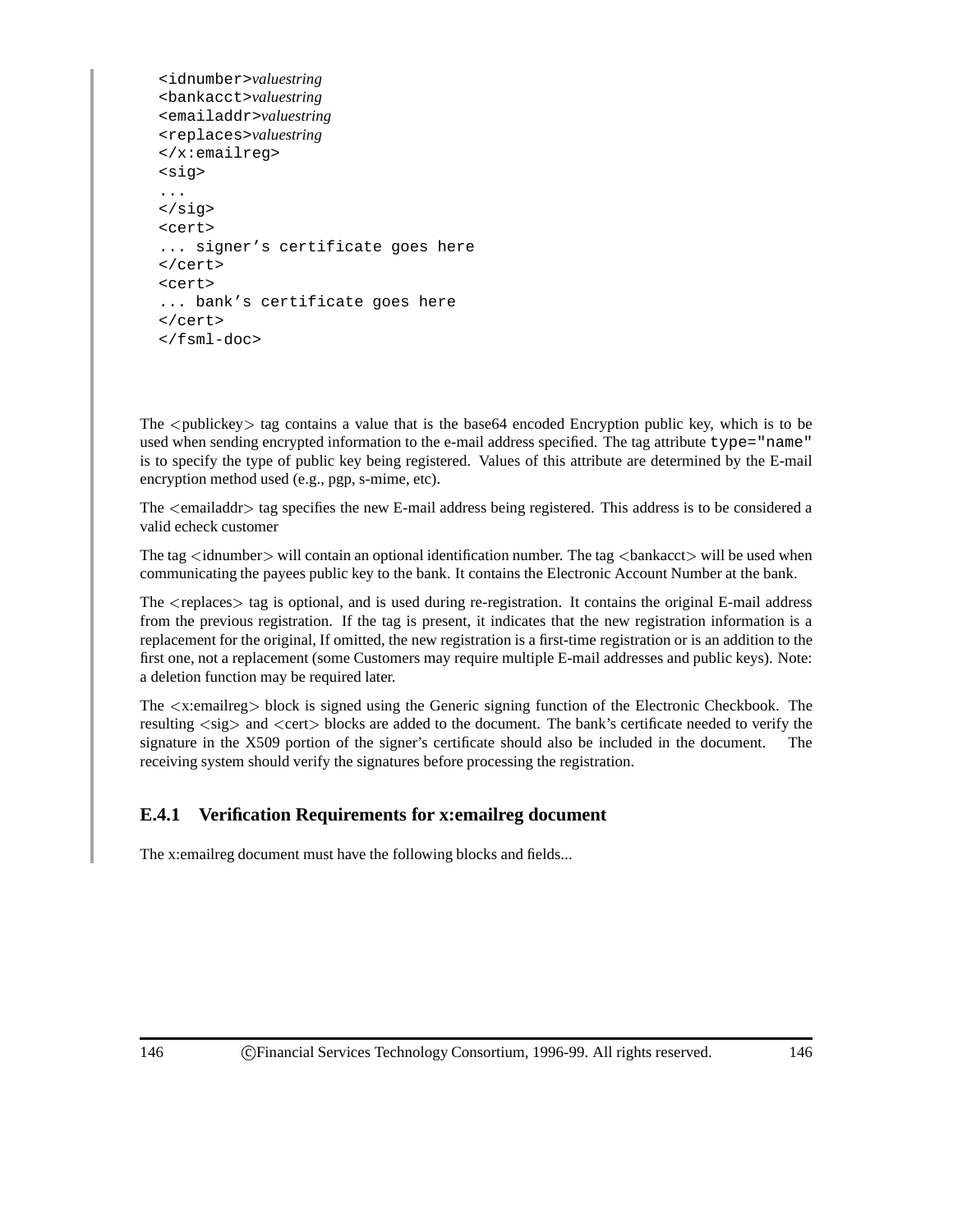| Verification Table - Document Verification Rules |                                 |          |                                                        |  |  |  |
|--------------------------------------------------|---------------------------------|----------|--------------------------------------------------------|--|--|--|
| Document                                         | $\langle Block\rangle$ Document | Required | <b>Notes</b>                                           |  |  |  |
| x:emailreg                                       | $\langle action \rangle$        | X        | Function must be register. Reason must be process,     |  |  |  |
|                                                  |                                 |          | test, resend, or info. If reason is not process or re- |  |  |  |
|                                                  |                                 |          | send, don't process document.                          |  |  |  |
|                                                  | $\langle x:$ emailreg $\rangle$ | X        |                                                        |  |  |  |
|                                                  | $\langle$ signature $\rangle$   | X        | User's signature.                                      |  |  |  |
|                                                  | $<$ cert $>$                    | X        | User's certificate.                                    |  |  |  |
|                                                  | $<$ cert $>$                    | X        | Bank's certificate.                                    |  |  |  |

| Verification Table - Block Verification Rules |                 |         |                                                                            |  |  |
|-----------------------------------------------|-----------------|---------|----------------------------------------------------------------------------|--|--|
| <b>Block</b>                                  | Field           | Type    | <b>Notes</b>                                                               |  |  |
| action                                        | function        | string  | Note: $\langle \text{action} \rangle$ block must be the first block in the |  |  |
|                                               |                 |         | document.                                                                  |  |  |
|                                               | reason          | string  |                                                                            |  |  |
| x:emailreg                                    | publickey       | string  | Parameter type="namestring" required                                       |  |  |
|                                               | idnumber        | string  | Optional                                                                   |  |  |
|                                               | <b>bankacct</b> | integer | Required for emailreg to bank                                              |  |  |
|                                               | emailaddr       | string  |                                                                            |  |  |
|                                               | replaces        | string  | Required for replacement registration                                      |  |  |

| Signature Rules Table |                                                     |         |                          |                                 |  |  |  |
|-----------------------|-----------------------------------------------------|---------|--------------------------|---------------------------------|--|--|--|
| Document              | <b>Blocks</b> hashed<br>Sigref<br>Signer<br>sigtype |         |                          |                                 |  |  |  |
| x:emailreg            | user                                                | generic | $\langle action \rangle$ |                                 |  |  |  |
|                       |                                                     |         |                          | $\langle x$ :emailreg $\rangle$ |  |  |  |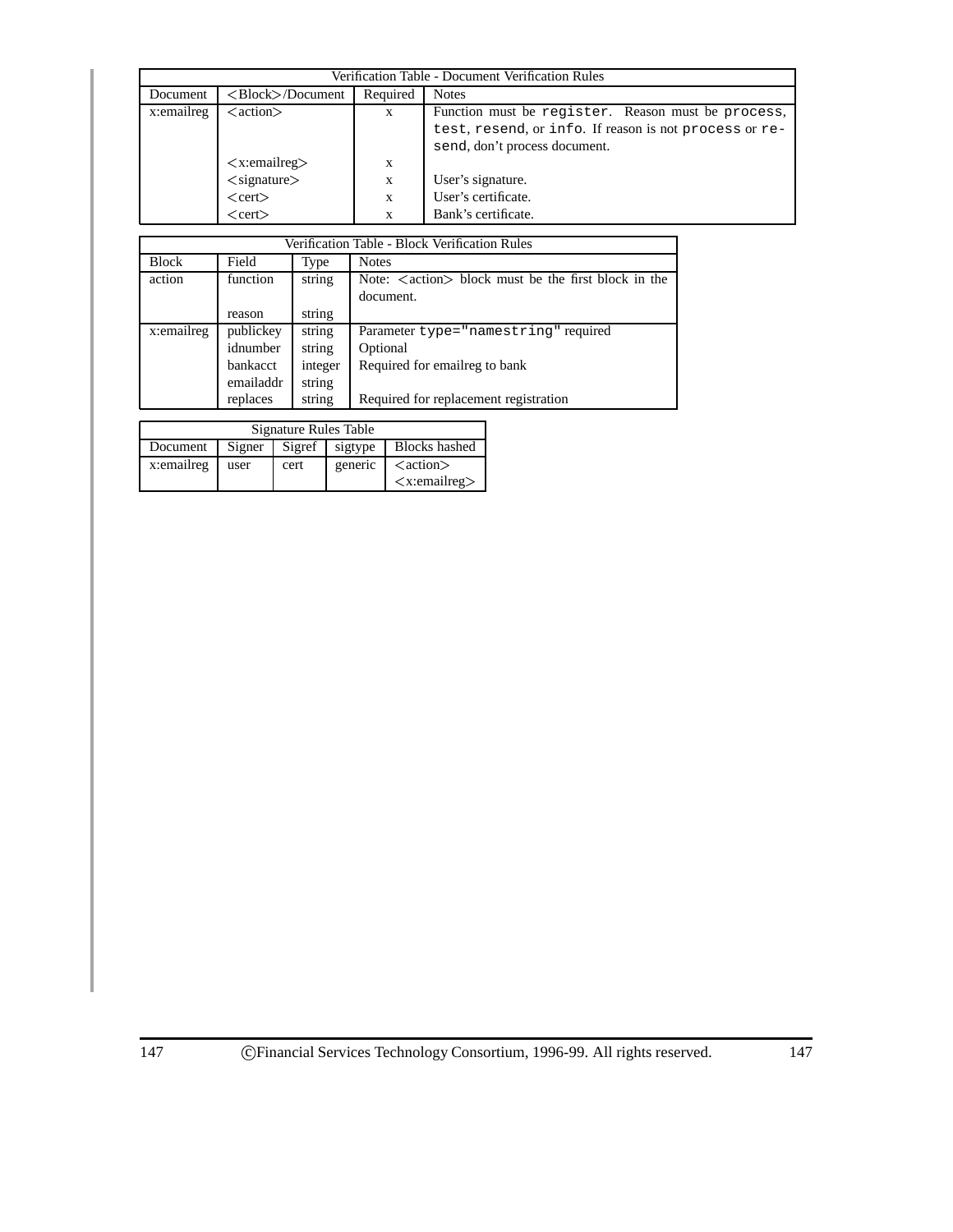### **E.5 Example E-mail Message**

From: morbius@altair5.watson.ibm.com Date: Fri, 16 May 1997 09:54:19 -0400 Message-Id: <9705161354.AA22234@altair5.watson.ibm.com> Mime-Version: 1.0 To: echeck1@watson.ibm.com Subject: Sample Encoded E-Mail Message Content-Type: application/x-fsml-enc1 Content-Transfer-Encoding: base64

SGVsbG8uICBUaGlzIGlzIGEgdGVzdCBtZXNzYWdlLgoKIEplZmYgS3Jhdml0eiAgICAgICAg ICAgICAgICAgICAgICAiSWYgSSBjb3VsZCB0ZWxsIHRoZSBzdG9yeSBpbiB3b3JkcywKIElC TSBULkouIFdhdHNvbiBSZXNlYXJjaCBDZW50ZXIgICAgSSB3b3VsZG4ndCBuZWVkIHRvIGx1 ZyBhIGNhbWVyYS4iCiBJbnRlcm5ldDptb3JiaXVzQHdhdHNvbi5pYm0uY29tICAgICAgICAg ICAtIExld2lzIEhpbmUK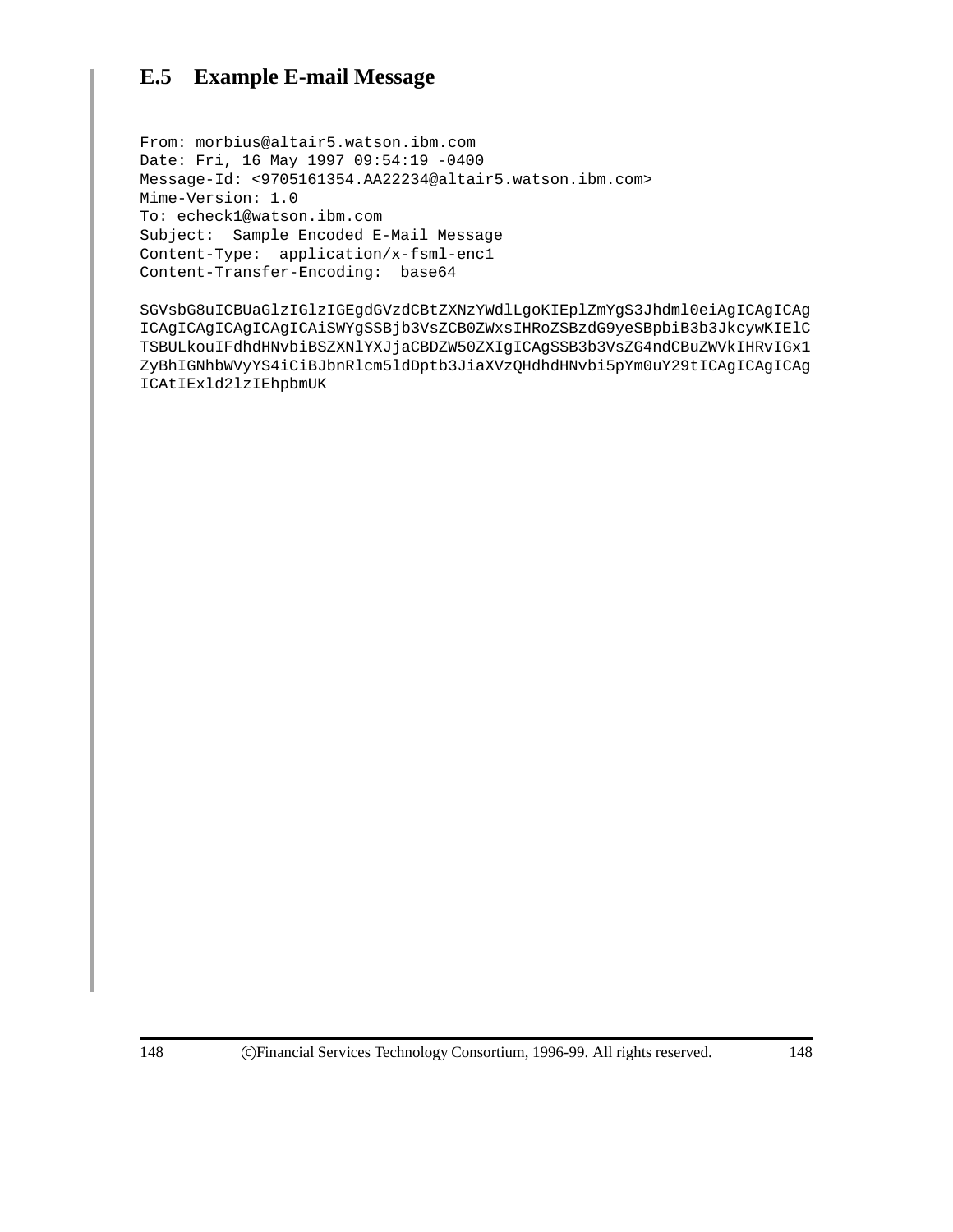## **Base64 Encoding**

The Base64 encoding and decoding process is described elsewhere [10], however a brief description follows...

The encoding process represents 24-bit groups of input bits as output strings of 4 encoded characters. Proceeding from left to right, a 24-bit input group is formed by concatenating 3 8-bit input groups. These 24 bits are then treated as 4 concatenated 6-bit groups, each of which is translated into a single digit in the base64 alphabet. When encoding a bit stream via the base64 encoding, the bit stream must be presumed to be ordered with the most-significant-bit first. That is, the first bit in the stream will be the high-order bit in the first byte, and the eighth bit will be the low-order bit in the first byte, and so on.

Each 6-bit group is used as an index into an array of 64 printable characters. The character referenced by the index is placed in the output string. These characters, identified in the table below, are selected so as to be universally representable, and the set excludes characters with particular significance to SMTP (e.g., ".", CR,  $LF$ ) and to the encapsulation boundaries defined in this document (e.g., "-").

| Base64 Alphabet |              |       |             |       |              |       |                |  |
|-----------------|--------------|-------|-------------|-------|--------------|-------|----------------|--|
| Val             | Encode       | Value | Encode      | Value | Encode       | Value | Encode         |  |
| $\overline{0}$  | A            | 17    | R           | 34    | $\mathbf{1}$ | 51    | z              |  |
| 1               | B            | 18    | S           | 35    | J            | 52    | $\Omega$       |  |
| $\overline{2}$  | $\mathsf{C}$ | 19    | T           | 36    | k            | 53    | 1              |  |
| 3               | D            | 20    | U           | 37    | l            | 54    | $\overline{2}$ |  |
| $\overline{4}$  | E            | 21    | V           | 38    | m            | 55    | 3              |  |
| 5               | F            | 22    | W           | 39    | n            | 56    | 4              |  |
| 6               | G            | 23    | X           | 40    | $\mathbf{o}$ | 57    | 5              |  |
| 7               | Н            | 24    | Y           | 41    | p            | 58    | 6              |  |
| 8               | I            | 25    | Ζ           | 42    | q            | 59    | 7              |  |
| 9               | J            | 26    | a           | 43    | $\mathbf r$  | 60    | 8              |  |
| 10              | K            | 27    | b           | 44    | ${\bf S}$    | 61    | 9              |  |
| 11              | L            | 28    | $\mathbf c$ | 45    | t            | 62    | $^{+}$         |  |
| 12              | М            | 29    | d           | 46    | u            | 63    |                |  |
| 13              | N            | 30    | e           | 47    | $\mathbf{V}$ |       |                |  |
| 14              | О            | 31    | f           | 48    | W            | (pad) |                |  |
| 15              | P            | 32    | g           | 49    | X            |       |                |  |
| 16              | Q            | 33    | h           | 50    | у            |       |                |  |

Special processing is performed if fewer than 24 bits are available at the end of the data being encoded. A full encoding quantum is always completed at the end of a body. When fewer than 24 input bits are available in an input group, zero bits are added (on the right) to form an integral number of 6-bit groups. Padding at the end of the data is performed using the '=' character. Since all base64 input is an integral number of octets, only the following cases can arise:

1. the final quantum of encoding input is an integral multiple of 24 bits; here, the final unit of encoded output will be an integral multiple of 4 characters with no "=" padding,

149 c Financial Services Technology Consortium, 1996-99. All rights reserved. 149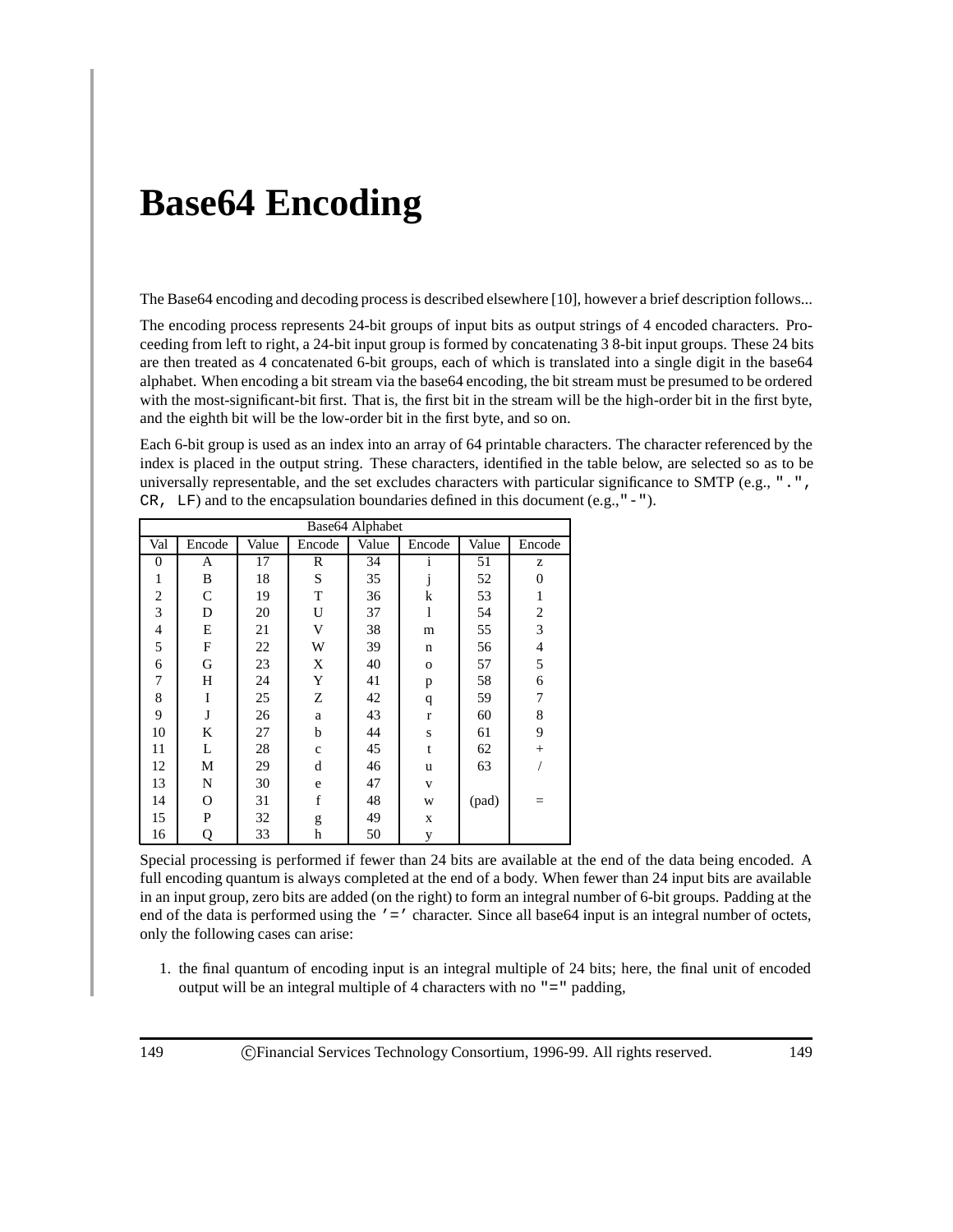- 2. the final quantum of encoding input is exactly 8 bits; here, the final unit of encoded output will be two characters followed by two "=" padding characters, or
- 3. the final quantum of encoding input is exactly 16 bits; here, the final unit of encoded output will be three characters followed by one "=" padding character.

Because it is used only for padding at the end of the data, the occurrence of any ' = ' characters may be taken as evidence that the end of the data has been reached (without truncation in transit). No such assurance is possible, however, when the number of octets transmitted was a multiple of three.

Any characters outside of the base64 alphabet are to be ignored in base64-encoded data. The same applies to any illegal sequence of characters in the base64 encoding, such as "=====".